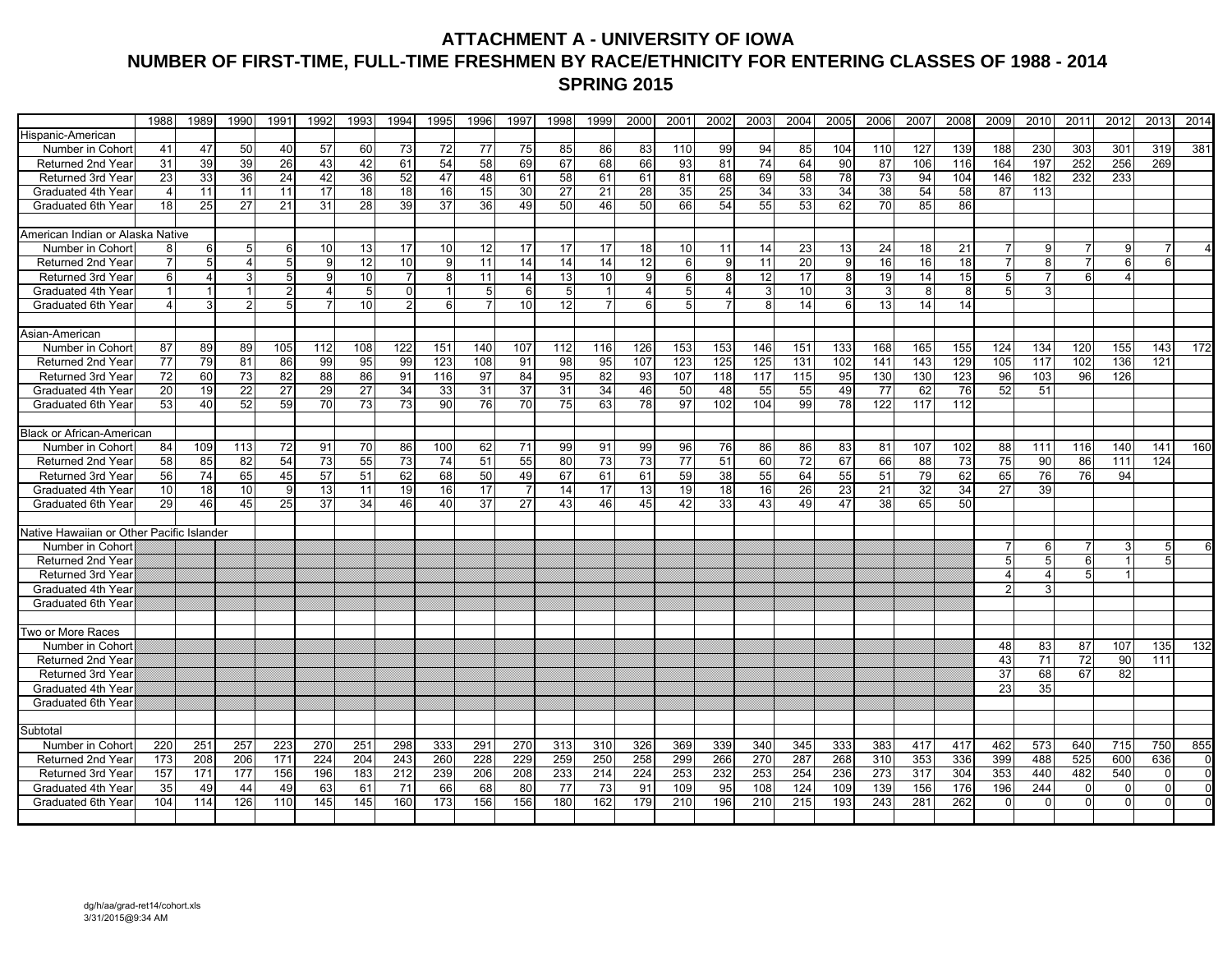## **ATTACHMENT A - UNIVERSITY OF IOWA NUMBER OF FIRST-TIME, FULL-TIME FRESHMEN BY RACE/ETHNICITY FOR ENTERING CLASSES OF 1988 - 2014 SPRING 2015**

|                                 | 1988  | 1989  | 1990  | 1991  | 1992  | 1993  | 1994  | 1995  | 1996  | 1997  | 1998  | 1999  | 2000           | $200^{\circ}$                             | 2002  | 2003  | 2004  | 2005  | 2006  | 200   | 2008  | 2009  | 2010  | 201'  | 2012     | 2013        | 2014  |
|---------------------------------|-------|-------|-------|-------|-------|-------|-------|-------|-------|-------|-------|-------|----------------|-------------------------------------------|-------|-------|-------|-------|-------|-------|-------|-------|-------|-------|----------|-------------|-------|
| White                           |       |       |       |       |       |       |       |       |       |       |       |       |                |                                           |       |       |       |       |       |       |       |       |       |       |          |             |       |
| Number in Cohort                | 3,370 | 3,080 | 2,427 | 2,491 | 2,830 | 2,869 | 2,916 | 3,118 | 3,115 | 3,274 | 3,564 | 3,407 | 3,165          | 3,420                                     | 3,602 | 3,554 | 3,539 | 3,348 | 3,754 | 3,631 | 3,458 | 3,224 | 3,389 | 3,257 | 3,143    | 3,004       | 3,007 |
| Returned 2nd Year               | 2,816 | 2,536 | 2,043 | 2,119 | 2,417 | 2,404 | 2,438 | 2,569 | 2,594 | 2,736 | 2,981 | 2,866 | 2,622          | 2,827                                     | 2,983 | 2,970 | 2,989 | 2,820 | 3,106 | 3,019 | 2,859 | 2,789 | 2,878 | 2,786 | 2,712    | 2,588       |       |
| Returned 3rd Year               | 2,543 | 2,313 | ,870  | 1,945 | 2,164 | 2,177 | 2,236 | 2,381 | 2,364 | 2,501 | 2,715 | 2,582 | 2,383          | 2,540                                     | 2,681 | 2,722 | 2,717 | 2,572 | 2,821 | 2,745 | 2,654 | 2,509 | 2,623 | 2,561 | 2,493    |             |       |
| Graduated 4th Year              | 1,044 | 969   | 837   | 823   | 940   | 1,016 | 030   | 1,150 | 1,219 | 1,256 | 1,310 | 1,342 | 1,291          | ,406                                      | 1,498 | 1,536 | 1,598 | 1,610 | 1,802 | 1,775 | 1,678 | 1,681 | 1,784 |       |          |             |       |
| Graduated 6th Year              | 2,088 | 1,912 | 1,552 | 1,598 | 1,833 | 1,811 | 1,899 | 2,069 | 2,038 | 2,132 | 2,390 | 2,296 | 2,109          | 2,305                                     | 2,408 | 2,485 | 2,489 | 2,405 | 2,643 | 2,554 | 2,441 |       |       |       |          |             |       |
|                                 |       |       |       |       |       |       |       |       |       |       |       |       |                |                                           |       |       |       |       |       |       |       |       |       |       |          |             |       |
| Nonresident Alien/International |       |       |       |       |       |       |       |       |       |       |       |       |                |                                           |       |       |       |       |       |       |       |       |       |       |          |             |       |
| Number in Cohort                |       |       |       |       |       |       |       |       |       |       |       |       | 29             | 23                                        | 25    | 32    | 30    | 40    | 28    | 53    | 147   | 226   | 337   | 388   | 309      | 377         | 404   |
| Returned 2nd Year               |       |       |       |       |       |       |       |       |       |       |       |       | 23             |                                           | 21    | 27    | 27    | 38    | 24    | 45    | 132   | 203   | 308   | 350   | 267      | 336         |       |
| Returned 3rd Year               |       |       |       |       |       |       |       |       |       |       |       |       | 19             | 14                                        | 19    | 21    | 24    | 32    | 22    | 39    | 118   | 188   | 274   | 308   | 236      |             |       |
| Graduated 4th Year              |       |       |       |       |       |       |       |       |       |       |       |       | $\overline{ }$ |                                           | 10    | 10    | 11    | 20    | 10    | 22    | 77    | 115   | 164   |       |          |             |       |
| Graduated 6th Year              |       |       |       |       |       |       |       |       |       |       |       |       | 14             |                                           | 18    | 21    | 22    | 33    | 20    | 34    | 107   |       |       |       |          |             |       |
|                                 |       |       |       |       |       |       |       |       |       |       |       |       |                |                                           |       |       |       |       |       |       |       |       |       |       |          |             |       |
| Race/Ethnicity Unknown          |       |       |       |       |       |       |       |       |       |       |       |       |                |                                           |       |       |       |       |       |       |       |       |       |       |          |             |       |
| Number in Cohort                |       |       |       |       |       |       |       |       |       |       |       |       |                |                                           |       |       |       |       | 91    | 152   | 160   | 92    | 158   | 148   | 126      | 139         | 81    |
| Returned 2nd Year               |       |       |       |       |       |       |       |       |       |       |       |       |                |                                           |       |       |       |       | 79    | 118   | 149   | 76    | 139   | 130   | 106      | 117         |       |
| Returned 3rd Year               |       |       |       |       |       |       |       |       |       |       |       |       |                |                                           |       |       |       |       | 69    | 106   | 144   | 74    | 122   | 122   | 98       |             |       |
| Graduated 4th Year              |       |       |       |       |       |       |       |       |       |       |       |       |                |                                           |       |       |       |       | 44    | 66    | 87    | 54    | 78    |       |          |             |       |
| Graduated 6th Year              |       |       |       |       |       |       |       |       |       |       |       |       |                |                                           |       |       |       |       | 65    | 92    | 119   |       |       |       |          |             |       |
|                                 |       |       |       |       |       |       |       |       |       |       |       |       |                |                                           |       |       |       |       |       |       |       |       |       |       |          |             |       |
| Total                           |       |       |       |       |       |       |       |       |       |       |       |       |                |                                           |       |       |       |       |       |       |       |       |       |       |          |             |       |
| Number in Cohort                | 3,610 | 3,348 | 2,700 | 2,738 | 3,11  | 3,131 | 3,229 | 3,462 | 3,417 | 3,573 | 3,876 | 3,747 | 3,647          | 3,930                                     | 4,097 | 4,040 | 3,982 | 3,818 | 4,256 | 4,253 | 4,182 | 4,004 | 4,45  | 4,433 | 4,293    | 4,270       | 4,347 |
| Returned 2nd Year               | 3,007 | 2,758 | 2,264 | 2,312 | 2,649 | 2,619 | 2,694 | 2,838 | 2,833 | 2,991 | 3,255 | 3,142 | 3,009          | 3,236                                     | 3,372 | 3,360 | 3,356 | 3,211 | 3,519 | 3,535 | 3,476 | 3,467 | 3,813 | 3.791 |          | 3,685 3,677 |       |
| Returned 3rd Year               | 2,717 | 2,498 | 2,060 | 2,121 | 2,367 | 2,369 | 2,460 | 2,627 | 2,580 | 2,730 | 2,961 | 2,817 | 2,719          | 2,879                                     | 3,025 | 3,077 | 3,046 | 2,920 | 3,185 | 3,207 | 3,220 | 3,124 | 3,459 | 3,473 | 3,367    |             |       |
| Graduated 4th Year              | 1.099 | 1,027 | 887   | 884   | 1.006 | 1,082 | 1.107 | 1,221 | 1,293 | 1,345 | 1,394 | 1,422 | 1.442          | 1,556                                     | 1,658 | 1,709 | 1,759 | 1,794 | 1,995 | 2,019 | 2,018 | 2,046 | 2,270 |       | 0        |             |       |
| Graduated 6th Yearl             | 2,208 | 2,039 | 1,689 | 1,727 | 1,983 | 1,965 | 2,068 |       |       |       |       |       |                | 2,247 2,202 2,307 2,581 2,475 2,389 2,589 | 2,706 | 2,791 | 2,770 | 2,704 | 2,971 | 2,961 | 2,929 |       |       |       | $\Omega$ |             |       |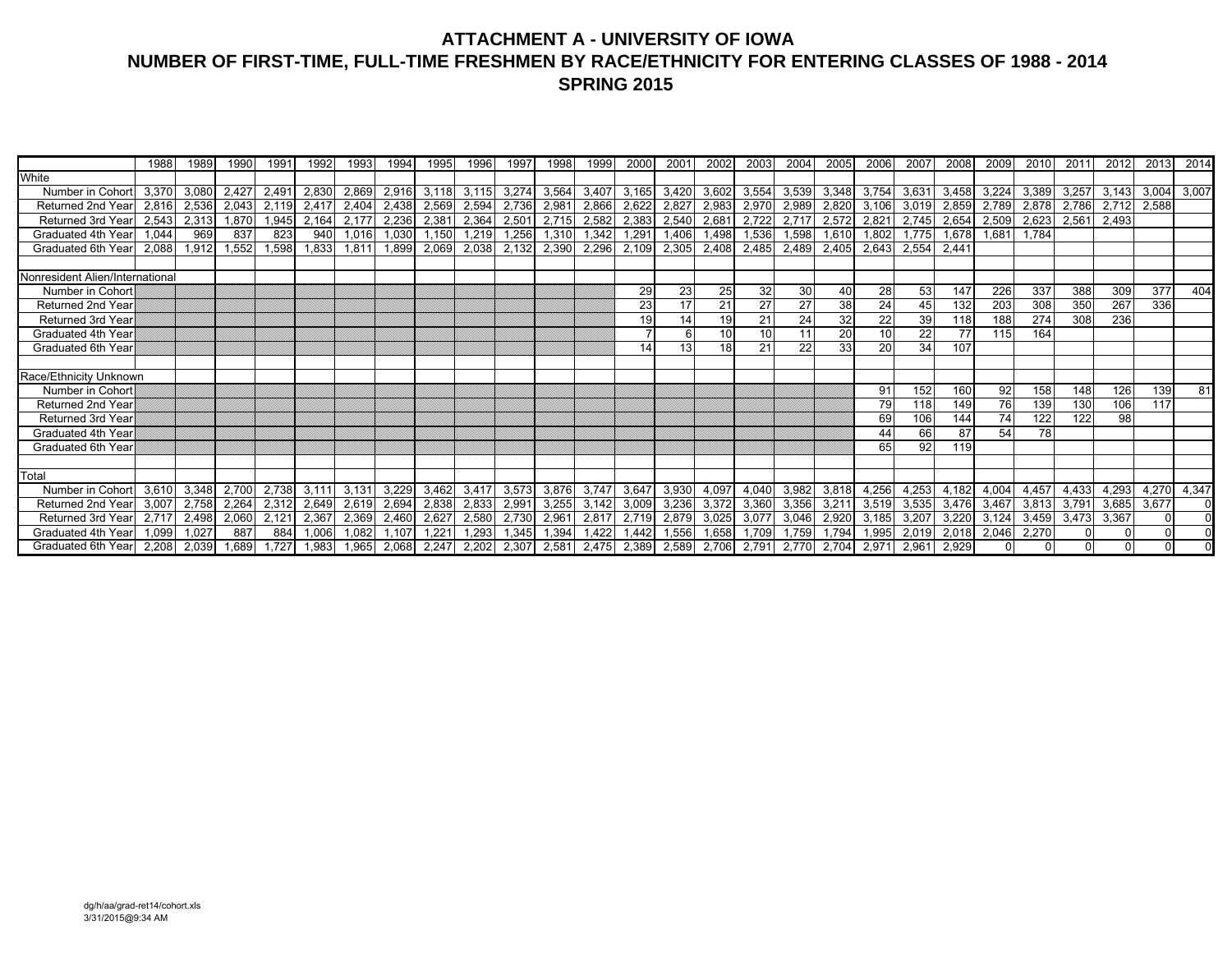### **ATTACHMENT A - IOWA STATE UNIVERSITY NUMBER OF FIRST-TIME, FULL-TIME FRESHMEN BY RACE/ETHNICITY FOR ENTERING CLASSES OF 1988 - 2014 SPRING 2015**

|                                           | 1988 | 1989            | 1990            | 1991           | 1992           | 1993           | 1994            | 1995           | 1996           | 1997           | 1998            | 1999            | 2000                    | 2001 | 2002 | 2003 | 2004      | 2005            | 2006 | 2007       | 2008       | 2009     | 2010           | 2011     | 2012                  | 2013         | 2014           |
|-------------------------------------------|------|-----------------|-----------------|----------------|----------------|----------------|-----------------|----------------|----------------|----------------|-----------------|-----------------|-------------------------|------|------|------|-----------|-----------------|------|------------|------------|----------|----------------|----------|-----------------------|--------------|----------------|
| Hispanic-American                         |      |                 |                 |                |                |                |                 |                |                |                |                 |                 |                         |      |      |      |           |                 |      |            |            |          |                |          |                       |              |                |
| Number in Cohort                          | 45   | 55              | 28              | 52             | 52             | 56             | 55              | 45             | 60             | 51             | 53              | 75              | 103                     | 99   | 84   | 93   | 84        | 103             | 120  | 135        | 142        | 143      | 171            | 251      | 262                   | 296          | 268            |
| Returned 2nd Year                         | 39   | 44              | $\overline{23}$ | 40             | 35             | 42             | 43              | 31             | 45             | 41             | 43              | 64              | 85                      | 79   | 73   | 82   | 70        | 89              | 100  | 118        | 112        | 117      | 147            | 206      | 224                   | 235          |                |
| Returned 3rd Year                         | 28   | 34              | 17              | 27             | 31             | 37             | 35              | 25             | 37             | 38             | 39              | 55              | 74                      | 72   | 61   | 74   | 59        | 78              | 90   | 98         | 95         | 100      | 131            | 192      | 198                   |              |                |
| Graduated 4th Year                        | 5    | 10              | 5               | 5              | $\overline{2}$ | 8              | 12 <sup>1</sup> | $\overline{4}$ | 12             | 9              | 6               | 18              | 28                      | 25   | 25   | 32   | 17        | 26              | 29   | 40         | 38         | 44       | 54             |          |                       |              |                |
| Graduated 6th Year                        | 21   | 30              | 10              | 21             | 19             | 31             | 28              | 16             | 27             | 30             | 29              | 50              | 57                      | 57   | 52   | 67   | 48        | 66              | 73   | 81         | 77         |          |                |          |                       |              |                |
|                                           |      |                 |                 |                |                |                |                 |                |                |                |                 |                 |                         |      |      |      |           |                 |      |            |            |          |                |          |                       |              |                |
| American Indian or Alaska Native          |      |                 |                 |                |                |                |                 |                |                |                |                 |                 |                         |      |      |      |           |                 |      |            |            |          |                |          |                       |              |                |
| Number in Cohort                          |      | 7               | 5               |                | 5              |                | 7               | 8              | 14             | 11             | 10              | 16 <sup>1</sup> | 10                      | 12   | 12   | 11   | 16        |                 | 12   | 14         | 23         |          | 8              | 9        | 14                    | 13           | 14             |
| Returned 2nd Year                         |      | $\overline{7}$  | 3               | 4              | 3              | $\overline{4}$ | 5 <sub>l</sub>  |                | 9              | 6              | 8               | 12              | $\overline{\mathbf{A}}$ | 10   | 10   | 5    | 12        |                 | 11   |            | 15         |          | $\overline{4}$ | 8        | 12                    | 11           |                |
| Returned 3rd Year                         |      | $5\overline{)}$ | $\Omega$        | 4              | $\overline{2}$ | 3              | 5 <sup>1</sup>  | 6              | $\overline{7}$ |                | $\overline{7}$  | 9               | 3                       | 8    | 9    |      | 11        | 5 <sub>5</sub>  | 9    |            | 13         |          |                |          | 10                    |              |                |
| Graduated 4th Year                        |      | 3               | $\Omega$        | $\Omega$       | $\Omega$       |                | -1              | $\overline{2}$ | 3 <sup>1</sup> | 3              | $\Omega$        | 3               | 2 <sub>l</sub>          |      | 3    |      | 5         | $\overline{a}$  | 6    |            | 6          |          |                |          |                       |              |                |
| Graduated 6th Year                        |      | 4               | $\Omega$        |                |                | 2              | 5 <sub>l</sub>  | 4              | 6              | 6 <sup>1</sup> | 6               |                 |                         |      | 6    |      | g         | 5 <sup>1</sup>  |      |            | 11         |          |                |          |                       |              |                |
|                                           |      |                 |                 |                |                |                |                 |                |                |                |                 |                 |                         |      |      |      |           |                 |      |            |            |          |                |          |                       |              |                |
| Asian-American                            |      |                 |                 |                |                |                |                 |                |                |                |                 |                 |                         |      |      |      |           |                 |      |            |            |          |                |          |                       |              |                |
| Number in Cohort                          | 56   | 72              | 58              | 74             | 94             | 73             | 75              | 64             | 82             | 99             | 81              | 86              | 113                     | 146  | 132  | 139  | 129       | 137             | 144  | 124        | 140        | 128      | 106            | 140      | 157                   | 169          | 191            |
| Returned 2nd Year                         | 45   | 62              | 48              | 53             | 74             | 59             | 66              | 58             | 68             | 89             | 71              | 77              | 104                     | 124  | 105  | 118  | 118       | 119             | 129  | 106        | 122        | 105      | 98             | 125      | 140                   | 146          |                |
| <b>Returned 3rd Year</b>                  | 41   | 55              | 44              | 54             | 69             | 51             | 58              | 49             | 58             | 82             | 65              | 62              | 85                      | 107  | 92   | 111  | 110       | 106             | 122  | 95         | 105        | 94       | 88             | 113      | 124                   |              |                |
| Graduated 4th Year                        | 6    | 11              | 5               | 10             | 12             | 11             | 13              | 15             | 15             | 22             | 15              | 18              | 32                      | 43   | 44   | 49   | 49        | 36              | 54   | 49         | 53         | 42       | 44             |          |                       |              |                |
| Graduated 6th Year                        | 33   | 43              | 29              | 37             | 53             | 39             | 54              | 41             | 50             | 67             | 46              | 51              | 69                      | 93   | 77   | 97   | 90        | 90              | 109  | 84         | 92         |          |                |          |                       |              |                |
|                                           |      |                 |                 |                |                |                |                 |                |                |                |                 |                 |                         |      |      |      |           |                 |      |            |            |          |                |          |                       |              |                |
| <b>Black or African-American</b>          |      |                 |                 |                |                |                |                 |                |                |                |                 |                 |                         |      |      |      |           |                 |      |            |            |          |                |          |                       |              |                |
| Number in Cohort                          | 135  | 181             | 109             | 122            | 139            | 233            | 97              | 62             | 95             | 117            | 104             | 145             | 104                     | 146  | 134  | 101  | 105       | 107             | 123  | 140        | 137        | 108      | 128            | 142      | 137                   | 151          | 165            |
| Returned 2nd Year                         | 97   | 116             | 89              | 104            | 96             | 161            | 69              | 49             | 65             | 93             | 86              | 117             | 89                      | 124  | 105  | 87   | 83        | 81              | 90   | 98         | 103        | 81       | 105            | 106      | 104                   | 113          |                |
| Returned 3rd Year                         | 72   | 98              | 77              | 82             | 73             | 125            | 55              | 39             | 52             | 68             | 68              | 99              | 74                      | 94   | 91   | 72   | 70        | 73              | 82   | 82         | 80         | 68       | 83             | 91       | 92                    |              |                |
| Graduated 4th Year                        |      | 12              | 10              | $\overline{7}$ | 12             | 22             | $\overline{7}$  | 6              | 15             | 16             | 16              | 24              | 23                      | 17   | 35   | 21   | 23        | 32              | 33   | 32         | 32         | 24       | 26             |          |                       |              |                |
| Graduated 6th Year                        | 51   | 67              | 41              | 44             | 38             | 78             | 33              | 27             | 38             | 51             | 38              | 74              | 53                      | 69   | 72   | 54   | 55        | 56              | 64   | 63         | 68         |          |                |          |                       |              |                |
|                                           |      |                 |                 |                |                |                |                 |                |                |                |                 |                 |                         |      |      |      |           |                 |      |            |            |          |                |          |                       |              |                |
| Native Hawaiian or Other Pacific Islander |      |                 |                 |                |                |                |                 |                |                |                |                 |                 |                         |      |      |      |           |                 |      |            |            |          |                |          |                       |              |                |
| Number in Cohort                          |      |                 |                 |                |                |                |                 |                |                |                |                 |                 |                         |      |      |      |           |                 |      |            |            |          | 6              | 3        | 6                     | 6            |                |
| Returned 2nd Year                         |      |                 |                 |                |                |                |                 |                |                |                |                 |                 |                         |      |      |      |           |                 |      |            |            |          | $\overline{4}$ | 3        | 6                     | 5            |                |
| Returned 3rd Year                         |      |                 |                 |                |                |                |                 |                |                |                |                 |                 |                         |      |      |      |           |                 |      |            |            |          |                |          | $\boldsymbol{\Delta}$ |              |                |
| Graduated 4th Year                        |      |                 |                 |                |                |                |                 |                |                |                |                 |                 |                         |      |      |      |           |                 |      |            |            |          |                |          |                       |              |                |
| Graduated 6th Year                        |      |                 |                 |                |                |                |                 |                |                |                |                 |                 |                         |      |      |      |           |                 |      |            |            |          |                |          |                       |              |                |
|                                           |      |                 |                 |                |                |                |                 |                |                |                |                 |                 |                         |      |      |      |           |                 |      |            |            |          |                |          |                       |              |                |
| Two or More Races                         |      |                 |                 |                |                |                |                 |                |                |                |                 |                 |                         |      |      |      |           |                 |      |            |            |          |                |          |                       |              |                |
| Number in Cohort                          |      |                 |                 |                |                |                |                 |                |                |                |                 |                 |                         |      |      |      |           |                 |      |            |            | 66       | 79             | 117      | 122                   | 139<br>107   | 155            |
| Returned 2nd Year                         |      |                 |                 |                |                |                |                 |                |                |                |                 |                 |                         |      |      |      |           |                 |      |            |            | 52       | 67<br>57       | 95       | 106<br>96             |              |                |
| Returned 3rd Year                         |      |                 |                 |                |                |                |                 |                |                |                |                 |                 |                         |      |      |      |           |                 |      |            |            | 45       |                | 86       |                       |              |                |
| Graduated 4th Year                        |      |                 |                 |                |                |                |                 |                |                |                |                 |                 |                         |      |      |      |           |                 |      |            |            | 24       | 27             |          |                       |              |                |
| Graduated 6th Year                        |      |                 |                 |                |                |                |                 |                |                |                |                 |                 |                         |      |      |      |           |                 |      |            |            |          |                |          |                       |              |                |
|                                           |      |                 |                 |                |                |                |                 |                |                |                |                 |                 |                         |      |      |      |           |                 |      |            |            |          |                |          |                       |              |                |
| Subtotal<br>Number in Cohort              |      | 315             | 200             | 255            | 290            | 369            | 234             | 179            | 251            | 278            | 248             | 322             | 330                     | 403  | 362  | 344  | 334       | 354             | 399  |            |            | 456      | 498            | 662      | 698                   | 774          | 797            |
|                                           | 240  |                 | 163             |                | 208            | 266            | 183             | 145            | 187            | 229            | 208             | 270             | 282                     | 337  | 293  |      | 283       | 296             | 330  | 413<br>331 | 442<br>352 | 364      | 425            | 543      | 592                   | 617          |                |
| <b>Returned 2nd Year</b>                  | 185  | 229             |                 | 201            |                |                |                 |                |                |                |                 |                 |                         |      |      | 292  |           |                 |      |            |            |          | 365            |          |                       |              | $\overline{0}$ |
| Returned 3rd Year                         | 144  | 192             | 138             | 167            | 175<br>26      | 216            | 153             | 119            | 154            | 195            | 179             | 225             | 236                     | 281  | 253  | 261  | 250<br>94 | 262             | 303  | 284        | 293        | 313      |                | 492      | 524                   | $\Omega$     | $\overline{0}$ |
| Graduated 4th Year                        | 19   | 36              | $\overline{20}$ | 22             |                | 42             | 33              | 27             | 45             | 50             | $\overline{37}$ | 63              | 85                      | 88   | 107  | 102  |           | $\overline{98}$ | 122  | 127        | 129        | 137      | 154            | $\Omega$ | $\Omega$              | $\Omega$     | $\overline{0}$ |
| Graduated 6th Year                        | 107  | 144             | 80              | 103            | 112            | 150            | 120             | 88             | 121            | 154            | 119             | 182             | 182                     | 224  | 207  | 222  | 202       | 217             | 253  | 235        | 248        | $\Omega$ | $\Omega$       | $\Omega$ | $\Omega$              | <sup>0</sup> | $\Omega$       |
|                                           |      |                 |                 |                |                |                |                 |                |                |                |                 |                 |                         |      |      |      |           |                 |      |            |            |          |                |          |                       |              |                |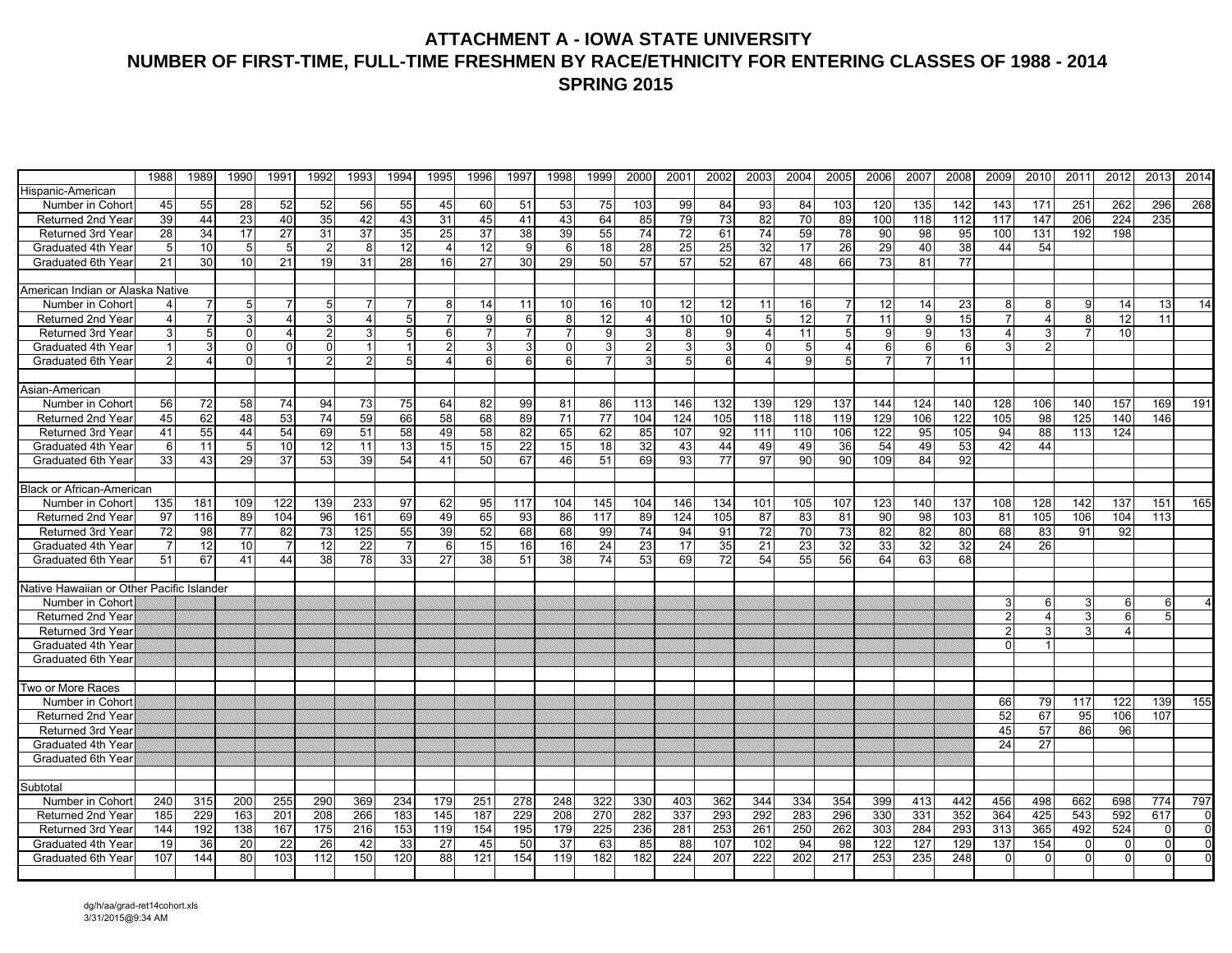### **ATTACHMENT A - IOWA STATE UNIVERSITY NUMBER OF FIRST-TIME, FULL-TIME FRESHMEN BY RACE/ETHNICITY FOR ENTERING CLASSES OF 1988 - 2014 SPRING 2015**

|                                 | 1988  | 1989  | 1990  | 199 <sup>7</sup> | 1992  | 1993  | 1994  | 1995  | 1996  | 1997  | 1998  | 1999          | <b>2000</b> | $200^{\circ}$ | 2002  | 2003  | 2004  | 2005  | 2006  | 200   | 2008  | 2009           | 2010  | 201'  | 2012     | 2013  | 2014     |
|---------------------------------|-------|-------|-------|------------------|-------|-------|-------|-------|-------|-------|-------|---------------|-------------|---------------|-------|-------|-------|-------|-------|-------|-------|----------------|-------|-------|----------|-------|----------|
| White                           |       |       |       |                  |       |       |       |       |       |       |       |               |             |               |       |       |       |       |       |       |       |                |       |       |          |       |          |
| Number in Cohort                | 3,388 | 3,296 | 2,979 | 2,787            | 2,833 | 2,893 | 2,965 | 2,937 | 3,170 | 3,500 | 3,348 | 3,494         | 3,703       | 3,915         | 3,557 | 3,288 | 3,142 | 3,228 | 3,377 | 3,680 | 3,740 | 3,501          | 3,639 | 4,018 | 4,266    | 4,645 | 4,591    |
| <b>Returned 2nd Year</b>        | 2,881 | 2,779 | 2,440 | 2,287            | 2,342 | 2,378 | 2,424 | 2,391 | 2,641 | 2,937 | 2,834 | 2,97          | 3,094       | 3,275         | 3,007 | 2,790 | 2,695 | 2,703 | 2,87  | 3,078 | 3,157 | 3,043          | 3,199 | 3,460 | 3,723    | 4,066 |          |
| Returned 3rd Year               | 2,556 | 2,459 | 2,153 | 2,019            | 2,070 | 2,092 | 2,142 | 2,167 | 2,389 | 2,644 | 2,584 | 2,702         | 2,78        | 2,927         | 2,722 | 2,569 | 2,464 | 2,466 | 2,62  | 2,803 | 2,893 | 2,792          | 2,954 | 3,227 | 3,459    |       |          |
| Graduated 4th Year              | 760   | 701   | 583   | 576              | 613   | 661   | 720   | 749   | 904   | 963   | 1,015 | ,125          | 1,185       | ,293          | 1,210 | 1,187 | 1,184 | 1.095 | 1,340 | 1,417 | 1,529 | $1,48^{\circ}$ | 1,633 |       |          |       |          |
| Graduated 6th Year              | 2.208 | 2,096 | 1.847 | 1,720            | 1.777 | 1,815 | 1,872 | 1,901 | 2,109 | 2,340 | 2,278 | 2,409         | 2,486       | 2,634         | 2,447 | 2,298 | 2,246 | 2,208 | 2,414 | 2,548 | 2,648 |                |       |       |          |       |          |
|                                 |       |       |       |                  |       |       |       |       |       |       |       |               |             |               |       |       |       |       |       |       |       |                |       |       |          |       |          |
| Nonresident Alien/International |       |       |       |                  |       |       |       |       |       |       |       |               |             |               |       |       |       |       |       |       |       |                |       |       |          |       |          |
| Number in Cohort                |       |       |       |                  |       |       |       |       |       |       |       |               | 86          | 105           | 62    | 47    | 47    | 53    | 60    | 109   | 213   | 207            | 276   | 227   | 250      | 360   | 291      |
| Returned 2nd Year               |       |       |       |                  |       |       |       |       |       |       |       |               | 81          | 88            | 52    | 40    | 44    | 43    | 53    | 98    | 182   | 179            | 244   | 208   | 230      | 314   |          |
| <b>Returned 3rd Year</b>        |       |       |       |                  |       |       |       |       |       |       |       |               | 72          | 70            | 45    | 35    | 37    | 37    | 40    | 77    | 161   | 160            | 217   | 181   | 215      |       |          |
| Graduated 4th Year              |       |       |       |                  |       |       |       |       |       |       |       |               | 34          | 38            | 22    | 14    | 16    | 16    | 21    | 39    | 75    | 86             | 119   |       |          |       |          |
| Graduated 6th Year              |       |       |       |                  |       |       |       |       |       |       |       |               | 60          | 55            | 34    | 31    | 28    | 25    |       | 69    | 134   |                |       |       |          |       |          |
|                                 |       |       |       |                  |       |       |       |       |       |       |       |               |             |               |       |       |       |       |       |       |       |                |       |       |          |       |          |
| Race/Ethnicity Unknown          |       |       |       |                  |       |       |       |       |       |       |       |               |             |               |       |       |       |       |       |       |       |                |       |       |          |       |          |
| Number in Cohort                |       |       |       |                  |       |       |       |       |       |       |       |               | 170         | 175           | 186   | 181   | 151   | 11C   | 116   | 114   | 133   | 156            | 119   | 116   | 139      | 284   | 335      |
| Returned 2nd Year               |       |       |       |                  |       |       |       |       |       |       |       |               | 134         | 137           | 158   | 148   | 129   | 83    | 94    | 97    | 113   | 128            | 109   | 98    | 119      | 241   |          |
| <b>Returned 3rd Year</b>        |       |       |       |                  |       |       |       |       |       |       |       |               | 114         | 123           | 136   | 139   | 115   | 81    | 84    | 87    | 107   | 115            | 101   | 86    | 114      |       |          |
| Graduated 4th Year              |       |       |       |                  |       |       |       |       |       |       |       |               | 35          | 44            | 60    | 61    | 54    | 39    | 42    | 39    | 54    | 53             | 52    |       |          |       |          |
| Graduated 6th Year              |       |       |       |                  |       |       |       |       |       |       |       |               | 94          | 105           | 119   | 124   | 104   | 73    | 76    | 81    | 91    |                |       |       |          |       |          |
|                                 |       |       |       |                  |       |       |       |       |       |       |       |               |             |               |       |       |       |       |       |       |       |                |       |       |          |       |          |
| Total                           |       |       |       |                  |       |       |       |       |       |       |       |               |             |               |       |       |       |       |       |       |       |                |       |       |          |       |          |
| Number in Cohort                | 3,744 | 3,751 | 3,310 | 3,228            | 3,333 | 3,416 | 3,325 | 3,274 | 3,599 | 4,007 | 3,800 | 4,020         | 4,289       | 4,598         | 4,167 | 3,860 | 3,674 | 3,745 | 3,952 | 4,316 | 4,528 | 4,320          | 4,532 | 5,023 | 5,353    | 6,063 | 6,014    |
| Returned 2nd Year               | 3.153 | 3,119 | 2,700 | 2,627            | 2,726 | 2,769 | 2,71' | 2,668 | 2,979 | 3,35' | 3,207 | 3,42'         | 3,591       | 3,837         | 3,510 | 3,270 | 3,151 | 3,125 | 3,354 | 3,604 | 3,804 | 3.714          | 3,97  | 4,309 | 4,664    | 5,238 | $\Omega$ |
| Returned 3rd Year               | 2.781 | 2,745 | 2,373 | 2,309            | 2,403 | 2,417 | 2,387 | 2,399 | 2,677 | 3,008 | 2,907 | 3,086         | 3,203       | 3,401         | 3,156 | 3,004 | 2,866 | 2,846 | 3,048 | 3,251 | 3,454 | 3,380          | 3,637 | 3,986 | 4,312    |       | $\Omega$ |
| Graduated 4th Year              | 806   | 763   | 629   | 664              | 723   | 763   | 799   | 822   | 1,022 | 0.081 |       | $.26^{\circ}$ | 1,339       | 1,463         | 1,399 | 1,364 | 1,348 | 1,248 | 1,525 | 1,622 | 1,787 | 1,757          | 1,958 |       |          |       |          |
| Graduated 6th Year              | 2,381 | 2,312 | .985  | 1,939            | 2,035 | 2,062 | 2,075 | 2,086 | 2,349 | 2,634 | 2,526 | 2,734         | 2,822       | 3,018         | 2,807 | 2,676 | 2,580 | 2,523 | 2,784 |       |       |                |       |       | $\Omega$ |       |          |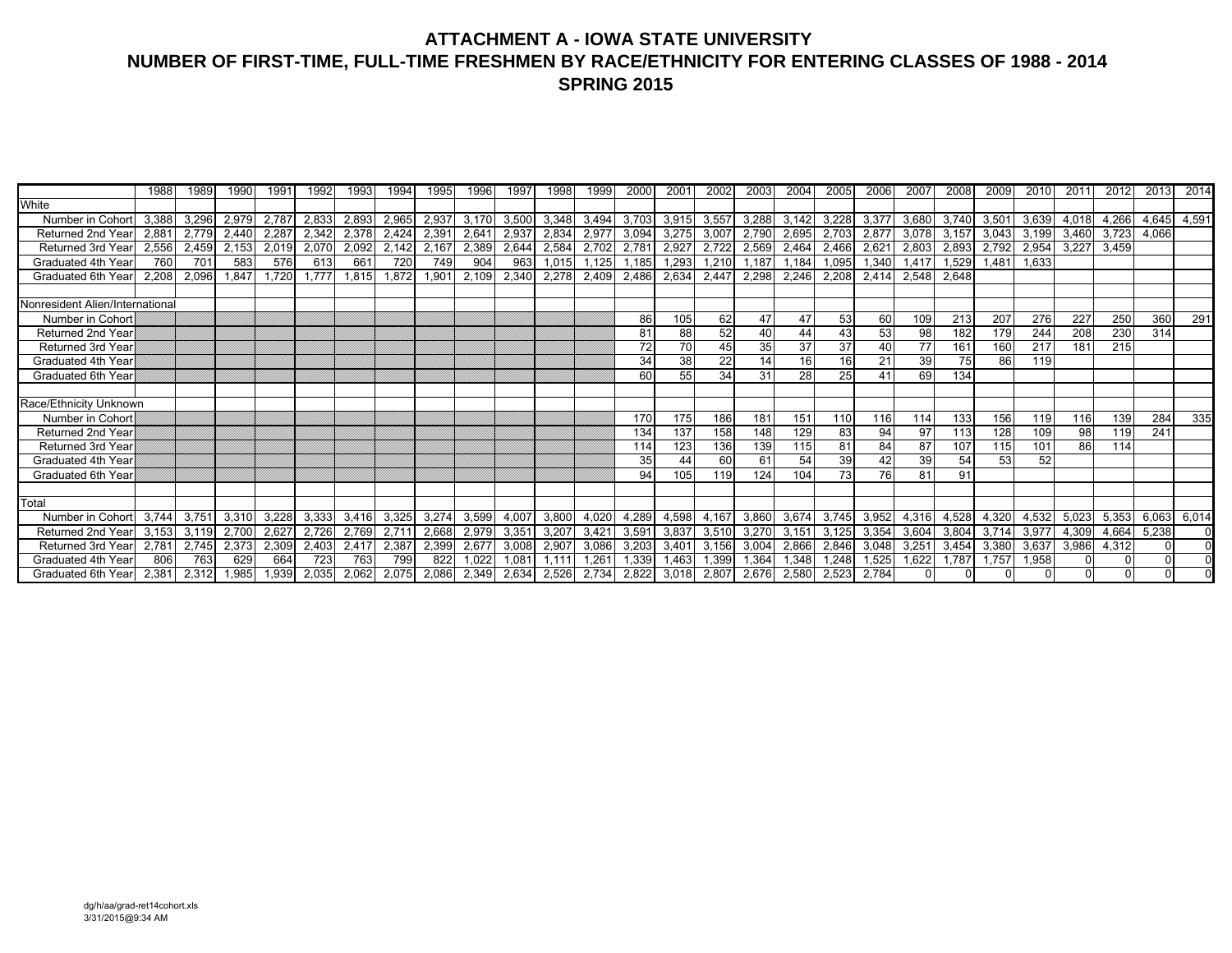### **ATTACHMENT A - UNIVERSITY OF NORTHERN IOWA NUMBER OF FIRST-TIME, FULL-TIME FRESHMEN BY RACE/ETHNICITY FOR ENTERING CLASSES OF 1988 - 2014 SPRING 2015**

|                                           | 1988                  | 1989            | 1990           | 1991            | 1992            | 1993           | 1994           | 1995            | 1996           | 1997     | 1998           | 1999                    | 2000            | 2001     | 2002            | 2003            | 2004             | 2005           | 2006            | 2007            | 2008            | 2009            | 2010            | 2011           | 2012                 | 2013     | 2014           |
|-------------------------------------------|-----------------------|-----------------|----------------|-----------------|-----------------|----------------|----------------|-----------------|----------------|----------|----------------|-------------------------|-----------------|----------|-----------------|-----------------|------------------|----------------|-----------------|-----------------|-----------------|-----------------|-----------------|----------------|----------------------|----------|----------------|
| Hispanic-American                         |                       |                 |                |                 |                 |                |                |                 |                |          |                |                         |                 |          |                 |                 |                  |                |                 |                 |                 |                 |                 |                |                      |          |                |
| Number in Cohort                          | 10                    | 12              | 8              | 14              | 15              | 15             | 11             | 22              | 14             | 10       | 16             | 14                      | 27              | 26       | 16              | 21              | 21               | 22             | 29              | 32              | 30              | 40              | 40              | 38             | 50                   | 44       | 68             |
| Returned 2nd Year                         | 6                     | 8               | $\overline{7}$ | 11              | 12              | 11             | 5 <sub>l</sub> | 15              | 13             |          | 9              | 9                       | 19              | 19       | 8               | 18              | 13               | 17             | 19              | $\overline{27}$ | $\overline{21}$ | 31              | 37              | 35             | 42                   | 36       |                |
| Returned 3rd Year                         | 5                     | 6               |                | 9               | 7               | 9              | $\overline{4}$ | 13              | 11             | 4        | 8              | 6                       | 18              | 13       |                 | 15              | 9                | 13             | 17              | $\overline{23}$ | 18              | 28              | 34              | 32             | $\overline{37}$      |          |                |
| Graduated 4th Year                        | $\Omega$              |                 | 3              | 0               | $\overline{2}$  |                | $\Omega$       | $\overline{2}$  | $\overline{2}$ |          | 3              |                         | 3               |          | 3               |                 | 5                |                | $\overline{7}$  |                 |                 |                 | 12              |                |                      |          |                |
| Graduated 6th Year                        |                       | 5               | 6              | 5 <sup>1</sup>  | 6               | 5 <sub>1</sub> | $\overline{4}$ | 10 <sup>1</sup> | $\overline{7}$ |          | 6              | 5                       | 15              | 10       |                 | 14              | 10               | 12             | 12              | 17              | 14              |                 |                 |                |                      |          |                |
|                                           |                       |                 |                |                 |                 |                |                |                 |                |          |                |                         |                 |          |                 |                 |                  |                |                 |                 |                 |                 |                 |                |                      |          |                |
| American Indian or Alaska Native          |                       |                 |                |                 |                 |                |                |                 |                |          |                |                         |                 |          |                 |                 |                  |                |                 |                 |                 |                 |                 |                |                      |          |                |
| Number in Cohort                          |                       |                 |                | 5               |                 |                | 4              | 5 <sub>l</sub>  | 4              | 2        | 6              | 5                       | 6               |          |                 | $\overline{4}$  |                  | 4              | 5               | 10              | 3               |                 |                 |                | $\overline{2}$       |          |                |
| Returned 2nd Year                         |                       | $\Omega$        |                | 4               | $\overline{1}$  | 3              | $\mathbf{1}$   | $\overline{3}$  | $\mathbf{a}$   | $\Omega$ | $\overline{4}$ | $\overline{\mathbf{3}}$ | 6               |          | 3               | $\overline{3}$  | $\mathfrak{p}$   | 3              | $\mathbf{1}$    | 6               | $\overline{2}$  |                 |                 | $\mathfrak{p}$ | $\overline{1}$       | 2        |                |
| Returned 3rd Year                         | $\overline{1}$        | $\Omega$        |                | $\overline{2}$  | $\overline{1}$  | 3              | $\Omega$       | 3 <sup>1</sup>  | $\overline{2}$ | $\Omega$ | $\overline{3}$ | $\mathcal{P}$           | $\overline{4}$  |          | 3               | $\overline{2}$  | $\overline{2}$   | २              | $\mathbf{1}$    |                 | $\overline{2}$  | $\Omega$        | $\mathcal{P}$   |                | $\blacktriangleleft$ |          |                |
| Graduated 4th Year                        | $\Omega$              | $\overline{0}$  | $\Omega$       | $\overline{0}$  | $\Omega$        | $\Omega$       | $\Omega$       | $\overline{0}$  | 1              | $\Omega$ | $\Omega$       |                         | $\overline{2}$  | $\Omega$ | $\vert$ 1       | 2 <sup>1</sup>  | $\overline{1}$   |                | $\Omega$        |                 | 2               | <sup>0</sup>    |                 |                |                      |          |                |
| Graduated 6th Year                        | $\Omega$              | $\Omega$        | 1              | $\overline{2}$  | $\overline{1}$  | $\overline{2}$ | $\mathbf{0}$   | 2 <sub>1</sub>  | $\overline{2}$ | $\Omega$ | $\overline{3}$ | $\mathcal{P}$           | $\overline{2}$  |          | $\mathcal{P}$   | $\overline{3}$  | $\overline{2}$   | 3 <sup>1</sup> |                 | 3               | 2               |                 |                 |                |                      |          |                |
|                                           |                       |                 |                |                 |                 |                |                |                 |                |          |                |                         |                 |          |                 |                 |                  |                |                 |                 |                 |                 |                 |                |                      |          |                |
| Asian-American                            |                       |                 |                |                 |                 |                |                |                 |                |          |                |                         |                 |          |                 |                 |                  |                |                 |                 |                 |                 |                 |                |                      |          |                |
| Number in Cohort                          | 11                    | 15              | 16             | 19              | 14              | 26             | 31             | 19              | 25             | 19       | 17             | 19                      | 27              | 30       | 12              | 20              | 14               | 25             | 31              | 18              | 28              | 18              | 10              | 18             | 11                   | 15       | 19             |
| Returned 2nd Year                         | 6                     | 10              | 14             | 17              | 12              | 16             | 21             | 15              | 18             | 15       | 12             | 14                      | 21              | 23       | 11              | 17              | 11               | 18             | 24              | 12              | $\overline{26}$ | 14              | $\overline{7}$  | 16             | $\overline{7}$       | 14       |                |
| Returned 3rd Year                         | 5                     | $\overline{12}$ | 10             | 15              | 11              | 13             | 19             | 15              | 15             | 13       | 10             | 13                      | $\overline{21}$ | 24       | 8               | 14              | 8                | 17             | 17              | 10              | $\overline{24}$ | 14              | $\overline{7}$  | 13             | 8                    |          |                |
| Graduated 4th Year                        | -1                    | 2               | $\overline{2}$ | $\overline{4}$  | 3               | $\mathbf{1}$   | 9              | 6               | 6              | 3        | 4              | 5 <sup>1</sup>          | 6               | 9        | $\overline{2}$  | 6               | 3                | -5             | 8               | Δ               | 8               | 5               | 5               |                |                      |          |                |
| Graduated 6th Year                        | $\boldsymbol{\Delta}$ | 8               | $\overline{7}$ | 14              | 9               | 11             | 13             | 15 <sup>1</sup> | 10             | 10       | $\overline{7}$ | 11                      | 17              | 20       | $\overline{7}$  | 13 <sup>1</sup> | 9                | 12             | 14              |                 | 20              |                 |                 |                |                      |          |                |
| <b>Black or African-American</b>          |                       |                 |                |                 |                 |                |                |                 |                |          |                |                         |                 |          |                 |                 |                  |                |                 |                 |                 |                 |                 |                |                      |          |                |
| Number in Cohort                          | 36                    | 45              | 49             | 43              | 35              | 33             | 40             | 29              | 28             | 38       | 42             | 50                      | 67              | 59       | 64              | 49              | 51               | 48             | 36              | 50              | 69              | 62              | 45              | 50             | 46                   | 37       | 48             |
| Returned 2nd Year                         | 27                    | 29              | 32             | 31              | $\overline{22}$ | 21             | 24             | 19              | 19             | 25       | 29             | 34                      | 53              | 40       | 50              | 37              | 42               | 29             | 30              | 42              | 57              | 41              | 33              | 40             | $\overline{37}$      | 29       |                |
| Returned 3rd Year                         | 18                    | 28              | 29             | 25              | 17              | 18             | 20             | 16 <sup>1</sup> | 15             | 17       | 25             | 30                      | 41              | 32       | 40              | 28              | 32               | 23             | 24              | 35              | 45              | 27              | 26              | 33             | 30                   |          |                |
| Graduated 4th Year                        | $\mathbf{0}$          | -1              | $\overline{2}$ | $\overline{2}$  | 3               | 3              | $\vert$ 1      | $\mathbf{1}$    |                | 3        | 6              | $\overline{4}$          | 6               | 5        | 8               | 8               | $6 \overline{6}$ | $\overline{2}$ | 9               | 5               | 11              | 5               | 9               |                |                      |          |                |
| Graduated 6th Year                        | 6                     | 14              | 19             | 15 <sup>1</sup> | 14              | 14             | 17             | 13 <sup>1</sup> | 9              | 12       | 17             | 21                      | 31              | 16       | 27              | 19 <sup>1</sup> | $\overline{22}$  | 19             | 18              | 18              | 29              |                 |                 |                |                      |          |                |
|                                           |                       |                 |                |                 |                 |                |                |                 |                |          |                |                         |                 |          |                 |                 |                  |                |                 |                 |                 |                 |                 |                |                      |          |                |
| Native Hawaiian or Other Pacific Islander |                       |                 |                |                 |                 |                |                |                 |                |          |                |                         |                 |          |                 |                 |                  |                |                 |                 |                 |                 |                 |                |                      |          |                |
| Number in Cohort                          |                       |                 |                |                 |                 |                |                |                 |                |          |                |                         |                 |          |                 |                 |                  |                |                 |                 |                 |                 |                 | U              |                      |          |                |
| Returned 2nd Year                         |                       |                 |                |                 |                 |                |                |                 |                |          |                |                         |                 |          |                 |                 |                  |                |                 |                 |                 |                 |                 | $\Omega$       |                      |          |                |
| Returned 3rd Year                         |                       |                 |                |                 |                 |                |                |                 |                |          |                |                         |                 |          |                 |                 |                  |                |                 |                 |                 |                 |                 | U              | 1                    |          |                |
| Graduated 4th Year                        |                       |                 |                |                 |                 |                |                |                 |                |          |                |                         |                 |          |                 |                 |                  |                |                 |                 |                 |                 |                 |                |                      |          |                |
| Graduated 6th Year                        |                       |                 |                |                 |                 |                |                |                 |                |          |                |                         |                 |          |                 |                 |                  |                |                 |                 |                 |                 |                 |                |                      |          |                |
|                                           |                       |                 |                |                 |                 |                |                |                 |                |          |                |                         |                 |          |                 |                 |                  |                |                 |                 |                 |                 |                 |                |                      |          |                |
| Two or More Races                         |                       |                 |                |                 |                 |                |                |                 |                |          |                |                         |                 |          |                 |                 |                  |                |                 |                 |                 |                 |                 |                |                      |          |                |
| Number in Cohort                          |                       |                 |                |                 |                 |                |                |                 |                |          |                |                         |                 |          |                 |                 |                  |                |                 |                 |                 | 20              | 31              | 31             | 42                   | 40       | 46             |
| <b>Returned 2nd Year</b>                  |                       |                 |                |                 |                 |                |                |                 |                |          |                |                         |                 |          |                 |                 |                  |                |                 |                 |                 | 13              | $\overline{27}$ | 25             | 34                   | 34       |                |
| Returned 3rd Year                         |                       |                 |                |                 |                 |                |                |                 |                |          |                |                         |                 |          |                 |                 |                  |                |                 |                 |                 | 12              | $\overline{22}$ | 22             | 33                   |          |                |
| Graduated 4th Year                        |                       |                 |                |                 |                 |                |                |                 |                |          |                |                         |                 |          |                 |                 |                  |                |                 |                 |                 |                 | 12              |                |                      |          |                |
| Graduated 6th Year                        |                       |                 |                |                 |                 |                |                |                 |                |          |                |                         |                 |          |                 |                 |                  |                |                 |                 |                 |                 |                 |                |                      |          |                |
|                                           |                       |                 |                |                 |                 |                |                |                 |                |          |                |                         |                 |          |                 |                 |                  |                |                 |                 |                 |                 |                 |                |                      |          |                |
| Subtotal                                  |                       |                 |                |                 |                 |                |                |                 |                |          |                |                         |                 |          |                 |                 |                  |                |                 |                 |                 |                 |                 |                |                      |          |                |
| Number in Cohort                          | 61                    | 74              | 75             | 81              | 68              | 78             | 86             | 75              | 71             | 69       | 81             | 88                      | 127             | 117      | 95              | 94              | 93               | 99             | 101             | 110             | 130             | 141             | 129             | 140            | 152                  | 140      | 187            |
| Returned 2nd Year                         | 40                    | 47              | 54             | 63              | 47              | 51             | 51             | 52              | 53             | 44       | 54             | 60                      | 99              | 83       | 72              | 75              | 67               | 67             | 74              | 87              | 106             | 100             | 106             | 118            | 122                  | 117      | $\overline{0}$ |
| Returned 3rd Year                         | 29                    | 46              | 47             | 51              | 36              | 43             | 43             | 47              | 43             | 34       | 46             | 51                      | 84              | 69       | 58              | 59              | 51               | 56             | 59              | 72              | 89              | 81              | 92              | 103            | 110                  | $\Omega$ | $\overline{0}$ |
| Graduated 4th Year                        |                       | 4               | $\overline{7}$ | 6               | 8               | 5              | 10             | 9               | 10             | 6        | 13             | 10                      | $\overline{17}$ | 18       | $\overline{14}$ | 19              | 15               | 12             | $\overline{24}$ | 15              | $\overline{28}$ | $\overline{22}$ | 40              | $\Omega$       | $\overline{0}$       | $\Omega$ | $\overline{0}$ |
| Graduated 6th Year                        | 14                    | 27              | 33             | 36              | 30              | 32             | 34             | 40              | 28             | 23       | 33             | 39                      | 65              | 46       | 43              | 49              | 43               | 46             | 45              | 46              | 65              | $\Omega$        | $\Omega$        | $\Omega$       | $\Omega$             | O        | $\Omega$       |
|                                           |                       |                 |                |                 |                 |                |                |                 |                |          |                |                         |                 |          |                 |                 |                  |                |                 |                 |                 |                 |                 |                |                      |          |                |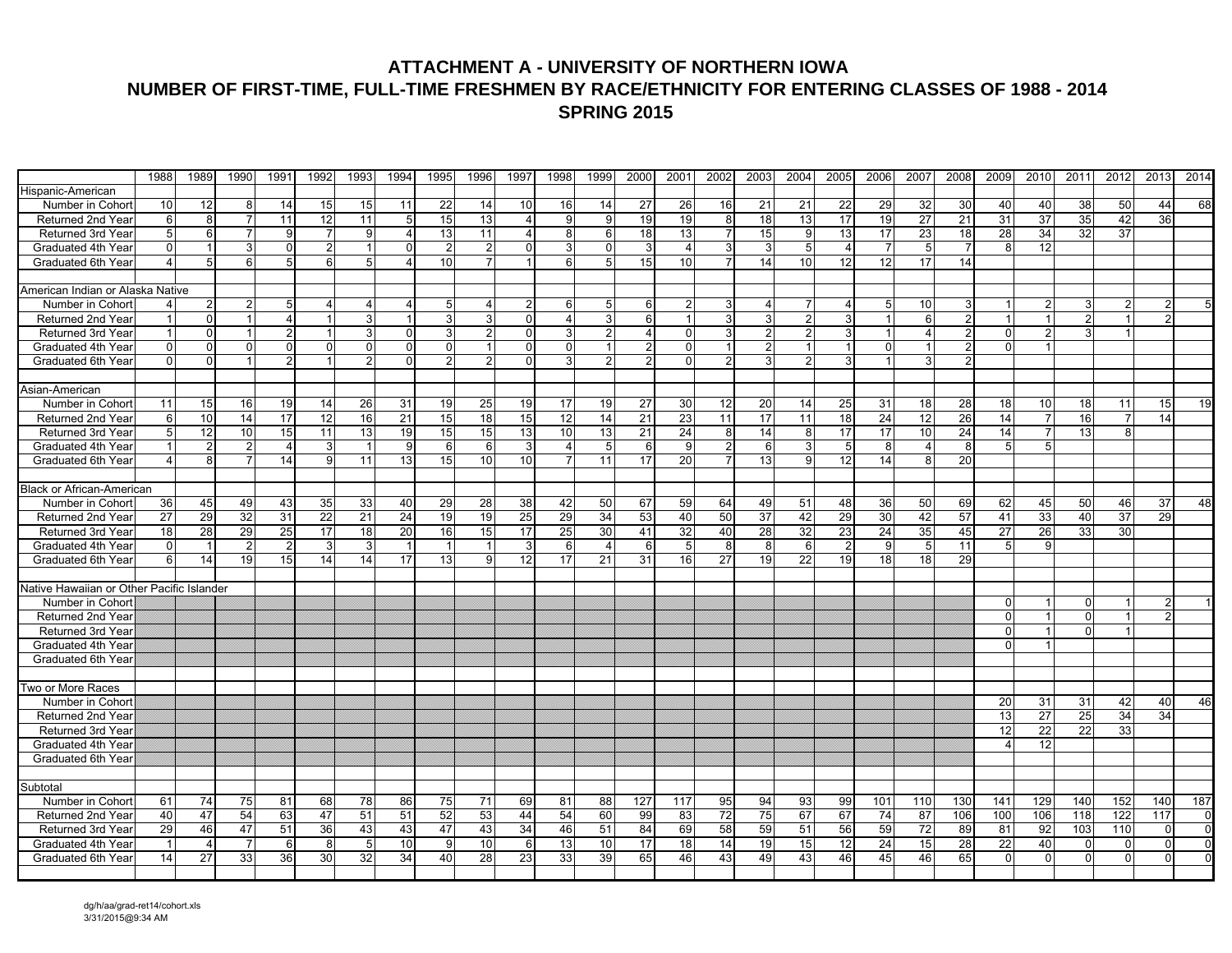## **ATTACHMENT A - UNIVERSITY OF NORTHERN IOWA NUMBER OF FIRST-TIME, FULL-TIME FRESHMEN BY RACE/ETHNICITY FOR ENTERING CLASSES OF 1988 - 2014 SPRING 2015**

|                                         | 1988  | 1989  | 1990  | 1991  | 1992  | 1993  | 1994  | 1995         | 1996  | 1997  | 1998  | 1999  | <b>2000</b> | 200 <sup>1</sup> | 2002     | 2003     | 2004     | 2005     | 2006     | 2007     | 2008            | 2009  | 2010         | 201'  | 2012            | 2013     | 2014           |
|-----------------------------------------|-------|-------|-------|-------|-------|-------|-------|--------------|-------|-------|-------|-------|-------------|------------------|----------|----------|----------|----------|----------|----------|-----------------|-------|--------------|-------|-----------------|----------|----------------|
| White                                   |       |       |       |       |       |       |       |              |       |       |       |       |             |                  |          |          |          |          |          |          |                 |       |              |       |                 |          |                |
| Number in Cohort                        | 1.765 | 1,842 | 1,955 | 1,842 | 1,558 | 1,691 | 1.746 | 1,912        | 1,899 | 1,790 | 1,864 | 1,979 | 2,008       | 1,885            | 1,675    | 1,559    | 1,508    | 1,550    | 1,525    | 1.767    | 1,808           | 1,765 | 1,790        | 1.707 | 1,483           | 1,519    | 1,520          |
| Returned 2nd Year                       | 1.420 | 1,522 | 1,619 | 1,509 | 1,277 | 1,373 | 1.428 | 1,575        | 1,560 | .487  | 1,519 | .624  | 1,692       | 1,548            | 1,359    | 1,305    | 1,23'    | 1,284    | 1,265    | A90, l   | 1.490           | 1,473 | 1,468        | 1.389 | 1,233           | 1.288    |                |
| Returned 3rd Year                       | 1.295 | 1,37' | 1.455 | 1,337 | .132  | 1,258 | 1.279 | 1.415        | 1.426 | 1,336 | 1.388 | .46'  | 1,540       | ,400             | 1,234    | 1,203    | 1.130    | .175     | 1.149    | .360     | 1,35            | 1,367 | 1.323        | 1.270 | 1,102           |          |                |
| Graduated 4th Year                      | 514   | 475   | 487   | 458   | 418   | 476   | 521   | 592          | 650   | 529   | 558   | 681   | 711         | 628              | 582      | 587      | 551      | 590      | 606      | 677      | 704             | 695   | 715          |       |                 |          |                |
| Graduated 6th Year                      | 1.097 | 1.165 | 1.175 | 1,128 | 985   | 088   | .105  | 240, ا       | ,280  | ,192  | ,218  | .306  | .368        | ,260             | 1,075    | ,087     | 1,041    | 0.055    | 1,037    | .210     | 1.170           |       |              |       |                 |          |                |
|                                         |       |       |       |       |       |       |       |              |       |       |       |       |             |                  |          |          |          |          |          |          |                 |       |              |       |                 |          |                |
| Nonresident Alien/International         |       |       |       |       |       |       |       |              |       |       |       |       |             |                  |          |          |          |          |          |          |                 |       |              |       |                 |          |                |
| Number in Cohort                        |       |       |       |       |       |       |       |              |       |       |       |       | 21          | 12               | 10       |          | 19       | 14       | 10       |          |                 |       |              | 22    | 10 <sup>1</sup> | 12       | 19             |
| <b>Returned 2nd Year</b>                |       |       |       |       |       |       |       |              |       |       |       |       | 19          |                  |          |          | 16       | 12       |          |          |                 |       |              | 13    | 10              | 10       |                |
| <b>Returned 3rd Year</b>                |       |       |       |       |       |       |       |              |       |       |       |       | 11          | a                |          |          | 15       |          |          |          |                 |       |              | 13    | $\overline{7}$  |          |                |
| Graduated 4th Year                      |       |       |       |       |       |       |       |              |       |       |       |       | 8           |                  | 5        |          | 11       |          |          |          |                 | ົ     |              |       |                 |          |                |
| Graduated 6th Year                      |       |       |       |       |       |       |       |              |       |       |       |       | 10          |                  | ี        |          | 15       |          |          |          |                 |       |              |       |                 |          |                |
|                                         |       |       |       |       |       |       |       |              |       |       |       |       |             |                  |          |          |          |          |          |          |                 |       |              |       |                 |          |                |
| Race/Ethnicity Unknown                  |       |       |       |       |       |       |       |              |       |       |       |       |             |                  |          |          |          |          |          |          |                 |       |              |       |                 |          |                |
| Number in Cohort                        |       |       |       |       |       |       |       |              |       |       |       |       | 61<br>53    | 50               | 42<br>31 | 39<br>30 | 32<br>22 | 30       | 48<br>39 | 42       | 31              | 3     | 10<br>8      | 28    | 33              | 18<br>15 | 36             |
| Returned 2nd Year                       |       |       |       |       |       |       |       |              |       |       |       |       |             | 41               |          |          |          | 27       |          | 29       | 24              | 31    |              | 23    | 26<br>16        |          |                |
| Returned 3rd Year<br>Graduated 4th Year |       |       |       |       |       |       |       |              |       |       |       |       | 50<br>21    | 38<br>19         | 31<br>12 | 28<br>12 | 21<br>10 | 24<br>12 | 34<br>16 | 25<br>16 | 22<br>12        |       | $\mathbf{B}$ | 21    |                 |          |                |
| Graduated 6th Year                      |       |       |       |       |       |       |       |              |       |       |       |       | 48          | 34               | 25       |          | 17       | 22       | 31       | 21       | $\overline{20}$ |       |              |       |                 |          |                |
|                                         |       |       |       |       |       |       |       |              |       |       |       |       |             |                  |          | 23       |          |          |          |          |                 |       |              |       |                 |          |                |
| Total                                   |       |       |       |       |       |       |       |              |       |       |       |       |             |                  |          |          |          |          |          |          |                 |       |              |       |                 |          |                |
| Number in Cohort                        | 1.898 | 1,967 | 2.075 | 1,951 | .659  | 1,807 | 1,856 | 2,007        | 2,012 | 1,919 | .982  | 2,124 | 2.217       | 2,064            | 1.822    | 1.740    | 1.652    | 1,693    | 1.684    | .922     | 1,976           | 1,917 | 1,934        | 1.897 | 1,678           | 1.689    | 1,762          |
| <b>Returned 2nd Year</b>                | 1.514 | 1,61' | 1.71  | 1,594 | 1,350 | .449  | .498  | 1,64         | 1,649 | .582  | 1,605 | .729  | 1,863       | 1,681            | 1,469    | 1,417    | 1,336    | 1,390    | 1,386    | .608     | 1,627           | 1,582 | 1,586        | 1,543 | 1,391           | 1.430    | $\overline{0}$ |
| Returned 3rd Year                       | .372  | 1,451 | 1,533 | .404  | .193  | .322  | .339  | <b>1.474</b> | ,500  | .41   | .462  | ,548  | .685        | .516             | 1,330    | ,297     | 1.217    | .263     | .248     | ,459     | .469            | A56.  | .424         | 1.407 | .235            |          | $\Omega$       |
| Graduated 4th Year                      | 527   | 489   | 505   | 470   | 435   | 489   | 539   | 604          | 673   | 552   | 585   | 712   | 757         | 670              | 613      | 620      | 587      | 618      | 648      | 708      | 747             | 721   | 759          |       | 0               |          | $\Omega$       |
| Graduated 6th Year                      | .146  | 1,217 | .233  | 1,178 | 1,032 | 1,136 | 1,155 | 1,289        | 1,338 | .252  | 1,274 | 380   | .491        | ,348             | 1,149    | 1,164    | 1,116    | .13C     | 1.117    |          |                 |       | $\Omega$     |       | $\Omega$        | $\cap$   | $\Omega$       |
|                                         |       |       |       |       |       |       |       |              |       |       |       |       |             |                  |          |          |          |          |          |          |                 |       |              |       |                 |          |                |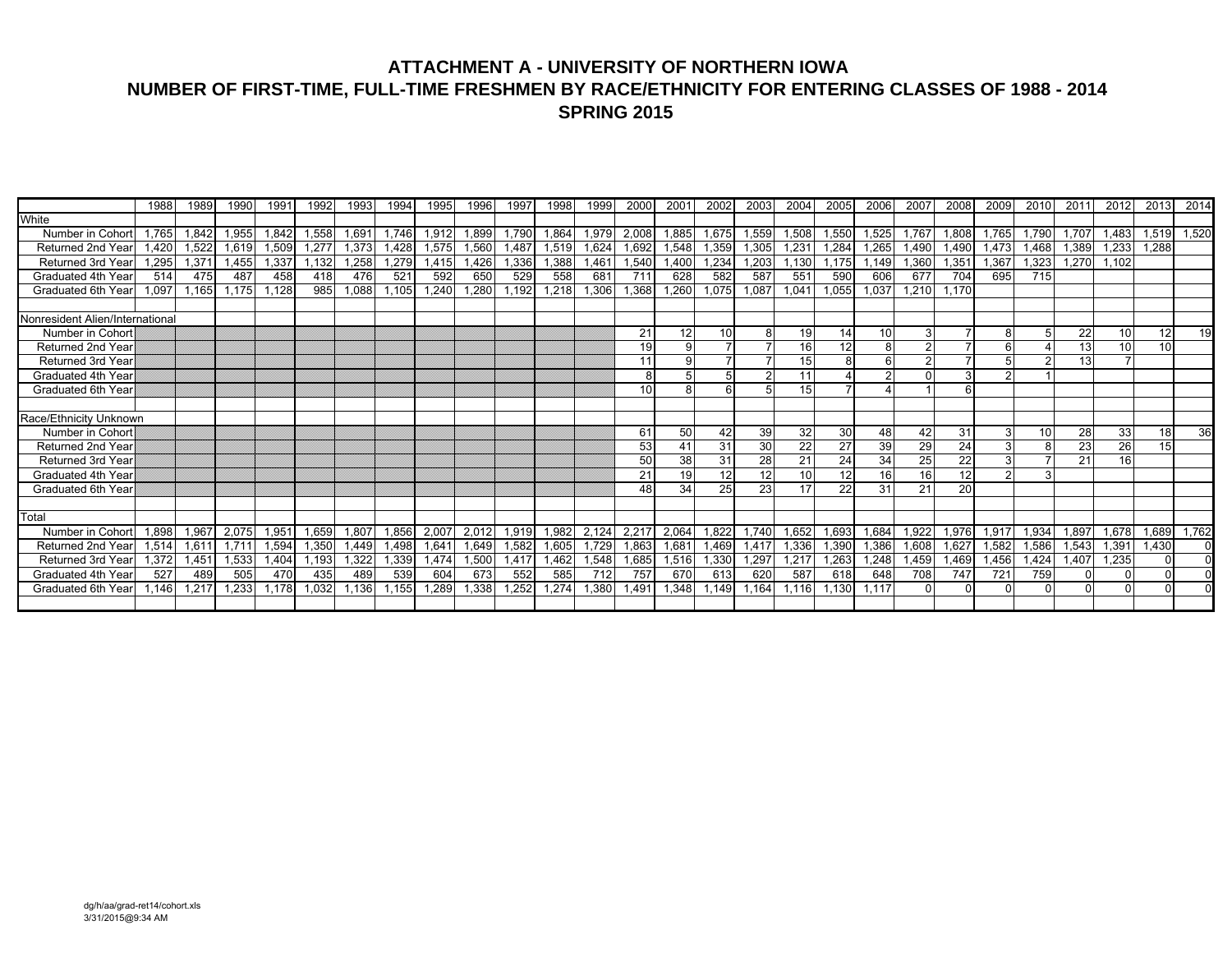## **TABLE 1ONE-YEAR RETENTION RATES BY RACE/ETHNICITY FOR ENTERING CLASSES OF 1988 - 2008 MARCH 2015**

|                     | 1988  | 1989  | 1990 | 1991 | 1992 | 1993 | 1994 | 1995 | 1996 | 1997 | 1998 | 1999 | 2000  | 2001 | 2002          | 2003 | 2004 | 2005          | 2006 | 2007 | 2008 |
|---------------------|-------|-------|------|------|------|------|------|------|------|------|------|------|-------|------|---------------|------|------|---------------|------|------|------|
|                     | %     | %     | %    | %    | %    | $\%$ | %    | %    | $\%$ | %    | %    | $\%$ | $\%$  | $\%$ | $\frac{0}{0}$ | $\%$ | $\%$ | $\frac{0}{0}$ | $\%$ | $\%$ | %    |
| Native Am.          |       |       |      |      |      |      |      |      |      |      |      |      |       |      |               |      |      |               |      |      |      |
| SUI                 | 87.5  | 83.3  | 80.0 | 83.3 | 90.0 | 92.3 | 58.8 | 90.0 | 91.7 | 82.4 | 82.4 | 82.4 | 66.7  | 60.0 | 81.8          | 78.6 | 87.0 | 69.2          | 66.7 | 88.9 | 85.7 |
| <b>ISU</b>          | 100.0 | 100.0 | 60.0 | 57.1 | 60.0 | 57.1 | 71.4 | 87.5 | 64.3 | 54.5 | 80.0 | 75.0 | 40.0  | 83.3 | 83.3          | 45.5 | 75.0 | 100.0         | 91.7 | 64.3 | 65.2 |
| <b>UNI</b>          | 25.0  | 0.0   | 50.0 | 80.0 | 25.0 | 75.0 | 25.0 | 60.0 | 75.0 | 0.0  | 66.7 | 60.0 | 100.0 | 50.0 | 100.0         | 75.0 | 28.6 | 75.0          | 20.0 | 60.0 | 66.7 |
| African-Am.         |       |       |      |      |      |      |      |      |      |      |      |      |       |      |               |      |      |               |      |      |      |
| SUI                 | 69.0  | 78.0  | 72.6 | 75.0 | 80.2 | 78.6 | 84.9 | 74.0 | 82.3 | 77.5 | 80.8 | 80.2 | 73.7  | 80.2 | 67.1          | 69.8 | 83.7 | 80.7          | 81.5 | 82.2 | 71.6 |
| <b>ISU</b>          | 71.9  | 64.1  | 81.7 | 85.2 | 69.1 | 69.1 | 71.1 | 79.0 | 68.4 | 79.5 | 82.7 | 80.7 | 85.6  | 84.9 | 78.4          | 85.3 | 79.0 | 75.7          | 73.2 | 70.0 | 75.2 |
| <b>UNI</b>          | 75.0  | 64.4  | 65.3 | 72.1 | 62.9 | 63.6 | 60.0 | 65.5 | 67.9 | 65.8 | 69.0 | 68.0 | 79.1  | 67.8 | 78.1          | 75.5 | 80.4 | 30.4          | 83.3 | 84.0 | 82.6 |
| Asian-Am.           |       |       |      |      |      |      |      |      |      |      |      |      |       |      |               |      |      |               |      |      |      |
| SUI                 | 88.5  | 88.8  | 91.0 | 81.9 | 88.4 | 88.0 | 81.1 | 81.5 | 77.1 | 85.0 | 87.5 | 82.1 | 84.9  | 80.4 | 81.7          | 85.9 | 86.8 | 76.7          | 83.9 | 86.7 | 83.2 |
| <b>ISU</b>          | 80.4  | 86.1  | 82.8 | 71.6 | 78.7 | 80.8 | 88.0 | 90.6 | 82.9 | 89.9 | 87.7 | 89.5 | 92.0  | 84.9 | 79.5          | 84.9 | 91.5 | 86.9          | 89.6 | 85.5 | 87.1 |
| <b>UNI</b>          | 54.5  | 66.7  | 87.5 | 89.5 | 85.7 | 61.5 | 67.7 | 78.9 | 72.0 | 78.9 | 70.6 | 73.7 | 77.8  | 76.7 | 91.7          | 85.0 | 78.6 | 72.0          | 77.4 | 66.7 | 92.9 |
| Hispanic-Am.        |       |       |      |      |      |      |      |      |      |      |      |      |       |      |               |      |      |               |      |      |      |
| SUI                 | 75.6  | 83.0  | 78.0 | 65.0 | 75.4 | 70.0 | 83.6 | 75.0 | 75.3 | 92.0 | 78.8 | 79.1 | 79.5  | 84.5 | 81.8          | 78.7 | 75.3 | 86.5          | 79.1 | 83.5 | 83.5 |
| <b>ISU</b>          | 86.7  | 80.0  | 82.1 | 76.9 | 67.3 | 75.0 | 78.2 | 68.9 | 75.0 | 80.4 | 81.1 | 85.3 | 82.5  | 79.8 | 86.9          | 88.2 | 83.3 | 86.4          | 83.3 | 87.4 | 78.9 |
| <b>UNI</b>          | 60.0  | 66.7  | 87.5 | 78.6 | 80.0 | 73.3 | 45.5 | 68.2 | 92.9 | 40.0 | 56.3 | 64.3 | 70.4  | 73.1 | 50.0          | 85.7 | 61.9 | 77.3          | 65.5 | 84.4 | 70.0 |
| Subtotal            |       |       |      |      |      |      |      |      |      |      |      |      |       |      |               |      |      |               |      |      |      |
| SUI                 | 78.6  | 82.9  | 80.2 | 76.7 | 83.0 | 81.3 | 81.5 | 78.1 | 78.4 | 84.8 | 82.7 | 80.7 | 79.1  | 81.0 | 78.5          | 79.6 | 83.2 | 80.5          | 80.9 | 84.7 | 80.6 |
| <b>ISU</b>          | 77.1  | 72.7  | 81.5 | 78.8 | 71.7 | 72.1 | 78.2 | 81.0 | 74.5 | 82.4 | 83.9 | 83.9 | 85.5  | 83.6 | 80.9          | 84.6 | 84.7 | 83.6          | 82.7 | 80.1 | 79.6 |
| <b>UNI</b>          | 65.6  | 63.5  | 72.0 | 77.8 | 69.1 | 65.4 | 59.3 | 69.3 | 74.6 | 63.8 | 66.7 | 68.2 | 78.0  | 70.9 | 75.8          | 79.8 | 72.0 | 67.7          | 73.3 | 79.1 | 81.5 |
| White               |       |       |      |      |      |      |      |      |      |      |      |      |       |      |               |      |      |               |      |      |      |
| SUI                 | 83.6  | 82.3  | 84.2 | 85.1 | 85.4 | 83.8 | 83.6 | 82.4 | 83.3 | 83.6 | 83.6 | 84.2 | 82.8  | 82.7 | 82.8          | 83.6 | 84.5 | 84.2          | 82.7 | 83.1 | 82.7 |
| <b>ISU</b>          | 85.0  | 84.3  | 81.9 | 82.1 | 82.7 | 82.2 | 81.8 | 81.4 | 83.3 | 83.9 | 84.6 | 85.2 | 83.6  | 83.7 | 84.5          | 84.8 | 85.8 | 83.7          | 85.2 | 83.6 | 84.3 |
| <b>UNI</b>          | 80.5  | 82.6  | 82.8 | 81.9 | 82.0 | 81.2 | 81.8 | 82.4 | 82.1 | 83.1 | 81.5 | 82.1 | 84.3  | 82.1 | 81.1          | 81.6 | 81.6 | 82.8          | 83.0 | 84.3 | 82.4 |
| <b>Regent Total</b> |       |       |      |      |      |      |      |      |      |      |      |      |       |      |               |      |      |               |      |      |      |
| SUI                 | 83.3  | 82.4  | 83.9 | 84.4 | 85.1 | 83.6 | 83.4 | 82.0 | 82.9 | 83.7 | 83.5 | 83.9 | 82.5  | 82.3 | 82.3          | 83.2 | 84.3 | 84.1          | 82.7 | 83.1 | 83.0 |
| <b>ISU</b>          | 84.2  | 83.2  | 81.6 | 81.4 | 81.8 | 81.1 | 81.5 | 81.5 | 82.8 | 83.6 | 84.4 | 85.1 | 83.7  | 83.4 | 84.2          | 84.6 | 85.8 | 83.4          | 84.9 | 83.5 | 84.0 |
| <b>UNI</b>          | 79.8  | 81.9  | 82.5 | 81.7 | 81.4 | 80.2 | 80.7 | 81.8 | 82.0 | 82.4 | 81.0 | 81.4 | 84.0  | 81.4 | 80.6          | 81.4 | 80.9 | 82.1          | 82.3 | 83.7 | 82.3 |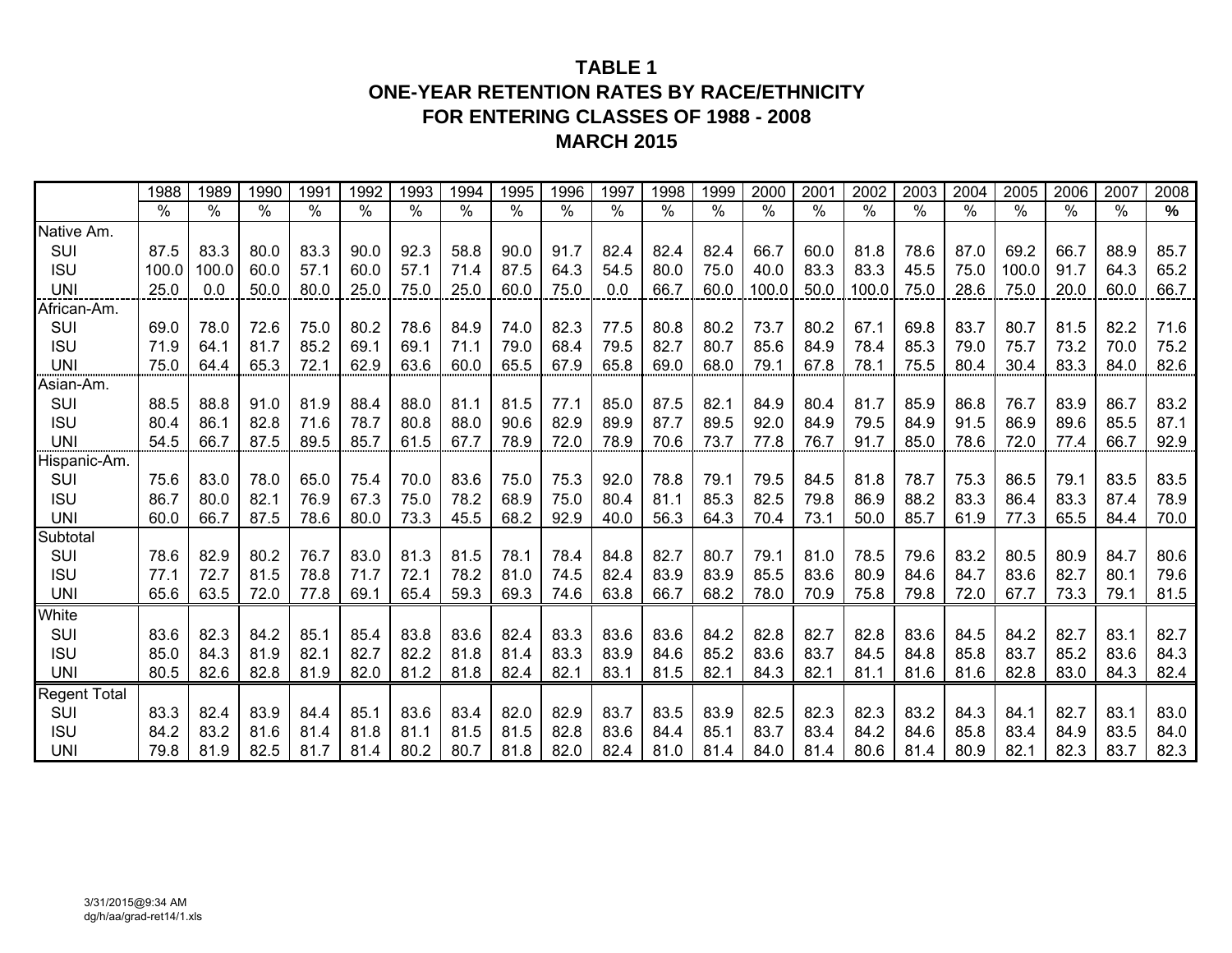# **TABLE 1a ONE-YEAR RETENTION RATES BY RACE/ETHNICITY FOR ENTERING CLASSES OF 2009 - 2013 MARCH 2015**

| 2011<br>2009<br>2010<br>2012                           | 2013  |
|--------------------------------------------------------|-------|
| %                                                      |       |
| %                                                      |       |
| Hispanic-Am.                                           |       |
| SUI<br>87.2<br>83.2<br>85.0<br>85.7                    | 84.3  |
| <b>ISU</b><br>81.8<br>86.0<br>82.1<br>85.5             | 79.4  |
| UNI<br>77.5<br>92.5<br>84.0<br>92.1                    | 81.8  |
| Am. Indian or Alaska Native                            |       |
| 66.7<br>SUI<br>100.0<br>88.9<br>100.0                  | 85.7  |
| <b>ISU</b><br>87.5<br>50.0<br>88.9<br>85.7             | 84.6  |
| 50.0<br>66.7<br>UNI<br>100.0<br>50.0                   | 100.0 |
| Asian-Am.                                              |       |
| SUI<br>84.7<br>87.3<br>85.0<br>87.7                    | 84.6  |
| <b>ISU</b><br>82.0<br>92.5<br>89.3<br>89.2             | 86.4  |
| 70.0<br>88.9<br>UNI<br>77.8<br>63.6                    | 93.3  |
| Black or African-Am.                                   |       |
| SUI<br>85.2<br>81.1<br>79.3<br>74.1                    | 87.9  |
| <b>ISU</b><br>82.0<br>74.6<br>75.9<br>75.0             | 74.8  |
| UNI<br>73.3<br>80.0<br>80.4<br>66.1                    | 78.4  |
| Native Hawaiian or Other Pacific Islander              |       |
|                                                        |       |
| 85.7<br>SUI<br>71.4<br>83.3<br>33.3                    | 100.0 |
| <b>ISU</b><br>66.7<br>66.7<br>100.0<br>100.0           | 83.3  |
| <b>UNI</b><br><b>NA</b><br>100.0<br><b>NA</b><br>100.0 | 100.0 |
| Two or More Races                                      |       |
| SUI<br>89.6<br>85.5<br>82.8<br>84.1                    | 82.2  |
| <b>ISU</b><br>78.8<br>84.8<br>81.2<br>86.9             | 77.0  |
| 65.0<br>UNI<br>87.1<br>80.6<br>81.0                    | 85.0  |
| Subtotal                                               |       |
| SUI<br>85.2<br>86.4<br>82.0<br>83.9                    | 84.8  |
| <b>ISU</b><br>79.8<br>85.3<br>84.8<br>82.0             | 79.7  |
| UNI<br>70.9<br>82.2<br>84.3<br>80.3                    | 83.6  |
| White                                                  |       |
| SUI<br>86.5<br>85.5<br>86.3<br>84.9                    | 86.2  |
| <b>ISU</b><br>86.9<br>87.9<br>86.1<br>87.3             | 87.5  |
| <b>UNI</b><br>83.5<br>82.0<br>81.4<br>83.1             | 84.8  |
| Nonresident Alien/International                        |       |
|                                                        |       |
| 91.4<br>SUI<br>89.8<br>90.2<br>86.4                    | 89.1  |
| <b>ISU</b><br>86.5<br>88.4<br>91.6<br>92.0             | 87.2  |
| <b>UNI</b><br>75.0<br>100.0<br>80.0<br>59.1            | 83.3  |
| Race/Ethnicity Unknown                                 |       |
| SUI<br>87.8<br>84.1<br>82.6<br>88.0                    | 84.2  |
| <b>ISU</b><br>81.5<br>91.6<br>84.5<br>85.6             | 84.9  |
| <b>UNI</b><br>100.0<br>82.1<br>78.8<br>80.0            | 83.3  |
| Regent Total                                           |       |
| SUI<br>85.5<br>86.6<br>85.6<br>85.8                    | 86.1  |
|                                                        |       |
| <b>ISU</b><br>86.0<br>87.8<br>85.8<br>87.1             | 86.4  |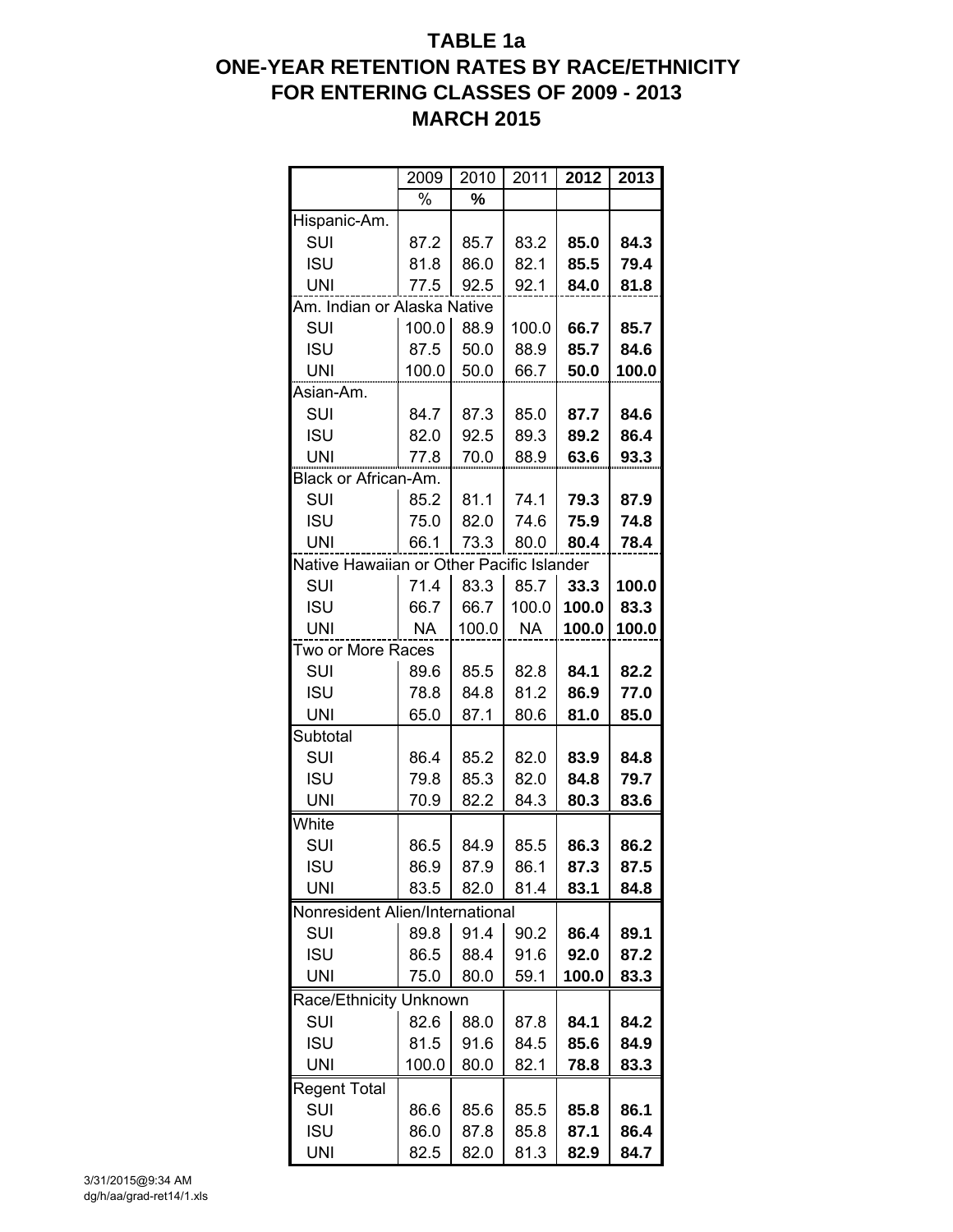# **TABLE 2ONE-YEAR RETENTION RATES BY HIGH SCHOOL RANK FOR ENTERING CLASSES OF 1988 - 2013MARCH 2015**

|            | 1988     | 1989 | 1990 | 1991 | 1992 | 1993 | 1994 | 1995 | 1996 | 1997 | 1998 | 1999 | 2000 | 200 <sup>7</sup> | 2002 | 2003 | 2004 | 2005 | 2006 | 2007 | 2008 | 2009 | 2010 | 201  | 2012 | 2013 |
|------------|----------|------|------|------|------|------|------|------|------|------|------|------|------|------------------|------|------|------|------|------|------|------|------|------|------|------|------|
|            |          | %    | %    |      | %    | %    |      | %    |      |      |      | ℅    |      |                  | %    | ℅    |      | %    | %    |      |      |      |      |      | %    | %    |
| 90-99%ile  |          |      |      |      |      |      |      |      |      |      |      |      |      |                  |      |      |      |      |      |      |      |      |      |      |      |      |
| SUI        | 91.0     | 89.4 | 91.1 | 91.3 | 90.9 | 89.2 | 90.4 | 90.7 | 91.3 | 92.6 | 91.7 | 91.6 | 92.3 | 92.0             | 91.1 | 92.3 | 92.8 | 90.2 | 90.4 | 91.7 | 90.9 | 93.7 | 90.3 | 91.4 | 91.4 | 93.7 |
| <b>ISU</b> | 92.0     | 89.5 | 90.3 | 90.6 | 90.3 | 88.9 | 90.2 | 91.4 | 92.3 | 92.5 | 93.3 | 93.8 | 91.5 | 93.5             | 92.4 | 93.7 | 93.8 | 92.4 | 92.1 | 92.0 | 94.2 | 94.3 | 93.2 | 94.4 | 93.6 | 94.9 |
| UNII       | 90.7     | 90.2 | 92.9 | 90.6 | 93.1 | 91.4 | 93.0 | 92.8 | 92.5 | 91.7 | 89.5 | 90.9 | 92.1 | 93.0             | 93.0 | 90.4 | 91.6 | 92.7 | 95.1 | 92.5 | 91.9 | 91.4 | 90.5 | 91.3 | 94.0 | 92.0 |
| 80-89%ile  |          |      |      |      |      |      |      |      |      |      |      |      |      |                  |      |      |      |      |      |      |      |      |      |      |      |      |
| SUI        | 86.0     | 84.7 | 86.5 | 89.3 | 89.1 | 85.6 | 85.6 | 86.7 | 87.4 | 87.5 | 86.9 | 91.2 | 86.8 | 89.4             | 84.3 | 86.2 | 85.0 | 85.5 | 86.4 | 85.6 | 84.9 | 88.6 | 86.6 | 87.0 | 88.7 | 86.3 |
| <b>ISU</b> | 88.5     | 86.3 | 84.5 | 85.8 | 86.9 | 85.1 | 86.7 | 80.7 | 86.8 | 87.5 | 86.9 | 90.2 | 87.7 | 88.3             | 87.1 | 90.5 | 90.5 | 89.7 | 91.5 | 90.2 | 90.4 | 91.2 | 91.0 | 89.2 | 90.7 | 90.0 |
| <b>UNI</b> | 84.9     | 88.0 | 87.8 | 87.4 | 83.7 | 87.0 | 87.8 | 88.2 | 87.2 | 87.5 | 85.2 | 85.1 | 87.9 | 85.7             | 88.5 | 88.8 | 88.5 | 85.3 | 88.2 | 88.4 | 87.8 | 88.4 | 87.7 | 86.0 | 85.6 | 85.7 |
| 70-79%ile  |          |      |      |      |      |      |      |      |      |      |      |      |      |                  |      |      |      |      |      |      |      |      |      |      |      |      |
| SUI        | 83.6     | 83.4 | 84.9 | 87.3 | 81.5 | 81.8 | 83.1 | 80.2 | 83.7 | 83.3 | 85.5 | 84.4 | 83.4 | 81.0             | 81.5 | 83.4 | 83.6 | 82.2 | 79.6 | 78.7 | 81.9 | 86.0 | 84.6 | 82.5 | 83.8 | 84.4 |
| <b>ISU</b> | 83.8     | 82.8 | 81.3 | 82.1 | 84.6 | 80.9 | 80.4 | 80.6 | 81.9 | 82.0 | 86.0 | 82.7 | 84.4 | 83.2             | 83.7 | 83.1 | 88.6 | 84.1 | 84.1 | 82.2 | 85.7 | 84.7 | 87.9 | 88.9 | 87.3 | 87.3 |
| UNI        | 80.7     | 82.2 | 81.3 | 79.4 | 86.0 | 80.2 | 84.3 | 83.2 | 81.4 | 84.3 | 85.6 | 80.8 | 87.8 | 82.7             | 79.4 | 79.3 | 82.3 | 84.5 | 84.5 | 84.8 | 85.7 | 82.8 | 82.1 | 80.6 | 85.4 | 84.2 |
| 60-69%ile  |          |      |      |      |      |      |      |      |      |      |      |      |      |                  |      |      |      |      |      |      |      |      |      |      |      |      |
| SUI        | 82.0     | 78.5 | 83.3 | 80.2 | 82.2 | 84.9 | 79.3 | 81.2 | 80.7 | 79.8 | 80.2 | 79.6 | 81.7 | 78.3             | 80.6 | 81.2 | 81.8 | 81.1 | 78.0 | 77.5 | 80.2 | 83.0 | 80.8 | 80.9 | 81.4 | 80.6 |
| <b>ISU</b> | 79.4     | 78.2 | 77.0 | 75.7 | 76.3 | 75.8 | 77.0 | 79.6 | 80.2 | 79.2 | 83.1 | 82.0 | 79.6 | 77.7             | 79.8 | 81.5 | 81.6 | 85.7 | 83.2 | 85.1 | 76.4 | 82.3 | 83.3 | 82.9 | 83.7 | 84.6 |
| UNI        | 77.3     | 76.1 | 76.7 | 79.9 | 74.5 | 72.2 | 76.5 | 74.7 | 76.8 | 78.8 | 78.8 | 80.4 | 81.3 | 79.0             | 77.5 | 79.0 | 77.2 | 79.9 | 77.3 | 81.9 | 81.3 | 78.9 | 81.9 | 77.4 | 80.8 | 83.1 |
| 50-59%ile  |          |      |      |      |      |      |      |      |      |      |      |      |      |                  |      |      |      |      |      |      |      |      |      |      |      |      |
| SUI        | 76.8     | 74.7 | 75.5 | 77.4 | 80.6 | 77.6 | 80.6 | 78.8 | 75.5 | 79.1 | 78.3 | 78.5 | 75.6 | 74.0             | 78.5 | 76.5 | 78.3 | 80.0 | 76.3 | 76.0 | 71.1 | 80.8 | 73.9 | 74.0 | 78.1 | 75.4 |
| <b>ISU</b> | 75.4     | 76.6 | 72.3 | 70.2 | 73.7 | 72.2 | 69.1 | 71.8 | 71.8 | 76.2 | 72.0 | 76.5 | 77.3 | 73.5             | 79.6 | 76.3 | 78.0 | 75.1 | 78.7 | 72.3 | 75.9 | 75.1 | 76.7 | 75.9 | 81.1 | 78.2 |
|            | UNI 75.0 | 78.1 | 77.8 | 70.8 | 77.0 | 70.9 | 70.4 | 75.9 | 75.0 | 73.9 | 73.1 | 74.0 | 71.9 | 69.0             |      | 74.3 | 66.5 | 71.6 | 74.6 | 74.6 | 77.7 | 79.8 |      | 74.4 | 77.6 | 83.0 |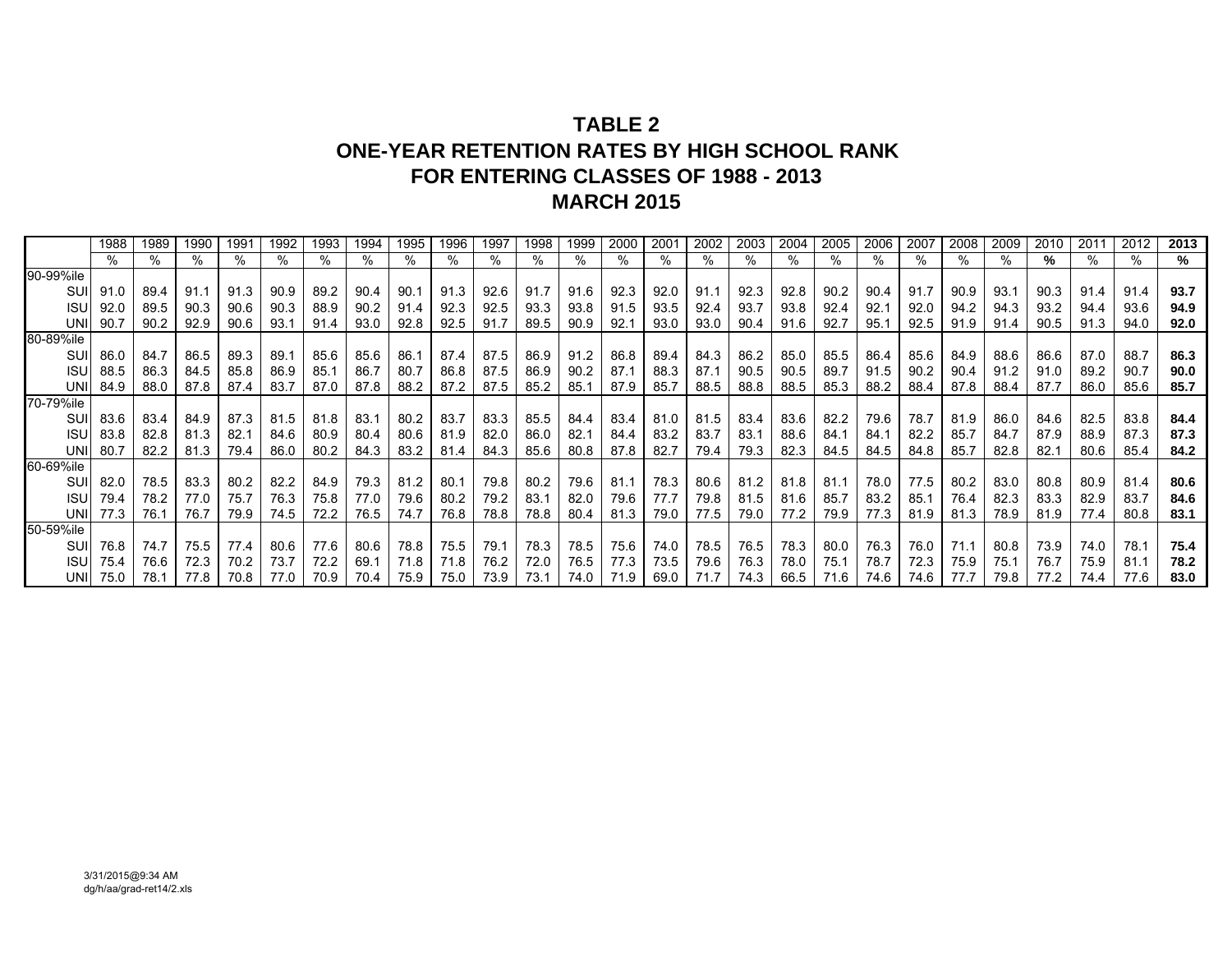## **TABLE 2ONE-YEAR RETENTION RATES BY HIGH SCHOOL RANKFOR ENTERING CLASSES OF 1988 - 2013MARCH 2015**

|              | 1988 | 1989 | 1990 | 1991 | 1992 | 1993 | 1994 | 1995 | 1996  | 1997  | 1998  | 1999 | 2000  | 2001  | 2002  | 2003  | 2004  | 2005  | 2006  | 2007  | 2008  | 2009 | 2010 | 201'  | 2012  | 2013  |
|--------------|------|------|------|------|------|------|------|------|-------|-------|-------|------|-------|-------|-------|-------|-------|-------|-------|-------|-------|------|------|-------|-------|-------|
|              |      | %    | ℅    |      | %    | ℅    |      | ℅    | %     | %     | $\%$  | %    | %     |       | %     | %     |       | %     | %     |       | %     | $\%$ | ℅    | %     | %     | %     |
| 40-49%ile    |      |      |      |      |      |      |      |      |       |       |       |      |       |       |       |       |       |       |       |       |       |      |      |       |       |       |
| SUI          | 70.8 | 74.1 | 72.7 | 74.5 | 80.0 | 79.1 | 78.3 | 70.8 | 74.9  | 76.0  | 76.1  | 73.6 | 67.7  | 74.2  | 72.8  | 71.4  | 77.7  | 75.4  | 69.5  | 76.3  | 74.7  | 79.0 | 76.5 | 78.0  | 72.4  | 75.6  |
| <b>ISU</b>   | 80.0 | 78.0 | 69.9 | 68.5 | 63.6 | 69.2 | 69.5 | 74.7 | 70.3  | 74.0  | 71.4  | 74.7 | 74.3  | 72.8  | 75.4  | 73.1  | 71.2  | 63.1  | 69.6  | 76.8  | 72.3  | 78.4 | 78.9 | 68.0  | 74.3  | 75.4  |
| <b>UNI</b>   | 68.6 | 71.3 | 69.4 | 74.2 | 64.7 | 67.9 | 68.8 | 73.8 | 78.0  | 73.8  | 66.7  | 72.2 | 80.0  | 73.5  | 67.8  | 70.6  | 68.6  | 77.3  | 67.2  | 75.0  | 66.9  | 80.3 | 72.5 | 77.2  | 73.2  | 76.0  |
| 30-39%ile    |      |      |      |      |      |      |      |      |       |       |       |      |       |       |       |       |       |       |       |       |       |      |      |       |       |       |
| SUI          | 66.7 | 59.4 | 64.1 | 66.2 | 85.1 | 68.7 | 76.3 | 74.0 | 62.5  | 69.2  | 67.9  | 74.4 | 68.2  | 69.0  | 68.8  | 69.6  | 68.5  | 70.5  | 61.0  | 76.0  | 75.6  | 77.3 | 81.0 | 83.3  | 77.3  | 74.0  |
| <b>ISU</b>   | 66.7 | 68.4 | 77.5 | 69.0 | 65.9 | 68.0 | 81.9 | 65.4 | 63.4  | 72.7  | 62.9  | 74.7 | 66.3  | 68.8  | 70.0  | 68.7  | 66.7  | 72.4  | 71.4  | 59.7  | 70.9  | 64.7 | 81.0 | 79.1  | 77.4  | 64.8  |
| <b>UNI</b>   | 52.5 | 63.9 | 82.4 | 85.2 | 64.3 | 70.6 | 56.7 | 62.2 | 70.3  | 65.7  | 65.2  | 61.5 | 62.5  | 74.5  | 75.6  | 82.1  | 69.8  | 66.7  | 77.1  | 76.5  | 65.7  | 70.9 | 70.0 | 73.4  | 72.0  | 68.9  |
| 20-29%ile    |      |      |      |      |      |      |      |      |       |       |       |      |       |       |       |       |       |       |       |       |       |      |      |       |       |       |
| SUI          | 59.0 | 55.8 | 60.0 | 73.1 | 70.0 | 81.3 | 62.5 | 65.7 | 77.8  | 75.0  | 85.2  | 72.4 | 69.6  | 77.8  | 72.7  | 64.7  | 91.7  | 87.5  | 100.0 | 62.5  | 69.2  | 60.0 | 70.0 | 71.4  | 61.5  | 91.7  |
| <b>ISU</b>   | 75.0 | 77.1 | 55.6 | 67.3 | 48.9 | 72.5 | 70.2 | 57.6 | 60.4  | 59.7  | 61.1  | 68.9 | 66.1  | 68.0  | 60.3  | 60.7  | 65.2  | 54.5  | 69.2  | 59.0  | 72.3  | 86.4 | 70.6 | 73.7  | 70.6  | 67.9  |
| <b>UNI</b>   | 47.1 | 61.5 | 46.7 | 83.3 | 16.7 | 71.4 | 40.0 | 80.0 | 50.0  | 55.6  | 50.0  | 72.7 | 62.5  | 71.4  | 66.7  | 78.6  | 83.3  | 72.2  | 60.0  | 73.3  | 62.5  | 61.5 | 69.4 | 79.2  | 79.2  | 78.7  |
| 00-19%ile    |      |      |      |      |      |      |      |      |       |       |       |      |       |       |       |       |       |       |       |       |       |      |      |       |       |       |
| SUI          | 66.7 | 70.4 | 76.5 | 50.0 | 55.6 | 70.0 | 81.3 | 55.6 | 75.0  | 83.3  | 100.0 | 50.0 | 55.6  | 0.0   | 100.0 | 75.0  | 100.0 | 100.0 | 71.4  | 100.0 | 100.0 | 0.0  | 55.6 | 100.0 | 100.0 | 100.0 |
| <b>ISU</b>   | 50.0 | 73.7 | 61.5 | 58.8 | 58.3 | 57.1 | 38.5 | 70.6 | 76.9  | 52.9  | 50.0  | 40.0 | 63.6  | 35.7  | 100.0 | 44.4  | 57.1  | 62.5  | 16.7  | 61.5  | 75.0  | 80.0 | 85.7 | 57.1  | 33.3  | 80.0  |
| <b>UNI</b>   | 37.5 | 40.0 | 71.4 | 50.0 | 0.0  | 50.0 | 0.0  | 50.0 | 75.0  | 50.0  | 100.0 | 33.3 | 83.3  | 100.0 | 66.7  | 72.7  | 66.7  | 100.0 | 85.7  | 66.7  | 66.7  | 90.9 | 87.5 | 80.0  | 44.4  | 82.4  |
| <b>NA</b>    |      |      |      |      |      |      |      |      |       |       |       |      |       |       |       |       |       |       |       |       |       |      |      |       |       |       |
| SUI          | 84.7 | 88.1 | 81.4 | 85.7 | 89.9 | 85.9 | 78.3 | 75.9 | 76.8  | 77.0  | 74.8  | 74.5 | 78.8  | 81.5  | 83.5  | 78.0  | 83.5  | 87.8  | 85.7  | 85.5  | 84.7  | 87.5 | 89.8 | 88.9  | 88.2  | 87.4  |
| <b>ISU</b>   | 0.0  | 0.0  | 0.0  | 0.0  | 0.0  | 0.0  | 0.0  | 0.0  | 100.0 | 100.0 | 40.0  | 66.7 | 100.0 | 50.0  | 0.0   | 100.0 | 0.0   | 0.0   | 0.0   | 0.0   | 80.7  | 84.2 | 87.6 | 84.7  | 86.7  | 85.0  |
| <b>UNI</b>   | 58.3 | 63.6 | 66.7 | 61.9 | 76.9 | 71.1 | 63.9 | 70.5 | 73.9  | 78.8  | 70.2  | 80.2 | 84.5  | 77.0  | 73.7  | 73.8  | 83.0  | 76.1  | 76.5  | 79.3  | 79.0  | 73.0 | 79.4 | 78.6  | 79.7  | 89.0  |
| <b>TOTAL</b> |      |      |      |      |      |      |      |      |       |       |       |      |       |       |       |       |       |       |       |       |       |      |      |       |       |       |
| SUI          | 83.3 | 82.4 | 83.9 | 84.4 | 85.1 | 83.6 | 83.4 | 82.0 | 82.9  | 83.7  | 83.5  | 83.9 | 82.6  | 82.5  | 82.5  | 83.2  | 84.3  | 84.1  | 82.7  | 83.1  | 83.0  | 86.6 | 85.6 | 85.5  | 85.8  | 86.1  |
| <b>ISU</b>   | 84.2 | 83.1 | 81.6 | 81.4 | 81.7 | 81.0 | 81.5 | 81.5 | 82.8  | 83.6  | 84.4  | 85.1 | 83.7  | 83.4  | 84.2  | 84.7  | 85.8  | 84.8  | 85.6  | 83.5  | 84.0  | 86.0 | 87.8 | 85.8  | 87.1  | 86.4  |
| UNI          | 79.8 | 81.9 | 82.5 | 81.7 | 81.4 | 80.2 | 80.7 | 81.8 | 82.0  | 82.4  | 81.0  | 81.4 | 84.0  | 81.4  | 80.6  | 81.4  | 80.9  | 82.7  | 82.3  | 83.7  | 82.3  | 82.5 | 82.0 | 81.3  | 82.9  | 84.7  |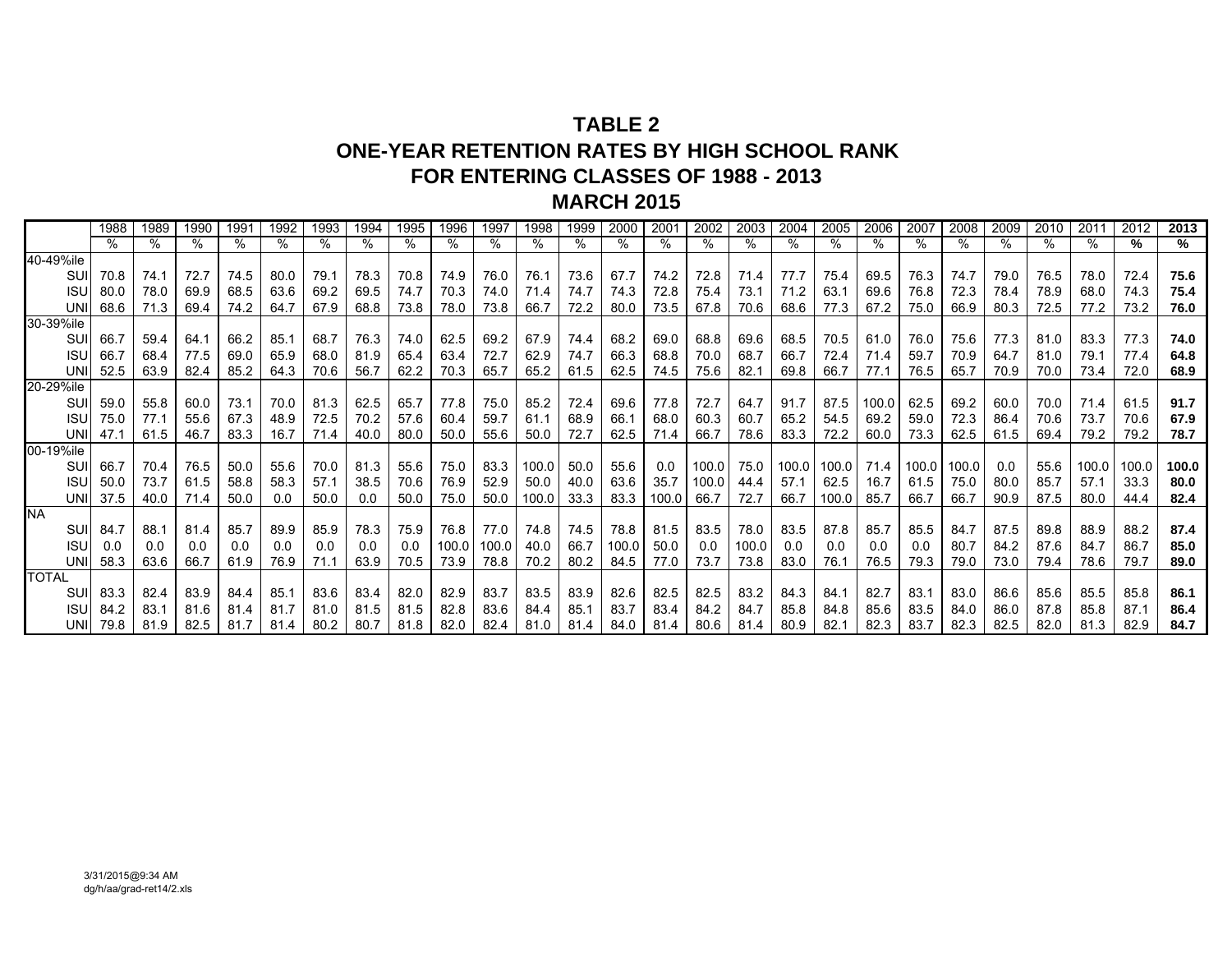# **TABLE 3ONE-YEAR RETENTION RATES BY ACT SCORE FOR ENTERING CLASSES OF 1988 - 2013 MARCH 2015**

|              | 1988                                   | 1989 | 1990 | 1991      | 1992           | 1993                      | 1994 | 1995           | 1996 | 1997           | 1998                                                                | 1999           | 2000           | 2001      | 2002           | 2003           | 2004                                              | 2005 | 2006                | 2007 | 2008                     | 2009      | 2010      | 2011 | 2012                                                                                                                         | 2013 |
|--------------|----------------------------------------|------|------|-----------|----------------|---------------------------|------|----------------|------|----------------|---------------------------------------------------------------------|----------------|----------------|-----------|----------------|----------------|---------------------------------------------------|------|---------------------|------|--------------------------|-----------|-----------|------|------------------------------------------------------------------------------------------------------------------------------|------|
|              | $\%$                                   | %    | %    | $\%$      | %              | $\%$                      | %    | %              | %    | %              | %                                                                   | $\%$           | $\%$           | $\%$      | $\%$           | %              | %                                                 | %    | %                   | $\%$ | $\overline{\frac{9}{6}}$ | $\%$      | $\%$      | %    | %                                                                                                                            | $\%$ |
| $32 - 36$    |                                        |      |      |           |                |                           |      |                |      |                |                                                                     |                |                |           |                |                |                                                   |      |                     |      |                          |           |           |      |                                                                                                                              |      |
|              | SUI 81.8                               | 91.3 | 90.0 | 89.7      | 92.2           | 92.9                      | 89.3 | 91.4           | 92.8 | 92.6           |                                                                     | 88.4 88.6      | 90.9           | 93.7      | 93.0           | 92.9           | 94.3                                              | 88.0 | 88.7                | 92.7 | 89.1                     | 95.2      | 90.5      | 93.1 | 93.1                                                                                                                         | 93.9 |
|              | <b>ISU</b> 97.3                        | 93.3 | 96.8 | 92.1      |                | $94.2$ 82.9               | 91.4 | 95.7           | 94.1 | 95.8           | 92.9                                                                | 92.7           | 90.3           | 91.5      | 94.9           | 95.0           | 95.6                                              | 88.9 | 90.6 91.9           |      | 92.6                     | 91.6      | 94.6      | 93.8 | 93.1                                                                                                                         | 94.5 |
|              | UNI 100.0 100.0 100.0 92.9 100.0 100.0 |      |      |           |                |                           |      |                |      |                | 88.2 91.7 100.0 100.0 95.2 83.3 93.3                                |                |                |           |                |                | $92.9$   93.3   87.5   100.0   92.9   90.5   95.0 |      |                     |      | 93.3                     | 88.9      |           |      | 81.8   100.0   100.0                                                                                                         | 90.9 |
| $27 - 31$    |                                        |      |      |           |                |                           |      |                |      |                |                                                                     |                |                |           |                |                |                                                   |      |                     |      |                          |           |           |      |                                                                                                                              |      |
|              | SUI 85.7                               | 87.5 | 85.4 | 88.3      | 90.2           | 84.2                      | 86.9 | 86.5           | 87.0 | 87.6           | 85.7                                                                | 88.0 86.1      |                | 86.4      |                | 83.6 87.6      | 88.7                                              | 87.1 | 86.8 86.7           |      | 86.5                     | 89.0      | 89.6      | 89.3 | 88.9                                                                                                                         | 89.9 |
|              | <b>ISU</b> 88.2                        | 87.3 | 87.1 | 88.2      | 86.5           | 86.1                      | 92.6 | 87.1           | 88.9 | 89.4           | 90.1                                                                | 88.3 87.2      |                | 88.4      | 89.6           | 86.4           | 87.7                                              | 88.7 | 88.6                | 87.1 | 89.4                     | 90.7      | 89.9      | 90.4 | 89.6                                                                                                                         | 90.1 |
|              | <b>UNI</b> 88.4                        | 89.1 | 88.5 | 88.8      |                | 88.9 85.2                 | 88.7 | 89.7           | 84.8 | 89.3           | 87.3                                                                |                | 87.0 92.4      | 87.7      |                | 88.0 87.2      | 88.8                                              | 85.7 |                     |      | $90.0$ 89.8 87.5         | 86.2      | 87.1      | 86.9 | 89.4                                                                                                                         | 90.9 |
| $22 - 26$    |                                        |      |      |           |                |                           |      |                |      |                |                                                                     |                |                |           |                |                |                                                   |      |                     |      |                          |           |           |      |                                                                                                                              |      |
|              | SUI 83.9                               | 82.8 | 84.8 | 85.2      | 85.1           | 83.4                      |      | 83.4 82.1      | 82.3 | 83.6           |                                                                     | 83.9 84.1 82.7 |                | 83.3      |                | 84.2 83.3      | 84.2                                              |      | 85.5 83.0 81.6      |      | 81.6                     | 86.4      | 84.3      | 84.7 | 85.1                                                                                                                         | 85.0 |
|              | <b>ISU</b> 84.8                        | 83.4 | 81.2 | 80.8      | 82.4           | 81.6                      | 82.4 | 80.5           | 81.7 | 82.6           |                                                                     | 83.5 85.0      | 82.9           | 83.5      | 83.0           | 85.0           | 86.1                                              | 82.2 | 84.5                | 83.5 | 82.6                     | 84.4      | 87.2      | 84.5 | 87.6                                                                                                                         | 86.3 |
|              | UNI 80.2                               | 85.2 | 84.3 | 83.7      | 83.3           | 82.4                      | 82.9 | 82.8           | 84.6 | 83.4           |                                                                     |                | 80.2 81.4 84.4 | 83.9      | 81.2           | 82.6           | 83.8                                              | 84.2 | 83.2                | 84.8 | 82.1                     | 82.5      | 84.8      | 83.1 | 83.2                                                                                                                         | 85.4 |
| $19 - 21$    |                                        |      |      |           |                |                           |      |                |      |                |                                                                     |                |                |           |                |                |                                                   |      |                     |      |                          |           |           |      |                                                                                                                              |      |
|              | SUI 83.0                               | 79.1 |      |           |                | 83.3   81.6   81.1   84.3 |      | 82.3 77.9 80.1 |      |                | 80.0   80.7   81.4   80.4   77.0   77.2   77.2                      |                |                |           |                |                |                                                   |      | 78.8 78.7 76.5 80.5 |      | 79.9                     | 80.1      | 78.4      | 77.5 | 80.7                                                                                                                         | 78.7 |
|              | <b>ISU</b> 80.7                        | 80.6 | 77.7 |           | 78.5 77.6 77.1 |                           |      | 78.9 77.9      | 77.7 | 79.7           | 79.7                                                                | 81.7           |                | 81.3 78.8 |                | 79.0 79.1      | 82.5                                              |      | 78.6 81.8           | 79.4 | 80.4                     | 82.3      | 85.4      | 80.6 | 81.3                                                                                                                         | 79.1 |
|              | UNI 76.4                               | 76.5 | 78.1 |           | 78.1 77.3 77.5 |                           |      | 76.0 80.2      |      | 78.2 79.8 79.7 |                                                                     |                |                |           |                |                | 80.9 81.8 77.9 81.0 78.9 75.1                     |      | 80.8 80.8 81.0 82.4 |      |                          | 83.3      | 77.3      | 76.6 | 81.8                                                                                                                         | 82.3 |
| ≤18          |                                        |      |      |           |                |                           |      |                |      |                |                                                                     |                |                |           |                |                |                                                   |      |                     |      |                          |           |           |      |                                                                                                                              |      |
|              | SUI <b>I</b> 77.2                      | 76.0 | 77.7 |           |                | 72.2   76.9   76.2        |      | 73.3 71.3 71.4 |      |                | 75.7 74.8 74.7 73.4                                                 |                |                | 72.6      |                | 68.2 67.6      |                                                   |      | 68.7 64.3 72.4 67.3 |      | 63.8                     | 76.6      | 70.3      | 62.2 | 71.5                                                                                                                         | 78.3 |
|              | <b>ISU</b> 74.6                        | 73.9 | 69.1 | 72.3      | 72.8           | 75.6                      |      | 70.8 75.6      | 72.4 | 75.9           |                                                                     |                | 75.8 76.9 79.1 |           | 72.4 78.3 81.1 |                | 75.7                                              |      | 80.3 76.9 71.3      |      | 67.0                     | 73.9      | 78.1      | 72.6 | 78.3                                                                                                                         | 76.2 |
|              | UNI 71.1                               | 68.3 |      |           |                | 74.4 72.2 72.9 68.6       | 66.2 | 68.8           | 69.3 | 69.5           |                                                                     |                |                |           |                |                | 73.8   74.2   72.8   70.2   67.7   73.9   69.1    |      | 70.3 69.9 75.1      |      |                          | 73.9 72.8 | 74.5 74.1 |      | 71.4                                                                                                                         | 74.8 |
| <b>NA</b>    |                                        |      |      |           |                |                           |      |                |      |                |                                                                     |                |                |           |                |                |                                                   |      |                     |      |                          |           |           |      |                                                                                                                              |      |
|              | SUI 80.8                               | 80.7 |      | 80.4 79.7 |                | $83.2$ 83.2               |      |                |      |                | 76.5   80.6   81.8   77.9   81.8   74.5   73.9   75.1   81.8   78.5 |                |                |           |                |                |                                                   |      | 82.7 79.1 75.8 84.3 |      | 88.0                     | 84.4      | 87.6      | 87.5 | 87.0                                                                                                                         | 85.6 |
|              | <b>ISU</b> 72.3                        | 71.7 | 73.2 | 71.2      | 77.7           | 71.8                      |      | 70.5 73.3      | 77.4 | 71.3           | 72.9                                                                |                | 84.0 78.4      |           |                | 75.6 77.6 88.6 | 78.9                                              | 85.7 | 82.4                | 84.3 | 86.2                     | 89.4      | 89.4      | 90.3 | 87.9                                                                                                                         | 88.3 |
|              | UNI $\mid$ 62.5                        | 73.7 | 70.6 | 66.7      |                | $50.0$ 46.7               | 75.0 | 33.3           |      | 78.6 70.0 85.7 |                                                                     |                | 78.6 89.7      | 66.7      |                |                | 66.7 69.2 72.2                                    |      | 75.0 61.1 57.1      |      | 68.8                     | 66.7      | 45.5 60.7 |      | 73.3                                                                                                                         | 90.7 |
| <b>TOTAL</b> |                                        |      |      |           |                |                           |      |                |      |                |                                                                     |                |                |           |                |                |                                                   |      |                     |      |                          |           |           |      |                                                                                                                              |      |
|              | SUI 83.3                               | 82.4 | 83.9 | 84.4      |                | 85.1 83.6                 |      | 83.4 82.0 82.9 |      |                | 83.7 83.5 83.9 82.6                                                 |                |                |           |                |                | 82.5   82.5   83.2   84.3   84.1   82.7   83.1    |      |                     |      | 83.0                     | 86.6      | 85.6      | 85.5 | 85.8                                                                                                                         | 86.1 |
|              | <b>ISU</b> 84.2                        | 83.1 |      |           |                | 81.6 81.3 81.8 81.1       |      | 83.0 81.5      | 82.7 |                | $83.6$ 84.4 85.1 83.7                                               |                |                |           |                | 83.4 84.2 84.7 |                                                   |      | 85.8 83.4 84.9 83.5 |      | 84.0                     | 86.0      | 87.8      | 85.8 | 87.1                                                                                                                         | 86.4 |
|              | UNI 79.8                               |      |      |           |                |                           |      |                |      |                |                                                                     |                |                |           |                |                |                                                   |      |                     |      |                          |           |           |      | 81.9 82.5 81.7 81.4 80.2 80.7 81.8 82.0 82.4 81.0 81.4 84.0 81.4 80.6 81.4 80.9 82.1 82.3 83.7 82.3 82.5 82.0 81.3 82.9 84.7 |      |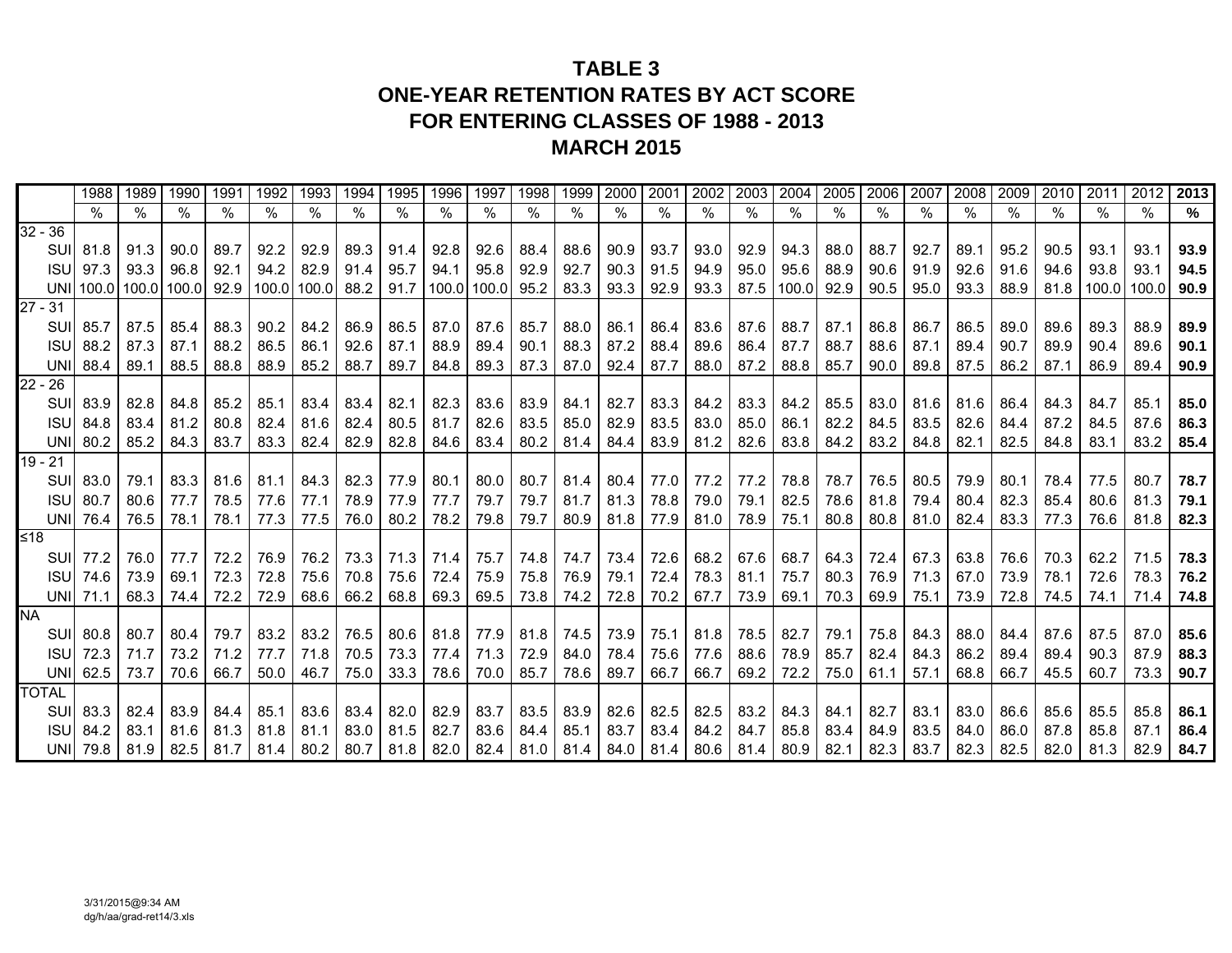# **TABLE 4ONE-YEAR RETENTION RATES BY FIRST-TERM GPAFOR ENTERING CLASSES OF 1988 - 2013MARCH 2015**

|               | 1988 | 1989 | 1990 | 1991 | 1992 | 1993 | 1994 | 1995 | 1996 | 1997 | 1998 | 1999 | 2000 | 2001 | 2002 | 2003 | 2004 | 2005 | 2006 | 2007 | 2008 | 2009 | 2010 | 2011 | 2012 | 2013 |
|---------------|------|------|------|------|------|------|------|------|------|------|------|------|------|------|------|------|------|------|------|------|------|------|------|------|------|------|
|               |      | ℅    | %    |      |      |      | %    |      | %    |      |      |      | %    |      |      | %    | %    |      | %    | %    |      |      | $\%$ | %    |      | ℅    |
| $3.50 - 4.00$ |      |      |      |      |      |      |      |      |      |      |      |      |      |      |      |      |      |      |      |      |      |      |      |      |      |      |
| SUI           | 93.8 | 90.8 | 93.5 | 92.7 | 94.0 | 94.8 | 90.9 | 94.4 | 96.5 | 94.7 | 93.4 | 94.4 | 94.6 | 92.1 | 92.4 | 92.4 | 94.0 | 91.2 | 92.1 | 92.6 | 93.7 | 94.3 | 94.3 | 94.6 | 94.7 | 95.2 |
| ISU           | 93.6 | 94.3 | 91.0 | 91.8 | 93.7 | 90.8 | 93.3 | 94.6 | 96.2 | 92.9 | 94.8 | 93.9 | 95.3 | 94.4 | 92.9 | 92.7 | 93.9 | 93.1 | 94.5 | 93.6 | 95.0 | 94.0 | 96.1 | 94.8 | 95.2 | 95.1 |
| <b>UNI</b>    | 88.6 | 93.0 | 92.7 | 94.3 | 94.8 | 91.4 | 94.5 | 95.0 | 92.5 | 93.8 | 93.3 | 92.8 | 93.4 | 93.8 | 92.9 | 93.3 | 94.4 | 90.9 | 93.3 | 94.0 | 91.0 | 92.4 | 89.9 | 89.1 | 92.3 | 92.6 |
| $3.25 - 3.49$ |      |      |      |      |      |      |      |      |      |      |      |      |      |      |      |      |      |      |      |      |      |      |      |      |      |      |
| SUI           | 90.9 | 92.4 | 89.6 | 91.1 | 92.1 | 92.1 | 94.0 | 91.1 | 92.1 | 92.2 | 93.2 | 93.6 | 93.9 | 91.5 | 91.6 | 91.5 | 93.4 | 92.3 | 91.2 | 91.9 | .90  | 92.1 | 93.6 | 93.7 | 92.7 | 94.1 |
| ISU           | 93.2 | 91.8 | 89.5 | 91.4 | 94.8 | 91.2 | 93.4 | 92.0 | 92.8 | 93.3 | 92.5 | 93.2 | 90.6 | 91.8 | 92.7 | 91.1 | 92.6 | 93.2 | 92.2 | 91.9 | 93.3 | 95.0 | 93.9 | 95.8 | 93.8 | 94.5 |
| UNI           | 92.9 | 91.1 | 90.6 | 87.7 | 92.2 | 93.6 | 90.7 | 88.0 | 93.4 | 91.9 | 90.1 | 88.6 | 91.9 | 89.7 | 90.3 | 90.4 | 89.4 | 92.7 | 90.8 | 90.4 | 88.8 | 89.4 | 92.4 | 88.7 | 90.5 | 91.3 |
| $3.00 - 3.24$ |      |      |      |      |      |      |      |      |      |      |      |      |      |      |      |      |      |      |      |      |      |      |      |      |      |      |
| SUI           | 91.0 | 91.4 | 91.2 | 89.5 | 92.4 | 92.5 | 92.0 | 89.7 | 90.5 | 91.8 | 91.2 | 91.4 | 93.3 | 90.1 | 89.8 | 90.6 | 89.8 | 92.2 | 89.1 | 90.9 | 88.0 | 92.9 | 91.5 | 91.5 | 91.5 | 93.7 |
| <b>ISU</b>    | 92.7 | 91.7 | 92.8 | 91.7 | 90.6 | 89.9 | 92.0 | 92.0 | 90.8 | 91.8 | 91.9 | 92.5 | 88.6 | 88.9 | 90.5 | 92.2 | 94.8 | 92.7 | 92.2 | 91.4 | 90.8 | 92.9 | 92.7 | 92.9 | 90.9 | 92.3 |
| <b>UNI</b>    | 89.2 | 91.2 | 92.3 | 89.1 | 88.5 | 88.2 | 89.8 | 88.6 | 89.7 | 89.5 | 90.4 | 89.7 | 93.4 | 87.6 | 89.9 | 89.8 | 88.7 | 90.4 | 88.1 | 87.1 | 89.9 | 88.1 | 85.0 | 88.0 | 83.1 | 90.3 |
| $2.75 - 2.99$ |      |      |      |      |      |      |      |      |      |      |      |      |      |      |      |      |      |      |      |      |      |      |      |      |      |      |
| SUI           | 92.4 | 87.7 | 89.5 | 91.1 | 91.3 | 88.8 | 91.6 | 91.4 | 91.7 | 90.9 | 91.8 | 90.0 | 90.7 | 87.7 | 88.7 | 89.6 | 89.4 | 91.2 | 89.6 | 88.9 | 86.9 | 92.0 | 90.7 | 89.2 | 89.8 | 92.0 |
| <b>ISU</b>    | 92.4 | 90.4 | 89.2 | 88.5 | 89.1 | 90.8 | 89.5 | 89.3 | 90.2 | 91.7 | 90.9 | 92.9 | 91.6 | 89.6 | 91.7 | 89.6 | 92.4 | 89.6 | 90.5 | 91.2 | 91.1 | 91.2 | 92.3 | 94.2 | 92.7 | 91.1 |
| UNI           | 92.7 | 91.1 | 89.6 | 87.5 | 91.7 | 85.1 | 90.2 | 90.9 | 88.5 | 87.4 | 83.1 | 90.8 | 90.9 | 91.6 | 88.2 | 88.1 | 89.4 | 83.0 | 90.3 | 83.1 | 84.7 | 89.3 | 88.0 | 81.8 | 90.0 | 88.5 |
| $2.50 - 2.74$ |      |      |      |      |      |      |      |      |      |      |      |      |      |      |      |      |      |      |      |      |      |      |      |      |      |      |
| SUI           | 91.0 | 88.5 | 91.5 | 91.3 | 90.6 | 89.6 | 88.9 | 87.9 | 89.2 | 89.0 | 89.8 | 90.4 | 88.0 | 87.0 | 87.8 | 85.8 | 87.9 | 88.2 | 85.4 | 85.2 | 85.7 | 86.9 | 84.4 | 84.8 | 87.7 | 93.6 |
| <b>ISU</b>    | 89.3 | 88.8 | 85.5 | 86.9 | 89.5 | 87.6 | 88.3 | 86.8 | 88.8 | 86.6 | 90.8 | 88.4 | 90.6 | 90.2 | 89.8 | 84.8 | 91.2 | 88.2 | 90.3 | 88.4 | 87.8 | 89.0 | 90.6 | 88.5 | 90.0 | 89.9 |
| UNII          | 88.0 | 89.4 | 87.3 | 88.0 | 88.8 | 88.0 | 89.5 | 87.5 | 88.9 | 88.6 | 87.9 | 90.0 | 90.1 | 89.2 | 85.8 | 86.2 | 88.8 | 88.7 | 86.8 | 85.6 | 87.1 | 82.2 | 85.5 | 89.1 | 86.2 | 84.0 |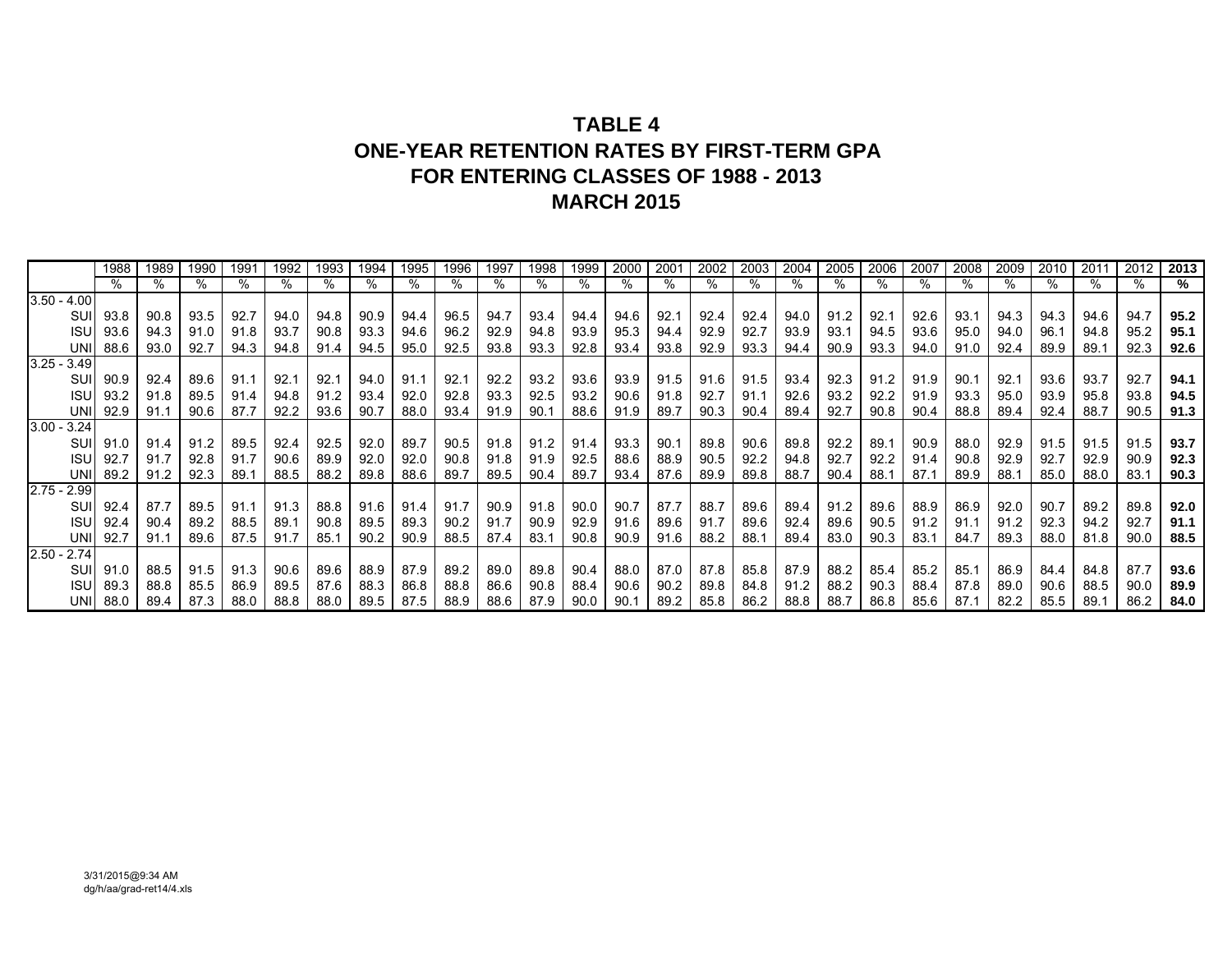# **TABLE 4ONE-YEAR RETENTION RATES BY FIRST-TERM GPAFOR ENTERING CLASSES OF 1988 - 2013MARCH 2015**

|                  | 1988 | 1989 | 1990 | 1991 | 1992 | 1993 | 1994 | 1995 | 1996 | 1997 | 1998 | 1999 | 2000      | 2001      | 2002      | 2003 | 2004      | 2005 | 2006      | 2007      | 2008 | 2009      | 2010 | 2011      | 2012      | 2013      |
|------------------|------|------|------|------|------|------|------|------|------|------|------|------|-----------|-----------|-----------|------|-----------|------|-----------|-----------|------|-----------|------|-----------|-----------|-----------|
|                  |      | %    |      |      | $\%$ | %    | %    | $\%$ | %    | %    |      | %    | ℅         |           |           | %    | ℅         |      | %         |           |      | %         |      | ℅         |           | %         |
| $2.25 - 2.49$    |      |      |      |      |      |      |      |      |      |      |      |      |           |           |           |      |           |      |           |           |      |           |      |           |           |           |
| SUI              | 87.8 | 85.1 | 88.8 | 88.5 | 85.3 | 85.3 | 87.2 | 88.7 | 86.8 | 87.6 | 87.2 | 85.2 | 86.7      | 84.5      | 82.4      | 81.5 | 84.7      | 84.6 | 81.8      | 78.0      | 83.2 | 88.0      | 83.8 | 85.1      | 88.5      | 90.0      |
| <b>ISU</b>       | 87.1 | 90.8 | 87.9 | 87.3 | 87.9 | 88.0 | 84.4 | 86.7 | 85.8 | 87.4 | 88.1 | 87.8 | 89.7      | 88.4      | 83.5      | 88.7 | 88.6      | 88.9 | 86.8      | 89.5      | 88.6 | 91.9      | 90.4 | 88.1      | 88.3      | 88.2      |
| <b>UN</b>        | 87.0 | 85.5 | 89.1 | 89.3 | 87.0 | 83.5 | 88.3 | 87.8 | 83.7 | 89.6 | 85.4 | 81.6 | 84.6      | 84.6      | 75.4      | 82.5 | 82.2      | 78.6 | 80.6      | 85.2      | 84.7 | 84.9      | 78.3 | 89.3      | 76.0      | 87.5      |
| $2.00 - 2.24$    |      |      |      |      |      |      |      |      |      |      |      |      |           |           |           |      |           |      |           |           |      |           |      |           |           |           |
| SUI              | 85.3 | 86.0 | 86.3 | 83.1 | 86.0 | 85.9 | 84.4 | 83.3 | 80.6 | 84.0 | 81.3 | 85.3 | 80.4      | 81.1      | 78.2      | 79.3 | 81.3      | 77.7 | 82.0      | 76.4      | 78.7 | 84.0      | 81.2 | 80.6      | 82.6      | 92.3      |
| <b>ISU</b>       | 84.3 | 84.4 | 82.0 | 83.8 | 83.8 | 83.0 | 83.2 | 82.9 | 83.1 | 83.7 | 86.7 | 85.9 | 84.4      | 81.9      | 86.6      | 85.1 | 87.6      | 81.8 | 86.4      | 86.9      | 84.4 | 87.3      | 87.5 | 87.9      | 85.3      | 85.8      |
| UNI              | 79.1 | 78.7 | 83.0 | 87.0 | 82.6 | 79.8 | 81.0 | 85.0 | 87.9 | 84.3 | 79.4 | 80.1 | 85.3      | 78.6      | 71.4      | 82.5 | 79.4      | 87.2 | 84.5      | 83.1      | 86.4 | 83.5      | 73.9 | 74.1      | 77.3      | 79.2      |
| $1.00 -$<br>1.99 |      |      |      |      |      |      |      |      |      |      |      |      |           |           |           |      |           |      |           |           |      |           |      |           |           |           |
| SUII             | 63.0 | 54.3 | 55.7 | 61.8 | 64.4 | 56.1 | 56.2 | 51.2 | 58.2 | 55.5 | 56.3 | 51.4 | 53.0      | 50.9      | 51.3      | 52.6 | 52.9      | 51.7 | 49.4      | 51.6      | 53.1 | 57.4      | 56.9 | 56.7      | 54.1      | 68.1      |
| ISU              | 76.7 | 75.4 | 75.5 | 72.5 | 69.2 | 72.3 | 71.9 | 73.3 | 70.4 | 74.9 | 71.0 | 73.0 | 70.3      | 70.0      | 69.4      | 73.7 | 75.4      | 73.9 | 79.8      | 75.4      | 75.1 | 76.8      | 78.6 | 74.3      | 76.1      | 74.2      |
| UNI              | 66.6 | 65.4 | 70.3 | 52.2 | 58.9 | 63.7 | 58.0 | 65.3 | 64.7 | 63.8 | 66.0 | 62.5 | 68.1      | 56.8      | 64.1      | 63.2 | 61.2      | 56.2 | 52.0      | 63.7      | 57.5 | 59.9      | 63.8 | 57.7      | 64.8      | 70.8      |
| $0.00 - 0.99$    |      |      |      |      |      |      |      |      |      |      |      |      |           |           |           |      |           |      |           |           |      |           |      |           |           |           |
| SUI              | 6.7  | 12.1 | 15.1 | 14.6 | 19.0 | 6.8  | 8.9  | 9.8  | 10.6 | 12.3 | 10.0 | 11.1 | 20.8      | 14.8      | 6.5       | 5.6  | 54.5      | 15.3 | 19.0      | 18.5      | 17.9 | 15.0      | 24.2 | 14.1      | 23.7      | 41.0      |
| <b>ISU</b>       | 34.1 | 21.4 | 27.7 | 29.5 | 28.3 | 23.9 | 26.0 | 19.6 | 20.6 | 29.5 | 25.0 | 27.1 | 21.1      | 28.3      | 28.2      | 31.7 | 21.5      | 26.9 | 20.1      | 20.3      | 20.9 | 23.8      | 34.6 | 24.5      | 23.6      | 24.5      |
| UNII             | 15.4 | 17.5 | 11.0 | 4.3  | 11.1 | 5.8  | 2.4  | 8.4  | 9.8  | 5.1  | 4.2  | 11.9 | 9.9       | 12.0      | 16.4      | 11.6 | 8.2       | 11.1 | 11.7      | 9.6       | 9.4  | 10.7      | 14.1 | 5.7       | 12.2      | 18.5      |
| <b>NA</b>        |      |      |      |      |      |      |      |      |      |      |      |      |           |           |           |      |           |      |           |           |      |           |      |           |           |           |
| SUI              | 4.1  | 13.0 | 13.0 | 5.6  | 26.0 | 28.1 | 23.8 | 18.4 | 17.7 | 18.2 | 16.2 | 15.9 | 13.8      | 66.7      | 62.0      | 26.0 | 19.1      | 74.2 | 60.0      | 66.9      | 66.7 | 69.8      | 71.9 | 74.8      | 18.2      | 14.1      |
| <b>ISU</b>       | 67.9 | 61.9 | 14.0 | 17.0 | 12.8 | 13.5 | 11.5 | 18.0 | 15.8 | 10.6 | 22.4 | 17.9 | 26.1      | 57.8      | 56.2      | 25.0 | 73.1      | 37.5 | 43.8      | 35.3      | 12.1 | 20.0      | 18.9 | 10.5      | 13.9      | 22.5      |
| <b>UNI</b>       | 0.0  | 0.0  | 0.0  | 0.0  | 0.0  | 0.0  | 0.0  | 0.0  | 0.0  | 0.0  | 0.0  | 0.0  | <b>NA</b> | <b>NA</b> | <b>NA</b> | NA.  | <b>NA</b> | NA.  | <b>NA</b> | <b>NA</b> | NA.  | <b>NA</b> | NA.  | <b>NA</b> | <b>NA</b> | <b>NA</b> |
| <b>TOTAL</b>     |      |      |      |      |      |      |      |      |      |      |      |      |           |           |           |      |           |      |           |           |      |           |      |           |           |           |
| SUI              | 83.3 | 82.4 | 83.9 | 84.4 | 85.1 | 83.6 | 83.4 | 82.0 | 82.9 | 83.7 | 83.5 | 83.9 | 82.6      | 82.5      | 82.5      | 83.2 | 84.3      | 84.1 | 82.7      | 83.1      | 83.0 | 86.6      | 85.6 | 85.5      | 85.8      | 86.1      |
| ISL              | 84.2 | 83.1 | 81.6 | 81.3 | 81.8 | 81.1 | 81.5 | 81.5 | 82.7 | 83.6 | 84.4 | 85.1 | 83.7      | 83.4      | 84.2      | 84.7 | 85.8      | 83.4 | 84.9      | 83.5      | 84.0 | 86.0      | 87.8 | 85.8      | 87.1      | 86.4      |
| <b>UNI</b>       | 79.8 | 81.9 | 82.5 | 81.7 | 81.4 | 80.2 | 80.7 | 81.8 | 82.0 | 82.4 | 81.0 | 81.4 | 84.0      | 81.4      | 80.6      | 81.4 | 80.9      | 82.1 | 82.3      | 83.7      | 82.3 | 82.5      | 82.0 | 81.3      | 82.9      | 84.7      |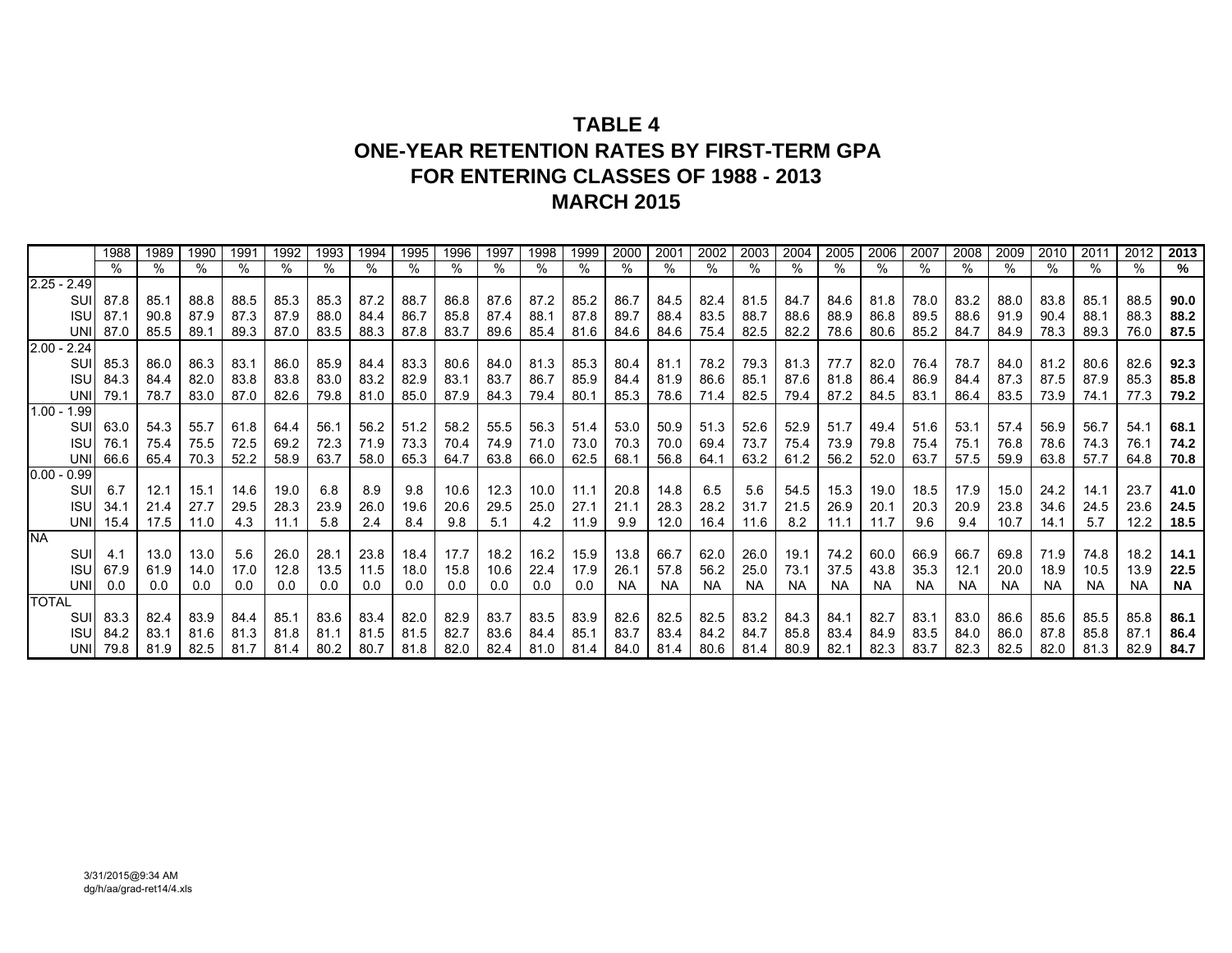# **TABLE 5 ONE-YEAR RETENTION RATES BY GENDERFOR ENTERING CLASSES OF 1988 - 2013MARCH 2015**

|              | 1988             | 1989   | 1990        | 1991   | 1992 | 1993                             | 1994 | 1995 | 1996 | 1997 | 1998                                    | 1999 | 2000 2001 |                    |                    | 2002   2003   2004   2005                                           |      |      | 2006 2007          |             | 2008 2009 2010            |      | 2011   | 2012 | 2013 |
|--------------|------------------|--------|-------------|--------|------|----------------------------------|------|------|------|------|-----------------------------------------|------|-----------|--------------------|--------------------|---------------------------------------------------------------------|------|------|--------------------|-------------|---------------------------|------|--------|------|------|
|              |                  |        | ℅           | ℅      |      | $\%$                             | %    | %    | $\%$ | %    | %                                       |      | $\%$      | %                  | %                  | $\%$                                                                | %    | $\%$ | %                  |             |                           |      | ℅      | %    | %    |
| <b>WOMEN</b> |                  |        |             |        |      |                                  |      |      |      |      |                                         |      |           |                    |                    |                                                                     |      |      |                    |             |                           |      |        |      |      |
|              | SUI 83.6         | 83.6   | 84.6 I      | 84.4   |      | 85.4   83.8   83.4   81.8        |      |      |      |      |                                         |      |           |                    |                    | 81.8   83.7   84.2   85.4   82.8   83.6   82.9   82.3   83.1   83.2 |      | 82.8 |                    |             | 82.3 81.7 87.7            | 85.0 | 85.5   | 86.1 | 85.8 |
|              | <b>ISU 84.9</b>  | 82.4   | 83.1        | 83.6   |      | 82.5 82.0 82.5                   |      | 82.1 |      |      | 83.4 83.9 85.5                          |      |           |                    |                    | 85.5   84.6   84.7   83.9   86.2   87.8   84.6                      |      | 86.1 |                    |             | 84.2 83.5 87.1            | 89.0 | 85.8   | 87.8 | 87.0 |
|              | UNI 79.3         | 81.3   | 81.5        | 81.5   |      | $81.5$   80.3   81.8   81.3      |      |      |      |      | $81.0$   82.0   81.8                    |      |           |                    |                    | 80.8   83.5   83.2   81.3   82.7   82.4                             | 83.1 | 84.5 |                    | 84.0   83.4 | 83.3                      | 82.0 | 80.4   | 83.7 | 85.0 |
|              |                  |        |             |        |      |                                  |      |      |      |      |                                         |      |           |                    |                    |                                                                     |      |      |                    |             |                           |      |        |      |      |
| <b>MEN</b>   |                  |        |             |        |      |                                  |      |      |      |      |                                         |      |           |                    |                    |                                                                     |      |      |                    |             |                           |      |        |      |      |
|              | SUI 83.0         | 81.1 I | 83.0 L      |        |      | 84.5   84.8   83.4   83.5   82.2 |      |      |      |      | 84.4   83.7   82.7                      |      |           |                    |                    | 81.9   82.4   81.1   82.1   84.3   85.8   85.2                      |      |      | 82.6   84.2   84.4 |             | 85.3                      | 86.2 | 85.6   | 85.5 | 86.4 |
|              | <b>ISUI 83.7</b> | 83.7   | 80.4 I      | 79.8   |      | 81.2   80.4                      | 80.8 | 81.0 |      |      | 82.3 83.4 83.5                          |      |           | 84.7 83.0 82.4     | 84.5   83.6   84.1 |                                                                     | 82.6 |      | 83.9 83.0 84.5     |             | 85.0                      | 86.7 | 85.7   | 86.6 | 85.9 |
|              | UNI 80.5         | 82.9   | 83.9 I      | 82.1   |      | 81.2   80.0   78.9               |      | 82.6 |      |      | 83.5 83.1 79.6                          |      |           | 82.3   84.9   78.5 |                    | 79.5   79.3   78.5                                                  | 80.3 | 79.1 | 83.1               |             | 80.6   81.2   81.9        |      | 82.8   | 81.6 | 84.1 |
|              |                  |        |             |        |      |                                  |      |      |      |      |                                         |      |           |                    |                    |                                                                     |      |      |                    |             |                           |      |        |      |      |
| <b>TOTAL</b> |                  |        |             |        |      |                                  |      |      |      |      |                                         |      |           |                    |                    |                                                                     |      |      |                    |             |                           |      |        |      |      |
|              | SUI 83.3         | 82.4 I | 83.91       | 84.4 I |      | 85.1 83.6 83.4 82.0              |      |      |      |      | 82.9 83.7 83.5                          |      |           |                    |                    | 83.9   82.6   82.5   82.5   83.2   84.3   84.1                      |      |      |                    |             | 82.7   83.1   83.0   86.6 | 85.6 | 85.5 I | 85.8 | 86.1 |
|              | ISUI 84.2        |        | 83.2   81.6 | 81.4   |      | 81.8 81.1                        | 81.5 | 81.5 |      |      | $82.8$ 83.6 84.4                        |      |           |                    |                    | 85.1   83.7   83.4   84.2   84.7   85.8   83.4                      |      |      | 84.9 83.5 84.0     |             | 86.0                      | 87.8 | 85.8   | 87.1 | 86.4 |
|              | UNI 79.8         | 81.9 I | 82.5        | 81.7   | 81.4 | 80.2                             | 80.7 | 81.8 |      |      | 82.0   82.4   81.0   81.4   84.0   81.4 |      |           |                    |                    | 80.6   81.4   80.9                                                  | 82.1 | 82.3 | 83.7               | 82.3        | 82.5                      | 82.0 | 81.3   | 82.9 | 84.7 |
|              |                  |        |             |        |      |                                  |      |      |      |      |                                         |      |           |                    |                    |                                                                     |      |      |                    |             |                           |      |        |      |      |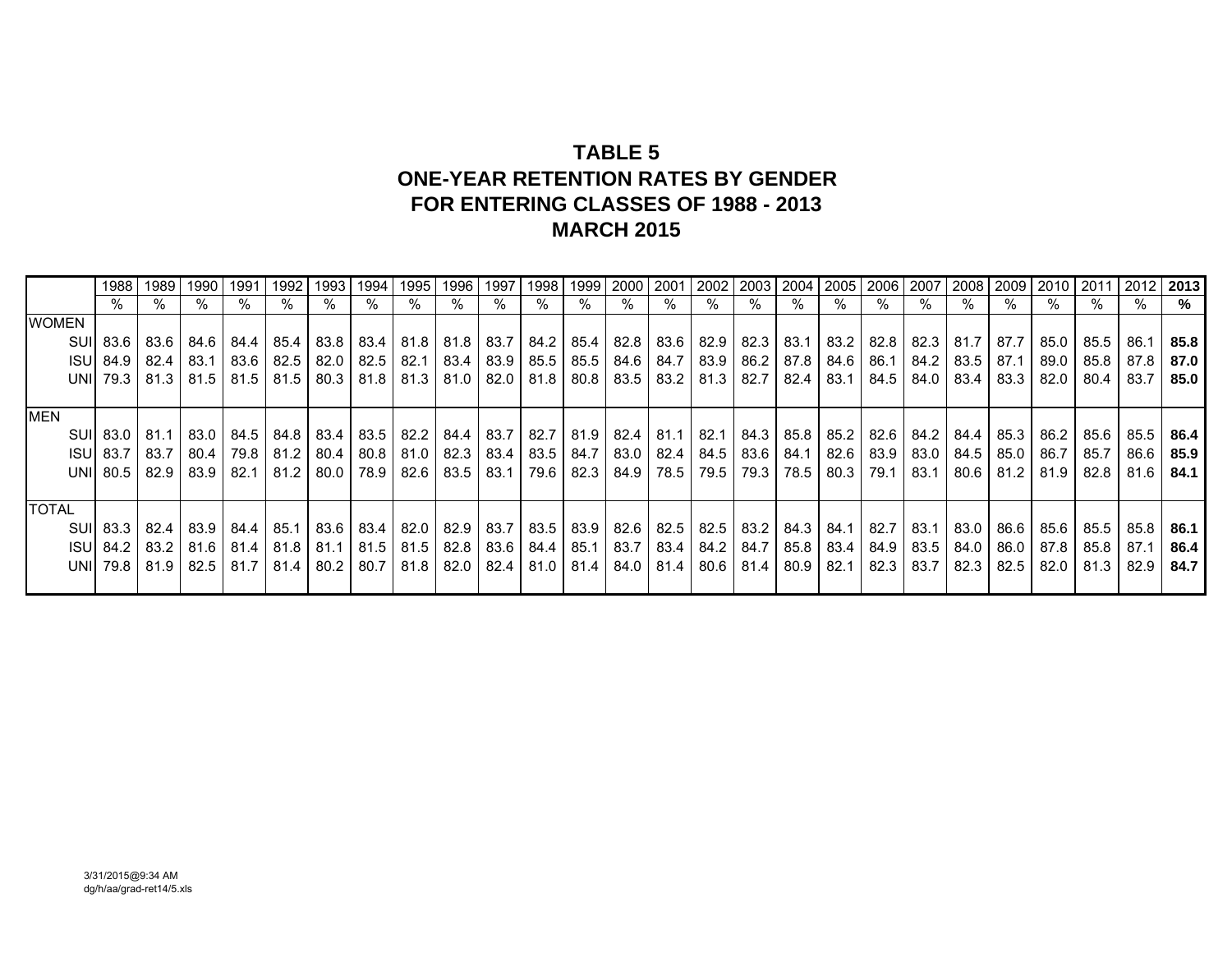## **TABLE 6ONE-YEAR RETENTION RATES BY RACE/ETHNICITYAND RESIDENCEFOR ENTERING CLASSES OF 2000 - 2008 MARCH 2015**

|                     |       | 2000      |      | 2001      |       | 2002          |      | 2003      |      | 2004      |       | 2005      |      | 2006   |       | 2007          |      | 2008      |
|---------------------|-------|-----------|------|-----------|-------|---------------|------|-----------|------|-----------|-------|-----------|------|--------|-------|---------------|------|-----------|
|                     |       | $\%$      |      | $\%$      |       | $\%$          |      | $\%$      |      | $\%$      |       | $\%$      |      | $\%$   |       | $\%$          |      | %         |
|                     | Res   | NonRes    | Res  | NonRes    | Res   | <b>NonRes</b> | Res  | NonRes    | Res  | NonRes    | Res   | NonRes    | Res  | NonRes | Res   | <b>NonRes</b> | Res  | NonRes    |
| Native Am.          |       |           |      |           |       |               |      |           |      |           |       |           |      |        |       |               |      |           |
| SUI                 | 80.0  | 50.0      | 57.1 | 66.7      | 100.0 | 60.0          | 77.8 | 80.0      | 85.7 | 88.9      | 71.4  | 66.7      | 71.4 | 54.5   | 100.0 | 80.0          | 75.0 | 92.3      |
| <b>ISU</b>          | 50.0  | 0.0       | 85.7 | 80.0      | 66.7  | 100.0         | 50.0 | 33.3      | 80.0 | 66.7      | 100.0 | 100       | 83.3 | 100.0  | 54.5  | 100.0         | 50.0 | 76.9      |
| UNI                 | 100.0 | <b>NA</b> | 50.0 | <b>NA</b> | 100.0 | <b>NA</b>     | 75.0 | <b>NA</b> | 33.3 | 0.0       | 75.0  | <b>NA</b> | 25.0 | 0.0    | 50.0  | 100.0         | 66.7 | <b>NA</b> |
| African-Am.         |       |           |      |           |       |               |      |           |      |           |       |           |      |        |       |               |      |           |
| SUI                 | 74.0  | 73.5      | 82.9 | 78.7      | 88.0  | 56.9          | 82.8 | 63.2      | 86.1 | 82.0      | 89.5  | 73.3      | 86.4 | 75.7   | 88.9  | 77.4          | 74.3 | 70.1      |
| <b>ISU</b>          | 84.8  | 85.9      | 83.8 | 85.3      | 86.7  | 74.2          | 81.0 | 89.8      | 78.7 | 79.3      | 85.1  | 68.3      | 81.4 | 68.8   | 69.0  | 70.7          | 83.7 | 70.5      |
| <b>UNI</b>          | 77.8  | 80.6      | 80.0 | 61.5      | 91.7  | 70.0          | 79.3 | 70.0      | 78.3 | 82.1      | 54.2  | 66.7      | 87.0 | 76.9   | 83.9  | 84.2          | 82.0 | 84.2      |
| Asian-Am.           |       |           |      |           |       |               |      |           |      |           |       |           |      |        |       |               |      |           |
| SUI                 | 84.5  | 83.7      | 82.8 | 75.9      | 84.8  | 75.9          | 84.7 | 87.5      | 88.0 | 84.3      | 76.5  | 76.9      | 81.0 | 88.9   | 89.3  | 81.1          | 80.6 | 87.7      |
| <b>ISU</b>          | 89.2  | 97.4      | 86.8 | 72.5      | 78.6  | 82.8          | 84.7 | 85.4      | 92.6 | 88.6      | 86.0  | 88.6      | 89.2 | 90.5   | 86.0  | 83.9          | 90.9 | 80.8      |
| <b>UNI</b>          | 76.0  | 100.0     | 77.8 | 66.7      | 91.7  | <b>NA</b>     | 84.2 | 100.0     | 78.6 | <b>NA</b> | 72.0  | <b>NA</b> | 78.6 | 66.7   | 66.7  | <b>NA</b>     | 91.7 | 100.0     |
| Hispanic-Am.        |       |           |      |           |       |               |      |           |      |           |       |           |      |        |       |               |      |           |
| SUI                 | 87.8  | 71.4      | 81.8 | 86.4      | 79.2  | 84.3          | 74.5 | 83.7      | 74.5 | 76.3      | 88.5  | 84.6      | 70.2 | 85.7   | 83.1  | 83.9          | 81.5 | 85.1      |
| <b>ISU</b>          | 91.3  | 84.0      | 78.6 | 81.4      | 89.1  | 84.2          | 87.2 | 89.1      | 64.6 | 88.6      | 90.6  | 79.5      | 84.2 | 82.5   | 84.1  | 92.5          | 74.1 | 82.1      |
| <b>UNI</b>          | 66.7  | 75.0      | 73.3 | 72.7      | 62.5  | 37.5          | 86.7 | 83.3      | 64.7 | 50.0      | 78.9  | 66.7      | 71.4 | 50.0   | 83.3  | 100.0         | 73.1 | 50.0      |
| Subtotal            |       |           |      |           |       |               |      |           |      |           |       |           |      |        |       |               |      |           |
| SUI                 | 82.2  | 74.6      | 81.6 | 80.4      | 84.3  | 72.0          | 81.3 | 77.1      | 84.3 | 81.8      | 82.6  | 78.1      | 79.4 | 82.8   | 87.8  | 80.7          | 79.6 | 81.5      |
| <b>ISU</b>          | 87.0  | 80.3      | 84.0 | 81.7      | 82.5  | 79.0          | 83.1 | 87.2      | 81.9 | 83.9      | 87.4  | 78.4      | 86.1 | 79.1   | 79.9  | 80.5          | 82.4 | 77.2      |
| <b>UNI</b>          | 76.8  | 80.0      | 76.6 | 64.2      | 87.2  | 64.6          | 82.1 | 74.1      | 70.0 | 75.8      | 68.1  | 66.7      | 76.3 | 64.0   | 77.0  | 87.0          | 81.6 | 81.5      |
| White               |       |           |      |           |       |               |      |           |      |           |       |           |      |        |       |               |      |           |
| <b>SUI</b>          | 82.0  | 84.2      | 82.9 | 82.0      | 83.2  | 81.7          | 83.5 | 83.3      | 83.9 | 85.2      | 83.6  | 85.5      | 81.5 | 84.7   | 82.3  | 83.8          | 82.7 | 83.3      |
| <b>ISU</b>          | 84.4  | 94.2      | 84.1 | 82.4      | 85.0  | 83.0          | 85.5 | 82.7      | 86.7 | 82.9      | 85.3  | 78.7      | 86.4 | 81.7   | 84.3  | 81.9          | 85.5 | 81.8      |
| <b>UNI</b>          | 84.6  | 75.8      | 82.6 | 66.7      | 81.6  | 69.0          | 81.6 | 81.8      | 81.7 | 80.6      | 83.3  | 74.4      | 83.2 | 79.6   | 84.9  | 70.4          | 82.5 | 80.2      |
| <b>Regent Total</b> |       |           |      |           |       |               |      |           |      |           |       |           |      |        |       |               |      |           |
| SUI                 | 82.0  | 83.2      | 82.8 | 81.7      | 83.3  | 80.8          | 83.3 | 82.7      | 83.9 | 54.0      | 83.5  | 85.0      | 81.3 | 84.5   | 82.8  | 83.5          | 82.4 | 83.6      |
| <b>ISU</b>          | 84.3  | 92.0      | 83.9 | 82.0      | 84.9  | 82.6          | 85.2 | 83.3      | 86.4 | 83.4      | 85.2  | 78.6      | 86.1 | 81.8   | 84.0  | 82.3          | 85.4 | 81.5      |
| <b>UNI</b>          | 84.4  | 78.5      | 82.4 | 66.4      | 81.6  | 66.1          | 81.5 | 80.6      | 80.9 | 80.2      | 82.8  | 73.6      | 82.8 | 76.6   | 84.2  | 73.7          | 82.4 | 81.1      |

NA = 0 students in the cohort.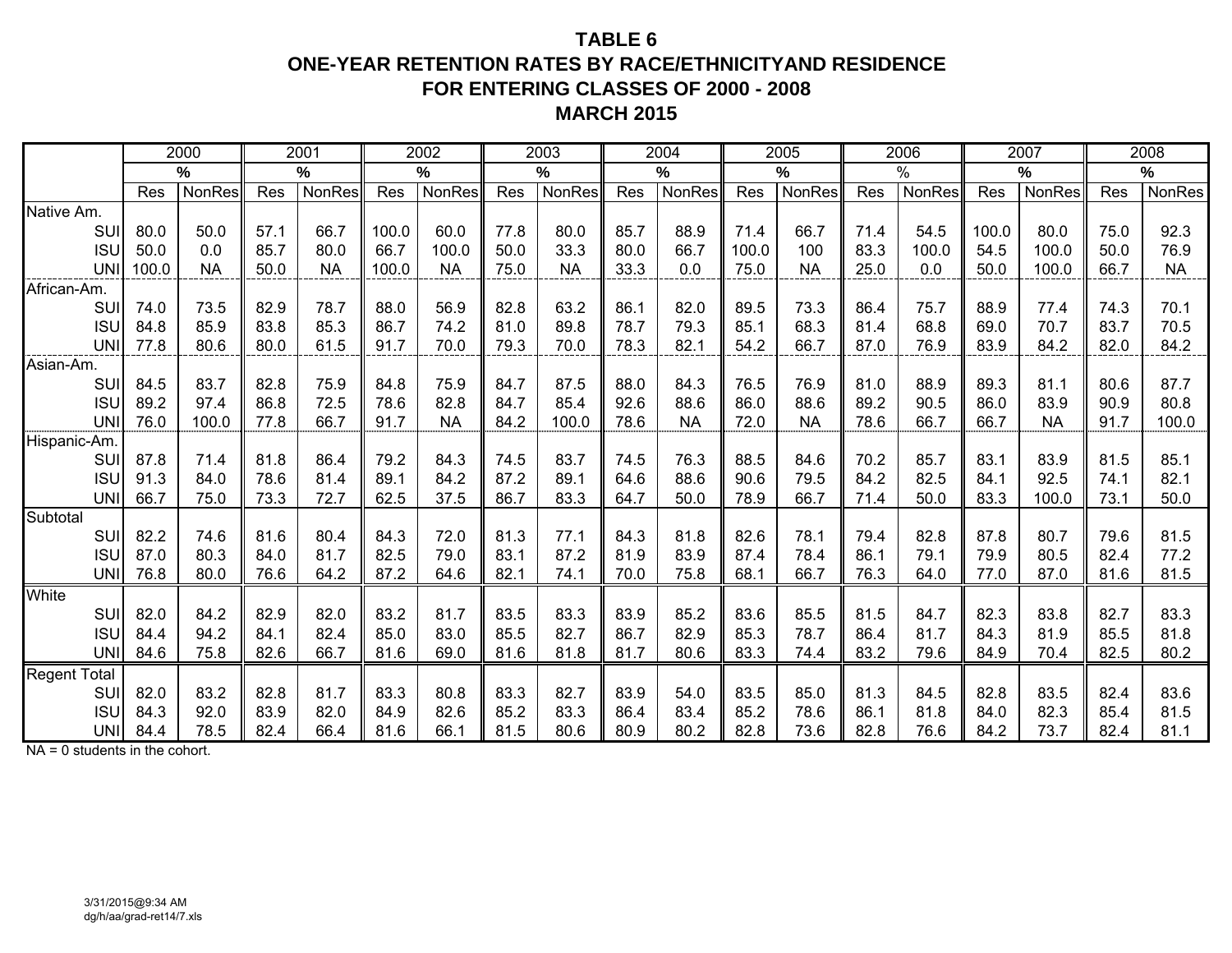# **TABLE 6a ONE-YEAR RETENTION RATES BY RACE/ETHNICITY AND RESIDENCE FOR ENTERING CLASSES OF 2009 - 2013 MARCH 2015**

|                                           |           | 2009          |           | 2010          |               | 2011          |            | 2012          |            | 2013          |
|-------------------------------------------|-----------|---------------|-----------|---------------|---------------|---------------|------------|---------------|------------|---------------|
|                                           | %         | $\frac{1}{6}$ | $\%$      | $\frac{8}{6}$ | $\frac{1}{2}$ | $\frac{1}{2}$ | $\%$       | $\%$          | $\%$       | $\frac{0}{0}$ |
|                                           | Res       | NonRes        | Res       | NonRes        | Res           | NonRes        | <b>Res</b> | <b>NonRes</b> | <b>Res</b> | <b>NonRes</b> |
| Hispanic-Am.                              |           |               |           |               |               |               |            |               |            |               |
| SUI                                       | 83.1      | 90.9          | 82.8      | 87.6          | 84.7          | 82.1          | 86.7       | 84.0          | 87.8       | 82.1          |
| <b>ISU</b>                                | 81.7      | 82.0          | 87.1      | 84.9          | 84.7          | 79.2          | 83.8       | 86.9          | 81.4       | 77.6          |
| <b>UNI</b>                                | 75.0      | 100.0         | 94.1      | 83.3          | 90.3          | 100.0         | 83.7       | 85.7          | 80.6       | 87.5          |
| Am. Indian or Alaska Native               |           |               |           |               |               |               |            |               |            |               |
| SUI                                       | 100.0     | 100.0         | 80.0      | 100.0         | 100.0         | 100.0         | 80.0       | 50.0          | 50.0       | 100.0         |
| <b>ISU</b>                                | 75.0      | 100.0         | 50.0      | 50.0          | 80.0          | 100.0         | 88.9       | 80.0          | 88.9       | 75.0          |
| <b>UNI</b>                                | <b>NA</b> | 100.0         | 50.0      | <b>NA</b>     | 66.7          | <b>NA</b>     | 0.0        | 100.0         | 100.0      | <b>NA</b>     |
| Asian-Am.                                 |           |               |           |               |               |               |            |               |            |               |
| SUI                                       | 87.2      | 80.4          | 91.3      | 81.5          | 88.5          | 78.6          | 91.8       | 81.0          | 89.0       | 76.9          |
| <b>ISU</b>                                | 85.2      | 75.0          | 93.8      | 88.5          | 88.2          | 92.1          | 93.7       | 82.3          | 87.7       | 84.1          |
| <b>UNI</b>                                | 77.8      | <b>NA</b>     | 77.8      | 0.0           | 88.2          | 100.0         | 63.6       | <b>NA</b>     | 90.0       | 100.0         |
| Black or African-Am.                      |           |               |           |               |               |               |            |               |            |               |
| SUI                                       | 88.1      | 82.6          | 81.6      | 80.8          | 80.6          | 71.3          | 81.8       | 78.1          | 91.3       | 86.3          |
| <b>ISU</b>                                | 78.1      | 73.7          | 93.9      | 74.7          | 78.7          | 72.6          | 90.5       | 69.5          | 77.8       | 73.2          |
| <b>UNI</b>                                | 61.9      | 75.0          | 70.0      | 80.0          | 85.2          | 73.9          | 78.6       | 83.3          | 78.6       | 77.8          |
| Native Hawaiian or Other Pacific Islander |           |               |           |               |               |               |            |               |            |               |
| SUI                                       | 50.0      | 80.0          | 0.0       | 100.0         | 100.0         | 80.0          | 100.0      | 0.0           | 100.0      | 100.0         |
| <b>ISU</b>                                | 100.0     | 50.0          | 100.0     | 50.0          | 100.0         | 100.0         | 100.0      | 100.0         | 100.0      | 75.0          |
| <b>UNI</b>                                | <b>NA</b> | <b>NA</b>     | 100.0     | <b>NA</b>     | <b>NA</b>     | <b>NA</b>     | 100.0      | <b>NA</b>     | 100.0      | <b>NA</b>     |
| Two or More Races                         |           |               |           |               |               |               |            |               |            |               |
| SUI                                       | 89.3      | 90.0          | 84.2      | 86.7          | 83.3          | 82.1          | 84.3       | 83.9          | 77.0       | 88.5          |
| <b>ISU</b>                                | 82.9      | 72.0          | 90.9      | 77.1          | 85.9          | 75.5          | 88.7       | 84.3          | 75.0       | 79.7          |
| <b>UNI</b>                                | 68.4      | 0.0           | 87.1      | <b>NA</b>     | 80.8          | 80.0          | 82.1       | 66.7          | 84.8       | 85.7          |
| Subtotal                                  |           |               |           |               |               |               |            |               |            |               |
| SUI                                       | 86.0      | 86.6          | 85.1      | 85.2          | 85.3          | 79.3          | 87.1       | 81.4          | 86.1       | 83.7          |
| <b>ISU</b>                                | 82.7      | 76.4          | 90.2      | 79.7          | 85.2          | 78.5          | 88.8       | 81.1          | 81.6       | 77.8          |
| <b>UNI</b>                                | 69.6      | 76.9          | 83.2      | 77.3          | 85.6          | 80.6          | 79.7       | 82.8          | 82.9       | 86.2          |
| White                                     |           |               |           |               |               |               |            |               |            |               |
| SUI                                       | 85.4      | 87.9          | 83.0      | 87.1          | 84.4          | 86.7          | 84.8       | 88.1          | 84.9       | 87.8          |
| <b>ISU</b>                                | 87.7      | 85.2          | 88.1      | 87.6          | 86.1          | 86.2          | 87.6       | 86.7          | 87.2       | 88.1          |
| <b>UNI</b>                                | 83.9      | 73.6          | 81.9      | 85.4          | 81.5          | 79.3          | 83.0       | 86.2          | 84.9       | 83.8          |
| Nonresident Alien/International           |           |               |           |               |               |               |            |               |            |               |
| SUI                                       | <b>NA</b> | 89.8          | 100.0     | 91.4          | 100.0         | 90.2          | 0.0        | 86.7          | <b>NA</b>  | 89.1          |
| <b>ISU</b>                                | <b>NA</b> | 86.5          | <b>NA</b> | 88.4          | <b>NA</b>     | 91.6          | NA         | 92.0          | <b>NA</b>  | 87.2          |
| <b>UNI</b>                                | <b>NA</b> | 75.0          | <b>NA</b> | 80.0          | <b>NA</b>     | 59.1          | <b>NA</b>  | 100.0         | <b>NA</b>  | 83.3          |
| Race/Ethnicity Unknown                    |           |               |           |               |               |               |            |               |            |               |
| SUI                                       | 78.8      | 84.7          | 87.0      | 88.8          | 86.3          | 89.3          | 81.8       | 86.7          | 88.2       | 79.4          |
| <b>ISU</b>                                | 83.2      | 77.3          | 92.4      | 90.0          | 88.3          | 76.9          | 85.7       | 85.4          | 86.9       | 81.7          |
| <b>UNI</b>                                | 100.0     | 100.0         | 88.9      | 0.0           | 88.5          | 0.0           | 78.1       | 100.0         | 87.5       | 50.0          |
| <b>Regent Total</b>                       |           |               |           |               |               |               |            |               |            |               |
| SUI                                       | 85.4      | 87.9          | 83.4      | 87.5          | 84.6          | 86.3          | 85.0       | 86.6          | 85.2       | 87.0          |
| <b>ISU</b>                                | 87.1      | 83.9          | 88.4      | 86.7          | 86.0          | 85.4          | 87.7       | 86.3          | 86.6       | 86.1          |
| <b>UNI</b>                                | 83.0      | 74.8          | 82.0      | 82.7          | 81.8          | 75.7          | 82.6       | 86.6          | 84.7       | 83.8          |

3/31/2015@9:34 AM dg/h/aa/grad-ret14/6a.xls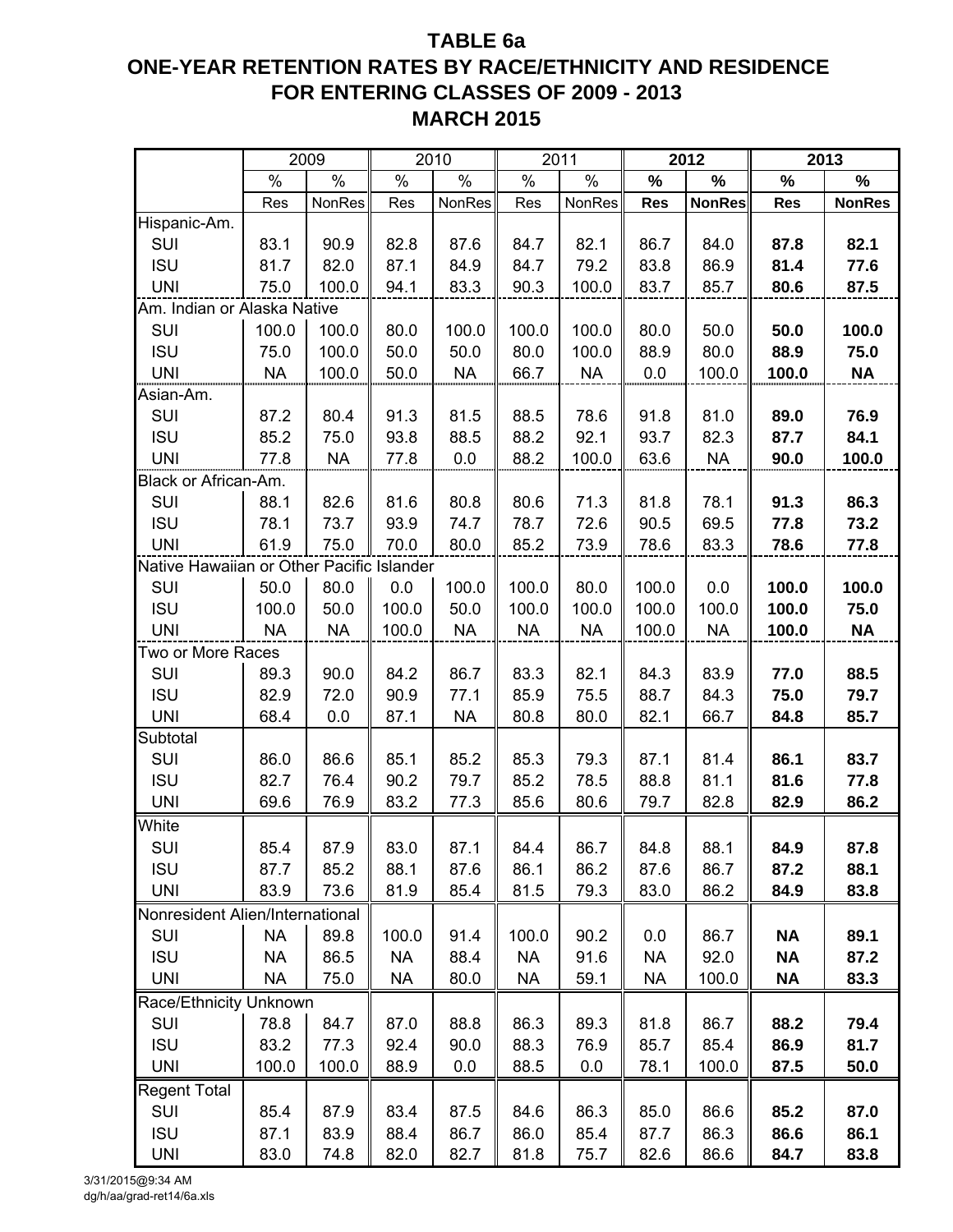## **TABLE 7TWO-YEAR RETENTION RATES BY RACE/ETHNICITY FOR ENTERING CLASSES OF 1988 - 2008MARCH 2015**

|                     | 1988 | 1989 | 1990 | 1991          | 1992 | 1993 | 1994 | 1995 | 1996 | 1997 | 1998 | 1999 | 2000 | 2001 | 2002  | 2003 | 2004 | 2005 | 2006 | 2007 | 2008 |
|---------------------|------|------|------|---------------|------|------|------|------|------|------|------|------|------|------|-------|------|------|------|------|------|------|
|                     | $\%$ | %    | $\%$ | $\frac{0}{0}$ | %    | $\%$ | %    | %    | $\%$ | $\%$ | $\%$ | $\%$ | $\%$ | $\%$ | $\%$  | $\%$ | $\%$ | $\%$ | %    | $\%$ | $\%$ |
| Native Am.          |      |      |      |               |      |      |      |      |      |      |      |      |      |      |       |      |      |      |      |      |      |
| SUI                 | 75.0 | 66.7 | 60.0 | 83.3          | 90.0 | 76.9 | 41.2 | 80.0 | 91.7 | 82.4 | 76.5 | 58.8 | 50.0 | 60.0 | 72.7  | 85.7 | 69.6 | 61.5 | 79.2 | 77.8 | 71.4 |
| <b>ISU</b>          | 75.0 | 71.4 | 0.0  | 57.1          | 40.0 | 42.9 | 71.4 | 75.0 | 50.0 | 63.6 | 70.0 | 56.3 | 30.0 | 66.7 | 75.0  | 36.4 | 68.8 | 71.4 | 75.0 | 64.3 | 56.5 |
| <b>UNI</b>          | 25.0 | 0.0  | 50.0 | 40.0          | 25.0 | 75.0 | 0.0  | 60.0 | 50.0 | 0.0  | 50.0 | 40.0 | 66.7 | 0.0  | 100.0 | 50.0 | 28.6 | 75.0 | 20.0 | 40.0 | 66.7 |
| African-Am.         |      |      |      |               |      |      |      |      |      |      |      |      |      |      |       |      |      |      |      |      |      |
| SUI                 | 66.7 | 67.9 | 57.5 | 62.5          | 62.6 | 72.9 | 72.1 | 68.0 | 80.6 | 69.0 | 67.7 | 67.0 | 61.6 | 61.5 | 50.6  | 64.0 | 74.4 | 66.3 | 63.0 | 73.8 | 60.8 |
| <b>ISU</b>          | 53.3 | 54.1 | 70.6 | 67.2          | 52.5 | 53.6 | 56.7 | 62.9 | 54.7 | 58.1 | 65.4 | 68.3 | 71.2 | 64.4 | 67.9  | 71.3 | 66.7 | 68.2 | 66.7 | 58.6 | 58.4 |
| <b>UNI</b>          | 50.0 | 62.2 | 59.2 | 58.1          | 48.6 | 54.5 | 50.0 | 55.2 | 53.6 | 44.7 | 59.5 | 60.0 | 61.2 | 54.2 | 62.5  | 57.1 | 62.7 | 47.9 | 66.7 | 70.0 | 65.2 |
| Asian-Am.           |      |      |      |               |      |      |      |      |      |      |      |      |      |      |       |      |      |      |      |      |      |
| SUI                 | 82.8 | 67.4 | 82.0 | 78.1          | 78.6 | 79.6 | 74.6 | 76.8 | 69.3 | 78.5 | 84.8 | 70.9 | 74.0 | 69.2 | 77.1  | 80.1 | 75.5 | 71.4 | 77.4 | 78.8 | 79.4 |
| <b>ISU</b>          | 73.2 | 76.4 | 75.9 | 73.0          | 73.4 | 69.9 | 77.3 | 76.6 | 70.7 | 82.8 | 80.2 | 72.1 | 75.2 | 73.3 | 69.7  | 79.9 | 85.3 | 77.4 | 84.7 | 76.6 | 75.0 |
| <b>UNI</b>          | 45.5 | 80.0 | 62.5 | 78.9          | 78.6 | 50.0 | 61.3 | 78.9 | 60.0 | 68.4 | 58.8 | 68.4 | 77.8 | 80.0 | 66.7  | 70.0 | 57.1 | 68.0 | 54.8 | 55.6 | 85.7 |
| Hispanic-Am.        |      |      |      |               |      |      |      |      |      |      |      |      |      |      |       |      |      |      |      |      |      |
| SUI                 | 56.1 | 70.2 | 72.0 | 60.0          | 73.7 | 60.0 | 71.2 | 65.3 | 62.3 | 81.3 | 68.2 | 70.9 | 73.5 | 73.6 | 68.7  | 73.4 | 68.2 | 75.0 | 66.4 | 74.0 | 74.8 |
| <b>ISU</b>          | 62.2 | 61.8 | 60.7 | 51.9          | 59.6 | 66.1 | 63.6 | 55.6 | 61.7 | 74.5 | 73.6 | 73.3 | 71.8 | 72.7 | 72.6  | 79.6 | 70.2 | 75.7 | 75.0 | 72.6 | 66.9 |
| <b>UNI</b>          | 50.0 | 50.0 | 87.5 | 64.3          | 46.7 | 60.0 | 36.4 | 59.1 | 78.6 | 40.0 | 50.0 | 42.9 | 66.7 | 50.0 | 43.8  | 71.4 | 42.9 | 59.1 | 58.6 | 71.9 | 60.0 |
| Subtotal            |      |      |      |               |      |      |      |      |      |      |      |      |      |      |       |      |      |      |      |      |      |
| SUI                 | 71.4 | 68.1 | 68.9 | 70.0          | 72.6 | 72.9 | 71.1 | 71.8 | 70.8 | 77.0 | 74.4 | 69.1 | 68.8 | 68.3 | 68.5  | 74.4 | 73.0 | 70.9 | 71.3 | 84.7 | 72.9 |
| <b>ISU</b>          | 60.0 | 61.0 | 69.0 | 65.5          | 60.3 | 58.5 | 65.4 | 66.5 | 61.4 | 70.1 | 72.2 | 69.9 | 71.5 | 69.7 | 69.9  | 75.9 | 74.9 | 74.0 | 75.9 | 68.8 | 66.3 |
| UNII                | 47.5 | 62.2 | 62.7 | 63.0          | 52.9 | 55.1 | 50.0 | 62.7 | 60.6 | 49.3 | 56.8 | 58.0 | 66.1 | 59.0 | 61.1  | 62.8 | 54.8 | 56.6 | 58.4 | 65.5 | 68.5 |
| White               |      |      |      |               |      |      |      |      |      |      |      |      |      |      |       |      |      |      |      |      |      |
| SUI                 | 75.5 | 75.1 | 77.0 | 78.1          | 76.5 | 75.9 | 76.7 | 76.4 | 75.9 | 76.4 | 76.2 | 75.9 | 75.5 | 73.3 | 74.4  | 76.2 | 76.0 | 77.0 | 75.2 | 82.9 | 76.7 |
| <b>ISU</b>          | 75.4 | 74.6 | 72.3 | 72.4          | 73.1 | 72.3 | 72.2 | 73.8 | 75.4 | 75.5 | 77.2 | 77.3 | 75.1 | 74.8 | 76.5  | 78.1 | 78.4 | 76.4 | 77.6 | 76.2 | 77.4 |
| UNII                | 73.4 | 74.4 | 74.4 | 72.6          | 72.7 | 74.4 | 73.3 | 74.0 | 75.1 | 74.6 | 74.5 | 73.8 | 76.7 | 74.3 | 73.7  | 75.2 | 74.9 | 75.8 | 75.3 | 77.0 | 74.7 |
| <b>Regent Total</b> |      |      |      |               |      |      |      |      |      |      |      |      |      |      |       |      |      |      |      |      |      |
| SUI                 | 75.3 | 74.6 | 76.3 | 77.5          | 76.1 | 75.7 | 76.2 | 75.9 | 75.5 | 76.4 | 76.0 | 75.3 | 74.8 | 72.6 | 72.0  | 76.0 | 75.8 | 76.5 | 74.8 | 83.1 | 76.7 |
| <b>ISU</b>          | 74.3 | 73.2 | 71.7 | 71.5          | 72.1 | 70.8 | 71.8 | 73.3 | 74.4 | 75.1 | 76.5 | 76.8 | 74.7 | 74.0 | 75.7  | 77.8 | 78.0 | 76.0 | 77.1 | 75.3 | 76.3 |
| UNII                | 72.3 | 73.8 | 73.9 | 72.0          | 71.9 | 73.2 | 72.1 | 73.4 | 74.6 | 73.8 | 73.8 | 72.9 | 76.0 | 73.4 | 73.0  | 74.5 | 73.7 | 74.6 | 74.1 | 75.9 | 74.3 |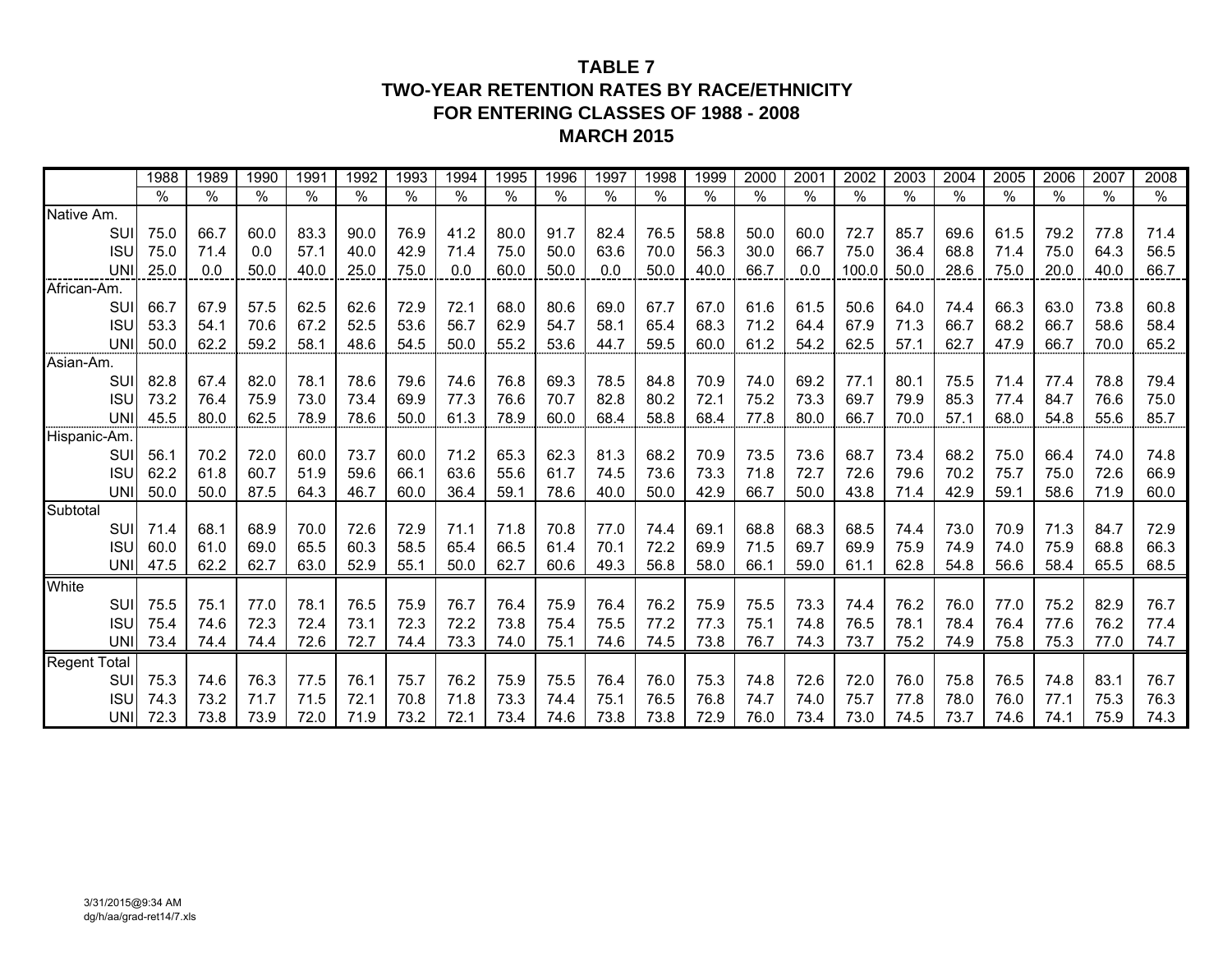# **TABLE 7a TWO-YEAR RETENTION RATES BY RACE/ETHNICITY FOR ENTERING CLASS OF 2012 MARCH 2015**

|                                           | 2009  | 2010  | 2011 | 2012  | 2013 |
|-------------------------------------------|-------|-------|------|-------|------|
|                                           | %     | $\%$  |      |       |      |
| Hispanic-Am.                              |       |       |      |       |      |
| SUI                                       | 77.7  | 79.1  | 76.6 | 77.4  |      |
| <b>ISU</b>                                | 69.9  | 76.6  | 76.5 | 75.6  |      |
| UNI                                       | 70.0  | 85.0  | 84.2 | 74.0  |      |
| Am. Indian or Alaska Native               |       |       |      |       |      |
| SUI                                       | 71.4  | 77.8  | 85.7 | 44.4  |      |
| <b>ISU</b>                                | 50    | 37.5  | 77.8 | 71.4  |      |
| <b>UNI</b>                                | 0.0   | 100.0 | 100  | 50.0  |      |
| Asian-Am.                                 |       |       |      |       |      |
| SUI                                       | 77.4  | 76.9  | 80.0 | 81.3  |      |
| <b>ISU</b>                                | 73.4  | 83.0  | 80.7 | 79.0  |      |
| UNI                                       | 77.8  | 70.0  | 72.2 | 72.7  |      |
| Black or African-Am.                      |       |       |      |       |      |
| SUI                                       | 73.9  | 68.5  | 65.5 | 67.1  |      |
| <b>ISU</b>                                | 63.0  | 64.8  | 64.1 | 67.2  |      |
| <b>UNI</b>                                | 43.5  | 57.8  | 66.0 | 65.2  |      |
| Native Hawaiian or Other Pacific Islander |       |       |      |       |      |
| SUI                                       | 57.1  | 66.7  | 71.4 | 33.3  |      |
| <b>ISU</b>                                | 66.7  | 50.0  | 100  | 66.7  |      |
| UNI                                       | NА    | 100.0 | NA   | 100.0 |      |
| Two or More Races                         |       |       |      |       |      |
| SUI                                       | 77.1  | 81.9  | 77.0 | 76.6  |      |
| <b>ISU</b>                                | 68.2  | 72.2  | 73.5 | 78.7  |      |
| UNI                                       | 60.0  | 71.0  | 71.0 | 78.6  |      |
| Subtotal                                  |       |       |      |       |      |
| SUI                                       | 76.4  | 76.8  | 75.3 | 75.5  |      |
| <b>ISU</b>                                | 68.6  | 73.3  | 74.3 | 75.1  |      |
| <b>UNI</b>                                | 57.4  | 71.3  | 73.6 | 72.4  |      |
| White                                     |       |       |      |       |      |
| SUI                                       | 77.8  | 77.4  | 78.6 | 79.3  |      |
| <b>ISU</b>                                | 79.7  | 81.2  | 80.3 | 81.1  |      |
| <b>UNI</b>                                | 77.5  | 73.9  | 74.4 | 74.3  |      |
| Nonresident Alien/International           |       |       |      |       |      |
| SUI                                       | 83.2  | 81.3  | 79.4 | 76.4  |      |
| <b>ISU</b>                                | 77.3  | 78.6  | 79.7 | 86.0  |      |
| <b>UNI</b>                                | 62.5  | 40.0  | 59.1 | 70.0  |      |
| Race/Ethnicity Unknown                    |       |       |      |       |      |
| SUI                                       | 80.4  | 77.2  | 82.4 | 77.8  |      |
| <b>ISU</b>                                | 73.7  | 84.9  | 74.1 | 82.0  |      |
| UNI                                       | 100.0 | 70.0  | 75   | 48.5  |      |
| <b>Regent Total</b>                       |       |       |      |       |      |
| SUI                                       | 78.0  | 77.6  | 78.3 | 78.4  |      |
| <b>ISU</b>                                | 78.2  | 80.3  | 79.4 | 80.6  |      |
|                                           |       |       |      |       |      |
| <b>UNI</b>                                | 76.0  | 73.6  | 74.2 | 73.6  |      |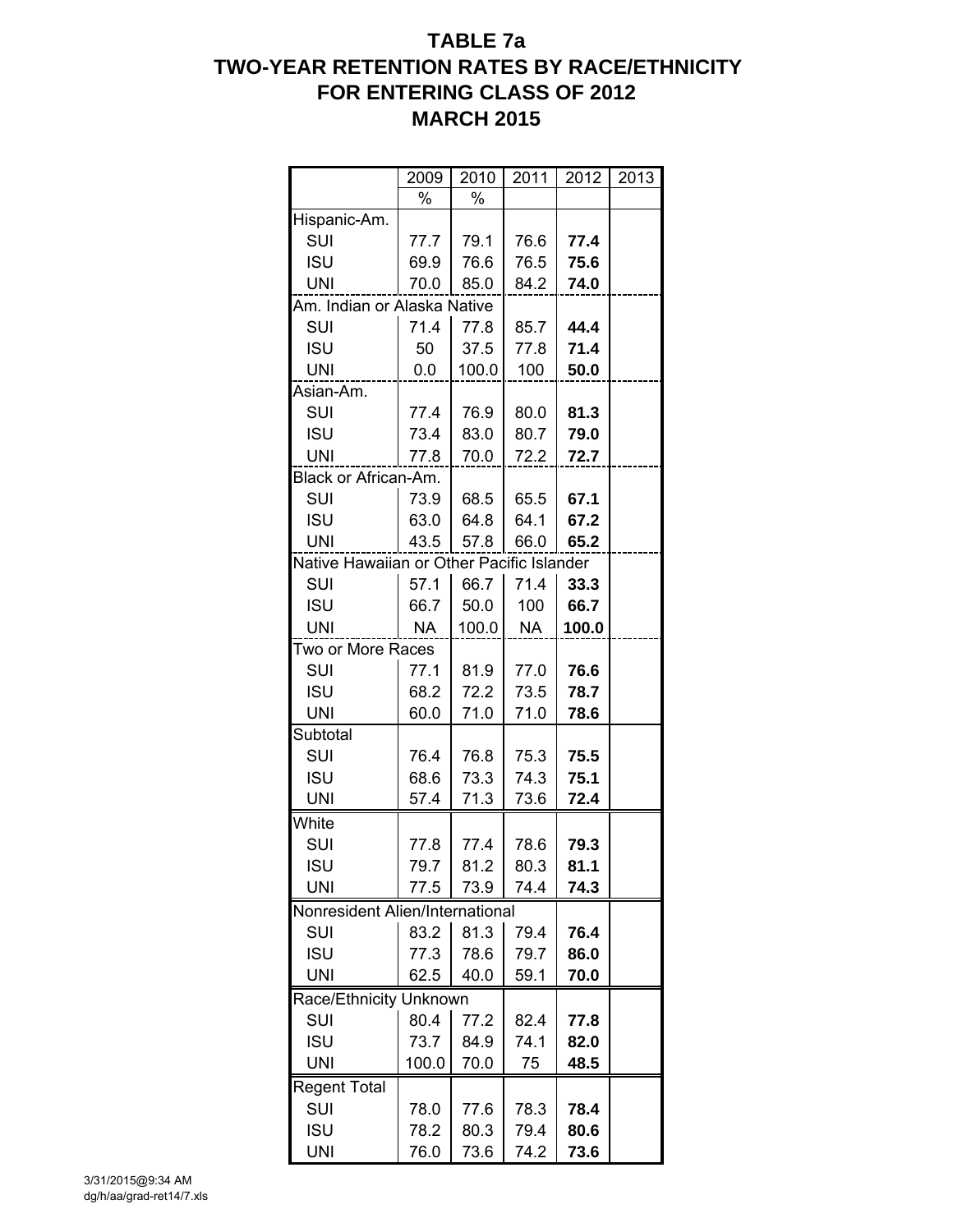#### **TABLE 8 FOUR-YEAR GRADUATION RATES BY RACE/ETHNICITY FOR ENTERING CLASSES OF 1988 - 2010 MARCH 2015**

|                     | 1988          | 1989          | 1990          | 1991        | 1992          | 1993          | 1994          | 1995          | 1996          | 1997          | 1998         | 1999          | 2000          | 2001          | 2002          | 2003          | 2004          | 2005          | 2006          | 2007          | 2008          |
|---------------------|---------------|---------------|---------------|-------------|---------------|---------------|---------------|---------------|---------------|---------------|--------------|---------------|---------------|---------------|---------------|---------------|---------------|---------------|---------------|---------------|---------------|
|                     | $\frac{0}{0}$ | $\frac{0}{0}$ | $\frac{0}{0}$ | $\%$        | $\frac{0}{0}$ | $\frac{0}{0}$ | $\frac{0}{0}$ | $\frac{0}{0}$ | $\frac{0}{0}$ | $\frac{0}{0}$ | %            | $\frac{0}{0}$ | $\frac{0}{0}$ | $\frac{0}{0}$ | $\frac{0}{0}$ | $\frac{0}{0}$ | $\frac{0}{0}$ | $\frac{0}{0}$ | $\frac{0}{0}$ | $\frac{0}{0}$ | $\frac{0}{0}$ |
|                     |               |               |               |             |               |               |               |               |               |               |              |               |               |               |               |               |               |               |               |               |               |
| Native Am.          |               |               |               |             |               |               |               |               |               |               |              |               |               |               |               |               |               |               |               |               |               |
| SUI                 | 12.5          | 16.7          | 20.0          | 33.3        | 40.0          | 38.5          | 0.0           | 10.0          | 41.7          | 35.3          | 29.4         | 5.9           | 22.2          | 50.0          | 36.4          | 21.4          | 43.5          | 23.1          | 12.5          | 38.9          | 38.1          |
| <b>ISU</b>          | 25.0          | 42.9          | 0.0           | 0.0         | 0.0           | 14.3          | 14.3          | 25.0          | 21.4          | 27.3          | 0.0          | 18.8          | 20.0          | 25.0          | 25.0          | 0.0           | 31.3          | 57.1          | 50.0          | 42.9          | 26.1          |
| <b>UNI</b>          | 0.0           | 0.0           | 0.0           | 0.0         | 0.0           | 0.0           | 0.0           | 0.0           | 25.0          | 0.0           | 0.0          | 20.0          | 33.3          | 0.0           | 33.3          | 50.0          | 14.3          | 25.0          | 0.0           | 10.0          | 66.7          |
| African-Am.         |               |               |               |             |               |               |               |               |               |               |              |               |               |               |               |               |               |               |               |               |               |
| SUI                 | 11.9          | 16.5          | 8.8           | 12.5        | 14.3          | 15.7          | 22.1          | 16.0          | 27.4          | 9.9           | 14.1         | 18.7          | 13.1          | 19.8          | 23.7          | 18.6          | 30.2          | 27.7          | 25.9          | 29.9          | 33.3          |
| <b>ISU</b>          | 5.2           | 6.6           | 9.2           | 5.7         | 8.6           | 9.4           | 7.2           | 9.7           | 15.8          | 13.7          | 15.4         | 16.6          | 22.1          | 11.6          | 26.1          | 20.8          | 21.9          | 29.9          | 26.8          | 22.9          | 23.4          |
| <b>UNI</b>          | 0.0           | 2.2           | 4.1           | 4.7         | 8.6           | 9.1           | 2.5           | 3.4           | 3.6           | 7.9           | 14.3         | 8.0           | 9.0           | 8.5           | 12.5          | 16.3          | 11.8          | 4.2           | 25.0          | 12.0          | 15.9          |
|                     |               |               |               |             |               |               |               |               |               |               |              |               |               |               |               |               |               |               |               |               |               |
| Asian-Am.           |               |               |               |             |               |               |               |               |               |               |              |               |               |               |               |               |               |               |               |               |               |
| SUI                 | 23.0          | 21.3          | 24.7          | 25.7        | 25.9          | 25.0          | 27.9          | 21.9          | 22.1          | 34.6          | 27.7         | 29.1          | 36.5          | 32.7          | 31.4          | 39.6          | 36.4          | 36.1          | 45.8          | 37.6          | 49.0          |
| <b>ISU</b>          | 10.7          | 15.3          | 8.6           | 13.5        | 12.8          | 15.1          | 17.3          | 23.4          | 18.3          | 22.2          | 18.5         | 20.9          | 28.3          | 29.5          | 33.3          | 35.3          | 38.0          | 26.3          | 37.5          | 39.5          | 37.9          |
| <b>UNI</b>          | 9.1           | 13.3          | 12.5          | 21.1        | 21.4          | 3.8           | 29.0          | 31.6          | 24.0          | 15.8          | 23.5         | 26.3          | 22.2          | 30.0          | 16.7          | 30.0          | 21.4          | 20.0          | 25.8          | 22.2          | 28.6          |
|                     |               |               |               |             |               |               |               |               |               |               |              |               |               |               |               |               |               |               |               |               |               |
| Hispanic-Am.        |               |               |               |             |               |               |               |               |               |               |              |               |               |               |               |               |               |               |               |               |               |
| SUI                 | 9.8           | 23.4          | 22.0          | 27.5        | 29.8          | 30.0          | 24.7          | 22.2          | 19.5          | 40.0          | 31.8         | 24.4          | 33.7          | 31.8          | 25.3          | 36.2          | 38.8          | 32.7          | 31.8          | 41.7          | 41.7          |
| <b>ISU</b>          | 11.1          | 18.2          | 17.9          | 9.6         | 3.8           | 14.3          | 21.8          | 8.9           | 20.0          | 17.6          | 11.3         | 24.0          | 27.2          | 25.3          | 29.8          | 34.4          | 20.2          | 25.2          | 24.2          | 29.6          | 26.8          |
| <b>UNI</b>          | 0.0           | 8.3           | 37.5          | 0.0         | 13.3          | 6.7           | 0.0           | 9.1           | 14.3          | 0.0           | 18.8         | 0.0           | 11.1          | 15.4          | 18.8          | 14.3          | 23.8          | 18.2          | 24.1          | 21.9          | 23.3          |
|                     |               |               |               |             |               |               |               |               |               |               |              |               |               |               |               |               |               |               |               |               |               |
| Subtotal<br>SUI     | 15.9          | 19.5          |               |             |               |               |               |               |               |               |              |               |               |               |               | 32.7          |               | 32.4          |               | 36.9          | 42.2          |
| <b>ISU</b>          | 7.9           | 11.4          | 17.1<br>10.0  | 22.0<br>8.6 | 23.3<br>9.0   | 24.3<br>11.4  | 23.8<br>14.1  | 19.8<br>15.1  | 23.4<br>17.9  | 29.6<br>18.0  | 24.6<br>14.9 | 23.5<br>19.6  | 27.9<br>25.8  | 29.5<br>21.8  | 28.0<br>29.6  | 29.7          | 35.9<br>28.1  | 27.7          | 35.5<br>30.6  | 30.8          | 29.2          |
| <b>UNI</b>          | 1.6           | 5.4           | 9.3           | 7.4         | 11.8          | 6.4           | 11.6          | 12.0          | 14.1          | 8.7           | 16.0         | 11.4          | 13.4          | 15.4          | 14.7          | 20.2          | 16.1          | 12.1          | 23.8          | 16.4          | 21.5          |
|                     |               |               |               |             |               |               |               |               |               |               |              |               |               |               |               |               |               |               |               |               |               |
| White               |               |               |               |             |               |               |               |               |               |               |              |               |               |               |               |               |               |               |               |               |               |
| SUI                 | 31.0          | 31.5          | 34.5          | 33.0        | 33.2          | 35.4          | 35.3          | 36.9          | 39.1          | 38.4          | 36.8         | 39.2          | 40.8          | 40.7          | 41.6          | 43.2          | 45.2          | 47.6          | 47.7          | 48.4          | 48.5          |
| <b>ISU</b>          | 22.4          | 21.3          | 19.6          | 20.7        | 21.6          | 22.8          | 24.3          | 25.5          | 28.5          | 27.5          | 30.3         | 32.2          | 32.0          | 33.0          | 34.0          | 36.1          | 37.7          | 33.9          | 39.7          | 38.5          | 40.9          |
| <b>UNI</b>          | 29.1          | 25.8          | 24.9          | 24.9        | 26.8          | 28.1          | 29.8          | 31.0          | 34.2          | 29.6          | 29.9         | 34.4          | 35.4          | 33.3          | 34.7          | 36.7          | 36.5          | 38.1          | 39.7          | 40.8          | 38.9          |
|                     |               |               |               |             |               |               |               |               |               |               |              |               |               |               |               |               |               |               |               |               |               |
| <b>Regent Total</b> |               |               |               |             |               |               |               |               |               |               |              |               |               |               |               |               |               |               |               |               |               |
| SUI                 | 30.4          | 30.7          | 32.9          | 32.3        | 32.3          | 34.6          | 34.3          | 35.3          | 37.8          | 37.6          | 35.8         | 37.7          | 39.5          | 39.6          | 40.5          | 42.3          | 44.2          | 46.5          | 46.5          | 47.0          | 48.2          |
| <b>ISU</b>          | 21.5          | 20.3          | 19.0          | 20.6        | 21.7          | 22.3          | 24.0          | 25.1          | 28.4          | 27.0          | 29.2         | 31.4          | 31.2          | 31.8          | 33.6          | 35.3          | 36.7          | 33.3          | 38.6          | 37.6          | 39.5          |
|                     | UNI 27.8      | 24.9          | 24.3          | 24.1        | 26.2          | 27.1          | 29.0          | 30.1          | 33.4          | 28.8          | 29.5         | 33.5          | 34.1          | 32.5          | 33.6          | 35.6          | 35.5          | 36.5          | 38.5          | 39.3          | 37.8          |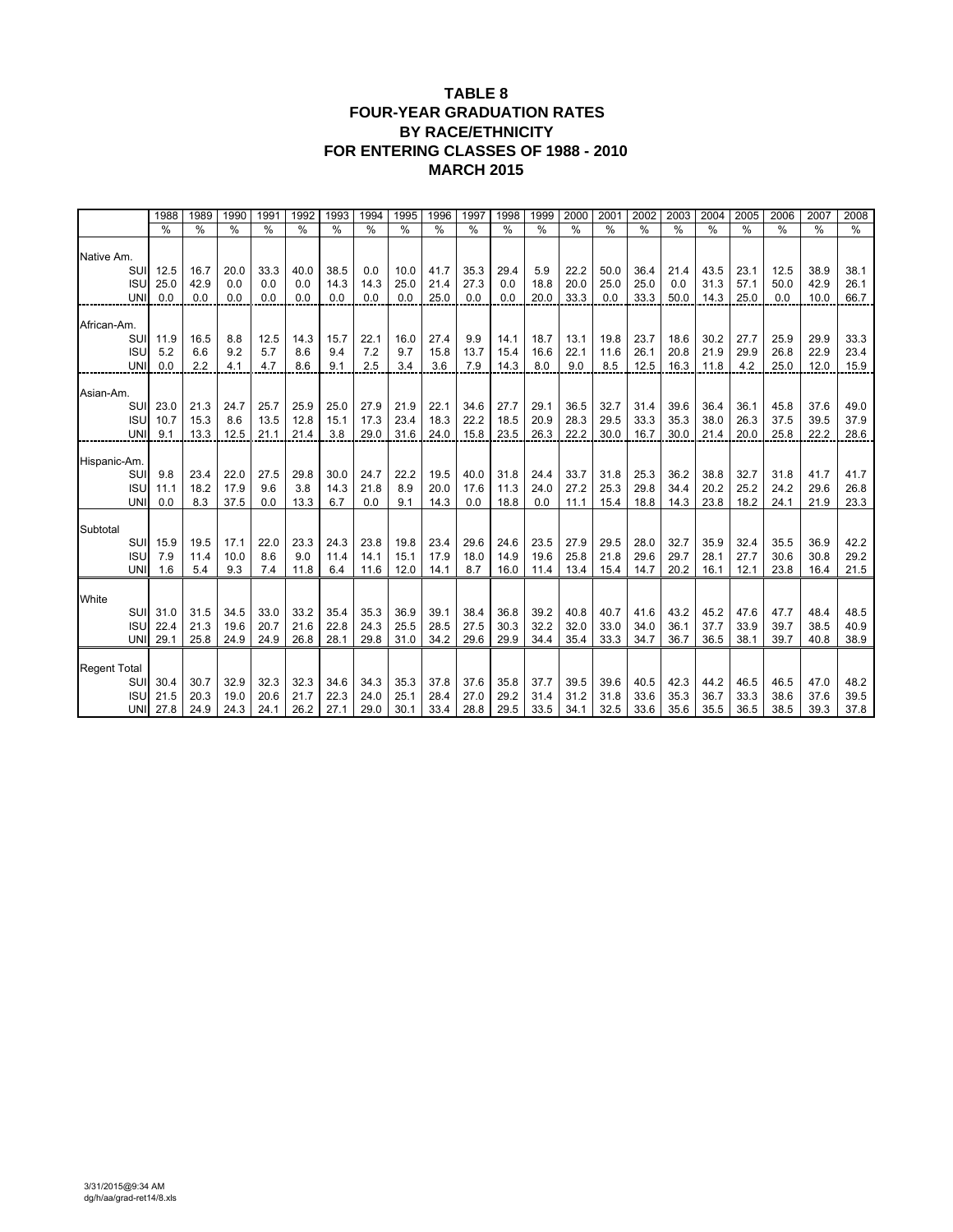# **TABLE 8a FOUR-YEAR GRADUATION RATES BY RACE/ETHNICITY FOR ENTERING CLASS OF 2010 MARCH 2015**

|                                           | 2009      | 2010  | 2011 | 2012 | 2013 |
|-------------------------------------------|-----------|-------|------|------|------|
|                                           | $\%$      | %     |      |      |      |
| Hispanic-Am.                              |           |       |      |      |      |
| SUI                                       | 46.3      | 49.1  |      |      |      |
| <b>ISU</b>                                | 30.8      | 31.6  |      |      |      |
| <b>UNI</b>                                | 20.0      | 30.0  |      |      |      |
| Am. Indian or Alaska Native               |           |       |      |      |      |
| SUI                                       | 71.4      | 33.3  |      |      |      |
| <b>ISU</b>                                | 37.5      | 25.0  |      |      |      |
| <b>UNI</b>                                | 0.0       | 50.0  |      |      |      |
| Asian-Am.                                 |           |       |      |      |      |
| SUI                                       | 41.9      | 38.1  |      |      |      |
| <b>ISU</b>                                | 32.8      | 41.5  |      |      |      |
| <b>UNI</b>                                | 27.8      | 50.0  |      |      |      |
| Black or African-Am.                      |           |       |      |      |      |
| SUI                                       | 30.7      | 35.1  |      |      |      |
| <b>ISU</b>                                | 22.2      | 20.3  |      |      |      |
| <b>UNI</b>                                | 8.1       | 20    |      |      |      |
| Native Hawaiian or Other Pacific Islander |           |       |      |      |      |
| SUI                                       | 28.6      | 50.0  |      |      |      |
| <b>ISU</b>                                | 0.00      | 16.7  |      |      |      |
| <b>UNI</b>                                | <b>NA</b> | 100.0 |      |      |      |
| Two or More Races                         |           |       |      |      |      |
| SUI                                       | 47.9      | 42.2  |      |      |      |
| <b>ISU</b>                                | 36.4      | 34.2  |      |      |      |
| <b>UNI</b>                                | 20.0      | 38.7  |      |      |      |
| Subtotal                                  |           |       |      |      |      |
| SUI                                       | 42.4      | 42.6  |      |      |      |
| <b>ISU</b>                                | 30.0      | 30.9  |      |      |      |
| <b>UNI</b>                                | 15.6      | 31.0  |      |      |      |
| White                                     |           |       |      |      |      |
| SUI                                       | 52.1      | 52.6  |      |      |      |
| <b>ISU</b>                                | 42.3      | 44.9  |      |      |      |
| <b>UNI</b>                                | 39.4      | 39.9  |      |      |      |
| Nonresident Alien/International           |           |       |      |      |      |
| SUI                                       | 50.9      | 48.7  |      |      |      |
| <b>ISU</b>                                | 41.5      | 43.1  |      |      |      |
| <b>UNI</b>                                | 25.0      | 20.0  |      |      |      |
| Race/Ethnicity Unknown                    |           |       |      |      |      |
| SUI                                       | 58.7      | 49.4  |      |      |      |
| <b>ISU</b>                                | 34.0      | 43.7  |      |      |      |
| <b>UNI</b>                                | 66.7      | 30.0  |      |      |      |
| <b>Regent Total</b>                       |           |       |      |      |      |
| SUI                                       | 51.1      | 50.9  |      |      |      |
| <b>ISU</b>                                | 40.7      | 43.2  |      |      |      |
| UNI                                       | 37.6      | 39.2  |      |      |      |
|                                           |           |       |      |      |      |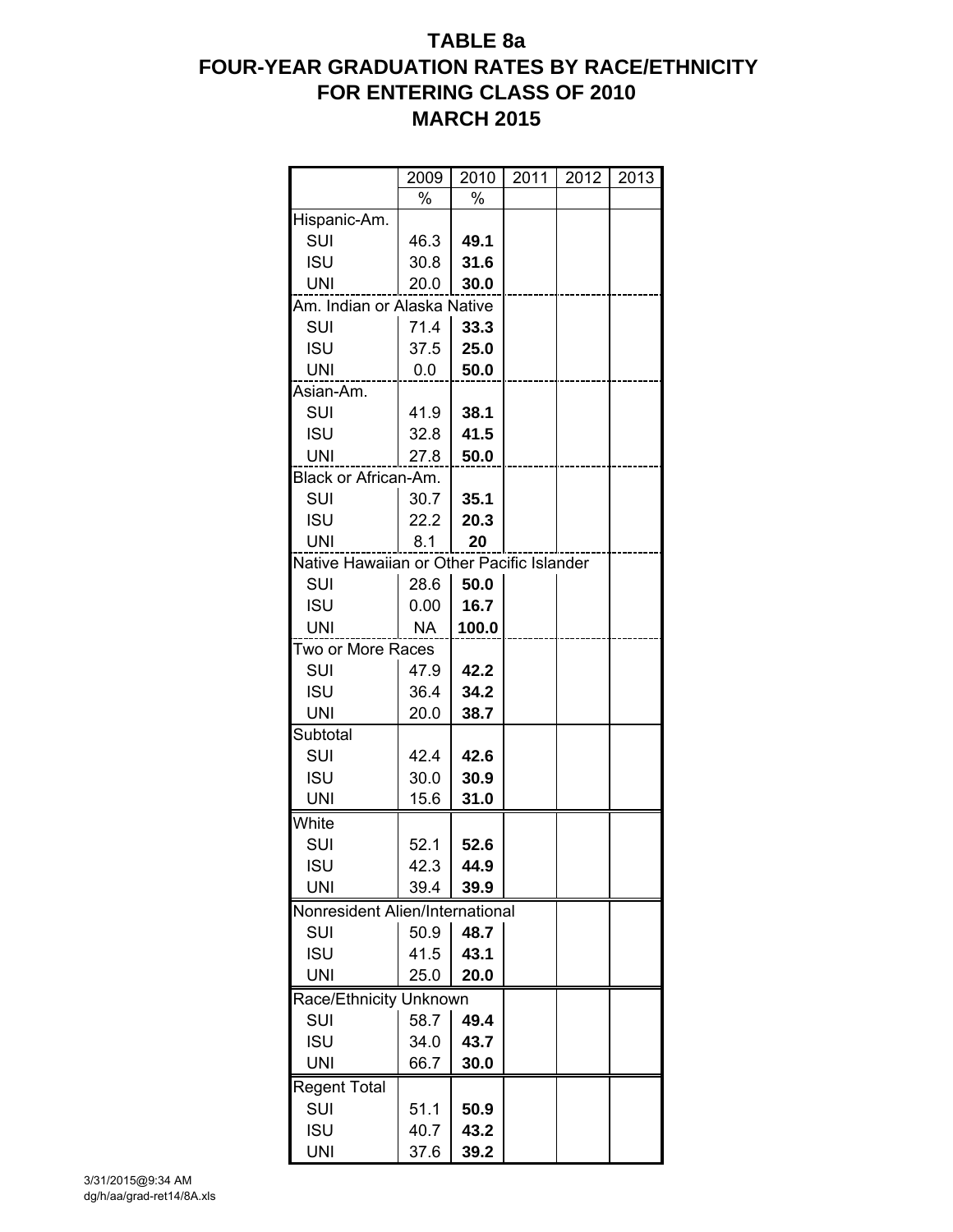#### **TABLE 9 FIVE-YEAR GRADUATION RATES BY RACE/ETHNICITY FOR ENTERING CLASSES OF 1988 - 2009 MARCH 2015**

|                     |                          | 1988          | 1989          | 1990         | 1991          | 1992          | 1993         | 1994         | 1995          | 1996         | 1997          | 1998         | 1999          | 2000          | 2001          | 2002         | 2003          | 2004          | 2005          | 2006          | 2007         | 2008          |
|---------------------|--------------------------|---------------|---------------|--------------|---------------|---------------|--------------|--------------|---------------|--------------|---------------|--------------|---------------|---------------|---------------|--------------|---------------|---------------|---------------|---------------|--------------|---------------|
|                     |                          | $\frac{0}{0}$ | $\frac{0}{0}$ | %            | $\frac{0}{0}$ | $\frac{0}{0}$ | %            | %            | $\frac{0}{0}$ | %            | $\frac{0}{0}$ | %            | $\frac{0}{0}$ | $\frac{0}{0}$ | $\frac{0}{0}$ | %            | $\frac{0}{0}$ | $\frac{0}{0}$ | $\frac{0}{0}$ | $\frac{0}{0}$ | %            | $\frac{0}{0}$ |
|                     |                          |               |               |              |               |               |              |              |               |              |               |              |               |               |               |              |               |               |               |               |              |               |
| Native Am.          | SUI                      | 37.5          | 50.0          | 40.0         | 83.3          | 70.0          | 46.2         | 5.9          | 50.0          | 58.3         | 58.8          | 52.9         | 29.4          | 27.8          | 50.0          | 63.6         | 50.0          | 60.9          | 46.2          | 45.8          | 77.8         | 66.7          |
|                     | <b>ISU</b>               | 50.0          | 57.1          | 0.0          | 0.0           | 20.0          | 14.3         | 71.4         | 37.5          | 35.7         | 54.5          | 50.0         | 43.8          | 30.0          | 33.3          | 50.0         | 27.3          | 50.0          | 71.4          | 58.3          | 50.0         | 47.8          |
|                     | <b>UNI</b>               | 0.0           | 0.0           | 50.0         | 40.0          | 0.0           | 50.0         | 0.0          | 20.0          | 50.0         | 0.0           | 50.0         | 40.0          | 33.3          | 0.0           | 66.7         | 75.0          | 14.3          | 75.0          | 20.0          | 30.0         | 66.7          |
|                     |                          |               |               |              |               |               |              |              |               |              |               |              |               |               |               |              |               |               |               |               |              |               |
| African-Am.         |                          |               |               |              |               |               |              |              |               |              |               |              |               |               |               |              |               |               |               |               |              |               |
|                     | SUI                      | 28.6          | 31.2          | 30.9         | 30.6          | 37.4          | 40.0         | 46.5         | 39.0          | 53.2         | 33.8          | 36.4         | 42.9          | 42.4          | 40.6          | 39.5         | 47.7          | 51.2          | 51.8          | 44.4          | 57.0         | 46.1          |
|                     | <b>ISU</b>               | 31.9          | 24.3          | 32.1         | 29.5          | 20.9          | 28.8         | 26.8         | 37.1          | 34.7         | 40.2          | 31.7         | 48.3          | 43.3          | 41.1          | 49.3         | 46.5          | 45.7          | 49.5          | 50.4          | 40.0         | 41.6          |
|                     | <b>UNI</b>               | 8.3           | 22.2          | 26.5         | 30.2          | 37.1          | 33.3         | 35.0         | 37.9          | 25.0         | 28.9          | 38.1         | 34.0          | 32.8          | 22.0          | 32.8         | 30.6          | 37.3          | 37.5          | 50.0          | 28.0         | 37.7          |
|                     |                          |               |               |              |               |               |              |              |               |              |               |              |               |               |               |              |               |               |               |               |              |               |
| Asian-Am.           | SUI                      | 51.7          | 36.0          | 50.6         | 51.4          | 54.5          | 55.8         | 54.1         | 53.0          | 49.3         | 55.1          | 59.8         | 49.6          | 57.9          | 56.2          | 64.1         | 66.4          | 60.9          | 54.1          | 68.5          | 64.2         | 66.5          |
|                     | <b>ISU</b>               | 44.6          | 48.6          | 41.4         | 40.5          | 46.8          | 43.8         | 61.3         | 53.1          | 50.0         | 61.6          | 46.9         | 51.2          | 52.2          | 56.2          | 55.3         | 65.5          | 64.3          | 59.1          | 69.4          | 61.3         | 69.2          |
|                     | <b>UNI</b>               | 36.4          | 33.3          | 37.5         | 57.9          | 57.1          | 30.8         | 38.7         | 68.4          | 36.0         | 52.6          | 41.2         | 52.6          | 59.3          | 63.3          | 58.3         | 60.0          | 42.9          | 44.0          | 41.9          | 33.3         | 64.3          |
|                     |                          |               |               |              |               |               |              |              |               |              |               |              |               |               |               |              |               |               |               |               |              |               |
| Hispanic-Am         |                          |               |               |              |               |               |              |              |               |              |               |              |               |               |               |              |               |               |               |               |              |               |
|                     | SUI                      | 39.0          | 44.7          | 46.0         | 50.0          | 50.9          | 43.3         | 49.3         | 48.6          | 44.2         | 61.3          | 50.6         | 50.0          | 55.4          | 55.5          | 44.4         | 53.2          | 60.0          | 56.7          | 56.4          | 64.6         | 60.4          |
|                     | <b>ISU</b>               | 40.0          | 49.1          | 28.6         | 36.5          | 28.8          | 41.1         | 38.2         | 26.7          | 38.3         | 49.0          | 47.2         | 61.3          | 47.6          | 48.5          | 52.4         | 66.7          | 52.4          | 53.4          | 49.2          | 54.1         | 50.7          |
|                     | <b>UNI</b>               | 20.0          | 41.7          | 75.0         | 35.7          | 40.0          | 26.7         | 36.4         | 27.3          | 50.0         | 10.0          | 37.5         | 21.4          | 44.4          | 34.6          | 37.5         | 57.1          | 42.9          | 54.5          | 41.4          | 43.8         | 43.3          |
|                     |                          |               |               |              |               |               |              |              |               |              |               |              |               |               |               |              |               |               |               |               |              |               |
| Subtotal            | SUI                      | 40.0          | 35.9          | 40.9         | 45.3          | 48.5          | 47.8         | 48.0         | 47.7          | 49.1         | 51.5          | 49.5         | 46.6          | 50.9          | 51.8          | 52.8         | 57.4          | 58.3          | 54.1          | 58.5          | 63.1         | 59.5          |
|                     | <b>ISU</b>               | 36.7          | 34.9          | 33.5         | 33.3          | 30.7          | 33.3         | 41.9         | 40.2          | 40.6         | 50.0          | 40.7         | 51.9          | 47.3          | 48.1          | 52.2         | 59.0          | 54.8          | 54.8          | 57.1          | 51.3         | 51.6          |
|                     | <b>UNI</b>               | 14.8          | 27.0          | 34.7         | 38.3          | 39.7          | 32.1         | 34.9         | 41.3          | 35.2         | 31.9          | 39.5         | 36.4          | 40.9          | 35.0          | 37.9         | 44.7          | 37.6          | 44.4          | 43.6          | 33.6         | 45.4          |
|                     |                          |               |               |              |               |               |              |              |               |              |               |              |               |               |               |              |               |               |               |               |              |               |
| White               |                          |               |               |              |               |               |              |              |               |              |               |              |               |               |               |              |               |               |               |               |              |               |
|                     | SUI                      | 56.8          | 57.4          | 59.5         | 59.2          | 60.1          | 58.8         | 60.8         | 62.6          | 62.4         | 61.9          | 62.0         | 63.2          | 63.7          | 63.1          | 63.7         | 66.0          | 67.4          | 69.2          | 68.2          | 67.7         | 68.1          |
|                     | <b>ISU</b>               | 57.5          | 55.7          | 52.7         | 53.2          | 55.5          | 55.1         | 56.3         | 57.8          | 60.3         | 60.3          | 62.1         | 63.5          | 61.6          | 62.8          | 63.9         | 65.9          | 67.3          | 64.0          | 66.6          | 64.6         | 66.6          |
|                     | <b>UNI</b>               | 56.8          | 57.6          | 55.2         | 55.2          | 58.5          | 59.1         | 58.4         | 59.7          | 62.6         | 62.1          | 61.3         | 62.0          | 63.6          | 61.9          | 60.5         | 64.2          | 63.9          | 63.3          | 64.5          | 64.6         | 61.8          |
|                     |                          |               |               |              |               |               |              |              |               |              |               |              |               |               |               |              |               |               |               |               |              |               |
| <b>Regent Total</b> |                          |               |               |              |               |               |              |              |               |              |               |              |               |               |               |              |               |               |               |               |              |               |
|                     | SUI                      | 55.9          | 55.9          | 57.8         | 58.2          | 58.9          | 58.0         | 59.7         | 61.1          | 61.3         | 61.2          | 60.9         | 61.8          | 62.4          | 62.0          | 62.8         | 65.1          | 66.5          | 68.0          | 67.2          | 66.9         | 67.4          |
|                     | <b>ISU</b><br><b>UNI</b> | 55.9<br>54.9  | 53.6<br>56.1  | 51.0<br>54.4 | 51.9<br>54.4  | 53.7<br>57.5  | 52.9<br>57.5 | 55.4<br>57.5 | 56.7<br>58.8  | 59.0<br>61.7 | 59.2<br>60.9  | 60.2<br>60.3 | 62.7<br>60.8  | 60.2<br>62.3  | 60.9<br>60.4  | 62.5<br>59.1 | 65.1<br>62.9  | 65.8<br>62.2  | 62.9<br>62.2  | 65.6<br>63.1  | 63.2<br>62.4 | 64.5<br>60.9  |
|                     |                          |               |               |              |               |               |              |              |               |              |               |              |               |               |               |              |               |               |               |               |              |               |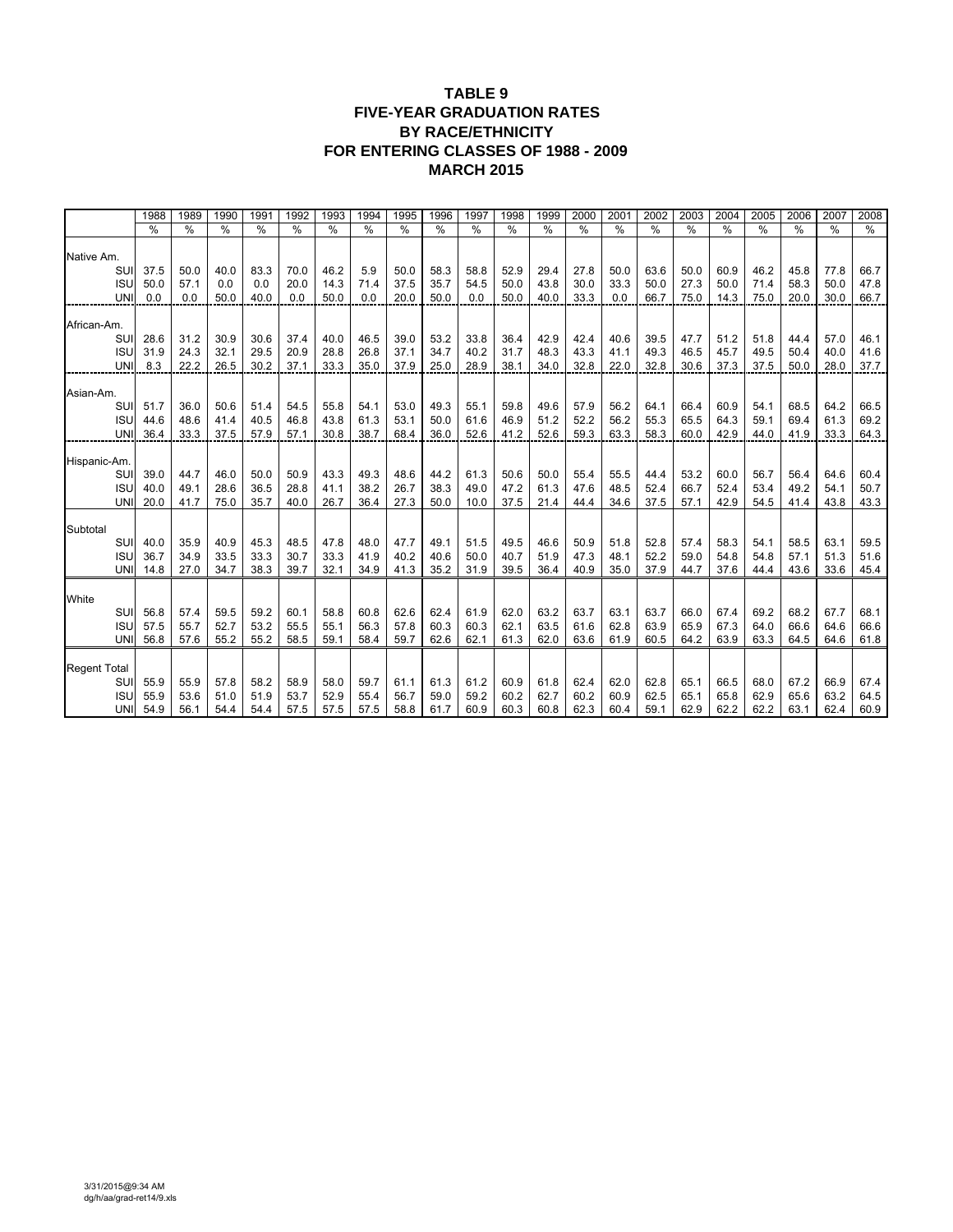# **TABLE 9a FIVE-YEAR GRADUATION RATES BY RACE/ETHNICITY FOR ENTERING CLASS OF 2009 MARCH 2015**

|                                           | 2009      | 2010 | 2011 | 2012 | 2013 |
|-------------------------------------------|-----------|------|------|------|------|
|                                           | %         | %    |      |      |      |
| Hispanic-Am.                              |           |      |      |      |      |
| SUI                                       | 63.3      |      |      |      |      |
| <b>ISU</b>                                | 56.6      |      |      |      |      |
| <b>UNI</b>                                | 50.0      |      |      |      |      |
| Am. Indian or Alaska Native               |           |      |      |      |      |
| <b>SUI</b>                                | 71.4      |      |      |      |      |
| <b>ISU</b>                                | 37.5      |      |      |      |      |
| <b>UNI</b>                                | 0.0       |      |      |      |      |
| Asian-Am.                                 |           |      |      |      |      |
| SUI                                       | 62.9      |      |      |      |      |
| <b>ISU</b>                                | 60.2      |      |      |      |      |
| UNI                                       | 61.1      |      |      |      |      |
| Black or African-Am.                      |           |      |      |      |      |
| SUI                                       | 55.7      |      |      |      |      |
| <b>ISU</b>                                | 42.6      |      |      |      |      |
| <b>UNI</b>                                | 25.8      |      |      |      |      |
| Native Hawaiian or Other Pacific Islander |           |      |      |      |      |
| SUI                                       | 57.1      |      |      |      |      |
| <b>ISU</b>                                | 0.0       |      |      |      |      |
| <b>UNI</b>                                | <b>NA</b> |      |      |      |      |
| Two or More Races                         |           |      |      |      |      |
| SUI                                       | 62.5      |      |      |      |      |
| <b>ISU</b>                                | 54.5      |      |      |      |      |
| <b>UNI</b>                                | 45.0      |      |      |      |      |
| Subtotal                                  |           |      |      |      |      |
| SUI                                       | 61.7      |      |      |      |      |
| <b>ISU</b>                                | 53.3      |      |      |      |      |
| <b>UNI</b>                                | 39.7      |      |      |      |      |
| White                                     |           |      |      |      |      |
| SUI                                       | 69.8      |      |      |      |      |
| <b>ISU</b>                                | 69.9      |      |      |      |      |
| <b>UNI</b>                                | 65.7      |      |      |      |      |
| Nonresident Alien/International           |           |      |      |      |      |
| SUI                                       | 69.9      |      |      |      |      |
| <b>ISU</b>                                | 65.7      |      |      |      |      |
| <b>UNI</b>                                | 37.5      |      |      |      |      |
| Race/Ethnicity Unknown                    |           |      |      |      |      |
| SUI                                       | 76.1      |      |      |      |      |
| <b>ISU</b>                                | 64.7      |      |      |      |      |
| <b>UNI</b>                                | 66.7      |      |      |      |      |
| <b>Regent Total</b>                       |           |      |      |      |      |
| SUI                                       | 69.0      |      |      |      |      |
| <b>ISU</b>                                | 67.7      |      |      |      |      |
| <b>UNI</b>                                | 63.7      |      |      |      |      |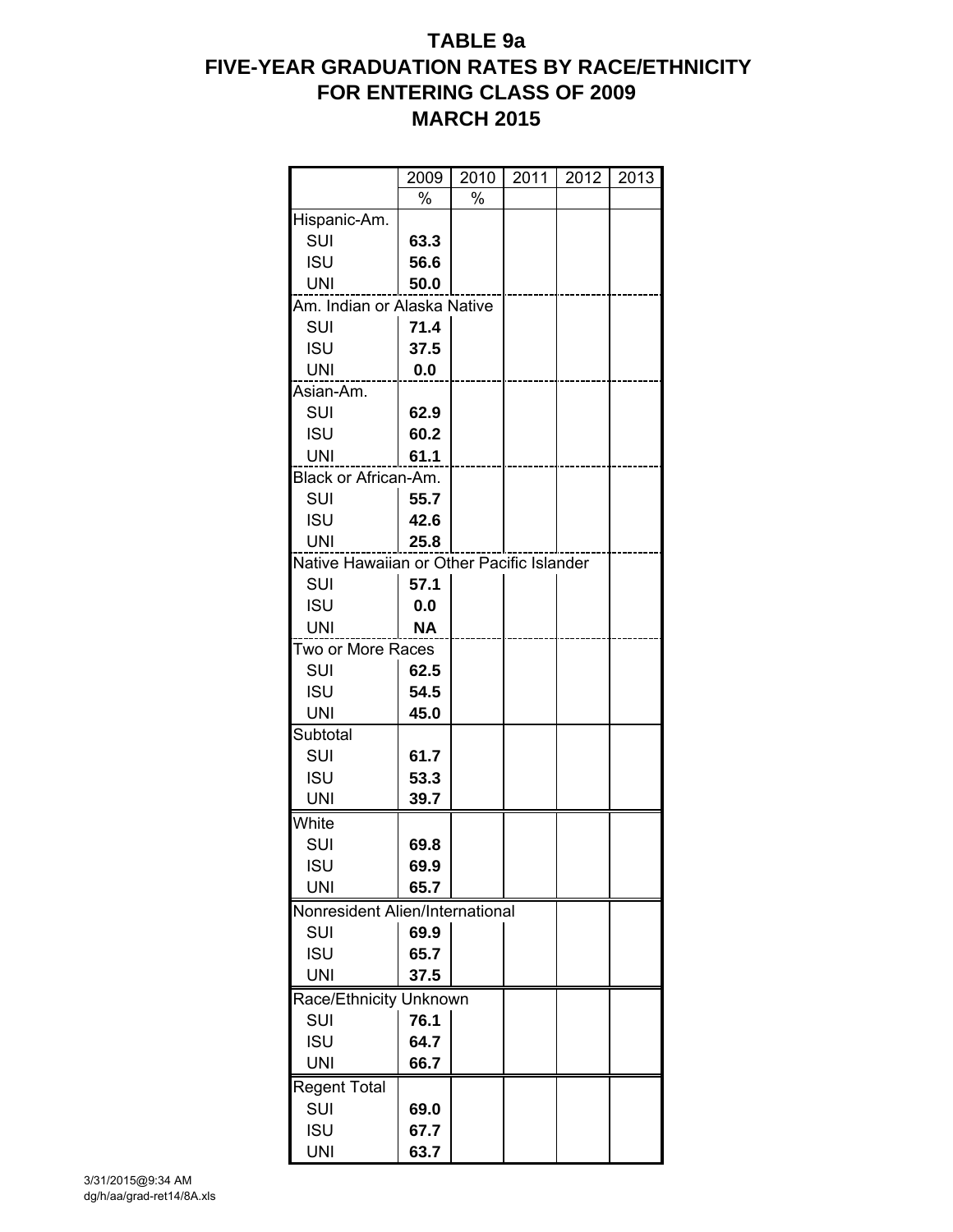#### **TABLE 10 SIX-YEAR GRADUATION RATES BY RACE/ETHNICITY FOR ENTERING CLASSES OF 1988 - 2008 MARCH 2015**

|                     | 1988          | 1989          | 1990          | 1991          | 1992          | 1993 | 1994          | 1995          | 1996          | 1997          | 1998          | 1999          | 2000 | 2001          | 2002          | 2003          | 2004          | 2005          | 2006          | 2007 | 2008          |
|---------------------|---------------|---------------|---------------|---------------|---------------|------|---------------|---------------|---------------|---------------|---------------|---------------|------|---------------|---------------|---------------|---------------|---------------|---------------|------|---------------|
|                     | $\frac{0}{0}$ | $\frac{0}{0}$ | $\frac{0}{0}$ | $\frac{0}{0}$ | $\frac{0}{0}$ | %    | $\frac{0}{0}$ | $\frac{0}{0}$ | $\frac{0}{0}$ | $\frac{0}{0}$ | $\frac{0}{0}$ | $\frac{0}{0}$ | $\%$ | $\frac{0}{0}$ | $\frac{0}{0}$ | $\frac{0}{0}$ | $\frac{0}{0}$ | $\frac{0}{0}$ | $\frac{0}{0}$ | $\%$ | $\frac{9}{6}$ |
|                     |               |               |               |               |               |      |               |               |               |               |               |               |      |               |               |               |               |               |               |      |               |
| Native Am.          |               |               |               |               |               |      |               |               |               |               |               |               |      |               |               |               |               |               |               |      |               |
| SUI                 | 50.0          | 50.0          | 40.0          | 83.3          | 70.0          | 76.9 | 11.8          | 60.0          | 58.3          | 58.8          | 70.6          | 41.2          | 33.3 | 50.0          | 63.6          | 57.1          | 60.9          | 46.2          | 54.2          | 77.8 | 66.7          |
| <b>ISU</b>          | 50.0          | 57.1          | 0.0           | 14.3          | 40.0          | 28.6 | 71.4          | 50.0          | 42.9          | 54.5          | 60.0          | 43.8          | 30.0 | 41.7          | 50.0          | 36.4          | 56.3          | 71.4          | 58.3          | 50.0 | 47.8          |
| <b>UNI</b>          | 0.0           | 0.0           | 50.0          | 40.0          | 25.0          | 50.0 | 0.0           | 40.0          | 50.0          | 0.0           | 50.0          | 40.0          | 33.3 | 0.0           | 66.7          | 75.0          | 28.6          | 75.0          | 20.0          | 30.0 | 66.7          |
| African-Am.         |               |               |               |               |               |      |               |               |               |               |               |               |      |               |               |               |               |               |               |      |               |
| SUI                 | 34.5          | 42.2          | 39.8          | 34.7          | 40.7          | 48.6 | 53.5          | 40.0          | 59.7          | 38.0          | 43.4          | 50.5          | 45.5 | 43.8          | 43.4          | 50.0          | 57.0          | 56.6          | 46.9          | 60.7 | 49.0          |
| <b>ISU</b>          | 37.8          | 37.0          | 37.6          | 36.1          | 27.3          | 33.5 | 34.0          | 43.5          | 40.0          | 43.6          | 36.5          | 51.0          | 51.0 | 47.3          | 53.7          | 53.5          | 52.4          | 52.3          | 52.0          | 45.0 | 49.6          |
| UNI                 | 16.7          | 31.1          | 38.8          | 34.9          | 40.0          | 42.4 | 42.5          | 44.8          | 32.1          | 31.6          | 40.5          | 42.0          | 46.3 | 27.1          | 42.2          | 38.8          | 43.1          | 39.6          | 50.0          | 36.0 | 42.0          |
|                     |               |               |               |               |               |      |               |               |               |               |               |               |      |               |               |               |               |               |               |      |               |
| Asian-Am.           |               |               |               |               |               |      |               |               |               |               |               |               |      |               |               |               |               |               |               |      |               |
| SUI                 | 60.9          | 44.9          | 58.4          | 56.2          | 62.5          | 67.6 | 59.8          | 59.6          | 54.3          | 65.4          | 67.0          | 54.3          | 61.9 | 63.4          | 66.7          | 72.5          | 65.6          | 58.6          | 72.6          | 70.9 | 72.3          |
| <b>ISU</b>          | 58.9          | 59.7          | 50.0          | 50.0          | 56.4          | 53.4 | 72.0          | 64.1          | 61.0          | 67.7          | 56.8          | 59.3          | 61.1 | 63.7          | 59.8          | 70.5          | 69.8          | 65.7          | 75.7          | 67.7 | 65.7          |
| <b>UNI</b>          | 36.4          | 53.3          | 43.8          | 73.7          | 64.3          | 42.3 | 41.9          | 78.9          | 40.0          | 52.6          | 41.2          | 57.9          | 63.0 | 66.7          | 58.3          | 65.0          | 64.3          | 48.0          | 45.2          | 44.4 | 71.4          |
|                     |               |               |               |               |               |      |               |               |               |               |               |               |      |               |               |               |               |               |               |      |               |
| Hispanic-Am.        |               |               |               |               |               |      |               |               |               |               |               |               |      |               |               |               |               |               |               |      |               |
| SUI                 | 43.9          | 53.2          | 54.0          | 52.5          | 54.4          | 46.7 | 53.4          | 51.4          | 46.8          | 65.3          | 58.8          | 53.5          | 60.2 | 60.0          | 54.5          | 58.5          | 62.4          | 59.6          | 63.6          | 66.9 | 61.9          |
| <b>ISU</b>          | 46.7          | 54.5          | 35.7          | 40.4          | 36.5          | 55.4 | 50.9          | 35.6          | 45.0          | 58.8          | 54.7          | 66.7          | 55.3 | 57.6          | 61.9          | 72.0          | 57.1          | 64.1          | 60.8          | 60.0 | 54.2          |
| UNI                 | 40.0          | 41.7          | 75.0          | 35.7          | 40.0          | 33.3 | 36.4          | 45.5          | 50.0          | 10.0          | 37.5          | 35.7          | 55.6 | 38.5          | 43.8          | 66.7          | 47.6          | 54.5          | 41.4          | 53.1 | 46.7          |
|                     |               |               |               |               |               |      |               |               |               |               |               |               |      |               |               |               |               |               |               |      |               |
| Subtotal<br>SUI     | 47.3          | 45.4          | 49.0          | 49.3          | 53.7          | 57.8 | 53.7          | 52.0          | 53.6          | 57.8          | 57.5          | 52.3          | 54.9 | 56.9          | 57.8          | 62.4          | 62.3          | 58.0          | 63.4          | 67.4 | 62.8          |
| <b>ISU</b>          | 44.6          | 45.7          | 40.0          | 40.4          | 38.6          | 40.7 | 51.3          | 49.2          | 48.2          | 55.4          | 48.0          | 56.5          | 55.2 | 55.6          | 57.7          | 64.8          | 60.5          | 61.3          | 63.4          | 56.9 | 56.1          |
| <b>UNI</b>          | 23.0          | 36.5          | 44.0          | 44.4          | 44.1          | 41.0 | 39.5          | 53.3          | 39.4          | 33.3          | 40.7          | 44.3          | 51.2 | 39.3          | 45.3          | 52.1          | 46.2          | 46.5          | 44.6          | 41.8 | 50.0          |
|                     |               |               |               |               |               |      |               |               |               |               |               |               |      |               |               |               |               |               |               |      |               |
| White               |               |               |               |               |               |      |               |               |               |               |               |               |      |               |               |               |               |               |               |      |               |
| SUI                 | 62.0          | 62.1          | 63.9          | 64.2          | 64.8          | 63.1 | 65.1          | 66.4          | 65.4          | 65.1          | 67.1          | 67.4          | 66.6 | 67.4          | 66.9          | 69.9          | 70.3          | 71.8          | 70.4          | 70.3 | 70.6          |
| <b>ISU</b>          | 65.2          | 63.6          | 62.0          | 61.7          | 62.7          | 62.7 | 63.1          | 64.7          | 66.5          | 66.9          | 68.0          | 68.9          | 67.1 | 67.3          | 69.2          | 69.9          | 71.5          | 68.4          | 71.5          | 69.2 | 70.8          |
| <b>UNI</b>          | 62.2          | 63.2          | 60.1          | 61.2          | 63.2          | 64.3 | 63.3          | 64.9          | 67.4          | 66.6          | 65.3          | 66.0          | 68.1 | 66.8          | 64.2          | 68.0          | 69.0          | 68.1          | 68.0          | 68.5 | 64.7          |
|                     |               |               |               |               |               |      |               |               |               |               |               |               |      |               |               |               |               |               |               |      |               |
| <b>Regent Total</b> |               |               |               |               |               |      |               |               |               |               |               |               |      |               |               |               |               |               |               |      |               |
| SUI                 | 61.2          | 60.9          | 62.6          | 63.1          | 63.7          | 62.8 | 64.0          | 64.9          | 64.4          | 64.6          | 66.2          | 66.1          | 65.5 | 65.9          | 66.0          | 69.1          | 69.6          | 70.8          | 69.8          | 69.6 | 70.0          |
| <b>ISU</b>          | 63.6          | 61.6          | 60.0          | 60.1          | 61.1          | 60.4 | 62.4          | 63.7          | 65.3          | 65.7          | 66.5          | 68.0          | 65.8 | 65.6          | 67.7          | 69.3          | 70.2          | 67.4          | 70.4          | 68.0 | 68.9          |
| <b>UNI</b>          | 60.4          | 61.9          | 59.4          | 60.4          | 62.2          | 62.9 | 62.2          | 64.2          | 66.5          | 65.2          | 64.3          | 65.0          | 67.3 | 65.3          | 63.1          | 66.9          | 67.6          | 66.7          | 66.3          | 66.5 | 63.8          |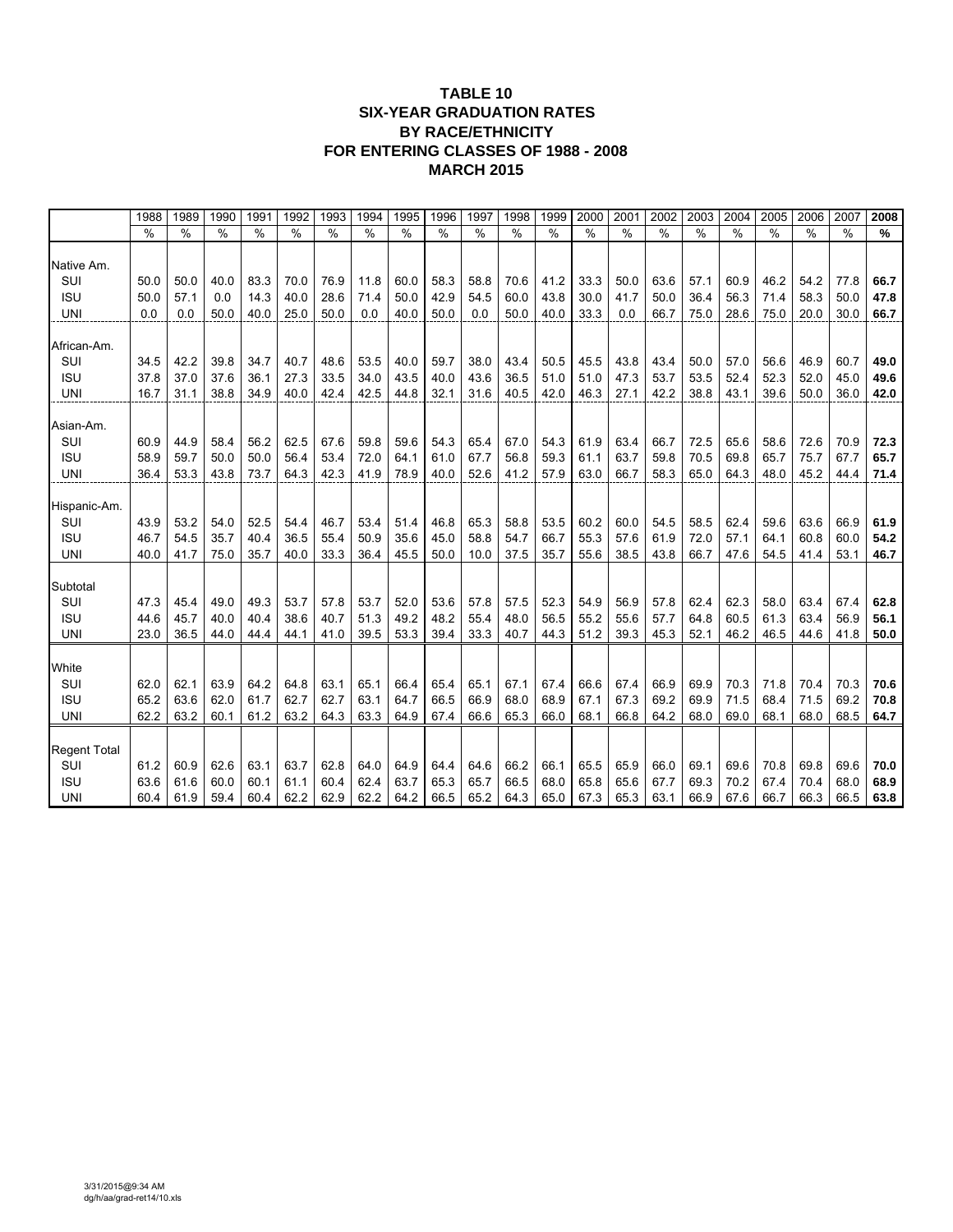### **TABLE 11**

## **AVERAGE NUMBER OF YEARS TO COMPLETE UNDERGRADUATE DEGREE FOR ENTERING CLASSES OF 1988 - 2008 WHO GRADUATED WITHIN 6 YEARS MARCH 2015**

|      | University of Iowa | <b>Iowa State University</b> | <b>University of Northern Iowa</b> |
|------|--------------------|------------------------------|------------------------------------|
| 1988 | 4.58               | 4.78                         | 4.63                               |
| 1989 | 4.56               | 4.80                         | 4.69                               |
| 1990 | 4.53               | 4.83                         | 4.69                               |
| 1991 | 4.56               | 4.79                         | 4.70                               |
| 1992 | 4.55               | 4.77                         | 4.66                               |
| 1993 | 4.52               | 4.75                         | 4.65                               |
| 1994 | 4.51               | 4.73                         | 4.61                               |
| 1995 | 4.49               | 4.72                         | 4.62                               |
| 1996 | 4.45               | 4.66                         | 4.57                               |
| 1997 | 4.44               | 4.69                         | 4.63                               |
| 1998 | 4.52               | 4.65                         | 4.60                               |
| 1999 | 4.47               | 4.62                         | 4.55                               |
| 2000 | 4.44               | 4.61                         | 4.57                               |
| 2001 | 4.44               | 4.59                         | 4.58                               |
| 2002 | 4.33               | 4.57                         | 4.53                               |
| 2003 | 4.01               | 4.53                         | 4.53                               |
| 2004 | 4.39               | 4.54                         | 4.55                               |
| 2005 | 4.36               | 4.57                         | 4.52                               |
| 2006 | 4.35               | 4.52                         | 4.47                               |
| 2007 | 4.33               | 4.52                         | 4.51                               |
| 2008 | 4.26               | 4.49                         | 4.45                               |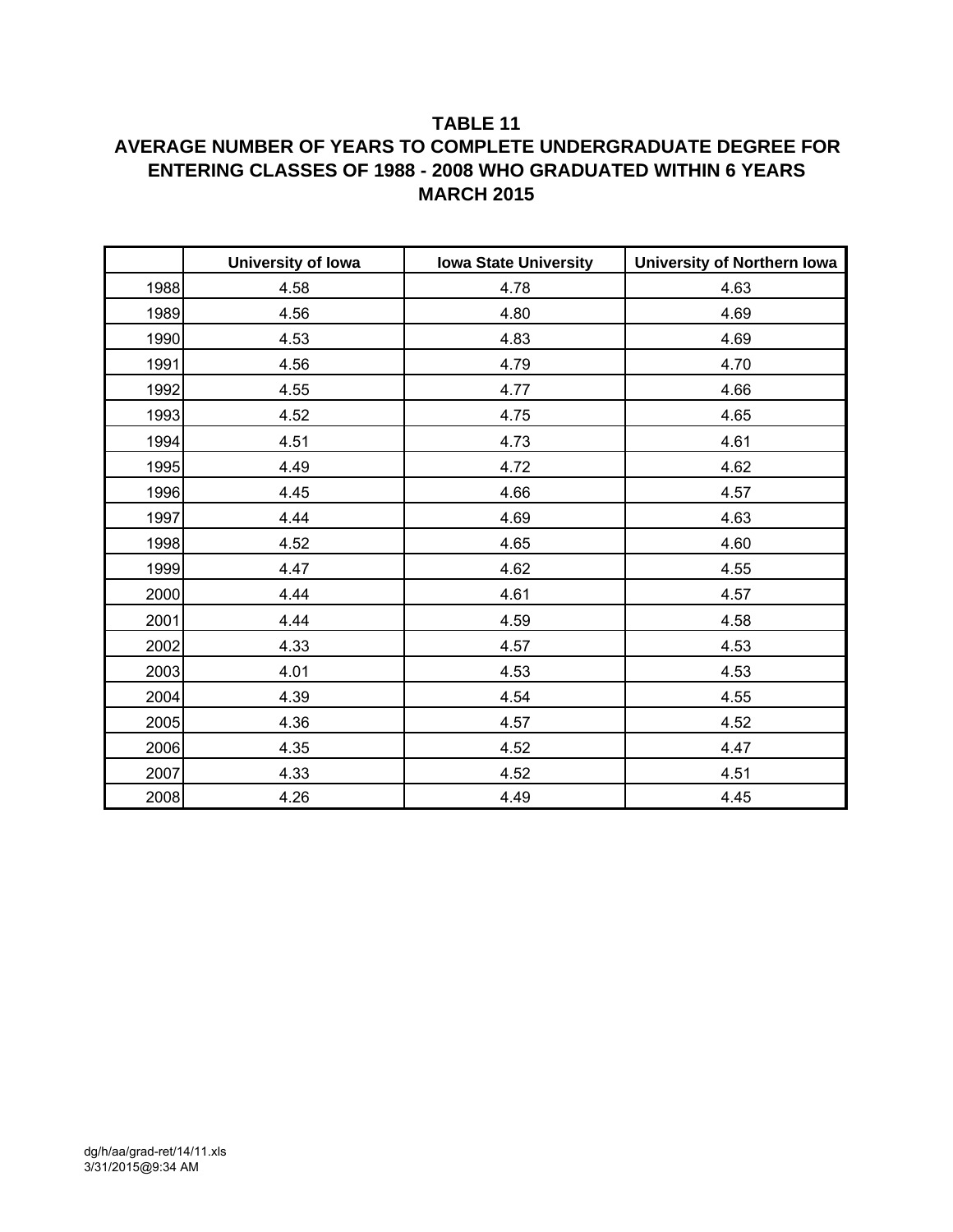|                             |       |       |       |       |       |       |                 |       |       | <b>Entering Class of Fall</b> |       |       |        |       |       |                  |       |       |       |       |       |
|-----------------------------|-------|-------|-------|-------|-------|-------|-----------------|-------|-------|-------------------------------|-------|-------|--------|-------|-------|------------------|-------|-------|-------|-------|-------|
| UNIVERSITY OF IOWA          | 1988  | 1989  | 1990  | 1991  | 1992  | 1993  | 1994            | 1995  | 1996  | 1997                          | 1998  | 1999  | 2000   | 2001  | 2002  | 2003             | 2004  | 2005  | 2006  | 2007  | 2008  |
|                             |       |       |       |       |       |       |                 |       |       |                               |       |       |        |       |       |                  |       |       |       |       |       |
| Males                       |       |       |       |       |       |       |                 |       |       |                               |       |       |        |       |       |                  |       |       |       |       |       |
| # graduated within 6 years  | 997   | 936   | 767   | 781   | 870   | 814   | 90 <sup>o</sup> | 916   | 921   | 968                           | ,073  | 017.ا | 800, I | 1,085 | .120  | .20 <sup>4</sup> | 1,222 | .162  | .369  | 1,346 | 1,363 |
| % graduated within 4 years  | 45.6% | 45.4% | 48.0% | 43.7% | 43.9% | 48.5% | 47.4%           | 46.9% | 47.9% | 48.7%                         | 45.3% | 50.2% | 54.1%  | 51.3% | 55.5% | 52.9%            | 56.6% | 60.4% | 62.9% | 62.7% | 62.6% |
| % graduated during 5th year | 44.0% | 45.7% | 43.3% | 46.4% | 47.0% | 43.1% | 43.0%           | 44.7% | 45.8% | 45.3%                         | 44.5% | 42.4% | 41.0%  | 40.7% | 39.0% | 40.6%            | 38.5% | 34.9% | 33.2% | 32.7% | 32.7% |
| % graduated during 6th year | 10.4% | 8.9%  | 8.7%  | 9.9%  | 9.1%  | 8.4%  | 9.6%            | 8.4%  | 6.3%  | 6.1%                          | 10.2% | 7.5%  | 5.0%   | 8.0%  | 5.5%  | 6.6%             | 5.0%  | 4.7%  | 3.9%  | 4.8%  | 4.7%  |
|                             |       |       |       |       |       |       |                 |       |       |                               |       |       |        |       |       |                  |       |       |       |       |       |
| Females                     |       |       |       |       |       |       |                 |       |       |                               |       |       |        |       |       |                  |       |       |       |       |       |
| # graduated within 6 years  | 1,210 | .103  | 922   | 946   | 1.113 | .151  | .167            | .331  | .281  | .339                          | .508  | .458  | 381.ا  | 1,504 | .586  | .590             | 1,548 | .542  | 1,602 | 1,615 | 1,566 |
| % graduated within 4 years  | 53.3% | 54.6% | 56.3% | 57.4% | 56.1% | 59.7% | 58.3%           | 59.4% | 66.5% | 65.3%                         | 60.2% | 62.6% | 65.0%  | 66.4% | 65.4% | 67.6%            | 69.0% | 70.8% | 70.8% | 72.8% | 74.1% |
| % graduated during 5th year | 39.5% | 37.6% | 37.1% | 36.8% | 37.6% | 33.2% | 37.0%           | 36.4% | 29.6% | 30.0%                         | 33.3% | 32.5% | 30.5%  | 29.2% | 30.1% | 27.3%            | 27.2% | 25.9% | 26.7% | 23.9% | 22.8% |
| % graduated during 6th year | 7.2%  | 7.8%  | 6.6%  | 5.8%  | 6.3%  | 7.1%  | 4.7%            | 4.2%  | 3.9%  | 4.7%                          | 6.5%  | 4.9%  | 4.6%   | 4.4%  | 4.5%  | 5.2%             | 3.8%  | 3.3%  | 2.6%  | 3.2%  | 3.1%  |
|                             |       |       |       |       |       |       |                 |       |       |                               |       |       |        |       |       |                  |       |       |       |       |       |
| Total                       |       |       |       |       |       |       |                 |       |       |                               |       |       |        |       |       |                  |       |       |       |       |       |
| # graduated within 6 years  | 2,207 | 2,039 | 1,689 | ,727  | .983  | .965  | 2,068           | 2,247 | 2,202 | 2,307                         | 2,581 | 2,475 | 2,389  | 2,589 | 2,706 | 2,79'            | 2,770 | 2,704 | 2,971 | 2,961 | 2,929 |
| % graduated within 4 years  | 49.8% | 50.4% | 52.5% | 51.2% | 50.7% | 55.1% | 53.5%           | 54.3% | 58.7% | 58.3%                         | 54.0% | 57.5% | 60.4%  | 60.1% | 61.3% | 61.2%            | 63.5% | 66.3% | 67.1% | 68.2% | 68.8% |
| % graduated during 5th year | 41.5% | 41.3% | 39.9% | 41.1% | 41.8% | 37.3% | 39.6%           | 39.8% | 36.4% | 36.4%                         | 37.9% | 36.6% | 34.9%  | 34.0% | 33.8% | 33.3%            | 32.2% | 29.7% | 29.7% | 27.9% | 27.4% |
| % graduated during 6th year | 8.7%  | 8.3%  | 7.6%  | 7.7%  | 7.5%  | 7.6%  | 6.9%            | 5.9%  | 4.9%  | 5.3%                          | 8.1%  | 6.0%  | 4.7%   | 5.9%  | 5.0%  | 5.8%             | 4.3%  | 3.9%  | 3.2%  | 3.9%  | 3.8%  |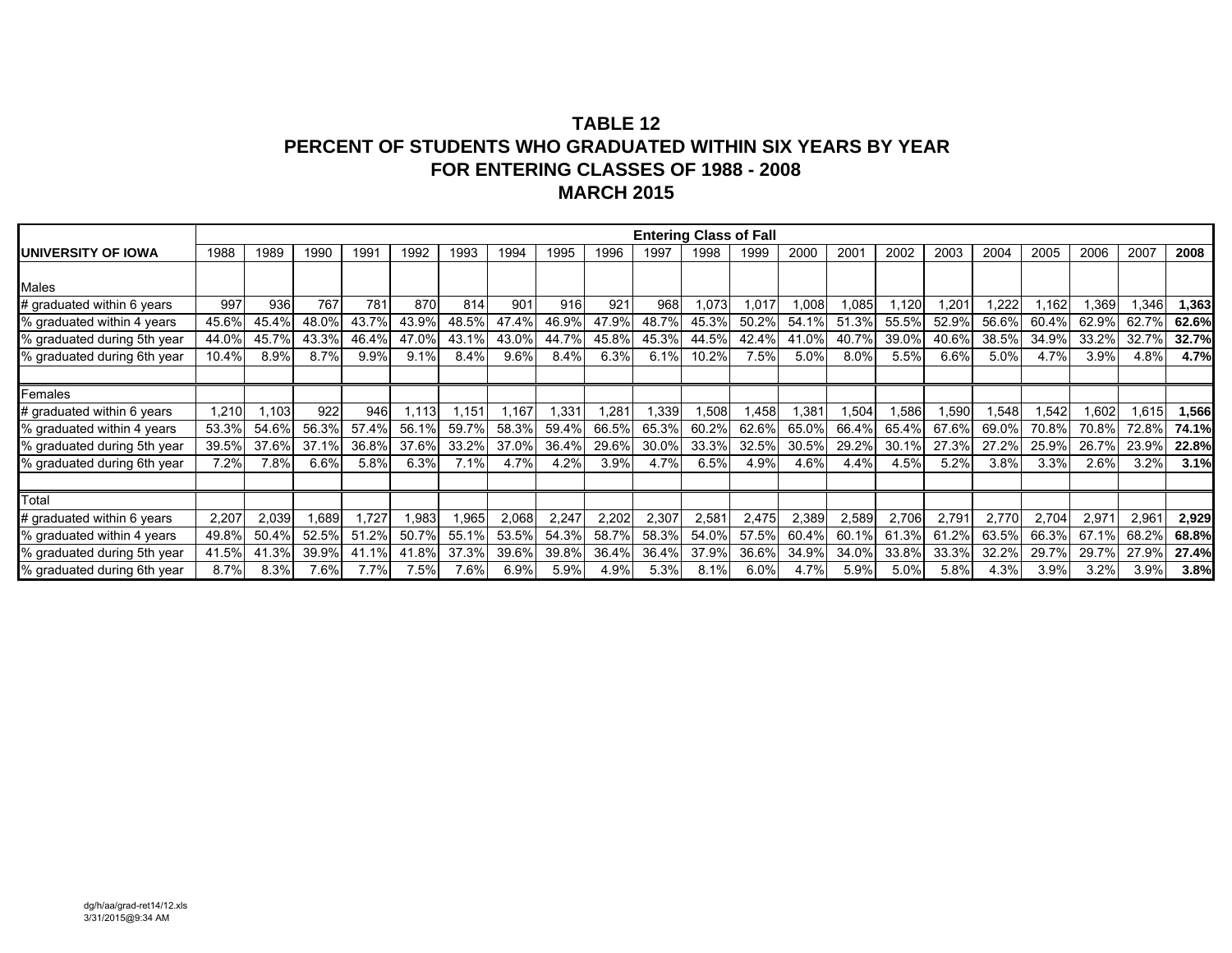|                              |       |       |       |       |       |       |       |       |       | <b>Entering Class of Fall</b> |       |       |       |         |       |       |       |       |       |       |       |
|------------------------------|-------|-------|-------|-------|-------|-------|-------|-------|-------|-------------------------------|-------|-------|-------|---------|-------|-------|-------|-------|-------|-------|-------|
| <b>IOWA STATE UNIVERSITY</b> | 1988  | 1989  | 1990  | 1991  | 1992  | 1993  | 1994  | 1995  | 1996  | 1997                          | 1998  | 1999  | 2000  | 2001    | 2002  | 2003  | 2004  | 2005  | 2006  | 2007  | 2008  |
|                              |       |       |       |       |       |       |       |       |       |                               |       |       |       |         |       |       |       |       |       |       |       |
| Males                        |       |       |       |       |       |       |       |       |       |                               |       |       |       |         |       |       |       |       |       |       |       |
| # graduated within 6 years   | ,298  | ,285  | 0.088 | 1,050 | .107  | .143  | ,096  | .103  | .265  | ,410                          | ,309  | .442  | .479  | ,573    | 1,473 | l,436 | 1,37' | ,386  | 1,457 | 1,543 | 1,626 |
| % graduated within 4 years   | 23.7% | 24.6% | 23.0% | 26.7% | 27.9% | 28.6% | 27.8% | 30.9% | 36.0% | 31.0%                         | 33.5% | 36.1% | 34.8% | 37.6%   | 38.4% | 40.2% | 41.6% | 38.6% | 44.5% | 44.2% | 47.5% |
| % graduated during 5th year  | 60.2% | 57.7% | 58.0% | 55.3% | 56.8% | 54.2% | 56.4% | 54.6% | 52.0% | 56.0%                         | 54.1% | 53.8% | 52.8% | 53.0%   | 50.9% | 52.2% | 49.4% | 52.8% | 46.5% | 45.9% | 42.9% |
| % graduated during 6th year  | 16.1% | 17.7% | 19.0% | 18.0% | 15.3% | 17.1% | 15.8% | 14.5% | 12.0% | 13.0%                         | 12.4% | 10.1% | 12.4% | 9.5%    | 10.7% | 7.7%  | 9.0%  | 8.6%  | 9.0%  | 9.9%  | 9.6%  |
|                              |       |       |       |       |       |       |       |       |       |                               |       |       |       |         |       |       |       |       |       |       |       |
| Females                      |       |       |       |       |       |       |       |       |       |                               |       |       |       |         |       |       |       |       |       |       |       |
| # graduated within 6 years   | 1,083 | 1,027 | 897   | 889   | 928   | 919   | 979   | 983   | .084  | ,224                          | .217  | ,292  | ,344  | ,445    | 1,350 | 1,240 | .209  | 1,137 | 1,327 | 1,390 | 1,495 |
| % graduated within 4 years   | 46.0% | 43.5% | 42.3% | 43.2% | 44.6% | 47.4% | 50.5% | 48.9% | 52.3% | 52.6%                         | 55.3% | 57.4% | 61.4% | 60.3%   | 61.7% | 63.5% | 64.2% | 62.7% | 66.0% | 67.6% | 67.9% |
| % graduated during 5th year  | 46.6% | 49.2% | 47.7% | 48.3% | 47.2% | 46.1% | 43.3% | 44.0% | 40.9% | 41.2%                         | 38.5% | 37.5% | 34.6% | 34.9%   | 33.8% | 32.1% | 32.7% | 32.9% | 29.3% | 28.5% | 29.0% |
| % graduated during 6th year  | 7.4%  | 7.3%  | 10.0% | 8.5%  | 8.2%  | 6.4%  | 6.2%  | 7.0%  | 6.8%  | 6.2%                          | 6.2%  | 5.2%  | 4.0%  | 4.7%    | 4.5%  | 4.4%  | 3.1%  | 4.4%  | 4.7%  | 3.9%  | 3.1%  |
|                              |       |       |       |       |       |       |       |       |       |                               |       |       |       |         |       |       |       |       |       |       |       |
| Total                        |       |       |       |       |       |       |       |       |       |                               |       |       |       |         |       |       |       |       |       |       |       |
| # graduated within 6 years   | 2,381 | 2,312 | .985  | 1,939 | 2,035 | 2,062 | 2,075 | 2,086 | 2,349 | 2,634                         | 2,526 | 2,734 | 2,823 | 3,018   | 2,823 | 2,676 | 2,580 | 2,523 | 2,784 | 2,933 | 3,121 |
| % graduated within 4 years   | 33.9% | 33.0% | 31.7% | 34.2% | 35.5% | 37.0% | 38.5% | 39.4% | 43.5% | 41.0%                         | 44.0% | 46.1% | 47.4% | 48.5%   | 49.6% | 51.0% | 52.2% | 49.5% | 54.8% | 55.3% | 57.3% |
| % graduated during 5th year  | 54.0% | 53.9% | 53.4% | 52.1% | 52.4% | 50.6% | 50.2% | 49.6% | 46.9% | 49.1%                         | 46.6% | 46.1% | 44.1% | 44.3%   | 42.7% | 42.9% | 41.6% | 43.8% | 38.3% | 37.7% | 36.3% |
| % graduated during 6th year  | 12.1% | 13.1% | 15.0% | 13.7% | 12.0% | 12.4% | 11.3% | 11.0% | 9.6%  | 9.9%                          | 9.4%  | 7.8%  | 8.4%  | $7.2\%$ | 7.7%  | 6.2%  | 6.2%  | 6.7%  | 6.9%  | 7.0%  | 6.5%  |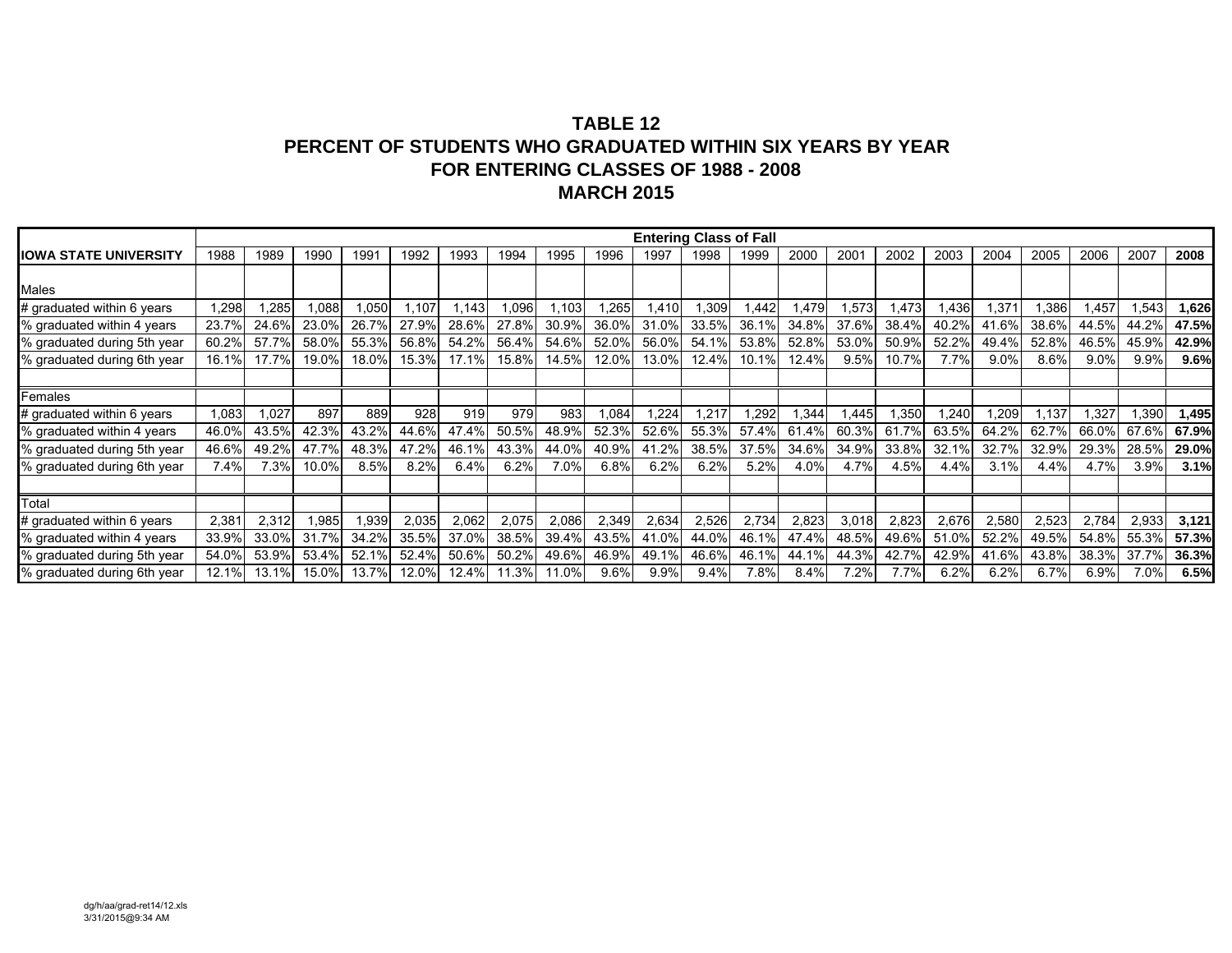|                             |       |       |       |       |       |       |       |       |       | <b>Entering Class of Fall</b> |       |       |       |       |       |       |       |       |       |       |       |
|-----------------------------|-------|-------|-------|-------|-------|-------|-------|-------|-------|-------------------------------|-------|-------|-------|-------|-------|-------|-------|-------|-------|-------|-------|
| UNIV. OF NORTHERN IOWA      | 1988  | 1989  | 1990  | 1991  | 1992  | 1993  | 1994  | 1995  | 1996  | 1997                          | 1998  | 1999  | 2000  | 2001  | 2002  | 2003  | 2004  | 2005  | 2006  | 2007  | 2008  |
|                             |       |       |       |       |       |       |       |       |       |                               |       |       |       |       |       |       |       |       |       |       |       |
| Males                       |       |       |       |       |       |       |       |       |       |                               |       |       |       |       |       |       |       |       |       |       |       |
| # graduated within 6 years  | 463   | 479   | 489   | 466   | 412   | 426   | 416   | 476   | 514   | 461                           | 430   | 511   | 574   | 455   | 412   | 411   | 407   | 405   | 395   | 471   | 472   |
| % graduated within 4 years  | 37.2% | 32.3% | 31.7% | 32.4% | 34.7% | 35.4% | 41.3% | 35.7% | 43.2% | 36.4%                         | 34.0% | 41.1% | 42.5% | 41.5% | 47.3% | 45.0% | 42.5% | 45.2% | 50.6% | 50.3% | 53.8% |
| % graduated during 5th year | 50.3% | 53.5% | 57.1% | 54.3% | 57.0% | 53.1% | 47.9% | 52.1% | 47.1% | 53.6%                         | 58.1% | 48.5% | 46.9% | 48.1% | 45.4% | 44.0% | 45.9% | 46.4% | 41.5% | 41.4% | 40.7% |
| % graduated during 6th year | 12.5% | 14.2% | 11.2% | 13.3% | 8.3%  | 11.5% | 10.8% | 12.2% | 9.7%  | 10.0%                         | 7.9%  | 10.4% | 10.6% | 10.3% | 7.3%  | 10.9% | 11.5% | 8.4%  | 7.8%  | 8.3%  | 5.5%  |
|                             |       |       |       |       |       |       |       |       |       |                               |       |       |       |       |       |       |       |       |       |       |       |
| Females                     |       |       |       |       |       |       |       |       |       |                               |       |       |       |       |       |       |       |       |       |       |       |
| # graduated within 6 years  | 683   | 738   | 744   | 712   | 620   | 707   | 739   | 813   | 824   | 791                           | 844   | 869   | 918   | 893   | 740   | 749   | 703   | 725   | 722   | 807   | 789   |
| % graduated within 4 years  | 52.0% | 45.3% | 47.0% | 44.8% | 47.1% | 47.8% | 49.7% | 53.4% | 54.1% | 48.5%                         | 52.0% | 57.8% | 55.8% | 54.1% | 56.6% | 57.8% | 58.5% | 59.7% | 62.0% | 58.4% | 62.5% |
| % graduated during 5th year | 41.3% | 48.6% | 46.3% | 47.5% | 45.8% | 45.8% | 44.0% | 40.5% | 40.2% | 46.7%                         | 42.8% | 38.2% | 39.1% | 39.8% | 37.6% | 39.0% | 35.8% | 34.8% | 34.5% | 36.8% | 33.5% |
| % graduated during 6th year | 6.7%  | 6.1%  | 6.7%  | 7.7%  | 7.1%  | 6.4%  | 6.3%  | 6.1%  | 5.7%  | 4.8%                          | 5.2%  | 4.0%  | 5.1%  | 6.2%  | 5.8%  | 3.2%  | 5.7%  | 5.5%  | 3.5%  | 4.8%  | 4.1%  |
|                             |       |       |       |       |       |       |       |       |       |                               |       |       |       |       |       |       |       |       |       |       |       |
| Total                       |       |       |       |       |       |       |       |       |       |                               |       |       |       |       |       |       |       |       |       |       |       |
| # graduated within 6 years  | 1,146 | ,217  | ,233  | ,178  | .032  | ,133  | ,155  | ,289  | ,338  | ,252                          | ,274  | ,380  | ,492  | ,348  | ,152  | .160  | .110  | ,130  | 1,117 | 1,278 | 1,261 |
| % graduated within 4 years  | 46.0% | 40.2% | 41.0% | 39.9% | 42.1% | 43.2% | 46.6% | 46.8% | 49.9% | 44.1%                         | 45.9% | 51.6% | 50.8% | 49.9% | 53.3% | 53.3% | 52.6% | 54.5% | 58.0% | 55.4% | 59.2% |
| % graduated during 5th year | 44.9% | 50.5% | 50.5% | 50.2% | 50.3% | 48.5% | 45.4% | 44.8% | 42.8% | 49.2%                         | 48.0% | 42.0% | 42.1% | 42.6% | 40.4% | 40.8% | 39.5% | 38.9% | 37.0% | 38.5% | 36.2% |
| % graduated during 6th year | 9.1%  | 9.3%  | 8.5%  | 9.9%  | 7.6%  | 8.3%  | 8.0%  | 8.4%  | 7.3%  | 6.7%                          | 6.1%  | 6.4%  | 7.2%  | 7.6%  | 6.3%  | 5.9%  | 7.8%  | 6.5%  | 5.0%  | 6.1%  | 4.6%  |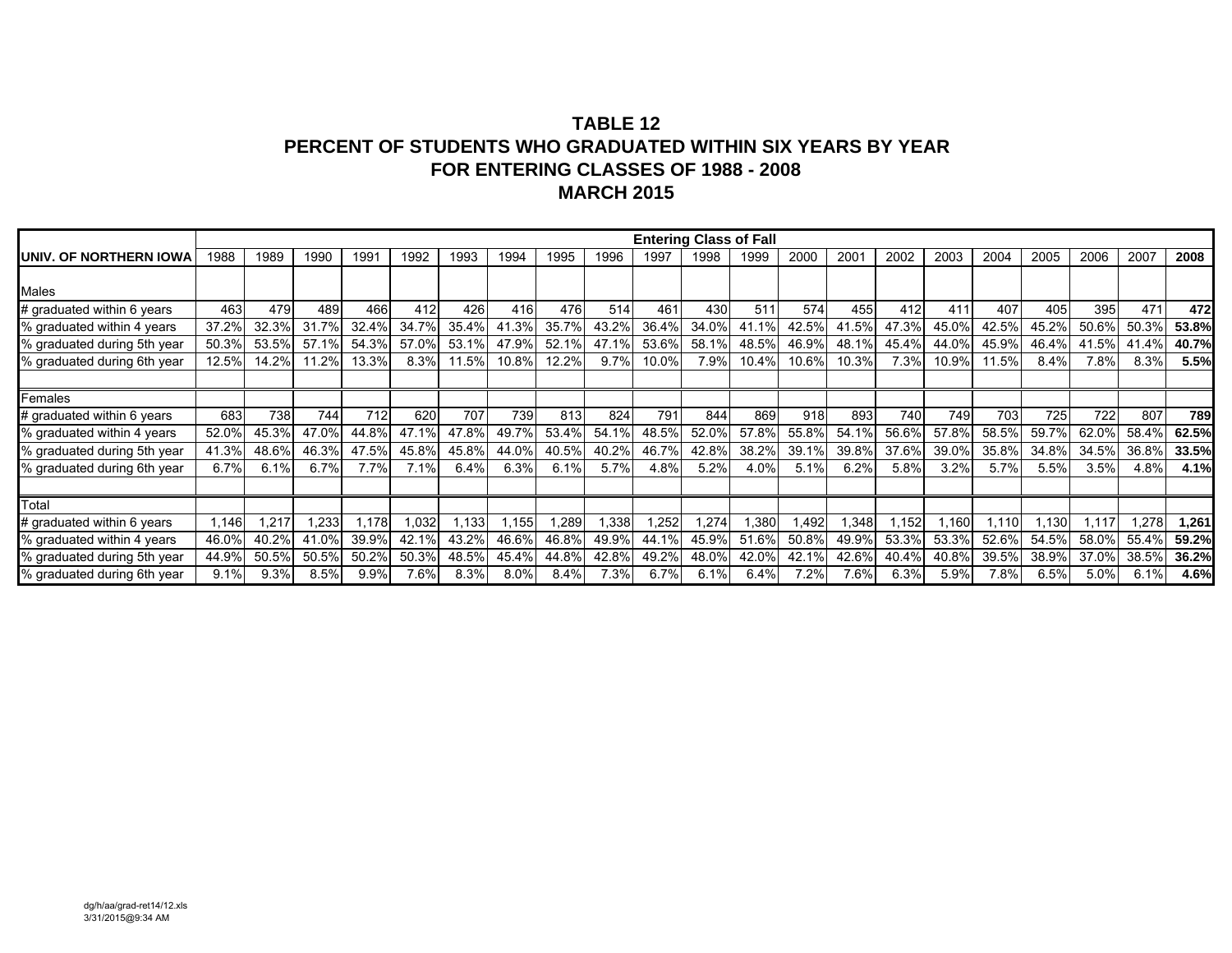|                             |       |       |       |       |       |       |       |       |       | <b>Entering Class of Fall</b> |       |       |       |       |       |       |       |       |       |       |       |
|-----------------------------|-------|-------|-------|-------|-------|-------|-------|-------|-------|-------------------------------|-------|-------|-------|-------|-------|-------|-------|-------|-------|-------|-------|
| <b>REGENT TOTAL</b>         | 1988  | 1989  | 1990  | 1991  | 1992  | 1993  | 1994  | 1995  | 1996  | 1997                          | 1998  | 1999  | 2000  | 2001  | 2002  | 2003  | 2004  | 2005  | 2006  | 2007  | 2008  |
|                             |       |       |       |       |       |       |       |       |       |                               |       |       |       |       |       |       |       |       |       |       |       |
| Males                       |       |       |       |       |       |       |       |       |       |                               |       |       |       |       |       |       |       |       |       |       |       |
| # graduated within 6 years  | 2,758 | 2,700 | 2,344 | 2,297 | 2,389 | 2,383 | 2,413 | 2,495 | 2,700 | 2,839                         | 2,812 | 2,970 | 3,061 | 3,113 | 3,005 | 3,048 | 3,000 | 2,953 | 3,22' | 3,360 | 3,461 |
| % graduated within 4 years  | 33.9% | 33.2% | 33.0% | 33.6% | 34.9% | 36.6% | 37.5% | 37.7% | 41.4% | 37.9%                         | 38.1% | 41.8% | 42.6% | 42.9% | 46.0% | 45.8% | 47.9% | 48.1% | 53.1% | 52.5% | 54.3% |
| % graduated during 5th year | 52.7% | 52.8% | 53.0% | 52.1% | 53.3% | 50.2% | 49.9% | 50.5% | 49.0% | 51.9%                         | 51.0% | 49.0% | 47.8% | 48.0% | 45.7% | 46.5% | 44.4% | 44.9% | 40.2% | 40.0% | 38.6% |
| % graduated during 6th year | 13.4% | 14.0% | 14.0% | 14.3% | 11.8% | 13.1% | 12.6% | 11.8% | 9.6%  | 10.2%                         | 10.9% | 9.3%  | 9.6%  | 9.1%  | 8.3%  | 7.7%  | 7.7%  | 7.0%  | 6.7%  | 7.5%  | 7.1%  |
|                             |       |       |       |       |       |       |       |       |       |                               |       |       |       |       |       |       |       |       |       |       |       |
| Females                     |       |       |       |       |       |       |       |       |       |                               |       |       |       |       |       |       |       |       |       |       |       |
| # graduated within 6 years  | 2,976 | 2,868 | 2,563 | 2,547 | 2,661 | 2,777 | 2,885 | 3,127 | 3.189 | 3,354                         | 3,569 | 3,619 | 3,643 | 3,842 | 3,676 | 3,579 | 3,460 | 3,404 | 3,651 | 3,812 | 3,850 |
| % graduated within 4 years  | 50.3% | 48.2% | 48.7% | 48.9% | 50.0% | 52.6% | 53.4% | 54.6% | 58.5% | 56.7%                         | 56.6% | 59.5% | 61.3% | 61.3% | 62.3% | 64.1% | 65.2% | 65.7% | 67.3% | 67.8% | 69.3% |
| % graduated during 5th year | 42.5% | 44.6% | 43.5% | 43.8% | 42.9% | 40.7% | 40.9% | 39.9% | 36.2% | 38.0%                         | 37.3% | 35.6% | 34.2% | 33.8% | 32.9% | 31.4% | 30.8% | 30.1% | 29.2% | 28.3% | 27.4% |
| % graduated during 6th year | 7.2%  | 7.2%  | 7.8%  | 7.3%  | 7.1%  | 6.7%  | 5.6%  | 5.6%  | 5.4%  | 5.3%                          | 6.1%  | 4.8%  | 4.5%  | 4.9%  | 4.8%  | 4.5%  | 4.0%  | 4.1%  | 3.5%  | 3.9%  | 3.3%  |
|                             |       |       |       |       |       |       |       |       |       |                               |       |       |       |       |       |       |       |       |       |       |       |
| Total                       |       |       |       |       |       |       |       |       |       |                               |       |       |       |       |       |       |       |       |       |       |       |
| # graduated within 6 years  | 5,734 | 5,568 | 4,907 | 4,844 | 5,050 | 5,160 | 5,298 | 5,622 | 5,889 | 6,193                         | 6,381 | 6,589 | 6,704 | 6,955 | 6,681 | 6,627 | 6,460 | 6,357 | 6,872 | 7,172 | 7,311 |
| % graduated within 4 years  | 42.4% | 40.9% | 41.2% | 41.7% | 42.9% | 45.2% | 46.1% | 47.1% | 50.7% | 48.1%                         | 48.4% | 51.5% | 52.8% | 53.1% | 54.9% | 55.7% | 57.1% | 57.5% | 60.7% | 60.6% | 62.2% |
| % graduated during 5th year | 47.4% | 48.6% | 48.0% | 47.7% | 47.8% | 45.1% | 45.0% | 44.6% | 42.0% | 44.4%                         | 43.4% | 41.7% | 40.4% | 40.1% | 38.7% | 38.3% | 37.2% | 37.0% | 34.4% | 33.8% | 32.7% |
| % graduated during 6th year | 10.2% | 10.5% | 10.8% | 10.6% | 9.3%  | 9.7%  | 8.8%  | 8.3%  | 7.3%  | 7.5%                          | 8.2%  | 6.8%  | 6.8%  | 6.8%  | 6.4%  | 6.0%  | 5.7%  | 5.5%  | 5.0%  | 5.6%  | 5.1%  |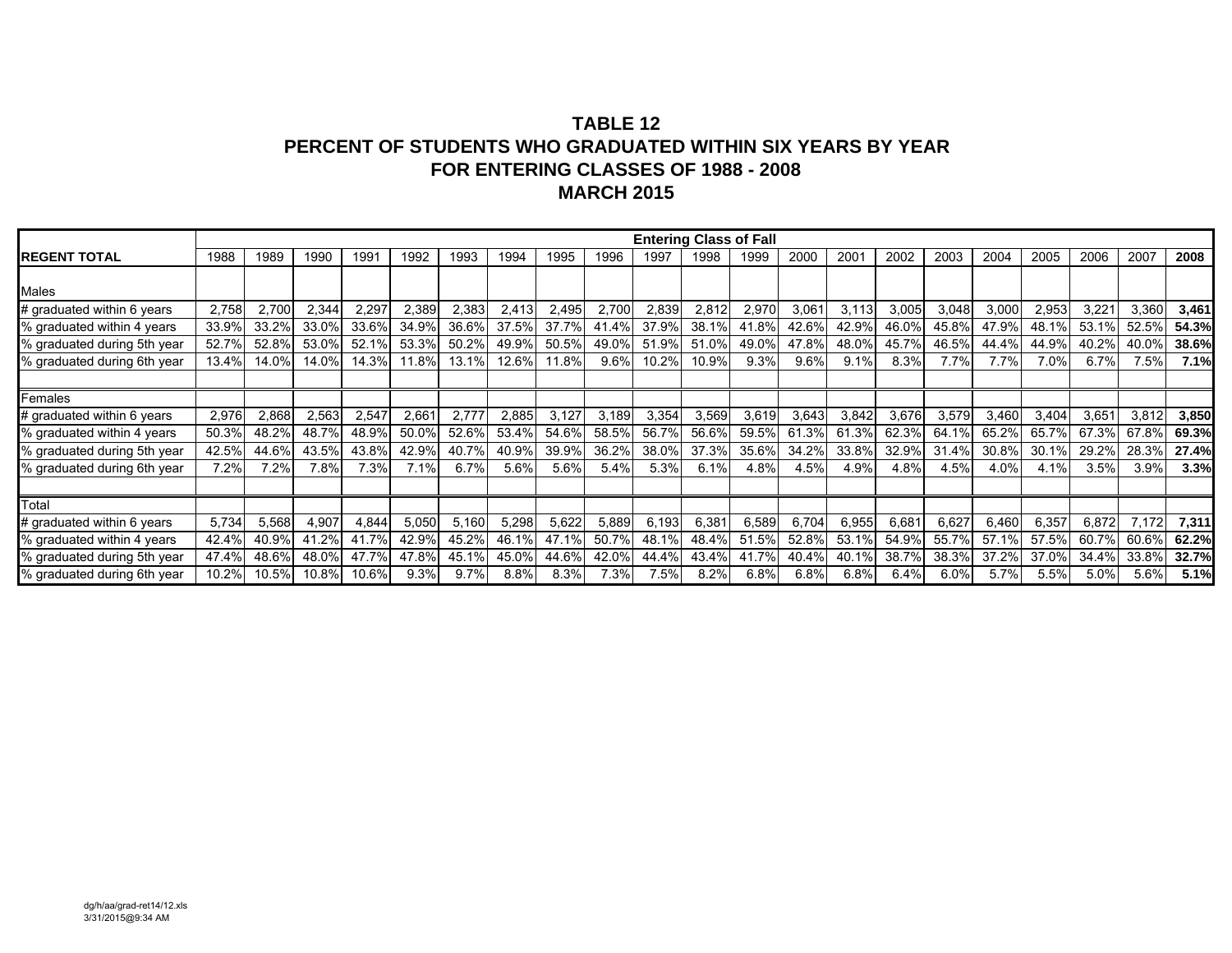#### **TABLE 13 SIX-YEAR GRADUATION RATES BY HIGH SCHOOL RANK FOR ENTERING CLASSES OF 1988 - 2008 MARCH 2015**

|                                                 | 1988                 | 1989                 | 1990                 | 1991                 | 1992                 | 1993                 | 1994                 | 1995                 | 1996                 | 1997                 | 1998                 | 1999                 | 2000                 | 2001                 | 2002                      | 2003                  | 2004                      | 2005                 | 2006                 | 2007                 |
|-------------------------------------------------|----------------------|----------------------|----------------------|----------------------|----------------------|----------------------|----------------------|----------------------|----------------------|----------------------|----------------------|----------------------|----------------------|----------------------|---------------------------|-----------------------|---------------------------|----------------------|----------------------|----------------------|
|                                                 | %                    | %                    | $\%$                 | %                    | %                    | %                    | %                    | %                    | %                    | %                    | %                    | %                    | $\%$                 | %                    | %                         | $\%$                  | %                         | %                    | %                    | %                    |
| 90-99%ile                                       |                      |                      |                      |                      |                      |                      |                      |                      |                      |                      |                      |                      |                      |                      |                           |                       |                           |                      |                      |                      |
| SUI<br><b>ISU</b><br><b>UNI</b>                 | 80.9<br>79.0<br>81.4 | 77.5<br>76.3<br>76.8 | 77.2<br>76.4<br>79.3 | 79.2<br>76.9<br>77.3 | 78.5<br>76.8<br>81.1 | 78.2<br>77.2<br>79.3 | 79.8<br>78.5<br>82.4 | 79.8<br>80.4<br>80.3 | 78.5<br>83.7<br>81.8 | 83.1<br>83.8<br>82.7 | 80.7<br>83.2<br>82.3 | 81.2<br>86.6<br>83.9 | 83.5<br>82.5<br>85.2 | 82.4<br>85.1<br>82.8 | 83.5<br>86.0<br>81.4      | 84.0<br>86.6<br>79.6  | 83.5<br>86.7<br>79.6      | 83.7<br>85.6<br>82.8 | 84.5<br>85.5<br>83.8 | 84.4<br>87.3<br>83.8 |
| 80-89%ile<br>SUI<br><b>ISU</b><br><b>UNI</b>    | 65.2<br>69.1<br>69.6 | 67.6<br>64.7<br>73.3 | 66.7<br>64.1<br>70.6 | 69.0<br>67.0<br>67.0 | 70.6<br>68.1<br>65.3 | 66.3<br>65.8<br>72.9 | 67.3<br>69.8<br>70.0 | 72.8<br>65.7<br>75.7 | 72.5<br>69.1<br>74.9 | 74.5<br>72.6<br>69.4 | 74.5<br>71.4<br>70.6 | 75.5<br>75.9<br>72.2 | 71.2<br>72.2<br>74.4 | 75.7<br>72.6<br>72.7 | 70.9<br>74.4<br>73.5      | 75.5<br>75.9<br>75.9  | 73.2<br>80.3<br>77.3      | 74.8<br>78.6<br>73.7 | 74.1<br>80.2<br>74.0 | 71.8<br>78.7<br>75.6 |
| 70-79%ile<br>SUI<br><b>ISU</b><br><b>UNI</b>    | 59.0<br>62.5<br>60.8 | 61.7<br>61.0<br>63.1 | 63.5<br>57.8<br>58.6 | 63.1<br>57.2<br>60.7 | 59.1<br>62.8<br>67.0 | 63.4<br>60.7<br>62.8 | 62.8<br>59.6<br>65.1 | 63.2<br>64.0<br>67.2 | 66.0<br>63.6<br>67.6 | 63.9<br>62.2<br>68.9 | 68.4<br>67.3<br>69.5 | 64.9<br>63.5<br>65.7 | 66.3<br>65.1<br>70.7 | 66.0<br>65.9<br>67.7 | 63.9<br>67.6<br>62.5      | 68.5<br>68.0<br>66.5  | 70.8<br>72.8<br>67.0      | 69.8<br>67.7<br>63.9 | 64.4<br>70.6<br>64.3 | 65.5<br>67.7<br>68.9 |
| 60-69%ile<br>SUI<br><b>ISU</b><br><b>UNI</b>    | 54.5<br>54.4<br>55.8 | 48.5<br>56.0<br>51.0 | 57.1<br>52.3<br>49.1 | 57.5<br>50.3<br>54.3 | 58.1<br>51.9<br>53.8 | 60.8<br>50.8<br>53.5 | 53.8<br>56.4<br>53.0 | 60.5<br>56.1<br>55.4 | 58.0<br>57.8<br>58.7 | 53.8<br>59.0<br>60.1 | 59.3<br>58.9<br>56.3 | 62.2<br>59.6<br>59.9 | 63.0<br>60.1<br>58.8 | 59.5<br>53.4<br>58.3 | 62.0<br>57.5<br>59.4      | 64.0<br>62.7<br>63.8  | 65.2<br>63.1<br>63.7      | 61.9<br>66.0<br>62.5 | 63.1<br>68.0<br>62.8 | 61.5<br>65.1<br>60.1 |
| 50-59%ile<br>SUI<br><b>ISU</b><br><b>UNI</b>    | 44.4<br>51.0<br>44.9 | 42.1<br>48.6<br>52.9 | 50.6<br>45.8<br>48.7 | 51.4<br>46.4<br>46.9 | 55.5<br>46.9<br>50.9 | 47.3<br>45.5<br>45.3 | 57.1<br>47.3<br>51.1 | 56.0<br>49.3<br>53.1 | 51.7<br>50.8<br>54.0 | 55.8<br>51.5<br>54.7 | 59.4<br>48.0<br>53.8 | 56.0<br>55.0<br>52.0 | 53.7<br>50.3<br>51.2 | 55.0<br>48.7<br>49.1 | 56.3<br>56.7<br>51.6      | 57.2<br>54.8<br>55.7  | 56.4<br>53.2<br>53.0      | 62.4<br>52.0<br>57.2 | 58.9<br>58.7<br>57.2 | 59.4<br>52.8<br>52.0 |
| 40-49%ile<br>SUI<br><b>ISU</b><br>UNI           | 39.0<br>47.5<br>42.3 | 45.1<br>43.3<br>42.6 | 37.8<br>39.8<br>33.1 | 44.4<br>36.3<br>36.6 | 46.3<br>32.9<br>43.5 | 44.2<br>38.4<br>48.2 | 56.7<br>36.2<br>46.9 | 48.9<br>44.9<br>44.0 | 51.1<br>42.9<br>57.1 | 47.1<br>42.9<br>47.6 | 51.2<br>46.2<br>44.8 | 49.4<br>42.1<br>45.4 | 44.7<br>43.7<br>53.6 | 47.1<br>46.4<br>50.4 | 48.4<br>40.4<br>39.1      | 50.5<br>53.4<br>50.5  | 50.4<br>43.8<br>49.5      | 53.1<br>41.3<br>58.8 | 52.0<br>39.8<br>58.8 | 58.8<br>46.9<br>45.5 |
| 30-39%ile<br>SUI<br><b>ISU</b><br><b>UNI</b>    | 38.1<br>40.5<br>27.5 | 20.3<br>31.6<br>36.1 | 38.5<br>42.3<br>29.4 | 36.5<br>36.9<br>51.9 | 49.3<br>41.5<br>42.9 | 43.4<br>29.3<br>35.3 | 44.1<br>37.3<br>30.0 | 45.8<br>32.7<br>35.1 | 34.7<br>38.7<br>48.6 | 36.9<br>32.5<br>40.0 | 45.7<br>37.1<br>37.0 | 41.9<br>40.0<br>43.6 | 39.3<br>43.6<br>37.5 | 36.8<br>40.2<br>46.8 | 47.9<br>41.0<br>43.9      | 52.2<br>36.5<br>59.0  | 44.4<br>33.3<br>46.5      | 45.9<br>44.8<br>35.7 | 39.0<br>42.9<br>35.7 | 42.0<br>29.9<br>52.9 |
| 20-29%ile<br>SUI<br><b>ISU</b><br>UNI           | 23.1<br>36.4<br>11.8 | 23.3<br>39.6<br>7.7  | 28.6<br>28.9<br>33.3 | 46.2<br>30.9<br>33.3 | 40.0<br>22.2<br>16.7 | 43.8<br>23.5<br>28.6 | 37.5<br>40.4<br>20.0 | 37.1<br>15.2<br>0.0  | 44.4<br>37.5<br>25.0 | 30.0<br>27.4<br>33.3 | 29.6<br>36.1<br>10.0 | 34.5<br>44.4<br>45.5 | 34.8<br>32.1<br>31.3 | 38.9<br>32.0<br>28.6 | 45.5<br>32.8<br>33.3      | 41.2<br>29.5<br>42.9  | 50.0<br>43.5<br>25.0      | 37.5<br>33.3<br>44.4 | 71.4<br>42.3<br>44.4 | 37.5<br>30.8<br>33.3 |
| 00-19%ile<br>SUI<br><b>ISU</b><br>UNI           | 20.0<br>12.5<br>0.0  | 14.8<br>21.1<br>20.0 | 35.3<br>15.4<br>14.3 | 20.0<br>17.6<br>16.7 | 11.1<br>8.3<br>0.0   | 60.0<br>19.0<br>25.0 | 37.5<br>7.7<br>0.0   | 11.1<br>29.4<br>25.0 | 0.0<br>23.1<br>50.0  | 33.3<br>17.6<br>0.0  | 20.0<br>0.0<br>100.0 | 25.0<br>30.0<br>11.1 | 0.0<br>45.5<br>50.0  | 0.0<br>14.3<br>66.7  | 100.0<br>75.0<br>50.0     | 50.0<br>22.2<br>36.4  | 66.7<br>14.3<br>33.3      | 50.0<br>25.0<br>57.1 | 28.6<br>0.0<br>57.1  | 75.0<br>23.1<br>33.3 |
| <b>NA</b><br>SUI<br><b>ISU</b><br><b>UNI</b>    | 78.0<br>0.0<br>45.8  | 72.3<br>0.0<br>36.4  | 63.9<br>0.0<br>41.7  | 67.5<br>0.0<br>33.3  | 64.3<br>0.0<br>53.8  | 61.2<br>0.0<br>57.9  | 65.1<br>0.0<br>42.6  | 59.0<br>0.0<br>50.0  | 57.7<br>66.7<br>55.9 | 51.3<br>70.0<br>54.1 | 49.5<br>0.0<br>47.6  | 56.1<br>0.0<br>52.9  | 58.6<br>50.0<br>65.9 | 61.5<br>0.0<br>67.3  | 64.4<br><b>NA</b><br>56.1 | 63.0<br>100.0<br>62.6 | 70.1<br><b>NA</b><br>81.3 | 75.7<br>0.3<br>63.7  | 73.4<br>65.2<br>58.4 | 71.6<br>62.2<br>63.6 |
| <b>TOTAL</b><br>SUI<br><b>ISU</b><br><b>UNI</b> | 61.1<br>63.6<br>60.4 | 60.9<br>61.6<br>61.9 | 62.6<br>60.0<br>59.4 | 63.1<br>60.0<br>60.4 | 63.7<br>60.9<br>62.2 | 62.8<br>60.3<br>62.9 | 64.0<br>62.4<br>62.2 | 64.9<br>63.7<br>64.2 | 64.4<br>65.3<br>66.5 | 64.6<br>65.7<br>65.2 | 66.2<br>66.5<br>64.3 | 66.1<br>68.0<br>65.0 | 65.5<br>65.8<br>67.3 | 65.9<br>65.6<br>65.3 | 66.0<br>67.7<br>63.1      | 69.1<br>69.3<br>66.9  | 69.6<br>70.2<br>67.6      | 70.8<br>67.4<br>66.7 | 69.8<br>70.4<br>66.7 | 69.6<br>68.0<br>66.5 |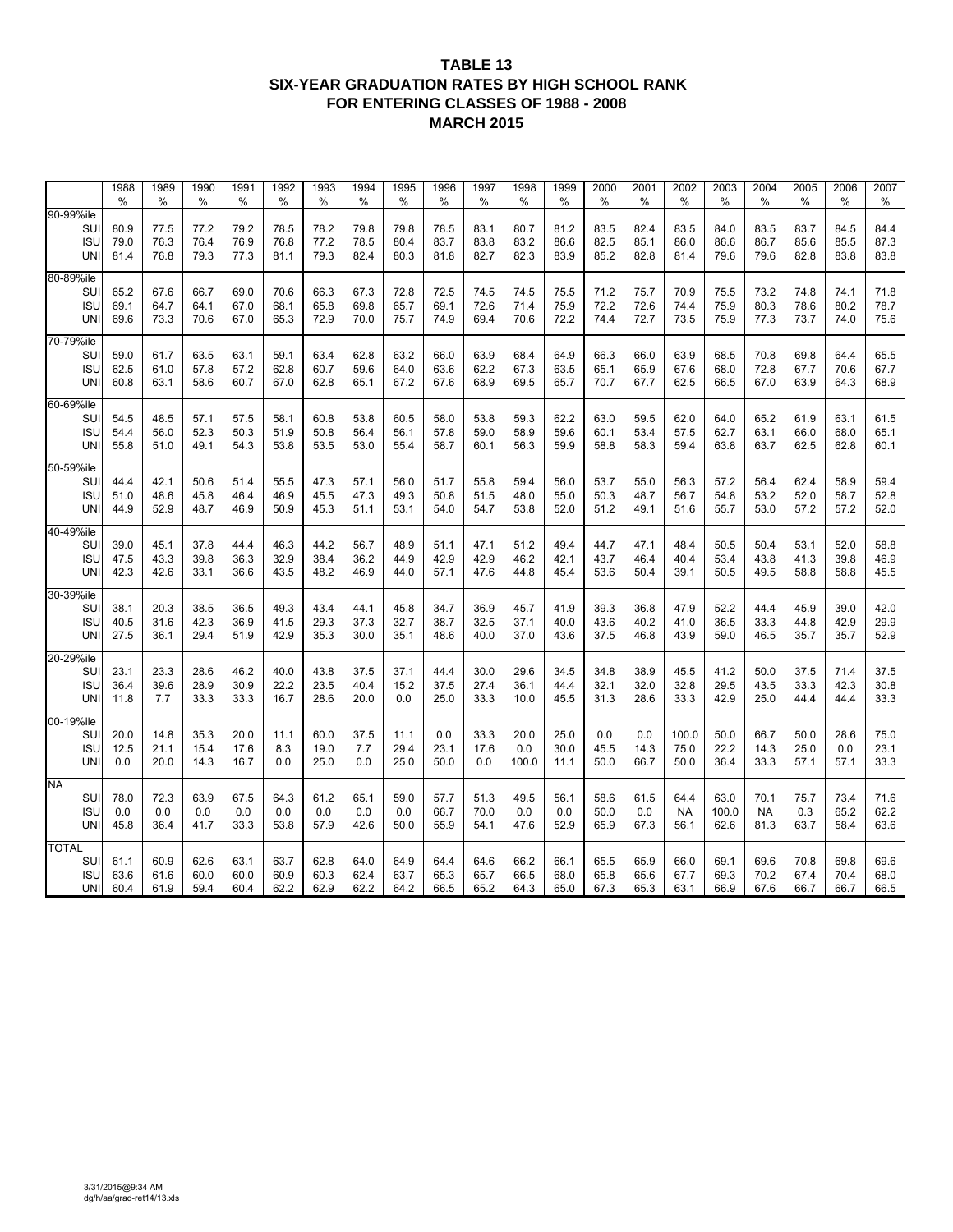#### **TABLE 13 SIX-YEAR GRADUATION RATES BY HIGH SCHOOL RANK FOR ENTERING CLASSES OF 1988 - 2008 MARCH 2015**

| 2008                 |  |
|----------------------|--|
| %                    |  |
| 84.5<br>89.3<br>82.9 |  |
| 74.8<br>80.6<br>74.3 |  |
| 69.2<br>69.6<br>69.3 |  |
| 62.7<br>61.0<br>57.6 |  |
| 51.7<br>52.6<br>51.8 |  |
| 48.1<br>48.5<br>46.8 |  |
| 53.3<br>40.5<br>32.9 |  |
| 53.8<br>38.3<br>16.7 |  |
| 0.0<br>41.7<br>0.0   |  |
| 72.8<br>61.5<br>59.5 |  |
| 70.0<br>68.9<br>63.8 |  |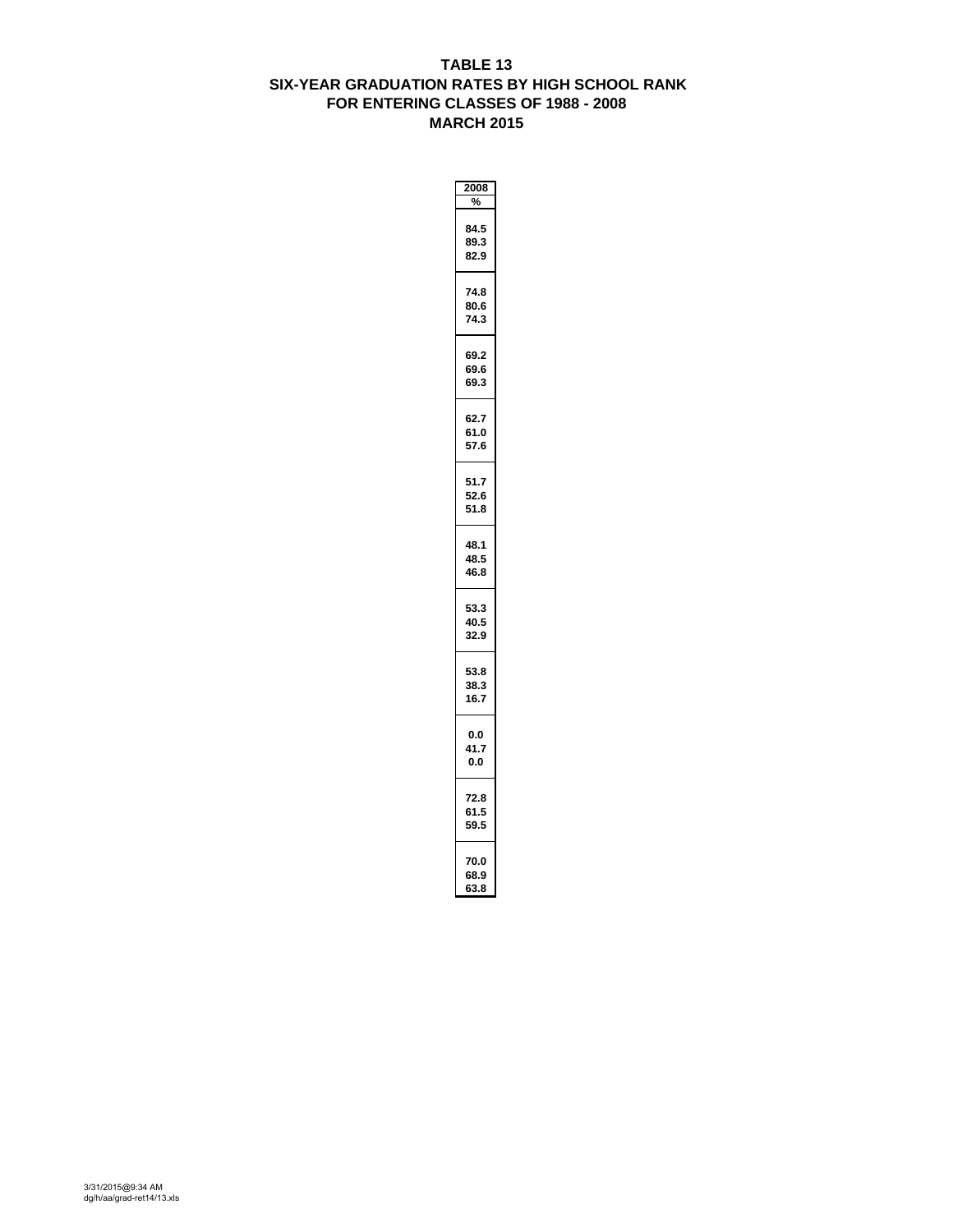## **TABLE 14SIX-YEAR GRADUATION RATES BY ACT SCOREFOR ENTERING CLASSES OF 1988 - 2008 MARCH 2015**

|              | 1988 | 1989  | 1990          | 1991 | 1992          | 1993  | 1994 | 1995 | 1996 | 1997 | 1998 | 1999 | 2000 | 2001 | 2002 | 2003 | 2004          | 2005 | 2006 | 2007 | 2008 |
|--------------|------|-------|---------------|------|---------------|-------|------|------|------|------|------|------|------|------|------|------|---------------|------|------|------|------|
|              | $\%$ | $\%$  | $\frac{1}{2}$ | $\%$ | $\frac{0}{0}$ | %     | $\%$ | $\%$ | %    | $\%$ | %    | $\%$ | $\%$ | $\%$ | $\%$ | $\%$ | $\frac{0}{0}$ | %    | $\%$ | $\%$ | %    |
| $32 - 36$    |      |       |               |      |               |       |      |      |      |      |      |      |      |      |      |      |               |      |      |      |      |
| SUI          | 81.8 | 87.0  | 77.5          | 77.6 | 79.7          | 77.1  | 75.0 | 80.2 | 71.1 | 81.9 | 80.2 | 85.4 | 81.4 | 82.0 | 78.1 | 85.7 | 82.8          | 81.2 | 79.7 | 87.6 | 80.0 |
| <b>ISU</b>   | 83.6 | 80.0  | 82.8          | 82.0 | 84.9          | 76.6  | 75.0 | 85.1 | 82.4 | 84.3 | 80.3 | 83.4 | 84.3 | 76.9 | 81.2 | 81.6 | 79.7          | 77.2 | 79.2 | 82.0 | 85.6 |
| <b>UNI</b>   | 94.7 | 100.0 | 91.3          | 78.6 | 90.9          | 100.0 | 82.4 | 91.7 | 85.7 | 89.5 | 76.2 | 75.0 | 93.3 | 85.7 | 66.7 | 75.0 | 95.0          | 92.9 | 76.2 | 65.0 | 80.0 |
| $27 - 31$    |      |       |               |      |               |       |      |      |      |      |      |      |      |      |      |      |               |      |      |      |      |
| <b>SUI</b>   | 68.9 | 71.3  | 70.9          | 70.3 | 72.3          | 68.4  | 72.1 | 73.3 | 69.7 | 71.4 | 71.7 | 73.4 | 73.0 | 73.1 | 70.6 | 75.9 | 75.4          | 74.6 | 77.5 | 73.2 | 76.0 |
| <b>ISU</b>   | 69.8 | 67.0  | 67.8          | 69.2 | 68.0          | 65.4  | 75.6 | 71.0 | 74.3 | 73.1 | 72.7 | 74.2 | 70.8 | 72.7 | 75.8 | 73.3 | 75.0          | 76.2 | 76.0 | 76.0 | 75.7 |
| <b>UNI</b>   | 73.2 | 70.9  | 72.3          | 69.9 | 74.7          | 69.3  | 73.7 | 73.2 | 72.8 | 73.1 | 72.0 | 76.9 | 79.5 | 74.1 | 75.7 | 74.4 | 74.4          | 73.4 | 76.8 | 74.7 | 71.1 |
| $22 - 26$    |      |       |               |      |               |       |      |      |      |      |      |      |      |      |      |      |               |      |      |      |      |
| SUI          | 62.1 | 60.7  | 64.2          | 65.7 | 64.0          | 62.5  | 63.4 | 65.3 | 64.1 | 64.5 | 67.0 | 65.8 | 64.8 | 66.8 | 68.2 | 69.1 | 69.9          | 72.6 | 69.7 | 68.9 | 69.0 |
| <b>ISU</b>   | 64.5 | 62.8  | 59.6          | 58.7 | 60.5          | 60.6  | 61.9 | 62.0 | 63.8 | 63.3 | 65.9 | 67.9 | 64.5 | 66.0 | 65.8 | 69.7 | 70.7          | 67.0 | 70.6 | 67.6 | 67.8 |
| <b>UNI</b>   | 59.8 | 64.9  | 60.7          | 62.8 | 64.0          | 64.3  | 64.2 | 65.7 | 68.7 | 66.9 | 63.3 | 64.0 | 68.7 | 67.3 | 64.3 | 69.0 | 69.1          | 67.2 | 67.7 | 69.1 | 65.6 |
| $19 - 21$    |      |       |               |      |               |       |      |      |      |      |      |      |      |      |      |      |               |      |      |      |      |
| SUI          | 55.7 | 54.5  | 55.3          | 53.3 | 59.4          | 58.2  | 58.7 | 57.4 | 61.2 | 56.8 | 60.9 | 58.8 | 59.3 | 57.8 | 56.3 | 60.4 | 61.8          | 62.6 | 59.7 | 63.6 | 63.5 |
| <b>ISU</b>   | 59.6 | 57.8  | 55.3          | 54.5 | 55.9          | 56.2  | 59.3 | 60.0 | 57.7 | 62.2 | 61.5 | 61.7 | 62.5 | 59.7 | 62.5 | 62.0 | 63.5          | 58.1 | 65.3 | 61.6 | 63.4 |
| <b>UNI</b>   | 56.9 | 56.8  | 52.5          | 55.8 | 55.3          | 60.7  | 57.3 | 61.9 | 59.3 | 61.6 | 63.8 | 64.1 | 61.7 | 63.3 | 60.7 | 62.0 | 67.0          | 66.6 | 62.6 | 64.2 | 60.6 |
| ≤18          |      |       |               |      |               |       |      |      |      |      |      |      |      |      |      |      |               |      |      |      |      |
| SUI          | 49.2 | 50.7  | 51.2          | 48.7 | 42.5          | 43.8  | 42.2 | 46.2 | 46.9 | 44.9 | 41.9 | 53.4 | 50.6 | 45.2 | 41.6 | 43.7 | 50.0          | 41.9 | 51.0 | 46.2 | 40.5 |
| <b>ISU</b>   | 44.4 | 49.8  | 37.7          | 49.6 | 48.0          | 48.4  | 51.0 | 54.5 | 49.8 | 56.1 | 52.6 | 53.0 | 54.9 | 49.3 | 56.2 | 58.7 | 55.4          | 57.8 | 59.0 | 43.9 | 45.5 |
| <b>UNI</b>   | 47.7 | 43.7  | 46.2          | 48.9 | 54.3          | 48.1  | 42.6 | 48.1 | 59.0 | 50.0 | 53.1 | 55.0 | 54.5 | 48.4 | 47.7 | 59.6 | 48.0          | 54.7 | 53.1 | 47.4 | 51.5 |
| <b>NA</b>    |      |       |               |      |               |       |      |      |      |      |      |      |      |      |      |      |               |      |      |      |      |
| <b>SUI</b>   | 55.7 | 58.0  | 53.0          | 51.4 | 54.3          | 63.0  | 62.6 | 61.7 | 62.6 | 58.7 | 57.4 | 54.0 | 57.7 | 55.8 | 64.4 | 62.2 | 64.2          | 68.7 | 60.6 | 67.9 | 70.1 |
| <b>ISU</b>   | 45.5 | 37.2  | 47.7          | 54.1 | 60.1          | 53.6  | 47.4 | 54.4 | 57.0 | 54.5 | 42.9 | 61.0 | 48.5 | 41.9 | 42.9 | 57.1 | 65.8          | 50.0 | 45.1 | 60.7 | 63.2 |
| <b>UNI</b>   | 40.0 | 47.4  | 47.1          | 33.3 | 33.3          | 46.7  | 41.7 | 16.7 | 64.3 | 30.0 | 57.1 | 21.4 | 51.7 | 38.9 | 50.0 | 38.5 | 55.6          | 56.3 | 38.9 | 28.6 | 43.8 |
| <b>TOTAL</b> |      |       |               |      |               |       |      |      |      |      |      |      |      |      |      |      |               |      |      |      |      |
| SUI          | 61.1 | 60.9  | 62.6          | 63.1 | 63.7          | 62.8  | 64.0 | 64.9 | 64.4 | 64.6 | 66.2 | 66.1 | 65.5 | 65.9 | 66.0 | 69.1 | 69.6          | 70.8 | 69.8 | 69.6 | 70.0 |
| <b>ISU</b>   | 63.5 | 61.6  | 60.0          | 59.9 | 61.0          | 60.4  | 63.6 | 63.7 | 65.3 | 65.7 | 66.5 | 68.0 | 65.8 | 65.6 | 67.7 | 69.3 | 70.2          | 67.4 | 70.4 | 68.0 | 68.9 |
| UNI          | 60.4 | 61.9  | 59.4          | 60.4 | 62.2          | 62.9  | 62.2 | 64.2 | 66.5 | 65.2 | 64.3 | 65.0 | 67.3 | 65.3 | 63.1 | 66.9 | 67.6          | 66.7 | 66.3 | 66.5 | 63.8 |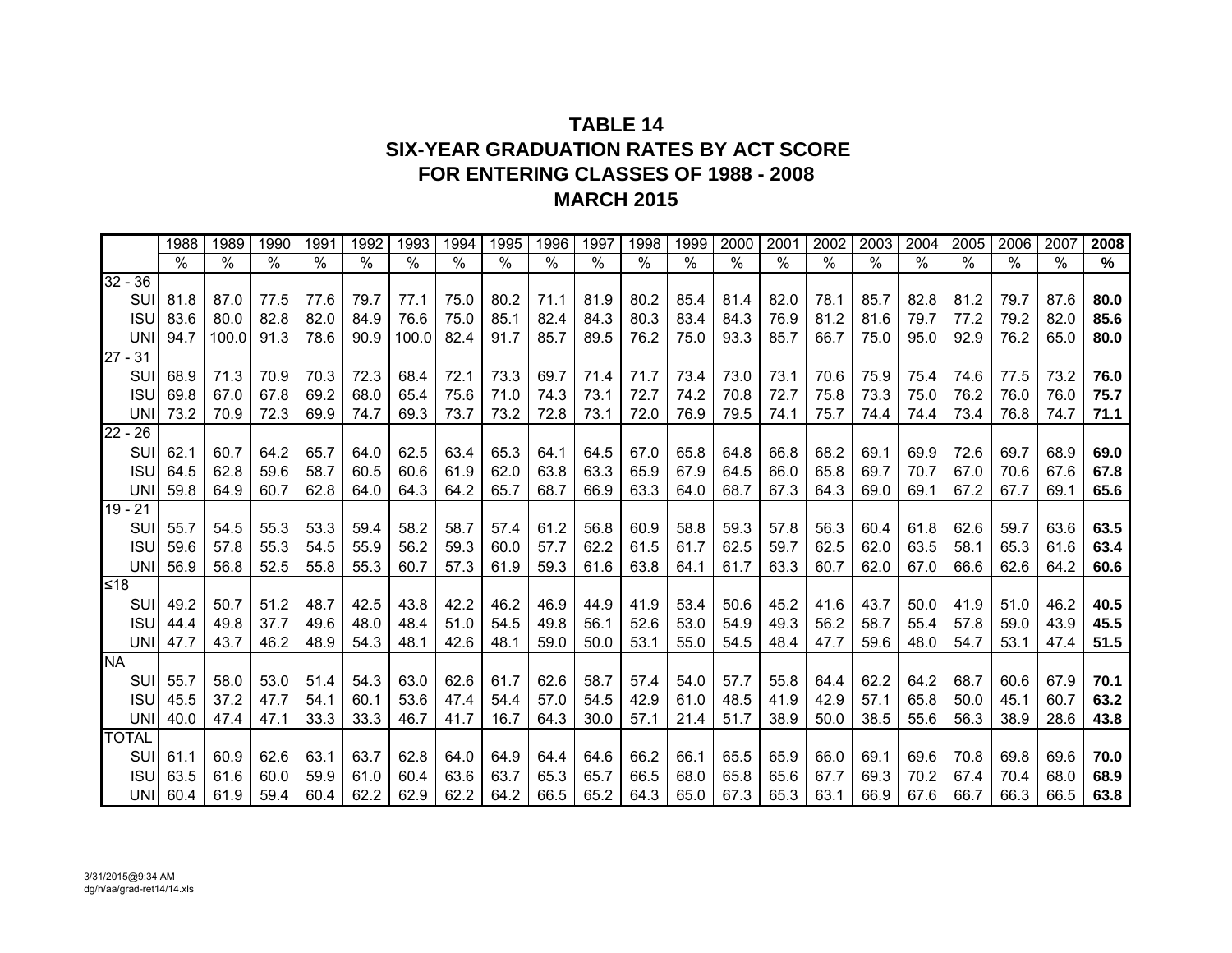### **TABLE 15SIX-YEAR GRADUATION RATES BY FIRST-TERM GPAFOR ENTERING CLASSES OF 1988 - 2008 MARCH 2015**

|               | 1988 | 1989 | 1990 | 1991 | 1992 | 1993 | 1994 | 1995 | 1996 | 1997 | 1998      | 1999      | 2000      | 2001      | 2002      | 2003      | 2004      | 2005      | 2006      | 2007      | 2008      |
|---------------|------|------|------|------|------|------|------|------|------|------|-----------|-----------|-----------|-----------|-----------|-----------|-----------|-----------|-----------|-----------|-----------|
|               | %    | %    | $\%$ | %    | %    | $\%$ | %    | %    | $\%$ | %    | %         | $\%$      | $\%$      | %         | %         | $\%$      | %         | %         | $\%$      | %         | %         |
| $3.50 - 4.00$ |      |      |      |      |      |      |      |      |      |      |           |           |           |           |           |           |           |           |           |           |           |
| SUI           | 88.1 | 83.0 | 86.7 | 83.7 | 84.3 | 85.9 | 83.4 | 89.7 | 87.7 | 87.4 | 86.7      | 85.6      | 87.1      | 86.1      | 84.2      | 86.1      | 88.3      | 87.5      | 86.5      | 88.0      | 87.9      |
| <b>ISU</b>    | 82.6 | 84.2 | 83.9 | 81.9 | 83.9 | 82.8 | 84.8 | 87.9 | 88.3 | 86.4 | 88.5      | 88.3      | 89.1      | 87.0      | 84.5      | 85.7      | 89.1      | 86.9      | 88.9      | 88.2      | 88.6      |
| <b>UN</b>     | 84.6 | 83.4 | 84.2 | 82.1 | 85.4 | 82.0 | 84.9 | 87.1 | 83.1 | 85.5 | 85.5      | 84.0      | 87.1      | 86.9      | 85.2      | 86.9      | 87.7      | 80.7      | 85.0      | 86.1      | 81.0      |
| $3.25 - 3.49$ |      |      |      |      |      |      |      |      |      |      |           |           |           |           |           |           |           |           |           |           |           |
| SUI           | 81.4 | 77.5 | 79.3 | 80.6 | 79.9 | 81.1 | 85.4 | 82.8 | 79.6 | 80.3 | 81.5      | 83.9      | 84.6      | 82.2      | 82.2      | 82.5      | 85.5      | 83.9      | 83.6      | 82.4      | 82.0      |
| <b>ISU</b>    | 82.5 | 79.6 | 76.4 | 78.6 | 75.9 | 78.2 | 84.6 | 84.4 | 84.3 | 86.3 | 80.9      | 81.3      | 79.5      | 84.1      | 83.5      | 82.6      | 85.1      | 84.7      | 84.0      | 82.0      | 84.2      |
| <b>UN</b>     | 81.4 | 82.7 | 76.2 | 75.4 | 82.5 | 77.2 | 78.9 | 75.4 | 87.8 | 80.0 | 78.3      | 78.4      | 78.9      | 78.9      | 78.4      | 79.3      | 81.0      | 82.9      | 82.6      | 78.3      | 76.9      |
| $3.00 - 3.24$ |      |      |      |      |      |      |      |      |      |      |           |           |           |           |           |           |           |           |           |           |           |
| SUI           | 76.4 | 80.9 | 77.1 | 75.1 | 77.0 | 79.9 | 78.7 | 76.5 | 79.0 | 79.8 | 81.2      | 78.1      | 81.8      | 77.8      | 79.2      | 79.4      | 77.4      | 81.1      | 81.1      | 79.3      | 75.0      |
| <b>ISU</b>    | 80.3 | 73.2 | 75.7 | 81.4 | 77.2 | 76.0 | 81.0 | 81.7 | 78.3 | 79.4 | 80.9      | 81.3      | 76.8      | 73.8      | 81.4      | 80.6      | 85.2      | 82.1      | 82.9      | 81.3      | 82.2      |
| <b>UN</b>     | 76.9 | 69.4 | 70.6 | 71.2 | 76.4 | 75.0 | 72.0 | 72.9 | 77.7 | 76.8 | 76.2      | 76.2      | 83.4      | 75.3      | 73.1      | 78.7      | 72.1      | 76.6      | 73.2      | 70.8      | 73.2      |
| 2.75-2.99     |      |      |      |      |      |      |      |      |      |      |           |           |           |           |           |           |           |           |           |           |           |
| SUI           | 73.1 | 69.1 | 72.2 | 73.8 | 72.0 | 71.1 | 70.7 | 74.7 | 78.1 | 76.1 | 75.3      | 72.8      | 74.1      | 71.6      | 70.3      | 76.0      | 73.7      | 77.1      | 74.0      | 76.4      | 72.8      |
| <b>ISU</b>    | 76.0 | 71.8 | 72.4 | 73.5 | 71.9 | 71.9 | 73.7 | 74.0 | 77.0 | 78.2 | 76.0      | 80.5      | 77.5      | 74.3      | 78.3      | 78.4      | 79.3      | 75.4      | 77.3      | 77.1      | 79.0      |
| <b>UN</b>     | 73.2 | 74.7 | 69.5 | 65.1 | 69.3 | 68.4 | 73.5 | 74.8 | 72.2 | 68.4 | 64.7      | 71.0      | 75.3      | 74.5      | 71.3      | 73.1      | 74.4      | 68.0      | 72.8      | 65.3      | 67.7      |
| $2.50 - 2.74$ |      |      |      |      |      |      |      |      |      |      |           |           |           |           |           |           |           |           |           |           |           |
| SUI           | 67.4 | 63.1 | 66.2 | 68.7 | 68.1 | 68.3 | 64.7 | 67.7 | 71.2 | 64.6 | 68.0      | 70.4      | 65.8      | 64.0      | 65.0      | 63.5      | 69.6      | 70.2      | 66.2      | 65.4      | 71.7      |
| <b>ISU</b>    | 72.3 | 67.5 | 66.6 | 67.3 | 71.5 | 66.8 | 70.2 | 71.6 | 71.9 | 67.9 | 70.6      | 70.4      | 73.4      | 71.7      | 73.7      | 71.0      | 75.1      | 71.4      | 73.5      | 71.5      | 73.4      |
| UNI           | 66.9 | 65.5 | 63.0 | 72.1 | 68.0 | 71.4 | 69.4 | 68.8 | 74.6 | 67.9 | 68.8      | 76.8      | 73.5      | 65.2      | 64.5      | 71.3      | 76.5      | 75.0      | 71.3      | 64.7      | 61.4      |
| 2.25-2.49     |      |      |      |      |      |      |      |      |      |      |           |           |           |           |           |           |           |           |           |           |           |
| SUI           | 59.8 | 58.1 | 63.0 | 52.3 | 56.9 | 53.1 | 59.4 | 63.7 | 59.1 | 59.7 | 59.1      | 59.0      | 60.5      | 59.7      | 57.3      | 58.8      | 60.2      | 61.2      | 59.2      | 58.3      | 63.7      |
| <b>ISU</b>    | 64.3 | 68.1 | 62.7 | 62.0 | 64.6 | 61.5 | 60.9 | 65.5 | 68.5 | 65.8 | 62.2      | 67.2      | 64.5      | 62.2      | 63.4      | 64.8      | 68.0      | 65.7      | 68.7      | 69.4      | 66.3      |
| <b>UN</b>     | 66.8 | 63.7 | 63.0 | 55.1 | 65.2 | 60.4 | 59.9 | 67.1 | 63.2 | 64.2 | 61.1      | 59.0      | 66.4      | 64.9      | 54.9      | 59.6      | 66.3      | 55.4      | 55.0      | 56.3      | 54.7      |
| 2.00-2.24     |      |      |      |      |      |      |      |      |      |      |           |           |           |           |           |           |           |           |           |           |           |
| SUI           | 50.1 | 48.4 | 47.2 | 54.9 | 52.3 | 51.8 | 53.6 | 51.2 | 49.1 | 48.8 | 49.7      | 48.8      | 49.3      | 49.0      | 46.1      | 46.9      | 51.0      | 48.2      | 54.0      | 47.9      | 54.5      |
| <b>ISU</b>    | 57.5 | 60.2 | 54.6 | 56.4 | 56.0 | 55.2 | 55.2 | 61.2 | 55.4 | 57.0 | 56.0      | 55.9      | 56.8      | 51.8      | 49.6      | 55.7      | 62.7      | 61.2      | 64.0      | 60.7      | 56.8      |
| <b>UNI</b>    | 52.0 | 50.7 | 51.1 | 54.3 | 48.8 | 60.7 | 54.8 | 63.5 | 63.6 | 57.0 | 51.0      | 54.1      | 54.7      | 51.4      | 49.7      | 61.9      | 57.0      | 60.7      | 49.1      | 57.6      | 50.9      |
| $1.00 - 1.99$ |      |      |      |      |      |      |      |      |      |      |           |           |           |           |           |           |           |           |           |           |           |
| SUI           | 27.0 | 23.0 | 23.5 | 29.3 | 29.3 | 23.7 | 30.4 | 27.3 | 28.3 | 25.5 | 9.1       | 24.6      | 29.9      | 24.7      | 28.8      | 34.0      | 29.1      | 34.7      | 34.6      | 31.5      | 28.8      |
| <b>ISU</b>    | 42.6 | 41.9 | 40.3 | 35.0 | 39.5 | 38.7 | 39.0 | 38.1 | 36.6 | 39.4 | 38.1      | 35.6      | 33.1      | 35.9      | 33.8      | 37.8      | 40.6      | 40.6      | 46.1      | 41.4      | 43.6      |
| <b>UN</b>     | 38.1 | 37.5 | 34.7 | 22.6 | 34.5 | 38.3 | 35.3 | 37.2 | 41.5 | 40.8 | 42.5      | 34.5      | 35.4      | 35.1      | 30.9      | 39.8      | 40.6      | 29.0      | 28.6      | 30.8      | 29.0      |
| $0.00 - 0.99$ |      |      |      |      |      |      |      |      |      |      |           |           |           |           |           |           |           |           |           |           |           |
| SUI           | 0.0  | 0.0  | 3.8  | 2.1  | 7.1  | 4.5  | 2.2  | 0.0  | 4.3  | 0.0  | 0.0       | 3.2       | 7.8       | 4.0       | 2.2       | 3.3       | 45.5      | 3.5       | 7.1       | 4.3       | 7.1       |
| <b>ISU</b>    | 12.3 | 7.0  | 8.7  | 5.2  | 6.2  | 7.6  | 9.8  | 6.7  | 3.8  | 11.6 | 9.1       | 12.0      | 7.9       | 8.9       | 11.8      | 15.8      | 5.4       | 8.8       | 6.8       | 8.9       | 6.5       |
| <b>UNI</b>    | 7.7  | 8.8  | 4.4  | 2.9  | 3.2  | 1.4  | 1.2  | 3.6  | 4.9  | 3.8  | 1.0       | 4.0       | 9.9       | 8.4       | 5.5       | 11.6      | 5.9       | 7.9       | 3.3       | 7.7       | 1.6       |
| <b>NA</b>     |      |      |      |      |      |      |      |      |      |      |           |           |           |           |           |           |           |           |           |           |           |
| SUI           | 0.0  | 0.0  | 4.3  | 0.0  | 8.2  | 7.0  | 8.3  | 9.2  | 5.3  | 11.4 | 8.1       | 6.9       | 3.7       | 50.0      | 1.6       | 22.9      | 8.8       | 68.9      | 60.0      | 60.2      | 62.0      |
| <b>ISU</b>    | 28.6 | 33.3 | 2.3  | 7.5  | 0.0  | 3.8  | 7.7  | 2.0  | 8.8  | 7.6  | 16.4      | 16.1      | 11.6      | 45.6      | 47.7      | 18.2      | 59.9      | 16.1      | 39.1      | 24.6      | $0.0\,$   |
| <b>UNI</b>    | 0.0  | 0.0  | 0.0  | 0.0  | 0.0  | 0.0  | 0.0  | 0.0  | 0.0  | 0.0  | <b>NA</b> | <b>NA</b> | <b>NA</b> | <b>NA</b> | <b>NA</b> | <b>NA</b> | <b>NA</b> | <b>NA</b> | <b>NA</b> | <b>NA</b> | <b>NA</b> |
| <b>TOTAL</b>  |      |      |      |      |      |      |      |      |      |      |           |           |           |           |           |           |           |           |           |           |           |
| SUI           | 61.1 | 60.9 | 62.6 | 63.1 | 63.7 | 62.8 | 64.0 | 64.9 | 64.4 | 64.6 | 63.7      | 66.1      | 65.5      | 65.9      | 66.0      | 69.1      | 69.6      | 70.8      | 69.8      | 69.6      | 70.0      |
| <b>ISU</b>    | 63.5 | 61.6 | 60.0 | 59.9 | 61.0 | 60.4 | 62.4 | 63.7 | 65.3 | 65.7 | 66.5      | 68.0      | 65.8      | 65.6      | 67.7      | 69.3      | 70.2      | 67.4      | 70.4      | 68.0      | 68.9      |
| <b>UNI</b>    | 60.4 | 61.9 | 59.4 | 60.4 | 62.2 | 62.9 | 62.2 | 64.2 | 66.5 | 65.2 | 64.3      | 65.0      | 67.3      | 65.3      | 63.1      | 66.9      | 67.6      | 66.7      | 66.3      | 66.5      | 63.8      |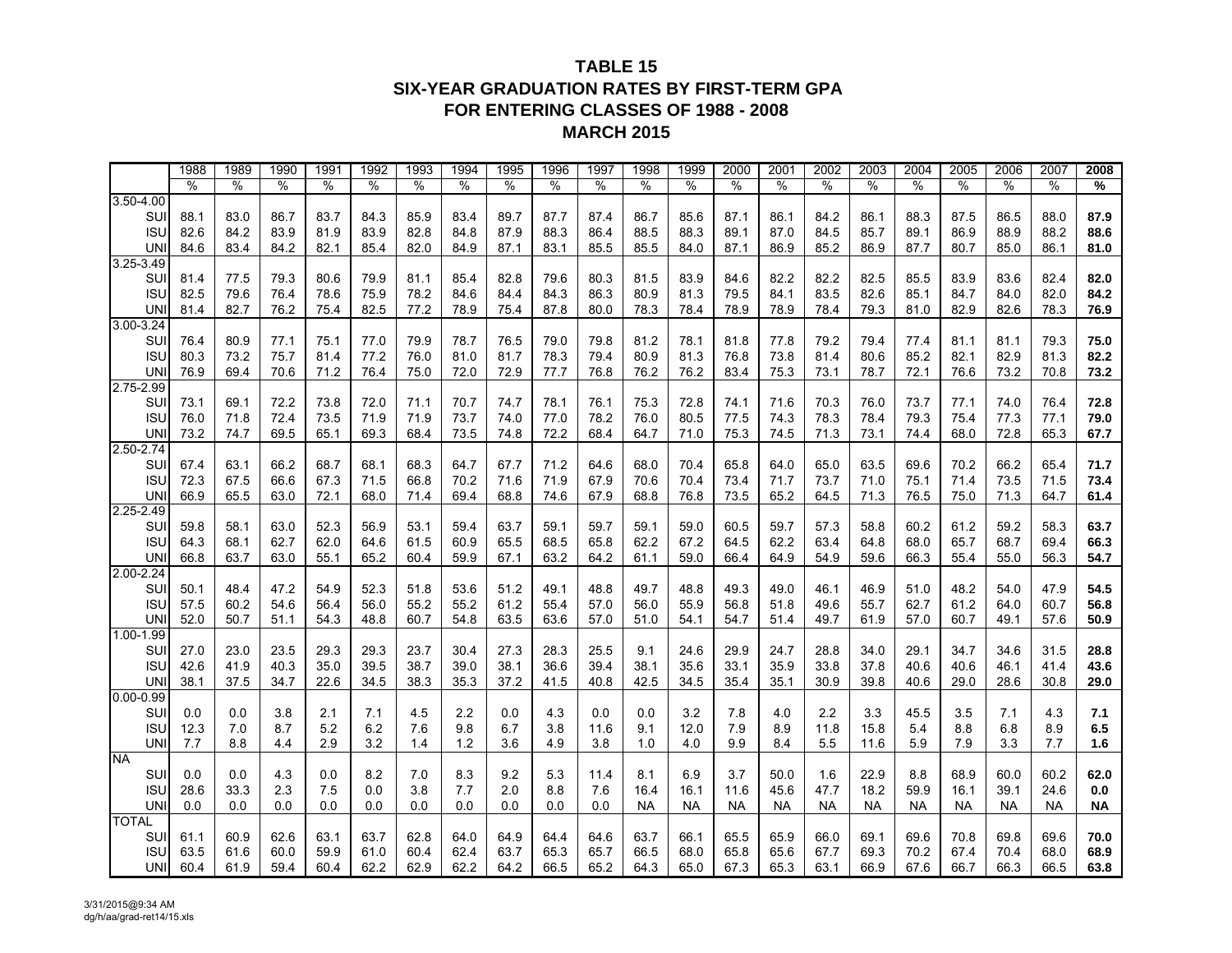## **TABLE 16 SIX-YEAR GRADUATION RATES BY GENDERFOR ENTERING CLASSES OF 1988 - 2008 MARCH 2015**

|              | 1988 | 1989 | 1990 | 1991 | 1992 | 1993 | 1994 | 1995 | 1996 | 1997 | 1998 | 1999 | 2000 | 2001 | 2002 | 2003 | 2004 | 2005 | 2006 | 2007 | 2008 |
|--------------|------|------|------|------|------|------|------|------|------|------|------|------|------|------|------|------|------|------|------|------|------|
|              | $\%$ | $\%$ | %    | %    | %    | $\%$ | %    | %    | $\%$ | %    | %    | %    | %    | %    | %    | %    | %    | %    | %    | %    | %    |
| <b>WOMEN</b> |      |      |      |      |      |      |      |      |      |      |      |      |      |      |      |      |      |      |      |      |      |
| SUI          | 62.3 | 64.3 | 63.9 | 63.9 | 66.0 | 65.8 | 65.4 | 66.3 | 65.4 | 66.3 | 68.2 | 69.7 | 66.5 | 67.6 | 68.1 | 69.2 | 69.5 | 71.8 | 69.7 | 69.6 | 71.4 |
| <b>ISU</b>   | 67.3 | 64.6 | 63.0 | 65.0 | 64.8 | 64.0 | 66.2 | 66.0 | 68.1 | 68.4 | 68.6 | 70.6 | 69.6 | 69.2 | 70.5 | 73.7 | 74.7 | 69.8 | 74.4 | 72.4 | 72.1 |
| UNII         | 61.0 | 61.7 | 58.5 | 60.2 | 63.0 | 63.6 | 64.8 | 65.4 | 66.8 | 66.4 | 67.1 | 66.6 | 68.6 | 68.1 | 64.7 | 68.9 | 71.5 | 68.5 | 71.5 | 68.6 | 65.4 |
|              |      |      |      |      |      |      |      |      |      |      |      |      |      |      |      |      |      |      |      |      |      |
| <b>MEN</b>   |      |      |      |      |      |      |      |      |      |      |      |      |      |      |      |      |      |      |      |      |      |
| SUI          | 59.8 | 57.3 | 61.0 | 62.1 | 61.1 | 58.9 | 62.4 | 63.0 | 63.2 | 62.3 | 63.7 | 62.2 | 64.2 | 63.6 | 63.4 | 68.9 | 69.6 | 69.6 | 70.0 | 69.7 | 68.5 |
| <b>ISU</b>   | 60.8 | 59.5 | 57.7 | 56.5 | 58.2 | 57.7 | 59.3 | 61.8 | 63.0 | 63.6 | 64.6 | 65.8 | 62.7 | 62.6 | 65.4 | 66.0 | 66.7 | 65.5 | 67.2 | 64.4 | 66.3 |
| UNII         | 59.5 | 62.2 | 60.9 | 60.6 | 61.0 | 61.3 | 58.1 | 62.4 | 66.1 | 63.4 | 59.3 | 62.3 | 65.2 | 60.5 | 60.3 | 63.5 | 61.6 | 63.7 | 58.6 | 63.2 | 61.4 |
|              |      |      |      |      |      |      |      |      |      |      |      |      |      |      |      |      |      |      |      |      |      |
| <b>TOTAL</b> |      |      |      |      |      |      |      |      |      |      |      |      |      |      |      |      |      |      |      |      |      |
| SUI          | 61.1 | 60.9 | 62.6 | 63.1 | 63.7 | 62.8 | 64.0 | 64.9 | 64.4 | 64.6 | 66.2 | 66.1 | 65.5 | 65.9 | 66.0 | 69.1 | 69.6 | 70.8 | 69.8 | 69.6 | 70.0 |
| <b>ISU</b>   | 63.6 | 61.6 | 60.0 | 60.1 | 61.1 | 60.4 | 62.4 | 63.7 | 65.3 | 65.7 | 66.5 | 68.0 | 65.8 | 65.6 | 67.7 | 69.3 | 70.2 | 67.4 | 70.4 | 68.0 | 68.9 |
| UNII         | 60.4 | 61.9 | 59.4 | 60.4 | 62.2 | 62.7 | 62.2 | 64.2 | 66.5 | 65.2 | 64.3 | 65.0 | 67.3 | 65.3 | 63.1 | 66.9 | 67.6 | 66.7 | 66.3 | 66.5 | 63.8 |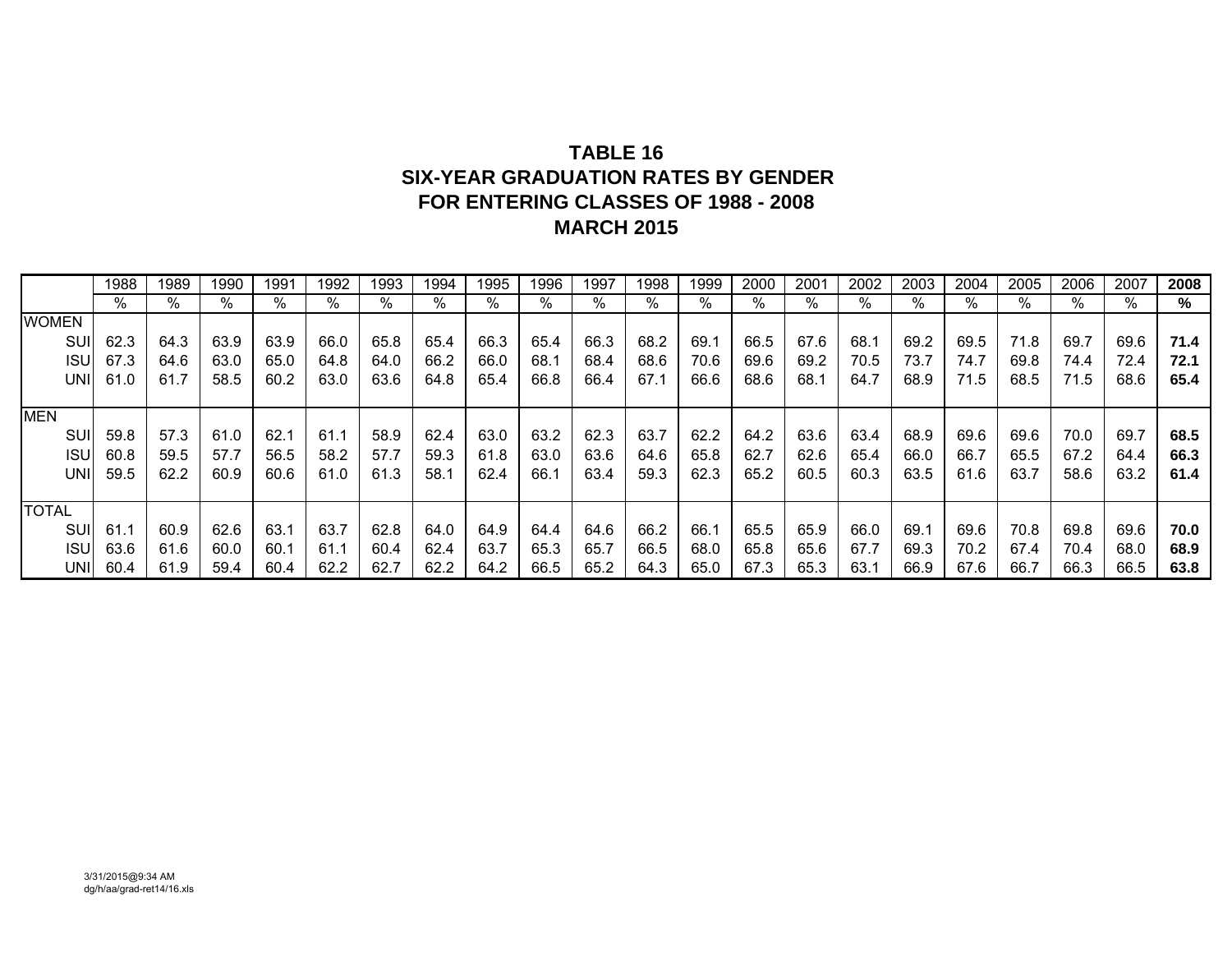#### **TABLE 17 SIX-YEAR GRADUATION RATES BY RACE/ETHNICITY AND RESIDENCE FOR ENTERING CLASSES OF 2000 - 2008 MARCH 2015**

|                     |      | 2000      |      | 2001      |            | 2002      |      | 2003      |      | 2004      |      | 2005          |            | 2006   |      | 2007      |      | 2008      |
|---------------------|------|-----------|------|-----------|------------|-----------|------|-----------|------|-----------|------|---------------|------------|--------|------|-----------|------|-----------|
|                     |      | $\%$      |      | $\%$      |            | $\%$      |      | $\%$      |      | $\%$      |      | $\%$          |            | $\%$   |      | $\%$      |      | $\%$      |
|                     | Res  | NonRes    | Res  | NonRes    | <b>Res</b> | NonRes    | Res  | NonRes    | Res  | NonRes    | Res  | <b>NonRes</b> | <b>Res</b> | NonRes | Res  | NonRes    | Res  | NonRes    |
| Native American     |      |           |      |           |            |           |      |           |      |           |      |               |            |        |      |           |      |           |
| SUI                 | 40.0 | 25.0      | 42.9 | 66.7      | 66.7       | 60.0      | 55.6 | 60.0      | 57.1 | 66.7      | 28.6 | 66.7          | 53.8       | 43.2   | 87.5 | 70.0      | 62.5 | 69.2      |
| <b>ISU</b>          | 37.5 | 0.0       | 42.9 | 40.0      | 33.3       | 66.7      | 37.5 | 33.3      | 50.0 | 66.7      | 50.0 | 80.0          | 50.0       | 66.7   | 36.4 | 100.0     | 20.0 | 69.2      |
| <b>UNI</b>          | 33.3 | <b>NA</b> | 0.0  | <b>NA</b> | 66.7       | <b>NA</b> | 75.0 | <b>NA</b> | 33.3 | 0.0       | 75.0 | <b>NA</b>     | 25.0       | 0.0    | 25.0 | 50.0      | 66.7 | <b>NA</b> |
| African-American    |      |           |      |           |            |           |      |           |      |           |      |               |            |        |      |           |      |           |
| SUI                 | 52.0 | 38.8      | 42.9 | 44.3      | 60.0       | 35.3      | 55.2 | 47.4      | 47.2 | 64.0      | 63.2 | 51.1          | 50.0       | 73.0   | 73.3 | 51.6      | 48.6 | 49.3      |
| <b>ISU</b>          | 51.5 | 50.7      | 48.6 | 46.8      | 64.4       | 48.3      | 45.2 | 59.3      | 57.4 | 48.3      | 55.3 | 50.0          | 62.8       | 46.3   | 58.6 | 35.4      | 51.0 | 48.9      |
| <b>UNI</b>          | 52.8 | 38.7      | 40.0 | 20.5      | 62.5       | 30.0      | 37.9 | 40.0      | 43.5 | 42.9      | 33.3 | 45.8          | 43.5       | 61.5   | 41.9 | 26.3      | 42.0 | 42.1      |
| Asian-American      |      |           |      |           |            |           |      |           |      |           |      |               |            |        |      |           |      |           |
| SUI                 | 64.3 | 55.8      | 68.7 | 53.7      | 68.7       | 63.0      | 72.0 | 73.5      | 67.0 | 62.7      | 60.5 | 55.8          | 72.4       | 73.0   | 75.0 | 62.3      | 72.4 | 71.9      |
| <b>ISU</b>          | 60.8 | 61.5      | 67.0 | 55.0      | 58.3       | 65.5      | 66.3 | 80.5      | 72.3 | 62.9      | 60.2 | 77.3          | 77.5       | 71.4   | 64.5 | 77.4      | 62.5 | 71.2      |
| UNI                 | 64.0 | 50.0      | 70.4 | 33.3      | 58.3       | <b>NA</b> | 63.2 | 100.0     | 64.3 | <b>NA</b> | 48.0 | <b>NA</b>     | 42.9       | 66.7   | 44.4 | <b>NA</b> | 66.7 | 100.0     |
| Hispanic-American   |      |           |      |           |            |           |      |           |      |           |      |               |            |        |      |           |      |           |
| SUI                 | 68.3 | 52.4      | 54.5 | 63.6      | 50.0       | 58.8      | 56.9 | 60.5      | 59.6 | 65.8      | 53.8 | 65.4          | 57.4       | 68.3   | 63.1 | 71.0      | 58.5 | 64.9      |
| <b>ISU</b>          | 63.0 | 49.1      | 62.5 | 51.2      | 60.9       | 63.2      | 68.1 | 76.1      | 60.0 | 54.5      | 68.8 | 56.4          | 59.6       | 61.9   | 54.9 | 67.9      | 48.3 | 58.3      |
| <b>UNI</b>          | 46.7 | 66.7      | 40.0 | 36.4      | 50.0       | 37.5      | 80.0 | 33.3      | 52.9 | 25.0      | 52.6 | 66.7          | 42.9       | 37.5   | 53.3 | 50.0      | 50.0 | 25.0      |
| Subtotal            |      |           |      |           |            |           |      |           |      |           |      |               |            |        |      |           |      |           |
| SUI                 | 60.5 | 47.2      | 59.5 | 54.3      | 62.4       | 52.8      | 64.6 | 59.7      | 60.9 | 64.2      | 57.9 | 58.1          | 63.2       | 66.8   | 71.7 | 62.0      | 63.6 | 62.1      |
| <b>ISU</b>          | 58.4 | 52.1      | 61.7 | 49.2      | 59.5       | 55.6      | 61.0 | 69.8      | 64.9 | 54.5      | 61.7 | 60.8          | 68.8       | 57.6   | 58.6 | 54.4      | 53.7 | 58.2      |
| <b>UNI</b>          | 53.7 | 46.7      | 51.6 | 24.5      | 59.6       | 31.3      | 56.7 | 40.7      | 50.0 | 39.4      | 45.8 | 48.1          | 42.1       | 52.0   | 44.8 | 30.4      | 50.5 | 48.1      |
| White               |      |           |      |           |            |           |      |           |      |           |      |               |            |        |      |           |      |           |
| SUI                 | 65.0 | 69.3      | 68.2 | 64.8      | 66.3       | 67.4      | 69.3 | 71.1      | 69.0 | 72.9      | 70.9 | 73.3          | 68.0       | 73.9   | 69.1 | 72.1      | 69.7 | 71.8      |
| <b>ISU</b>          | 68.4 | 62.6      | 68.0 | 65.1      | 69.6       | 67.8      | 71.2 | 65.6      | 72.9 | 67.1      | 69.5 | 64.9          | 72.5       | 68.6   | 70.4 | 66.2      | 71.9 | 62.9      |
| <b>UNI</b>          | 68.5 | 56.1      | 67.6 | 42.6      | 64.4       | 58.6      | 68.4 | 56.4      | 69.5 | 58.2      | 68.5 | 59.8          | 68.7       | 58.2   | 68.8 | 62        | 65.1 | 58.2      |
| <b>Regent Total</b> |      |           |      |           |            |           |      |           |      |           |      |               |            |        |      |           |      |           |
| SUI                 | 64.7 | 66.7      | 67.5 | 63.5      | 66.1       | 66.0      | 68.8 | 69.6      | 68.4 | 71.7      | 69.9 | 72.2          | 67.6       | 72.9   | 69.3 | 70.1      | 69.2 | 71.0      |
| <b>ISU</b>          | 67.4 | 61.3      | 67.4 | 61.2      | 68.7       | 65.1      | 70.4 | 66.4      | 72.5 | 64.1      | 68.8 | 63.5          | 71.8       | 67.1   | 69.5 | 64.3      | 70.8 | 65.7      |
| <b>UNI</b>          | 68.3 | 51.9      | 67.0 | 37.0      | 64.2       | 46.6      | 67.8 | 51.6      | 68.4 | 57.0      | 67.6 | 56.6          | 67.3       | 55.5   | 67.3 | 52.5      | 64.3 | 57.5      |

NA = no students in the cohort.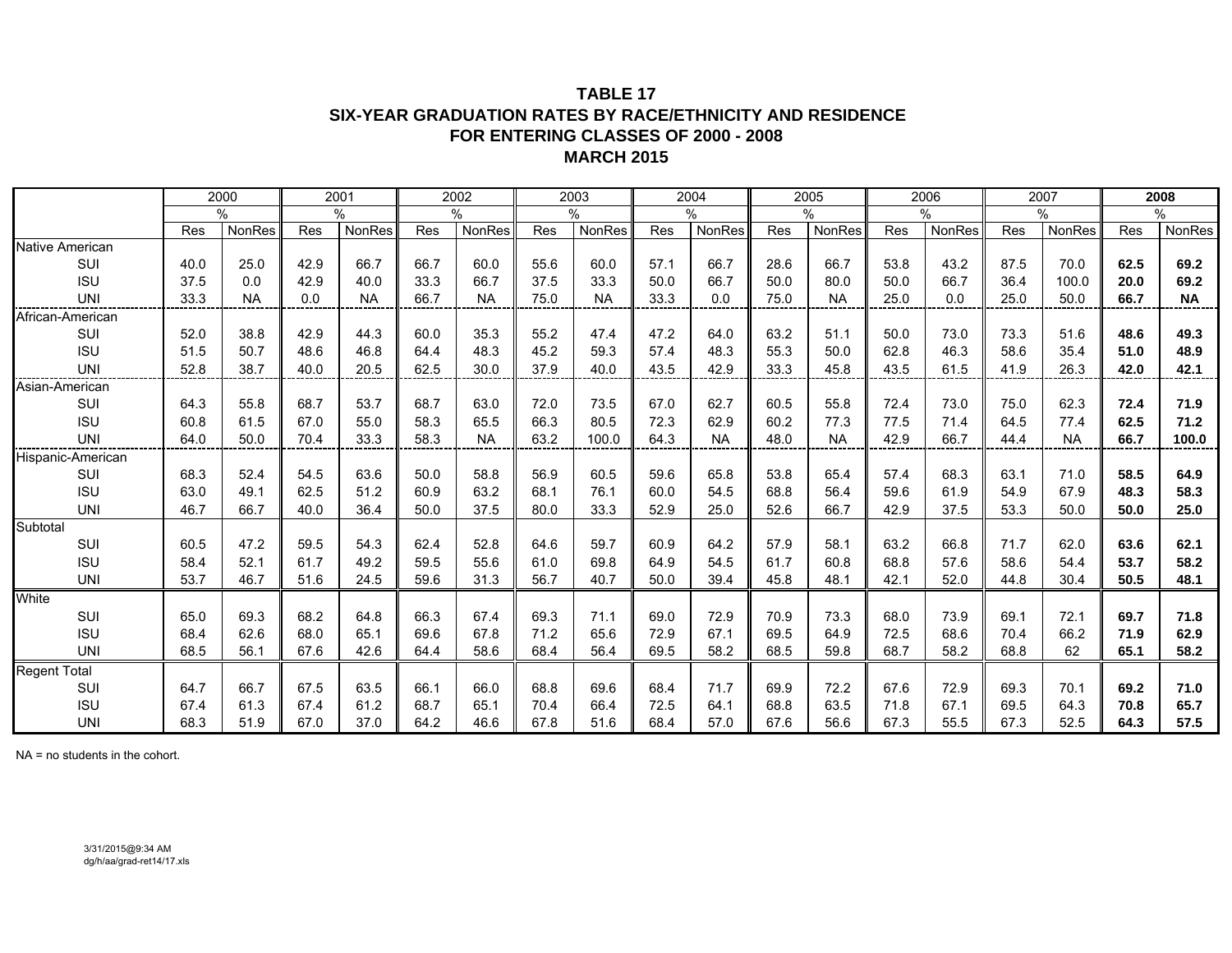### **TABLE 18ONE-YEAR RETENTION RATES BY TYPE OF TRANSFER COLLEGE FOR ENTERING CLASSES OF 1991 - 2013 MARCH 2015**

|                                | 1991          | 1992  | 1993 | 1994 | 1995 | 1996 | 1997 | 1998 | 1999 | 2000  | 2001      | 2002 | 2003  | 2004 | 2005 | 2006 | 2007 | 2008  | 2009      | 2010      | 2011      | 2012      | 2013      |
|--------------------------------|---------------|-------|------|------|------|------|------|------|------|-------|-----------|------|-------|------|------|------|------|-------|-----------|-----------|-----------|-----------|-----------|
|                                | $\frac{0}{0}$ | %     | %    | %    | %    | %    | %    | %    | %    | $\%$  | %         | %    | %     | %    | %    | $\%$ | %    | %     | %         | %         | %         | $\%$      | %         |
| Iowa 2-yr Public, AA Degree    |               |       |      |      |      |      |      |      |      |       |           |      |       |      |      |      |      |       |           |           |           |           |           |
| SUI                            | 79.5          | 79.0  | 77.1 | 75.2 | 72.1 | 78.2 | 79.2 | 78.4 | 79.3 | 73.8  | 80.2      | 80.1 | 75.6  | 78.4 | 74.3 | 84.6 | 78.7 | 77.6  | 74.4      | 74.4      | 80.6      | 75.2      | 84.4      |
| <b>ISU</b>                     | 83.2          | 82.0  | 80.5 | 79.8 | 83.6 | 82.4 | 81.2 | 82.0 | 84.7 | 84.4  | 81.9      | 80.6 | 79.7  | 84.2 | 82.7 | 83.0 | 80.9 | 85.6  | 88.2      | 79.5      | 85.3      | 83.6      | 86.8      |
| UNI                            | 86.7          | 86.1  | 84.1 | 84.0 | 83.8 | 81.9 | 82.1 | 83.9 | 87.4 | 86.0  | 86.6      | 85.5 | 82.7  | 82.0 | 86.0 | 88.7 | 87.4 | 87.3  | 85.6      | 83.0      | 83.4      | 84.3      | 86.2      |
| Iowa 2-yr Pub, Other Assoc Deg |               |       |      |      |      |      |      |      |      |       |           |      |       |      |      |      |      |       |           |           |           |           |           |
| <b>SUI</b>                     |               |       |      |      |      |      |      |      |      | 66.7  | 52.2      | 58.3 | 100.0 | 74.4 | 71.0 | 68.4 | 81.8 | 58.3  | 68.4      | 74.1      | 73.9      | 73.0      | 83.3      |
| <b>ISU</b>                     |               |       |      |      |      |      |      |      |      | 81.8  | 83.2      | 82.9 | 82.6  | 66.7 | 82.7 | 89.0 | 82.0 | 82.6  | 87.0      | 90.1      | 86.8      | 86.3      | 79.9      |
| <b>UNI</b>                     |               |       |      |      |      |      |      |      |      | 83.8  | 74.1      | 73.8 | 80.0  | 79.2 | 81.0 | 77.3 | 61.8 | 78.0  | 86.1      | 83.3      | 72.5      | 82.1      | 78.7      |
| lowa 2-yr Pub, No Assoc Degree |               |       |      |      |      |      |      |      |      |       |           |      |       |      |      |      |      |       |           |           |           |           |           |
| <b>SU</b>                      | 72.6          | 71.4  | 70.2 | 69.2 | 74.4 | 76.8 | 73.5 | 72.4 | 69.6 | 74.5  | 71.5      | 74.8 | 76.4  | 77.3 | 75.0 | 79.3 | 74.1 | 77.4  | 74.7      | 82.4      | 77.5      | 71.5      | 74.4      |
| <b>ISU</b>                     | 77.2          | 78.0  | 78.5 | 75.8 | 75.0 | 76.9 | 77.2 | 78.2 | 80.6 | 79.0  | 77.7      | 77.1 | 74.2  | 75.2 | 76.5 | 73.9 | 77.0 | 75.7  | 77.1      | 76.1      | 75.1      | 77.8      | 77.9      |
| UNI                            | 82.0          | 76.8  | 80.0 | 75.1 | 73.0 | 74.8 | 74.4 | 79.2 | 73.7 | 77.4  | 73.2      | 72.1 | 72.8  | 75.8 | 70.7 | 78.8 | 72.0 | 76.6  | 73.8      | 76.0      | 76.0      | 81.2      | 78.9      |
| All Iowa 2-yr Public           |               |       |      |      |      |      |      |      |      |       |           |      |       |      |      |      |      |       |           |           |           |           |           |
| <b>SU</b>                      | 76.3          | 75.5  | 73.8 | 72.2 | 73.0 | 77.5 | 76.4 | 75.1 | 74.2 | 74.0  | 74.7      | 77.1 | 76.1  | 77.6 | 74.5 | 81.7 | 76.4 | 77.1  | 73.5      | 76.9      | 78.4      | 73.7      | 78.6      |
| isl                            | 78.3          | 79.0  | 78.9 | 76.6 | 76.9 | 78.5 | 78.2 | 79.4 | 81.8 | 80.9  | 79.4      | 78.7 | 76.6  | 77.0 | 79.2 | 78.2 | 78.7 | 79.4  | 81.1      | 78.5      | 79.6      | 80.5      | 81.0      |
| UNI                            | 85.2          | 83.4  | 82.7 | 80.4 | 79.8 | 78.9 | 79.4 | 81.8 | 82.0 | 82.8  | 80.9      | 80.0 | 79.0  | 79.5 | 80.2 | 84.6 | 80.4 | 82.9  | 81.1      | 80.2      | 80.3      | 83.1      | 83.2      |
| Iowa Private 2-yr              |               |       |      |      |      |      |      |      |      |       |           |      |       |      |      |      |      |       |           |           |           |           |           |
| <b>SU</b>                      | 62.5          | 100.0 | 83.3 | 40.0 | 88.9 | 50.0 | 25.0 | 41.2 | 66.7 | 71.4  | 80.0      | 42.9 | 0.0   | 0.0  | 66.7 | 50.0 | 75.0 | 0.0   | 50.0      | 0.0       | 0.0       | 85.7      | 100.0     |
| ISL                            | 70.8          | 69.6  | 71.4 | 74.1 | 66.7 | 73.1 | 68.0 | 60.0 | 91.7 | 87.5  | 76.9      | 50.0 | 50.0  | 50.0 | 20.0 | 66.7 | 62.5 | 100.0 | 100.0     | 100.0     | 80.0      | 66.7      | ΝA        |
| <b>UN</b>                      | 86.8          | 80.6  | 72.2 | 78.3 | 65.1 | 73.7 | 83.3 | 69.2 | 78.6 | 100.0 | <b>NA</b> | 50.0 | 66.7  | 66.7 | 83.3 | 66.7 | 60.0 | 66.7  | <b>NA</b> | <b>NA</b> | <b>NA</b> | <b>NA</b> | <b>NA</b> |
| Iowa Private 4-yr              |               |       |      |      |      |      |      |      |      |       |           |      |       |      |      |      |      |       |           |           |           |           |           |
| SUI                            | 73.3          | 82.3  | 68.8 | 74.3 | 73.4 | 80.2 | 74.7 | 71.6 | 78.1 | 83.0  | 71.1      | 80.5 | 75.3  | 82.2 | 72.2 | 79.5 | 86.3 | 76.1  | 79.1      | 76.8      | 80.6      | 78.9      | 83.6      |
| ISL                            | 73.7          | 82.8  | 82.2 | 71.6 | 81.4 | 74.0 | 78.7 | 73.8 | 81.7 | 81.3  | 79.5      | 75.5 | 74.5  | 78.3 | 78.8 | 80.5 | 82.9 | 76.1  | 75.4      | 79.8      | 85.2      | 79.8      | 85.9      |
| UNI                            | 79.4          | 81.7  | 72.5 | 85.0 | 73.6 | 83.5 | 81.0 | 83.5 | 77.8 | 77.7  | 81.0      | 77.6 | 72.8  | 77.2 | 80.6 | 86.0 | 80.0 | 84.1  | 75.8      | 84.0      | 80.2      | 80.9      | 78.6      |
| Iowa Public 4-yr               |               |       |      |      |      |      |      |      |      |       |           |      |       |      |      |      |      |       |           |           |           |           |           |
| SUI                            | 86.6          | 86.1  | 86.1 | 84.4 | 84.8 | 85.5 | 83.6 | 81.5 | 83.9 | 89.5  | 81.3      | 82.8 | 78.9  | 84.3 | 79.7 | 84.8 | 83.6 | 76.7  | 80.5      | 83.9      | 82.8      | 76.4      | 82.0      |
| <b>ISU</b>                     | 83.5          | 73.1  | 84.0 | 77.9 | 76.5 | 80.4 | 81.4 | 76.4 | 79.5 | 85.6  | 77.0      | 81.9 | 77.5  | 77.7 | 80.2 | 80.6 | 86.8 | 83.3  | 79.6      | 87.1      | 84.5      | 86.3      | 77.8      |
| UNI                            | 84.9          | 78.3  | 87.5 | 76.9 | 81.4 | 82.1 | 83.3 | 91.4 | 79.3 | 83.1  | 71.6      | 81.4 | 80.6  | 80.0 | 81.4 | 83.3 | 85.9 | 85.0  | 86.9      | 85.5      | 86.5      | 87.5      | 86.7      |
| Colleges Outside Iowa          |               |       |      |      |      |      |      |      |      |       |           |      |       |      |      |      |      |       |           |           |           |           |           |
| SUI                            | 80.6          | 79.5  | 74.7 | 74.0 | 78.5 | 82.8 | 81.9 | 80.7 | 77.3 | 78.8  | 79.3      | 74.4 | 78.5  | 76.5 | 80.8 | 81.4 | 79.0 | 85.8  | 82.2      | 83.8      | 82.4      | 79.6      | 80.0      |
| <b>ISU</b>                     | 73.6          | 74.4  | 77.2 | 76.0 | 75.3 | 75.6 | 76.0 | 75.6 | 78.6 | 78.9  | 72.6      | 76.9 | 77.4  | 78.4 | 77.8 | 76.5 | 80.7 | 80.2  | 76.2      | 80.8      | 83.7      | 80.2      | 86.1      |
| <b>UNI</b>                     | 76.9          | 78.4  | 75.8 | 75.7 | 78.6 | 80.6 | 79.0 | 74.4 | 78.4 | 75.0  | 80.5      | 84.3 | 80.2  | 71.3 | 79.4 | 76.7 | 80.0 | 77.3  | 72.7      | 79.8      | 79.1      | 78.4      | 85.2      |
| <b>TOTAL TRANSFER STUDENTS</b> |               |       |      |      |      |      |      |      |      |       |           |      |       |      |      |      |      |       |           |           |           |           |           |
| SUI                            | 79.2          | 79.3  | 75.2 | 74.5 | 76.8 | 80.5 | 78.6 | 76.9 | 76.6 | 77.8  | 76.7      | 76.7 | 76.9  | 78.3 | 76.5 | 81.6 | 78.2 | 79.3  | 76.7      | 79.5      | 79.9      | 76.1      | 79.7      |
| <b>ISU</b>                     | 76.6          | 77.5  | 78.9 | 75.9 | 76.5 | 77.2 | 77.6 | 77.3 | 80.9 | 80.8  | 77.4      | 78.1 | 76.6  | 77.4 | 78.7 | 78.1 | 79.8 | 79.6  | 79.4      | 79.7      | 81.4      | 80.7      | 82.7      |
| UNI                            | 83.7          | 82.1  | 80.5 | 80.2 | 78.5 | 79.8 | 79.9 | 81.4 | 81.0 | 81.3  | 80.3      | 80.2 | 78.6  | 78.3 | 80.3 | 83.8 | 80.6 | 82.5  | 80.0      | 80.8      | 80.6      | 82.7      | 83.3      |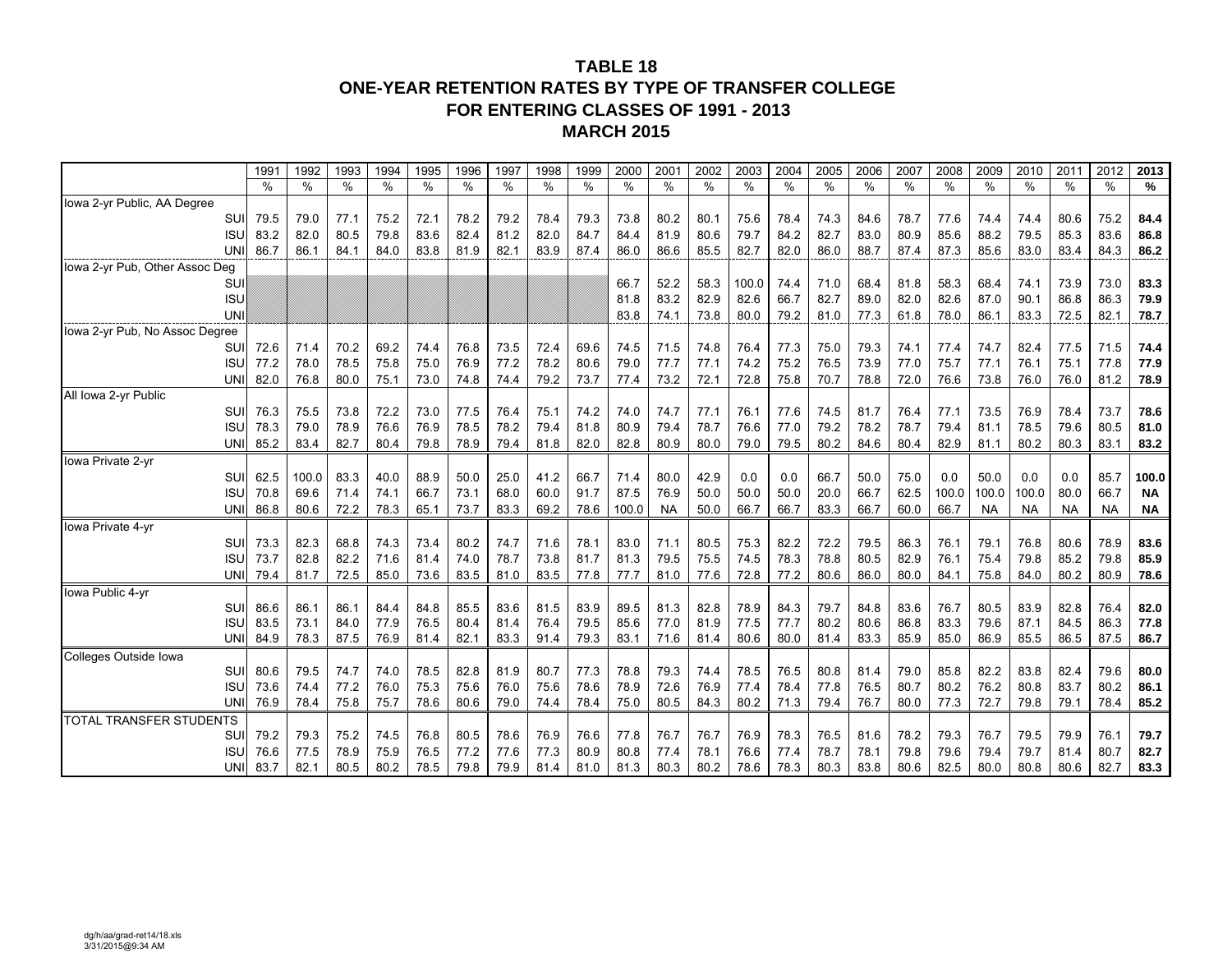#### **TABLE 20 TWO-YEAR GRADUATION RATES BY TYPE OF TRANSFER COLLEGEFOR ENTERING CLASSES OF 1991 - 2012 MARCH 2015**

|                                |                   | 1991         | 1992         | 1993         | 1994         | 1995         | 1996         | 1997         | 1998         | 1999         | 2000         | 2001         | 2002         | 2003         | 2004             | 2005         | 2006          | 2007         | 2008         | 2009         | 2010          | 2011         | 2012              |
|--------------------------------|-------------------|--------------|--------------|--------------|--------------|--------------|--------------|--------------|--------------|--------------|--------------|--------------|--------------|--------------|------------------|--------------|---------------|--------------|--------------|--------------|---------------|--------------|-------------------|
|                                |                   | $\%$         | $\%$         | $\%$         | $\%$         | $\%$         | $\%$         | $\%$         | $\%$         | $\%$         | $\%$         | $\%$         | $\%$         | $\%$         | $\frac{0}{0}$    | $\%$         | $\frac{0}{0}$ | $\%$         | $\%$         | $\%$         | $\frac{0}{0}$ | $\%$         | $\%$              |
| Iowa 2-yr Public,<br>AA Degree |                   |              |              |              |              |              |              |              |              |              |              |              |              |              |                  |              |               |              |              |              |               |              |                   |
|                                | <b>SUI</b>        | 20.0         | 24.1         | 23.8         | 15.9         | 22.3         | 21.8         | 22.7         | 22.7         | 19.5         | 21.9         | 25.9         | 25.2         | 25.6         | 24.5             | 23.4         | 26.0          | 22.9         | 24.6         | 25.9         | 26.4          | 23.8         | 21.3              |
|                                | <b>ISL</b>        | 13.6         | 22.5         | 16.1         | 14.1         | 22.9         | 15.1         | 23.7         | 23.3         | 23.3         | 22.1         | 24.6         | 23.3         | 21.2         | 20.7             | 20.6         | 18.5          | 25.4         | 23.7         | 23.1         | 24.7          | 25.3         | 18.8              |
|                                | UNI               | 20.0         | 19.6         | 19.0         | 20.5         | 18.5         | 19.2         | 22.5         | 26.0         | 21.4         | 22.1         | 22.9         | 24.7         | 23.3         | 23.0             | 25.7         | 31.0          | 31.1         | 33.6         | 26.8         | 24.8          | 26.5         | 25.8              |
| Iowa 2-yr Public,              |                   |              |              |              |              |              |              |              |              |              |              |              |              |              |                  |              |               |              |              |              |               |              |                   |
| Other Assoc Deg                | <b>SUI</b>        |              |              |              |              |              |              |              |              |              | 26.7         | 34.8         | 8.3          | 0.0          | 25.6             | 16.1         | 15.8          | 9.1          | 16.7         | 11.4         | 17.1          | 8.2          | 22.6              |
|                                | <b>ISU</b>        |              |              |              |              |              |              |              |              |              | 20.5         | 20.0         | 20.7         | 29.3         | 19.8             | 19.2         | 28.8          | 32.6         | 29.4         | 14.8         | 26.2          | 27.1         | 32.5              |
|                                | <b>UNI</b>        |              |              |              |              |              |              |              |              |              | 24.3         | 18.5         | 19.0         | 21.8         | 25.0             | 19.0         | 18.2          | 14.7         | 22.0         | 22.5         | 23.9          | 20.0         | 16.4              |
| Iowa 2-yr Public,              |                   |              |              |              |              |              |              |              |              |              |              |              |              |              |                  |              |               |              |              |              |               |              |                   |
| No Assoc Degree                |                   |              |              |              |              |              |              |              |              |              |              |              |              |              |                  |              |               |              |              |              |               |              |                   |
|                                | SUI               | 4.3          | 3.4          | 4.7          | 5.7          | 5.7          | 5.4          | 8.6          | 6.4          | 9.8          | 7.7          | 8.8          | 7.9          | 9.4          | 9.1              | 8.9          | 12.6          | 15.2         | 18.7         | 11.8         | 12.7          | 39.6         | 12.6              |
|                                | <b>ISU</b>        | 5.2          | 7.7          | 5.6          | 6.5          | 5.8          | 8.1          | 9.8          | 8.2          | 9.0          | 5.2          | 4.6          | 6.6          | 8.2          | 8.6              | 8.4          | 13.2          | 13.2         | 12.6         | 8.8          | 10.5          | 9.9          | 9.6               |
|                                | UNI               | 1.9          | 1.8          | 2.2          | 3.2          | 2.3          | 5.6          | 3.2          | 4.4          | 6.4          | 1.9          | 5.7          | 7.6          | 10.3         | 9.0              | 7.5          | 8.9           | 4.4          | 10.7         | 6.6          | 6.6           | 6.6          | 5.8               |
|                                |                   |              |              |              |              |              |              |              |              |              |              |              |              |              |                  |              |               |              |              |              |               |              |                   |
| All Iowa 2-yr Public           | SUI               | 12.6         | 15.0         | 14.2         | 10.6         | 13.5         | 13.3         | 15.5         | 14.4         | 14.4         | 14.4         | 17.9         | 16.6         | 16.6         | 17.6             | 14.9         | 19.6          | 18.7         | 21.3         | 19.3         | 19.4          | 20.2         | 18.8              |
|                                | <b>ISU</b>        | 6.7          | 11.4         | 8.1          | 8.2          | 9.5          | 10.1         | 13.4         | 12.7         | 13.3         | 11.9         | 11.6         | 13.0         | 14.1         | 13.3             | 13.5         | 16.3          | 19.0         | 17.9         | 13.1         | 16.1          | 16.6         | 15.0              |
|                                | <b>UNI</b>        | 14.2         | 14.4         | 13.2         | 13.5         | 12.4         | 13.5         | 15.6         | 16.3         | 15.6         | 14.9         | 15.9         | 18.2         | 18.6         | 17.9             | 18.8         | 22.6          | 20.4         | 24.8         | 18.9         | 17.7          | 20.6         | 18.9              |
|                                |                   |              |              |              |              |              |              |              |              |              |              |              |              |              |                  |              |               |              |              |              |               |              |                   |
| Iowa Private 2-yr              |                   |              |              |              |              |              |              |              |              |              |              |              |              |              |                  |              |               |              |              |              |               |              |                   |
|                                | SUI<br><b>ISU</b> | 12.5<br>8.3  | 50.0<br>17.4 | 33.3<br>4.8  | 0.0<br>0.0   | 0.0<br>14.3  | 0.0<br>3.8   | 25.0<br>12.0 | 5.9<br>13.3  | 0.0<br>4.2   | 28.6<br>4.2  | 20.0<br>0.0  | 14.3<br>33.3 | 0.0<br>0.0   | <b>NA</b><br>0.0 | 0.0<br>0.0   | 50.0<br>0.0   | 0.0<br>37.5  | 0.0<br>0.0   | 0.0<br>100.0 | 33.3<br>0.0   | 0.0<br>16.7  | 57.1<br><b>NA</b> |
|                                | <b>UNI</b>        | 18.4         | 9.7          | 16.7         | 13.0         | 9.3          | 21.1         | 46.7         | 15.4         | 7.1          | 0.0          | <b>NA</b>    | 0.0          | 0.0          | 0.0              | 0.0          | 0.0           | 0.0          | 0.0          | <b>NA</b>    | <b>NA</b>     | <b>NA</b>    | <b>NA</b>         |
|                                |                   |              |              |              |              |              |              |              |              |              |              |              |              |              |                  |              |               |              |              |              |               |              |                   |
| Iowa Private 4-yr              |                   |              |              |              |              |              |              |              |              |              |              |              |              |              |                  |              |               |              |              |              |               |              |                   |
|                                | SUI<br><b>ISU</b> | 15.3         | 8.8<br>9.9   | 8.0          | 11.0         | 15.3         | 13.5         | 15.2<br>9.6  | 8.4          | 18.1         | 11.4         | 19.3         | 19.5<br>10.4 | 14.3         | 11.0             | 11.3<br>8.7  | 12.3          | 22.5<br>9.9  | 16.4         | 7.5<br>14.6  | 23.2<br>9.7   | 11.9<br>14.6 | 18.3<br>15.0      |
|                                | UNI               | 9.5<br>6.1   | 8.6          | 11.1<br>9.2  | 10.5<br>9.3  | 12.7<br>3.6  | 8.1<br>13.4  | 5.1          | 9.8<br>8.7   | 11.9<br>8.9  | 14.0<br>11.6 | 12.1<br>10.5 | 10.3         | 13.7<br>16.0 | 16.0<br>10.1     | 11.7         | 13.6<br>13.0  | 11.4         | 11.5<br>6.8  | 11.6         | 18.5          | 8.6          | 10.1              |
|                                |                   |              |              |              |              |              |              |              |              |              |              |              |              |              |                  |              |               |              |              |              |               |              |                   |
| Iowa Public 4-yr               |                   |              |              |              |              |              |              |              |              |              |              |              |              |              |                  |              |               |              |              |              |               |              |                   |
|                                | SUI               | 16.0         | 13.9         | 26.5         | 18.1         | 18.3         | 21.1         | 22.4         | 27.4         | 13.4         | 16.2         | 22.3         | 17.2         | 12.2         | 14.7             | 17.7         | 16.5          | 29.1         | 20.0         | 9.1          | 23.0          | 20.3         | 12.5              |
|                                | <b>ISU</b><br>UNI | 15.7<br>15.1 | 14.8<br>10.1 | 13.2<br>17.9 | 16.3<br>12.3 | 12.9<br>18.6 | 19.6<br>15.4 | 17.4<br>21.2 | 14.5<br>18.6 | 19.6<br>15.9 | 20.2<br>16.9 | 17.0<br>17.9 | 25.3<br>16.9 | 15.0<br>25.4 | 12.8<br>22.9     | 10.5<br>22.9 | 19.4<br>16.7  | 22.1<br>15.6 | 22.2<br>25.0 | 17.2<br>13.1 | 21.5<br>18.8  | 15.5<br>17.6 | 13.7<br>12.5      |
| Colleges                       |                   |              |              |              |              |              |              |              |              |              |              |              |              |              |                  |              |               |              |              |              |               |              |                   |
| Outside lowa                   |                   |              |              |              |              |              |              |              |              |              |              |              |              |              |                  |              |               |              |              |              |               |              |                   |
|                                | SUI<br><b>ISL</b> | 14.9<br>10.2 | 18.0<br>8.4  | 14.6<br>11.8 | 16.6<br>14.4 | 16.6<br>14.3 | 16.5<br>11.7 | 15.5<br>12.7 | 18.8<br>14.3 | 15.0<br>12.9 | 13.6<br>13.1 | 13.3<br>12.4 | 13.5<br>13.6 | 11.1<br>16.0 | 13.6<br>14.7     | 18.0<br>12.2 | 20.8<br>16.3  | 17.2<br>15.5 | 15.6<br>14.0 | 20.4<br>15.9 | 18.6<br>12.3  | 8.2<br>13.6  | 21.7<br>15.7      |
|                                | <b>UNI</b>        | 13.2         | 8.8          | 19.2         | 10.7         | 20.4         | 10.1         | 15.0         | 11.1         | 12.7         | 12.1         | 16.5         | 16.5         | 16.4         | 15.6             | 19.8         | 14.6          | 14.7         | 23.7         | 13.6         | 18.1          | 6.6          | 15.9              |
| <b>TOTAL TRANSFER</b>          |                   |              |              |              |              |              |              |              |              |              |              |              |              |              |                  |              |               |              |              |              |               |              |                   |
| <b>STUDENTS</b>                |                   |              |              |              |              |              |              |              |              |              |              |              |              |              |                  |              |               |              |              |              |               |              |                   |
|                                | SUI               | 14.3         | 15.4         | 15.5         | 13.8         | 15.3         | 15.4         | 16.2         | 16.6         | 14.8         | 14.2         | 16.8         | 15.9         | 14.5         | 15.7             | 15.7         | 19.4          | 19.0         | 19.3         | 18.1         | 19.6          | 14.3         | 19.5              |
|                                | <b>ISU</b>        | 8.9          | 10.7         | 9.0          | 10.8         | 11.7         | 11.0         | 13.0         | 13.1         | 13.4         | 12.9         | 12.1         | 13.8         | 14.5         | 13.7             | 12.6         | 16.2          | 17.7         | 16.7         | 14.3         | 14.9          | 15.6         | 15.1              |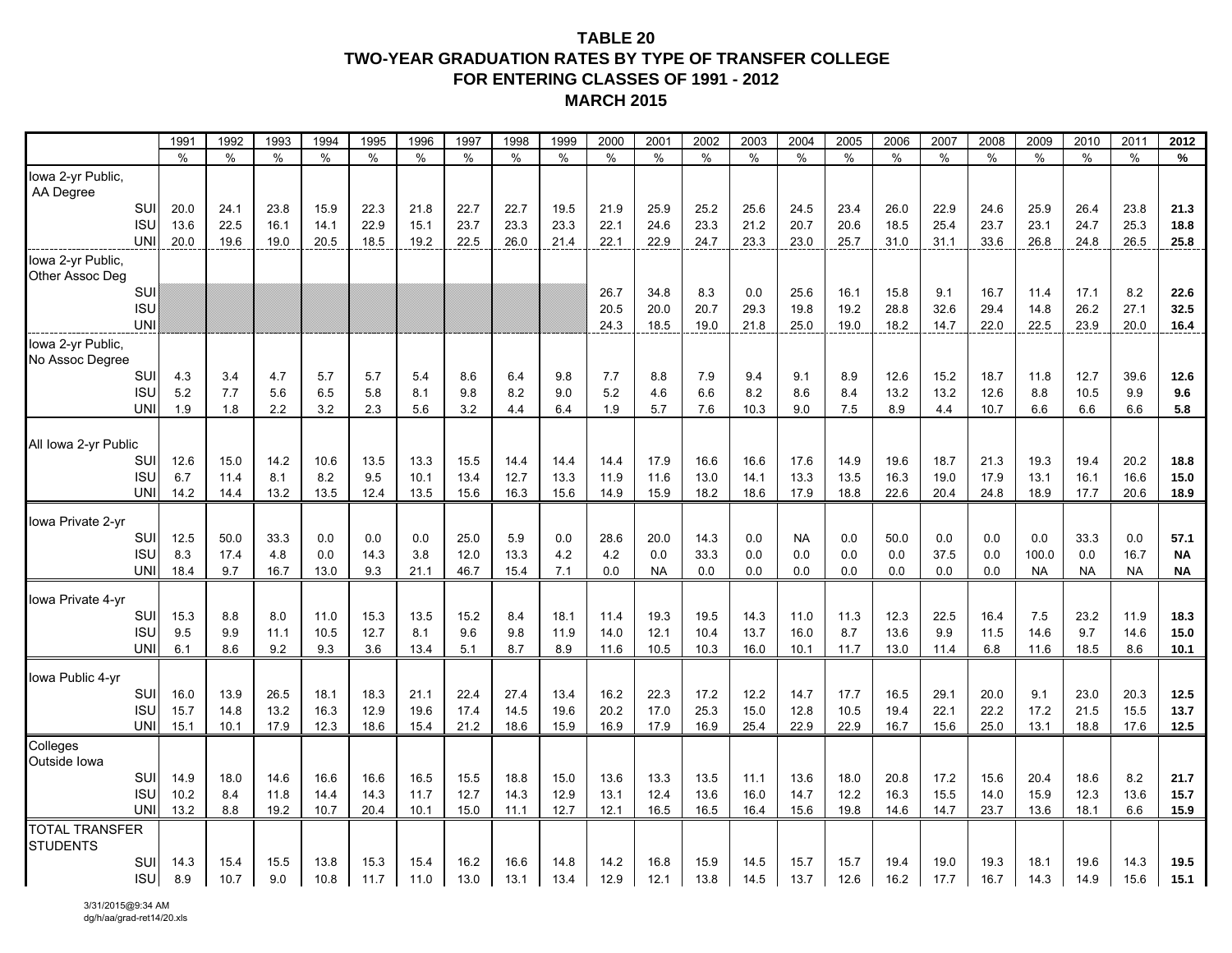## **TWO-YEAR GRADUATION RATES BY TYPE OF TRANSFER COLLEGEFOR ENTERING CLASSES OF 1991 - 2012 MARCH 2015**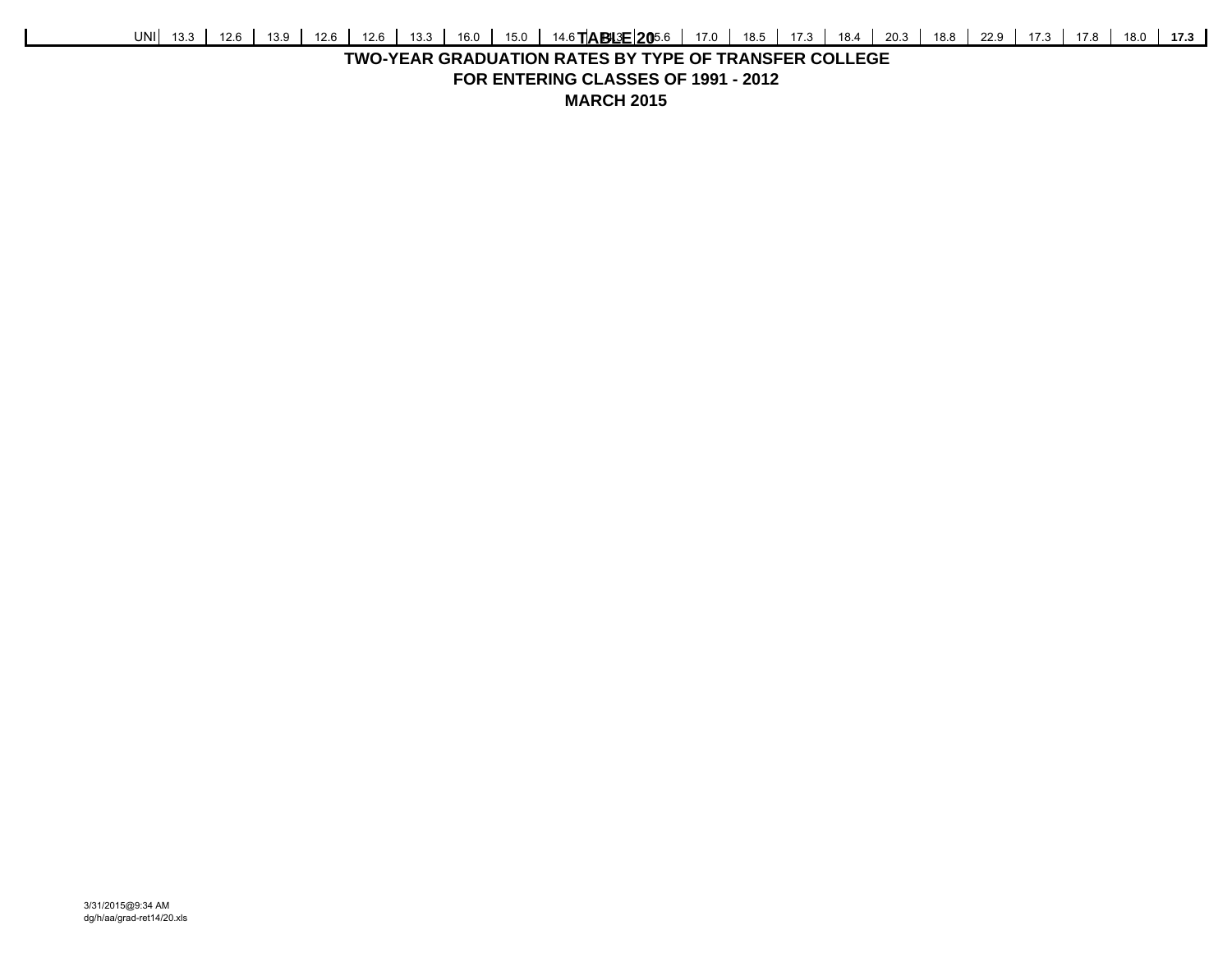## **TABLE 21THREE-YEAR GRADUATION RATES BY TYPE OF TRANSFER COLLEGEFOR ENTERING CLASSES OF 1991 - 2011 MARCH 2015**

|                                          | 1991         | 1992         | 1993         | 1994         | 1995         | 1996         | 1997         | 1998         | 1999         | 2000         | 2001         | 2002         | 2003         | 2004         | 2005         | 2006         | 2007         | 2008         | 2009         | 2010         | 2011         |
|------------------------------------------|--------------|--------------|--------------|--------------|--------------|--------------|--------------|--------------|--------------|--------------|--------------|--------------|--------------|--------------|--------------|--------------|--------------|--------------|--------------|--------------|--------------|
|                                          | $\%$         | $\%$         | $\%$         | $\%$         | $\%$         | $\%$         | $\%$         | $\%$         | $\%$         | $\%$         | $\%$         | $\%$         | $\%$         | $\%$         | $\%$         | $\%$         | $\%$         | $\%$         | $\%$         | $\%$         | $\%$         |
| Iowa 2-yr Public,<br>AA Degree           |              |              |              |              |              |              |              |              |              |              |              |              |              |              |              |              |              |              |              |              |              |
| SUI                                      | 47.6         | 50.2         | 50.6         | 47.3         | 50.6         | 53.6         | 52.3         | 56.5         | 52.5         | 47.6         | 57.5         | 61.0         | 55.4         | 54.6         | 51.7         | 60.9         | 54.8         | 55.1         | 53.2         | 51.6         | 53.5         |
| <b>ISL</b>                               | 63.2         | 66.3         | 55.7         | 47.2         | 59.3         | 48.7         | 59.1         | 65.7         | 60.6         | 61.5         | 60.8         | 60.9         | 55.0         | 60.2         | 49.8         | 51.5         | 54.1         | 57.8         | 57.6         | 56.7         | 64.4         |
| <b>UN</b>                                | 64.5         | 65.3         | 63.7         | 66.5         | 62.1         | 62.7         | 63.6         | 63.9         | 66.4         | 65.0         | 66.8         | 63.7         | 62.7         | 57.4         | 65.1         | 67.2         | 69.1         | 66.4         | 64.1         | 59.9         | 58.7         |
| Iowa 2-yr Public,                        |              |              |              |              |              |              |              |              |              |              |              |              |              |              |              |              |              |              |              |              |              |
| Other Assoc Deg<br>SUI                   |              |              |              |              |              |              |              |              |              | 53.3         | 52.2         | 25.0         | 100.0        | 53.5         | 45.2         | 42.1         | 63.6         | 33.3         | 43.0         | 48.8         | 50.4         |
| <b>ISU</b>                               |              |              |              |              |              |              |              |              |              | 59.1         | 49.5         | 47.6         | 64.1         | 46.9         | 50.0         | 63.0         | 60.7         | 61.5         | 48.4         | 59.2         | 56.6         |
| <b>UN</b>                                |              |              |              |              |              |              |              |              |              | 56.8         | 40.7         | 59.5         | 56.4         | 37.5         | 48.3         | 54.5         | 41.2         | 48.0         | 62.5         | 45.7         | 50.0         |
| Iowa 2-yr Public,                        |              |              |              |              |              |              |              |              |              |              |              |              |              |              |              |              |              |              |              |              |              |
| No Assoc Degree                          |              |              |              |              |              |              |              |              |              |              |              |              |              |              |              |              |              |              |              |              |              |
| SU                                       | 24.7         | 23.2         | 23.0         | 24.7         | 28.2         | 27.5         | 28.0         | 30.4         | 28.7         | 30.4         | 32.7         | 35.7         | 36.2         | 32.6         | 37.9         | 42.2         | 45.2         | 45.4         | 41.9         | 45.6         | 48.2         |
| <b>ISL</b>                               | 31.6         | 32.1         | 29.1         | 29.0         | 31.0         | 36.9         | 37.1         | 35.1         | 37.6         | 33.1         | 30.3         | 34.8         | 35.0         | 34.2         | 36.4         | 50.2         | 43.7         | 35.1         | 38.6         | 35.2         | 37.4         |
| <b>UN</b>                                | 24.2         | 26.2         | 30.8         | 23.3         | 25.5         | 28.2         | 25.6         | 28.2         | 29.2         | 28.1         | 28.0         | 31.3         | 36.8         | 35.9         | 32.9         | 34.0         | 30.5         | 36.9         | 31.4         | 34.8         | 33.9         |
|                                          |              |              |              |              |              |              |              |              |              |              |              |              |              |              |              |              |              |              |              |              |              |
| All Iowa 2-yr Public                     |              |              |              |              |              |              |              |              |              |              |              |              |              |              |              |              |              |              |              |              |              |
| SU<br><b>ISL</b>                         | 36.9<br>37.4 | 38.2<br>40.6 | 36.8<br>35.3 | 35.6<br>33.1 | 38.6<br>37.2 | 40.0<br>40.3 | 39.9<br>42.8 | 43.2<br>44.4 | 40.0<br>44.4 | 38.6<br>44.5 | 45.1<br>40.5 | 48.2<br>43.8 | 45.0<br>43.8 | 44.5<br>43.2 | 43.7<br>42.2 | 51.9<br>46.2 | 50.1<br>48.7 | 49.4<br>45.0 | 48.1<br>45.2 | 48.9<br>43.8 | 51.0<br>47.7 |
| <b>UNI</b>                               | 51.7         | 53.8         | 52.3         | 49.1         | 48.4         | 48.2         | 50.0         | 47.9         | 51.9         | 51.3         | 50.5         | 51.7         | 53.0         | 48.0         | 52.5         | 54.9         | 53.4         | 54.8         | 51.7         | 49.3         | 51.3         |
|                                          |              |              |              |              |              |              |              |              |              |              |              |              |              |              |              |              |              |              |              |              |              |
| Iowa Private 2-yr                        |              |              |              |              |              |              |              |              |              |              |              |              |              |              |              |              |              |              |              |              |              |
| SU                                       | 25.0         | 100.0        | 50.0         | 20.0         | 55.6         | 0.0          | 50.0         | 17.6         | 0.0          | 57.1         | 40.0         | 28.6         | 0.0          | <b>NA</b>    | 33.3         | 75.0         | 50.0         | 0.0          | 0.0          | 33.3         | 0.0          |
| <b>ISL</b>                               | 33.3         | 39.1         | 19.0         | 40.7         | 38.1         | 30.8         | 44.0         | 33.3         | 50.0         | 58.3         | 30.8         | 50.0         | 16.7         | 25.0         | 0.0          | 16.7         | 50.0         | 50.0         | 100.0        | 0.0          | <b>NA</b>    |
| <b>UNI</b>                               | 55.3         | 54.8         | 44.4         | 56.5         | 46.5         | 47.4         | 73.3         | 46.2         | 57.1         | 0.0          | <b>NA</b>    | 25.0         | 16.7         | 0.0          | 0.0          | 33.3         | 0.0          | 0.0          | <b>NA</b>    | <b>NA</b>    | <b>NA</b>    |
|                                          |              |              |              |              |              |              |              |              |              |              |              |              |              |              |              |              |              |              |              |              |              |
| Iowa Private 4-yr                        |              |              |              |              |              |              |              |              |              |              |              |              |              |              |              |              |              |              |              |              |              |
| SU                                       | 40.5         | 33.6         | 33.9         | 43.1         | 42.7         | 41.7         | 34.3         | 37.9         | 41.0         | 46.6         | 37.3         | 32.5         | 37.7         | 42.5         | 43.3         | 38.4         | 55.0         | 50.7         | 38.8         | 55.4         | 37.3         |
| <b>ISL</b><br><b>UN</b>                  | 31.6<br>29.8 | 36.4<br>36.6 | 35.6<br>29.4 | 33.3<br>31.8 | 41.5<br>32.7 | 35.0<br>43.3 | 37.5<br>31.6 | 38.5<br>33.0 | 40.5<br>33.3 | 41.3<br>47.1 | 44.7<br>40.0 | 36.8<br>46.7 | 35.3<br>39.5 | 49.1<br>36.7 | 41.3<br>47.6 | 50.8<br>48.0 | 55.0<br>42.9 | 39.8<br>44.3 | 40.0<br>34.7 | 46.0<br>50.6 | 50.4<br>39.5 |
| Iowa Public 4-yr                         |              |              |              |              |              |              |              |              |              |              |              |              |              |              |              |              |              |              |              |              |              |
| SUI                                      | 49.2         | 52.6         | 54.3         | 48.1         | 52.4         | 55.4         | 54.3         | 55.6         | 49.1         | 45.7         | 52.7         | 44.8         | 41.1         | 50.0         | 49.4         | 48.1         | 61.8         | 46.7         | 42.9         | 58.6         | 67.2         |
| <b>ISU</b>                               | 46.3         | 31.5         | 39.6         | 46.5         | 42.4         | 47.4         | 45.3         | 42.7         | 47.3         | 51.0         | 49.0         | 57.8         | 46.3         | 45.7         | 48.8         | 55.9         | 58.8         | 55.6         | 50.5         | 57.0         | 53.6         |
| <b>UNI</b>                               | 47.9         | 49.3         | 51.8         | 44.6         | 45.7         | 47.4         | 51.5         | 57.1         | 54.9         | 53.5         | 46.3         | 52.5         | 62.7         | 52.9         | 52.9         | 58.3         | 59.4         | 65.0         | 55.7         | 50.7         | 55.4         |
| Colleges<br>Outside lowa                 |              |              |              |              |              |              |              |              |              |              |              |              |              |              |              |              |              |              |              |              |              |
| SUI                                      | 43.4         | 41.5         | 39.6         | 40.4         | 46.0         | 46.6         | 46.1         | 47.6         | 42.9         | 42.9         | 49.0         | 44.7         | 45.5         | 46.6         | 49.7         | 54.4         | 45.9         | 49.1         | 57.6         | 54.0         | 54.7         |
| <b>ISL</b>                               | 34.1         | 30.7         | 37.4         | 39.2         | 41.4         | 40.7         | 44.1         | 42.5         | 43.0         | 40.2         | 43.9         | 42.7         | 46.4         | 40.7         | 45.6         | 43.6         | 44.9         | 43.3         | 42.3         | 49.1         | 46.1         |
| UNI                                      | 28.6         | 32.4         | 42.5         | 38.8         | 48.5         | 40.3         | 45.0         | 40.2         | 40.2         | 35.5         | 47.0         | 45.5         | 49.1         | 36.9         | 48.4         | 45.6         | 48.4         | 46.4         | 42.7         | 53.2         | 40.7         |
| <b>TOTAL TRANSFER</b><br><b>STUDENTS</b> |              |              |              |              |              |              |              |              |              |              |              |              |              |              |              |              |              |              |              |              |              |
| SUI                                      | 41.7         | 41.3         | 39.9         | 39.6         | 43.6         | 44.4         | 42.9         | 45.2         | 41.9         | 41.5         | 46.6         | 45.5         | 44.2         | 45.5         | 45.7         | 50.8         | 49.8         | 49.2         | 49.8         | 44.2         | 52.1         |
| <b>ISU</b>                               | 36.3         | 36.6         | 36.1         | 36.0         | 39.4         | 40.3         | 42.9         | 43.0         | 44.0         | 43.7         | 42.3         | 43.8         | 43.8         | 43.1         | 43.3         | 46.5         | 48.8         | 44.8         | 44.4         | 46.1         | 47.9         |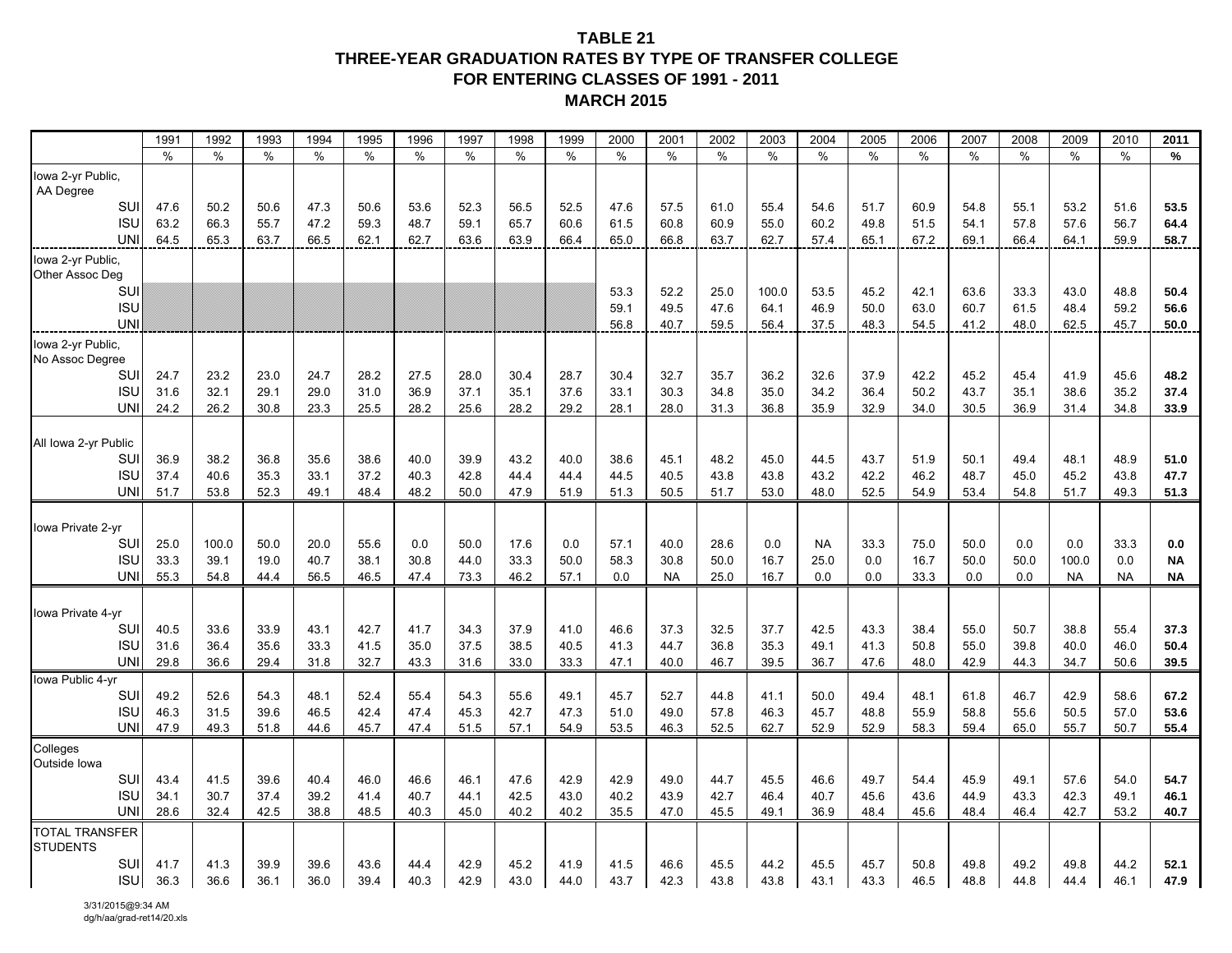UNI 46.5 | 49.1 | 47.7 | 45.8 **THREE+YEAR|GRADUATJON RATES,BY|TXPE|OE,TRANSFFR,COLLEGE**| <sub>53.5</sub> | 52.3 | 53.3 | 49.3 | 49.9 | 49.6

# **FOR ENTERING CLASSES OF 1991 - 2011**

**MARCH 2015**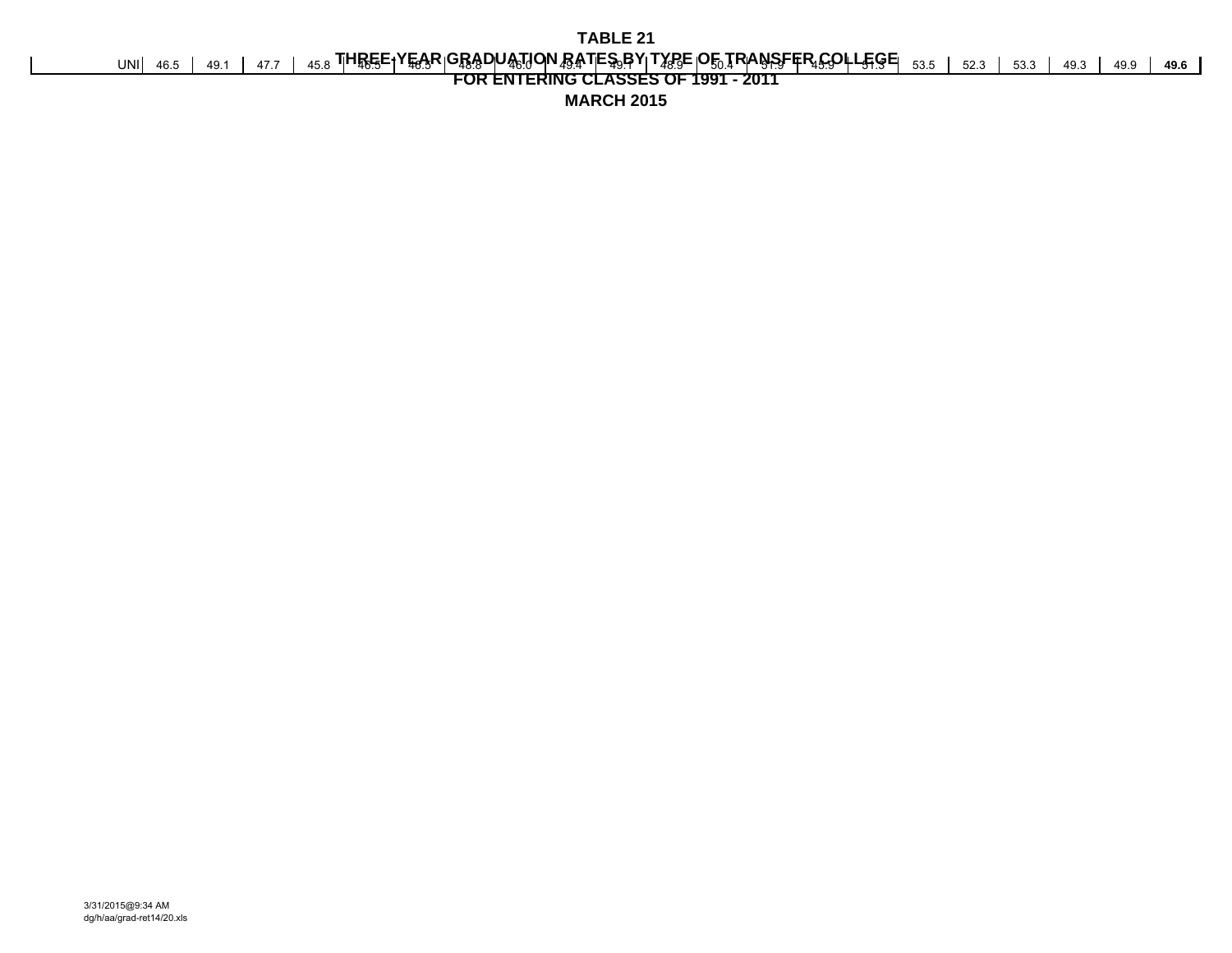## **TABLE 22 FOUR-YEAR GRADUATION RATES BY TYPE OF TRANSFER COLLEGE FOR ENTERING CLASSES OF 1991 - 2010 MARCH 2015**

|                       |                   | 1991         | 1992         | 1993         | 1994         | 1995         | 1996         | 1997         | 1998         | 1999         | 2000         | 2001         | 2002         | 2003         | 2004         | 2005         | 2006         | 2007         | 2008         | 2009         | 2010         |
|-----------------------|-------------------|--------------|--------------|--------------|--------------|--------------|--------------|--------------|--------------|--------------|--------------|--------------|--------------|--------------|--------------|--------------|--------------|--------------|--------------|--------------|--------------|
|                       |                   | %            | $\%$         | %            | %            | $\%$         | $\%$         | $\%$         | %            | $\%$         | %            | %            | %            | $\%$         | $\%$         | %            | $\%$         | $\%$         | $\%$         | $\%$         | %            |
| lowa 2-yr Public,     |                   |              |              |              |              |              |              |              |              |              |              |              |              |              |              |              |              |              |              |              |              |
| AA Degree             |                   |              |              |              |              |              |              |              |              |              |              |              |              |              |              |              |              |              |              |              |              |
|                       | SUI               | 58.6         | 56.8         | 55.8         | 56.6         | 54.9         | 60.7         | 59.5         | 61.2         | 62.1         | 57.5         | 64.4         | 67.0         | 63.2         | 62.3         | 57.1         | 67.6         | 63.2         | 62.9         | 62.6         | 58.8         |
|                       | <b>ISL</b><br>UNI | 76.8<br>71.6 | 75.3         | 66.7         | 60.1<br>72.3 | 72.1         | 63.3         | 68.8         | 72.2<br>73.5 | 70.3<br>75.8 | 77.5         | 69.0<br>75.7 | 69.2<br>73.2 | 63.6         | 69.7         | 60.5<br>73.5 | 71.5         | 64.0<br>78.0 | 67.5<br>75.2 | 68.6<br>75.7 | 65.4         |
| lowa 2-yr Public,     |                   |              | 73.0         | 72.9         |              | 72.5         | 69.9         | 71.7         |              |              | 75.6         |              |              | 70.0         | 68.4         |              | 76.7         |              |              |              | 70.9         |
| Other Assoc Deg       |                   |              |              |              |              |              |              |              |              |              |              |              |              |              |              |              |              |              |              |              |              |
|                       | SUI               |              |              |              |              |              |              |              |              |              | 66.7         | 65.2         | 33.3         | 100.0        | 67.4         | 48.4         | 57.9         | 63.6         | 50.0         | 52.6         | 58.2         |
|                       | <b>ISU</b>        |              |              |              |              |              |              |              |              |              | 69.3         | 62.1         | 67.1         | 76.1         | 54.3         | 62.5         | 80.8         | 65.2         | 68.8         | 60.5         | 71.8         |
|                       | <b>UNI</b>        |              |              |              |              |              |              |              |              |              | 62.2         | 44.4         | 66.7         | 60.0         | 50.0         | 60.3         | 61.4         | 50.0         | 66.1         | 77.5         | 63.0         |
| Iowa 2-yr Public,     |                   |              |              |              |              |              |              |              |              |              |              |              |              |              |              |              |              |              |              |              |              |
| No Assoc Degree       |                   |              |              |              |              |              |              |              |              |              |              |              |              |              |              |              |              |              |              |              |              |
|                       | SU                | 40.3         | 39.4         | 36.6         | 40.9         | 47.7         | 45.3         | 42.3         | 46.3         | 47.9         | 47.6         | 50.8         | 56.8         | 53.1         | 52.7         | 52.2         | 62.2         | 57.4         | 59.3         | 60.2         | 62.3         |
|                       | <b>ISL</b>        | 50.8         | 49.7         | 48.2         | 50.6         | 50.4         | 55.8         | 55.7         | 53.0         | 59.0         | 57.9         | 49.7         | 52.7         | 53.0         | 52.1         | 72.5         | 54.7         | 59.0         | 53.9         | 55.7         | 54.1         |
|                       | <b>UN</b>         | 44.5         | 48.8         | 53.5         | 44.7         | 51.4         | 52.3         | 50.8         | 54.4         | 55.2         | 48.9         | 50.3         | 53.4         | 57.9         | 55.5         | 48.9         | 53.7         | 48.4         | 54.7         | 50.2         | 51.1         |
|                       |                   |              |              |              |              |              |              |              |              |              |              |              |              |              |              |              |              |              |              |              |              |
| All Iowa 2-yr Public  |                   |              |              |              |              |              |              |              |              |              |              |              |              |              |              |              |              |              |              |              |              |
|                       | SUI<br><b>ISL</b> | 50.0<br>55.6 | 49.0<br>56.1 | 46.2<br>52.5 | 48.5<br>52.7 | 50.9<br>55.2 | 52.7<br>57.9 | 50.7<br>59.0 | 53.5<br>58.8 | 54.7<br>62.4 | 52.4<br>65.1 | 57.7<br>56.2 | 61.4<br>59.0 | 57.8<br>58.5 | 58.3<br>57.6 | 53.9<br>59.4 | 64.9<br>62.5 | 60.3<br>61.2 | 60.7<br>59.8 | 60.2<br>59.9 | 59.8<br>59.2 |
|                       | <b>UNI</b>        | 63.0         | 65.8         | 66.2         | 61.2         | 64.6         | 62.4         | 64.2         | 64.9         | 67.8         | 65.3         | 64.6         | 65.7         | 64.9         | 62.3         | 63.9         | 67.8         | 65.6         | 67.7         | 66.2         | 62.8         |
|                       |                   |              |              |              |              |              |              |              |              |              |              |              |              |              |              |              |              |              |              |              |              |
| Iowa Private 2-yr     |                   |              |              |              |              |              |              |              |              |              |              |              |              |              |              |              |              |              |              |              |              |
|                       | SUI               | 37.5         | 100.0        | 66.7         | 40.0         | 77.8         | 25.0         | 50.0         | 29.4         | 0.0          | 57.1         | 80.0         | 28.6         | 0.0          | NA           | 66.7         | 75.0         | 75.0         | 0.0          | 0.0          | 33.3         |
|                       | <b>ISL</b>        | 50.0         | 65.2         | 33.3         | 48.1         | 47.6         | 46.2         | 52.0         | 40.0         | 70.8         | 66.7         | 53.8         | 50.0         | 16.7         | 37.5         | 0.0          | 50.0         | 50.0         | 50.0         | 100.0        | <b>NA</b>    |
|                       | UNI               | 68.4         | 67.7         | 50.0         | 60.9         | 53.5         | 47.4         | 73.3         | 50.0         | 64.3         | 0.0          | <b>NA</b>    | 25.0         | 33.3         | 0.0          | 50.0         | 33.3         | 20.0         | 33.3         | <b>NA</b>    | <b>NA</b>    |
|                       |                   |              |              |              |              |              |              |              |              |              |              |              |              |              |              |              |              |              |              |              |              |
| Iowa Private 4-vr     |                   |              |              |              |              |              |              |              |              |              |              |              |              |              |              |              |              |              |              |              |              |
|                       | SUI               | 52.7         | 53.1         | 50.9         | 60.6         | 58.1         | 57.3         | 59.6         | 53.7         | 58.1         | 63.6         | 57.8         | 63.6         | 57.1         | 63.0         | 62.9         | 64.4         | 77.5         | 71.6         | 61.2         | 66.1         |
|                       | <b>ISU</b>        | 56.3         | 58.9         | 63.7         | 46.3         | 63.6         | 56.9         | 58.8         | 62.3         | 66.7         | 65.3         | 62.9         | 57.5         | 59.8         | 66.0         | 56.7         | 69.5         | 73.0         | 57.5         | 56.2         | 62.4         |
|                       | <b>UNI</b>        | 55.0         | 58.1         | 49.5         | 59.8         | 54.5         | 69.1         | 59.5         | 56.3         | 62.2         | 62.8         | 62.9         | 63.6         | 61.7         | 54.4         | 670.0        | 72.0         | 64.3         | 61.4         | 51.6         | 67.9         |
| Iowa Public 4-yr      | SU                | 72.2         | 70.5         | 72.8         | 70.0         | 70.1         | 77.7         | 69.0         | 73.4         | 65.2         | 71.4         | 67.9         | 69.0         | 64.4         | 66.7         | 64.6         | 72.2         | 78.2         | 71.7         | 62.3         | 77.0         |
|                       | <b>ISU</b>        | 64.5         | 58.3         | 67.9         | 64.0         | 57.6         | 69.1         | 62.8         | 62.7         | 74.1         | 76.9         | 63.0         | 69.9         | 61.3         | 63.8         | 62.8         | 71.0         | 73.5         | 72.2         | 64.5         | 74.2         |
|                       | <b>UNI</b>        | 75.3         | 69.6         | 75.0         | 60.0         | 72.9         | 64.1         | 72.7         | 80.0         | 65.9         | 71.5         | 61.2         | 69.5         | 74.6         | 72.9         | 78.6         | 86.1         | 82.8         | 65.0         | 78.7         | 65.2         |
|                       |                   |              |              |              |              |              |              |              |              |              |              |              |              |              |              |              |              |              |              |              |              |
| Colleges Outside Iowa |                   |              |              |              |              |              |              |              |              |              |              |              |              |              |              |              |              |              |              |              |              |
|                       | SU                | 57.0         | 56.8         | 53.3         | 59.4         | 60.6         | 65.3         | 64.4         | 63.0         | 61.1         | 61.9         | 63.0         | 63.1         | 64.4         | 66.3         | 68.3         | 69.4         | 61.5         | 68.0         | 71.7         | 71.0         |
|                       | <b>ISL</b>        | 53.0         | 51.0         | 56.5         | 57.7         | 56.3         | 59.7         | 58.3         | 61.6         | 60.4         | 61.0         | 59.5         | 57.9         | 62.1         | 62.4         | 64.4         | 62.8         | 64.6         | 58.4         | 58.7         | 67.3         |
|                       | UNI               | 45.1         | 53.9         | 60.0         | 53.4         | 64.1         | 58.1         | 63.0         | 55.6         | 58.8         | 57.3         | 65.9         | 67.8         | 66.4         | 50.8         | 59.5         | 64.1         | 63.2         | 57.7         | 57.3         | 68.1         |
| <b>TOTAL TRANSFER</b> |                   |              |              |              |              |              |              |              |              |              |              |              |              |              |              |              |              |              |              |              |              |
| <b>STUDENTS</b>       | SUI               |              |              |              |              |              |              |              |              |              |              |              |              |              |              |              |              |              |              |              |              |
|                       | ISU               | 56.5<br>55.5 | 55.6<br>55.3 | 52.8<br>55.6 | 56.4<br>54.2 | 57.9<br>56.4 | 60.7<br>59.0 | 57.9<br>58.9 | 58.4<br>59.8 | 58.1<br>63.2 | 58.4<br>64.9 | 60.7<br>58.1 | 62.5<br>59.2 | 60.2<br>59.4 | 61.7<br>59.8 | 59.6<br>60.4 | 65.7<br>63.7 | 62.8<br>63.4 | 64.0<br>60.1 | 63.5<br>59.6 | 64.9<br>62.5 |
|                       | <b>UNI</b>        | 61.4         | 64.0         | 63.4         | 60.1         | 63.6         | 62.4         | 64.5         | 63.6         | 66.2         | 64.5         | 64.4         | 65.7         | 65.3         | 60.8         | 64.5         | 69.0         | 66.2         | 65.8         | 64.5         | 63.8         |
|                       |                   |              |              |              |              |              |              |              |              |              |              |              |              |              |              |              |              |              |              |              |              |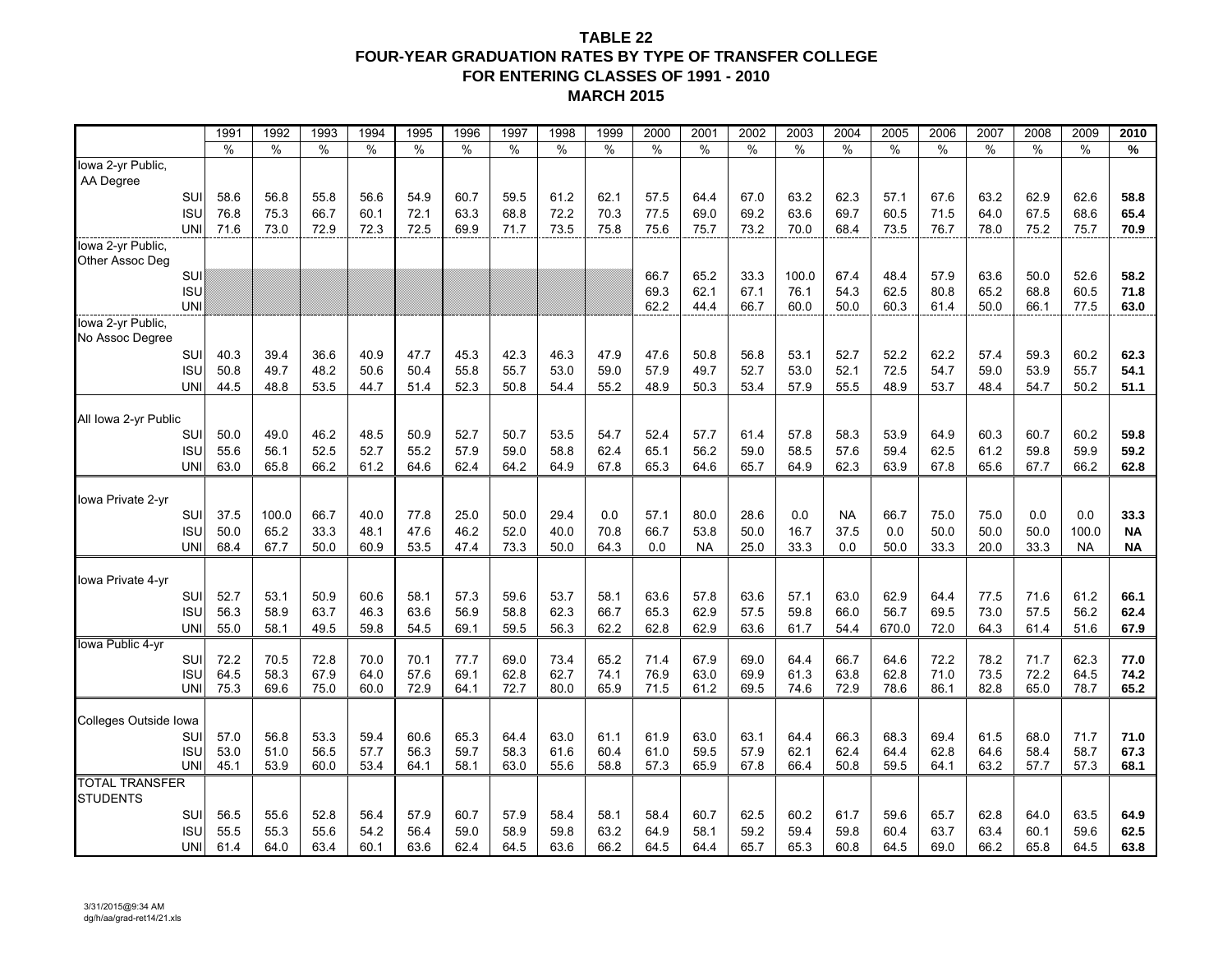## **ONE-YEAR RETENTION RATES FOR TRANSFER STUDENTS BY TRANSFER GPA FOR ENTERING CLASSES OF 1991 - 2013 MARCH 2015**

|               | 1991      | 1992      | 1993      | 1994      | 1995      | 1996      | 1997      | 1998      | 1999      | 2000      | 2001      | 2002      | 2003      | 2004      | 2005      | 2006      | 2007      | 2008      | 2009      | 2010      | 2011      | 2012          | 2013      |
|---------------|-----------|-----------|-----------|-----------|-----------|-----------|-----------|-----------|-----------|-----------|-----------|-----------|-----------|-----------|-----------|-----------|-----------|-----------|-----------|-----------|-----------|---------------|-----------|
|               | $\%$      | %         | $\%$      | %         | %         | %         | %         | %         | %         | %         | $\%$      | %         | %         | $\%$      | $\%$      | %         | %         | %         | %         | %         | %         | $\frac{0}{0}$ | %         |
| $3.50 - 4.00$ |           |           |           |           |           |           |           |           |           |           |           |           |           |           |           |           |           |           |           |           |           |               |           |
| SUI           | 87.2      | 89.6      | 82.2      | 80.4      | 83.0      | 86.4      | 86.2      | 84.3      | 79.7      | 89.8      | 82.7      | 85.0      | 89.2      | 85.3      | 81.3      | 83.6      | 84.8      | 84.0      | 81.4      | 83.7      | 88.7      | 83.1          | 87.4      |
| <b>ISU</b>    | 84.1      | 84.6      | 86.7      | 84.2      | 83.9      | 87.7      | 86.0      | 84.9      | 89.4      | 86.5      | 80.9      | 83.3      | 88.1      | 84.5      | 84.4      | 84.8      | 85.0      | 88.2      | 83.1      | 84.9      | 92.2      | 89.4          | 91.0      |
| <b>UNI</b>    | 94.0      | 90.7      | 89.6      | 84.8      | 91.0      | 87.9      | 88.7      | 90.0      | 92.3      | 88.8      | 90.6      | 92.1      | 88.7      | 89.0      | 91.2      | 90.5      | 91.7      | 93.2      | 87.0      | 90.1      | 86.5      | 87.6          | 90.9      |
| $3.25 - 3.49$ |           |           |           |           |           |           |           |           |           |           |           |           |           |           |           |           |           |           |           |           |           |               |           |
| SUI           | 84.7      | 78.8      | 78.3      | 78.6      | 82.7      | 87.3      | 84.9      | 80.8      | 79.9      | 84.1      | 83.4      | 77.6      | 78.6      | 80.1      | 84.8      | 84.5      | 79.8      | 84.5      | 82.4      | 82.2      | 78.7      | 81.6          | 86.7      |
| <b>ISU</b>    | 83.2      | 87.2      | 88.5      | 82.4      | 83.3      | 85.3      | 81.8      | 78.4      | 85.6      | 85.4      | 83.9      | 85.8      | 78.5      | 78.9      | 82.7      | 79.6      | 86.0      | 85.7      | 82.6      | 86.0      | 88.0      | 85.0          | 83.4      |
| <b>UNI</b>    | 86.7      | 84.5      | 91.6      | 84.5      | 79.8      | 85.5      | 82.9      | 88.2      | 87.9      | 88.6      | 85.2      | 83.3      | 89.0      | 89.1      | 85.2      | 92.0      | 83.7      | 89.0      | 94.4      | 85.6      | 85.2      | 89.8          | 87.6      |
| $3.00 - 3.24$ |           |           |           |           |           |           |           |           |           |           |           |           |           |           |           |           |           |           |           |           |           |               |           |
| SUI           | 87.5      | 85.6      | 77.8      | 80.5      | 78.8      | 80.5      | 82.3      | 81.7      | 82.4      | 79.0      | 76.1      | 79.3      | 81.8      | 79.0      | 75.4      | 86.9      | 81.6      | 76.0      | 78.9      | 80.4      | 77.8      | 75.3          | 76.7      |
| <b>ISU</b>    | 86.7      | 83.6      | 84.0      | 76.8      | 83.3      | 80.5      | 83.2      | 76.6      | 82.8      | 82.7      | 78.0      | 81.9      | 74.7      | 79.5      | 77.9      | 82.4      | 85.8      | 81.0      | 86.9      | 84.6      | 83.5      | 79.9          | 82.8      |
| <b>UNI</b>    | 92.4      | 90.2      | 83.2      | 84.7      | 82.4      | 85.6      | 84.9      | 80.0      | 82.4      | 84.4      | 84.1      | 81.4      | 77.2      | 84.5      | 81.8      | 83.5      | 80.9      | 78.7      | 83.3      | 81.6      | 79.6      | 82.2          | 78.4      |
| 2.75-2.99     |           |           |           |           |           |           |           |           |           |           |           |           |           |           |           |           |           |           |           |           |           |               |           |
| SUI           | 77.7      | 80.1      | 79.6      | 75.2      | 72.8      | 82.4      | 81.4      | 73.5      | 76.6      | 72.8      | 83.0      | 75.2      | 71.8      | 76.6      | 74.4      | 77.8      | 73.0      | 81.1      | 76.3      | 74.3      | 73.8      | 70.2          | 75.8      |
| <b>ISU</b>    | 75.4      | 69.8      | 75.9      | 81.4      | 78.4      | 77.2      | 80.1      | 81.5      | 84.4      | 87.1      | 86.5      | 80.9      | 77.8      | 85.7      | 76.9      | 84.8      | 79.8      | 79.2      | 77.8      | 79.7      | 75.5      | 86.1          | 85.1      |
| <b>UNI</b>    | 84.4      | 83.6      | 73.3      | 80.9      | 78.3      | 85.0      | 75.3      | 84.7      | 82.8      | 84.2      | 79.7      | 79.7      | 81.3      | 73.3      | 79.1      | 83.6      | 82.5      | 78.2      | 81.1      | 79.8      | 76.7      | 83.1          | 83.7      |
| $2.50 - 2.74$ |           |           |           |           |           |           |           |           |           |           |           |           |           |           |           |           |           |           |           |           |           |               |           |
| SUI           | 72.4      | 73.7      | 76.5      | 66.0      | 75.8      | 79.2      | 70.9      | 71.7      | 75.3      | 73.4      | 68.4      | 77.3      | 69.3      | 76.2      | 76.7      | 78.1      | 66.7      | 73.4      | 61.8      | 75.3      | 77.5      | 70.9          | 66.4      |
| <b>ISU</b>    | 75.2      | 77.8      | 81.8      | 76.5      | 76.5      | 78.7      | 76.7      | 77.6      | 79.7      | 74.0      | 72.2      | 74.4      | 72.2      | 68.1      | 78.6      | 73.4      | 75.4      | 79.4      | 77.0      | 75.3      | 74.8      | 77.8          | 78.2      |
| <b>UNI</b>    | 82.1      | 80.6      | 80.8      | 77.9      | 78.8      | 74.1      | 82.5      | 80.7      | 78.7      | 75.3      | 73.0      | 81.1      | 72.9      | 69.3      | 69.9      | 82.4      | 71.3      | 78.2      | 71.9      | 76.0      | 81.7      | 79.1          | 81.1      |
| $2.25 - 2.49$ |           |           |           |           |           |           |           |           |           |           |           |           |           |           |           |           |           |           |           |           |           |               |           |
| SUI           | 66.7      | 68.8      | 62.5      | 70.3      | 66.1      | 72.9      | 67.3      | 75.2      | 66.9      | 69.3      | 65.3      | 62.6      | 59.3      | 68.8      | 67.3      | 71.7      | 83.0      | 71.2      | 54.7      | 66.7      | 79.7      | 57.6          | 68.9      |
| <b>ISU</b>    | 72.8      | 79.2      | 75.6      | 72.1      | 72.6      | 68.3      | 66.8      | 74.2      | 75.2      | 74.7      | 66.3      | 71.8      | 73.3      | 69.5      | 73.2      | 66.9      | 68.9      | 71.0      | 70.7      | 76.0      | 78.7      | 70.1          | 73.1      |
| <b>UNI</b>    | 74.8      | 74.1      | 76.2      | 75.0      | 67.7      | 67.7      | 70.7      | 76.0      | 68.5      | 70.1      | 70.9      | 65.7      | 67.6      | 65.3      | 76.4      | 75.2      | 76.3      | 72.8      | 71.6      | 70.1      | 70.4      | 72.5          | 71.2      |
| 2.00-2.24     |           |           |           |           |           |           |           |           |           |           |           |           |           |           |           |           |           |           |           |           |           |               |           |
| SUI           | 82.3      | 74.4      | 63.2      | 59.6      | 68.9      | 66.1      | 70.4      | 54.8      | 57.5      | 61.0      | 62.9      | 67.5      | 73.3      | 66.7      | 50.0      | 75.0      | 60.0      | 23.1      | 41.2      | 67.7      | 75.0      | 56.0          | 66.7      |
| <b>ISU</b>    | 70.4      | 69.3      | 70.5      | 67.3      | 63.4      | 71.5      | 70.6      | 67.1      | 71.8      | 79.6      | 72.2      | 62.3      | 66.0      | 63.9      | 71.4      | 62.4      | 63.6      | 63.0      | 69.5      | 60.3      | 67.5      | 65.4          | 71.1      |
| <b>UNI</b>    | 71.4      | 63.6      | 62.1      | 67.9      | 69.1      | 64.6      | 58.5      | 53.8      | 57.7      | 75.0      | 62.9      | 63.3      | 54.2      | 66.0      | 62.8      | 65.5      | 60.0      | 68.3      | 56.1      | 69.8      | 78.6      | 67.6          | 77.8      |
| $1.00 - 1.99$ |           |           |           |           |           |           |           |           |           |           |           |           |           |           |           |           |           |           |           |           |           |               |           |
| SUI           | 78.3      | 75.0      | 57.1      | 50.0      | 88.9      | 66.7      | 66.7      | 57.1      | 57.1      | 41.7      | 66.7      | 72.7      | 33.3      | 25.0      | 100.0     | <b>NA</b> | <b>NA</b> | 100.0     | 100.0     | 66.7      | <b>NA</b> | 100.0         | 100.0     |
| <b>ISU</b>    | 62.1      | 71.9      | 72.7      | 70.5      | 53.5      | 58.3      | 71.4      | 63.6      | 81.0      | 45.5      | 52.2      | 63.6      | 43.8      | 50.0      | 66.7      | 41.7      | 57.1      | 75.0      | 80.0      | 58.3      | 50.0      | 47.1          | 90.0      |
| <b>UNI</b>    | 66.7      | 100.0     | 100.0     | 66.7      | 100.0     | 100.0     | 75.0      | 66.7      | 57.1      | 71.4      | 76.9      | 60.0      | 50.0      | 80.0      | 25.0      | 50.0      | 50.0      | 75.0      | 44.4      | 50.0      | 100.0     | 77.8          | <b>NA</b> |
| $0.00 - 0.99$ |           |           |           |           |           |           |           |           |           |           |           |           |           |           |           |           |           |           |           |           |           |               |           |
| SUI           | 73.2      | 77.8      | 53.3      | 91.7      | 82.4      | 63.6      | 86.7      | 66.7      | 63.6      | 85.0      | 69.7      | <b>NA</b> | 100.0     | <b>NA</b> | <b>NA</b> | <b>NA</b> | <b>NA</b> | <b>NA</b> | <b>NA</b> | <b>NA</b> | 100.0     | <b>NA</b>     | 50.0      |
| <b>ISU</b>    | 93.3      | 62.5      | 88.9      | 54.5      | 71.4      | 100.0     | 50.0      | 50.0      | 35.7      | 87.5      | 75.0      | 71.4      | 66.7      | 100.0     | 62.5      | 80.0      | 80.0      | 77.8      | 83.3      | 81.8      | 100.0     | <b>NA</b>     | <b>NA</b> |
| UNI           | 53.8      | 87.5      | 90.9      | 40.0      | 0.0       | 75.0      | 60.0      | 62.5      | 50.0      | 80.0      | 95.0      | 66.7      | 70.0      | 69.7      | 85.7      | 71.4      | 85.7      | 88.2      | 80.0      | 70.0      | 80.0      | 100.0         | 88.6      |
| <b>NA</b>     |           |           |           |           |           |           |           |           |           |           |           |           |           |           |           |           |           |           |           |           |           |               |           |
| SUI           | 75.9      | 100.0     | 100.0     | 100.0     | 100.0     | 100.0     | 100.0     | 80.0      | 100.0     | 50.0      | <b>NA</b> | 71.4      | 90.9      | 63.2      | 62.5      | 86.5      | 84.6      | 82.6      | 91.7      | 91.0      | 77.0      | 87.8          | 81.3      |
| <b>ISU</b>    | 40.0      | 26.3      | 9.5       | 10.0      | 16.7      | 0.0       | 20.0      | 16.7      | 0.0       | 12.5      | <b>NA</b> | 100.0     | <b>NA</b> | 0.0       | <b>NA</b> | 0.0       | <b>NA</b> | <b>NA</b> | 0.0       | 100.0     | <b>NA</b> | 60.0          | 33.3      |
| <b>UNI</b>    | <b>NA</b> | <b>NA</b> | <b>NA</b> | <b>NA</b> | <b>NA</b> | <b>NA</b> | <b>NA</b> | <b>NA</b> | <b>NA</b> | <b>NA</b> | <b>NA</b> | <b>NA</b> | NA        | <b>NA</b> | <b>NA</b> | <b>NA</b> | <b>NA</b> | <b>NA</b> | NA        | <b>NA</b> | NA        | <b>NA</b>     | ΝA        |
| <b>TOTAL</b>  |           |           |           |           |           |           |           |           |           |           |           |           |           |           |           |           |           |           |           |           |           |               |           |
| SUI           | 79.2      | 79.4      | 75.2      | 74.6      | 76.8      | 80.5      | 78.7      | 76.9      | 76.6      | 77.8      | 76.7      | 76.7      | 76.9      | 78.3      | 76.5      | 81.6      | 78.2      | 79.3      | 76.7      | 79.5      | 79.9      | 76.1          | 79.7      |
| <b>ISU</b>    | 76.6      | 77.5      | 78.9      | 75.9      | 76.5      | 77.2      | 77.6      | 77.3      | 81.5      | 80.8      | 77.4      | 78.1      | 76.6      | 77.4      | 78.7      | 77.9      | 79.7      | 79.6      | 79.4      | 79.7      | 81.4      | 80.7          | 82.7      |
| <b>UNI</b>    | 83.7      | 82.1      | 80.5      | 80.2      | 78.5      | 79.8      | 79.9      | 81.4      | 81.0      | 81.3      | 80.3      | 80.2      | 78.6      | 78.3      | 80.3      | 83.8      | 80.6      | 82.5      | 80.0      | 80.8      | 80.6      | 82.7          | 83.3      |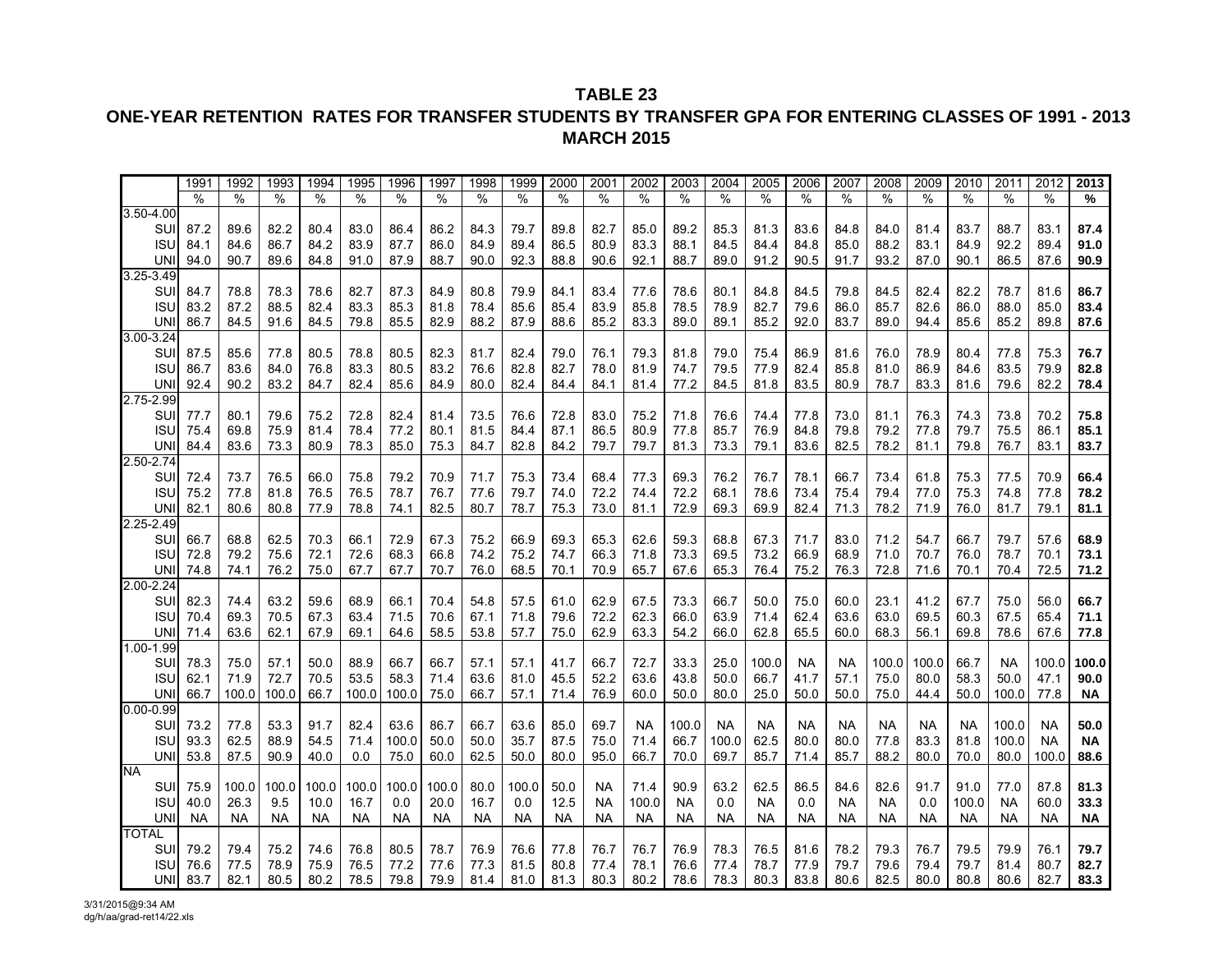## **TABLE 24ONE-YEAR GRADUATION RATES FOR TRANSFER STUDENTS BY TRANSFER GPA FOR ENTERING CLASSES OF 2000 - 2013 MARCH 2015**

|               | 2000      | 2001      | 2002      | 2003      | 2004      | 2005          | 2006      | 2007      | 2008      | 2009          | 2010          | 2011      | 2012      | 2013      |
|---------------|-----------|-----------|-----------|-----------|-----------|---------------|-----------|-----------|-----------|---------------|---------------|-----------|-----------|-----------|
|               | $\%$      | $\%$      | $\%$      | $\%$      | $\%$      | $\frac{0}{0}$ | $\%$      | $\%$      | $\%$      | $\frac{0}{0}$ | $\frac{0}{0}$ | $\%$      | $\%$      | $\%$      |
| $3.50 - 4.00$ |           |           |           |           |           |               |           |           |           |               |               |           |           |           |
| SUI           | 0.0       | $0.0\,$   | 0.0       | $0.0\,$   | 0.0       | 0.7           | 1.1       | $0.8\,$   | 2.0       | 0.4           | 0.4           | 0.7       | 0.0       | 0.9       |
| <b>ISU</b>    | 0.0       | $1.2$     | 0.0       | 0.4       | 0.0       | 0.3           | 0.3       | 0.9       | 0.0       | 1.7           | 0.0           | 1.1       | 0.0       | 0.0       |
| <b>UNI</b>    | 0.0       | $0.0\,$   | 0.0       | $0.0\,$   | 0.0       | $0.0\,$       | 0.0       | $0.0\,$   | 0.0       | $0.0\,$       | 0.0           | $0.0\,$   | 0.5       | $0.0\,$   |
| 3.25-3.49     |           |           |           |           |           |               |           |           |           |               |               |           |           |           |
| SUI           | 0.0       | 0.0       | 0.0       | 0.0       | 0.0       | $0.0\,$       | 0.6       | 0.5       | 0.6       | 0.5           | 0.6           | 0.0       | 1.4       | 0.7       |
| <b>ISU</b>    | 0.0       | 0.6       | $1.1$     | $1.1$     | 0.0       | 0.6           | 0.5       | $0.0\,$   | 0.5       | 0.9           | 0.4           | 1.4       | 0.0       | 0.4       |
| <b>UNI</b>    | 0.0       | $0.0\,$   | 0.0       | $0.0\,$   | 0.0       | $0.0\,$       | 0.0       | $0.0\,$   | 0.0       | $0.0\,$       | 0.0           | 0.7       | 0.0       | $0.0\,$   |
| $3.00 - 3.24$ |           |           |           |           |           |               |           |           |           |               |               |           |           |           |
| SUI           | 0.0       | 0.0       | 0.0       | 0.0       | 0.0       | 0.5           | 0.0       | 0.0       | 0.6       | 0.5           | 0.5           | 0.0       | 0.9       | 0.7       |
| <b>ISU</b>    | 0.0       | 0.8       | 0.5       | 1.3       | 0.0       | 0.5           | 0.5       | $0.0\,$   | 0.0       | 0.8           | 0.4           | 0.4       | 0.4       | 0.3       |
| <b>UNI</b>    | 0.0       | $0.0\,$   | 0.0       | $0.0\,$   | 0.0       | $0.0\,$       | 0.0       | $0.0\,$   | 0.0       | $0.0\,$       | 0.0           | $0.0\,$   | 0.0       | $0.7\,$   |
| $2.75 - 2.99$ |           |           |           |           |           |               |           |           |           |               |               |           |           |           |
| SUI           | 0.0       | $0.0\,$   | $0.0\,$   | $0.0\,$   | $0.0\,$   | $0.0\,$       | 1.3       | $0.5\,$   | 0.0       | $0.0\,$       | 0.5           | 0.5       | 0.5       | 0.0       |
| <b>ISU</b>    | 0.4       | 0.4       | 0.0       | 0.5       | 0.0       | 0.5           | 0.0       | 0.0       | 1.0       | 0.4           | 1.2           | 0.7       | 0.7       | 0.3       |
| <b>UNI</b>    | 0.0       | $0.0\,$   | 0.0       | $0.0\,$   | 0.0       | $0.0\,$       | 0.0       | $0.0\,$   | 0.0       | $0.0\,$       | 0.0           | $0.0\,$   | 0.0       | $0.0\,$   |
| $2.50 - 2.74$ |           |           |           |           |           |               |           |           |           |               |               |           |           |           |
| SUI           | 0.0       | $0.0\,$   | $0.0\,$   | $0.0\,$   | 0.0       | $0.6\,$       | 0.8       | 1.4       | 1.4       | $0.0\,$       | 0.6           | $0.0\,$   | $0.0\,$   | $0.0\,$   |
| <b>ISU</b>    | 0.4       | $0.0\,$   | 1.4       | 0.5       | 1.0       | 0.5           | 0.5       | $1.4$     | 0.0       | $0.8\,$       | 0.9           | $0.9\,$   | $0.8\,$   | $0.0\,$   |
| <b>UNI</b>    | 0.0       | $0.0\,$   | 0.0       | $0.0\,$   | 0.0       | $0.0\,$       | 0.0       | $0.0\,$   | 0.0       | $0.0\,$       | 0.0           | $0.0\,$   | 0.0       | $0.0\,$   |
| 2.25-2.49     |           |           |           |           |           |               |           |           |           |               |               |           |           |           |
| SUI           | 0.0       | 0.0       | 0.0       | 0.0       | 0.0       | 0.0           | 0.0       | 2.1       | 0.0       | 0.0           | 0.0           | 0.0       | 1.5       | 0.0       |
| <b>ISU</b>    | 1.5       | 0.6       | 0.0       | $0.0\,$   | 0.0       | 0.7           | 0.7       | $0.0\,$   | 0.6       | $0.0\,$       | 0.5           | $0.0\,$   | $0.0\,$   | $0.0\,$   |
| <b>UNI</b>    | 0.0       | $0.0\,$   | $0.0\,$   | $0.0\,$   | $0.0\,$   | $0.0\,$       | $0.0\,$   | $0.0\,$   | $0.0\,$   | $0.0\,$       | $0.0\,$       | $0.0\,$   | $0.0\,$   | 0.0       |
| 2.00-2.24     |           |           |           |           |           |               |           |           |           |               |               |           |           |           |
| SUI           | 0.0       | 0.0       | 0.0       | 0.0       | 0.0       | 0.0           | 0.0       | 0.0       | 0.0       | 5.9           | 0.0           | 0.0       | 0.0       | 0.0       |
| <b>ISU</b>    | 0.0       | 0.7       | 0.0       | $0.0\,$   | 0.0       | $0.0\,$       | 0.0       | 3.0       | 0.7       | 0.8           | 2.5           | $0.0\,$   | 0.0       | $0.0\,$   |
| <b>UNI</b>    | 0.0       | $0.0\,$   | 0.0       | $0.0\,$   | 0.0       | $0.0\,$       | 0.0       | $0.0\,$   | 0.0       | $0.0\,$       | 0.0           | $0.0\,$   | 0.0       | $0.0\,$   |
| $1.00 - 1.99$ |           |           |           |           |           |               |           |           |           |               |               |           |           |           |
| SUI           | 0.0       | $0.0\,$   | $0.0\,$   | 0.0       | $0.0\,$   | $0.0\,$       | $0.0\,$   | $0.0\,$   | $0.0\,$   | $0.0\,$       | $0.0\,$       | <b>NA</b> | $0.0\,$   | 0.0       |
| <b>ISU</b>    | 0.0       | $0.0\,$   | 0.0       | $0.0\,$   | 0.0       | $0.0\,$       | 0.0       | $0.0\,$   | 0.0       | $0.0\,$       | 0.0           | $0.0\,$   | 0.0       | $0.0\,$   |
| <b>UNI</b>    | 0.0       | $0.0\,$   | 0.0       | $0.0\,$   | 0.0       | $0.0\,$       | 0.0       | $0.0\,$   | 0.0       | $0.0\,$       | 0.0           | $0.0\,$   | 0.0       | <b>NA</b> |
| $0.00 - 0.99$ |           |           |           |           |           |               |           |           |           |               |               |           |           |           |
| SUI           | 0.0       | $0.0\,$   | 0.0       | $0.0\,$   | 0.0       | $0.0\,$       | 0.0       | $0.0\,$   | 0.0       | $0.0\,$       | 0.0           | $0.0\,$   | <b>NA</b> | $0.0\,$   |
| <b>ISU</b>    | 0.0       | $0.0\,$   | 0.0       | $0.0\,$   | 0.0       | $0.0\,$       | 0.0       | $0.0\,$   | 0.0       | $0.0\,$       | 0.0           | $0.0\,$   | <b>NA</b> | <b>NA</b> |
| <b>UNI</b>    | 0.0       | $0.0\,$   | 0.0       | $0.0\,$   | 0.0       | $0.0\,$       | 0.0       | $0.0\,$   | 0.0       | $0.0\,$       | 0.0           | $0.0\,$   | 0.0       | $0.0\,$   |
| <b>NA</b>     |           |           |           |           |           |               |           |           |           |               |               |           |           |           |
| SUI           | 0.0       | $0.0\,$   | 0.0       | $0.0\,$   | 0.0       | $0.0\,$       | $0.0\,$   | 3.8       | 0.0       | $0.0\,$       | 1.5           | $2.0\,$   | $0.0\,$   | 0.3       |
| <b>ISU</b>    | 0.0       | <b>NA</b> | 0.0       | <b>NA</b> | <b>NA</b> | <b>NA</b>     | 0.0       | <b>NA</b> | <b>NA</b> | $0.0\,$       | $0.0\,$       | <b>NA</b> | $0.0\,$   | $0.0\,$   |
| <b>UNI</b>    | <b>NA</b> | <b>NA</b> | <b>NA</b> | <b>NA</b> | <b>NA</b> | <b>NA</b>     | <b>NA</b> | $\sf NA$  | <b>NA</b> | <b>NA</b>     | <b>NA</b>     | <b>NA</b> | <b>NA</b> | <b>NA</b> |
| <b>TOTAL</b>  |           |           |           |           |           |               |           |           |           |               |               |           |           |           |
| SUI           | 0.0       | $0.0\,$   | 0.0       | 0.0       | 0.0       | 0.3           | 0.7       | 0.7       | 0.9       | 0.4           | 0.5           | 0.4       | 0.6       | 0.4       |
| <b>ISU</b>    | 0.3       | 0.6       | 0.4       | 0.6       | 0.1       | 0.5           | 0.4       | $0.6\,$   | 0.3       | $0.8\,$       | 0.7           | 0.7       | 0.3       | 0.2       |
| UNI           | 0.0       | $0.0\,$   | 0.0       | $0.0\,$   | 0.0       | $0.0\,$       | 0.0       | $0.0\,$   | 0.0       | $0.0\,$       | 0.0           | 0.1       | 0.1       | 0.1       |
|               |           |           |           |           |           |               |           |           |           |               |               |           |           |           |

3/31/2015@9:34 AM dg/h/aa/grad-ret14/24.xls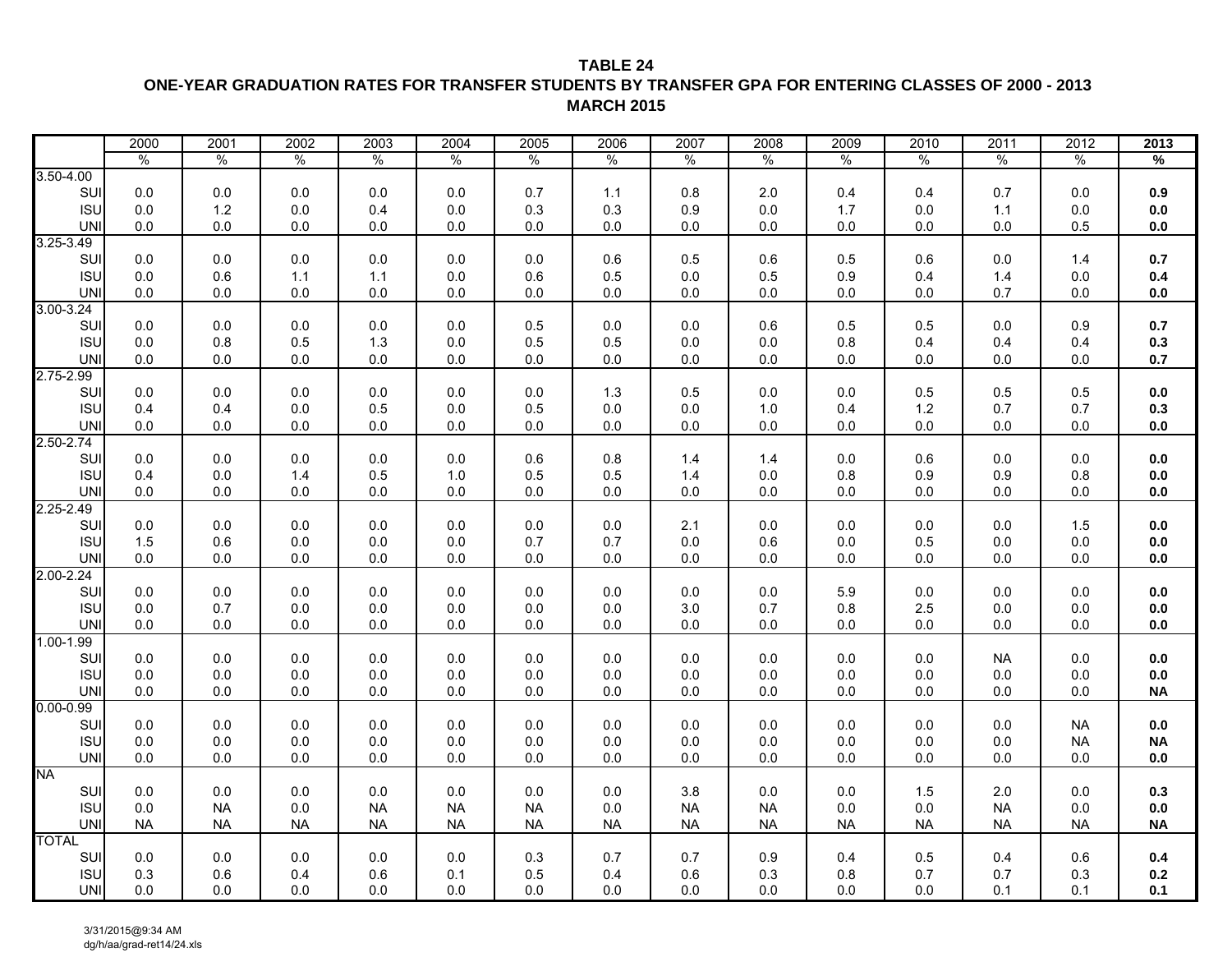## **TWO-YEAR GRADUATION RATES FOR TRANSFER STUDENTS BY TRANSFER GPA FOR ENTERING CLASSES OF 2000 - 2012 MARCH 2015**

|                             | 2000        | 2001          | 2002          | 2003       | 2004          | 2005          | 2006        | 2007      | 2008        | 2009        | 2010          | 2011          | 2012         |
|-----------------------------|-------------|---------------|---------------|------------|---------------|---------------|-------------|-----------|-------------|-------------|---------------|---------------|--------------|
|                             | $\%$        | $\frac{1}{6}$ | $\frac{0}{0}$ | $\%$       | $\frac{1}{2}$ | $\frac{1}{2}$ | $\%$        | $\%$      | $\%$        | $\%$        | $\frac{0}{0}$ | $\frac{0}{0}$ | %            |
| $3.50 - 4.00$               |             |               |               |            |               |               |             |           |             |             |               |               |              |
| SUI                         | 20.9        | 23.8          | 21.4          | 19.5       | 21.3          | 19.4          | 22.6        | 24.6      | 25.4        | 22.5        | 25.2          | 27.1          | 23.8         |
| <b>ISU</b>                  | 21.5        | 22.6          | 18.9          | 23.7       | 21.9          | 21.9          | 25.3        | 23.0      | 27.9        | 19.9        | 17.7          | 23.0          | 19.1         |
| <b>UNI</b>                  | 0.0         | 0.0           | 0.0           | 0.0        | 0.0           | 0.0           | 0.0         | 0.0       | 0.0         | 0.0         | 24.1          | 28.0          | 20.2         |
| $3.25 - 3.49$               |             |               |               |            |               |               |             |           |             |             |               |               |              |
| SUI                         | 15.4        | 21.2          | 16.1          | 16.9       | 19.2          | 18.2          | 23.6        | 19.2      | 20.7        | 20.9        | 21.9          | 20.8          | 22.7         |
| <b>ISU</b>                  | 16.5        | 16.1          | 19.1          | 15.6       | 15.0          | 8.9           | 14.1        | 23.3      | 20.7        | 21.1        | 19.7          | 20.4          | 16.9         |
| <b>UNI</b>                  | 0.0         | 0.0           | 0.0           | 0.0        | 0.0           | 0.0           | 0.0         | 0.0       | 0.0         | 0.0         | 22.4          | 22.2          | 25.4         |
| $3.00 - 3.24$               |             |               |               |            |               |               |             |           |             |             |               |               |              |
| SUI                         | 16.5        | 15.9          | 17.9          | 16.7       | 15.9          | 16.3          | 15.5        | 16.9      | 17.5        | 19.6        | 21.1          | 15.7          | 20.2         |
| <b>ISU</b>                  | 9.3         | 13.3          | 13.3          | 15.1       | 12.2          | 12.5          | 16.3        | 17.8      | 18.1        | 16.9        | 13.8          | 14.9          | 17.9         |
| <b>UNI</b>                  | 0.0         | 0.0           | 0.0           | 0.0        | 0.0           | 0.0           | $0.0\,$     | 0.0       | 0.0         | $0.0\,$     | 22.4          | 19.1          | 15.6         |
| $2.75 - 2.99$               |             |               |               |            |               |               |             |           |             |             |               |               |              |
| SUI                         | 16.8        | 16.4          | 13.4          | 14.1       | 11.4          | 15.3          | 17.1        | 21.1      | 18.3        | 12.6        | 17.1          | 12.0          | 18.2         |
| <b>ISU</b>                  | 12.1        | 11.9          | 13.2          | 12.1       | 17.2          | 12.4          | 20.5        | 16.4      | 13.5        | 11.5        | 16.4          | 15.2          | 14.9         |
| <b>UNI</b>                  | 0.0         | 0.0           | $0.0\,$       | $0.0\,$    | 0.0           | $0.0\,$       | $0.0\,$     | 0.0       | 0.0         | 0.0         | 11.2          | 14.0          | 14.6         |
| $2.50 - 2.74$               |             |               |               |            |               |               |             |           |             |             |               |               |              |
| SUI                         | 6.9         | 11.0          | 12.5          | 5.7        | 10.7          | 11.9          | 13.3        | 11.8      | 12.2        | 11.5        | 13.0          | 14.8          | 11.5         |
| <b>ISU</b>                  | 11.5        | 6.5           | 15.1          | 13.7       | 8.8           | 10.2          | 12.3        | 16.9      | 12.3        | 12.1        | 11.6          | 11.9          | 12.8         |
| <b>UNI</b><br>2.25-2.49     | 0.0         | 0.0           | 0.0           | 0.0        | 0.0           | 0.0           | 0.0         | 0.0       | 0.0         | 0.0         | 16.7          | 14.1          | 14.2         |
|                             |             |               |               |            |               |               |             |           |             |             |               |               |              |
| SUI<br><b>ISU</b>           | 7.9<br>10.3 | 10.5<br>6.6   | 12.2<br>9.4   | 8.5<br>8.9 | 10.4<br>9.1   | 7.5<br>6.0    | 15.2<br>6.1 | 25.5      | 13.6<br>9.1 | 13.2<br>6.6 | 22.2<br>12.5  | 6.8<br>10.2   | 18.2<br>10.3 |
|                             |             |               |               |            |               |               |             | 8.6       |             |             | 9.3           |               |              |
| <b>UNI</b><br>$2.00 - 2.24$ | 0.0         | 0.0           | 0.0           | 0.0        | 0.0           | 0.0           | 0.0         | 0.0       | 0.0         | 0.0         |               | 8.3           | 13.7         |
| SUI                         | 12.2        | 8.6           | 7.5           | 20.0       | 16.7          | 8.8           | 16.7        | 4.0       | 0.0         | 11.8        | 9.7           | 14.3          | $0.0\,$      |
| <b>ISU</b>                  | $6.2\,$     | 5.3           | 3.6           | $6.6\,$    | 3.7           | 8.2           | 9.2         | 9.1       | 9.4         | 5.1         | 9.9           | 7.9           | 9.0          |
| <b>UNI</b>                  | 0.0         | 0.0           | $0.0\,$       | 0.0        | 0.0           | 0.0           | $0.0\,$     | 0.0       | 0.0         | $0.0\,$     | 9.4           | 9.5           | 2.9          |
| $1.00 - 1.99$               |             |               |               |            |               |               |             |           |             |             |               |               |              |
| SUI                         | 0.0         | 0.0           | 13.6          | 0.0        | 0.0           | 25.0          | 0.0         | 0.0       | 0.0         | 0.0         | 0.0           | <b>NA</b>     | $0.0\,$      |
| <b>ISU</b>                  | 0.0         | 0.0           | 0.0           | 0.0        | 0.0           | 8.3           | 8.3         | 14.3      | 0.0         | 10.0        | 8.3           | 0.0           | 5.9          |
| <b>UNI</b>                  | 0.0         | 0.0           | 0.0           | 0.0        | 0.0           | 0.0           | 0.0         | 0.0       | 0.0         | $0.0\,$     | 75.0          | 0.0           | 11.1         |
| $0.00 - 0.99$               |             |               |               |            |               |               |             |           |             |             |               |               |              |
| SUI                         | 15.0        | 12.1          | 0.0           | 0.0        | 0.0           | $0.0\,$       | $0.0\,$     | 0.0       | 0.0         | $0.0\,$     | NA            | 0.0           | <b>NA</b>    |
| <b>ISU</b>                  | 0.0         | 0.0           | 0.0           | 0.0        | 0.0           | 0.0           | 0.0         | 0.0       | 0.0         | 0.0         | 0.0           | NA            | <b>NA</b>    |
| <b>UNI</b>                  | 0.0         | 0.0           | 0.0           | 0.0        | 0.0           | 0.0           | 0.0         | 0.0       | 0.0         | 0.0         | 0.0           | 6.7           | 43.8         |
| <b>NA</b>                   |             |               |               |            |               |               |             |           |             |             |               |               |              |
| SUI                         | 0.0         | 0.0           | 14.3          | 9.1        | 10.5          | 20.8          | 32.7        | 3.8       | 26.1        | 23.6        | 13.4          | 22.0          | 24.5         |
| <b>ISU</b>                  | 0.0         | NA.           | 0.0           | <b>NA</b>  | <b>NA</b>     | <b>NA</b>     | 0.0         | NA        | <b>NA</b>   | 0.0         | 0.0           | 0.0           | 0.0          |
| <b>UNI</b>                  | <b>NA</b>   | <b>NA</b>     | <b>NA</b>     | <b>NA</b>  | <b>NA</b>     | <b>NA</b>     | <b>NA</b>   | <b>NA</b> | <b>NA</b>   | <b>NA</b>   | <b>NA</b>     | <b>NA</b>     | <b>NA</b>    |
| <b>TOTAL</b>                |             |               |               |            |               |               |             |           |             |             |               |               |              |
| SUI                         | 14.2        | 16.8          | 15.9          | 14.5       | 15.7          | 15.7          | 19.4        | 19.0      | 19.3        | 18.1        | 19.6          | 18.7          | 19.5         |
| <b>ISU</b>                  | 12.9        | 12.1          | 13.8          | 14.5       | 13.7          | 12.6          | 16.2        | 17.7      | 16.7        | 14.3        | 14.9          | 15.6          | 15.1         |
| <b>UNI</b>                  | 0.0         | 0.0           | $0.0\,$       | 0.0        | 0.0           | $0.0\,$       | 0.0         | 0.0       | $0.0\,$     | 0.0         | 17.9          | 18.0          | 17.3         |

3/31/2015@9:34 AM dg/h/aa/grad-ret14/25.xls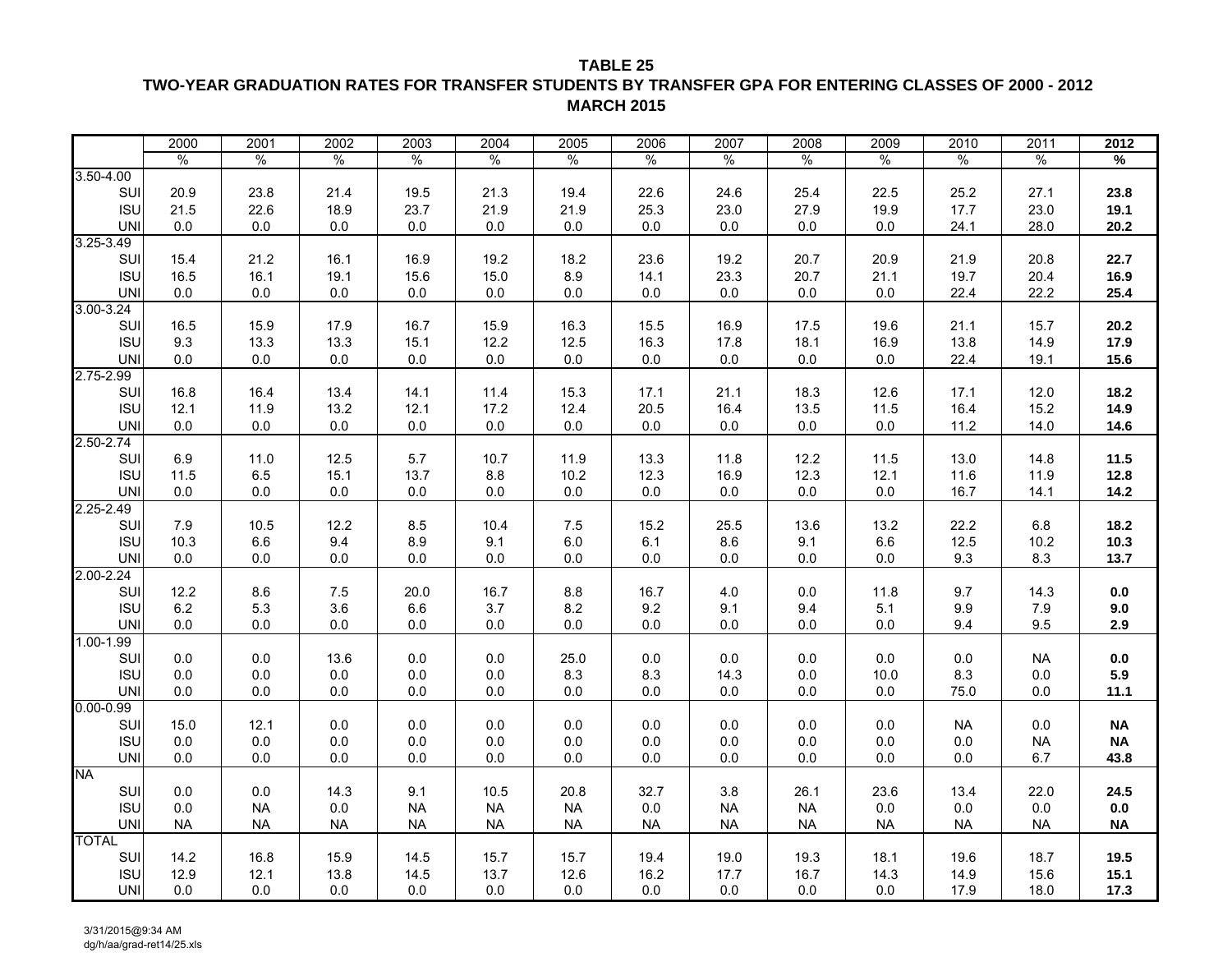## **THREE-YEAR GRADUATION RATES FOR TRANSFER STUDENTS BY TRANSFER GPA FOR ENTERING CLASSES OF 1991 - 2011 MARCH 2015**

|               | 1991      | 1992      | 1993 | 1994      | 1995  | 1996      | 1997      | 1998      | 1999      | 2000      | 2001      | 2002      | 2003      | 2004      | 2005      | 2006      | 2007      | 2008      | 2009      | 2010      | 2011      |
|---------------|-----------|-----------|------|-----------|-------|-----------|-----------|-----------|-----------|-----------|-----------|-----------|-----------|-----------|-----------|-----------|-----------|-----------|-----------|-----------|-----------|
|               | %         | $\%$      | %    | %         | %     | %         | $\%$      | $\%$      | %         | %         | $\%$      | $\%$      | %         | ℅         | %         | $\%$      | $\%$      | %         | $\%$      | %         | %         |
| $3.50 - 4.00$ |           |           |      |           |       |           |           |           |           |           |           |           |           |           |           |           |           |           |           |           |           |
| SUI           | 60.1      | 60.7      | 56.5 | 55.7      | 60.4  | 57.7      | 60.3      | 61.8      | 50.8      | 57.1      | 60.8      | 56.0      | 58.5      | 58.5      | 61.8      | 60.9      | 62.1      | 57.8      | 59.3      | 61.5      | 66.0      |
| <b>ISU</b>    | 50.5      | 48.9      | 55.0 | 48.4      | 55.0  | 53.6      | 62.9      | 55.6      | 59.6      | 56.4      | 60.3      | 54.1      | 62.8      | 59.6      | 47.9      | 61.1      | 61.0      | 61.0      | 56.1      | 53.8      | 62.9      |
| <b>UNI</b>    | 67.7      | 72.1      | 66.0 | 61.6      | 71.3  | 70.7      | 66.0      | 72.9      | 64.9      | 65.7      | 68.0      | 68.9      | 68.8      | 64.7      | 67.4      | 67.6      | 71.9      | 73.9      | 85.2      | 70.0      | 68.5      |
| 3.25-3.49     |           |           |      |           |       |           |           |           |           |           |           |           |           |           |           |           |           |           |           |           |           |
| SUI           | 54.8      | 51.9      | 49.7 | 46.1      | 52.6  | 51.0      | 44.6      | 54.5      | 51.6      | 49.7      | 55.0      | 52.8      | 44.2      | 52.6      | 55.2      | 64.6      | 53.9      | 51.1      | 60.4      | 55.6      | 56.5      |
| <b>ISU</b>    | 46.4      | 45.9      | 48.7 | 47.3      | 54.9  | 49.7      | 50.3      | 49.7      | 54.5      | 53.4      | 54.4      | 61.2      | 52.2      | 44.4      | 56.0      | 51.8      | 59.6      | 52.2      | 55.9      | 57.6      | 60.6      |
| <b>UNI</b>    | 60.2      | 61.2      | 63.2 | 60.2      | 51.9  | 54.5      | 54.7      | 55.1      | 56.5      | 62.9      | 57.8      | 58.7      | 68.5      | 55.0      | 61.7      | 66.7      | 60.3      | 62.5      | 74.6      | 55.2      | 54.1      |
| $3.00 - 3.24$ |           |           |      |           |       |           |           |           |           |           |           |           |           |           |           |           |           |           |           |           |           |
| SUI           | 55.4      | 46.4      | 40.7 | 40.0      | 47.0  | 43.8      | 47.0      | 55.0      | 47.3      | 46.6      | 47.3      | 47.8      | 50.5      | 43.6      | 46.3      | 45.8      | 50.2      | 47.4      | 51.0      | 57.4      | 48.1      |
| <b>ISU</b>    | 48.2      | 46.2      | 39.3 | 40.4      | 48.4  | 47.9      | 50.5      | 45.9      | 47.9      | 43.1      | 46.1      | 48.1      | 44.9      | 47.3      | 46.2      | 47.5      | 51.1      | 53.0      | 51.9      | 48.8      | 51.3      |
| <b>UNI</b>    | 55.6      | 59.8      | 52.6 | 50.0      | 50.0  | 52.9      | 54.1      | 41.4      | 51.6      | 58.4      | 50.0      | 51.6      | 52.6      | 53.0      | 55.8      | 54.8      | 55.4      | 45.8      | 56.2      | 54.6      | 48.8      |
| 2.75-2.99     |           |           |      |           |       |           |           |           |           |           |           |           |           |           |           |           |           |           |           |           |           |
| SUI           | 39.9      | 39.4      | 48.1 | 36.9      | 38.6  | 46.2      | 44.3      | 41.5      | 39.0      | 39.3      | 44.8      | 41.4      | 42.9      | 41.7      | 37.9      | 46.8      | 46.6      | 50.6      | 37.4      | 42.8      | 40.4      |
| <b>ISU</b>    | 36.4      | 36.3      | 38.8 | 37.3      | 41.2  | 40.5      | 43.9      | 46.1      | 47.3      | 46.1      | 45.0      | 43.1      | 40.9      | 47.1      | 44.1      | 52.9      | 46.9      | 38.5      | 36.3      | 49.6      | 47.3      |
| UNI           | 44.1      | 43.9      | 41.1 | 48.6      | 43.9  | 44.3      | 45.8      | 49.2      | 50.0      | 50.7      | 45.4      | 49.0      | 53.2      | 35.6      | 46.9      | 55.8      | 50.6      | 48.3      | 46.3      | 42.1      | 42.7      |
| 2.50-2.74     |           |           |      |           |       |           |           |           |           |           |           |           |           |           |           |           |           |           |           |           |           |
| SUI           | 30.5      | 27.3      | 27.9 | 35.6      | 38.9  | 41.7      | 34.9      | 32.1      | 36.8      | 28.2      | 37.4      | 41.4      | 35.0      | 36.9      | 34.0      | 40.6      | 34.0      | 38.8      | 36.6      | 37.0      | 45.1      |
| <b>ISU</b>    | 34.8      | 37.8      | 40.5 | 38.5      | 34.7  | 39.4      | 39.0      | 45.9      | 34.4      | 39.3      | 33.0      | 40.6      | 38.5      | 34.3      | 40.8      | 41.4      | 42.5      | 38.6      | 40.1      | 38.6      | 37.6      |
| <b>UNI</b>    | 38.3      | 45.9      | 42.3 | 34.4      | 43.5  | 39.2      | 45.2      | 40.6      | 43.1      | 33.0      | 39.9      | 39.1      | 35.5      | 34.0      | 43.4      | 44.0      | 34.4      | 38.5      | 41.6      | 42.0      | 47.9      |
| $2.25 - 2.49$ |           |           |      |           |       |           |           |           |           |           |           |           |           |           |           |           |           |           |           |           |           |
| SUI           | 21.6      | 28.8      | 21.9 | 24.8      | 26.3  | 31.3      | 25.8      | 27.7      | 23.7      | 29.9      | 28.2      | 32.1      | 22.0      | 26.0      | 29.0      | 33.0      | 53.2      | 35.6      | 26.4      | 48.9      | 44.1      |
| <b>ISU</b>    | 29.4      | 31.2      | 24.4 | 33.0      | 27.4  | 26.8      | 31.3      | 32.8      | 35.1      | 33.5      | 30.4      | 30.6      | 30.8      | 31.2      | 28.2      | 28.4      | 35.1      | 32.4      | 34.7      | 35.4      | 33.8      |
| UNI           | 40.1      | 36.2      | 36.1 | 31.8      | 29.9  | 25.0      | 35.3      | 28.8      | 38.5      | 37.0      | 37.6      | 37.3      | 34.3      | 30.7      | 30.9      | 35.3      | 37.1      | 32.6      | 23.2      | 31.8      | 26.9      |
| $2.00 - 2.24$ |           |           |      |           |       |           |           |           |           |           |           |           |           |           |           |           |           |           |           |           |           |
| SUI           | 25.8      | 18.6      | 22.8 | 17.0      | 28.9  | 30.5      | 27.8      | 28.6      | 20.0      | 24.4      | 22.9      | 20.0      | 40.0      | 45.8      | 23.5      | 37.5      | 28.0      | 0.0       | 35.3      | 22.6      | 46.4      |
| <b>ISU</b>    | 23.1      | 23.3      | 20.5 | 19.3      | 23.7  | 27.6      | 24.7      | 22.4      | 23.1      | 32.7      | 22.5      | 20.3      | 20.8      | 18.5      | 24.5      | 22.0      | 25.3      | 26.1      | 24.6      | 28.9      | 26.2      |
| <b>UNI</b>    | 23.4      | 24.2      | 34.5 | 32.1      | 38.2  | 36.9      | 28.3      | 17.3      | 25.0      | 33.8      | 29.0      | 35.0      | 25.0      | 22.6      | 27.9      | 20.0      | 24.4      | 26.8      | 29.8      | 26.4      | 35.7      |
| 1.00-1.99     |           |           |      |           |       |           |           |           |           |           |           |           |           |           |           |           |           |           |           |           |           |
| SUI           | 17.4      | 12.5      | 7.1  | 20.0      | 11.1  | 11.1      | 44.4      | 0.0       | 14.3      | 25.0      | 0.0       | 40.9      | 16.7      | 0.0       | 25.0      | <b>NA</b> | <b>NA</b> | 50.0      | 0.0       | 33.3      | <b>NA</b> |
| <b>ISL</b>    | 17.2      | 14.0      | 7.3  | 13.1      | 16.3  | 19.4      | 14.3      | 18.2      | 19.0      | 4.5       | 4.3       | 9.1       | 12.5      | 16.7      | 33.3      | 16.7      | 14.3      | 25.0      | 20.0      | 16.7      | 16.7      |
| UNI           | 0.0       | 100.0     | 50.0 | 33.3      | 40.0  | 0.0       | 12.5      | 33.3      | 0.0       | 0.0       | 0.0       | 40.0      | 40.0      | 20.0      | 0.0       | 0.0       | 50.0      | 50.0      | 22.2      | 25.0      | 0.0       |
| $0.00 - 0.99$ |           |           |      |           |       |           |           |           |           |           |           |           |           |           |           |           |           |           |           |           |           |
| SUI           | 39.0      | 44.4      | 53.3 | 91.7      | 23.5  | 18.2      | 33.3      | 16.7      | 27.3      | 30.0      | 48.5      | <b>NA</b> | 100.0     | <b>NA</b> | <b>NA</b> | <b>NA</b> | <b>NA</b> | <b>NA</b> | <b>NA</b> | <b>NA</b> | 0.0       |
| <b>ISU</b>    | 13.3      | 6.3       | 44.4 | 0.0       | 0.0   | 33.3      | 0.0       | 0.0       | 0.0       | 0.0       | 0.0       | 14.3      | 16.7      | 25.0      | 37.5      | 0.0       | 10.0      | 0.0       | 0.0       | <b>NA</b> | <b>NA</b> |
| <b>UNI</b>    | 7.7       | 12.5      | 36.4 | 0.0       | 0.0   | 25.0      | 0.0       | 37.5      | 0.0       | 33.3      | 60.0      | 41.7      | 40.0      | 63.6      | 71.4      | 71.4      | 71.4      | 64.7      | 80.0      | 60.0      | 60.0      |
| <b>NA</b>     |           |           |      |           |       |           |           |           |           |           |           |           |           |           |           |           |           |           |           |           |           |
| SUI           | 27.6      | 50.0      | 66.7 | 0.0       | 100.0 | 0.0       | 100.0     | 80.0      | 60.0      | 0.0       | <b>NA</b> | 47.6      | 18.2      | 26.3      | 37.5      | 61.5      | 19.2      | 58.7      | 63.9      | 56.7      | 54.0      |
| <b>ISU</b>    | 16.7      | 15.8      | 9.5  | 5.0       | 16.7  | 0.0       | 0.0       | 0.0       | 0.0       | 0.0       | NA        | 0.0       | <b>NA</b> | <b>NA</b> | <b>NA</b> | 0.0       | <b>NA</b> | <b>NA</b> | 0.0       | 16.7      | 20.0      |
| <b>UNI</b>    | <b>NA</b> | <b>NA</b> | NA   | <b>NA</b> | NA.   | <b>NA</b> | <b>NA</b> | <b>NA</b> | <b>NA</b> | <b>NA</b> | NA        | <b>NA</b> | <b>NA</b> | <b>NA</b> | NA        | <b>NA</b> | <b>NA</b> | ΝA        | <b>NA</b> | <b>NA</b> | <b>NA</b> |
| <b>TOTAL</b>  |           |           |      |           |       |           |           |           |           |           |           |           |           |           |           |           |           |           |           |           |           |
| SUI           | 41.7      | 41.4      | 39.9 | 39.6      | 43.6  | 44.4      | 42.9      | 45.2      | 41.9      | 41.5      | 46.6      | 45.5      | 44.2      | 45.5      | 45.7      | 51.5      | 49.8      | 49.2      | 49.8      | 51.5      | 52.5      |
| <b>ISU</b>    | 36.3      | 36.6      | 36.1 | 36.0      | 39.4  | 40.3      | 42.9      | 43.0      | 44.0      | 43.7      | 42.3      | 43.8      | 43.8      | 43.1      | 43.3      | 46.4      | 48.7      | 44.8      | 44.4      | 46.2      | 47.9      |
| <b>UNI</b>    | 46.5      | 49.1      | 47.7 | 45.8      | 46.5  | 46.5      | 48.8      | 46.0      | 49.4      | 49.1      | 48.8      | 50.4      | 51.9      | 45.9      | 51.3      | 53.5      | 52.1      | 52.1      | 54.7      | 49.9      | 49.6      |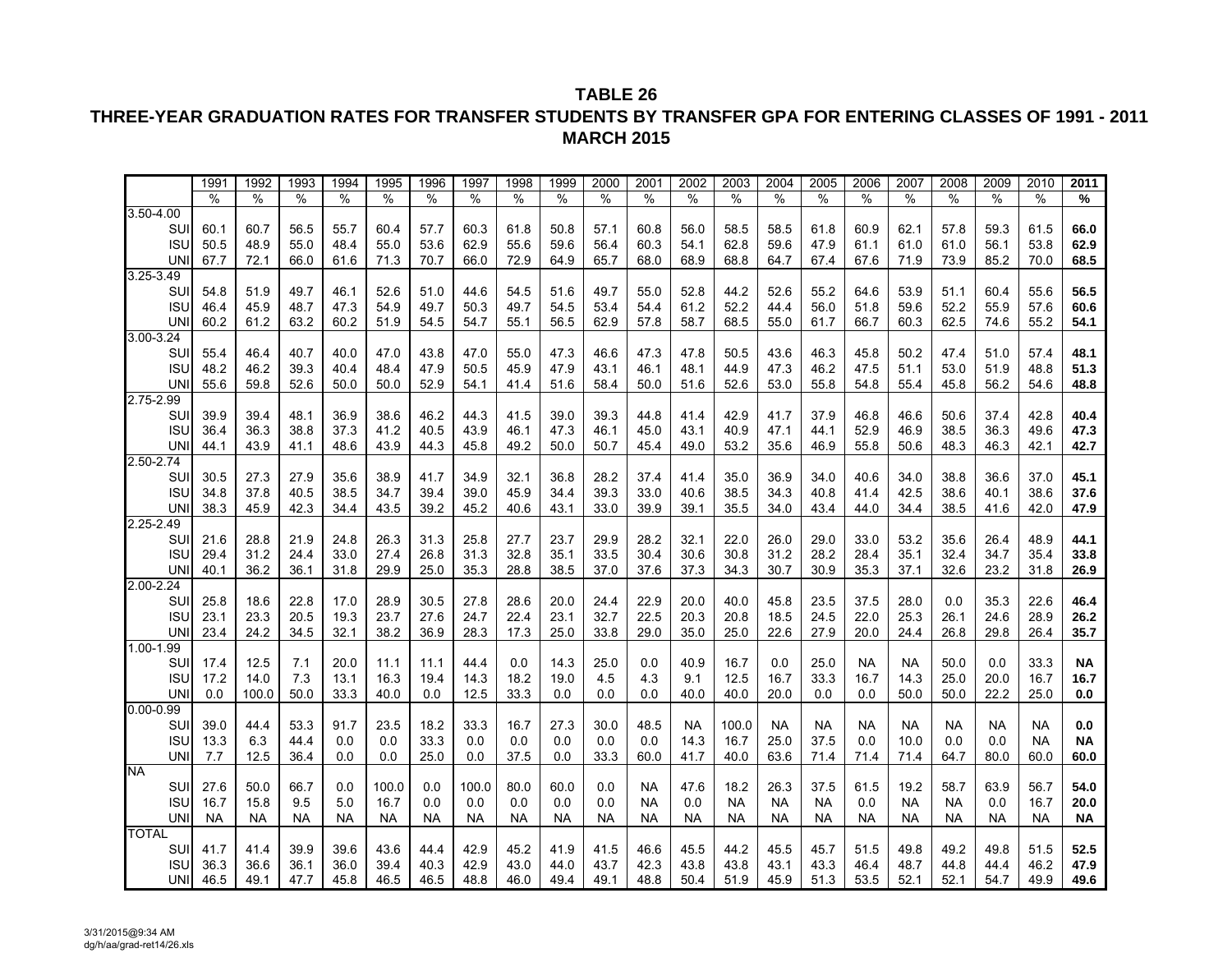## **FOUR-YEAR GRADUATION RATES FOR TRANSFER STUDENTS BY TRANSFER GPA FOR ENTERING CLASSES OF 1991 - 2010 MARCH 2015**

|               | 1991      | 1992          | 1993      | 1994      | 1995      | 1996          | 1997      | 1998      | 1999      | 2000      | 2001      | 2002      | 2003          | 2004      | 2005      | 2006      | 2007      | 2008      | 2009          | 2010      |
|---------------|-----------|---------------|-----------|-----------|-----------|---------------|-----------|-----------|-----------|-----------|-----------|-----------|---------------|-----------|-----------|-----------|-----------|-----------|---------------|-----------|
|               | $\%$      | $\frac{0}{0}$ | $\%$      | %         | %         | $\frac{0}{0}$ | %         | %         | $\%$      | $\%$      | %         | %         | $\frac{0}{0}$ | $\%$      | $\%$      | $\%$      | $\%$      | $\%$      | $\frac{0}{0}$ | %         |
| $3.50 - 4.00$ |           |               |           |           |           |               |           |           |           |           |           |           |               |           |           |           |           |           |               |           |
| SUI           | 77.7      | 71.6          | 69.1      | 72.7      | 74.9      | 74.2          | 72.8      | 76.5      | 70.3      | 78.1      | 73.1      | 73.9      | 77.6          | 76.7      | 73.6      | 77.7      | 77.3      | 72.3      | 70.9          | 75.9      |
| <b>ISU</b>    | 71.4      | 69.7          | 75.0      | 69.5      | 71.1      | 74.1          | 79.2      | 73.8      | 77.3      | 77.5      | 77.8      | 71.5      | 79.4          | 72.8      | 70.5      | 75.7      | 74.5      | 77.4      | 72.1          | 72.1      |
| <b>UNI</b>    | 82.0      | 82.6          | 79.2      | 72.0      | 82.0      | 82.9          | 81.1      | 86.4      | 82.5      | 73.6      | 83.3      | 84.2      | 80.6          | 80.3      | 81.9      | 84.8      | 81.8      | 86.0      | 82.7          | 81.8      |
| $3.25 - 3.49$ |           |               |           |           |           |               |           |           |           |           |           |           |               |           |           |           |           |           |               |           |
| SUI           | 71.3      | 66.3          | 63.1      | 66.2      | 66.0      | 68.8          | 65.5      | 67.7      | 67.9      | 67.7      | 73.5      | 70.2      | 58.4          | 71.8      | 71.5      | 74.5      | 67.4      | 70.7      | 73.6          | 71.6      |
| <b>ISU</b>    | 68.8      | 70.3          | 71.2      | 67.9      | 70.8      | 69.2          | 66.7      | 62.6      | 74.9      | 70.4      | 66.1      | 74.9      | 65.6          | 62.2      | 72.6      | 70.7      | 73.6      | 70.4      | 70.0          | 73.8      |
| <b>UNI</b>    | 75.5      | 75.9          | 78.9      | 70.9      | 70.5      | 72.7          | 72.6      | 75.6      | 79.0      | 76.5      | 74.8      | 72.5      | 77.4          | 73.6      | 73.2      | 79.7      | 73.0      | 72.8      | 83.1          | 71.8      |
| $3.00 - 3.24$ |           |               |           |           |           |               |           |           |           |           |           |           |               |           |           |           |           |           |               |           |
| SUI           | 69.0      | 61.4          | 57.7      | 60.5      | 64.6      | 62.4          | 62.4      | 69.6      | 65.4      | 63.1      | 63.2      | 65.8      | 69.3          | 59.0      | 61.1      | 66.7      | 63.3      | 60.8      | 66.2          | 68.9      |
| <b>ISU</b>    | 69.2      | 65.5          | 59.7      | 58.6      | 68.8      | 66.8          | 67.8      | 65.1      | 68.1      | 72.0      | 62.7      | 64.3      | 60.9          | 64.4      | 63.9      | 63.3      | 68.0      | 62.9      | 67.9          | 67.1      |
| <b>UNI</b>    | 70.8      | 76.5          | 69.3      | 68.2      | 65.3      | 72.5          | 72.7      | 64.1      | 67.3      | 71.7      | 68.7      | 65.8      | 67.3          | 70.8      | 68.0      | 72.3      | 66.9      | 61.3      | 67.3          | 71.1      |
| 2.75-2.99     |           |               |           |           |           |               |           |           |           |           |           |           |               |           |           |           |           |           |               |           |
| SUI           | 53.9      | 56.1          | 56.2      | 54.9      | 52.5      | 61.8          | 57.4      | 54.5      | 55.6      | 53.2      | 59.4      | 61.8      | 55.8          | 57.1      | 52.7      | 63.3      | 58.3      | 67.7      | 55.3          | 55.6      |
| <b>ISU</b>    | 55.5      | 55.9          | 58.0      | 61.8      | 64.3      | 63.4          | 59.3      | 63.8      | 67.9      | 70.7      | 61.5      | 61.8      | 57.6          | 68.4      | 61.8      | 69.5      | 63.4      | 57.3      | 54.3          | 62.9      |
| UNI           | 60.9      | 62.0          | 61.0      | 63.6      | 64.4      | 62.9          | 62.7      | 65.6      | 69.0      | 75.0      | 65.7      | 64.6      | 65.5          | 50.7      | 60.2      | 69.7      | 68.8      | 65.3      | 59.1          | 61.2      |
| 2.50-2.74     |           |               |           |           |           |               |           |           |           |           |           |           |               |           |           |           |           |           |               |           |
| SUI           | 47.7      | 42.3          | 47.5      | 47.4      | 53.1      | 58.9          | 55.6      | 45.5      | 49.4      | 50.0      | 49.7      | 57.8      | 52.1          | 52.5      | 48.4      | 56.3      | 41.7      | 48.9      | 46.6          | 53.2      |
| <b>ISU</b>    | 55.2      | 58.7          | 59.9      | 57.3      | 52.6      | 56.5          | 53.3      | 61.4      | 54.7      | 57.3      | 48.7      | 54.8      | 55.6          | 50.0      | 54.6      | 57.6      | 56.5      | 56.1      | 54.1          | 56.3      |
| <b>UNI</b>    | 54.7      | 61.2          | 59.6      | 50.0      | 63.6      | 54.5          | 61.0      | 56.9      | 59.2      | 51.2      | 51.5      | 58.0      | 54.2          | 45.8      | 54.2      | 61.6      | 51.9      | 55.1      | 56.2          | 56.0      |
| 2.25-2.49     |           |               |           |           |           |               |           |           |           |           |           |           |               |           |           |           |           |           |               |           |
| SUI           | 33.9      | 40.6          | 31.3      | 40.7      | 37.4      | 45.1          | 36.5      | 39.0      | 40.7      | 42.5      | 40.3      | 44.3      | 33.9          | 41.7      | 43.0      | 46.5      | 61.7      | 44.1      | 41.5          | 51.1      |
| <b>ISU</b>    | 48.2      | 49.8          | 45.1      | 44.2      | 41.1      | 43.7          | 48.1      | 52.5      | 51.4      | 53.1      | 43.6      | 44.1      | 44.5          | 43.5      | 43.0      | 50.7      | 47.7      | 46.0      | 47.9          | $50.0$    |
| UNI           | 51.0      | 49.1          | 48.4      | 45.5      | 47.6      | 38.7          | 46.6      | 45.6      | 50.8      | 53.5      | 44.7      | 48.0      | 50.5          | 43.6      | 48.8      | 45.9      | 50.5      | 46.7      | 44.2          | 40.2      |
| $2.00 - 2.24$ |           |               |           |           |           |               |           |           |           |           |           |           |               |           |           |           |           |           |               |           |
| SUI           | 40.3      | 37.2          | 26.3      | 31.9      | 42.2      | 44.1          | 38.9      | 35.7      | 22.5      | 31.7      | 37.1      | 32.5      | 43.3          | 50.0      | 32.4      | 50.0      | 36.0      | 30.8      | 35.3          | 25.8      |
| <b>ISU</b>    | 39.1      | 33.7          | 38.6      | 34.5      | 36.6      | 44.7          | 40.0      | 35.0      | 40.2      | 50.4      | 37.7      | 33.3      | 34.9          | 38.0      | 40.8      | 42.2      | 34.3      | 38.4      | 39.0          | 40.5      |
| <b>UNI</b>    | 36.4      | 36.4          | 43.1      | 43.4      | 50.9      | 46.2          | 32.1      | 32.7      | 34.6      | 44.1      | 45.2      | 51.7      | 35.4          | 37.7      | 37.2      | 40.0      | 37.8      | 36.6      | 38.6          | 30.2      |
| $1.00 - 1.99$ |           |               |           |           |           |               |           |           |           |           |           |           |               |           |           |           |           |           |               |           |
| SUI           | 26.1      | 37.5          | 28.6      | 40.0      | 22.2      | 22.2          | 44.4      | 14.3      | 14.3      | 25.0      | 16.7      | 54.5      | 16.7          | 0.0       | 25.0      | <b>NA</b> | <b>NA</b> | 50.0      | 0.0           | 33.3      |
| <b>ISU</b>    | 27.6      | 26.3          | 21.8      | 29.5      | 23.3      | 30.6          | 38.1      | 36.4      | 52.4      | 18.2      | 39.1      | 9.1       | 31.3          | 33.3      | 50.0      | 16.7      | 57.1      | 33.3      | 30.0          | 41.7      |
| UNI           | 33.3      | 100.0         | 50.0      | 50.0      | 40.0      | 0.0           | 50.0      | 66.7      | 14.3      | 14.3      | 23.1      | 60.0      | 40.0          | 20.0      | 0.0       | 0.0       | 50.0      | 50.0      | 22.2          | $25.0\,$  |
| $0.00 - 0.99$ |           |               |           |           |           |               |           |           |           |           |           |           |               |           |           |           |           |           |               |           |
| SUI           | 46.3      | 55.6          | 53.3      | 91.7      | 41.2      | 27.3          | 46.7      | 27.8      | 40.9      | 38.1      | 57.6      | <b>NA</b> | 100.0         | <b>NA</b> | <b>NA</b> | <b>NA</b> | <b>NA</b> | <b>NA</b> | <b>NA</b>     | $\sf NA$  |
| <b>ISU</b>    | 26.7      | 18.8          | 66.7      | 18.2      | 14.3      | 33.3          | 0.0       | 16.7      | 21.4      | 50.0      | 25.0      | 14.3      | 33.3          | 50.0      | 37.5      | 60.0      | 60.0      | 0.0       | <b>NA</b>     | <b>NA</b> |
| <b>UNI</b>    | 23.1      | 25.0          | 63.6      | 20.0      | 0.0       | 50.0          | 40.0      | 62.5      | 25.0      | 60.0      | 80.0      | 66.7      | 60.0          | 66.7      | 42.9      | 28.6      | 78.6      | 64.7      | 73.3          | 60.0      |
| <b>NA</b>     |           |               |           |           |           |               |           |           |           |           |           |           |               |           |           |           |           |           |               |           |
| SUI           | 41.4      | 100.0         | 66.7      | 0.0       | 100.0     | 0.0           | 100.0     | 80.0      | 80.0      | 0.0       | 0.0       | 61.9      | 54.5          | 31.6      | 45.8      | 67.3      | 57.7      | 71.7      | 80.6          | 73.1      |
| <b>ISU</b>    | 33.3      | 26.3          | 9.5       | 5.0       | 16.7      | 0.0           | 20.0      | 0.0       | 0.0       | 0.0       | 0.0       | 100.0     | <b>NA</b>     | <b>NA</b> | <b>NA</b> | 0.0       | <b>NA</b> | <b>NA</b> | 15.4          | 50.0      |
| <b>UNI</b>    | <b>NA</b> | <b>NA</b>     | <b>NA</b> | <b>NA</b> | <b>NA</b> | <b>NA</b>     | <b>NA</b> | <b>NA</b> | <b>NA</b> | <b>NA</b> | <b>NA</b> | <b>NA</b> | <b>NA</b>     | <b>NA</b> | <b>NA</b> | <b>NA</b> | <b>NA</b> | <b>NA</b> | <b>NA</b>     | <b>NA</b> |
| <b>TOTAL</b>  |           |               |           |           |           |               |           |           |           |           |           |           |               |           |           |           |           |           |               |           |
| SUI           | 56.5      | 55.7          | 52.8      | 56.6      | 57.9      | 60.7          | 57.9      | 58.4      | 58.1      | 58.4      | 60.7      | 62.5      | 60.2          | 61.7      | 59.6      | 66.7      | 62.8      | 64.0      | 63.5          | 64.9      |
| <b>ISU</b>    | 55.5      | 55.3          | 55.6      | 54.2      | 56.4      | 59.0          | 58.9      | 59.8      | 63.2      | 64.9      | 58.1      | 59.2      | 59.4          | 59.7      | 60.4      | 63.6      | 63.3      | 60.1      | 59.6          | 62.5      |
| <b>UNI</b>    | 61.4      | 64.0          | 63.4      | 60.1      | 63.6      | 62.4          | 64.5      | 63.6      | 66.2      | 64.5      | 64.4      | 65.7      | 65.3          | 60.8      | 64.1      | 68.5      | 65.7      | 65.8      | 64.5          | 63.8      |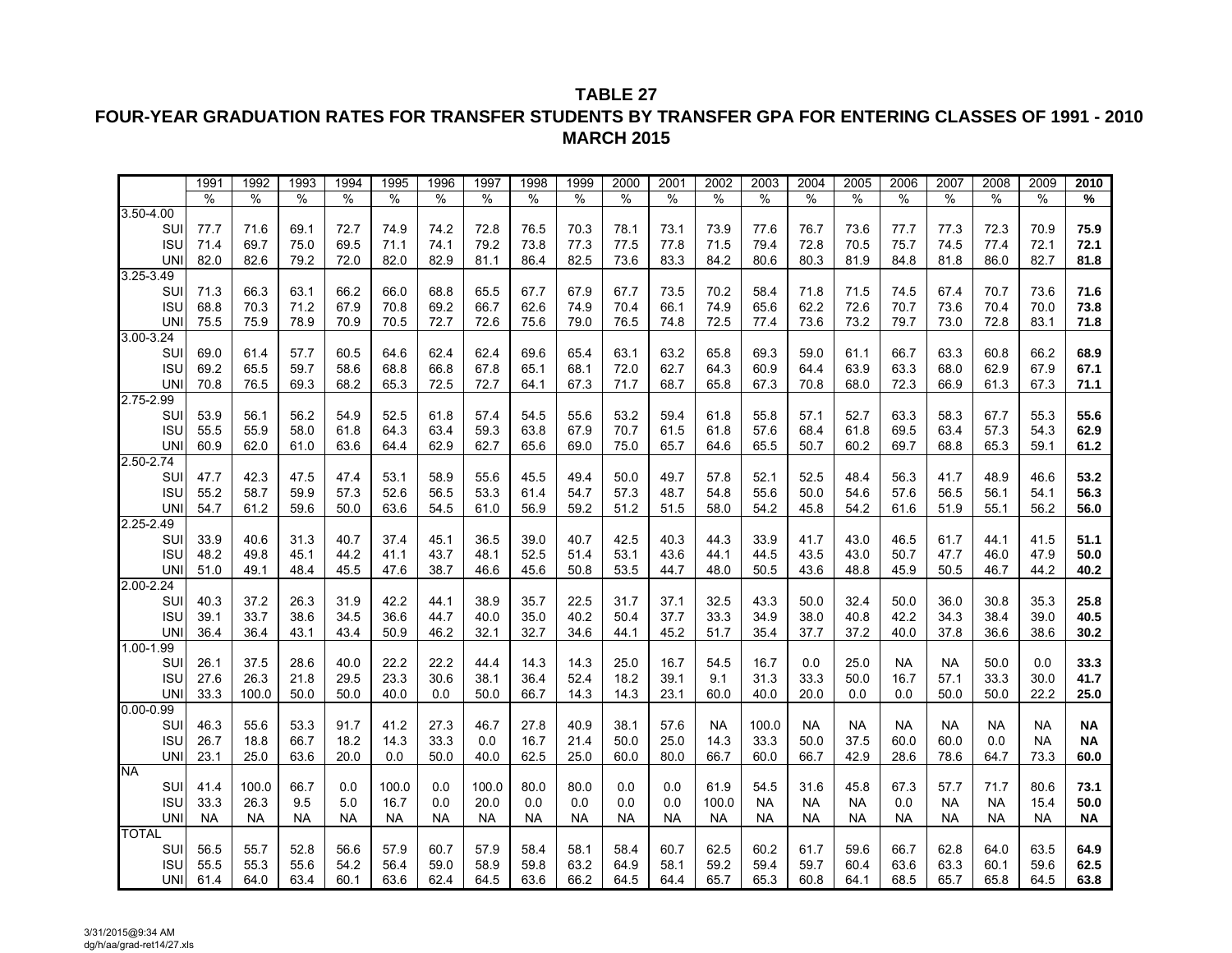# **ONE-YEAR RETENTION RATES FOR TRANSFER STUDENTS BY RACE/ETHNICITY FOR ENTERING CLASSES OF 1991 - 2008MARCH 2015**

|                     | 1991      | 1992          | 1993  | 1994          | 1995          | 1996 | 1997      | 1998  | 1999  | 2000  | 2001  | 2002          | 2003                     | 2004          | 2005  | 2006  | 2007 | 2008          |
|---------------------|-----------|---------------|-------|---------------|---------------|------|-----------|-------|-------|-------|-------|---------------|--------------------------|---------------|-------|-------|------|---------------|
|                     | $\%$      | $\frac{0}{0}$ | $\%$  | $\frac{1}{2}$ | $\frac{0}{0}$ | $\%$ | $\%$      | $\%$  | $\%$  | $\%$  | $\%$  | $\frac{0}{0}$ | $\overline{\frac{9}{6}}$ | $\frac{0}{0}$ | $\%$  | $\%$  | $\%$ | $\frac{0}{0}$ |
| Native Am.          |           |               |       |               |               |      |           |       |       |       |       |               |                          |               |       |       |      |               |
| SUI                 | 33.3      | 85.7          | 0.0   | 66.7          | 100.0         | 90.0 | 100.0     | 50.0  | 20.0  | 40.0  | 0.0   | 80.0          | 42.9                     | 66.7          | 77.8  | 60.0  | 80.0 | 50.0          |
| <b>ISU</b>          | 100.0     | 100.0         | 100.0 | 100.0         | 100.0         | 62.5 | 63.6      | 77.8  | 81.3  | 62.5  | 62.5  | 100.0         | 57.1                     | 50.0          | 100.0 | 100.0 | 0.0  | 66.7          |
| <b>UNI</b>          | <b>NA</b> | 100.0         | 100.0 | 33.3          | 100.0         | 60.0 | <b>NA</b> | 100.0 | 100.0 | 100.0 | 66.7  | 100.0         | 75.0                     | 100.0         | 0.0   | 100.0 | 66.7 | 100.0         |
| African-Am.         |           |               |       |               |               |      |           |       |       |       |       |               |                          |               |       |       |      |               |
| SUI                 | 75.0      | 93.8          | 68.4  | 82.6          | 82.4          | 82.4 | 76.9      | 82.6  | 68.2  | 60.0  | 80.0  | 80.0          | 66.7                     | 70.6          | 68.0  | 84.2  | 80.8 | 77.3          |
| <b>ISU</b>          | 91.7      | 80.0          | 72.7  | 46.7          | 81.5          | 61.3 | 60.0      | 62.5  | 69.0  | 83.3  | 65.7  | 68.6          | 78.1                     | 76.5          | 75.0  | 74.2  | 76.5 | 83.3          |
| <b>UNI</b>          | 72.7      | 80.0          | 83.3  | 80.0          | 86.7          | 75.0 | 78.6      | 55.6  | 66.7  | 63.6  | 85.7  | 65.2          | 71.4                     | 57.1          | 53.6  | 78.8  | 80.0 | 70.6          |
| Asian-Am.           |           |               |       |               |               |      |           |       |       |       |       |               |                          |               |       |       |      |               |
| SUI                 | 90.3      | 86.2          | 76.7  | 73.2          | 85.7          | 82.5 | 72.7      | 81.5  | 78.6  | 82.6  | 71.0  | 79.3          | 81.8                     | 79.2          | 75.0  | 79.3  | 81.1 | 72.7          |
| <b>ISU</b>          | 90.5      | 72.7          | 73.9  | 62.5          | 83.9          | 75.0 | 75.0      | 81.4  | 83.3  | 85.2  | 82.8  | 65.0          | 67.6                     | 75.8          | 75.9  | 77.8  | 87.5 | 80.6          |
| <b>UNI</b>          | 90.0      | 75.0          | 100.0 | 71.4          | 88.9          | 54.5 | 100.0     | 80.0  | 66.7  | 66.7  | 100.0 | 85.7          | 72.7                     | 88.9          | 63.6  | 87.5  | 85.7 | 80.0          |
| Hispanic-Am.        |           |               |       |               |               |      |           |       |       |       |       |               |                          |               |       |       |      |               |
| SUI                 | 87.5      | 85.0          | 70.8  | 68.2          | 88.2          | 91.7 | 91.7      | 72.0  | 85.7  | 71.4  | 66.7  | 85.7          | 79.2                     | 73.1          | 72.7  | 70.4  | 83.3 | 89.2          |
| <b>ISU</b>          | 72.2      | 64.3          | 78.3  | 69.6          | 76.9          | 63.6 | 83.3      | 73.9  | 78.3  | 91.7  | 63.2  | 71.4          | 55.6                     | 81.0          | 35.0  | 80.6  | 83.3 | 70.8          |
| <b>UNI</b>          | 75.0      | 100.0         | 62.5  | 86.7          | 66.7          | 87.5 | 66.7      | 66.7  | 57.1  | 84.0  | 82.6  | 87.5          | 87.1                     | 61.8          | 91.7  | 76.2  | 82.9 | 69.2          |
| Subtotal            |           |               |       |               |               |      |           |       |       |       |       |               |                          |               |       |       |      |               |
| SUI                 | 82.9      | 87.5          | 69.7  | 74.2          | 85.9          | 85.7 | 80.0      | 77.2  | 72.6  | 69.9  | 70.1  | 81.3          | 74.1                     | 73.3          | 72.5  | 76.3  | 81.4 | 79.2          |
| <b>ISU</b>          | 84.6      | 75.4          | 77.6  | 61.5          | 82.2          | 67.0 | 68.3      | 72.4  | 77.9  | 84.3  | 70.3  | 69.0          | 67.0                     | 74.5          | 67.4  | 77.8  | 79.8 | 78.8          |
| <b>UNI</b>          | 79.3      | 83.3          | 77.8  | 77.5          | 82.9          | 69.4 | 84.0      | 62.8  | 66.0  | 73.3  | 83.8  | 81.1          | 79.1                     | 64.9          | 68.8  | 80.8  | 80.9 | 73.1          |
| White               |           |               |       |               |               |      |           |       |       |       |       |               |                          |               |       |       |      |               |
| SUI                 | 78.7      | 78.5          | 75.2  | 74.1          | 75.6          | 79.7 | 78.2      | 76.5  | 76.4  | 78.3  | 77.0  | 76.3          | 76.9                     | 78.9          | 76.7  | 82.1  | 77.8 | 79.2          |
| <b>ISU</b>          | 77.2      | 78.4          | 78.4  | 76.5          | 75.0          | 77.8 | 76.8      | 77.3  | 81.4  | 80.0  | 78.3  | 78.4          | 77.4                     | 77.8          | 79.2  | 78.0  | 79.9 | 78.6          |
| <b>UNI</b>          | 84.0      | 82.1          | 81.0  | 80.6          | 78.3          | 80.8 | 79.4      | 82.4  | 81.9  | 82.4  | 79.7  | 80.3          | 79.2                     | 79.3          | 81.2  | 84.4  | 80.3 | 83.0          |
| <b>Regent Total</b> |           |               |       |               |               |      |           |       |       |       |       |               |                          |               |       |       |      |               |
| SUI                 | 79.2      | 79.4          | 75.2  | 74.6          | 76.8          | 80.5 | 78.7      | 76.9  | 76.6  | 77.8  | 76.7  | 76.7          | 76.9                     | 78.3          | 76.5  | 81.6  | 78.2 | 79.3          |
| <b>ISU</b>          | 76.6      | 77.5          | 78.9  | 75.9          | 76.5          | 77.2 | 77.6      | 77.3  | 81.5  | 80.8  | 77.4  | 78.1          | 76.6                     | 77.4          | 78.7  | 77.9  | 79.7 | 79.6          |
| <b>UNI</b>          | 83.7      | 82.1          | 80.5  | 80.2          | 78.5          | 79.8 | 79.9      | 81.4  | 81.0  | 81.3  | 80.3  | 80.2          | 78.6                     | 78.3          | 80.3  | 83.8  | 80.6 | 82.5          |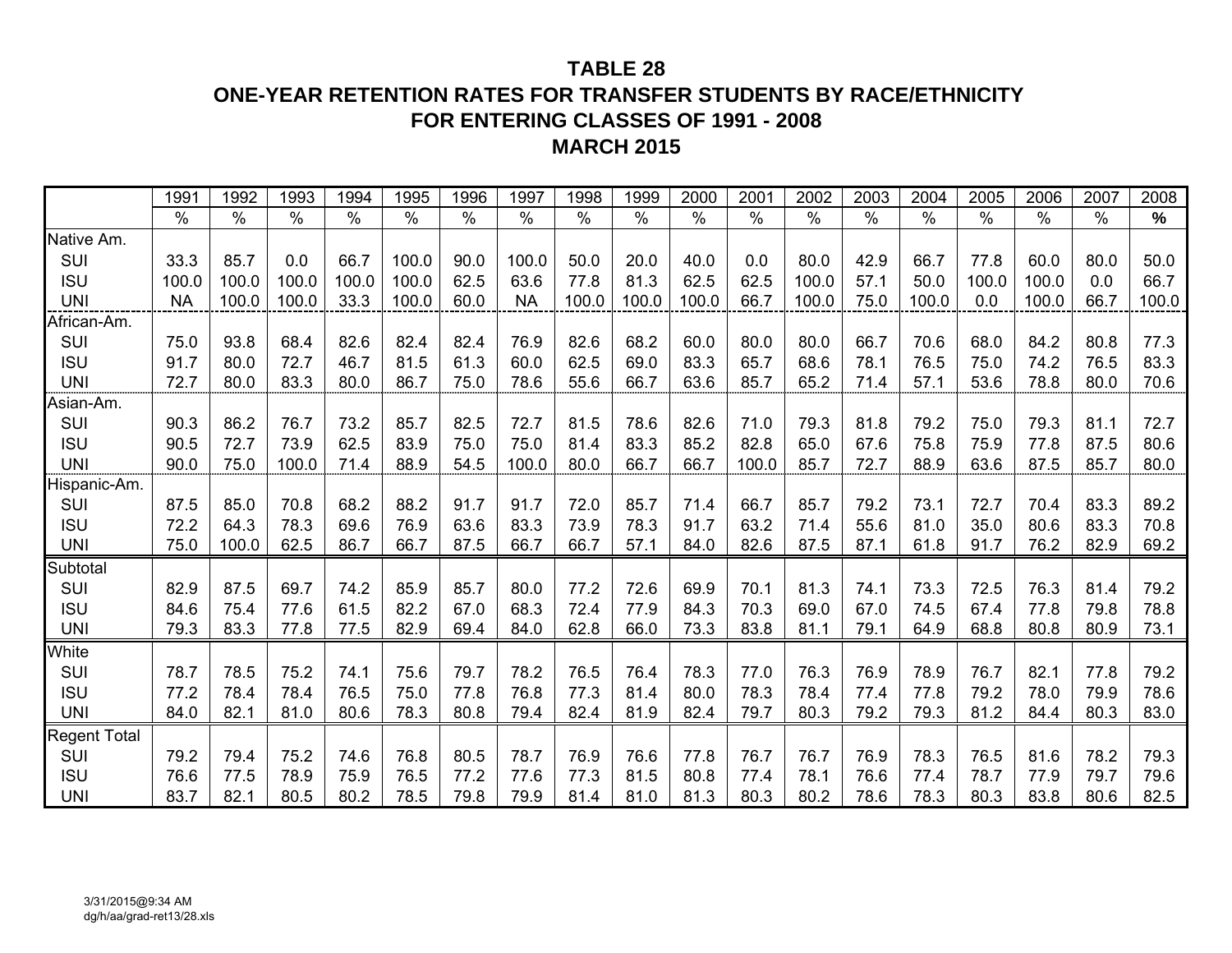## **TABLE 28a**

## **ONE-YEAR RETENTION RATES FOR TRANSFER STUDENTS BY RACE/ETHNICITY FOR ENTERING CLASS OF 2009 - 2013 MARCH 2015**

|                                  | 2009  | 2010  | 2011  | 2012      | 2013  |
|----------------------------------|-------|-------|-------|-----------|-------|
|                                  | %     | %     | %     | %         | %     |
| Hispanic American                |       |       |       |           |       |
| SUI                              | 82.5  | 76.7  | 82.8  | 62.5      | 74.6  |
| <b>ISU</b>                       | 77.8  | 85.7  | 76.9  | 75.6      | 87.7  |
| <b>UNI</b>                       | 68.0  | 85.7  | 60.0  | 76.3      | 87.8  |
| Am. Indian or Alaska Native      |       |       |       |           |       |
| SUI                              | 60.0  | 50.0  | 100.0 | 50.0      | 100.0 |
| <b>ISU</b>                       | 33.3  | 100.0 | 25.0  | 50.0      | 88.9  |
| <b>UNI</b>                       | 0.0   | 83.3  | 100.0 | 66.7      | 50.0  |
| Asian-Am.                        |       |       |       |           |       |
| SUI                              | 79.4  | 90.9  | 76.5  | 67.9      | 79.2  |
| <b>ISU</b>                       | 87.1  | 74.4  | 77.1  | 76.3      | 91.1  |
| UNI                              | 83.3  | 76.9  | 76.9  | 100.0     | 75.0  |
| <b>Black or African-American</b> |       |       |       |           |       |
| SUI                              | 73.3  | 84.0  | 72.7  | 64.9      | 54.8  |
| <b>ISU</b>                       | 60.4  | 72.7  | 57.1  | 61.5      | 75.0  |
| <b>UNI</b>                       | 63.6  | 72.4  | 75.0  | 76.9      | 64.7  |
| Native Hawaiian or Other Pacific |       |       |       |           |       |
| Islander                         |       |       |       |           |       |
| SUI                              | 75.0  | 100.0 | 100.0 | <b>NA</b> | 100.0 |
| <b>ISU</b>                       | 66.7  | 0.0   | NA    | 50.0      | 50.0  |
| <b>UNI</b>                       | 100.0 | 0.0   | NA    | NA        | 100.0 |
| Two or More Races                |       |       |       |           |       |
| SUI                              | 45.5  | 72.7  | 71.4  | 81.3      | 81.8  |
| <b>ISU</b>                       | 76.9  | 62.5  | 86.7  | 86.8      | 80.6  |
| <b>UNI</b>                       | 63.6  | 66.7  | 70.0  | 100.0     | 85.7  |
| Subtotal                         |       |       |       |           |       |
| SUI                              | 74.7  | 80.8  | 76.7  | 65.6      | 70.2  |
| <b>ISU</b>                       | 72.6  | 74.8  | 70.7  | 73.2      | 83.5  |
| <b>UNI</b>                       | 67.2  | 77.3  | 69.2  | 79.7      | 81.4  |
| White                            |       |       |       |           |       |
| SUI                              | 75.4  | 78.0  | 79.4  | 77.5      | 79.9  |
| <b>ISU</b>                       | 79.1  | 78.6  | 81.6  | 80.5      | 81.2  |
| <b>UNI</b>                       | 80.8  | 81.0  | 81.5  | 82.4      | 82.9  |
| Nonresident Alien/International  |       |       |       |           |       |
| SUI                              | 92.3  | 90.8  | 93.2  | 87.5      | 89.7  |
| <b>ISU</b>                       | 87.4  | 91.6  | 94.8  | 90.1      | 96.6  |
| <b>UNI</b>                       | 94.4  | 81.8  | 90.9  | 88.2      | 94.6  |
| Race/Ethnicity Unknown           |       |       |       |           |       |
| SUI                              | 82.3  | 84.7  | 80.3  | 71.0      | 81.3  |
| <b>ISU</b>                       | 83.8  | 84.1  | 80.8  | 87.3      | 81.7  |
| <b>UNI</b>                       | 69.2  | 92.3  | 82.4  | 100.0     | 84.6  |
| <b>Regent Total</b>              |       |       |       |           |       |
| SUI                              | 76.7  | 79.5  | 79.9  | 76.1      | 79.7  |
| <b>ISU</b>                       | 79.3  | 79.7  | 81.4  | 80.7      | 82.7  |
| <b>UNI</b>                       | 80    | 80.8  | 80.6  | 82.7      | 83.3  |
|                                  |       |       |       |           |       |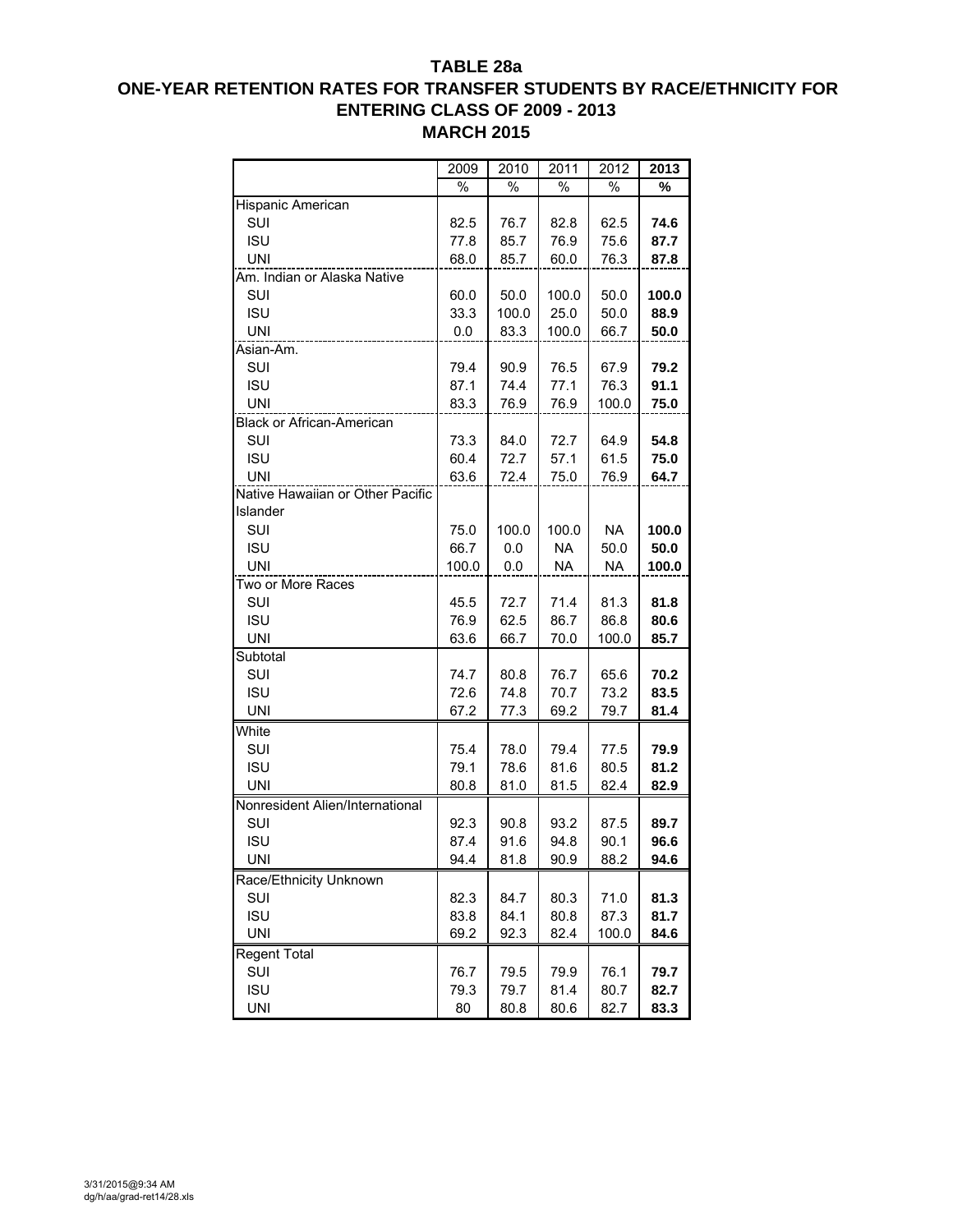# **TWO-YEAR GRADUATION RATES FOR TRANSFER STUDENTS BY RACE/ETHNICITY FOR ENTERING CLASSES OF 2000 - 2008 MARCH 2015**

|                     | 2000    | 2001 | 2002 | 2003 | 2004 | 2005 | 2006 | 2007 | 2008 |
|---------------------|---------|------|------|------|------|------|------|------|------|
|                     | $\%$    | $\%$ | $\%$ | $\%$ | $\%$ | $\%$ | $\%$ | $\%$ | $\%$ |
| Native Am.          |         |      |      |      |      |      |      |      |      |
| SUI                 | 20.0    | 0.0  | 0.0  | 0.0  | 50.0 | 11.1 | 0.0  | 20.0 | 0.0  |
| <b>ISU</b>          | 0.0     | 12.5 | 25.0 | 0.0  | 0.0  | 0.0  | 0.0  | 0.0  | 0.0  |
| <b>UNI</b>          | 0.0     | 0.0  | 0.0  | 0.0  | 0.0  | 0.0  | 0.0  | 0.0  | 0.0  |
| African-Am.         |         |      |      |      |      |      |      |      |      |
| SUI                 | $0.0\,$ | 5.0  | 20.0 | 4.8  | 8.8  | 12.0 | 21.1 | 11.5 | 0.0  |
| <b>ISU</b>          | 16.7    | 5.7  | 5.7  | 12.5 | 11.8 | 8.3  | 12.9 | 8.8  | 11.1 |
| <b>UNI</b>          | 0.0     | 0.0  | 0.0  | 0.0  | 0.0  | 0.0  | 0.0  | 0.0  | 0.0  |
| Asian-Am.           |         |      |      |      |      |      |      |      |      |
| SUI                 | 13.0    | 12.9 | 20.7 | 6.1  | 8.3  | 16.7 | 17.2 | 18.9 | 9.1  |
| <b>ISU</b>          | 18.5    | 3.4  | 2.5  | 11.8 | 12.1 | 3.4  | 11.1 | 20.8 | 5.6  |
| <b>UNI</b>          | 0.0     | 0.0  | 0.0  | 0.0  | 0.0  | 0.0  | 0.0  | 0.0  | 0.0  |
| Hispanic-Am.        |         |      |      |      |      |      |      |      |      |
| SUI                 | 11.4    | 20.8 | 23.8 | 4.2  | 15.4 | 0.0  | 11.1 | 12.5 | 27.0 |
| <b>ISU</b>          | 12.5    | 10.5 | 4.8  | 14.8 | 9.5  | 0.0  | 16.1 | 16.7 | 16.7 |
| <b>UNI</b>          | 0.0     | 0.0  | 0.0  | 0.0  | 0.0  | 0.0  | 0.0  | 0.0  | 0.0  |
| Subtotal            |         |      |      |      |      |      |      |      |      |
| SUI                 | 9.6     | 13.0 | 20.0 | 0.0  | 0.0  | 0.0  | 0.0  | 0.0  | 0.0  |
| <b>ISU</b>          | 14.6    | 6.6  | 5.0  | 12.0 | 10.2 | 4.5  | 13.1 | 14.3 | 10.1 |
| <b>UNI</b>          | 0.0     | 0.0  | 0.0  | 0.0  | 0.0  | 0.0  | 0.0  | 0.0  | 0.0  |
| White               |         |      |      |      |      |      |      |      |      |
| SUI                 | 12.7    | 15.0 | 14.2 | 15.0 | 16.3 | 15.8 | 19.4 | 19.6 | 19.7 |
| <b>ISU</b>          | 12.8    | 12.7 | 14.8 | 14.6 | 13.7 | 13.5 | 16.8 | 18.5 | 17.2 |
| <b>UNI</b>          | 0.0     | 0.0  | 0.0  | 0.0  | 0.0  | 0.0  | 0.0  | 0.0  | 0.0  |
| <b>Regent Total</b> |         |      |      |      |      |      |      |      |      |
| SUI                 | 14.2    | 16.8 | 15.9 | 14.5 | 15.7 | 15.7 | 19.4 | 19.0 | 19.3 |
| <b>ISU</b>          | 12.9    | 12.1 | 13.8 | 14.5 | 13.7 | 12.6 | 16.2 | 17.7 | 16.7 |
| <b>UNI</b>          | 0.0     | 0.0  | 0.0  | 0.0  | 0.0  | 0.0  | 0.0  | 0.0  | 0.0  |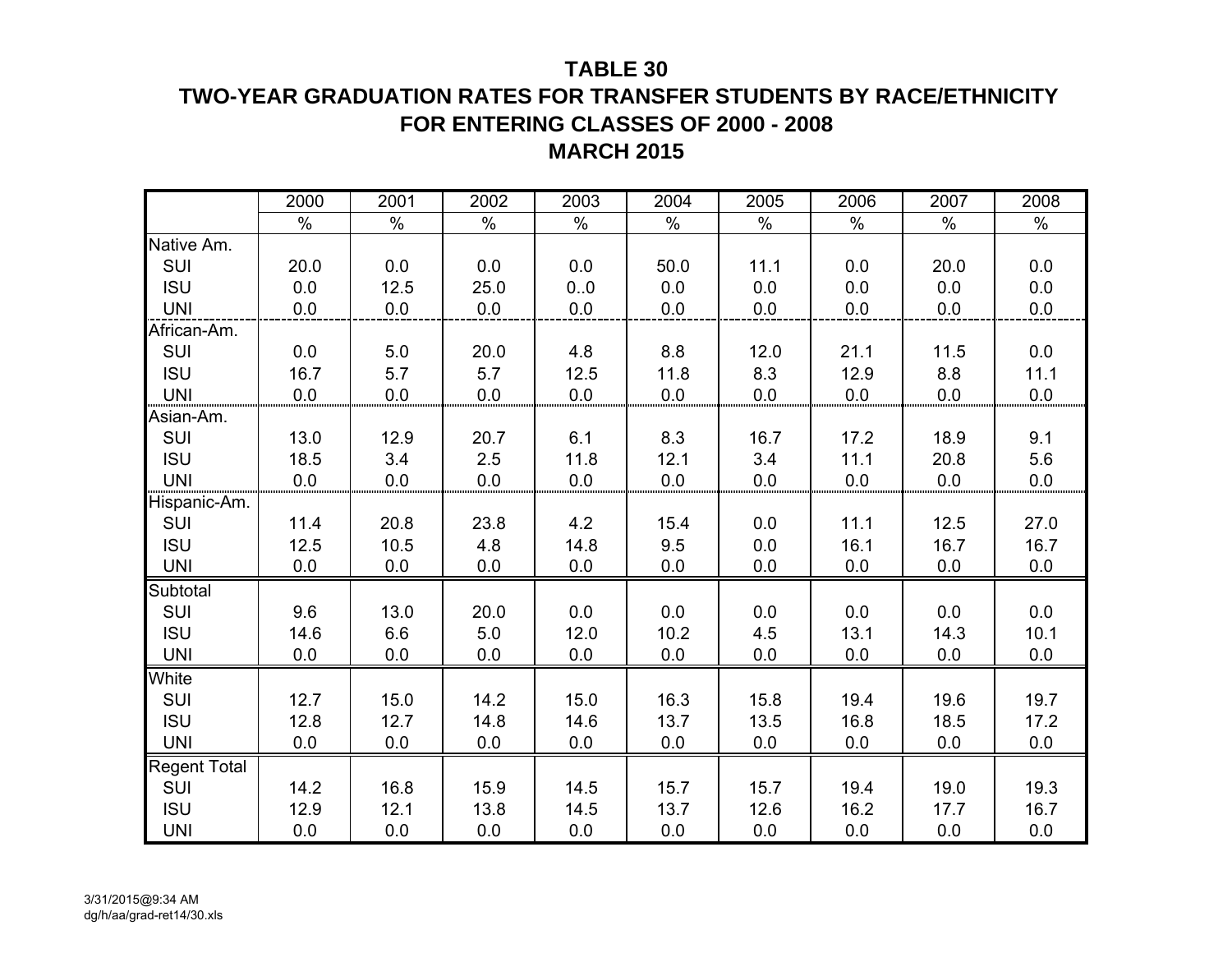## **TABLE 30a**

# **TWO-YEAR GRADUATION RATES FOR TRANSFER STUDENTS BY RACE/ETHNICITY FOR ENTERING CLASS OF 2009 - 2012 MARCH 2015**

| %<br>%<br>Hispanic American<br><b>SUI</b><br>12.5<br>20.7<br>15.3<br>18.6<br><b>ISU</b><br>9.3<br>8.9<br>19.0<br>9.0<br><b>UNI</b><br>0.0<br>25.0<br>16.7<br>28.9<br>Am. Indian or Alaska Native<br>SUI<br>40.0<br>0.0<br>0.0<br>0.0<br><b>ISU</b><br>0.0<br>25.0<br>0.0<br>0.0<br><b>UNI</b><br>0.0<br>0.0<br>0.0<br>33.3<br>Asian-Am.<br>SUI<br>11.8<br>0.0<br>20.6<br>17.9<br><b>ISU</b><br>12.9<br>12.8<br>17.1<br>13.2<br><b>UNI</b><br>0.0<br>15.4<br>7.7<br>25.0<br><b>Black or African-American</b><br>SUI<br>3.3<br>2.7<br>24.0<br>9.1<br><b>ISU</b><br>7.7<br>7.5<br>9.1<br>8.9<br><b>UNI</b><br>3.8<br>0.0<br>0.0<br>12.5<br>Native Hawaiian or Other Pacific<br>Islander<br>SUI<br><b>NA</b><br>25.0<br>0.0<br>0.0<br><b>ISU</b><br>33.3<br>0.0<br><b>NA</b><br>0.0<br><b>UNI</b><br>0.0<br><b>NA</b><br><b>NA</b><br><b>NA</b><br>Two or More Races<br>6.3<br>SUI<br>9.1<br>18.2<br>14.3<br><b>ISU</b><br>7.7<br>25.0<br>13.3<br>10.5<br><b>UNI</b><br>0.0<br>0.0<br>20.0<br>12.5<br>Subtotal<br><b>SUI</b><br>9.3<br>16.9<br>15.6<br>9.9<br><b>ISU</b><br>10.6<br>9.5<br>9.6<br>15.5<br><b>UNI</b><br>0.0<br>10.2<br>14.1<br>19.0<br>White<br>SUI<br>18.9<br>20.1<br>19.1<br>21.6<br><b>ISU</b><br>14.1<br>15.3<br>16.1<br>15.2<br>18.3<br>18.3<br>16.9<br>UNI<br>0.0<br>Nonresident Alien/International<br><b>SUI</b><br>21.5<br>18.4<br>23.7<br>20.8<br><b>ISU</b><br>21.6<br>10.3<br>17.0<br>22.1<br><b>UNI</b><br>0.0<br>45.5<br>9.1<br>35.3<br>Race/Ethnicity Unknown<br>SUI<br>6.5<br>11.5<br>17.7<br>22.2<br><b>ISU</b><br>17.4<br>16.2<br>16.4<br>12.7<br><b>UNI</b><br>0.0<br>23.1<br>29.4<br>11.1<br>Regent Total<br><b>SUI</b><br>18.1<br>18.7<br>19.5<br>19.6<br><b>ISU</b><br>14.3<br>14.9<br>15.6<br>15.1 |            | 2009 | 2010 | 2011 | 2012 |
|---------------------------------------------------------------------------------------------------------------------------------------------------------------------------------------------------------------------------------------------------------------------------------------------------------------------------------------------------------------------------------------------------------------------------------------------------------------------------------------------------------------------------------------------------------------------------------------------------------------------------------------------------------------------------------------------------------------------------------------------------------------------------------------------------------------------------------------------------------------------------------------------------------------------------------------------------------------------------------------------------------------------------------------------------------------------------------------------------------------------------------------------------------------------------------------------------------------------------------------------------------------------------------------------------------------------------------------------------------------------------------------------------------------------------------------------------------------------------------------------------------------------------------------------------------------------------------------------------------------------------------------------------------------------------------------------------------------------------------------|------------|------|------|------|------|
|                                                                                                                                                                                                                                                                                                                                                                                                                                                                                                                                                                                                                                                                                                                                                                                                                                                                                                                                                                                                                                                                                                                                                                                                                                                                                                                                                                                                                                                                                                                                                                                                                                                                                                                                       |            |      | $\%$ |      | $\%$ |
|                                                                                                                                                                                                                                                                                                                                                                                                                                                                                                                                                                                                                                                                                                                                                                                                                                                                                                                                                                                                                                                                                                                                                                                                                                                                                                                                                                                                                                                                                                                                                                                                                                                                                                                                       |            |      |      |      |      |
|                                                                                                                                                                                                                                                                                                                                                                                                                                                                                                                                                                                                                                                                                                                                                                                                                                                                                                                                                                                                                                                                                                                                                                                                                                                                                                                                                                                                                                                                                                                                                                                                                                                                                                                                       |            |      |      |      |      |
|                                                                                                                                                                                                                                                                                                                                                                                                                                                                                                                                                                                                                                                                                                                                                                                                                                                                                                                                                                                                                                                                                                                                                                                                                                                                                                                                                                                                                                                                                                                                                                                                                                                                                                                                       |            |      |      |      |      |
|                                                                                                                                                                                                                                                                                                                                                                                                                                                                                                                                                                                                                                                                                                                                                                                                                                                                                                                                                                                                                                                                                                                                                                                                                                                                                                                                                                                                                                                                                                                                                                                                                                                                                                                                       |            |      |      |      |      |
|                                                                                                                                                                                                                                                                                                                                                                                                                                                                                                                                                                                                                                                                                                                                                                                                                                                                                                                                                                                                                                                                                                                                                                                                                                                                                                                                                                                                                                                                                                                                                                                                                                                                                                                                       |            |      |      |      |      |
|                                                                                                                                                                                                                                                                                                                                                                                                                                                                                                                                                                                                                                                                                                                                                                                                                                                                                                                                                                                                                                                                                                                                                                                                                                                                                                                                                                                                                                                                                                                                                                                                                                                                                                                                       |            |      |      |      |      |
|                                                                                                                                                                                                                                                                                                                                                                                                                                                                                                                                                                                                                                                                                                                                                                                                                                                                                                                                                                                                                                                                                                                                                                                                                                                                                                                                                                                                                                                                                                                                                                                                                                                                                                                                       |            |      |      |      |      |
|                                                                                                                                                                                                                                                                                                                                                                                                                                                                                                                                                                                                                                                                                                                                                                                                                                                                                                                                                                                                                                                                                                                                                                                                                                                                                                                                                                                                                                                                                                                                                                                                                                                                                                                                       |            |      |      |      |      |
|                                                                                                                                                                                                                                                                                                                                                                                                                                                                                                                                                                                                                                                                                                                                                                                                                                                                                                                                                                                                                                                                                                                                                                                                                                                                                                                                                                                                                                                                                                                                                                                                                                                                                                                                       |            |      |      |      |      |
|                                                                                                                                                                                                                                                                                                                                                                                                                                                                                                                                                                                                                                                                                                                                                                                                                                                                                                                                                                                                                                                                                                                                                                                                                                                                                                                                                                                                                                                                                                                                                                                                                                                                                                                                       |            |      |      |      |      |
|                                                                                                                                                                                                                                                                                                                                                                                                                                                                                                                                                                                                                                                                                                                                                                                                                                                                                                                                                                                                                                                                                                                                                                                                                                                                                                                                                                                                                                                                                                                                                                                                                                                                                                                                       |            |      |      |      |      |
|                                                                                                                                                                                                                                                                                                                                                                                                                                                                                                                                                                                                                                                                                                                                                                                                                                                                                                                                                                                                                                                                                                                                                                                                                                                                                                                                                                                                                                                                                                                                                                                                                                                                                                                                       |            |      |      |      |      |
|                                                                                                                                                                                                                                                                                                                                                                                                                                                                                                                                                                                                                                                                                                                                                                                                                                                                                                                                                                                                                                                                                                                                                                                                                                                                                                                                                                                                                                                                                                                                                                                                                                                                                                                                       |            |      |      |      |      |
|                                                                                                                                                                                                                                                                                                                                                                                                                                                                                                                                                                                                                                                                                                                                                                                                                                                                                                                                                                                                                                                                                                                                                                                                                                                                                                                                                                                                                                                                                                                                                                                                                                                                                                                                       |            |      |      |      |      |
|                                                                                                                                                                                                                                                                                                                                                                                                                                                                                                                                                                                                                                                                                                                                                                                                                                                                                                                                                                                                                                                                                                                                                                                                                                                                                                                                                                                                                                                                                                                                                                                                                                                                                                                                       |            |      |      |      |      |
|                                                                                                                                                                                                                                                                                                                                                                                                                                                                                                                                                                                                                                                                                                                                                                                                                                                                                                                                                                                                                                                                                                                                                                                                                                                                                                                                                                                                                                                                                                                                                                                                                                                                                                                                       |            |      |      |      |      |
|                                                                                                                                                                                                                                                                                                                                                                                                                                                                                                                                                                                                                                                                                                                                                                                                                                                                                                                                                                                                                                                                                                                                                                                                                                                                                                                                                                                                                                                                                                                                                                                                                                                                                                                                       |            |      |      |      |      |
|                                                                                                                                                                                                                                                                                                                                                                                                                                                                                                                                                                                                                                                                                                                                                                                                                                                                                                                                                                                                                                                                                                                                                                                                                                                                                                                                                                                                                                                                                                                                                                                                                                                                                                                                       |            |      |      |      |      |
|                                                                                                                                                                                                                                                                                                                                                                                                                                                                                                                                                                                                                                                                                                                                                                                                                                                                                                                                                                                                                                                                                                                                                                                                                                                                                                                                                                                                                                                                                                                                                                                                                                                                                                                                       |            |      |      |      |      |
|                                                                                                                                                                                                                                                                                                                                                                                                                                                                                                                                                                                                                                                                                                                                                                                                                                                                                                                                                                                                                                                                                                                                                                                                                                                                                                                                                                                                                                                                                                                                                                                                                                                                                                                                       |            |      |      |      |      |
|                                                                                                                                                                                                                                                                                                                                                                                                                                                                                                                                                                                                                                                                                                                                                                                                                                                                                                                                                                                                                                                                                                                                                                                                                                                                                                                                                                                                                                                                                                                                                                                                                                                                                                                                       |            |      |      |      |      |
|                                                                                                                                                                                                                                                                                                                                                                                                                                                                                                                                                                                                                                                                                                                                                                                                                                                                                                                                                                                                                                                                                                                                                                                                                                                                                                                                                                                                                                                                                                                                                                                                                                                                                                                                       |            |      |      |      |      |
|                                                                                                                                                                                                                                                                                                                                                                                                                                                                                                                                                                                                                                                                                                                                                                                                                                                                                                                                                                                                                                                                                                                                                                                                                                                                                                                                                                                                                                                                                                                                                                                                                                                                                                                                       |            |      |      |      |      |
|                                                                                                                                                                                                                                                                                                                                                                                                                                                                                                                                                                                                                                                                                                                                                                                                                                                                                                                                                                                                                                                                                                                                                                                                                                                                                                                                                                                                                                                                                                                                                                                                                                                                                                                                       |            |      |      |      |      |
|                                                                                                                                                                                                                                                                                                                                                                                                                                                                                                                                                                                                                                                                                                                                                                                                                                                                                                                                                                                                                                                                                                                                                                                                                                                                                                                                                                                                                                                                                                                                                                                                                                                                                                                                       |            |      |      |      |      |
|                                                                                                                                                                                                                                                                                                                                                                                                                                                                                                                                                                                                                                                                                                                                                                                                                                                                                                                                                                                                                                                                                                                                                                                                                                                                                                                                                                                                                                                                                                                                                                                                                                                                                                                                       |            |      |      |      |      |
|                                                                                                                                                                                                                                                                                                                                                                                                                                                                                                                                                                                                                                                                                                                                                                                                                                                                                                                                                                                                                                                                                                                                                                                                                                                                                                                                                                                                                                                                                                                                                                                                                                                                                                                                       |            |      |      |      |      |
|                                                                                                                                                                                                                                                                                                                                                                                                                                                                                                                                                                                                                                                                                                                                                                                                                                                                                                                                                                                                                                                                                                                                                                                                                                                                                                                                                                                                                                                                                                                                                                                                                                                                                                                                       |            |      |      |      |      |
|                                                                                                                                                                                                                                                                                                                                                                                                                                                                                                                                                                                                                                                                                                                                                                                                                                                                                                                                                                                                                                                                                                                                                                                                                                                                                                                                                                                                                                                                                                                                                                                                                                                                                                                                       |            |      |      |      |      |
|                                                                                                                                                                                                                                                                                                                                                                                                                                                                                                                                                                                                                                                                                                                                                                                                                                                                                                                                                                                                                                                                                                                                                                                                                                                                                                                                                                                                                                                                                                                                                                                                                                                                                                                                       |            |      |      |      |      |
|                                                                                                                                                                                                                                                                                                                                                                                                                                                                                                                                                                                                                                                                                                                                                                                                                                                                                                                                                                                                                                                                                                                                                                                                                                                                                                                                                                                                                                                                                                                                                                                                                                                                                                                                       |            |      |      |      |      |
|                                                                                                                                                                                                                                                                                                                                                                                                                                                                                                                                                                                                                                                                                                                                                                                                                                                                                                                                                                                                                                                                                                                                                                                                                                                                                                                                                                                                                                                                                                                                                                                                                                                                                                                                       |            |      |      |      |      |
|                                                                                                                                                                                                                                                                                                                                                                                                                                                                                                                                                                                                                                                                                                                                                                                                                                                                                                                                                                                                                                                                                                                                                                                                                                                                                                                                                                                                                                                                                                                                                                                                                                                                                                                                       |            |      |      |      |      |
|                                                                                                                                                                                                                                                                                                                                                                                                                                                                                                                                                                                                                                                                                                                                                                                                                                                                                                                                                                                                                                                                                                                                                                                                                                                                                                                                                                                                                                                                                                                                                                                                                                                                                                                                       |            |      |      |      |      |
|                                                                                                                                                                                                                                                                                                                                                                                                                                                                                                                                                                                                                                                                                                                                                                                                                                                                                                                                                                                                                                                                                                                                                                                                                                                                                                                                                                                                                                                                                                                                                                                                                                                                                                                                       |            |      |      |      |      |
|                                                                                                                                                                                                                                                                                                                                                                                                                                                                                                                                                                                                                                                                                                                                                                                                                                                                                                                                                                                                                                                                                                                                                                                                                                                                                                                                                                                                                                                                                                                                                                                                                                                                                                                                       |            |      |      |      |      |
|                                                                                                                                                                                                                                                                                                                                                                                                                                                                                                                                                                                                                                                                                                                                                                                                                                                                                                                                                                                                                                                                                                                                                                                                                                                                                                                                                                                                                                                                                                                                                                                                                                                                                                                                       |            |      |      |      |      |
|                                                                                                                                                                                                                                                                                                                                                                                                                                                                                                                                                                                                                                                                                                                                                                                                                                                                                                                                                                                                                                                                                                                                                                                                                                                                                                                                                                                                                                                                                                                                                                                                                                                                                                                                       |            |      |      |      |      |
|                                                                                                                                                                                                                                                                                                                                                                                                                                                                                                                                                                                                                                                                                                                                                                                                                                                                                                                                                                                                                                                                                                                                                                                                                                                                                                                                                                                                                                                                                                                                                                                                                                                                                                                                       |            |      |      |      |      |
|                                                                                                                                                                                                                                                                                                                                                                                                                                                                                                                                                                                                                                                                                                                                                                                                                                                                                                                                                                                                                                                                                                                                                                                                                                                                                                                                                                                                                                                                                                                                                                                                                                                                                                                                       |            |      |      |      |      |
|                                                                                                                                                                                                                                                                                                                                                                                                                                                                                                                                                                                                                                                                                                                                                                                                                                                                                                                                                                                                                                                                                                                                                                                                                                                                                                                                                                                                                                                                                                                                                                                                                                                                                                                                       |            |      |      |      |      |
|                                                                                                                                                                                                                                                                                                                                                                                                                                                                                                                                                                                                                                                                                                                                                                                                                                                                                                                                                                                                                                                                                                                                                                                                                                                                                                                                                                                                                                                                                                                                                                                                                                                                                                                                       |            |      |      |      |      |
|                                                                                                                                                                                                                                                                                                                                                                                                                                                                                                                                                                                                                                                                                                                                                                                                                                                                                                                                                                                                                                                                                                                                                                                                                                                                                                                                                                                                                                                                                                                                                                                                                                                                                                                                       |            |      |      |      |      |
|                                                                                                                                                                                                                                                                                                                                                                                                                                                                                                                                                                                                                                                                                                                                                                                                                                                                                                                                                                                                                                                                                                                                                                                                                                                                                                                                                                                                                                                                                                                                                                                                                                                                                                                                       |            |      |      |      |      |
|                                                                                                                                                                                                                                                                                                                                                                                                                                                                                                                                                                                                                                                                                                                                                                                                                                                                                                                                                                                                                                                                                                                                                                                                                                                                                                                                                                                                                                                                                                                                                                                                                                                                                                                                       | <b>UNI</b> | 0.0  | 17.9 | 18.0 | 17.3 |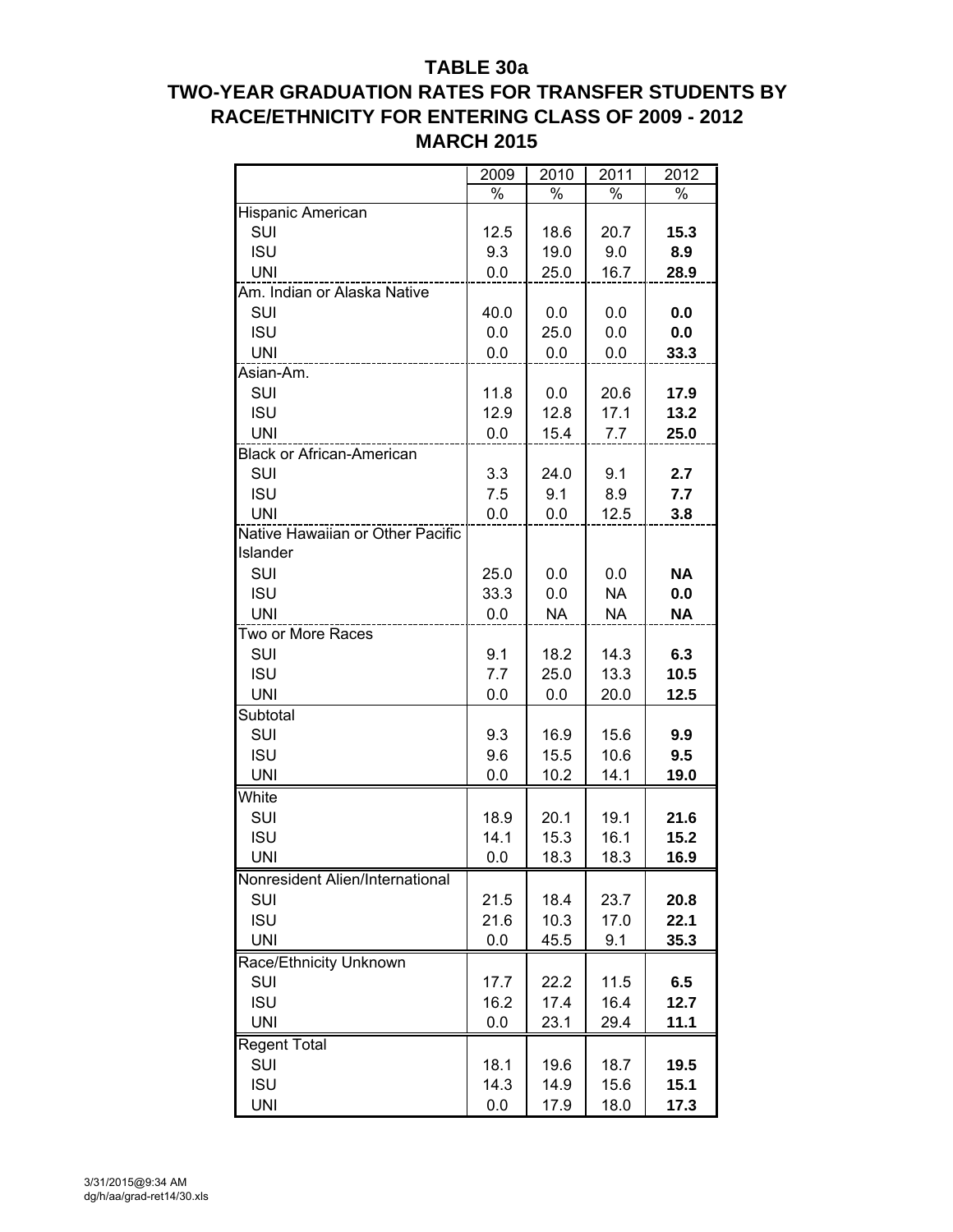## **THREE-YEAR GRADUATION RATES FOR TRANSFER STUDENTS BY RACE/ETHNICITY FOR ENTERING CLASSES OF 2000 - 2011MARCH 2015**

|              | 1991      | 1992  | 1993          | 1994 | 1995 | 1996          | 1997      | 1998 | 1999 | 2000 | 2001 | 2002 | 2003 | 2004 | 2005 | 2006  | 2007 | 2008 |
|--------------|-----------|-------|---------------|------|------|---------------|-----------|------|------|------|------|------|------|------|------|-------|------|------|
|              | $\%$      | $\%$  | $\frac{0}{0}$ | $\%$ | $\%$ | $\frac{0}{0}$ | $\%$      | $\%$ | %    | $\%$ | $\%$ | $\%$ | $\%$ | %    | $\%$ | $\%$  | $\%$ | %    |
| Native Am.   |           |       |               |      |      |               |           |      |      |      |      |      |      |      |      |       |      |      |
| <b>SUI</b>   | 33.3      | 57.1  | 0.0           | 0.0  | 50.0 | 40.0          | 50.0      | 50.0 | 20.0 | 20.0 | 0.0  | 20.0 | 28.6 | 50.0 | 55.6 | 0.0   | 60.0 | 0.0  |
| <b>ISU</b>   | 0.0       | 25.0  | 25.0          | 66.7 | 50.0 | 12.5          | 9.1       | 44.4 | 37.5 | 37.5 | 12.5 | 50.0 | 42.9 | 20.0 | 50.0 | 0.0   | 0.0  | 33.3 |
| <b>UNI</b>   | <b>NA</b> | 100.0 | 50.0          | 0.0  | 0.0  | 20.0          | <b>NA</b> | 50.0 | 66.7 | 0.0  | 33.3 | 50.0 | 50.0 | 0.0  | 0.0  | 100.0 | 50.0 | 75.0 |
| African-Am.  |           |       |               |      |      |               |           |      |      |      |      |      |      |      |      |       |      |      |
| SUI          | 55.0      | 68.8  | 15.8          | 30.4 | 29.4 | 11.8          | 30.8      | 39.1 | 18.2 | 20.0 | 25.0 | 35.0 | 19.0 | 26.5 | 28.0 | 36.8  | 23.1 | 13.6 |
| <b>ISU</b>   | 33.3      | 32.0  | 36.4          | 10.0 | 29.6 | 19.4          | 31.4      | 14.6 | 27.6 | 30.0 | 31.4 | 28.6 | 28.1 | 41.2 | 30.6 | 29.0  | 41.2 | 30.6 |
| <b>UNI</b>   | 18.2      | 26.7  | 33.3          | 20.0 | 46.7 | 33.3          | 35.7      | 22.2 | 23.8 | 27.3 | 38.1 | 21.7 | 33.3 | 17.9 | 28.6 | 33.3  | 50.0 | 17.6 |
| Asian-Am.    |           |       |               |      |      |               |           |      |      |      |      |      |      |      |      |       |      |      |
| SUI          | 71.0      | 69.0  | 20.0          | 36.6 | 38.8 | 45.0          | 30.3      | 48.1 | 35.7 | 39.1 | 41.9 | 51.7 | 36.4 | 54.2 | 41.7 | 41.4  | 48.6 | 27.3 |
| <b>ISU</b>   | 23.8      | 18.2  | 26.1          | 18.8 | 22.6 | 30.6          | 41.7      | 25.6 | 33.3 | 40.7 | 27.6 | 10.0 | 38.2 | 42.4 | 37.9 | 27.8  | 37.5 | 38.9 |
| <b>UNI</b>   | 30.0      | 25.0  | 50.0          | 14.3 | 66.7 | 27.3          | 50.0      | 40.0 | 22.2 | 25.0 | 25.0 | 28.6 | 45.5 | 66.7 | 45.5 | 56.3  | 71.4 | 80.0 |
| Hispanic-Am. |           |       |               |      |      |               |           |      |      |      |      |      |      |      |      |       |      |      |
| SUI          | 62.5      | 60.0  | 25.0          | 22.7 | 52.9 | 58.3          | 29.2      | 48.0 | 47.6 | 25.7 | 33.3 | 42.9 | 41.7 | 38.5 | 36.4 | 33.3  | 45.8 | 56.8 |
| <b>ISU</b>   | 33.3      | 7.1   | 34.8          | 39.1 | 23.1 | 31.8          | 33.3      | 47.8 | 30.4 | 33.3 | 10.5 | 28.6 | 25.9 | 33.3 | 15.0 | 54.8  | 29.2 | 37.5 |
| <b>UNI</b>   | 62.5      | 50.0  | 25.0          | 40.0 | 44.4 | 12.5          | 0.0       | 44.4 | 7.1  | 44.0 | 60.9 | 55.0 | 41.9 | 29.4 | 70.8 | 38.1  | 45.7 | 42.3 |
| Subtotal     |           |       |               |      |      |               |           |      |      |      |      |      |      |      |      |       |      |      |
| SUI          | 62.9      | 65.3  | 19.7          | 30.3 | 40.0 | 41.8          | 30.6      | 45.6 | 32.3 | 27.7 | 33.8 | 42.7 | 32.9 | 38.9 | 37.4 | 35.0  | 42.3 | 34.4 |
| <b>ISU</b>   | 28.8      | 21.5  | 31.6          | 24.2 | 26.7 | 25.8          | 31.7      | 26.8 | 31.7 | 34.8 | 24.2 | 22.0 | 32.0 | 37.8 | 30.3 | 36.4  | 35.7 | 35.4 |
| <b>UNI</b>   | 34.5      | 33.3  | 33.3          | 25.0 | 48.6 | 25.0          | 36.0      | 30.2 | 21.3 | 33.3 | 51.4 | 41.9 | 40.3 | 28.4 | 46.9 | 42.5  | 50.0 | 40.4 |
| White        |           |       |               |      |      |               |           |      |      |      |      |      |      |      |      |       |      |      |
| SUI          | 56.6      | 54.1  | 39.5          | 39.2 | 43.3 | 44.2          | 43.1      | 44.2 | 41.7 | 42.7 | 46.6 | 44.8 | 44.8 | 46.3 | 46.1 | 52.3  | 51.1 | 50.8 |
| <b>ISU</b>   | 37.3      | 37.8  | 34.7          | 35.7 | 37.6 | 40.7          | 41.7      | 43.5 | 44.3 | 43.6 | 43.1 | 45.8 | 44.7 | 43.5 | 43.3 | 47.5  | 49.8 | 44.5 |
| <b>UNI</b>   | 46.9      | 49.9  | 47.8          | 47.2 | 46.5 | 47.9          | 49.2      | 46.7 | 51.1 | 50.9 | 48.8 | 51.5 | 53.1 | 48.2 | 52.4 | 54.7  | 52.4 | 54.0 |
| Regent Total |           |       |               |      |      |               |           |      |      |      |      |      |      |      |      |       |      |      |
| SUI          | 56.6      | 54.9  | 39.9          | 39.6 | 43.6 | 44.4          | 42.9      | 45.2 | 41.9 | 41.5 | 46.6 | 45.5 | 44.2 | 45.5 | 45.7 | 51.5  | 49.8 | 49.2 |
| <b>ISU</b>   | 36.3      | 36.6  | 36.1          | 36.0 | 39.4 | 40.3          | 42.9      | 43.0 | 44.0 | 43.7 | 42.3 | 43.8 | 43.8 | 43.1 | 43.3 | 46.4  | 48.7 | 44.8 |
| <b>UNI</b>   | 46.5      | 49.1  | 47.7          | 45.8 | 46.5 | 46.5          | 48.8      | 46.0 | 49.4 | 49.1 | 48.8 | 50.4 | 51.9 | 45.9 | 51.3 | 53.5  | 52.3 | 53.3 |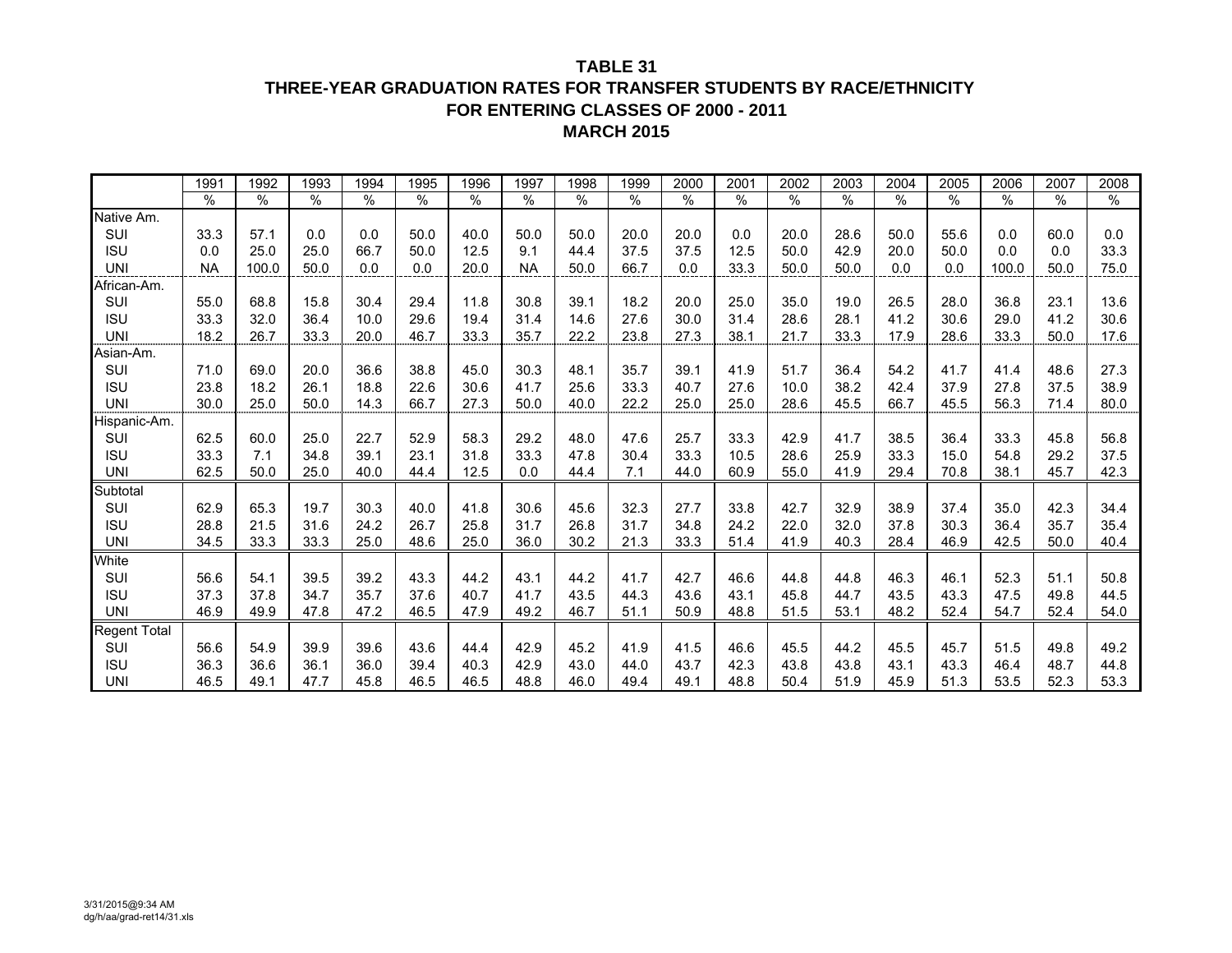## **TABLE 31a**

# **THREE-YEAR GRADUATION RATES FOR TRANSFER STUDENTS BY RACE/ETHNICITY FOR ENTERING CLASS OF 2009 - 2011 MARCH 2015**

|                                  | 2009 | 2010      | 2011      | 2012 |
|----------------------------------|------|-----------|-----------|------|
|                                  | $\%$ | %         | %         | $\%$ |
| Hispanic American                |      |           |           |      |
| SUI                              | 42.5 | 44.2      | 58.6      |      |
| <b>ISU</b>                       | 31.5 | 40.5      | 38.5      |      |
| <b>UNI</b>                       | 48.0 | 57.1      | 33.3      |      |
| Am. Indian or Alaska Native      |      |           |           |      |
| SUI                              | 40.0 | 25.0      | 0.0       |      |
| <b>ISU</b>                       | 0.0  | 50.0      | 0.0       |      |
| <b>UNI</b>                       | 0.0  | 50.0      | 0.0       |      |
| Asian-Am.                        |      |           |           |      |
| SUI                              | 35.3 | 40.9      | 55.9      |      |
| <b>ISU</b>                       | 45.2 | 28.2      | 34.3      |      |
| <b>UNI</b>                       | 50.0 | 53.8      | 53.8      |      |
| <b>Black or African-American</b> |      |           |           |      |
| SUI                              | 30.0 | 44.0      | 39.4      |      |
| <b>ISU</b>                       | 30.2 | 40.9      | 23.2      |      |
| UNI                              | 36.4 | 24.1      | 29.2      |      |
| Native Hawaiian or Other Pacific |      |           |           |      |
| Islander                         |      |           |           |      |
| SUI                              | 50.0 | 0.0       | 100.0     |      |
| <b>ISU</b>                       | 66.7 | 0.0       | <b>NA</b> |      |
| <b>UNI</b>                       | 50.0 | <b>NA</b> | <b>NA</b> |      |
| Two or More Races                |      |           |           |      |
| SUI                              | 27.3 | 36.4      | 42.9      |      |
| <b>ISU</b>                       | 30.8 | 37.5      | 46.7      |      |
| <b>UNI</b>                       | 36.4 | 58.3      | 50.0      |      |
| Subtotal                         |      |           |           |      |
| SUI                              | 34.7 | 42.3      | 48.9      |      |
| <b>ISU</b>                       | 33.8 | 36.8      | 33.0      |      |
| <b>UNI</b>                       | 41.8 | 45.5      | 37.2      |      |
| White                            |      |           |           |      |
| SUI                              | 50.2 | 51.8      | 51.9      |      |
| <b>ISU</b>                       | 44.5 | 45.2      | 48.9      |      |
| <b>UNI</b>                       | 49.5 | 49.8      | 50.3      |      |
| Nonresident Alien/International  |      |           |           |      |
| SUI                              | 70.8 | 64.5      | 67.8      |      |
| <b>ISU</b>                       | 58.6 | 61.9      | 59.3      |      |
| <b>UNI</b>                       | 61.1 | 72.7      | 81.8      |      |
| Race/Ethnicity Unknown           |      |           |           |      |
| SUI                              | 50.0 | 50.0      | 49.2      |      |
| <b>ISU</b>                       | 44.6 | 47.8      | 46.6      |      |
| <b>UNI</b>                       | 53.8 | 61.5      | 52.9      |      |
| <b>Regent Total</b>              |      |           |           |      |
| SUI                              | 49.8 | 51.5      | 52.5      |      |
| <b>ISU</b>                       | 44.4 | 46.2      | 47.9      |      |
| <b>UNI</b>                       | 49.3 | 49.9      | 49.6      |      |
|                                  |      |           |           |      |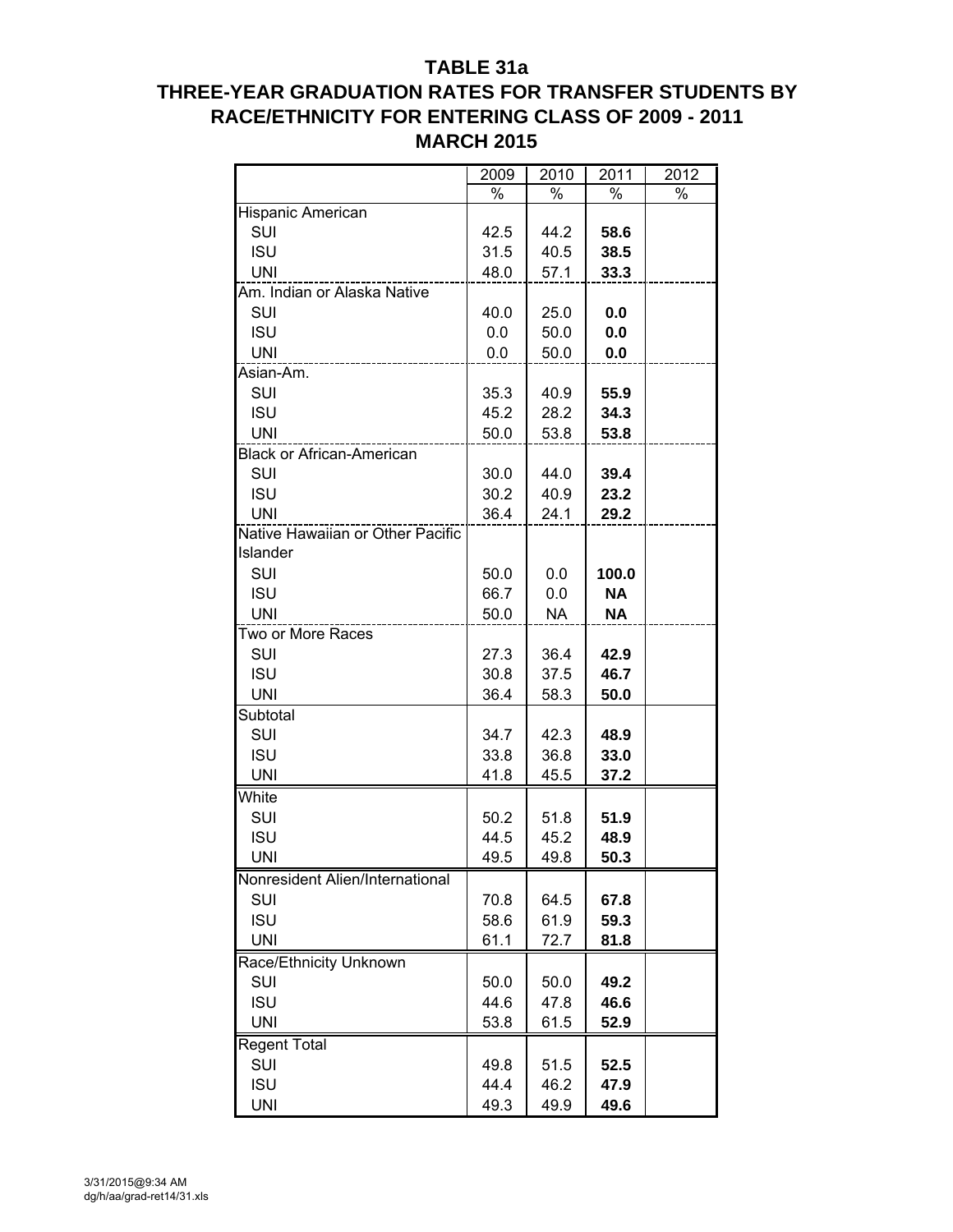## **TABLE 32FOUR-YEAR GRADUATION RATES FOR TRANSFER STUDENTS BY RACE/ETHNICITY FOR ENTERING CLASSES OF 2000 - 2010 MARCH 2015**

|                     | 1991      | 1992  | 1993          | 1994 | 1995 | 1996 | 1997      | 1998  | 1999 | 2000 | 2001          | 2002 | 2003          | 2004          | 2005 | 2006  | 2007 | 2008  |
|---------------------|-----------|-------|---------------|------|------|------|-----------|-------|------|------|---------------|------|---------------|---------------|------|-------|------|-------|
|                     | %         | $\%$  | $\frac{0}{0}$ | $\%$ | $\%$ | %    | $\%$      | $\%$  | %    | $\%$ | $\frac{0}{0}$ | %    | $\frac{1}{2}$ | $\frac{1}{2}$ | $\%$ | $\%$  | $\%$ | $\%$  |
| Native Am.          |           |       |               |      |      |      |           |       |      |      |               |      |               |               |      |       |      |       |
| SUI                 | 0.0       | 57.1  | 33.3          | 0.0  | 50.0 | 60.0 | 50.0      | 50.0  | 20.0 | 40.0 | 0.0           | 40.0 | 57.1          | 66.7          | 66.7 | 0.0   | 60.0 | 25.0  |
| <b>ISU</b>          | 0.0       | 25.0  | 62.5          | 66.7 | 66.7 | 12.5 | 36.4      | 55.6  | 43.8 | 37.5 | 25.0          | 75.0 | 42.9          | 20.0          | 75.0 | 0.0   | 0.0  | 33.3  |
| <b>UNI</b>          | <b>NA</b> | 100.0 | 50.0          | 0.0  | 0.0  | 20.0 | <b>NA</b> | 100.0 | 66.7 | 0.0  | 66.7          | 50.0 | 75.0          | 33.3          | 0.0  | 100.0 | 50.0 | 100.0 |
| African-Am.         |           |       |               |      |      |      |           |       |      |      |               |      |               |               |      |       |      |       |
| SUI                 | 40.0      | 50.0  | 15.8          | 52.2 | 58.8 | 35.3 | 50.0      | 56.5  | 22.7 | 25.0 | 25.0          | 55.0 | 42.9          | 32.4          | 40.0 | 52.6  | 50.0 | 31.8  |
| <b>ISU</b>          | 33.3      | 52.0  | 40.9          | 20.0 | 48.1 | 32.3 | 37.1      | 27.1  | 37.9 | 36.7 | 48.6          | 37.1 | 43.8          | 47.1          | 41.7 | 48.4  | 50.0 | 44.4  |
| <b>UNI</b>          | 18.2      | 46.7  | 50.0          | 33.3 | 60.0 | 41.7 | 57.1      | 33.3  | 38.1 | 36.4 | 52.4          | 34.8 | 42.9          | 25.0          | 28.6 | 42.4  | 65.0 | 29.4  |
| Asian-Am.           |           |       |               |      |      |      |           |       |      |      |               |      |               |               |      |       |      |       |
| SUI                 | 67.7      | 48.3  | 33.3          | 53.7 | 57.1 | 67.5 | 45.5      | 51.9  | 57.1 | 60.9 | 51.6          | 65.5 | 57.6          | 75.0          | 62.5 | 62.1  | 59.5 | 48.5  |
| <b>ISU</b>          | 47.6      | 36.4  | 39.1          | 31.3 | 51.6 | 63.9 | 62.5      | 51.2  | 55.6 | 70.4 | 58.6          | 35.0 | 50.0          | 57.6          | 51.7 | 58.3  | 62.5 | 58.3  |
| <b>UNI</b>          | 40.0      | 25.0  | 50.0          | 42.9 | 77.8 | 27.3 | 87.5      | 60.0  | 44.4 | 50.0 | 25.0          | 71.4 | 63.6          | 88.9          | 45.5 | 93.8  | 85.7 | 80.0  |
| Hispanic-Am.        |           |       |               |      |      |      |           |       |      |      |               |      |               |               |      |       |      |       |
| SUI                 | 56.3      | 60.0  | 50.0          | 45.5 | 76.5 | 75.0 | 58.3      | 56.0  | 61.9 | 45.7 | 41.7          | 66.7 | 62.5          | 61.5          | 48.5 | 51.9  | 58.3 | 73.0  |
| <b>ISU</b>          | 55.6      | 21.4  | 39.1          | 43.5 | 50.0 | 40.9 | 50.0      | 60.9  | 43.5 | 58.3 | 21.1          | 47.6 | 48.1          | 57.1          | 25.0 | 71.0  | 54.2 | 45.8  |
| <b>UNI</b>          | 75.0      | 75.0  | 25.0          | 60.0 | 44.4 | 25.0 | 0.0       | 55.6  | 42.9 | 72.0 | 71.7          | 65.0 | 58.1          | 41.2          | 79.2 | 57.1  | 51.4 | 50.0  |
| Subtotal            |           |       |               |      |      |      |           |       |      |      |               |      |               |               |      |       |      |       |
| SUI                 | 54.3      | 52.8  | 34.2          | 49.4 | 61.2 | 62.6 | 50.6      | 54.4  | 43.5 | 44.6 | 40.3          | 61.3 | 55.3          | 54.4          | 51.6 | 52.5  | 56.7 | 53.1  |
| <b>ISU</b>          | 46.2      | 38.5  | 42.1          | 33.0 | 51.1 | 44.3 | 46.3      | 43.9  | 46.2 | 52.8 | 44.0          | 40.0 | 47.0          | 50.0          | 42.7 | 58.6  | 53.6 | 49.5  |
| <b>UNI</b>          | 41.4      | 50.0  | 38.9          | 42.5 | 57.1 | 30.6 | 60.0      | 44.2  | 42.6 | 53.3 | 63.5          | 55.4 | 55.2          | 40.5          | 50.0 | 60.3  | 58.8 | 50.0  |
| White               |           |       |               |      |      |      |           |       |      |      |               |      |               |               |      |       |      |       |
| SUI                 | 55.8      | 55.2  | 52.8          | 56.2 | 56.8 | 60.1 | 57.9      | 57.6  | 58.0 | 59.5 | 61.4          | 61.8 | 60.4          | 62.9          | 59.8 | 67.8  | 63.5 | 64.4  |
| <b>ISU</b>          | 57.1      | 56.6  | 55.1          | 54.3 | 54.7 | 59.5 | 58.1      | 60.8  | 63.9 | 65.1 | 58.3          | 61.1 | 61.0          | 60.4          | 60.8 | 64.2  | 63.5 | 59.9  |
| <b>UNI</b>          | 62.1      | 64.8  | 64.0          | 61   | 64.0 | 64.1 | 64.7      | 64.5  | 67.9 | 65.9 | 64.5          | 66.9 | 66.1          | 63.1          | 66.0 | 70.0  | 66.6 | 66.8  |
| <b>Regent Total</b> |           |       |               |      |      |      |           |       |      |      |               |      |               |               |      |       |      |       |
| SUI                 | 56.5      | 55.7  | 52.8          | 56.6 | 57.9 | 60.7 | 57.9      | 58.4  | 58.1 | 58.4 | 60.7          | 62.5 | 60.2          | 61.7          | 59.6 | 66.7  | 62.8 | 64.0  |
| <b>ISU</b>          | 55.5      | 55.3  | 55.6          | 54.2 | 56.4 | 59.0 | 58.9      | 59.8  | 63.2 | 64.9 | 58.1          | 59.2 | 59.4          | 59.7          | 60.4 | 63.6  | 63.4 | 60.1  |
| <b>UNI</b>          | 61.4      | 64.0  | 63.4          | 60.1 | 63.6 | 62.4 | 64.5      | 63.6  | 66.2 | 64.5 | 64.4          | 65.7 | 65.3          | 60.8          | 64.5 | 69.0  | 66.2 | 65.8  |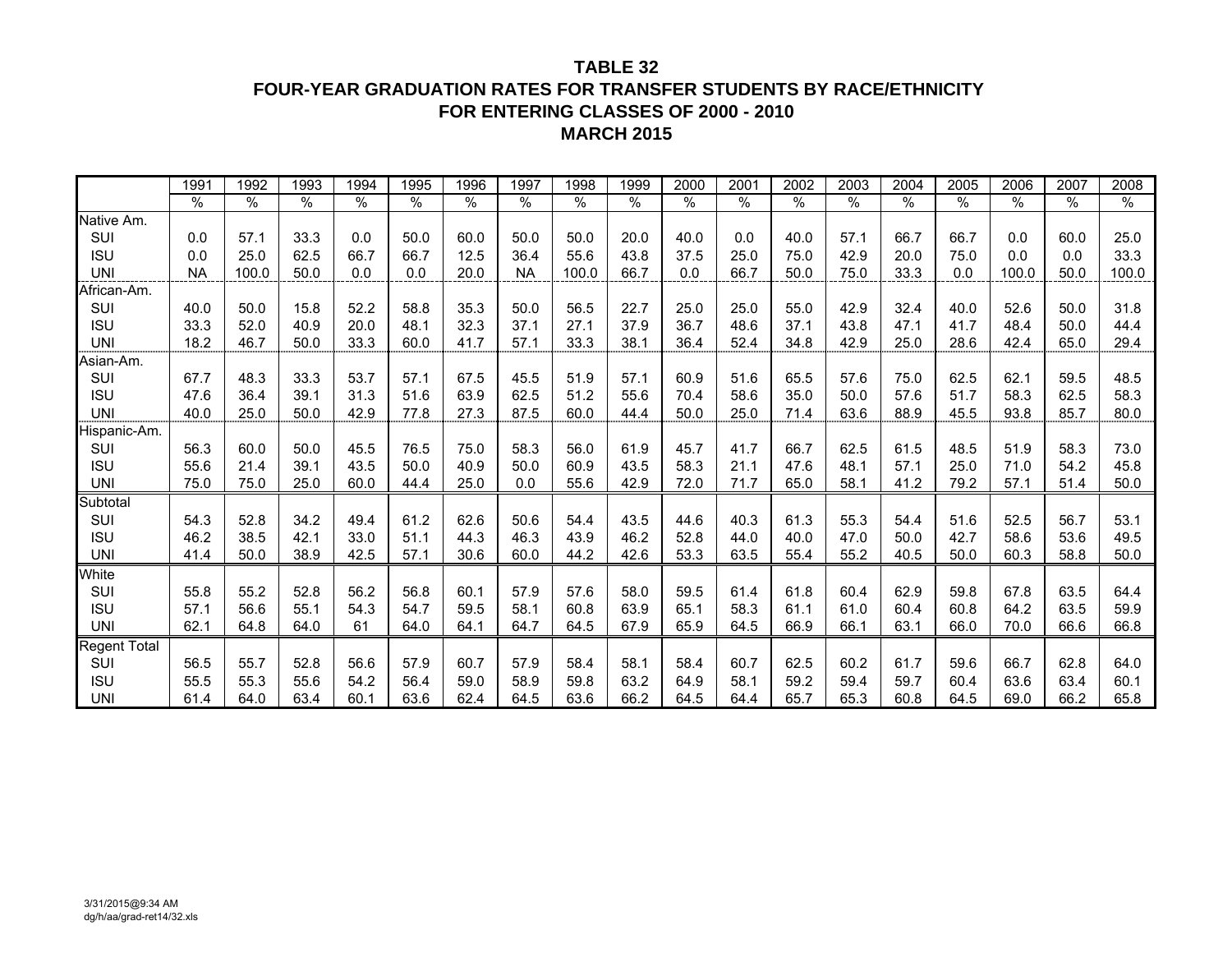## **TABLE 32a**

# **FOUR-YEAR GRADUATION RATES FOR TRANSFER STUDENTS BY RACE/ETHNICITY FOR ENTERING CLASS OF 2009 - 2010 MARCH 2015**

|                                  | 2009  | 2010      | 2011 | 2012 |
|----------------------------------|-------|-----------|------|------|
|                                  | %     | %         | %    | %    |
| Hispanic American                |       |           |      |      |
| SUI                              | 65.0  | 62.8      |      |      |
| <b>ISU</b>                       | 48.1  | 57.1      |      |      |
| <b>UNI</b>                       | 56.0  | 60.7      |      |      |
| Am. Indian or Alaska Native      |       |           |      |      |
| SUI                              | 80.0  | 50.0      |      |      |
| <b>ISU</b>                       | 0.0   | 50.0      |      |      |
| <b>UNI</b>                       | 0.0   | 66.7      |      |      |
| Asian-Am.                        |       |           |      |      |
| SUI                              | 61.8  | 50.0      |      |      |
| <b>ISU</b>                       | 61.3  | 51.3      |      |      |
| UNI                              | 83.3  | 69.2      |      |      |
| <b>Black or African-American</b> |       |           |      |      |
| SUI                              | 40.0  | 64.0      |      |      |
| <b>ISU</b>                       | 45.3  | 54.5      |      |      |
| <b>UNI</b>                       | 36.4  | 37.9      |      |      |
| Native Hawaiian or Other Pacific |       |           |      |      |
| Islander                         |       |           |      |      |
| SUI                              | 50.0  | 0.0       |      |      |
| <b>ISU</b>                       | 66.7  | 0.0       |      |      |
| <b>UNI</b>                       | 100.0 | <b>NA</b> |      |      |
| Two or More Races                |       |           |      |      |
| SUI                              | 45.5  | 63.6      |      |      |
| <b>ISU</b>                       | 53.8  | 45.8      |      |      |
| <b>UNI</b>                       | 36.4  | 66.7      |      |      |
| Subtotal                         |       |           |      |      |
| SUI                              | 53.3  | 60.8      |      |      |
| <b>ISU</b>                       | 49.7  | 52.3      |      |      |
| <b>UNI</b>                       | 49.3  | 55.7      |      |      |
| White                            |       |           |      |      |
| SUI                              | 62.5  | 63.7      |      |      |
| <b>ISU</b>                       | 59.7  | 60.9      |      |      |
| UNI                              | 65.7  | 64.3      |      |      |
| Nonresident Alien/International  |       |           |      |      |
| SUI                              | 84.6  | 80.3      |      |      |
| <b>ISU</b>                       | 73.9  | 83.9      |      |      |
| <b>UNI</b>                       | 72.2  | 81.8      |      |      |
| Race/Ethnicity Unknown           |       |           |      |      |
| SUI                              | 69.4  | 72.2      |      |      |
| <b>ISU</b>                       | 58.1  | 65.2      |      |      |
| <b>UNI</b>                       | 53.8  | 69.2      |      |      |
|                                  |       |           |      |      |
| <b>Regent Total</b><br>SUI       | 63.5  | 64.9      |      |      |
|                                  |       |           |      |      |
| <b>ISU</b>                       | 59.6  | 62.5      |      |      |
| <b>UNI</b>                       | 64.5  | 63.8      |      |      |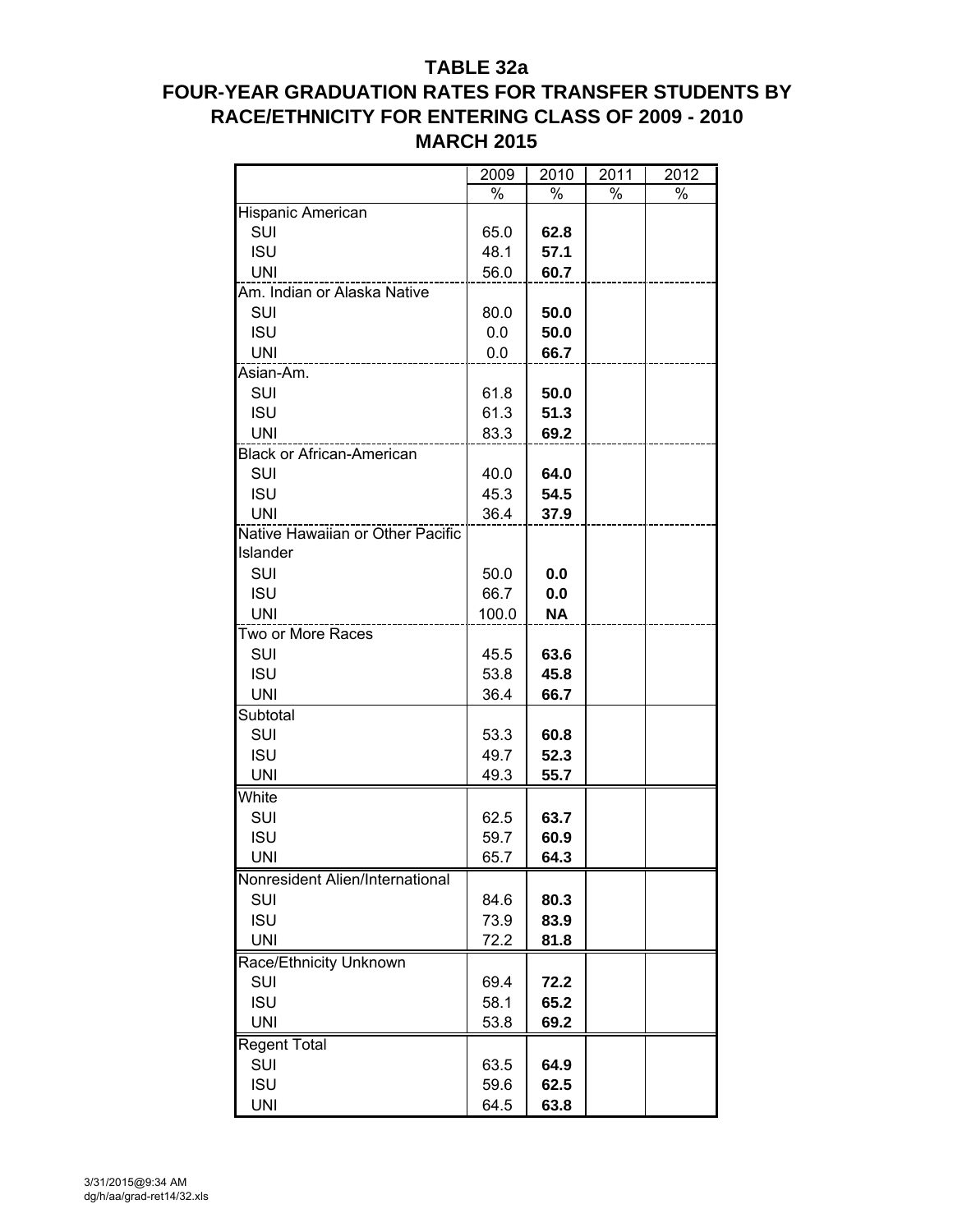## **TABLE 33 GRADUATION/PERSISTENCE/TRANSFER RATES FOR ENTERING CLASSES OF 1988 TO 2013 MARCH 2015**

|      |        |          | Non-Persisters |       |          |        | Graduated from SUI |        |       | Cont'd   |                                  | Transferred | Total     |
|------|--------|----------|----------------|-------|----------|--------|--------------------|--------|-------|----------|----------------------------------|-------------|-----------|
| Year | Number | 1st Year | 2nd Year       | Total | $3-Year$ | 4-Year | 5-Year             | 6-Year | Total | 7th Year | Elsewhere <sup>1</sup> Graduated |             | Graduated |
| 1988 | 3,610  | 16.7%    | 8.0%           | 35.2% | 0.4%     | 29.8%  | 25.7%              | 5.3%   | 61.2% | 3.7%     | 1.6%                             | 0.3%        | 61.5%     |
| 1989 | 3,348  | 17.6%    | 7.8%           | 36.0% | 0.6%     | 30.0%  | 25.2%              | 5.0%   | 60.9% | 3.1%     | 3.0%                             | 0.6%        | 61.5%     |
| 1990 | 2,700  | 16.1%    | 7.6%           | 34.4% | 0.7%     | 32.1%  | 25.0%              | 4.7%   | 62.6% | 3.0%     | 5.4%                             | 1.9%        | 64.5%     |
| 1991 | 2,738  | 15.6%    | 7.0%           | 34.2% | 0.5%     | 31.8%  | 25.9%              | 4.9%   | 63.1% | 2.7%     | 10.6%                            | 4.3%        | 67.4%     |
| 1992 | 3,111  | 14.9%    | 9.1%           | 34.1% | 0.6%     | 31.8%  | 26.6%              | 4.8%   | 63.7% | 2.2%     | 18.7%                            | 8.8%        | 72.5%     |
| 1993 | 3,131  | 16.4%    | 8.0%           | 34.7% | 0.5%     | 34.1%  | 23.4%              | 4.8%   | 62.8% | 2.5%     | 20.3%                            | 9.3%        | 72.1%     |
| 1994 | 3,229  | 16.6%    | 7.2%           | 33.3% | 0.8%     | 33.5%  | 25.4%              | 4.4%   | 64.0% | 2.7%     | 21.2%                            | 9.4%        | 73.4%     |
| 1995 | 3,462  | 18.0%    | 6.1%           | 32.4% | 0.8%     | 34.5%  | 25.8%              | 3.8%   | 64.9% | 2.7%     | 20.9%                            | 9.4%        | 74.3%     |
| 1996 | 3,417  | 17.1%    | 7.4%           | 33.3% | 0.6%     | 37.3%  | 23.4%              | 3.2%   | 64.4% | 2.3%     | 23.9%                            | 10.3%       | 74.7%     |
| 1997 | 3,573  | 16.3%    | 7.3%           | 33.4% | 0.8%     | 36.8%  | 23.5%              | 3.4%   | 64.6% | 2.0%     | 22.7%                            | 7.3%        | 71.9%     |
| 1998 | 3,896  | 16.5%    | 7.5%           | 31.4% | 0.6%     | 35.2%  | 25.1%              | 5.3%   | 66.2% | 2.4%     | 22.4%                            | 6.8%        | 73.0%     |
| 1999 | 3,747  | 16.1%    | 8.7%           | 32.1% | 0.8%     | 37.1%  | 24.2%              | 3.9%   | 66.1% | 1.8%     | 23.0%                            | 7.6%        | 73.7%     |
| 2000 | 3,647  | 17.5%    | 8.0%           | 32.7% | 0.5%     | 39.0%  | 22.9%              | 3.1%   | 65.5% | 1.8%     | 25.6%                            | 6.9%        | 72.4%     |
| 2001 | 3,930  | 17.7%    | 9.1%           | 32.2% | 0.5%     | 39.1%  | 22.4%              | 3.9%   | 65.9% | 1.9%     | 25.5%                            | 10.7%       | 76.6%     |
| 2002 | 4,097  | 17.7%    | 8.5%           | 31.9% | 0.9%     | 39.6%  | 22.3%              | 3.3%   | 66.0% | 2.1%     | 24.8%                            | 9.7%        | 75.7%     |
| 2003 | 4,040  | 16.8%    | 7.0%           | 29.3% | 0.9%     | 41.4%  | 22.8%              | 4.0%   | 69.1% | 1.6%     | 22.8%                            | 9.9%        | 79.0%     |
| 2004 | 3,982  | 15.7%    | 7.8%           | 24.9% | 1.0%     | 43.2%  | 22.3%              | 3.1%   | 69.6% | 5.5%     | 21.8%                            | 8.3%        | 77.9%     |
| 2005 | 3,818  | 15.9%    | 7.6%           | 24.4% | 1.1%     | 45.9%  | 21.1%              | 2.8%   | 70.8% | 1.3%     | 22.4%                            | 6.9%        | 77.7%     |
| 2006 | 4,256  | 17.3%    | 7.8%           | 28.5% | 1.1%     | 45.8%  | 20.7%              | 2.2%   | 69.8% | 1.6%     | 23.7%                            | 12.3%       | 82.1%     |
| 2007 | 4,253  | 16.9%    | 7.7%           | 29.1% | 1.2%     | 46.2%  | 19.4%              | 2.7%   | 69.6% | 1.3%     | 23.9%                            | 9.6%        | 79.2%     |
| 2008 | 4,182  | 17.0%    | 6.2%           | 28.6% | 1.3%     | 46.9%  | 19.2%              | 2.7%   | 70.0% | 1.4%     | 24.4%                            | 4.3%        | 74.3%     |
| 2009 | 4,004  | 13.4%    | 8.6%           | 27.0% | 1.8%     | 49.3%  | 17.9%              |        | 69.0% |          | 11.9%                            | 2.2%        | 71.2%     |
| 2010 | 4,457  | 14.4%    | 8.0%           | 27.4% | 1.7%     | 49.2%  |                    |        | 50.9% |          | 24.2%                            | 0.0%        | 50.9%     |
| 2011 | 4,433  | 14.5%    | 7.2%           | 23.6% | 1.6%     |        |                    |        | 1.6%  |          | 28.0%                            | 0.1%        | 1.7%      |
| 2012 | 4,923  | 14.2%    | 7.4%           | 21.6% |          |        |                    |        |       |          | 18.5%                            | 0.0%        | 0.0%      |
| 2013 | 4,270  | 13.9%    |                | 13.9% |          |        |                    |        |       |          | 12.7%                            | 0.0%        | 0.0%      |
| 2014 | 4,347  | 13.9%    |                |       |          |        |                    |        |       |          |                                  |             | 0.0%      |

#### **UNIVERSITY OF IOWA**

¹Transferred to any postsecondary institution.

²Graduated from another post-secondary institution at the end of the 6th year with a bachelor's degree.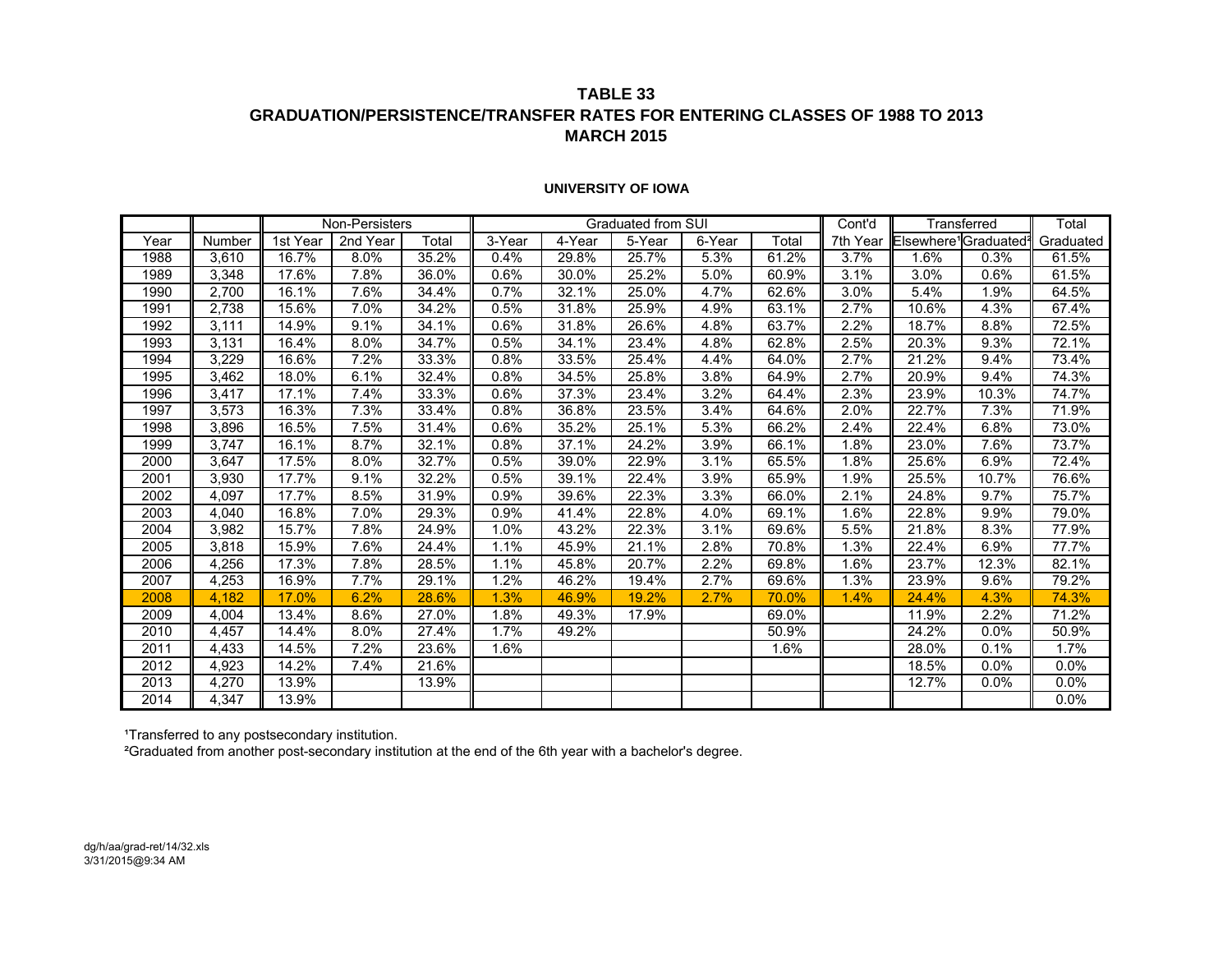## **TABLE 33 GRADUATION/PERSISTENCE/TRANSFER RATES FOR ENTERING CLASSES OF 1988 TO 2013 MARCH 2015**

#### **IOWA STATE UNIVERSITY**

|      |        |          | Non-Persisters |       |        |        | Graduated from ISU |        |       | Cont'd   |                     | Transferred | Total     |
|------|--------|----------|----------------|-------|--------|--------|--------------------|--------|-------|----------|---------------------|-------------|-----------|
| Year | Number | 1st Year | 2nd Year       | Total | 3-Year | 4-Year | 5-Year             | 6-Year | Total | 7th Year | Elsewhere Graduated |             | Graduated |
| 1988 | 3,744  | 15.8%    | 9.9%           | 32.9% | 0.6%   | 20.9%  | 34.3%              | 7.7%   | 63.6% | 3.6%     |                     |             | 63.6%     |
| 1989 | 3,751  | 16.8%    | 10.0%          | 34.5% | 0.7%   | 19.6%  | 33.2%              | 8.1%   | 61.6% | 3.8%     |                     |             | 61.6%     |
| 1990 | 3,310  | 18.4%    | 9.9%           | 35.9% | 0.9%   | 18.1%  | 32.0%              | 9.0%   | 60.0% | 4.2%     |                     |             | 60.0%     |
| 1991 | 3,228  | 18.6%    | 9.9%           | 36.1% | 0.9%   | 19.7%  | 31.3%              | 8.2%   | 60.1% | 3.8%     |                     |             | 60.1%     |
| 1992 | 3,333  | 18.2%    | 9.7%           | 34.3% | 1.0%   | 20.7%  | 32.0%              | 7.4%   | 61.1% | 4.6%     |                     |             | 61.1%     |
| 1993 | 3,416  | 18.9%    | 10.3%          | 36.2% | 1.0%   | 21.3%  | 30.6%              | 7.5%   | 60.4% | 3.4%     |                     |             | 60.4%     |
| 1994 | 3,325  | 18.5%    | 9.7%           | 35.1% | 0.7%   | 23.3%  | 31.3%              | 7.0%   | 62.4% | 2.5%     |                     |             | 62.4%     |
| 1995 | 3,274  | 18.5%    | 8.2%           | 33.9% | 0.5%   | 24.6%  | 31.6%              | 7.0%   | 63.7% | 2.4%     |                     |             | 63.7%     |
| 1996 | 3,599  | 17.2%    | 8.4%           | 31.7% | 0.9%   | 27.5%  | 30.6%              | 6.3%   | 65.3% | 3.0%     |                     |             | 65.3%     |
| 1997 | 4,007  | 16.4%    | 8.6%           | 31.5% | 1.0%   | 26.0%  | 32.3%              | 6.5%   | 65.7% | 2.8%     | 22.7%               | 7.9%        | 73.6%     |
| 1998 | 3,800  | 15.6%    | 7.9%           | 30.9% | 0.7%   | 28.5%  | 31.0%              | 6.3%   | 66.5% | 2.6%     | 23.2%               | 7.8%        | 74.3%     |
| 1999 | 4,020  | 14.9%    | 8.3%           | 29.6% | 0.6%   | 30.7%  | 31.3%              | 5.3%   | 68.0% | 2.4%     | 22.5%               | 6.9%        | 74.9%     |
| 2000 | 4,289  | 16.3%    | 9.0%           | 31.6% | 0.8%   | 30.4%  | 29.0%              | 5.5%   | 65.8% | 2.6%     | 24.6%               | 8.9%        | 74.7%     |
| 2001 | 4,598  | 16.6%    | 9.5%           | 31.9% | 0.8%   | 31.0%  | 29.1%              | 4.7%   | 65.6% | 2.4%     | 25.8%               | 7.4%        | 73.0%     |
| 2002 | 4.167  | 15.8%    | 8.5%           | 30.4% | 1.1%   | 32.5%  | 28.9%              | 5.2%   | 67.7% | 1.8%     | 22.8%               | 7.4%        | 75.1%     |
| 2003 | 3,863  | 15.3%    | 6.9%           | 28.3% | 1.3%   | 34.0%  | 29.7%              | 4.3%   | 69.3% | 2.3%     | 21.0%               | 7.3%        | 76.6%     |
| 2004 | 3,674  | 14.2%    | 7.8%           | 27.6% | 1.0%   | 35.7%  | 29.2%              | 4.4%   | 70.2% | 2.2%     | 16.1%               | 8.9%        | 79.1%     |
| 2005 | 3,745  | 16.6%    | 7.4%           | 30.4% | 1.1%   | 32.2%  | 29.5%              | 4.5%   | 67.4% | 2.3%     | 19.7%               | 8.5%        | 75.9%     |
| 2006 | 3,952  | 15.1%    | 7.7%           | 27.6% | 1.2%   | 37.4%  | 27.0%              | 4.9%   | 70.4% | 2.0%     | 22.2%               | 5.3%        | 75.7%     |
| 2007 | 4,316  | 16.5%    | 8.2%           | 29.5% | 1.5%   | 36.1%  | 25.6%              | 4.8%   | 68.0% | 2.6%     | 25.4%               | 1.8%        | 69.8%     |
| 2008 | 4,528  | 16.0%    | 7.7%           | 29.1% | 1.6%   | 37.9%  | 25.0%              | 4.4%   | 68.9% | 2.0%     | 24.2%               | 6.7%        | 75.6%     |
| 2009 | 4,320  | 14.0%    | 7.7%           | 25.9% | 1.6%   | 39.0%  | 27.0%              |        | 67.6% |          | 21.6%               | 5.0%        | 72.6%     |
| 2010 | 4,532  | 12.2%    | 7.5%           | 22.0% | 2.2%   | 41.0%  |                    |        | 43.2% |          | 17.7%               | 2.0%        | 45.2%     |
| 2011 | 5,023  | 14.2%    | 6.4%           | 24.9% | 1.8%   |        |                    |        | 1.8%  |          | 17.3%               | 0.0%        | 1.8%      |
| 2012 | 5,353  | 12.9%    | 6.5%           | 19.4% |        |        |                    |        |       |          | 13.9%               | 0.0%        | 0.0%      |
| 2013 | 6,063  | 13.6%    |                | 13.6% |        |        |                    |        |       |          | 8.4%                | 0.0%        | 0.0%      |
| 2014 | 6,014  |          |                |       |        |        |                    |        |       |          |                     |             | 0.0%      |

¹Transferred to any postsecondary institution.

²Graduated from another post-secondary institution at the end of the 6th year with a bachelor's degree.

dg/h/aa/grad-ret/14/32.xls 3/31/2015@9:34 AM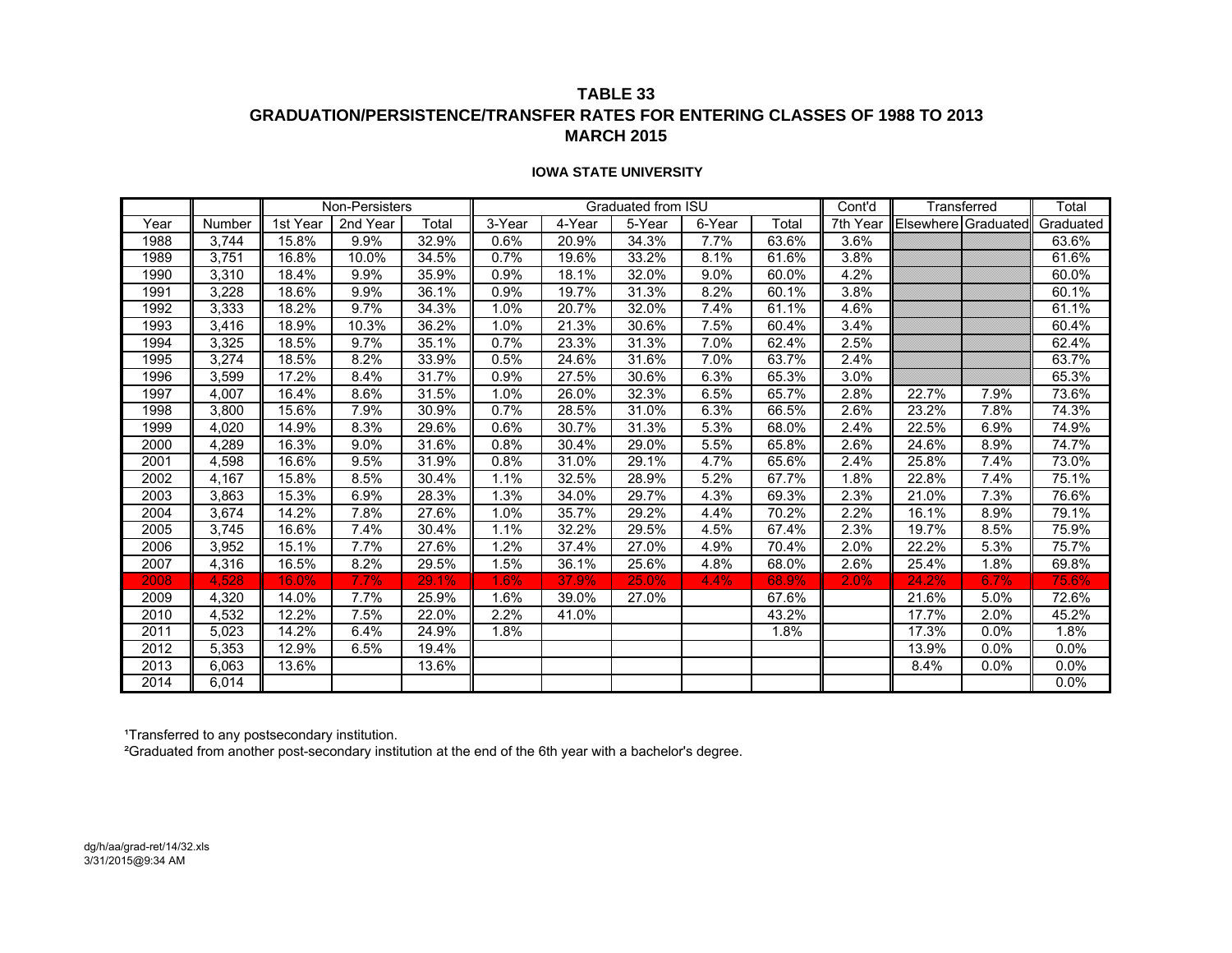## **TABLE 33 GRADUATION/PERSISTENCE/TRANSFER RATES FOR ENTERING CLASSES OF 1988 TO 2013 MARCH 2015UNIVERSITY OF NORTHERN IOWA**

|      |        |          | Non-Persisters |       |        |        | Graduated from UNI   |        |       | Cont'd   |                     | Transferred | Total     |
|------|--------|----------|----------------|-------|--------|--------|----------------------|--------|-------|----------|---------------------|-------------|-----------|
| Year | Number | 1st Year | 2nd Year       | Total | 3-Year | 4-Year | $\overline{5}$ -Year | 6-Year | Total | 7th Year | Elsewhere Graduated |             | Graduated |
| 1988 | 1,898  | 20.2%    | 7.5%           | 36.2% | 0.6%   | 27.2%  | 27.1%                | 5.5%   | 60.4% | 3.4%     |                     |             | 60.4%     |
| 1989 | 1,967  | 18.1%    | 8.1%           | 35.5% | 0.2%   | 24.7%  | 31.3%                | 5.7%   | 61.9% | 2.6%     |                     |             | 61.9%     |
| 1990 | 2,075  | 17.5%    | 8.6%           | 38.0% | 0.3%   | 24.0%  | 30.0%                | 5.1%   | 59.4% | 2.6%     |                     |             | 59.4%     |
| 1991 | 1,951  | 18.3%    | 9.7%           | 37.2% | 0.2%   | 23.9%  | 30.3%                | 6.0%   | 60.4% | 2.4%     |                     |             | 60.4%     |
| 1992 | 1,659  | 18.6%    | 9.5%           | 36.1% | 0.4%   | 25.8%  | 31.3%                | 4.7%   | 62.2% | 1.7%     |                     |             | 62.2%     |
| 1993 | 1,807  | 19.8%    | 7.0%           | 35.2% | 0.2%   | 26.8%  | 30.4%                | 5.4%   | 62.9% | 1.9%     |                     |             | 62.9%     |
| 1994 | 1.856  | 19.3%    | 8.6%           | 35.8% | 0.3%   | 28.7%  | 28.4%                | 4.7%   | 62.2% | 2.0%     |                     |             | 62.2%     |
| 1995 | 2,007  | 18.2%    | 8.3%           | 33.9% | 0.4%   | 29.7%  | 28.7%                | 5.4%   | 64.2% | 1.8%     |                     |             | 64.2%     |
| 1996 | 2,012  | 18.0%    | 7.4%           | 32.2% | 0.4%   | 33.1%  | 28.2%                | 4.8%   | 66.5% | 1.3%     |                     |             | 66.5%     |
| 1997 | 1,919  | 17.6%    | 8.6%           | 32.5% | 0.5%   | 28.2%  | 32.1%                | 4.4%   | 65.2% | 2.2%     | 24.1%               | 11.5%       | 76.7%     |
| 1998 | 1,982  | 19.0%    | 7.2%           | 33.7% | 0.7%   | 28.8%  | 30.8%                | 3.9%   | 64.3% | 2.0%     | 24.8%               | 11.4%       | 75.7%     |
| 1999 | 2,124  | 18.6%    | 8.5%           | 33.0% | 1.1%   | 32.4%  | 27.3%                | 4.1%   | 65.0% | 2.0%     | 24.1%               | 7.6%        | 72.6%     |
| 2000 | 2,217  | 16.0%    | 8.0%           | 30.7% | 0.6%   | 33.5%  | 28.3%                | 4.9%   | 67.3% | 2.0%     | 14.1%               | 13.3%       | 80.6%     |
| 2001 | 2,064  | 18.6%    | 8.0%           | 32.7% | 0.8%   | 31.8%  | 27.8%                | 4.9%   | 65.3% | 2.0%     | 14.3%               | 13.9%       | 79.2%     |
| 2002 | 1,822  | 19.4%    | 7.6%           | 35.3% | 1.4%   | 32.3%  | 25.5%                | 4.0%   | 63.2% | 1.5%     | 16.9%               | 16.0%       | 79.2%     |
| 2003 | 1,740  | 18.6%    | 6.9%           | 31.3% | 0.8%   | 34.7%  | 27.2%                | 4.0%   | 66.7% | 2.0%     | 13.9%               | 12.9%       | 79.6%     |
| 2004 | 1,652  | 19.1%    | 7.2%           | 31.3% | 1.3%   | 34.1%  | 26.5%                | 5.3%   | 67.2% | 1.5%     | 14.8%               | 14.0%       | 81.2%     |
| 2005 | 1,693  | 17.9%    | 7.5%           | 31.4% | 1.2%   | 35.2%  | 26.0%                | 4.3%   | 66.7% | 1.9%     | 12.8%               | 11.6%       | 78.3%     |
| 2006 | 1,684  | 17.7%    | 8.2%           | 32.1% | 2.1%   | 36.4%  | 24.5%                | 3.3%   | 66.3% | 1.7%     | 24.3%               | 8.1%        | 74.4%     |
| 2007 | 1,922  | 16.3%    | 7.8%           | 32.0% | 1.6%   | 35.2%  | 25.6%                | 4.1%   | 66.5% | 1.5%     | 25.2%               | 8.6%        | 75.1%     |
| 2008 | 1,976  | 17.7%    | 8.0%           | 34.7% | 1.9%   | 35.9%  | 23.1%                | 2.9%   | 63.8% | 1.5%     | 24.2%               | 7.6%        | 71.4%     |
| 2009 | 1,917  | 17.5%    | 6.5%           | 31.2% | 2.8%   | 34.8%  | 26.1%                |        | 63.7% |          | 22.4%               | 6.2%        | 69.9%     |
| 2010 | 1,934  | 18.0%    | 8.4%           | 32.5% | 2.4%   | 36.8%  |                      |        | 39.2% |          | 23.6%               | 3.7%        | 42.9%     |
| 2011 | 1.897  | 18.7%    | 7.1%           | 28.5% | 3.1%   |        |                      |        | 3.1%  |          | 22.7%               | 10.0%       | 13.1%     |
| 2012 | 1,678  | 17.1%    | 9.3%           | 26.4% |        |        |                      |        | 0.0%  |          | 21.0%               | 0.0%        | 0.0%      |
| 2013 | 1,689  | 15.3%    |                |       |        |        |                      |        | 0.0%  |          | 10.8%               |             | 0.0%      |
| 2014 | 1,762  |          |                |       |        |        |                      |        | 0.0%  |          |                     |             | 0.0%      |

¹Transferred to any postsecondary institution.

²Graduated from another post-secondary institution at the end of the 6th year with a bachelor's degree.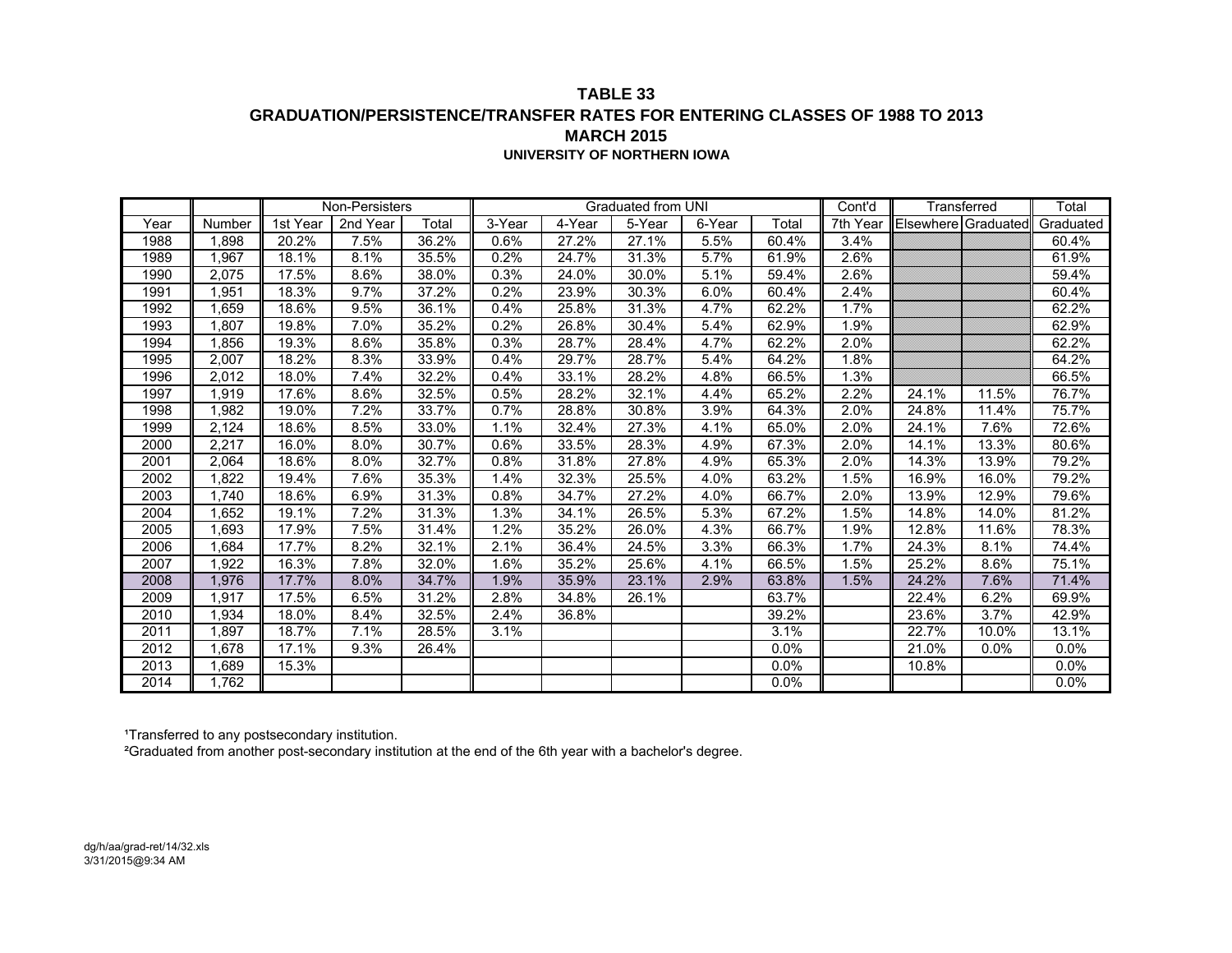### **TABLE 34 YEAR-TO-YEAR COMPARISONS OF RACIAL/ETHNIC DATAENTERING CLASSES OF 1989 - 2008 MARCH 2015**

#### UNIVERSITY OF IOWA

|                 |       |       |       |          |       |       |          |       | Percentage of Entering Class that Left Within the First Year  |       |       |       |             |       |          |          |          |       |       |       |
|-----------------|-------|-------|-------|----------|-------|-------|----------|-------|---------------------------------------------------------------|-------|-------|-------|-------------|-------|----------|----------|----------|-------|-------|-------|
|                 | 1989  | 1990  | 1991  | 1992     | 1993  | 1994  | 1995     | 1996  | 1997                                                          | 1998  | 1999  | 2000  | 2001        | 2002  | 2003     | 2004     | 2005     | 2006  | 2007  | 2008  |
| Am. Indian      | 16.7% | 20.0% | 16.7% | 10.0%    | 7.7%  | 41.2% | 10.0%    | 8.3%  | 17.7%                                                         | 17.6% | 17.7% | 33.3% | 40.0%       | 18.2% | 21.4%    | 13.0%    | 30.8%    | 33.3% | 11.1% | 14.3% |
| African Am      | 22.0% | 27.4% | 25.0% | 19.8%    | 21.4% | 15.1% | 26.0%    | 17.7% | 22.5%                                                         | 19.2% | 19.8% | 26.3% | 19.8%       | 31.6% | 30.2%    | 16.3%    | 19.3%    | 18.5% | 17.8% | 28.4% |
| Asian Am.       | 11.2% | 9.0%  | 18.1% | 11.6%    | 13.3% | 18.9% | 18.5%    | 22.9% | 15.0%                                                         | 12.5% | 17.9% | 15.0% | 19.2%       | 17.5% | 14.1%    | $13.2\%$ | 23.3%    | 16.1% | 13.3% | 16.8% |
| <b>Hispanic</b> | 17.0% | 22.0% | 35.0% | $24.6\%$ | 30.0% | 16.4% | 25.0%    | 24.7% | 8.0%                                                          | 21.2% | 20.9% | 20.5% | 15.5%       | 18.2% | 21.3%    | 24.7%    | $13.5\%$ | 20.9% | 16.5% | 16.5% |
| White           | 17.7% | 15.8% | 14.9% | 14.6%    | 16.2% | 16.4% | 17.6%    | 16.7% | 16.4%                                                         | 16.4% | 15.8% | 17.0% | 17.3%       | 17.2% | $16.5\%$ | 15.5%    | 15.8%    | 17.3% | 16.9% | 17.3% |
| Total           | 17.6% | 16.1% | 15.6% | 14.9%    | 16.4% | 16.6% | 18.0%    | 17.1% | 16.3%                                                         | 16.5% | 16.1% | 17.4% | 17.5%       | 19.1% | 16.8%    | 15.7%    | 15.9%    | 17.3% | 16.9% | 17.0% |
|                 |       |       |       |          |       |       |          |       |                                                               |       |       |       |             |       |          |          |          |       |       |       |
|                 |       |       |       |          |       |       |          |       | Percentage of Entering Class that Graduated Within Four Years |       |       |       |             |       |          |          |          |       |       |       |
|                 | 1989  | 1990  | 1991  | 1992     | 1993  | 1994  | 1995     | 1996  | 1997                                                          | 1998  | 1999  | 2000  | 2001        | 2002  | 2003     | 2004     | 2005     | 2006  | 2007  | 2008  |
| Am. Indian      | 16.7% | 20.0% | 33.3% | 40.0%    | 38.5% | 0.0%  | $10.0\%$ | 41.7% | 35.3%                                                         | 29.4% | 5.9%  | 22.2% | 50.0%       | 36.4% | 21.4%    | $43.5\%$ | 23.1%    | 12.5% | 44.4% | 38.1% |
| African Am      | 16.5% | 8.9%  | 12.5% | 14.3%    | 15.7% | 22.1% | 16.0%    | 27.4% | 9.8%                                                          | 14.1% | 18.7% | 13.1% | 19.8%       | 23.7% | 18.6%    | 30.2%    | 27.7%    | 25.9% | 29.9% | 33.3% |
| Asian Am.       | 21.4% | 24.7% | 25.7% | 25.9%    | 25.7% | 27.9% | 21.9%    | 22.1% | 34.6%                                                         | 27.7% | 29.1% | 36.5% | 32.7%       | 31.4% | 39.6%    | 36.4%    | 36.1%    | 45.8% | 37.6% | 49.0% |
| <b>Hispanic</b> | 23.4% | 22.0% | 27.5% | 29.8%    | 30.0% | 24.7% | 22.2%    | 19.5% | 40.0%                                                         | 31.8% | 24.4% | 33.7% | 31.8%       | 25.3% | 36.2%    | 38.8%    | 32.7%    | 34.5% | 42.5% | 41.7% |
| White           | 31.5% | 34.5% | 33.0% | 33.2%    | 35.4% | 35.3% | 36.9%    | 39.1% | 38.4%                                                         | 36.8% | 39.2% | 40.8% | 40.7%       | 41.6% | 43.2%    | 45.2%    | 47.6%    | 48.4% | 48.9% | 48.5% |
| Total           | 30.7% | 32.9% | 32.3% | 32.3%    | 34.6% | 34.3% | 35.3%    | 37.8% | 37.6%                                                         | 35.8% | 37.7% | 39.5% | 39.6%       | 40.5% | 42.3%    | 44.2%    | 46.5%    | 46.9% | 47.5% | 48.2% |
|                 |       |       |       |          |       |       |          |       |                                                               |       |       |       |             |       |          |          |          |       |       |       |
|                 |       |       |       |          |       |       |          |       | Percentage of Entering Class that Graduated Within Five Years |       |       |       |             |       |          |          |          |       |       |       |
|                 | 1989  | 1990  | 1991  | 1992     | 1993  | 1994  | 1995     | 1996  | 1997                                                          | 1998  | 1999  | 2000  | 2001        | 2002  | 2003     | 2004     | 2005     | 2006  | 2007  | 2008  |
| Am. Indian      | 50.0% | 40.0% | 83.3% | 70.0%    | 46.2% | 5.9%  | $50.0\%$ | 58.3% | 58.8%                                                         | 52.9% | 29.4% | 27.8% | 50.0%       | 63.6% | 50.0%    | 60.9%    | 46.2%    | 45.8% | 77.8% | 66.7% |
| African Am      | 31.2% | 30.9% | 30.6% | 37.4%    | 40.0% | 46.5% | 39.0%    | 53.2% | 33.8%                                                         | 36.4% | 42.9% | 42.4% | 40.6%       | 39.5% | 47.7%    | 51.2%    | 51.8%    | 44.4% | 57.0% | 46.1% |
| Asian Am        | 36.0% | 50.6% | 51.4% | 54.5%    | 55.8% | 54.1% | 53.0%    | 49.3% | 55.1%                                                         | 59.8% | 49.6% | 57.9% | 56.2%       | 64.1% | 66.4%    | $60.9\%$ | 54.1%    | 69.0% | 64.2% | 66.5% |
| <b>Hispanic</b> | 44.7% | 46.0% | 50.0% | 50.9%    | 43.3% | 49.3% | 48.6%    | 44.2% | 61.3%                                                         | 50.6% | 50.0% | 55.4% | 55.5%       | 44.4% | 53.2%    | 60.0%    | 56.7%    | 56.4% | 64.6% | 60.4% |
| White           | 57.4% | 59.5% | 59.2% | 60.1%    | 58.8% | 60.8% | 62.6%    | 62.4% | 61.9%                                                         | 62.0% | 63.2% | 63.7% | 63.1%       | 63.7% | 66.0%    | 67.4%    | 69.2%    | 68.5% | 67.7% | 68.1% |
| Total           | 55.9% | 57.8% | 58.2% | 58.9%    | 58.0% | 59.7% | 61.1%    | 61.3% | 61.2%                                                         | 60.9% | 61.8% | 62.4% | 62.0%       | 62.8% | 64.5%    | 66.5%    | 68.0%    | 67.6% | 66.9% | 67.4% |
|                 |       |       |       |          |       |       |          |       |                                                               |       |       |       |             |       |          |          |          |       |       |       |
|                 |       |       |       |          |       |       |          |       | Percentage of Entering Class that Graduated Within Six Years  |       |       |       |             |       |          |          |          |       |       |       |
|                 | 1989  | 1990  | 1991  | 1992     | 1993  | 1994  | 1995     | 1996  | 1997                                                          | 1998  | 1999  | 2000  | 2001        | 2002  | 2003     | 2004     | 2005     | 2006  | 2007  | 2008  |
| Am. Indian      | 50.0% | 40.0% | 83.3% | 70.0%    | 76.9% | 11.8% | 60.0%    | 58.3% | 58.8%                                                         | 70.6% | 41.2% | 33.3% | 50.0%       | 63.6% | 57.1%    | 60.9%    | 46.2%    | 54.2% | 77.8% | 66.7% |
| African Am      | 42.2% | 39.8% | 34.7% | 40.7%    | 48.6% | 53.5% | 40.0%    | 59.7% | 38.0%                                                         | 43.3% | 50.5% | 45.5% | 43.8%       | 43.4% | 50.0%    | 57.0%    | 56.6%    | 46.9% | 60.7% | 49.0% |
| Asian Am.       | 44.9% | 58.4% | 56.2% | 62.5%    | 67.3% | 59.8% | 59.6%    | 54.3% | 65.4%                                                         | 67.0% | 54.3% | 61.9% | 63.4%       | 66.7% | 72.5%    | 65.6%    | 58.6%    | 72.6% | 70.9% | 72.3% |
| Hispanic        | 53.2% | 54.0% | 52.5% | 54.4%    | 46.7% | 53.4% | 51.4%    | 46.8% | 65.3%                                                         | 58.5% | 53.5% | 60.2% | 60.0%       | 54.5% | 58.5%    | 62.4%    | 59.6%    | 63.6% | 66.9% | 61.9% |
| White           | 62.1% | 64.0% | 64.2% | 64.8%    | 63.2% | 65.1% | 66.4%    | 65.4% | 65.1%                                                         | 67.1% | 67.4% | 66.7% | 66.9%       | 66.8% | 69.9%    | 70.3%    | 71.8%    | 70.4% | 70.3% | 70.6% |
| Total           | 60.9% | 62.6% | 63.1% | 63.7%    | 62.8% | 64.0% | 64.9%    | 64.4% | 64.6%                                                         | 66.2% | 66.1% |       | 65.5% 65.9% | 66.0% | 69.1%    | 69.6%    | 70.8%    | 69.8% | 69.6% | 70.0% |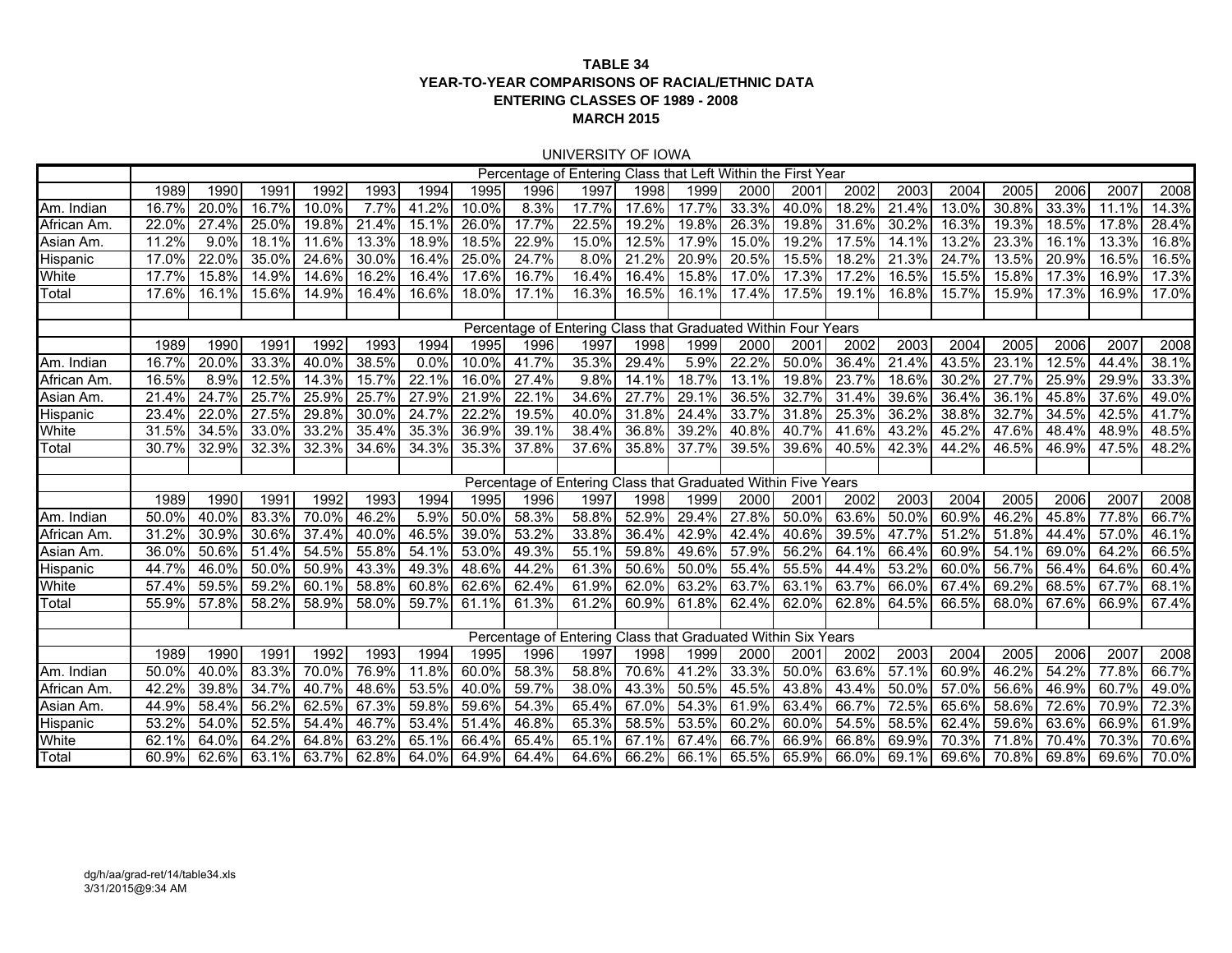#### **TABLE 34 YEAR-TO-YEAR COMPARISONS OF RACIAL/ETHNIC DATAENTERING CLASSES OF 1989 - 2008 MARCH 2015** IOWA STATE UNIVERSITY

|                 |       |       |       |          |       |       |          |          | Percentage of Entering Class that Left Within the First Year  |          |       |       |       |             |       |             |       |       |       |       |
|-----------------|-------|-------|-------|----------|-------|-------|----------|----------|---------------------------------------------------------------|----------|-------|-------|-------|-------------|-------|-------------|-------|-------|-------|-------|
|                 | 1989  | 1990  | 1991  | 1992     | 1993  | 1994  | 1995     | 1996     | 1997                                                          | 1998     | 1999  | 2000  | 2001  | 2002        | 2003  | 2004        | 2005  | 2006  | 2007  | 2008  |
| Am. Indian      | 0.0%  | 40.0% | 42.9% | $40.0\%$ | 42.9% | 28.6% | 12.5%    | 35.7%    | 45.5%                                                         | 20.0%    | 25.0% | 60.0% | 16.7% | 16.7%       | 54.5% | 25.0%       | 0.0%  | 8.3%  | 35.7% | 34.8% |
| African Am.     | 35.9% | 18.3% | 14.8% | 30.9%    | 30.9% | 28.9% | 21.0%    | 31.6%    | 20.5%                                                         | 17.3%    | 19.3% | 14.4% | 15.1% | 21.6%       | 14.7% | 21.0%       | 24.3% | 26.8% | 30.0% | 24.8% |
| Asian Am.       | 13.9% | 17.2% | 28.4% | 21.3%    | 19.2% | 12.0% | 9.4%     | 17.1%    | 10.1%                                                         | 12.3%    | 10.5% | 8.0%  | 17.1% | 20.5%       | 15.1% | 8.5%        | 13.1% | 10.4% | 14.5% | 12.9% |
| <b>Hispanic</b> | 20.0% | 17.9% | 23.1% | 32.7%    | 25.0% | 21.8% | $31.1\%$ | 25.0%    | 19.6%                                                         | 18.9%    | 14.7% | 17.5% | 21.1% | 13.1%       | 11.8% | 16.7%       | 13.6% | 16.7% | 12.6% | 21.1% |
| White           | 15.7% | 18.1% | 17.9% | 17.3%    | 17.8% | 18.2% | 18.6%    | 16.7%    | 16.1%                                                         | 15.4%    | 14.8% | 16.4% | 16.3% | 15.5%       | 15.2% | 14.2%       | 16.3% | 14.8% | 16.4% | 15.6% |
| Total           | 16.8% | 18.4% | 18.6% | 18.2%    | 18.9% | 18.5% | 18.5%    | 17.2%    | 16.4%                                                         | 15.6%    | 14.9% | 16.3% | 16.6% | 15.8%       | 15.4% | $14.2\%$    | 16.6% | 15.1% | 16.5% | 16.0% |
|                 |       |       |       |          |       |       |          |          |                                                               |          |       |       |       |             |       |             |       |       |       |       |
|                 |       |       |       |          |       |       |          |          | Percentage of Entering Class that Graduated Within Four Years |          |       |       |       |             |       |             |       |       |       |       |
|                 | 1989  | 1990  | 1991  | 1992     | 1993  | 1994  | 1995     | 1996     | 1997                                                          | 1998     | 1999  | 2000  | 2001  | 2002        | 2003  | 2004        | 2005  | 2006  | 2007  | 2008  |
| Am. Indian      | 42.9% | 0.0%  | 0.0%  | 0.0%     | 14.3% | 14.3% | 25.0%    | 21.4%    | 27.3%                                                         | 0.0%     | 18.8% | 20.0% | 25.0% | 25.0%       | 0.0%  | 31.3%       | 57.1% | 50.0% | 42.9% | 26.1% |
| African Am.     | 6.6%  | 9.2%  | 5.7%  | 8.6%     | 9.4%  | 7.2%  | 9.7%     | 15.8%    | 13.7%                                                         | 15.4%    | 16.6% | 22.1% | 11.6% | 26.1%       | 20.8% | 21.9%       | 29.9% | 26.8% | 22.9% | 23.4% |
| Asian Am.       | 15.3% | 8.6%  | 13.5% | 12.8%    | 15.1% | 17.3% | 23.4%    | 18.3%    | 22.2%                                                         | 18.5%    | 20.9% | 28.3% | 29.5% | 33.3%       | 35.3% | 38.0%       | 26.3% | 37.5% | 39.5% | 37.9% |
| Hispanic        | 18.2% | 17.9% | 9.6%  | 3.8%     | 14.3% | 21.8% | 8.9%     | 20.0%    | 17.6%                                                         | 11.3%    | 24.0% | 27.2% | 25.3% | 29.8%       | 34.4% | 20.2%       | 25.2% | 24.2% | 29.6% | 26.8% |
| White           | 21.3% | 19.6% | 20.7% | 21.6%    | 22.8% | 24.3% | 25.5%    | 28.5%    | 27.5%                                                         | 30.3%    | 32.2% | 32.0% | 33.0% | 34.0%       | 36.1% | 37.7%       | 33.9% | 39.7% | 38.5% | 40.9% |
| Total           | 20.3% | 19.0% | 20.6% | 21.7%    | 22.3% | 24.0% | 25.1%    | 28.4%    | 27.0%                                                         | 29.2%    | 31.4% | 31.2% | 31.8% | 33.6%       | 35.3% | 36.7%       | 33.3% | 38.6% | 37.6% | 39.5% |
|                 |       |       |       |          |       |       |          |          |                                                               |          |       |       |       |             |       |             |       |       |       |       |
|                 |       |       |       |          |       |       |          |          | Percentage of Entering Class that Graduated Within Five Years |          |       |       |       |             |       |             |       |       |       |       |
|                 | 1989  | 1990  | 1991  | 1992     | 1993  | 1994  | 1995     | 1996     | 1997                                                          | 1998     | 1999  | 2000  | 2001  | 2002        | 2003  | 2004        | 2005  | 2006  | 2007  | 2008  |
| Am. Indian      | 57.1% | 0.0%  | 0.0%  | 20.0%    | 14.3% | 71.4% | 37.5%    | 35.7%    | 54.5%                                                         | 50.0%    | 43.8% | 30.0% | 33.3% | 50.0%       | 27.3% | 50.0%       | 71.4% | 58.3% | 50.0% | 47.8% |
| African Am      | 24.3% | 32.1% | 29.5% | 20.9%    | 28.8% | 26.8% | 37.1%    | 34.7%    | 40.2%                                                         | 31.7%    | 48.3% | 43.3% | 41.1% | 49.3%       | 46.5% | 45.7%       | 49.5% | 50.4% | 40.0% | 41.6% |
| Asian Am.       | 48.6% | 41.4% | 40.5% | 46.8%    | 43.8% | 61.3% | 53.1%    | 50.0%    | 61.6%                                                         | 46.9%    | 51.2% | 52.2% | 56.2% | 55.3%       | 65.5% | 64.3%       | 59.1% | 69.4% | 61.3% | 62.9% |
| Hispanic        | 49.1% | 28.6% | 36.5% | 28.8%    | 41.1% | 38.2% | 26.7%    | 38.3%    | 49.0%                                                         | 47.2%    | 61.3% | 47.6% | 48.5% | 52.4%       | 66.7% | 52.4%       | 53.4% | 49.2% | 54.1% | 50.7% |
| White           | 55.7% | 52.7% | 53.2% | 55.5%    | 55.1% | 56.3% | 57.8%    | 60.3%    | 60.3%                                                         | 62.1%    | 63.5% | 61.6% | 62.8% | 63.9%       | 65.9% | 67.3%       | 64.0% | 66.6% | 64.6% | 66.6% |
| Total           | 53.6% | 51.0% | 51.9% | 53.7%    | 52.9% | 55.4% | 56.7%    | 59.0%    | 59.2%                                                         | 60.2%    | 62.7% | 60.2% | 60.9% | 62.5%       | 65.1% | 65.8%       | 62.9% | 65.5% | 63.2% | 64.5% |
|                 |       |       |       |          |       |       |          |          |                                                               |          |       |       |       |             |       |             |       |       |       |       |
|                 |       |       |       |          |       |       |          |          | Percentage of Entering Class that Graduated Within Six Years  |          |       |       |       |             |       |             |       |       |       |       |
|                 | 1989  | 1990  | 1991  | 1992     | 1993  | 1994  | 1995     | 1996     | 1997                                                          | 1998     | 1999  | 2000  | 2001  | 2002        | 2003  | 2004        | 2005  | 2006  | 2007  | 2008  |
| Am. Indian      | 57.1% | 0.0%  | 14.3% | 40.0%    | 28.6% | 71.4% | 50.0%    | 42.9%    | 54.5%                                                         | $60.0\%$ | 43.8% | 30.0% | 41.7% | 50.0%       | 36.4% | 56.3%       | 71.4% | 58.3% | 50.0% | 47.8% |
| African Am.     | 37.0% | 37.6% | 36.1% | 27.3%    | 33.5% | 34.0% | 43.5%    | $40.0\%$ | 43.6%                                                         | 36.5%    | 51.0% | 51.0% | 47.3% | 53.7%       | 53.5% | 52.4%       | 52.3% | 52.0% | 45.0% | 49.6% |
| Asian Am.       | 59.7% | 50.0% | 50.0% | 56.4%    | 53.4% | 72.0% | 64.1%    | 61.0%    | 67.7%                                                         | 56.8%    | 59.3% | 61.1% | 63.7% | 59.8%       | 70.5% | 69.8%       | 65.7% | 75.7% | 67.7% | 65.7% |
| Hispanic        | 54.5% | 35.7% | 40.4% | 36.5%    | 55.4% | 50.9% | 35.6%    | 45.0%    | 58.8%                                                         | 54.7%    | 66.7% | 55.3% | 57.6% | 61.9%       | 72.0% | 57.1%       | 64.1% | 60.8% | 60.0% | 54.2% |
| White           | 63.6% | 62.0% | 61.7% | 62.7%    | 62.7% | 63.1% | 64.7%    | 66.5%    | 66.9%                                                         | 68.0%    | 68.9% | 67.1% | 67.3% | 69.2%       | 69.9% | 71.5%       | 68.4% | 71.5% | 69.2% | 70.8% |
| Total           | 61.6% | 60.0% | 60.1% | 61.1%    | 60.4% | 62.4% | 63.7%    | 65.3%    | 65.2%                                                         | 66.5%    | 68.0% | 65.8% |       | 65.6% 67.7% |       | 69.3% 70.2% | 67.4% | 70.4% | 68.0% | 68.4% |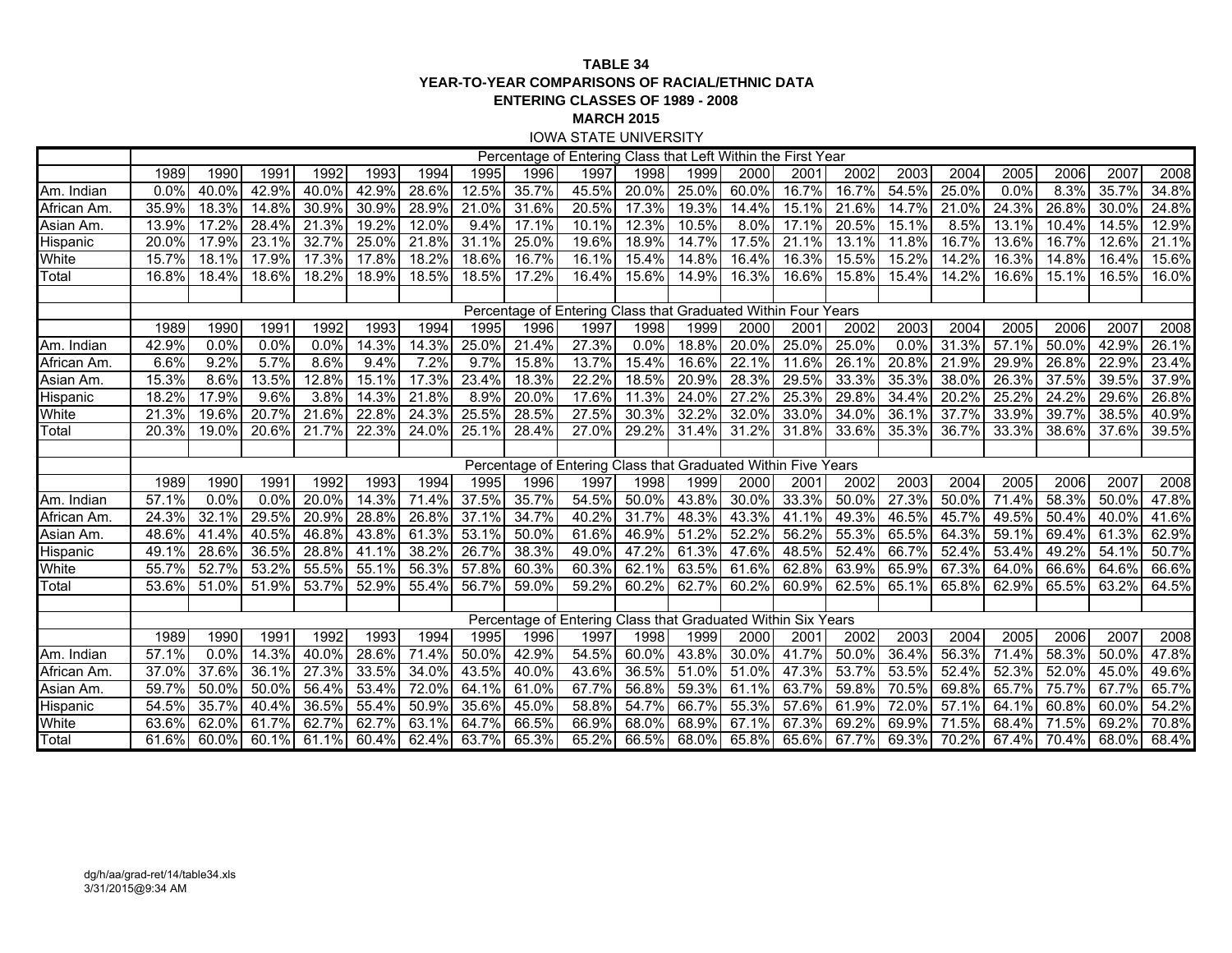#### **TABLE 34 YEAR-TO-YEAR COMPARISONS OF RACIAL/ETHNIC DATAENTERING CLASSES OF 1989 - 2008**

UNIVERSIT**MARCHO2O15**IERN IOWA

|                 |        |          |       |       |       |          |       |       | Percentage of Entering Class that Left Within the First Year  |       |       |       |         |       |          |          |       |       |       |       |
|-----------------|--------|----------|-------|-------|-------|----------|-------|-------|---------------------------------------------------------------|-------|-------|-------|---------|-------|----------|----------|-------|-------|-------|-------|
|                 | 1989   | 1990     | 1991  | 1992  | 1993  | 1994     | 1995  | 1996  | 1997                                                          | 1998  | 1999  | 2000  | 2001    | 2002  | 2003     | 2004     | 2005  | 2006  | 2007  | 2008  |
| Am. Indian      | 100.0% | 50.0%    | 20.0% | 75.0% | 25.0% | 75.0%    | 40.0% | 25.0% | $100.0\%$                                                     | 33.3% | 40.0% | 0.0%  | 50.0%   | 0.0%  | 25.0%    | 71.4%    | 25.0% | 80.0% | 40.0% | 33.3% |
| African Am.     | 35.6%  | 34.7%    | 27.9% | 37.1% | 36.4% | $40.0\%$ | 34.5% | 32.1% | 34.2%                                                         | 31.0% | 32.0% | 20.9% | 32.2%   | 21.9% | 24.5%    | 19.6%    | 39.6% | 16.7% | 16.0% | 17.4% |
| Asian Am.       | 33.3%  | 12.5%    | 10.5% | 14.3% | 38.5% | 32.3%    | 21.1% | 28.0% | 21.1%                                                         | 29.4% | 26.3% | 22.2% | 20.0%   | 8.3%  | 15.0%    | 21.4%    | 28.0% | 22.6% | 33.3% | 7.1%  |
| <b>Hispanic</b> | 33.3%  | $12.5\%$ | 21.4% | 20.0% | 26.7% | 54.5%    | 31.8% | 7.1%  | 60.0%                                                         | 43.7% | 35.7% | 29.6% | 26.9%   | 50.0% | 14.3%    | 38.1%    | 22.7% | 34.5% | 15.6% | 30.0% |
| White           | 17.4%  | 17.2%    | 18.1% | 18.0% | 18.8% | 18.2%    | 17.6% | 17.9% | 16.9%                                                         | 18.5% | 17.9% | 15.7% | 17.9%   | 18.9% | 18.4%    | 18.4%    | 17.2% | 17.0% | 15.7% | 17.6% |
| Total           | 18.1%  | 17.5%    | 18.3% | 18.6% | 19.8% | 19.3%    | 18.2% | 18.0% | 17.6%                                                         | 19.0% | 18.6% | 16.0% | 18.6%   | 19.4% | 18.6%    | 19.1%    | 17.9% | 17.7% | 16.3% | 17.7% |
|                 |        |          |       |       |       |          |       |       |                                                               |       |       |       |         |       |          |          |       |       |       |       |
|                 |        |          |       |       |       |          |       |       | Percentage of Entering Class that Graduated Within Four Years |       |       |       |         |       |          |          |       |       |       |       |
|                 | 1989   | 1990     | 1991  | 1992  | 1993  | 1994     | 1995  | 1996  | 1997                                                          | 1998  | 1999  | 2000  | 2001    | 2002  | 2003     | 2004     | 2005  | 2006  | 2007  | 2008  |
| Am. Indian      | 0.0%   | 0.0%     | 0.0%  | 0.0%  | 0.0%  | 0.0%     | 0.0%  | 25.0% | 0.0%                                                          | 0.0%  | 20.0% | 33.3% | 0.0%    | 33.3% | 25.0%    | $14.3\%$ | 25.0% | 0.0%  | 10.0% | 66.7% |
| African Am.     | 2.2%   | 4.1%     | 4.7%  | 8.6%  | 9.1%  | 2.5%     | 3.4%  | 3.6%  | 7.9%                                                          | 14.3% | 8.0%  | 9.0%  | 8.5%    | 14.1% | 16.3%    | 11.8%    | 4.2%  | 25.0% | 10.0% | 15.9% |
| Asian Am.       | 13.3%  | 12.5%    | 21.1% | 21.4% | 3.8%  | 29.0%    | 31.6% | 24.0% | 15.8%                                                         | 23.5% | 26.3% | 22.2% | 30.0%   | 16.6% | 30.0%    | 21.4%    | 20.0% | 25.8% | 22.2% | 28.6% |
| Hispanic        | 8.3%   | 37.5%    | 0.0%  | 13.3% | 6.7%  | 0.0%     | 9.1%  | 14.3% | 0.0%                                                          | 18.8% | 0.0%  | 11.1% | 15.4%   | 18.8% | 14.3%    | 23.8%    | 18.2% | 24.1% | 15.6% | 23.3% |
| White           | 25.8%  | 24.9%    | 24.9% | 26.8% | 28.1% | 29.8%    | 31.0% | 34.2% | 29.6%                                                         | 29.9% | 34.4% | 35.3% | 33.4%   | 34.8% | 36.7%    | 36.3%    | 37.9% | 39.7% | 38.3% | 38.9% |
| Total           | 24.9%  | $24.3\%$ | 24.1% | 26.2% | 27.1% | 29.0%    | 30.1% | 33.4% | 28.8%                                                         | 29.5% | 33.5% | 34.1% | 32.6%   | 33.7% | 35.5%    | 35.4%    | 36.4% | 38.5% | 36.8% | 37.8% |
|                 |        |          |       |       |       |          |       |       |                                                               |       |       |       |         |       |          |          |       |       |       |       |
|                 |        |          |       |       |       |          |       |       | Percentage of Entering Class that Graduated Within Five Years |       |       |       |         |       |          |          |       |       |       |       |
|                 | 1989   | 1990     | 1991  | 1992  | 1993  | 1994     | 1995  | 1996  | 1997                                                          | 1998  | 1999  | 2000  | 2001    | 2002  | 2003     | 2004     | 2005  | 2006  | 2007  | 2008  |
| Am. Indian      | 0.0%   | 50.0%    | 40.0% | 0.0%  | 50.0% | 0.0%     | 20.0% | 50.0% | 0.0%                                                          | 50.0% | 40.0% | 33.3% | $0.0\%$ | 66.6% | $50.0\%$ | 14.3%    | 75.0% | 20.0% | 30.0% | 66.7% |
| African Am.     | 22.2%  | 26.5%    | 30.2% | 37.1% | 33.3% | 35.0%    | 37.9% | 25.0% | 28.9%                                                         | 38.1% | 34.0% | 32.9% | 22.1%   | 34.4% | 30.6%    | 39.3%    | 37.5% | 47.2% | 28.0% | 37.7% |
| Asian Am.       | 33.3%  | 37.5%    | 57.9% | 57.1% | 30.8% | 38.7%    | 68.4% | 36.0% | 52.6%                                                         | 41.2% | 52.6% | 59.2% | 63.3%   | 58.3% | 60.0%    | 42.8%    | 44.0% | 41.9% | 33.3% | 64.3% |
| Hispanic        | 41.7%  | 75.0%    | 35.7% | 40.0% | 26.7% | 36.4%    | 27.3% | 50.0% | 10.0%                                                         | 37.5% | 21.4% | 44.4% | 34.6%   | 37.6% | 52.4%    | 42.8%    | 54.6% | 41.3% | 43.7% | 43.3% |
| White           | 57.6%  | 55.2%    | 55.2% | 58.5% | 59.1% | 58.4%    | 59.7% | 62.6% | 62.1%                                                         | 61.3% | 62.0% | 63.6% | 61.8%   | 60.7% | 64.2%    | 63.4%    | 63.4% | 64.6% | 64.6% | 61.8% |
| Total           | 56.1%  | 54.4%    | 54.4% | 57.5% | 57.5% | 57.5%    | 58.8% | 61.7% | 60.9%                                                         | 60.3% | 60.8% | 62.4% | 60.4%   | 59.2% | 62.7%    | 61.9%    | 62.4% | 63.0% | 62.4% | 60.9% |
|                 |        |          |       |       |       |          |       |       |                                                               |       |       |       |         |       |          |          |       |       |       |       |
|                 |        |          |       |       |       |          |       |       | Percentage of Entering Class that Graduated Within Six Years  |       |       |       |         |       |          |          |       |       |       |       |
|                 | 1989   | 1990     | 1991  | 1992  | 1993  | 1994     | 1995  | 1996  | 1997                                                          | 1998  | 1999  | 2000  | 2001    | 2002  | 2003     | 2004     | 2005  | 2006  | 2007  | 2008  |
| Am. Indian      | 0.0%   | 50.0%    | 40.0% | 25.0% | 50.0% | 0.0%     | 40.0% | 50.0% | 0.0%                                                          | 50.0% | 40.0% | 33.3% | 0.0%    | 66.7% | 50.0%    | 28.6%    | 75.0% | 20.0% | 30.0% | 66.7% |
| African Am.     | 31.1%  | 38.8%    | 34.9% | 40.0% | 42.2% | 42.5%    | 44.8% | 32.1% | 31.6%                                                         | 40.5% | 42.0% | 46.3% | 27.1%   | 43.8% | 38.8%    | 45.1%    | 39.6% | 50.0% | 36.0% | 42.0% |
| Asian Am.       | 53.3%  | 43.8%    | 73.7% | 64.3% | 42.3% | 41.9%    | 78.9% | 40.0% | 52.6%                                                         | 41.2% | 57.9% | 63.0% | 66.7%   | 58.3% | 65.0%    | 57.1%    | 48.0% | 45.2% | 44.4% | 71.4% |
| <b>Hispanic</b> | 41.7%  | 75.0%    | 35.7% | 40.0% | 33.3% | 36.4%    | 45.5% | 50.0% | 10.0%                                                         | 37.5% | 35.7% | 55.6% | 38.5%   | 43.8% | 61.9%    | 47.6%    | 54.5% | 41.4% | 53.1% | 46.7% |
| White           | 63.2%  | 60.1%    | 61.2% | 63.2% | 64.3% | 63.3%    | 64.9% | 67.4% | 66.6%                                                         | 65.3% | 66.0% | 68.2% | 66.8%   | 64.3% | 67.9%    | 68.6%    | 68.1% | 68.0% | 68.5% | 64.7% |
| Total           | 61.9%  | 59.4%    | 60.4% | 62.2% | 62.9% | 62.2%    | 64.2% | 66.5% | 65.2%                                                         | 64.3% | 65.0% | 67.3% | 65.3%   | 63.2% | 66.7%    | 67.2%    | 66.7% | 66.3% | 66.5% | 63.8% |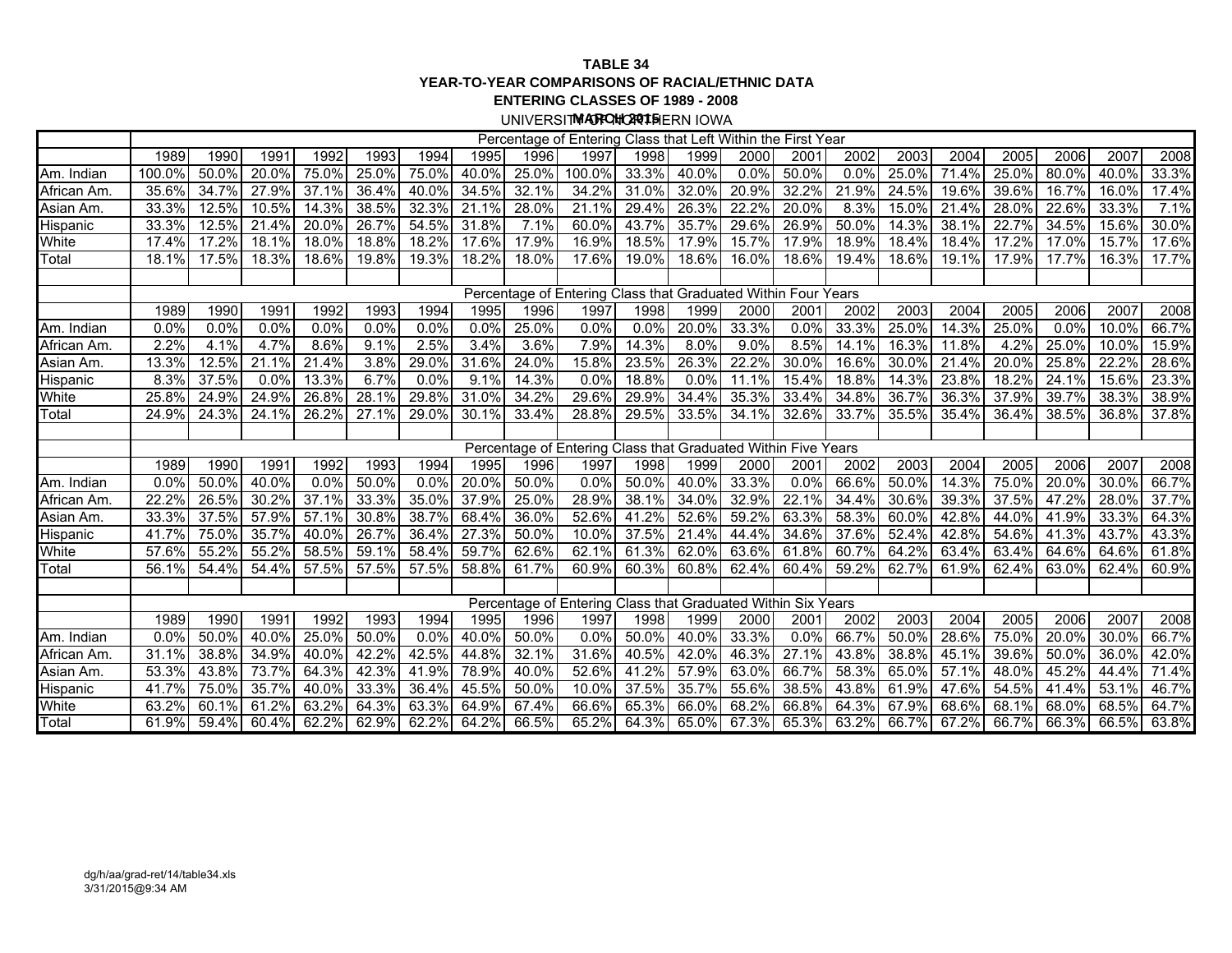### **TABLE 34a YEAR-TO-YEAR COMPARISONS OF RACIAL/ETHNIC DATA ENTERING CLASS OF 2009 - 2013 MARCH 2015**

UNIVERSITY OF IOWA

|                                           |       |                |       |       | Percentage of Entering Class that Left Within the First Year          |      |      |      |      |                                         |      |      |
|-------------------------------------------|-------|----------------|-------|-------|-----------------------------------------------------------------------|------|------|------|------|-----------------------------------------|------|------|
|                                           | 2009  | 2010           | 2011  | 2012  | 2013                                                                  | 2014 | 2015 | 2016 | 2017 | 2018                                    | 2019 | 2020 |
| Hispanic-American                         | 12.8% | 14.3%          | 16.8% | 15.0% | 15.7%                                                                 |      |      |      |      |                                         |      |      |
| American Indian or Alaska Native          | 0.0%  | 11.1%          | 0.0%  | 33.3% | 14.3%                                                                 |      |      |      |      |                                         |      |      |
| Asian Am.                                 | 15.3% | 12.7%          | 15.0% | 12.3% | 15.4%                                                                 |      |      |      |      |                                         |      |      |
| <b>Black or African-American</b>          | 14.8% | 18.9%          | 25.9% | 20.7% | 12.1%                                                                 |      |      |      |      |                                         |      |      |
| Native Hawaiian or Other Pacific Islander | 28.6% | 16.7%          | 14.3% | 66.7% | 0.0%                                                                  |      |      |      |      |                                         |      |      |
| To or More Races                          | 10.4% | 14.5%          | 17.2% | 15.9% | 17.8%                                                                 |      |      |      |      |                                         |      |      |
| White                                     | 13.5% | 15.1%          | 14.5% | 13.7% | 13.8%                                                                 |      |      |      |      |                                         |      |      |
| Nonresident Alien/International           | 17.4% | 8.6%           | 12.2% | 15.9% | 10.9%                                                                 |      |      |      |      |                                         |      |      |
| Race/Ethnicity Unknown                    | 10.2% | 12.0%          | 9.8%  | 13.6% | 15.8%                                                                 |      |      |      |      |                                         |      |      |
| Total                                     | 13.4% | 14.4%          | 14.5% | 14.2% | 13.9%                                                                 |      |      |      |      |                                         |      |      |
|                                           |       |                |       |       |                                                                       |      |      |      |      |                                         |      |      |
|                                           |       |                |       |       |                                                                       |      |      |      |      |                                         |      |      |
|                                           | 2009  | 2010           | 2011  | 2012  | Percentage of Entering Class that Graduated Within Four Years<br>2013 | 2014 | 2015 | 2016 | 2017 | 2018                                    | 2019 | 2020 |
| Hispanic-American                         | 46.3% | 49.1%          |       |       |                                                                       |      |      |      |      |                                         |      |      |
| American Indian or Alaska Native          | 71.4% | 33.3%          |       |       |                                                                       |      |      |      |      |                                         |      |      |
| Asian Am.                                 | 41.9% | 38.1%          |       |       |                                                                       |      |      |      |      |                                         |      |      |
| <b>Black or African-American</b>          | 30.7% | 35.1%          |       |       |                                                                       |      |      |      |      |                                         |      |      |
| Native Hawaiian or Other Pacific Islander | 28.6% | 50.0%          |       |       |                                                                       |      |      |      |      |                                         |      |      |
|                                           | 47.9% | 42.2%          |       |       |                                                                       |      |      |      |      |                                         |      |      |
| To or More Races<br>White                 | 52.1% | 52.6%          |       |       |                                                                       |      |      |      |      |                                         |      |      |
| Nonresident Alien/International           | 58.7% | 48.7%          |       |       |                                                                       |      |      |      |      |                                         |      |      |
|                                           | 50.9% |                |       |       |                                                                       |      |      |      |      |                                         |      |      |
| Race/Ethnicity Unknown                    | 51.1% | 49.4%<br>50.9% |       |       |                                                                       |      |      |      |      |                                         |      |      |
| Total                                     |       |                |       |       |                                                                       |      |      |      |      |                                         |      |      |
|                                           |       |                |       |       |                                                                       |      |      |      |      |                                         |      |      |
|                                           | 2009  | 2010           | 2011  | 2012  | Percentage of Entering Class that Graduated Within Five Years<br>2013 | 2014 | 2015 | 2016 | 2017 | 2018I                                   | 2019 | 2020 |
| Hispanic-American                         | 63.3% |                |       |       |                                                                       |      |      |      |      |                                         |      |      |
| American Indian or Alaska Native          | 71.4% |                |       |       |                                                                       |      |      |      |      |                                         |      |      |
| Asian Am.                                 | 62.9% |                |       |       |                                                                       |      |      |      |      |                                         |      |      |
| <b>Black or African-American</b>          | 55.7% |                |       |       |                                                                       |      |      |      |      |                                         |      |      |
| Native Hawaiian or Other Pacific Islander | 57.1% |                |       |       |                                                                       |      |      |      |      |                                         |      |      |
| To or More Races                          | 62.5% |                |       |       |                                                                       |      |      |      |      |                                         |      |      |
| White                                     | 69.8% |                |       |       |                                                                       |      |      |      |      |                                         |      |      |
| Nonresident Alien/International           | 69.9% |                |       |       |                                                                       |      |      |      |      |                                         |      |      |
| Race/Ethnicity Unknown                    | 76.1% |                |       |       |                                                                       |      |      |      |      |                                         |      |      |
| Total                                     | 69.0% |                |       |       |                                                                       |      |      |      |      |                                         |      |      |
|                                           |       |                |       |       |                                                                       |      |      |      |      |                                         |      |      |
|                                           |       |                |       |       | Percentage of Entering Class that Graduated Within Six Years          |      |      |      |      |                                         |      |      |
|                                           | 2009  | 2010           |       |       |                                                                       |      |      |      |      | 2011 2012 2013 2014 2015 2016 2017 2018 | 2019 | 2020 |
| Hispanic-American                         |       |                |       |       |                                                                       |      |      |      |      |                                         |      |      |
| American Indian or Alaska Native          |       |                |       |       |                                                                       |      |      |      |      |                                         |      |      |
| Asian Am.                                 |       |                |       |       |                                                                       |      |      |      |      |                                         |      |      |
| <b>Black or African-American</b>          |       |                |       |       |                                                                       |      |      |      |      |                                         |      |      |
| Native Hawaiian or Other Pacific Islander |       |                |       |       |                                                                       |      |      |      |      |                                         |      |      |
| To or More Races                          |       |                |       |       |                                                                       |      |      |      |      |                                         |      |      |
| White                                     |       |                |       |       |                                                                       |      |      |      |      |                                         |      |      |
| Nonresident Alien/International           |       |                |       |       |                                                                       |      |      |      |      |                                         |      |      |
| Race/Ethnicity Unknown                    |       |                |       |       |                                                                       |      |      |      |      |                                         |      |      |
| Total                                     |       |                |       |       |                                                                       |      |      |      |      |                                         |      |      |
|                                           |       |                |       |       |                                                                       |      |      |      |      |                                         |      |      |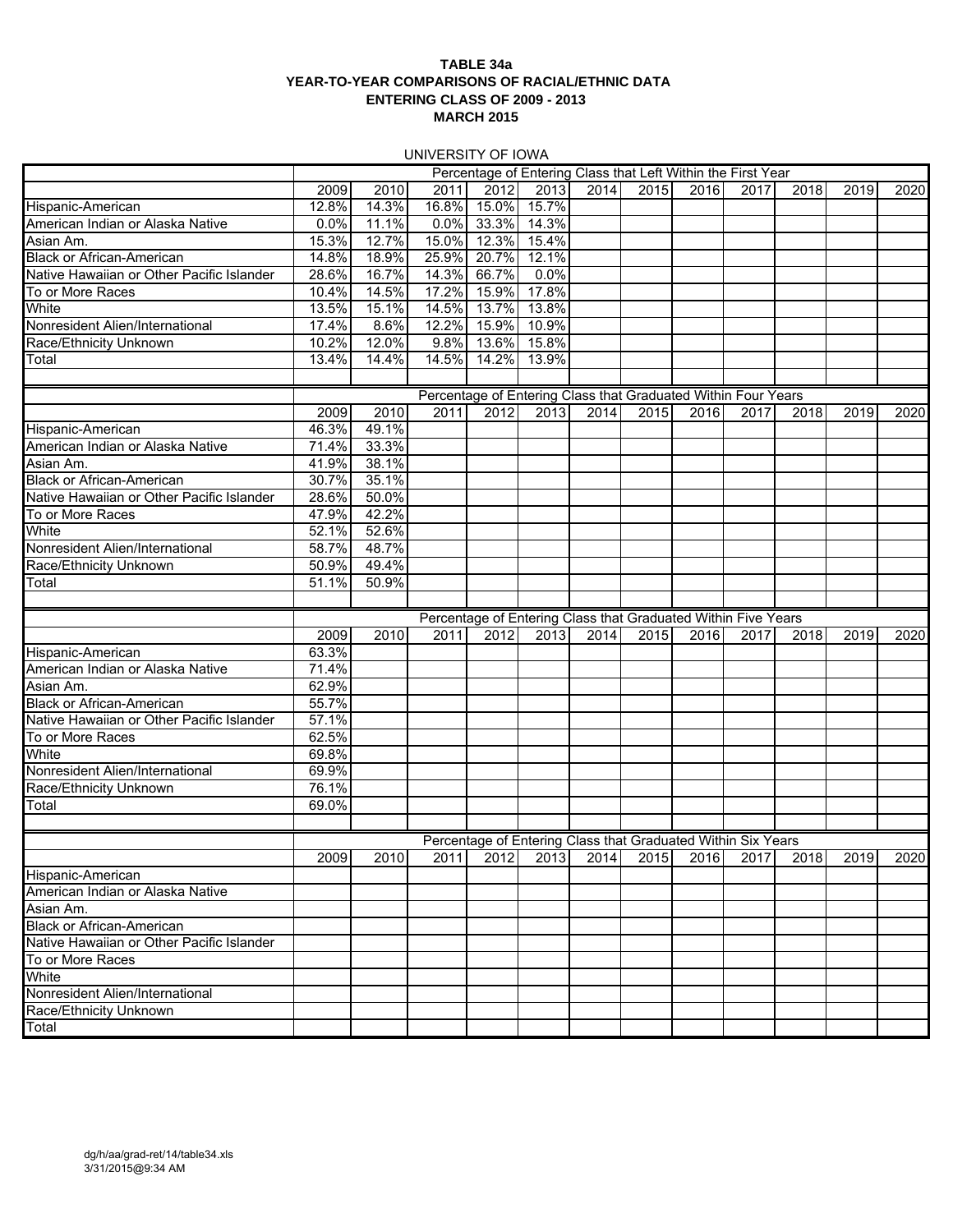### **TABLE 34a YEAR-TO-YEAR COMPARISONS OF RACIAL/ETHNIC DATA ENTERING CLASS OF 2009 - 2013 MARCH 2015**

IOWA STATE UNIVERSITY

|                                           |       |       |       |       | Percentage of Entering Class that Left Within the First Year  |      |      |      |      |                                                   |      |      |
|-------------------------------------------|-------|-------|-------|-------|---------------------------------------------------------------|------|------|------|------|---------------------------------------------------|------|------|
|                                           | 2009  | 2010  | 2011  | 2012  | 2013                                                          | 2014 | 2015 | 2016 | 2017 | 2018                                              | 2019 | 2020 |
| Hispanic-American                         | 18.2% | 14.0% | 17.9% | 14.5% | 20.6%                                                         |      |      |      |      |                                                   |      |      |
| American Indian or Alaska Native          | 12.5% | 50.0% | 11.1% | 14.3% | 15.4%                                                         |      |      |      |      |                                                   |      |      |
| Asian Am.                                 | 18.0% | 7.5%  | 10.7% | 10.8% | 13.6%                                                         |      |      |      |      |                                                   |      |      |
| <b>Black or African-American</b>          | 25.0% | 18.0% | 25.4% | 24.1% | 25.2%                                                         |      |      |      |      |                                                   |      |      |
| Native Hawaiian or Other Pacific Islander | 33.3% | 33.3% | 0.0%  | 0.0%  | 16.7%                                                         |      |      |      |      |                                                   |      |      |
| To or More Races                          | 21.2% | 15.2% | 18.8% | 13.1% | 23.0%                                                         |      |      |      |      |                                                   |      |      |
| White                                     | 13.1% | 12.1% | 13.9% | 12.7% | 12.5%                                                         |      |      |      |      |                                                   |      |      |
| Nonresident Alien/International           | 17.9% | 8.4%  | 15.5% | 14.4% | 15.1%                                                         |      |      |      |      |                                                   |      |      |
| Race/Ethnicity Unknown                    | 13.5% | 11.6% | 8.4%  | 8.0%  | 12.8%                                                         |      |      |      |      |                                                   |      |      |
| Total                                     | 14.1% | 12.2% | 14.2% |       | 12.9% 13.6%                                                   |      |      |      |      |                                                   |      |      |
|                                           |       |       |       |       |                                                               |      |      |      |      |                                                   |      |      |
|                                           |       |       |       |       | Percentage of Entering Class that Graduated Within Four Years |      |      |      |      |                                                   |      |      |
|                                           | 2009  | 2010  | 2011  | 2012  | 2013                                                          | 2014 | 2015 | 2016 | 2017 | 2018                                              | 2019 | 2020 |
| Hispanic-American                         | 30.8% | 31.0% |       |       |                                                               |      |      |      |      |                                                   |      |      |
| American Indian or Alaska Native          | 37.5% | 25.0% |       |       |                                                               |      |      |      |      |                                                   |      |      |
| Asian Am.                                 | 32.8% | 40.6% |       |       |                                                               |      |      |      |      |                                                   |      |      |
| <b>Black or African-American</b>          | 22.2% | 19.5% |       |       |                                                               |      |      |      |      |                                                   |      |      |
| Native Hawaiian or Other Pacific Islander | 0.0%  | 16.7% |       |       |                                                               |      |      |      |      |                                                   |      |      |
| To or More Races                          | 36.4% | 32.9% |       |       |                                                               |      |      |      |      |                                                   |      |      |
| White                                     | 42.3% | 42.8% |       |       |                                                               |      |      |      |      |                                                   |      |      |
| Nonresident Alien/International           | 34.0% | 42.9% |       |       |                                                               |      |      |      |      |                                                   |      |      |
| Race/Ethnicity Unknown                    | 41.5% | 36.6% |       |       |                                                               |      |      |      |      |                                                   |      |      |
| Total                                     | 40.7% | 41.0% |       |       |                                                               |      |      |      |      |                                                   |      |      |
|                                           |       |       |       |       |                                                               |      |      |      |      |                                                   |      |      |
|                                           |       |       |       |       |                                                               |      |      |      |      |                                                   |      |      |
|                                           |       |       |       |       |                                                               |      |      |      |      |                                                   |      |      |
|                                           |       |       |       |       | Percentage of Entering Class that Graduated Within Five Years |      |      |      |      |                                                   |      |      |
|                                           | 2009  | 2010  | 2011  | 2012  | 2013                                                          | 2014 | 2015 | 2016 | 2017 | 2018                                              | 2019 | 2020 |
| Hispanic-American                         | 25.9% |       |       |       |                                                               |      |      |      |      |                                                   |      |      |
| American Indian or Alaska Native          | 0.0%  |       |       |       |                                                               |      |      |      |      |                                                   |      |      |
| Asian Am.                                 | 27.3% |       |       |       |                                                               |      |      |      |      |                                                   |      |      |
| <b>Black or African-American</b>          | 20.4% |       |       |       |                                                               |      |      |      |      |                                                   |      |      |
| Native Hawaiian or Other Pacific Islander | 0.0%  |       |       |       |                                                               |      |      |      |      |                                                   |      |      |
| To or More Races                          | 18.2% |       |       |       |                                                               |      |      |      |      |                                                   |      |      |
| White                                     | 27.6% |       |       |       |                                                               |      |      |      |      |                                                   |      |      |
| Nonresident Alien/International           | 30.8% |       |       |       |                                                               |      |      |      |      |                                                   |      |      |
| Race/Ethnicity Unknown                    | 24.2% |       |       |       |                                                               |      |      |      |      |                                                   |      |      |
| Total                                     | 27.1% |       |       |       |                                                               |      |      |      |      |                                                   |      |      |
|                                           |       |       |       |       |                                                               |      |      |      |      |                                                   |      |      |
|                                           |       |       |       |       | Percentage of Entering Class that Graduated Within Six Years  |      |      |      |      |                                                   |      |      |
|                                           | 2009  | 2010  |       |       |                                                               |      |      |      |      | 2011 2012 2013 2014 2015 2016 2017 2018 2019 2020 |      |      |
| Hispanic-American                         |       |       |       |       |                                                               |      |      |      |      |                                                   |      |      |
| American Indian or Alaska Native          |       |       |       |       |                                                               |      |      |      |      |                                                   |      |      |
| Asian Am.                                 |       |       |       |       |                                                               |      |      |      |      |                                                   |      |      |
| <b>Black or African-American</b>          |       |       |       |       |                                                               |      |      |      |      |                                                   |      |      |
| Native Hawaiian or Other Pacific Islander |       |       |       |       |                                                               |      |      |      |      |                                                   |      |      |
| To or More Races                          |       |       |       |       |                                                               |      |      |      |      |                                                   |      |      |
| White                                     |       |       |       |       |                                                               |      |      |      |      |                                                   |      |      |
| Nonresident Alien/International           |       |       |       |       |                                                               |      |      |      |      |                                                   |      |      |
| Race/Ethnicity Unknown<br>Total           |       |       |       |       |                                                               |      |      |      |      |                                                   |      |      |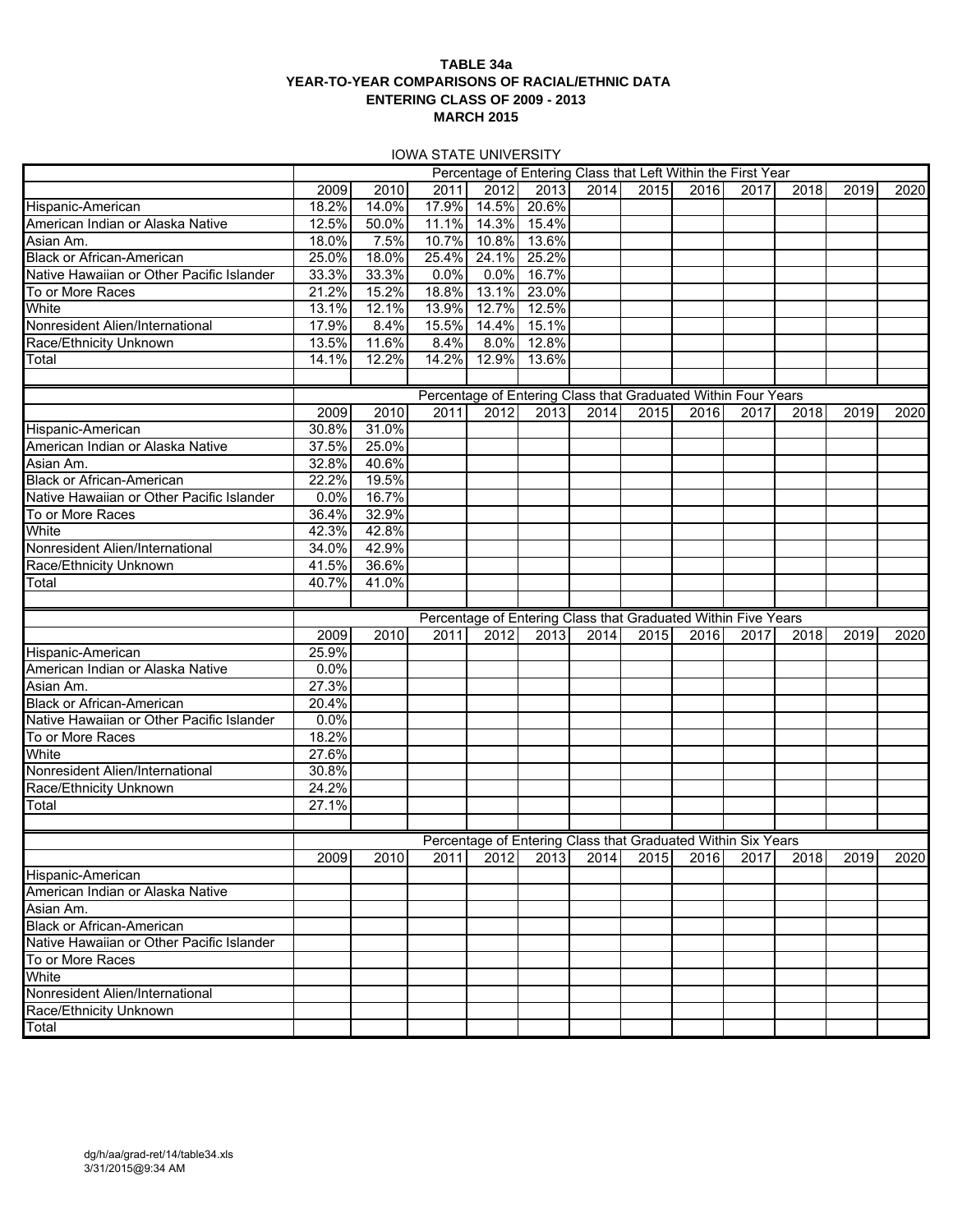### **TABLE 34a YEAR-TO-YEAR COMPARISONS OF RACIAL/ETHNIC DATA ENTERING CLASS OF 2009 - 2013 MARCH 2015**

### UNIVERSITY OF NORTHERN IOWA

|                                           |       |        |        |       | Percentage of Entering Class that Left Within the First Year  |      |      |      |      |                                         |      |      |
|-------------------------------------------|-------|--------|--------|-------|---------------------------------------------------------------|------|------|------|------|-----------------------------------------|------|------|
|                                           | 2009  | 2010   | 2011   | 2012  | 2013                                                          | 2014 | 2015 | 2016 | 2017 | 2018                                    | 2019 | 2020 |
| Hispanic-American                         | 22.5% | 7.5%   | 7.9%   | 16.0% | 18.2%                                                         |      |      |      |      |                                         |      |      |
| American Indian or Alaska Native          | 0.0%  | 50.0%  | 33.3%  | 50.0% | 0.0%                                                          |      |      |      |      |                                         |      |      |
| Asian Am.                                 | 22.2% | 30.0%  | 11.1%  | 36.4% | 6.7%                                                          |      |      |      |      |                                         |      |      |
| <b>Black or African-American</b>          | 33.9% | 26.7%  | 20.0%  | 19.6% | 21.6%                                                         |      |      |      |      |                                         |      |      |
| Native Hawaiian or Other Pacific Islander | 0.0%  | 0.0%   | 100.0% | 0.0%  | 0.0%                                                          |      |      |      |      |                                         |      |      |
| To or More Races                          | 35.0% | 12.9%  | 19.4%  | 19.0% | 15.0%                                                         |      |      |      |      |                                         |      |      |
| White                                     | 16.5% | 18.0%  | 18.6%  | 16.9% | 15.2%                                                         |      |      |      |      |                                         |      |      |
| Nonresident Alien/International           | 0.0%  | 20.0%  | 17.9%  | 21.2% | 16.7%                                                         |      |      |      |      |                                         |      |      |
| Race/Ethnicity Unknown                    | 25.0% | 20.0%  | 40.9%  | 0.0%  | 16.7%                                                         |      |      |      |      |                                         |      |      |
| Total                                     | 17.5% | 18.0%  | 18.7%  | 17.1% | 15.3%                                                         |      |      |      |      |                                         |      |      |
|                                           |       |        |        |       |                                                               |      |      |      |      |                                         |      |      |
|                                           |       |        |        |       | Percentage of Entering Class that Graduated Within Four Years |      |      |      |      |                                         |      |      |
|                                           | 2009  | 2010   | 2011   | 2012  | 2013                                                          | 2014 | 2015 | 2016 | 2017 | 2018                                    | 2019 | 2020 |
| Hispanic-American                         | 20.0% | 30.0%  |        |       |                                                               |      |      |      |      |                                         |      |      |
| American Indian or Alaska Native          | 0.0%  | 50.0%  |        |       |                                                               |      |      |      |      |                                         |      |      |
| Asian Am.                                 | 27.8% | 50.0%  |        |       |                                                               |      |      |      |      |                                         |      |      |
| <b>Black or African-American</b>          | 8.1%  | 20.0%  |        |       |                                                               |      |      |      |      |                                         |      |      |
| Native Hawaiian or Other Pacific Islander | 0.0%  | 100.0% |        |       |                                                               |      |      |      |      |                                         |      |      |
| To or More Races                          | 20.0% | 38.7%  |        |       |                                                               |      |      |      |      |                                         |      |      |
| White                                     | 39.4% | 39.9%  |        |       |                                                               |      |      |      |      |                                         |      |      |
| Nonresident Alien/International           | 66.7% | 30.0%  |        |       |                                                               |      |      |      |      |                                         |      |      |
| Race/Ethnicity Unknown                    | 25.0% | 20.0%  |        |       |                                                               |      |      |      |      |                                         |      |      |
| Total                                     | 37.6% | 39.2%  |        |       |                                                               |      |      |      |      |                                         |      |      |
|                                           |       |        |        |       |                                                               |      |      |      |      |                                         |      |      |
|                                           |       |        |        |       | Percentage of Entering Class that Graduated Within Five Years |      |      |      |      |                                         |      |      |
|                                           | 2009  | 2010   | 2011   | 2012  | 2013                                                          | 2014 | 2015 | 2016 | 2017 | 2018                                    | 2019 | 2020 |
| Hispanic-American                         | 50.0% |        |        |       |                                                               |      |      |      |      |                                         |      |      |
| American Indian or Alaska Native          | 0.0%  |        |        |       |                                                               |      |      |      |      |                                         |      |      |
| Asian Am.                                 | 61.1% |        |        |       |                                                               |      |      |      |      |                                         |      |      |
| <b>Black or African-American</b>          | 25.8% |        |        |       |                                                               |      |      |      |      |                                         |      |      |
| Native Hawaiian or Other Pacific Islander | 0.0%  |        |        |       |                                                               |      |      |      |      |                                         |      |      |
| To or More Races                          | 45.0% |        |        |       |                                                               |      |      |      |      |                                         |      |      |
| White                                     | 65.7% |        |        |       |                                                               |      |      |      |      |                                         |      |      |
| Nonresident Alien/International           | 66.7% |        |        |       |                                                               |      |      |      |      |                                         |      |      |
| Race/Ethnicity Unknown                    | 37.5% |        |        |       |                                                               |      |      |      |      |                                         |      |      |
| Total                                     | 63.7% |        |        |       |                                                               |      |      |      |      |                                         |      |      |
|                                           |       |        |        |       |                                                               |      |      |      |      |                                         |      |      |
|                                           |       |        |        |       | Percentage of Entering Class that Graduated Within Six Years  |      |      |      |      |                                         |      |      |
|                                           | 2009  | 2010   |        |       |                                                               |      |      |      |      | 2011 2012 2013 2014 2015 2016 2017 2018 | 2019 | 2020 |
| Hispanic-American                         |       |        |        |       |                                                               |      |      |      |      |                                         |      |      |
| American Indian or Alaska Native          |       |        |        |       |                                                               |      |      |      |      |                                         |      |      |
| Asian Am.                                 |       |        |        |       |                                                               |      |      |      |      |                                         |      |      |
| <b>Black or African-American</b>          |       |        |        |       |                                                               |      |      |      |      |                                         |      |      |
| Native Hawaiian or Other Pacific Islander |       |        |        |       |                                                               |      |      |      |      |                                         |      |      |
| To or More Races                          |       |        |        |       |                                                               |      |      |      |      |                                         |      |      |
| White                                     |       |        |        |       |                                                               |      |      |      |      |                                         |      |      |
| Nonresident Alien/International           |       |        |        |       |                                                               |      |      |      |      |                                         |      |      |
| Race/Ethnicity Unknown<br>Total           |       |        |        |       |                                                               |      |      |      |      |                                         |      |      |
|                                           |       |        |        |       |                                                               |      |      |      |      |                                         |      |      |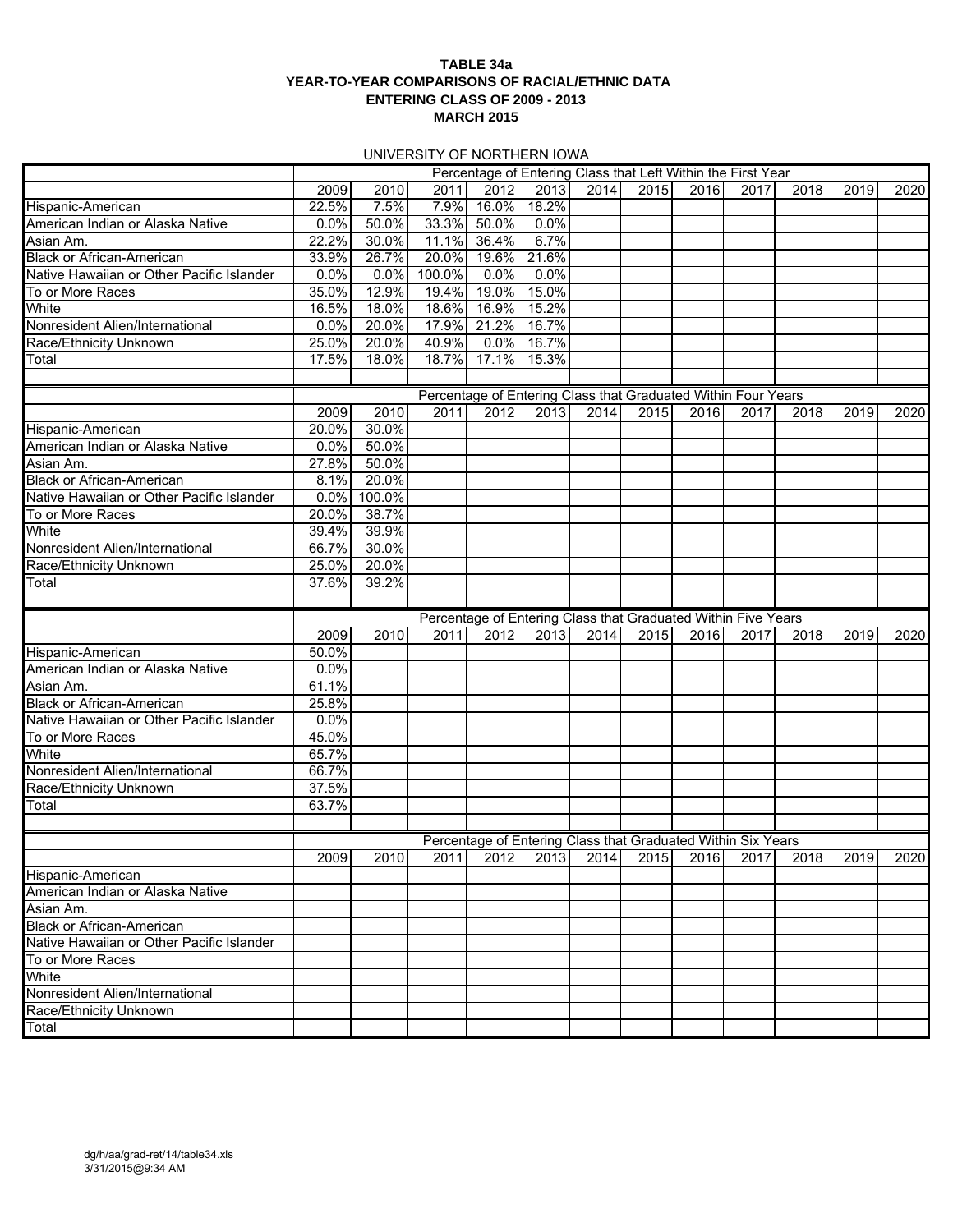|                |                        |               | <b>Native</b> | <b>African</b>    | Asian          | Hispanic          |                       | Non            |                |       |
|----------------|------------------------|---------------|---------------|-------------------|----------------|-------------------|-----------------------|----------------|----------------|-------|
| <b>Session</b> | Level                  | Gender        |               | American American |                | American American | White                 | Citizen        | R/E NK         | Total |
|                | 1999 Graduate-Master's | Female        | $\mathbf{1}$  | 10                | 6              |                   | 4<br>233              | 90             | 10             | 354   |
|                |                        | Male          | 0             | 8                 | 9              |                   | 227<br>4              | 175            | 11             | 434   |
|                | Graduate-Doctoral      | Female        | $\mathbf{1}$  | 3                 | 12             |                   | 3<br>107              | 40             | $\mathbf 0$    | 166   |
|                |                        | Male          | $\mathbf 1$   | $\overline{7}$    | 4              |                   | $\overline{2}$<br>126 | 125            | 8              | 273   |
|                | Professional           | Female        | $\mathbf{1}$  | 3                 | 9              |                   | 5<br>117              | 0              | $\Omega$       | 135   |
|                |                        | Male          | 0             | $\overline{2}$    | 12             |                   | 9<br>159              | $\overline{2}$ | $\mathbf{1}$   | 185   |
|                | Undergraduate          | Female        | 8             | 11                | 37             |                   | 984<br>17             | 49             | 34             | 1,140 |
|                |                        | Male          | 3             | 19                | 64             |                   | 26<br>1,550           | 125            | 51             | 1,838 |
|                |                        | <b>Total</b>  | 15            | 63                | 153            |                   | 70<br>3,503           | 606            | 115            | 4,525 |
|                |                        | <b>Female</b> | 11            | 27                | 64             |                   | 29<br>1,441           | 179            | 44             | 1,795 |
|                |                        | Male          | 4             | 36                | 89             |                   | 41<br>2,062           | 427            | 71             | 2,730 |
|                | 2000 Graduate-Master's | Female        | 1             | $\overline{2}$    | 13             |                   | 192<br>4              | 103            | $\overline{7}$ | 322   |
|                |                        | Male          | $\mathbf{1}$  | 6                 | 9              |                   | 8<br>229              | 211            | 16             | 480   |
|                | Graduate-Doctoral      | Female        | 0             | $\overline{2}$    | 11             |                   | 3<br>124              | 44             | 5              | 189   |
|                |                        | Male          | $\Omega$      | $\overline{2}$    | $\overline{7}$ |                   | 113<br>$\mathbf{1}$   | 117            | 13             | 253   |
|                | Professional           | Female        | 0             | 8                 | $\overline{7}$ |                   | 3<br>131              | 0              | 3              | 152   |
|                |                        | Male          | 3             | 3                 | 10             | 10                | 163                   | $\mathbf{1}$   | 10             | 200   |
|                | Undergraduate          | Female        | 4             | 22                | 35             |                   | 945<br>21             | 37             | 33             | 1,097 |
|                |                        | Male          | 3             | 21                | 49             |                   | 20<br>1,610           | 109            | 57             | 1,869 |
|                |                        | <b>Total</b>  | 12            | 66                | 141            |                   | 70<br>3,507           | 622            | 144            | 4,562 |
|                |                        | Female        | 5             | 34                | 66             |                   | 1,392<br>31           | 184            | 48             | 1,760 |
|                |                        | Male          | 7             | 32                | 75             | 39                | 2,115                 | 438            | 96             | 2,802 |
|                | 2001 Graduate-Master's | Female        | 0             | $\overline{7}$    | 5              |                   | 208<br>4              | 111            | 8              | 343   |
|                |                        | Male          | $\mathbf{1}$  | 6                 | 15             |                   | 9<br>213              | 178            | 16             | 438   |
|                | Graduate-Doctoral      | Female        | $\Omega$      | $\overline{2}$    | 10             |                   | 99<br>$\mathbf{1}$    | 43             | 6              | 161   |
|                |                        | Male          | 0             | 3                 | 9              |                   | $\mathbf 0$<br>134    | 117            | 9              | 272   |
|                | Professional           | Female        | $\Omega$      | $\mathbf 0$       | 9              |                   | 6<br>136              | $\mathbf 0$    | $\Omega$       | 151   |
|                |                        | Male          | $\mathbf{1}$  | $\mathbf 0$       | 13             |                   | 6<br>157              | $\mathbf 0$    | 3              | 180   |
|                | Undergraduate          | Female        | 3             | 19                | 30             |                   | 22<br>954             | 39             | 36             | 1,103 |
|                |                        | Male          | 4             | 14                | 47             |                   | 22<br>1,515           | 112            | 43             | 1,757 |
|                |                        | Total         | 9             | 51                | 138            |                   | 70<br>3,416           | 600            | 121            | 4,405 |
|                |                        | Female        | 3             | 28                | 54             |                   | 33<br>1,397           | 193            | 50             | 1,758 |
|                |                        | <b>Male</b>   | 6             | 23                | 84             |                   | 37<br>2,019           | 407            | 71             | 2,647 |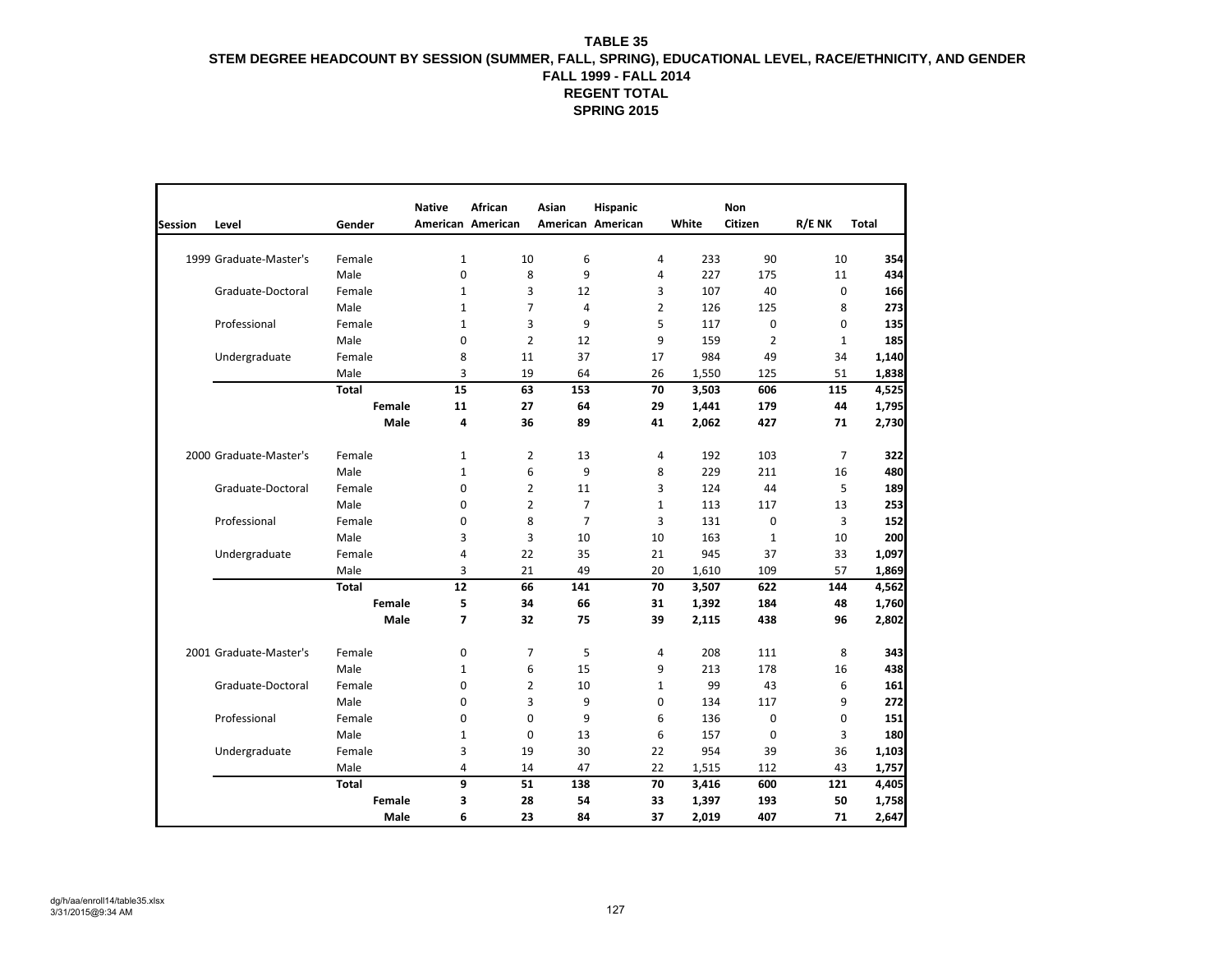|                |                        |              | <b>Native</b>     | African        | Asian             | Hispanic       |       | Non         | Other/           |       |
|----------------|------------------------|--------------|-------------------|----------------|-------------------|----------------|-------|-------------|------------------|-------|
| <b>Session</b> | Level                  | Gender       | American American |                | American American |                | White | Citizen     | unreported Total |       |
|                |                        |              |                   |                |                   |                |       |             |                  |       |
|                | 2002 Graduate-Master's | Female       | 2                 | $\overline{4}$ | 12                | 9              | 201   | 96          | 4                | 328   |
|                |                        | Male         | 0                 | 4              | 11                | 6              | 222   | 195         | 13               | 451   |
|                | Graduate-Doctoral      | Female       | 2                 | 3              | $\overline{7}$    | 2              | 92    | 46          | $\overline{2}$   | 154   |
|                |                        | Male         | $\Omega$          | $\overline{2}$ | 9                 | 4              | 91    | 122         | 6                | 234   |
|                | Professional           | Female       | $\Omega$          | 8              | 6                 | $\overline{7}$ | 129   | $\mathbf 0$ | 3                | 153   |
|                |                        | Male         | 2                 | $\mathbf 0$    | 15                | 4              | 138   | $\mathbf 0$ | 3                | 162   |
|                | Undergraduate          | Female       | 5                 | 16             | 39                | 19             | 1,040 | 49          | 40               | 1,208 |
|                |                        | Male         | $\overline{2}$    | 21             | 55                | 23             | 1,589 | 77          | 79               | 1,846 |
|                |                        | <b>Total</b> | 13                | 58             | 154               | 74             | 3,502 | 585         | 150              | 4,536 |
|                |                        | Female       | 9                 | 31             | 64                | 37             | 1,462 | 191         | 49               | 1,843 |
|                |                        | Male         | 4                 | 27             | 90                | 37             | 2,040 | 394         | 101              | 2,693 |
|                | 2003 Graduate-Master's | Female       | $\mathbf{1}$      | $\mathbf{1}$   | 11                | 4              | 238   | 121         | 9                | 385   |
|                |                        | Male         | $\mathbf{1}$      | $\overline{2}$ | 9                 | 9              | 241   | 181         | 18               | 461   |
|                | Graduate-Doctoral      | Female       | $\Omega$          | $\mathbf 1$    | 5                 | 1              | 96    | 52          | 3                | 158   |
|                |                        | Male         | 1                 | 3              | 8                 | 4              | 102   | 109         | $\overline{2}$   | 229   |
|                | Professional           | Female       | 1                 | 10             | $\overline{4}$    | 10             | 128   | $\mathbf 0$ | 3                | 156   |
|                |                        | Male         | 0                 | $\overline{2}$ | 4                 | 3              | 135   | $\mathbf 0$ | $\overline{7}$   | 151   |
|                | Undergraduate          | Female       | 3                 | 12             | 38                | 25             | 1,069 | 59          | 32               | 1,238 |
|                |                        | Male         | 6                 | 19             | 36                | 34             | 1,669 | 113         | 82               | 1,959 |
|                |                        | <b>Total</b> | 13                | 50             | 115               | 90             | 3,678 | 635         | 156              | 4,737 |
|                |                        | Female       | 5                 | 24             | 58                | 40             | 1,531 | 232         | 47               | 1,937 |
|                |                        | Male         | 8                 | 26             | 57                | 50             | 2,147 | 403         | 109              | 2,800 |
|                | 2004 Graduate-Master's | Female       | $\mathbf{1}$      | 15             | 14                | 9              | 219   | 105         | 11               | 374   |
|                |                        | Male         | 0                 | 4              | 7                 | 6              | 253   | 188         | 16               | 474   |
|                | Graduate-Doctoral      | Female       | $\Omega$          | $1\,$          | 6                 | 5              | 105   | 51          | $\overline{2}$   | 170   |
|                |                        | Male         | $\Omega$          | 3              | $\overline{2}$    | 5              | 111   | 133         | 12               | 266   |
|                | Professional           | Female       | 1                 | 4              | 12                | 5              | 132   | 0           | 6                | 160   |
|                |                        | Male         | $\mathbf{1}$      | 4              | 12                | 8              | 134   | $1\,$       | $\overline{2}$   | 162   |
|                | Undergraduate          | Female       | 5                 | 25             | 32                | 24             | 1,097 | 51          | 35               | 1,269 |
|                |                        | Male         | 5                 | 30             | 56                | 24             | 1,627 | 120         | 70               | 1,932 |
|                |                        | <b>Total</b> | 13                | 86             | 141               | 86             | 3,678 | 649         | 154              | 4,807 |
|                |                        | Female       | $\overline{7}$    | 45             | 64                | 43             | 1,553 | 207         | 54               | 1,973 |
|                |                        | Male         | 6                 | 41             | 77                | 43             | 2,125 | 442         | 100              | 2,834 |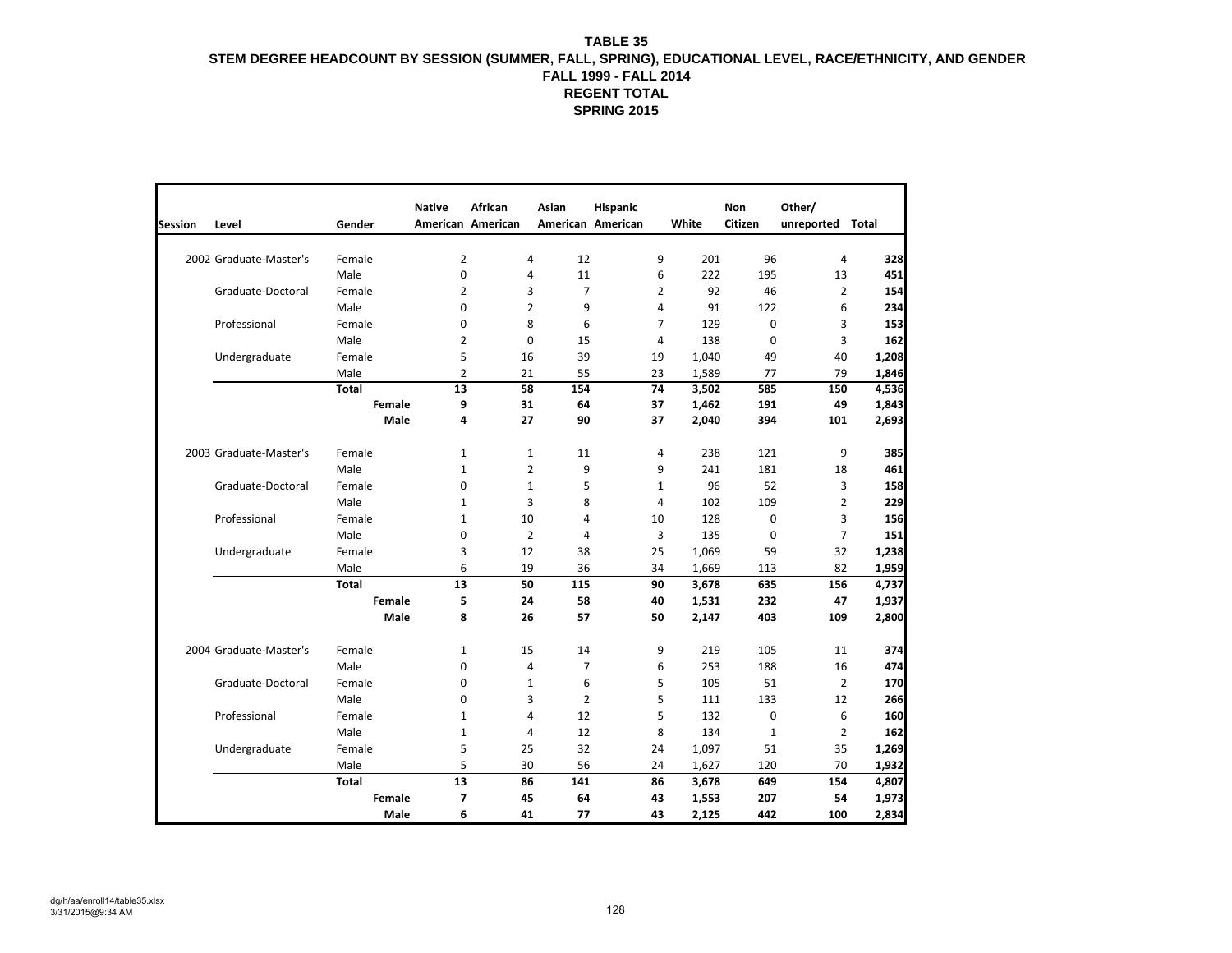|                |                        |              | <b>Native</b> | African           | Asian             | Hispanic |     |       | Non      | Other/           |       |
|----------------|------------------------|--------------|---------------|-------------------|-------------------|----------|-----|-------|----------|------------------|-------|
| <b>Session</b> | Level                  | Gender       |               | American American | American American |          |     | White | Citizen  | unreported Total |       |
|                |                        |              |               |                   |                   |          |     |       |          |                  |       |
|                | 2005 Graduate-Master's | Female       | 2             | 12                | 19                |          | 11  | 281   | 111      | 15               | 451   |
|                |                        | Male         | 2             | 8                 | 7                 |          | 5   | 269   | 186      | 26               | 503   |
|                | Graduate-Doctoral      | Female       | $\Omega$      | 2                 | 5                 |          | 2   | 145   | 47       | 4                | 205   |
|                |                        | Male         | 0             | 3                 | $\overline{7}$    |          | 2   | 119   | 134      | 13               | 278   |
|                | Professional           | Female       | 4             | 6                 | $\overline{7}$    |          | 5   | 117   | 3        | 15               | 157   |
|                |                        | Male         | 2             | 4                 | 5                 |          | 11  | 117   | 0        | 8                | 147   |
|                | Undergraduate          | Female       | 1             | 19                | 32                |          | 17  | 1,121 | 46       | 44               | 1,280 |
|                |                        | Male         | 2             | 41                | 61                |          | 42  | 1,645 | 102      | 76               | 1,969 |
|                |                        | <b>Total</b> | 13            | 95                | 143               |          | 95  | 3,814 | 629      | 201              | 4,990 |
|                |                        | Female       | 7             | 39                | 63                |          | 35  | 1,664 | 207      | 78               | 2,093 |
|                |                        | Male         | 6             | 56                | 80                |          | 60  | 2,150 | 422      | 123              | 2,897 |
|                | 2006 Graduate-Master's | Female       | 2             | 13                | 12                |          | 8   | 234   | 122      | 17               | 408   |
|                |                        | Male         | 0             | 10                | $\overline{7}$    |          | 16  | 310   | 139      | 20               | 502   |
|                | Graduate-Doctoral      | Female       | 0             | 5                 | 6                 |          | 5   | 145   | 67       | 11               | 239   |
|                |                        | Male         | 0             | 6                 | 9                 |          | 6   | 133   | 154      | 8                | 316   |
|                | Professional           | Female       | $\Omega$      | 3                 | $\overline{7}$    |          | 8   | 165   | 1        | 9                | 193   |
|                |                        | Male         | 0             | 1                 | 6                 |          | 5   | 114   | $\Omega$ | 4                | 130   |
|                | Undergraduate          | Female       | 4             | 30                | 53                |          | 22  | 1,100 | 24       | 38               | 1,271 |
|                |                        | Male         | 5             | 47                | 58                |          | 37  | 1,717 | 92       | 109              | 2,065 |
|                |                        | <b>Total</b> | 11            | 115               | 158               |          | 107 | 3,918 | 599      | 216              | 5,124 |
|                |                        | Female       | 6             | 51                | 78                |          | 43  | 1,644 | 214      | 75               | 2,111 |
|                |                        | <b>Male</b>  | 5             | 64                | 80                |          | 64  | 2,274 | 385      | 141              | 3,013 |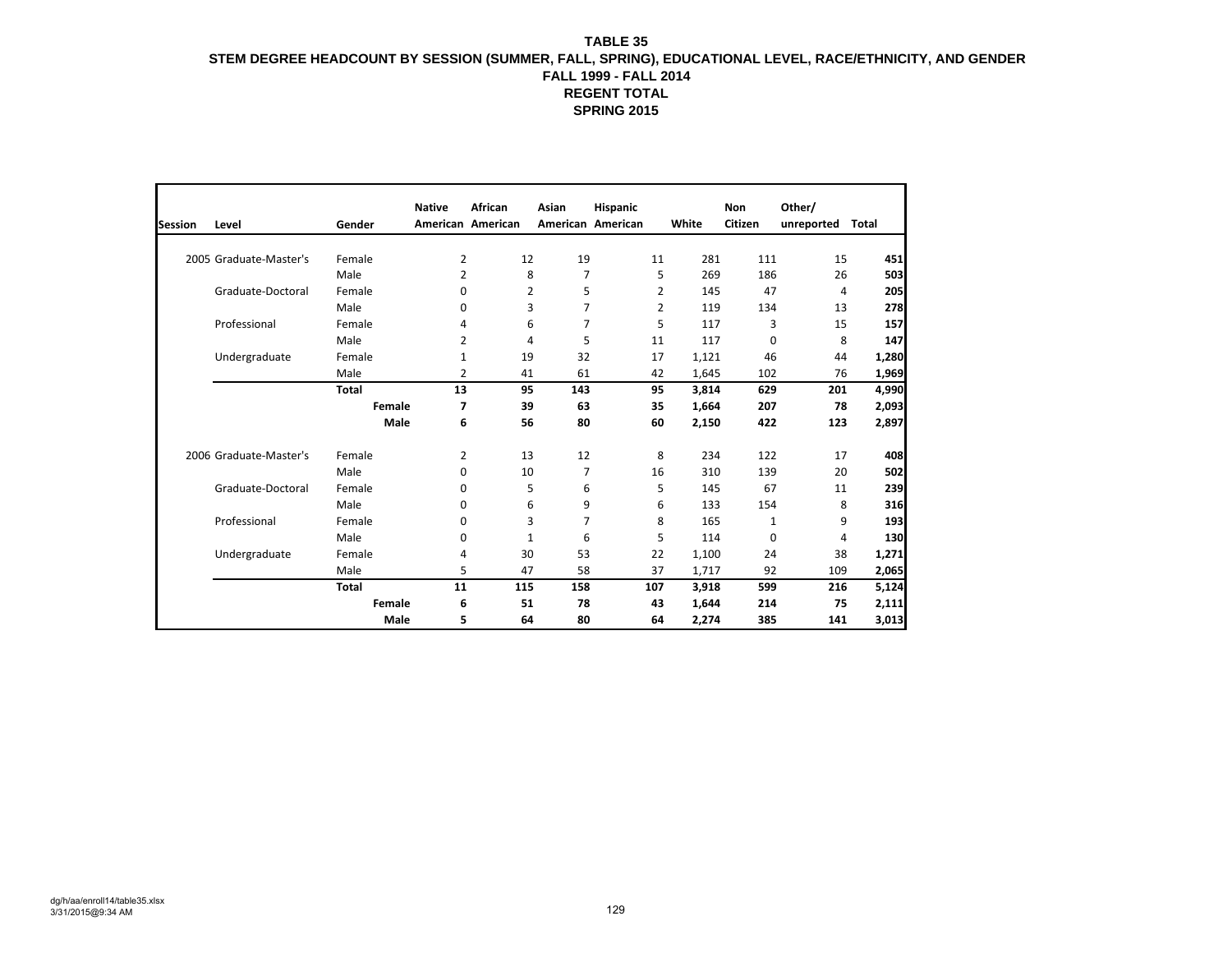|                |                        |               | <b>Native</b> | African           | Asian             | Hispanic       |       | <b>Non</b> | Other/     |       |
|----------------|------------------------|---------------|---------------|-------------------|-------------------|----------------|-------|------------|------------|-------|
| <b>Session</b> | Level                  | Gender        |               | American American | American American |                | White | Citizen    | unreported | Total |
|                |                        |               |               |                   |                   |                |       |            |            |       |
|                | 2007 Graduate-Master's | Female        | 1             | 13                | 16                | $\overline{7}$ | 255   | 91         | 14         | 397   |
|                |                        | Male          | 1             | 8                 | 9                 | 12             | 296   | 114        | 21         | 461   |
|                | Graduate-Doctoral      | Female        | 0             | 6                 | 4                 | 4              | 145   | 87         | 11         | 257   |
|                |                        | Male          | 0             | $\mathbf{1}$      | 6                 | 3              | 121   | 162        | 11         | 304   |
|                | Professional           | Female        | 1             | $\mathbf{1}$      | 2                 | 2              | 147   | 0          | 8          | 161   |
|                |                        | Male          | 1             | 3                 | 7                 | 10             | 116   | 0          | 8          | 145   |
|                | Undergraduate          | Female        | 4             | 33                | 49                | 51             | 1,149 | 28         | 33         | 1,347 |
|                |                        | Male          | 9             | 34                | 69                | 38             | 1,679 | 53         | 80         | 1,962 |
|                |                        | <b>Total</b>  | 17            | 99                | 162               | 127            | 3,908 | 535        | 186        | 5,034 |
|                |                        | <b>Female</b> | 6             | 53                | 71                | 64             | 1,696 | 206        | 66         | 2,162 |
|                |                        | Male          | 11            | 46                | 91                | 63             | 2,212 | 329        | 120        | 2,872 |
|                | 2008 Graduate-Master's | Female        | 3             | 14                | 8                 | 9              | 248   | 63         | 21         | 366   |
|                |                        | Male          | $\Omega$      | 9                 | 10                | 3              | 259   | 129        | 19         | 429   |
|                | Graduate-Doctoral      | Female        | 0             | 6                 | 10                | $\overline{7}$ | 150   | 65         | 7          | 245   |
|                |                        | Male          | 0             | 6                 | 6                 | 2              | 137   | 130        | 11         | 292   |
|                | Professional           | Female        | 1             | 5                 | 8                 | 11             | 138   | 0          | 6          | 169   |
|                |                        | Male          | 1             | 3                 | 6                 | 11             | 127   | 0          | 10         | 158   |
|                | Undergraduate          | Female        | 2             | 22                | 50                | 33             | 1,088 | 38         | 42         | 1,275 |
|                |                        | Male          | 5             | 37                | 57                | 47             | 1,702 | 68         | 84         | 2,000 |
|                |                        | <b>Total</b>  | 12            | 102               | 155               | 123            | 3,849 | 493        | 200        | 4,934 |
|                |                        | Female        | 6             | 53                | 82                | 62             | 1,761 | 296        | 87         | 2,347 |
|                |                        | Male          | 6             | 55                | 79                | 63             | 2,225 | 327        | 124        | 2,879 |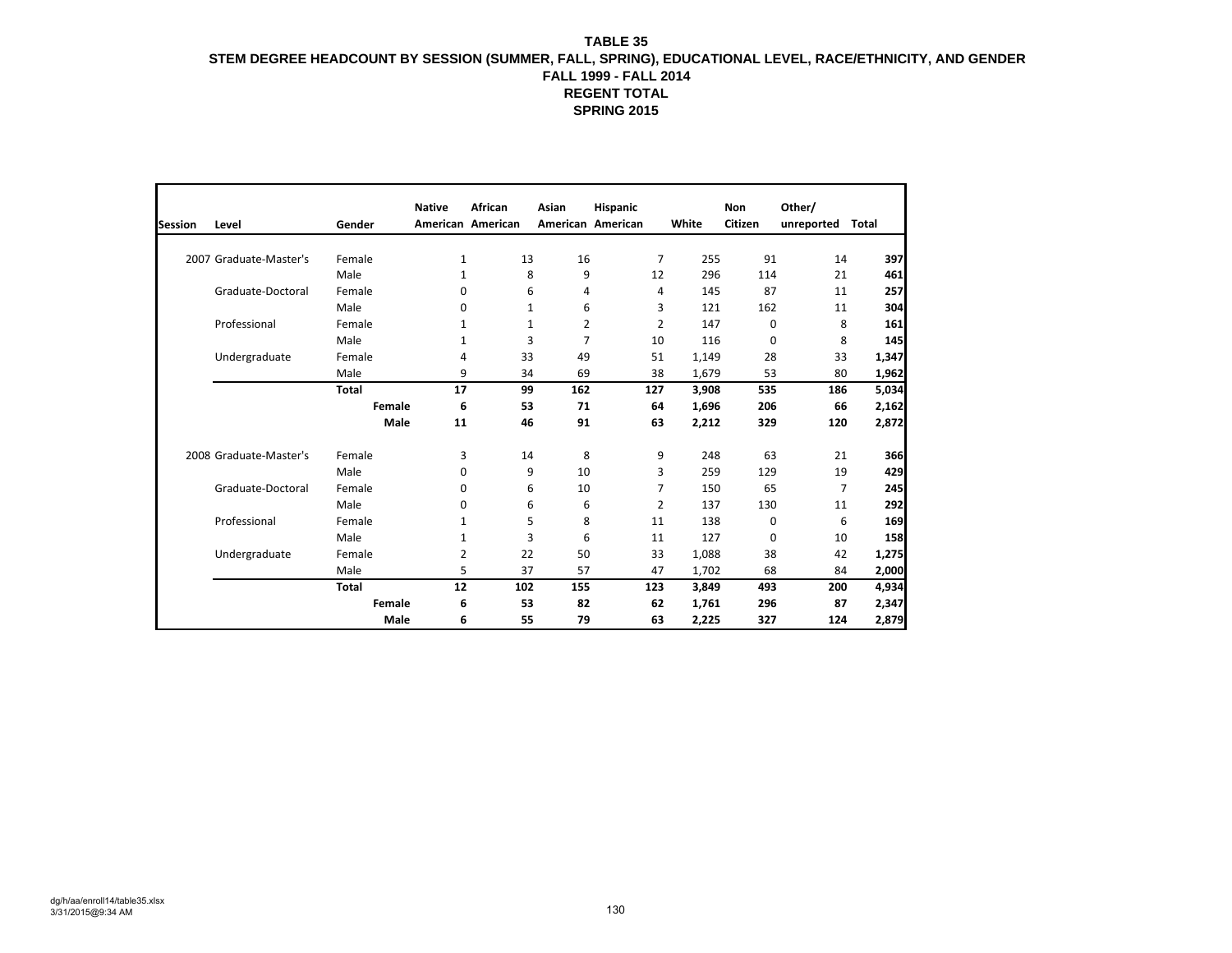|      |                   |               |                | Am. Indian     | Asian          | <b>Black or</b>                           | <b>Native</b>           | 2 or more      |              |             |                |              |
|------|-------------------|---------------|----------------|----------------|----------------|-------------------------------------------|-------------------------|----------------|--------------|-------------|----------------|--------------|
| Year | Level             | Gender        |                |                |                | Hispanic Alaska Nat. American African Am. | Hawaiian                | races          | White        |             | Nonres R/E NK  | <b>Total</b> |
|      |                   |               |                |                |                |                                           |                         |                |              |             |                |              |
|      |                   |               |                |                |                |                                           |                         |                |              |             |                |              |
| 2009 | Graduate-Master's | Female        | $\mathbf 0$    | 9              | 8              | 0                                         | $\mathbf{1}$            | 273            | 86           | 20          | 408            | 805          |
|      |                   | Male          | $\mathbf 1$    | 16             | 19             | 0                                         | $\overline{2}$          | 335            | 111          | 30          | 523            | 1,037        |
|      | Graduate-Doctoral | Female        | $\overline{2}$ | 13             | 8              | 0                                         | $\overline{2}$          | 160            | 69           | 11          | 271            | 536          |
|      |                   | Male          | 0              | 8              | $\overline{2}$ | 0                                         | $\mathbf 0$             | 150            | 133          | 13          | 311            | 617          |
|      | Professional      | Female        | 0              | 9              | 6              | 0                                         | 0                       | 155            | $\mathbf{1}$ | 12          | 186            | 369          |
|      |                   | Male          | 0              | $\overline{7}$ | $\overline{3}$ | 0                                         | 4                       | 104            | $\mathbf{1}$ | 5           | 132            | 256          |
|      | Undergraduate     | Female        | 3              | 39             | 21             | 0                                         | 4                       | 1,118          | 40           | 38          | 1,293          | 2,556        |
|      |                   | Male          | 5              | 77             | 23             | 0                                         | 1                       | 1,606          | 72           | 54          | 1,864          | 3,702        |
|      |                   | <b>Total</b>  | 11             | 178            | 90             | 0                                         | 14                      | 3,901          | 513          | 183         | 4,988          | 9,878        |
|      |                   | <b>Female</b> | 5              | 70             | 43             | 0                                         | $\overline{\mathbf{z}}$ | 1,706          | 196          | 81          | 2,158          | 4,266        |
|      |                   | Male          | 6              | 108            | 47             | 0                                         | 7                       | 2,195          | 317          | 102         | 2,830          | 5,612        |
|      |                   |               |                |                |                |                                           |                         |                |              |             |                |              |
| 2010 | Graduate-Master's | Female        | 10             | 3              | 10             | 15                                        | 0                       | 3              | 291          | 74          | 21             | 427          |
|      |                   | Male          | 3              | $\mathbf{1}$   | 27             | 14                                        | 0                       | $\overline{2}$ | 322          | 126         | 24             | 519          |
|      | Graduate-Doctoral | Female        | 6              | 0              | 8              | $\overline{7}$                            | $\mathbf 0$             | $\mathbf 0$    | 157          | 55          | 13             | 246          |
|      |                   | Male          | 5              | $\mathbf 0$    | $\overline{3}$ | 5                                         | 0                       | $\overline{4}$ | 157          | 146         | 14             | 334          |
|      | Professional      | Female        | 8              | 0              | $\overline{7}$ | 5                                         | 0                       | 11             | 160          | 0           | $\overline{7}$ | 198          |
|      |                   | Male          | $\overline{4}$ | 0              | $\overline{7}$ | 3                                         | 0                       | 8              | 124          | 0           | $\overline{2}$ | 148          |
|      | Undergraduate     | Female        | 33             | 3              | 39             | 20                                        | $\mathbf{1}$            | $\overline{7}$ | 1,267        | 48          | 48             | 1,466        |
|      |                   | Male          | 37             | 9              | 75             | 36                                        | 0                       | 5              | 1,793        | 77          | 75             | 2,107        |
|      |                   | <b>Total</b>  | 106            | 16             | 176            | 105                                       | $\mathbf{1}$            | 40             | 4,271        | 526         | 204            | 5,445        |
|      |                   | Female        | 57             | 6              | 64             | 47                                        | $\mathbf{1}$            | 21             | 1,875        | 177         | 89             | 2,337        |
|      |                   | Male          | 49             | 10             | 112            | 58                                        | 0                       | 19             | 2,396        | 349         | 115            | 3,108        |
| 2011 | Graduate-Master's |               | $\overline{7}$ | $\overline{2}$ |                | 9                                         | 0                       | 5              | 298          | 92          |                |              |
|      |                   | Female        |                |                | 12             |                                           |                         |                |              |             | 16             | 441          |
|      |                   | Male          | 10             | $\mathbf{1}$   | 14             | 10                                        | 0                       | 3              | 341          | 129         | 23             | 531          |
|      | Graduate-Doctoral | Female        | 3              | 0              | 19             | 5                                         | 0                       | $\mathbf 0$    | 156          | 87          | 15             | 285          |
|      |                   | Male          | 10             | 0              | 8              | 4                                         | $\mathbf{1}$            | $\mathbf{1}$   | 134          | 159         | 21             | 338          |
|      | Professional      | Female        | 8              | 0              | 14             | 5                                         | 0                       | 13             | 158          | $\mathbf 0$ | 16             | 214          |
|      |                   | Male          | $\overline{4}$ | 3              | 5              | $\overline{2}$                            | $\mathbf 0$             | 15             | 107          | $\mathbf 0$ | 11             | 147          |
|      | Undergraduate     | Female        | 38             | 5              | 51             | 20                                        | 0                       | $\overline{7}$ | 1,204        | 63          | 38             | 1,426        |
|      |                   | Male          | 51             | 4              | 78             | 31                                        | 2                       | 10             | 1,780        | 115         | 91             | 2,162        |
|      |                   | <b>Total</b>  | 131            | 15             | 201            | 86                                        | 3                       | 54             | 4,178        | 645         | 231            | 5,544        |
|      |                   | Female        | 56             | 7              | 96             | 39                                        | 0                       | 25             | 1,816        | 242         | 85             | 2,366        |
|      |                   | <b>Male</b>   | 75             | 8              | 105            | 47                                        | 3                       | 29             | 2,362        | 403         | 146            | 3,178        |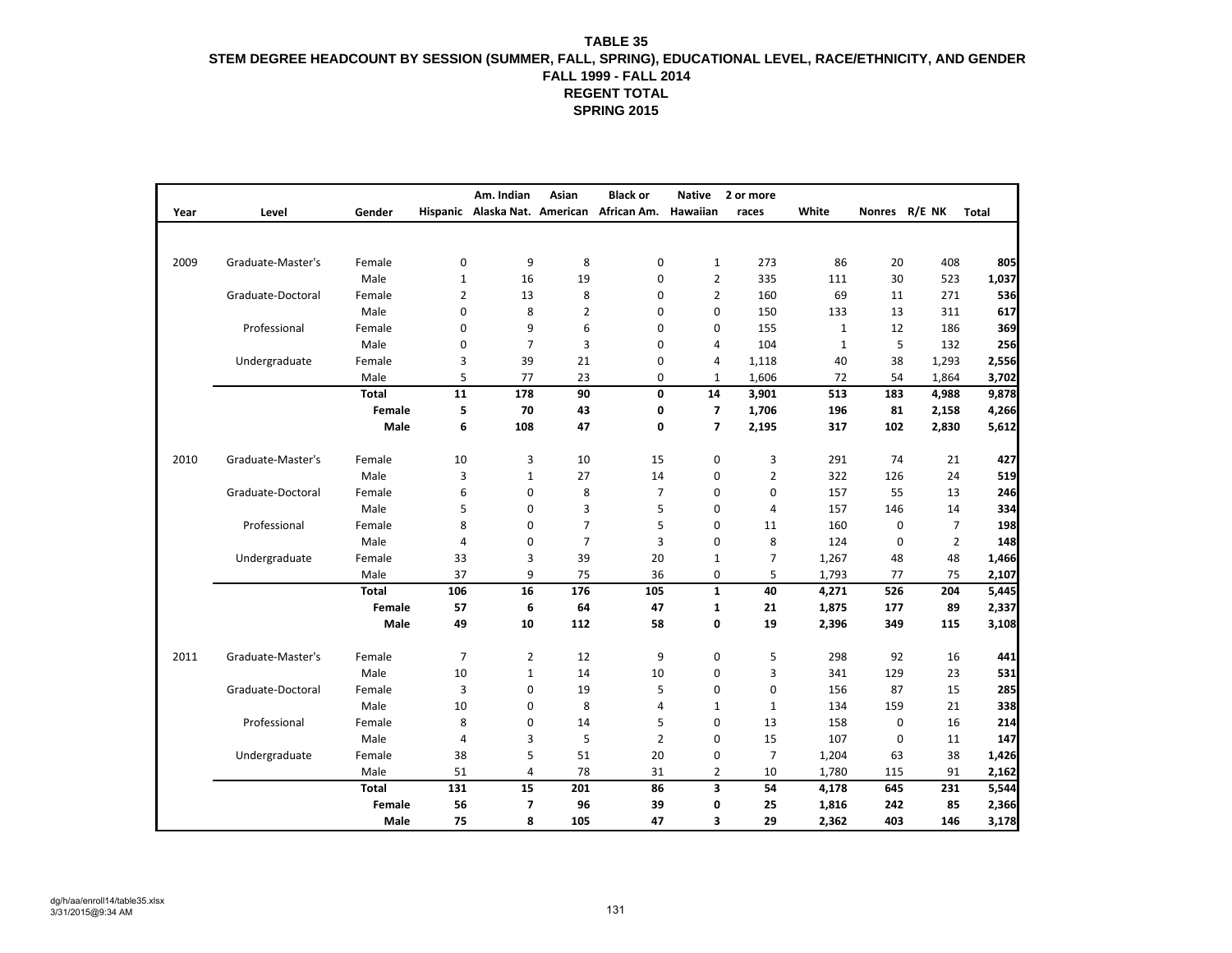|       |                   |              |                | Am. Indian     | Asian          | <b>Black or</b>                                    | <b>Native</b>  | 2 or more      |       |                |                |       |
|-------|-------------------|--------------|----------------|----------------|----------------|----------------------------------------------------|----------------|----------------|-------|----------------|----------------|-------|
| Year  | Level             | Gender       |                |                |                | Hispanic Alaska Nat. American African Am. Hawaiian |                | races          | White | Nonres R/E NK  |                | Total |
|       |                   |              |                |                |                |                                                    |                |                |       |                |                |       |
|       |                   |              |                |                |                |                                                    |                |                |       |                |                |       |
| 2012  | Graduate-Master's | Female       | 10             | $\overline{2}$ | 10             | 10                                                 | 0              | 4              | 274   | 86             | 18             | 414   |
|       |                   | Male         | 12             | $\pmb{0}$      | 23             | 19                                                 | 0              | $\mathbf{1}$   | 333   | 134            | 31             | 553   |
|       | Graduate-Doctoral | Female       | $\mathbf{1}$   | $\overline{2}$ | 8              | 11                                                 | $\mathbf{1}$   | 6              | 145   | 69             | 11             | 254   |
|       |                   | Male         | 5              | $\mathbf{1}$   | $\overline{4}$ | 3                                                  | $\mathbf 0$    | 6              | 141   | 153            | 16             | 329   |
|       | Professional      | Female       | 4              | 0              | 13             | 4                                                  | 0              | 11             | 204   | $\mathbf{1}$   | 30             | 267   |
|       |                   | Male         | 9              | $\overline{2}$ | 6              | 4                                                  | 0              | 20             | 144   | $\overline{2}$ | 10             | 197   |
|       | Undergraduate     | Female       | 47             | 3              | 41             | 29                                                 | 0              | 16             | 1,295 | 109            | 55             | 1,595 |
|       |                   | Male         | 50             | 1              | 60             | 36                                                 | $\overline{2}$ | 9              | 1,954 | 166            | 79             | 2,357 |
|       |                   | <b>Total</b> | 138            | 11             | 165            | 116                                                | 3              | 73             | 4,490 | 720            | 250            | 5,966 |
|       |                   | Female       | 62             | $\overline{7}$ | 72             | 54                                                 | 1              | 37             | 1,918 | 265            | 114            | 2,530 |
|       |                   | Male         | 76             | 4              | 93             | 62                                                 | $\mathbf{2}$   | 36             | 2,572 | 455            | 136            | 3,436 |
|       |                   |              |                |                |                |                                                    |                |                |       |                |                |       |
| 2013  | Graduate-Master's | Female       | 6              | 0              | 11             | 14                                                 | 0              | 4              | 219   | 88             | 15             | 357   |
|       |                   | Male         | 14             | 0              | 8              | 11                                                 | 0              | 7              | 255   | 127            | 26             | 448   |
|       | Graduate-Doctoral | Female       | 5              | $\overline{2}$ | 5              | 10                                                 | 0              | 9              | 144   | 62             | 15             | 252   |
|       |                   | Male         | $\overline{2}$ | 0              | $\mathbf{1}$   | 6                                                  | $\mathbf 0$    | 9              | 118   | 147            | 16             | 299   |
|       | Professional      | Female       | 8              | $\mathbf{1}$   | 14             | 8                                                  | 0              | 16             | 207   | $\overline{2}$ | 9              | 265   |
|       |                   | Male         | 9              | $\mathbf 0$    | 11             | $\overline{7}$                                     | $\mathbf{1}$   | 21             | 143   | $\overline{2}$ | 13             | 207   |
|       | Undergraduate     | Female       | 68             | 5              | 66             | 28                                                 | $\mathbf{1}$   | 18             | 1,418 | 128            | 45             | 1,777 |
|       |                   | Male         | 58             | 5              | 73             | 44                                                 | 0              | 13             | 2,106 | 231            | 85             | 2,615 |
|       |                   | <b>Total</b> | 170            | 13             | 189            | 128                                                | $\mathbf{2}$   | 97             | 4,610 | 787            | 224            | 6,220 |
|       |                   | Female       | 87             | 8              | 96             | 60                                                 | $\mathbf{1}$   | 47             | 1,988 | 280            | 84             | 2,651 |
|       |                   | Male         | 83             | 5              | 93             | 68                                                 | $\mathbf{1}$   | 50             | 2,622 | 507            | 140            | 3,569 |
|       |                   |              |                |                |                |                                                    |                |                |       |                |                |       |
| 2014* | Graduate-Master's | Female       | 6              | $\pmb{0}$      | 4              | 5                                                  | 0              | 3              | 139   | 61             | $\overline{7}$ | 225   |
|       |                   | Male         | 5              | 0              | $\overline{7}$ | 8                                                  | 0              | $\overline{2}$ | 207   | 95             | 13             | 337   |
|       | Graduate-Doctoral | Female       | $\overline{2}$ | 0              | 3              | $\overline{2}$                                     | $\mathbf 0$    | $\mathbf{1}$   | 32    | 61             | 5              | 106   |
|       |                   | Male         | $\overline{2}$ | $\mathbf 0$    | $\mathbf{1}$   | 4                                                  | $\mathbf 0$    | 3              | 66    | 115            | 9              | 200   |
|       | Professional      | Female       | $\overline{2}$ | 0              | $\overline{2}$ | $\mathbf{1}$                                       | 0              | $\mathbf 0$    | 86    | $\pmb{0}$      | 15             | 106   |
|       |                   | Male         | $\mathbf 0$    | 0              | $\mathbf{1}$   | $\mathbf 0$                                        | 0              | $\mathbf 0$    | 39    | $\pmb{0}$      | 3              | 43    |
|       | Undergraduate     | Female       | 29             | $\overline{2}$ | 32             | 24                                                 | $\mathbf{1}$   | 18             | 1,024 | 75             | 36             | 1,241 |
|       |                   | Male         | 48             | $\mathbf{1}$   | 41             | 27                                                 | 0              | 18             | 1,571 | 177            | 72             | 1,955 |
|       |                   | <b>Total</b> | 94             | 3              | 91             | 71                                                 | $\mathbf{1}$   | 45             | 3,164 | 584            | 160            | 4,213 |
|       |                   | Female       | 39             | $\mathbf{2}$   | 41             | 32                                                 | $\mathbf{1}$   | 22             | 1,281 | 197            | 63             | 1,678 |
|       |                   | Male         | 55             | $\mathbf{1}$   | 50             | 39                                                 | 0              | 23             | 1,883 | 387            | 97             | 2,535 |

\*Summer 2014 graduates.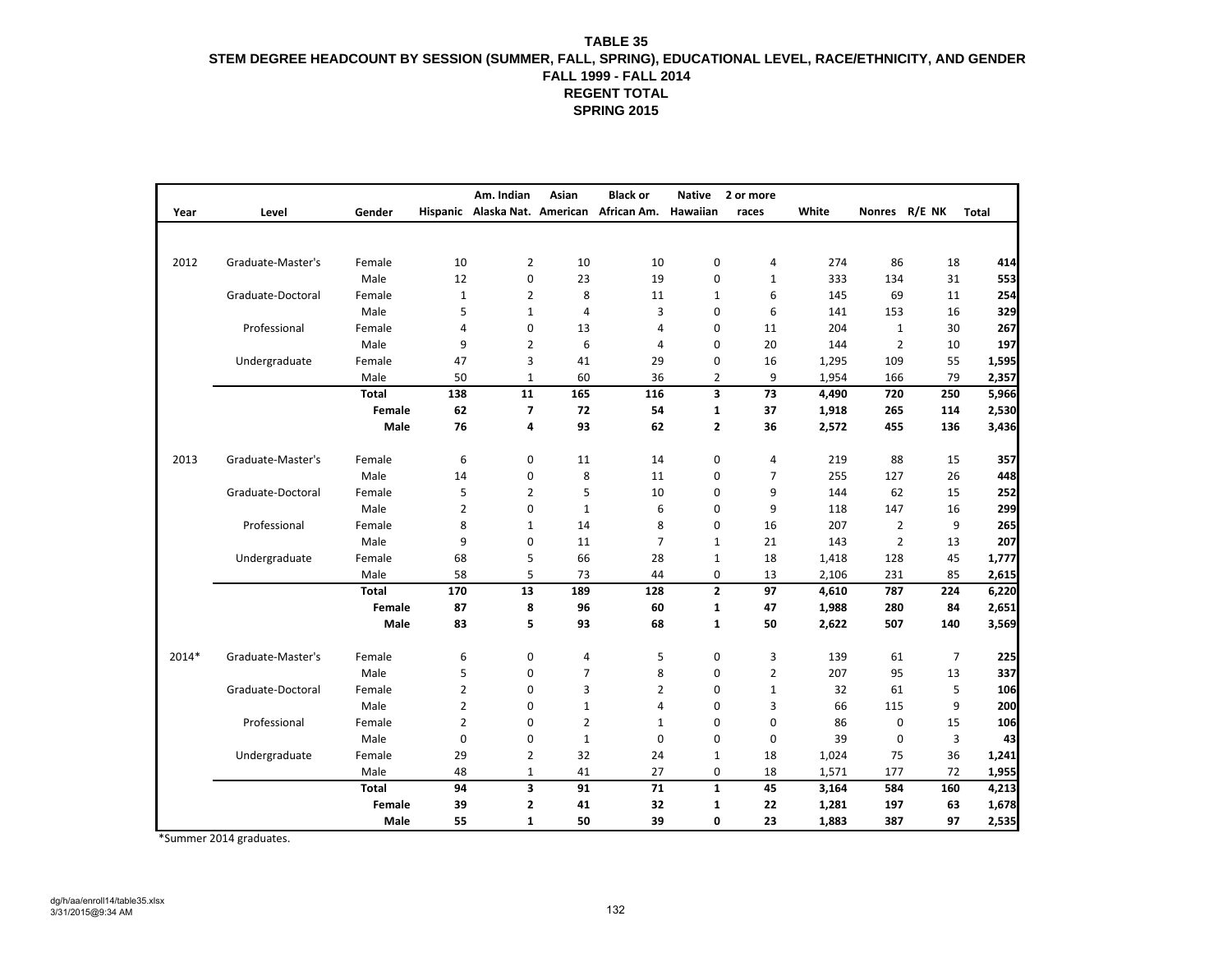|      |                   |              | <b>Native</b>  | <b>African</b> | Asian          | <b>Hispanic</b> |       | Non          |                |              |
|------|-------------------|--------------|----------------|----------------|----------------|-----------------|-------|--------------|----------------|--------------|
| Year | Level             | Gender       | American       | American       | American       | American        | White | Citizen      | R/E NK         | <b>Total</b> |
|      |                   |              |                |                |                |                 |       |              |                |              |
| 1999 | Graduate-Master's | Female       | $\mathbf{1}$   | 4              | $\overline{2}$ | $\overline{2}$  | 136   | 33           | $\mathbf{1}$   | 179          |
|      |                   | Male         | $\mathbf 0$    | 3              | 5              | $\mathbf{1}$    | 90    | 55           | $\overline{2}$ | 156          |
|      | Graduate-Doctoral | Female       | $\mathbf{1}$   | 3              | 10             | 3               | 84    | 14           | 0              | 115          |
|      |                   | Male         | $\mathbf{1}$   | 4              | $\overline{2}$ | 0               | 71    | 51           | $\overline{2}$ | 131          |
|      | Professional      | Female       | $\mathbf{1}$   | $\overline{2}$ | 8              | 4               | 69    | $\mathbf 0$  | 0              | 84           |
|      |                   | Male         | 0              | 2              | 12             | 8               | 118   | $\mathbf{1}$ | $\mathbf{1}$   | 142          |
|      | Undergraduate     | Female       | 3              | $\mathbf{1}$   | 20             | 9               | 439   | 12           | 18             | 502          |
|      |                   | Male         | 2              | 8              | 29             | 5               | 370   | 16           | 17             | 447          |
|      |                   | <b>Total</b> | 9              | 27             | 88             | 32              | 1,377 | 182          | 41             | 1,756        |
|      |                   | Female       | 6              | 10             | 40             | 18              | 728   | 59           | 19             | 880          |
|      |                   | Male         | 3              | 17             | 48             | 14              | 649   | 123          | 22             | 876          |
|      |                   |              |                |                |                |                 |       |              |                |              |
| 2000 | Graduate-Master's | Female       | $\mathbf{0}$   | 0              | 8              | 2               | 109   | 38           | 4              | 161          |
|      |                   | Male         | $\mathbf{1}$   | 3              | 6              | 3               | 80    | 77           | 3              | 173          |
|      | Graduate-Doctoral | Female       | $\mathbf 0$    | $\overline{2}$ | 8              | $\overline{2}$  | 109   | 28           | 4              | 153          |
|      |                   | Male         | 0              | $\mathbf 0$    | 3              | $\mathbf 0$     | 60    | 35           | $\overline{2}$ | 100          |
|      | Professional      | Female       | 0              | 8              | $\overline{7}$ | 3               | 74    | 0            | $\mathbf{1}$   | 93           |
|      |                   | Male         | 3              | 3              | 10             | 10              | 125   | $\mathbf{1}$ | 8              | 160          |
|      | Undergraduate     | Female       | $\mathbf{1}$   | 10             | 16             | 14              | 371   | 8            | 13             | 433          |
|      |                   | Male         | $\overline{2}$ | $\overline{2}$ | 15             | 10              | 353   | 10           | 10             | 402          |
|      |                   | <b>Total</b> | $\overline{7}$ | 28             | 73             | 44              | 1,281 | 197          | 45             | 1,675        |
|      |                   | Female       | $\mathbf{1}$   | 20             | 39             | 21              | 663   | 74           | 22             | 840          |
|      |                   | Male         | 6              | 8              | 34             | 23              | 618   | 123          | 23             | 835          |
|      |                   |              |                |                |                |                 |       |              |                |              |
| 2001 | Graduate-Master's | Female       | $\mathbf 0$    | 7              | 2              | 3               | 125   | 41           | 3              | 181          |
|      |                   | Male         | $\mathbf{1}$   | 1              | 8              | 6               | 76    | 57           | 5              | 154          |
|      | Graduate-Doctoral | Female       | $\mathbf 0$    | $\overline{2}$ | 8              | $\mathbf{1}$    | 85    | 22           | $\overline{2}$ | 120          |
|      |                   | Male         | 0              | $\overline{2}$ | 5              | $\mathbf 0$     | 86    | 50           | 0              | 143          |
|      | Professional      | Female       | 0              | 0              | 9              | 6               | 73    | 0            | 0              | 88           |
|      |                   | Male         | $\mathbf 1$    | $\pmb{0}$      | 13             | 6               | 124   | $\pmb{0}$    | $\overline{2}$ | 146          |
|      | Undergraduate     | Female       | $\mathbf{1}$   | 10             | 16             | 14              | 371   | 8            | 13             | 433          |
|      |                   | Male         | $\overline{2}$ | 2              | 15             | 10              | 353   | 10           | 10             | 402          |
|      |                   | <b>Total</b> | 5              | 24             | 76             | 46              | 1,293 | 188          | 35             | 1,667        |
|      |                   | Female       | $\mathbf{1}$   | 19             | 35             | 24              | 654   | 71           | 18             | 822          |
|      |                   | Male         | 4              | 3              | 36             | 22              | 553   | 67           | 17             | 702          |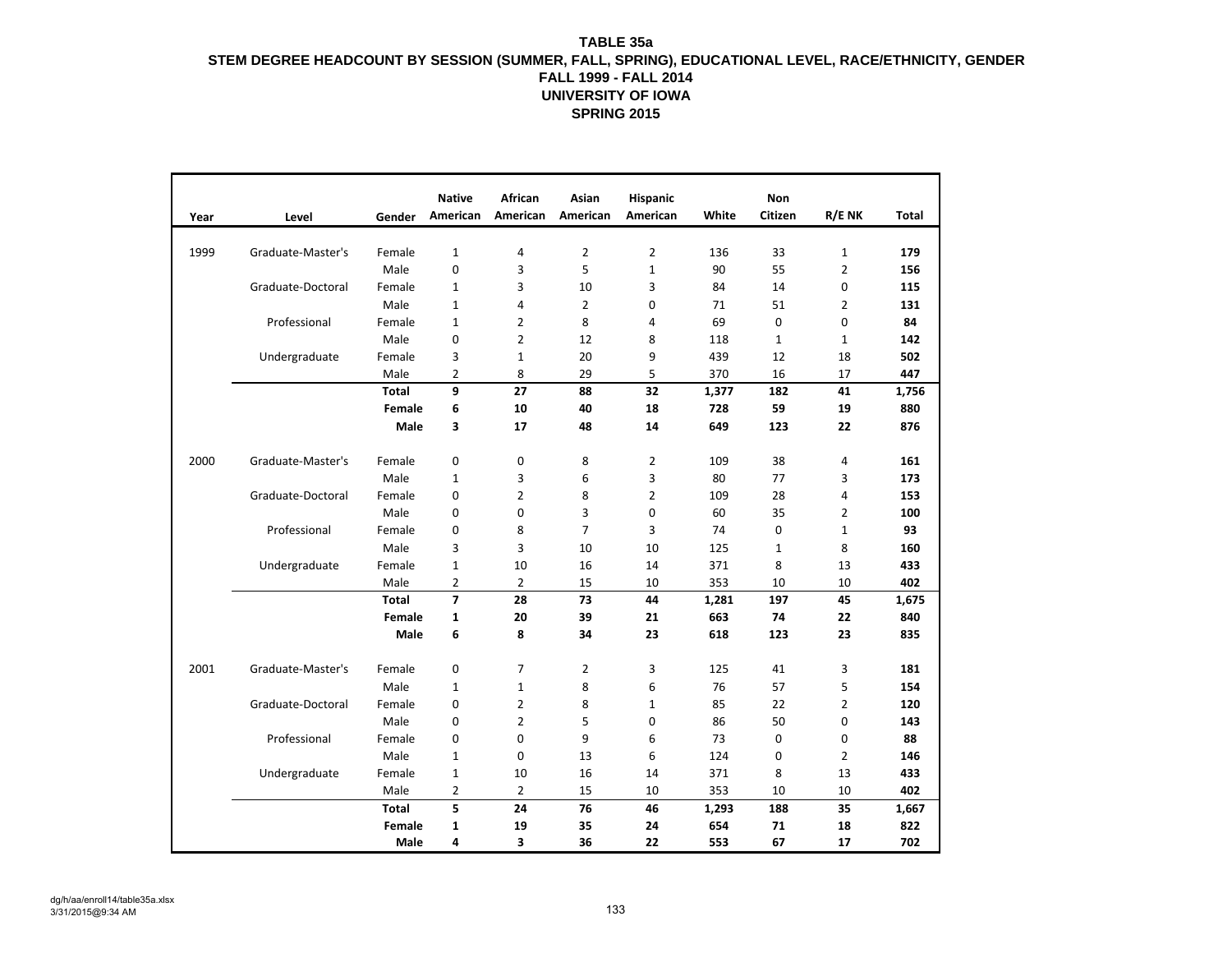| White<br>American<br>American<br>American<br>American<br>Citizen<br>unreported<br><b>Total</b><br>Year<br>Level<br>Gender<br>3<br>8<br>$\overline{7}$<br>$\mathbf 1$<br>2002<br>$\mathbf{1}$<br>120<br>42<br>182<br>Graduate-Master's<br>Female<br>Male<br>$\mathbf 0$<br>$\mathbf{1}$<br>5<br>5<br>77<br>63<br>3<br>154<br>$\mathbf 1$<br>Graduate-Doctoral<br>Female<br>2<br>$\mathbf{1}$<br>6<br>$\mathbf{1}$<br>74<br>21<br>106<br>Male<br>0<br>6<br>$\overline{2}$<br>57<br>32<br>$\mathbf 1$<br>99<br>$\mathbf{1}$<br>Professional<br>Female<br>8<br>6<br>$\overline{7}$<br>68<br>0<br>$\mathbf 1$<br>90<br>0<br>3<br>Male<br>0<br>1<br>15<br>4<br>104<br>0<br>127<br>Female<br>2<br>$\overline{2}$<br>21<br>9<br>466<br>21<br>535<br>Undergraduate<br>14<br>Male<br>2<br>3<br>23<br>5<br>364<br>5<br>14<br>416<br>8<br>19<br><b>Total</b><br>90<br>40<br>177<br>45<br>1,709<br>1,330<br>5<br>14<br>728<br>77<br>Female<br>41<br>24<br>24<br>913<br>Male<br>3<br>5<br>49<br>16<br>602<br>100<br>21<br>796<br>2003<br>Graduate-Master's<br>$\mathbf 1$<br>$\mathbf{1}$<br>9<br>3<br>55<br>$\overline{2}$<br>220<br>Female<br>149<br>5<br>8<br>Male<br>$\mathbf{1}$<br>0<br>3<br>79<br>62<br>158<br>5<br>Graduate-Doctoral<br>Female<br>0<br>86<br>26<br>$\mathbf{1}$<br>120<br>$\mathbf{1}$<br>$\mathbf{1}$<br>Male<br>$\overline{7}$<br>$\mathbf 1$<br>106<br>$\mathbf{1}$<br>$\mathbf{1}$<br>$\mathbf{1}$<br>53<br>42<br>Professional<br>3<br>9<br>0<br>$\overline{2}$<br>97<br>Female<br>$\mathbf{1}$<br>10<br>72<br>$\overline{2}$<br>Male<br>0<br>4<br>3<br>0<br>$\overline{4}$<br>101<br>114<br>$\overline{7}$<br>Female<br>15<br>15<br>424<br>484<br>Undergraduate<br>1<br>11<br>11<br>$\overline{7}$<br>Male<br>367<br>430<br>3<br>13<br>13<br>11<br>16<br>8<br>59<br><b>Total</b><br>29<br>50<br>207<br>45<br>1,729<br>1,331<br>19<br>32<br>28<br>731<br>92<br>921<br>Female<br>3<br>16<br>Male<br>5<br>29<br>10<br>27<br>22<br>600<br>115<br>808<br>2004<br>0<br>$\overline{7}$<br>9<br>4<br>138<br>51<br>6<br>215<br>Graduate-Master's<br>Female<br>96<br>$\overline{7}$<br>Male<br>0<br>6<br>66<br>179<br>0<br>4<br>5<br>97<br>Graduate-Doctoral<br>6<br>25<br>$\mathbf{1}$<br>135<br>Female<br>0<br>$\mathbf{1}$<br>Male<br>3<br>0<br>$\mathbf{1}$<br>$\mathbf{1}$<br>3<br>73<br>50<br>131<br>$\overline{2}$<br>Professional<br>5<br>Female<br>4<br>11<br>71<br>0<br>94<br>1<br>Male<br>3<br>12<br>8<br>100<br>0<br>$\mathbf 1$<br>125<br>$\mathbf{1}$<br>Female<br>2<br>8<br>17<br>433<br>9<br>10<br>484<br>Undergraduate<br>5<br>Male<br>21<br>378<br>8<br>12<br>436<br>1<br>12<br>4<br>5<br><b>Total</b><br>36<br>81<br>40<br>209<br>42<br>1,386<br>1,799<br>Female<br>3<br>20<br>43<br>19<br>739<br>85<br>19<br>928 |  |      | <b>Native</b> | <b>African</b> | Asian | <b>Hispanic</b> |     | Non | Other/ |     |
|-------------------------------------------------------------------------------------------------------------------------------------------------------------------------------------------------------------------------------------------------------------------------------------------------------------------------------------------------------------------------------------------------------------------------------------------------------------------------------------------------------------------------------------------------------------------------------------------------------------------------------------------------------------------------------------------------------------------------------------------------------------------------------------------------------------------------------------------------------------------------------------------------------------------------------------------------------------------------------------------------------------------------------------------------------------------------------------------------------------------------------------------------------------------------------------------------------------------------------------------------------------------------------------------------------------------------------------------------------------------------------------------------------------------------------------------------------------------------------------------------------------------------------------------------------------------------------------------------------------------------------------------------------------------------------------------------------------------------------------------------------------------------------------------------------------------------------------------------------------------------------------------------------------------------------------------------------------------------------------------------------------------------------------------------------------------------------------------------------------------------------------------------------------------------------------------------------------------------------------------------------------------------------------------------------------------------------------------------------------------------------------------------------------------------------------------------------------------------------------------------------------------------------------------------------------------------------------------------------------------------------------------------------------------------------------------------------------------------------------------|--|------|---------------|----------------|-------|-----------------|-----|-----|--------|-----|
|                                                                                                                                                                                                                                                                                                                                                                                                                                                                                                                                                                                                                                                                                                                                                                                                                                                                                                                                                                                                                                                                                                                                                                                                                                                                                                                                                                                                                                                                                                                                                                                                                                                                                                                                                                                                                                                                                                                                                                                                                                                                                                                                                                                                                                                                                                                                                                                                                                                                                                                                                                                                                                                                                                                                           |  |      |               |                |       |                 |     |     |        |     |
|                                                                                                                                                                                                                                                                                                                                                                                                                                                                                                                                                                                                                                                                                                                                                                                                                                                                                                                                                                                                                                                                                                                                                                                                                                                                                                                                                                                                                                                                                                                                                                                                                                                                                                                                                                                                                                                                                                                                                                                                                                                                                                                                                                                                                                                                                                                                                                                                                                                                                                                                                                                                                                                                                                                                           |  |      |               |                |       |                 |     |     |        |     |
|                                                                                                                                                                                                                                                                                                                                                                                                                                                                                                                                                                                                                                                                                                                                                                                                                                                                                                                                                                                                                                                                                                                                                                                                                                                                                                                                                                                                                                                                                                                                                                                                                                                                                                                                                                                                                                                                                                                                                                                                                                                                                                                                                                                                                                                                                                                                                                                                                                                                                                                                                                                                                                                                                                                                           |  |      |               |                |       |                 |     |     |        |     |
|                                                                                                                                                                                                                                                                                                                                                                                                                                                                                                                                                                                                                                                                                                                                                                                                                                                                                                                                                                                                                                                                                                                                                                                                                                                                                                                                                                                                                                                                                                                                                                                                                                                                                                                                                                                                                                                                                                                                                                                                                                                                                                                                                                                                                                                                                                                                                                                                                                                                                                                                                                                                                                                                                                                                           |  |      |               |                |       |                 |     |     |        |     |
|                                                                                                                                                                                                                                                                                                                                                                                                                                                                                                                                                                                                                                                                                                                                                                                                                                                                                                                                                                                                                                                                                                                                                                                                                                                                                                                                                                                                                                                                                                                                                                                                                                                                                                                                                                                                                                                                                                                                                                                                                                                                                                                                                                                                                                                                                                                                                                                                                                                                                                                                                                                                                                                                                                                                           |  |      |               |                |       |                 |     |     |        |     |
|                                                                                                                                                                                                                                                                                                                                                                                                                                                                                                                                                                                                                                                                                                                                                                                                                                                                                                                                                                                                                                                                                                                                                                                                                                                                                                                                                                                                                                                                                                                                                                                                                                                                                                                                                                                                                                                                                                                                                                                                                                                                                                                                                                                                                                                                                                                                                                                                                                                                                                                                                                                                                                                                                                                                           |  |      |               |                |       |                 |     |     |        |     |
|                                                                                                                                                                                                                                                                                                                                                                                                                                                                                                                                                                                                                                                                                                                                                                                                                                                                                                                                                                                                                                                                                                                                                                                                                                                                                                                                                                                                                                                                                                                                                                                                                                                                                                                                                                                                                                                                                                                                                                                                                                                                                                                                                                                                                                                                                                                                                                                                                                                                                                                                                                                                                                                                                                                                           |  |      |               |                |       |                 |     |     |        |     |
|                                                                                                                                                                                                                                                                                                                                                                                                                                                                                                                                                                                                                                                                                                                                                                                                                                                                                                                                                                                                                                                                                                                                                                                                                                                                                                                                                                                                                                                                                                                                                                                                                                                                                                                                                                                                                                                                                                                                                                                                                                                                                                                                                                                                                                                                                                                                                                                                                                                                                                                                                                                                                                                                                                                                           |  |      |               |                |       |                 |     |     |        |     |
|                                                                                                                                                                                                                                                                                                                                                                                                                                                                                                                                                                                                                                                                                                                                                                                                                                                                                                                                                                                                                                                                                                                                                                                                                                                                                                                                                                                                                                                                                                                                                                                                                                                                                                                                                                                                                                                                                                                                                                                                                                                                                                                                                                                                                                                                                                                                                                                                                                                                                                                                                                                                                                                                                                                                           |  |      |               |                |       |                 |     |     |        |     |
|                                                                                                                                                                                                                                                                                                                                                                                                                                                                                                                                                                                                                                                                                                                                                                                                                                                                                                                                                                                                                                                                                                                                                                                                                                                                                                                                                                                                                                                                                                                                                                                                                                                                                                                                                                                                                                                                                                                                                                                                                                                                                                                                                                                                                                                                                                                                                                                                                                                                                                                                                                                                                                                                                                                                           |  |      |               |                |       |                 |     |     |        |     |
|                                                                                                                                                                                                                                                                                                                                                                                                                                                                                                                                                                                                                                                                                                                                                                                                                                                                                                                                                                                                                                                                                                                                                                                                                                                                                                                                                                                                                                                                                                                                                                                                                                                                                                                                                                                                                                                                                                                                                                                                                                                                                                                                                                                                                                                                                                                                                                                                                                                                                                                                                                                                                                                                                                                                           |  |      |               |                |       |                 |     |     |        |     |
|                                                                                                                                                                                                                                                                                                                                                                                                                                                                                                                                                                                                                                                                                                                                                                                                                                                                                                                                                                                                                                                                                                                                                                                                                                                                                                                                                                                                                                                                                                                                                                                                                                                                                                                                                                                                                                                                                                                                                                                                                                                                                                                                                                                                                                                                                                                                                                                                                                                                                                                                                                                                                                                                                                                                           |  |      |               |                |       |                 |     |     |        |     |
|                                                                                                                                                                                                                                                                                                                                                                                                                                                                                                                                                                                                                                                                                                                                                                                                                                                                                                                                                                                                                                                                                                                                                                                                                                                                                                                                                                                                                                                                                                                                                                                                                                                                                                                                                                                                                                                                                                                                                                                                                                                                                                                                                                                                                                                                                                                                                                                                                                                                                                                                                                                                                                                                                                                                           |  |      |               |                |       |                 |     |     |        |     |
|                                                                                                                                                                                                                                                                                                                                                                                                                                                                                                                                                                                                                                                                                                                                                                                                                                                                                                                                                                                                                                                                                                                                                                                                                                                                                                                                                                                                                                                                                                                                                                                                                                                                                                                                                                                                                                                                                                                                                                                                                                                                                                                                                                                                                                                                                                                                                                                                                                                                                                                                                                                                                                                                                                                                           |  |      |               |                |       |                 |     |     |        |     |
|                                                                                                                                                                                                                                                                                                                                                                                                                                                                                                                                                                                                                                                                                                                                                                                                                                                                                                                                                                                                                                                                                                                                                                                                                                                                                                                                                                                                                                                                                                                                                                                                                                                                                                                                                                                                                                                                                                                                                                                                                                                                                                                                                                                                                                                                                                                                                                                                                                                                                                                                                                                                                                                                                                                                           |  |      |               |                |       |                 |     |     |        |     |
|                                                                                                                                                                                                                                                                                                                                                                                                                                                                                                                                                                                                                                                                                                                                                                                                                                                                                                                                                                                                                                                                                                                                                                                                                                                                                                                                                                                                                                                                                                                                                                                                                                                                                                                                                                                                                                                                                                                                                                                                                                                                                                                                                                                                                                                                                                                                                                                                                                                                                                                                                                                                                                                                                                                                           |  |      |               |                |       |                 |     |     |        |     |
|                                                                                                                                                                                                                                                                                                                                                                                                                                                                                                                                                                                                                                                                                                                                                                                                                                                                                                                                                                                                                                                                                                                                                                                                                                                                                                                                                                                                                                                                                                                                                                                                                                                                                                                                                                                                                                                                                                                                                                                                                                                                                                                                                                                                                                                                                                                                                                                                                                                                                                                                                                                                                                                                                                                                           |  |      |               |                |       |                 |     |     |        |     |
|                                                                                                                                                                                                                                                                                                                                                                                                                                                                                                                                                                                                                                                                                                                                                                                                                                                                                                                                                                                                                                                                                                                                                                                                                                                                                                                                                                                                                                                                                                                                                                                                                                                                                                                                                                                                                                                                                                                                                                                                                                                                                                                                                                                                                                                                                                                                                                                                                                                                                                                                                                                                                                                                                                                                           |  |      |               |                |       |                 |     |     |        |     |
|                                                                                                                                                                                                                                                                                                                                                                                                                                                                                                                                                                                                                                                                                                                                                                                                                                                                                                                                                                                                                                                                                                                                                                                                                                                                                                                                                                                                                                                                                                                                                                                                                                                                                                                                                                                                                                                                                                                                                                                                                                                                                                                                                                                                                                                                                                                                                                                                                                                                                                                                                                                                                                                                                                                                           |  |      |               |                |       |                 |     |     |        |     |
|                                                                                                                                                                                                                                                                                                                                                                                                                                                                                                                                                                                                                                                                                                                                                                                                                                                                                                                                                                                                                                                                                                                                                                                                                                                                                                                                                                                                                                                                                                                                                                                                                                                                                                                                                                                                                                                                                                                                                                                                                                                                                                                                                                                                                                                                                                                                                                                                                                                                                                                                                                                                                                                                                                                                           |  |      |               |                |       |                 |     |     |        |     |
|                                                                                                                                                                                                                                                                                                                                                                                                                                                                                                                                                                                                                                                                                                                                                                                                                                                                                                                                                                                                                                                                                                                                                                                                                                                                                                                                                                                                                                                                                                                                                                                                                                                                                                                                                                                                                                                                                                                                                                                                                                                                                                                                                                                                                                                                                                                                                                                                                                                                                                                                                                                                                                                                                                                                           |  |      |               |                |       |                 |     |     |        |     |
|                                                                                                                                                                                                                                                                                                                                                                                                                                                                                                                                                                                                                                                                                                                                                                                                                                                                                                                                                                                                                                                                                                                                                                                                                                                                                                                                                                                                                                                                                                                                                                                                                                                                                                                                                                                                                                                                                                                                                                                                                                                                                                                                                                                                                                                                                                                                                                                                                                                                                                                                                                                                                                                                                                                                           |  |      |               |                |       |                 |     |     |        |     |
|                                                                                                                                                                                                                                                                                                                                                                                                                                                                                                                                                                                                                                                                                                                                                                                                                                                                                                                                                                                                                                                                                                                                                                                                                                                                                                                                                                                                                                                                                                                                                                                                                                                                                                                                                                                                                                                                                                                                                                                                                                                                                                                                                                                                                                                                                                                                                                                                                                                                                                                                                                                                                                                                                                                                           |  |      |               |                |       |                 |     |     |        |     |
|                                                                                                                                                                                                                                                                                                                                                                                                                                                                                                                                                                                                                                                                                                                                                                                                                                                                                                                                                                                                                                                                                                                                                                                                                                                                                                                                                                                                                                                                                                                                                                                                                                                                                                                                                                                                                                                                                                                                                                                                                                                                                                                                                                                                                                                                                                                                                                                                                                                                                                                                                                                                                                                                                                                                           |  |      |               |                |       |                 |     |     |        |     |
|                                                                                                                                                                                                                                                                                                                                                                                                                                                                                                                                                                                                                                                                                                                                                                                                                                                                                                                                                                                                                                                                                                                                                                                                                                                                                                                                                                                                                                                                                                                                                                                                                                                                                                                                                                                                                                                                                                                                                                                                                                                                                                                                                                                                                                                                                                                                                                                                                                                                                                                                                                                                                                                                                                                                           |  |      |               |                |       |                 |     |     |        |     |
|                                                                                                                                                                                                                                                                                                                                                                                                                                                                                                                                                                                                                                                                                                                                                                                                                                                                                                                                                                                                                                                                                                                                                                                                                                                                                                                                                                                                                                                                                                                                                                                                                                                                                                                                                                                                                                                                                                                                                                                                                                                                                                                                                                                                                                                                                                                                                                                                                                                                                                                                                                                                                                                                                                                                           |  |      |               |                |       |                 |     |     |        |     |
|                                                                                                                                                                                                                                                                                                                                                                                                                                                                                                                                                                                                                                                                                                                                                                                                                                                                                                                                                                                                                                                                                                                                                                                                                                                                                                                                                                                                                                                                                                                                                                                                                                                                                                                                                                                                                                                                                                                                                                                                                                                                                                                                                                                                                                                                                                                                                                                                                                                                                                                                                                                                                                                                                                                                           |  |      |               |                |       |                 |     |     |        |     |
|                                                                                                                                                                                                                                                                                                                                                                                                                                                                                                                                                                                                                                                                                                                                                                                                                                                                                                                                                                                                                                                                                                                                                                                                                                                                                                                                                                                                                                                                                                                                                                                                                                                                                                                                                                                                                                                                                                                                                                                                                                                                                                                                                                                                                                                                                                                                                                                                                                                                                                                                                                                                                                                                                                                                           |  |      |               |                |       |                 |     |     |        |     |
|                                                                                                                                                                                                                                                                                                                                                                                                                                                                                                                                                                                                                                                                                                                                                                                                                                                                                                                                                                                                                                                                                                                                                                                                                                                                                                                                                                                                                                                                                                                                                                                                                                                                                                                                                                                                                                                                                                                                                                                                                                                                                                                                                                                                                                                                                                                                                                                                                                                                                                                                                                                                                                                                                                                                           |  |      |               |                |       |                 |     |     |        |     |
|                                                                                                                                                                                                                                                                                                                                                                                                                                                                                                                                                                                                                                                                                                                                                                                                                                                                                                                                                                                                                                                                                                                                                                                                                                                                                                                                                                                                                                                                                                                                                                                                                                                                                                                                                                                                                                                                                                                                                                                                                                                                                                                                                                                                                                                                                                                                                                                                                                                                                                                                                                                                                                                                                                                                           |  |      |               |                |       |                 |     |     |        |     |
|                                                                                                                                                                                                                                                                                                                                                                                                                                                                                                                                                                                                                                                                                                                                                                                                                                                                                                                                                                                                                                                                                                                                                                                                                                                                                                                                                                                                                                                                                                                                                                                                                                                                                                                                                                                                                                                                                                                                                                                                                                                                                                                                                                                                                                                                                                                                                                                                                                                                                                                                                                                                                                                                                                                                           |  |      |               |                |       |                 |     |     |        |     |
|                                                                                                                                                                                                                                                                                                                                                                                                                                                                                                                                                                                                                                                                                                                                                                                                                                                                                                                                                                                                                                                                                                                                                                                                                                                                                                                                                                                                                                                                                                                                                                                                                                                                                                                                                                                                                                                                                                                                                                                                                                                                                                                                                                                                                                                                                                                                                                                                                                                                                                                                                                                                                                                                                                                                           |  |      |               |                |       |                 |     |     |        |     |
|                                                                                                                                                                                                                                                                                                                                                                                                                                                                                                                                                                                                                                                                                                                                                                                                                                                                                                                                                                                                                                                                                                                                                                                                                                                                                                                                                                                                                                                                                                                                                                                                                                                                                                                                                                                                                                                                                                                                                                                                                                                                                                                                                                                                                                                                                                                                                                                                                                                                                                                                                                                                                                                                                                                                           |  |      |               |                |       |                 |     |     |        |     |
|                                                                                                                                                                                                                                                                                                                                                                                                                                                                                                                                                                                                                                                                                                                                                                                                                                                                                                                                                                                                                                                                                                                                                                                                                                                                                                                                                                                                                                                                                                                                                                                                                                                                                                                                                                                                                                                                                                                                                                                                                                                                                                                                                                                                                                                                                                                                                                                                                                                                                                                                                                                                                                                                                                                                           |  |      |               |                |       |                 |     |     |        |     |
|                                                                                                                                                                                                                                                                                                                                                                                                                                                                                                                                                                                                                                                                                                                                                                                                                                                                                                                                                                                                                                                                                                                                                                                                                                                                                                                                                                                                                                                                                                                                                                                                                                                                                                                                                                                                                                                                                                                                                                                                                                                                                                                                                                                                                                                                                                                                                                                                                                                                                                                                                                                                                                                                                                                                           |  |      |               |                |       |                 |     |     |        |     |
|                                                                                                                                                                                                                                                                                                                                                                                                                                                                                                                                                                                                                                                                                                                                                                                                                                                                                                                                                                                                                                                                                                                                                                                                                                                                                                                                                                                                                                                                                                                                                                                                                                                                                                                                                                                                                                                                                                                                                                                                                                                                                                                                                                                                                                                                                                                                                                                                                                                                                                                                                                                                                                                                                                                                           |  |      |               |                |       |                 |     |     |        |     |
|                                                                                                                                                                                                                                                                                                                                                                                                                                                                                                                                                                                                                                                                                                                                                                                                                                                                                                                                                                                                                                                                                                                                                                                                                                                                                                                                                                                                                                                                                                                                                                                                                                                                                                                                                                                                                                                                                                                                                                                                                                                                                                                                                                                                                                                                                                                                                                                                                                                                                                                                                                                                                                                                                                                                           |  | Male | 2             | 16             | 38    | 21              | 647 | 124 | 23     | 871 |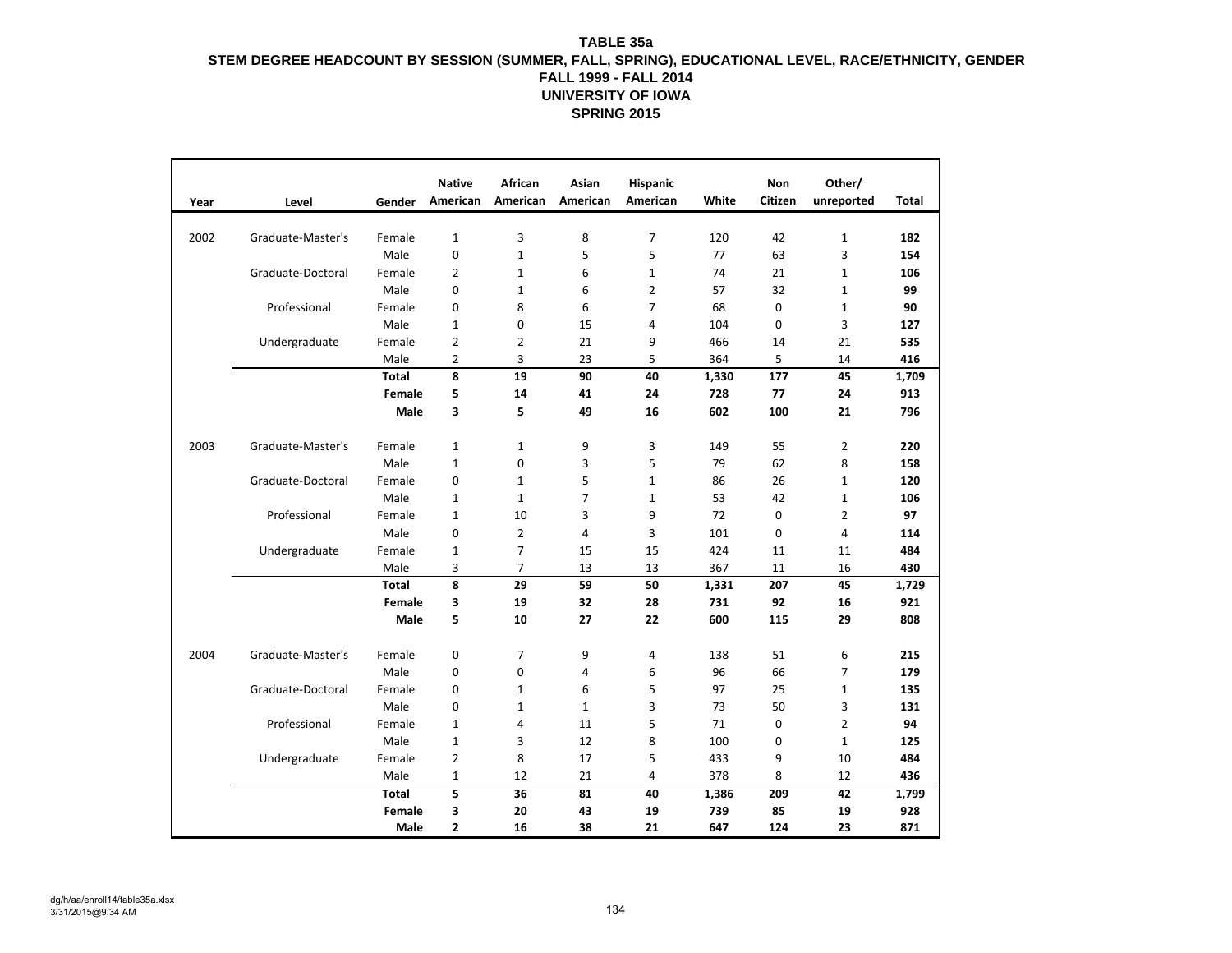|      |                   |              | <b>Native</b>  | African  | Asian    | <b>Hispanic</b> |       | Non          | Other/     |              |
|------|-------------------|--------------|----------------|----------|----------|-----------------|-------|--------------|------------|--------------|
| Year | Level             | Gender       | American       | American | American | American        | White | Citizen      | unreported | <b>Total</b> |
|      |                   |              |                |          |          |                 |       |              |            |              |
| 2005 | Graduate-Master's | Female       | $\overline{2}$ | 5        | 14       | 9               | 199   | 50           | 9          | 288          |
|      |                   | Male         | $\mathbf{1}$   | 2        | 4        | 2               | 103   | 50           | 8          | 170          |
|      | Graduate-Doctoral | Female       | 0              | 1        | 4        | 2               | 121   | 20           | 3          | 151          |
|      |                   | Male         | 0              | 2        | 4        | 2               | 70    | 57           | 4          | 139          |
|      | Professional      | Female       | 3              | 6        | 5        | 5               | 73    | $\mathbf{1}$ | 0          | 93           |
|      |                   | Male         | 2              | 4        | 5        | 11              | 93    | 0            | 3          | 118          |
|      | Undergraduate     | Female       | 0              | 11       | 22       | 6               | 479   | 3            | 11         | 532          |
|      |                   | Male         | 1              | 13       | 22       | 12              | 421   | 6            | 11         | 486          |
|      |                   | <b>Total</b> | 9              | 44       | 80       | 49              | 1,559 | 187          | 49         | 1,977        |
|      |                   | Female       | 5              | 23       | 45       | 22              | 872   | 74           | 23         | 1,064        |
|      |                   | Male         | 4              | 21       | 35       | 27              | 687   | 113          | 26         | 913          |
| 2006 | Graduate-Master's | Female       | $\mathbf{1}$   | 6        | 11       | 7               | 142   | 60           | 8          | 235          |
|      |                   | Male         | 0              | 4        | 4        | 10              | 119   | 49           | 8          | 194          |
|      | Graduate-Doctoral | Female       | 0              | 4        | 4        | 4               | 121   | 34           | 5          | 172          |
|      |                   | Male         | 0              | 4        | 8        | 4               | 82    | 67           | 5          | 170          |
|      | Professional      | Female       | $\mathbf 0$    | 3        | 5        | 8               | 91    | 0            | 4          | 111          |
|      |                   | Male         | 0              | 1        | 6        | 5               | 91    | $\mathbf 0$  | 3          | 106          |
|      | Undergraduate     | Female       | $\overline{2}$ | 10       | 28       | 10              | 463   | 4            | 16         | 533          |
|      |                   | Male         | 0              | 12       | 19       | 16              | 418   | 11           | 26         | 502          |
|      |                   | <b>Total</b> | 3              | 44       | 85       | 64              | 1,527 | 225          | 75         | 2,023        |
|      |                   | Female       | 3              | 23       | 48       | 29              | 817   | 98           | 33         | 1,051        |
|      |                   | Male         | 0              | 21       | 37       | 35              | 710   | 127          | 42         | 972          |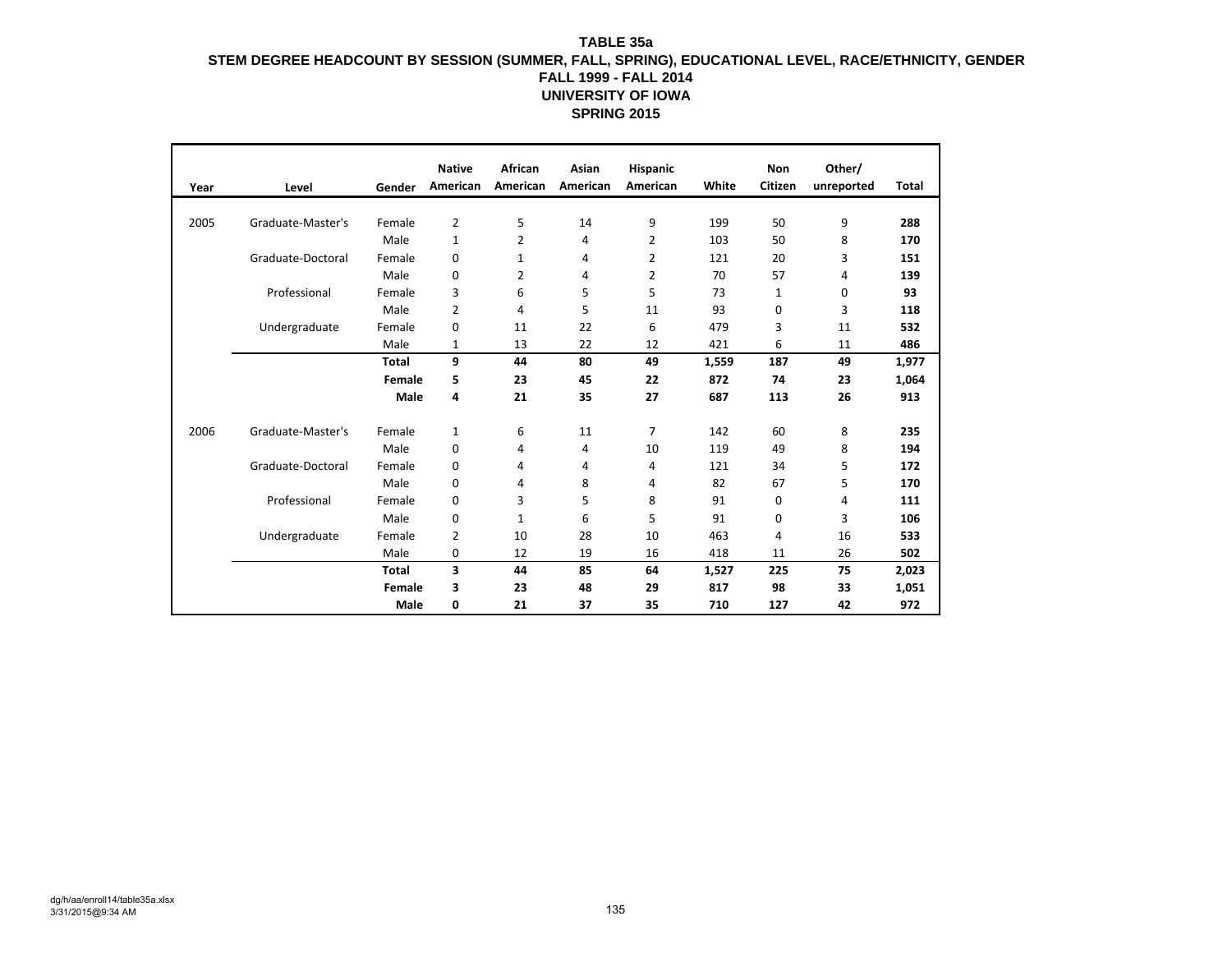|      |                   |              | <b>Native</b>  | African  | Asian    | <b>Hispanic</b> |       | Non     | Other/     |              |
|------|-------------------|--------------|----------------|----------|----------|-----------------|-------|---------|------------|--------------|
| Year | Level             | Gender       | American       | American | American | American        | White | Citizen | unreported | <b>Total</b> |
|      |                   |              |                |          |          |                 |       |         |            |              |
| 2007 | Graduate-Master's | Female       | $\mathbf{1}$   | 7        | 12       | 7               | 171   | 42      | 7          | 247          |
|      |                   | Male         | 1              | 3        | 5        | 5               | 123   | 57      | 9          | 203          |
|      | Graduate-Doctoral | Female       | 0              | 4        | 4        | 3               | 126   | 44      | 6          | 187          |
|      |                   | Male         | 0              | 0        | 6        | 3               | 76    | 55      | 5          | 145          |
|      | Professional      | Female       | 1              | 1        | 2        | 2               | 77    | 0       | 4          | 87           |
|      |                   | Male         | 1              | 3        | 7        | 10              | 93    | 0       | 8          | 122          |
|      | Undergraduate     | Female       | 2              | 15       | 30       | 27              | 521   | 7       | 2          | 604          |
|      |                   | Male         | 5              | 14       | 24       | 18              | 460   | 9       | 14         | 544          |
|      |                   | <b>Total</b> | 11             | 47       | 90       | 75              | 1,647 | 214     | 55         | 2,139        |
|      |                   | Female       | 4              | 27       | 48       | 39              | 895   | 93      | 19         | 1,125        |
|      |                   | Male         | $\overline{7}$ | 20       | 42       | 36              | 752   | 121     | 36         | 1,014        |
|      |                   |              |                |          |          |                 |       |         |            |              |
| 2008 | Graduate-Master's | Female       | 2              | 9        | 6        | 7               | 149   | 25      | 11         | 209          |
|      |                   | Male         | 0              | 2        | 6        | 3               | 100   | 50      | 4          | 165          |
|      | Graduate-Doctoral | Female       | 0              | 4        | 8        | 5               | 121   | 30      | 3          | 171          |
|      |                   | Male         | 0              | 3        | 5        | 1               | 84    | 41      | 5          | 139          |
|      | Professional      | Female       | 1              | 5        | 6        | 10              | 69    | 0       | 4          | 95           |
|      |                   | Male         | 1              | 3        | 6        | 11              | 99    | 0       | 6          | 126          |
|      | Undergraduate     | Female       | 0              | 8        | 26       | 17              | 484   | 8       | 13         | 556          |
|      |                   | Male         | 0              | 10       | 24       | 17              | 475   | 11      | 24         | 561          |
|      |                   | <b>Total</b> | 4              | 44       | 87       | 71              | 1,581 | 165     | 70         | 2,022        |
|      |                   | Female       | 3              | 26       | 46       | 39              | 823   | 63      | 31         | 1,031        |
|      |                   | Male         | 1              | 18       | 41       | 32              | 758   | 102     | 39         | 991          |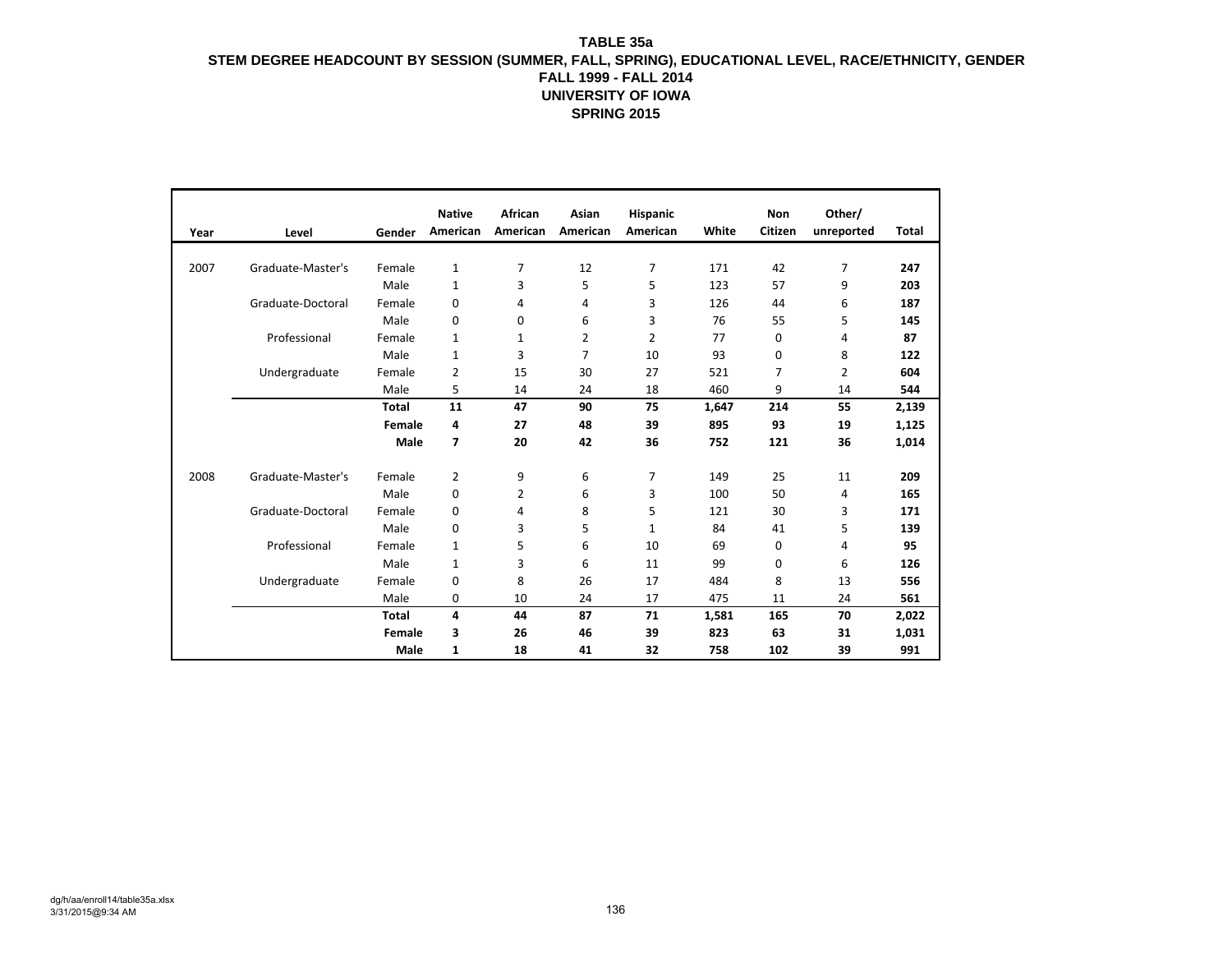|      |                   |              |                 | Am. Indian     | Asian          | <b>Black or</b>                  | <b>Native</b>  | 2 or more      |       |               |                |       |
|------|-------------------|--------------|-----------------|----------------|----------------|----------------------------------|----------------|----------------|-------|---------------|----------------|-------|
| Year | Level             | Gender       | <b>Hispanic</b> |                |                | Alaska Nat. American African Am. | Hawaiian       | races          | White | <b>Nonres</b> | R/E NK         | Total |
|      |                   |              |                 | $\mathbf 0$    |                |                                  |                |                |       |               |                |       |
| 2009 | Graduate-Master's | Female       | 9<br>6          |                | 8              | 6<br>$\overline{7}$              | 0              | $\mathbf{1}$   | 172   | 42            | 9              | 247   |
|      |                   | Male         |                 | $\mathbf{1}$   | $\overline{4}$ |                                  | 0              | $\overline{2}$ | 130   | 39            | 14             | 203   |
|      | Graduate-Doctoral | Female       | 5               | $\overline{2}$ | 10             | 6                                | 0              | $\overline{2}$ | 133   | 26            | 6              | 190   |
|      |                   | Male         | 4               |                | 8              | $\mathbf{1}$                     | $\mathbf 0$    | $\mathbf 0$    | 99    | 30            | 4              | 146   |
|      | Professional      | Female       | $\overline{2}$  | 0              | 9              | 5                                | 0              | 0              | 72    | 0             | 10             | 98    |
|      |                   | Male         | 8               | $\Omega$       | $\overline{7}$ | 3                                | 0              | 4              | 78    | $\mathbf{1}$  | 5              | 106   |
|      | Undergraduate     | Female       | 12              | $\mathbf{1}$   | 22             | 4                                | 0              | 4              | 472   | 9             | 16             | 540   |
|      |                   | Male         | 7               | 0              | 38             | 9                                | 0              | $\mathbf{1}$   | 441   | 10            | 13             | 519   |
|      |                   | <b>Total</b> | 53              | 4              | 106            | 41                               | 0              | 14             | 1,597 | 157           | 77             | 2,049 |
|      |                   | Female       | 28              | 3              | 49             | 21                               | 0              | 7              | 849   | 77            | 41             | 1,075 |
|      |                   | Male         | 25              | $\mathbf{1}$   | 57             | 20                               | 0              | $\overline{7}$ | 748   | 80            | 36             | 974   |
| 2010 | Graduate-Master's | Female       | 9               | 3              | 8              | 9                                | 0              | $\overline{2}$ | 187   | 36            | 11             | 265   |
|      |                   | Male         | 1               |                | 16             | 1                                | 0              | $\overline{2}$ | 115   | 36            | 6              | 177   |
|      | Graduate-Doctoral | Female       | 4               | 0              | 8              | 5                                | 0              | 0              | 134   | 21            | 8              | 180   |
|      |                   | Male         | 4               |                | 3              | 5                                | 0              | 4              | 105   | 42            | $\overline{7}$ | 170   |
|      | Professional      | Female       | 8               | 0              | 6              | 5                                | 0              | 11             | 76    | 0             | $\mathbf{1}$   | 107   |
|      |                   | Male         | 3               | 0              | $\overline{7}$ | 3                                | 0              | 8              | 97    | 0             | $\mathbf{1}$   | 119   |
|      | Undergraduate     | Female       | 16              | $\mathbf{1}$   | 27             | 8                                | 0              | 3              | 563   | 18            | 19             | 655   |
|      |                   | Male         | 12              | 4              | 33             | 8                                | 0              | $\overline{2}$ | 510   | 17            | 27             | 613   |
|      |                   | <b>Total</b> | 57              | 8              | 108            | 44                               | 0              | 32             | 1,787 | 170           | 80             | 2,286 |
|      |                   |              |                 |                |                |                                  |                |                |       |               |                |       |
|      |                   | Female       | 37              | 4              | 49             | 27                               | 0              | 16             | 960   | 75            | 39             | 1,207 |
|      |                   | Male         | 20              | 4              | 59             | 17                               | 0              | 16             | 827   | 95            | 41             | 1,079 |
| 2011 | Graduate-Master's | Female       | 4               | $\overline{2}$ | 6              | 5                                | 0              | 5              | 174   | 43            | 10             | 249   |
|      |                   | Male         | 4               | $\mathbf{1}$   | $\overline{7}$ | 5                                | 0              | $\mathbf 0$    | 136   | 42            | 11             | 206   |
|      | Graduate-Doctoral | Female       | 3               | 0              | 17             | 5                                | 0              | $\mathbf 0$    | 134   | 38            | 9              | 206   |
|      |                   | Male         | 5               | 0              | $\overline{7}$ | 4                                | $\mathbf{1}$   | $\mathbf{1}$   | 85    | 54            | 6              | 163   |
|      | Professional      | Female       | 3               | 0              | 13             | 5                                | 0              | 12             | 65    | 0             | 6              | 104   |
|      |                   | Male         | 3               | 3              | 5              | $\overline{2}$                   | 0              | 15             | 77    | 0             | 8              | 113   |
|      | Undergraduate     | Female       | 13              | 3              | 27             | 11                               | 0              | 3              | 464   | 28            | 19             | 568   |
|      |                   | Male         | 20              | $\overline{2}$ | 31             | 13                               | $\overline{2}$ | $\overline{2}$ | 512   | 24            | 38             | 644   |
|      |                   | <b>Total</b> | 55              | 11             | 113            | 50                               | 3              | 38             | 1,647 | 229           | 107            | 2,253 |
|      |                   | Female       | 23              | 5              | 63             | 26                               | 0              | 20             | 837   | 109           | 44             | 1,127 |
|      |                   | Male         | 32              | 6              | 50             | 24                               | 3              | 18             | 810   | 120           | 63             | 1,126 |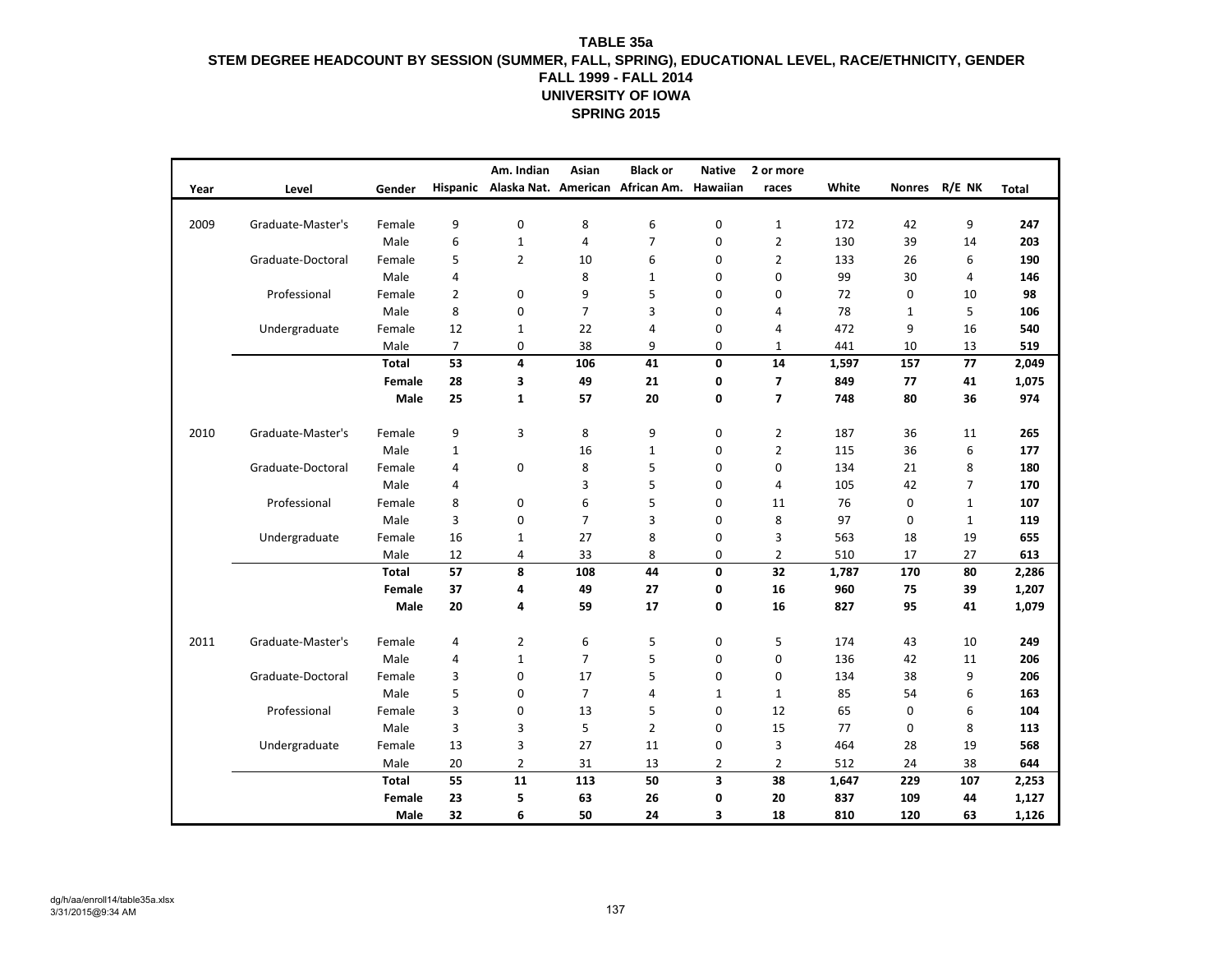| Year  | Level             | Gender |                | Am. Indian              | Asian          | <b>Black or</b><br>Hispanic Alaska Nat. American African Am. | <b>Native</b><br>Hawaiian | 2 or more<br>races | White            | <b>Nonres</b>  | R/E NK         | <b>Total</b> |
|-------|-------------------|--------|----------------|-------------------------|----------------|--------------------------------------------------------------|---------------------------|--------------------|------------------|----------------|----------------|--------------|
|       |                   |        |                |                         |                |                                                              |                           |                    |                  |                |                |              |
| 2012  | Graduate-Master's | Female | 7              | $\mathbf{1}$            | $\mathbf{3}$   | 4                                                            | $\mathbf 0$               | 3                  | 180              | 35             | $\overline{7}$ | 240          |
|       |                   | Male   | $\overline{4}$ | 0                       | 11             | 5                                                            | 0                         | $1\,$              | 118              | 37             | 14             | 190          |
|       | Graduate-Doctoral | Female | $\mathbf{1}$   | $\overline{2}$          | 6              | 9                                                            | $\mathbf{1}$              | 5                  | 115              | 27             | 9              | 175          |
|       |                   | Male   | 4              | $\mathbf{1}$            | $\mathbf{1}$   | 0                                                            | 0                         | 4                  | 71               | 47             | 9              | 137          |
|       | Professional      | Female | 3              | $\mathbf 0$             | 13             | 4                                                            | 0                         | 11                 | 123              | 0              | 9              | 163          |
|       |                   | Male   | 9              | $\mathbf{1}$            | 6              | 4                                                            | 0                         | 19                 | 113              | 1              | 4              | 157          |
|       | Undergraduate     | Female | 20             | $\pmb{0}$               | 21             | 15                                                           | 0                         | 6                  | 496              | 58             | 20             | 636          |
|       |                   | Male   | 23             | 0                       | 28             | 10                                                           | $\overline{2}$            | 3                  | 563              | 60             | 24             | 713          |
|       |                   | Total  | 71             | 5                       | 89             | 51                                                           | $\overline{\mathbf{3}}$   | 52                 | 1779             | 265            | 96             | 2,411        |
|       |                   | Female | 31             | 3                       | 43             | 32                                                           | $\mathbf{1}$              | 25                 | 914              | 120            | 45             | 1,214        |
|       |                   | Male   | 40             | $\overline{\mathbf{2}}$ | 46             | 19                                                           | $\mathbf{z}$              | 27                 | 865              | 145            | 51             |              |
|       |                   |        |                |                         |                |                                                              |                           |                    |                  |                |                | 1,197        |
| 2013  | Graduate-Master's | Female | 4              | 0                       | 9              | 9                                                            | 0                         | $\overline{2}$     | 117              | 43             | 6              | 190          |
|       |                   | Male   | 8              | 0                       | 5              | 3                                                            | $\mathbf 0$               | 3                  | 79               | 48             | 10             | 156          |
|       | Graduate-Doctoral | Female | 5              | $\overline{2}$          | 4              | 6                                                            | 0                         | 9                  | 118              | 29             | 11             | 184          |
|       |                   | Male   | $\mathbf{1}$   | $\mathbf 0$             | $\mathbf 0$    | 4                                                            | 0                         | 8                  | 57               | 41             | $\overline{7}$ | 118          |
|       | Professional      | Female | 6              | $\mathbf{1}$            | 14             | 8                                                            | 0                         | 16                 | 121              | $\mathbf{1}$   | 5              | 172          |
|       |                   | Male   | 9              | $\mathbf 0$             | 11             | $\overline{7}$                                               | $\mathbf{1}$              | 21                 | 100              | 1              | 8              | 158          |
|       | Undergraduate     | Female | 32             | $\overline{2}$          | 36             | 18                                                           | $\mathbf{1}$              | 8                  | 605              | 52             | 16             | 770          |
|       |                   | Male   | 27             | $\mathbf 0$             | 39             | 20                                                           | 0                         | 6                  | 604              | 78             | 40             | 814          |
|       |                   | Total  | 92             | 5                       | 118            | 75                                                           | $\mathbf{2}$              | 73                 | 1801             | 293            | 103            | 2,562        |
|       |                   | Female | 47             | 5                       | 63             | 41                                                           | $\mathbf{1}$              | 35                 | 961              | 125            | 38             | 1,316        |
|       |                   | Male   | 45             | 0                       | 55             | 34                                                           | $\mathbf{1}$              | 38                 | 840              | 168            | 65             | 1,246        |
|       |                   |        |                |                         |                |                                                              |                           |                    |                  |                |                |              |
| 2014* | Graduate-Master's | Female | $\mathbf{1}$   | $\mathbf 0$             | $\mathbf{1}$   | $\mathbf{1}$                                                 | $\mathbf 0$               | $\overline{2}$     | 10               | $\overline{7}$ | $\mathbf 0$    | 22           |
|       |                   | Male   | $\mathbf{0}$   | $\mathbf 0$             | $\overline{2}$ | 0                                                            | 0                         | $\mathbf{1}$       | 13               | $\overline{4}$ | $\mathbf 0$    | 20           |
|       | Graduate-Doctoral | Female | 1              | $\mathbf 0$             | 0              | 0                                                            | 0                         | $\mathbf{1}$       | 14               | 5              | $\mathbf 0$    | 21           |
|       |                   | Male   | 0              | $\mathbf 0$             | $\mathbf 0$    | 0                                                            | 0                         | 3                  | 15               | 8              | 3              | 29           |
|       | Professional      | Female | $\mathbf{1}$   | $\mathbf 0$             | $\mathbf 0$    | 0                                                            | 0                         | 0                  | $\boldsymbol{0}$ | $\mathbf 0$    | $\mathbf 0$    | $\mathbf{1}$ |
|       |                   | Male   | 0              | $\mathbf 0$             | $\mathbf 0$    | $\mathbf 0$                                                  | 0                         | $\mathbf 0$        | 1                | $\mathbf 0$    | $\mathbf 0$    | 1            |
|       | Undergraduate     | Female | 3              | $\mathbf 0$             | 1              | 3                                                            | 0                         | 3                  | 43               | $\mathbf{1}$   | 3              | 57           |
|       |                   | Male   | 3              | $\mathbf 0$             | 4              | $\overline{2}$                                               | 0                         | $\mathbf 0$        | 37               | 6              | 4              | 56           |
|       |                   | Total  | 9              | 0                       | 8              | 6                                                            | 0                         | 10                 | 133              | 31             | 10             | 207          |
|       |                   | Female | 6              | 0                       | 2              | 4                                                            | 0                         | 6                  | 67               | 13             | 3              | 101          |
|       |                   | Male   | 3              | $\mathbf{0}$            | 6              | $\overline{2}$                                               | 0                         | 4                  | 66               | 18             | $\overline{7}$ | 106          |

\*Includes Summer 2014 only.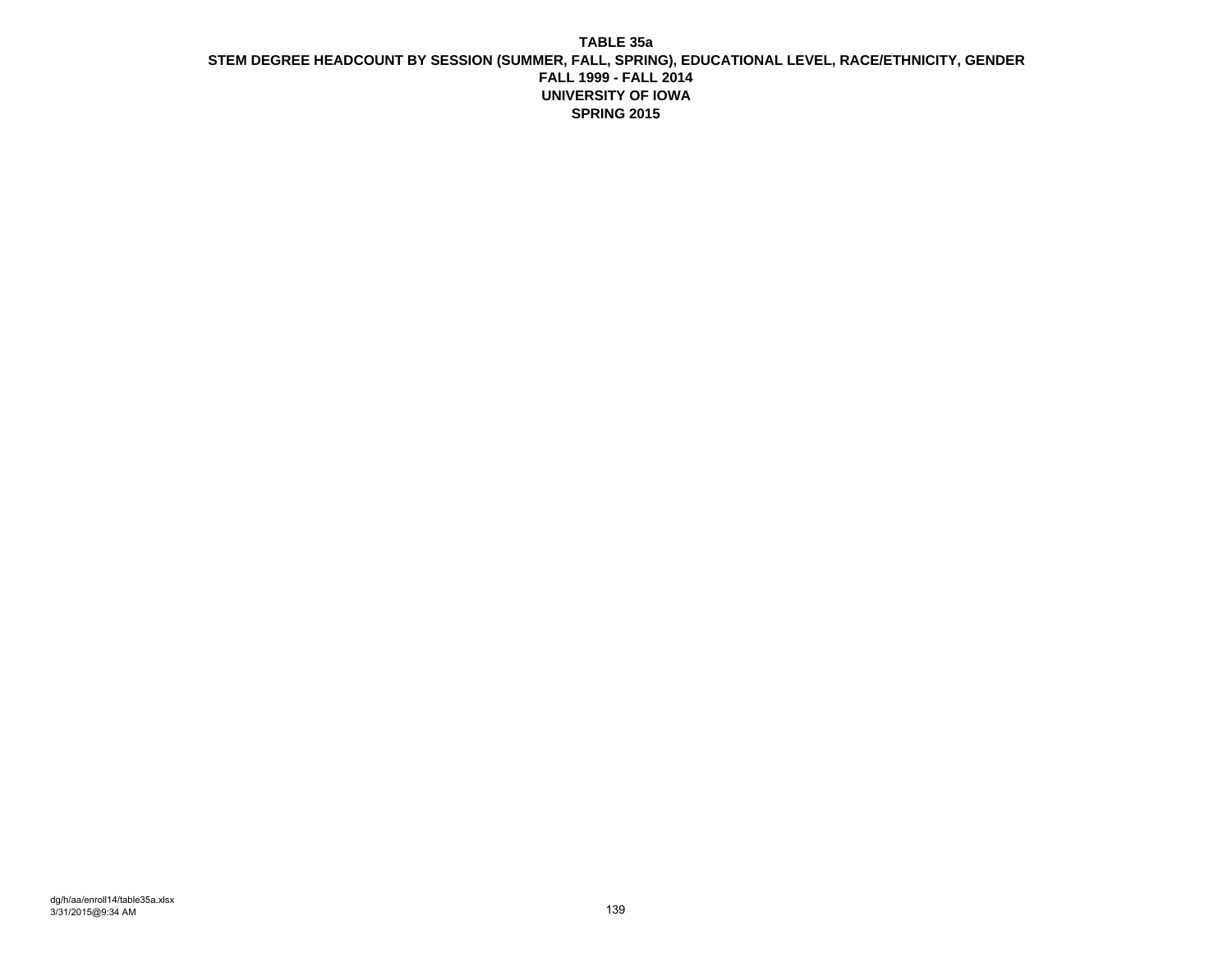| Year | Level             | Gender       | <b>Native</b><br>American | <b>African</b><br>American | <b>Asian</b><br>American | Hispanic<br>American | White | <b>Non</b><br><b>Citizen</b> | Other/<br>unreported | <b>Total</b> |
|------|-------------------|--------------|---------------------------|----------------------------|--------------------------|----------------------|-------|------------------------------|----------------------|--------------|
| 1999 | Graduate-Master's | Female       | 0                         | 3                          | 4                        | $\overline{2}$       | 69    | 56                           | 8                    | 142          |
|      |                   | Male         | 0                         | 5                          | 4                        | 3                    | 121   | 118                          | 8                    | 259          |
|      | Graduate-Doctoral | Female       | 0                         | $\mathbf 0$                | $\overline{2}$           | $\mathbf 0$          | 23    | 26                           | 0                    | 51           |
|      |                   | Male         | 0                         | 3                          | $\overline{2}$           | $\overline{2}$       | 54    | 73                           | 6                    | 140          |
|      | Professional      | Female       | 0                         | $\mathbf{1}$               | $\mathbf 1$              | $\mathbf{1}$         | 48    | 0                            | 0                    | 51           |
|      |                   | Male         | 0                         | $\mathbf 0$                | 0                        | $\mathbf 1$          | 41    | $\mathbf{1}$                 | 0                    | 43           |
|      | Undergraduate     | Female       | 4                         | $\overline{7}$             | 15                       | 8                    | 432   | 35                           | 13                   | 514          |
|      |                   | Male         | $\mathbf{1}$              | 10                         | 32                       | 19                   | 997   | 106                          | 29                   | 1194         |
|      |                   | <b>Total</b> | 5                         | 29                         | 60                       | 36                   | 1,785 | 415                          | 64                   | 2,394        |
|      |                   | Female       | 4                         | 11                         | 22                       | 11                   | 572   | 117                          | 21                   | 758          |
|      |                   | <b>Male</b>  | $\mathbf{1}$              | 18                         | 38                       | 25                   | 1,213 | 298                          | 43                   | 1,636        |
| 2000 | Graduate-Master's | Female       | $\mathbf{1}$              | $\overline{2}$             | 5                        | $\overline{2}$       | 68    | 61                           | 3                    | 142          |
|      |                   | Male         | 0                         | 3                          | 3                        | 5                    | 139   | 125                          | 13                   | 288          |
|      | Graduate-Doctoral | Female       | 0                         | $\mathbf 0$                | 3                        | $\mathbf{1}$         | 15    | 16                           | $\mathbf{1}$         | 36           |
|      |                   | Male         | 0                         | $\overline{2}$             | 4                        | $\mathbf{1}$         | 52    | 81                           | 11                   | 151          |
|      | Professional      | Female       | 0                         | $\mathbf 0$                | 0                        | $\mathbf 0$          | 57    | $\mathbf 0$                  | 2                    | 59           |
|      |                   | Male         | 0                         | $\mathbf 0$                | 0                        | $\mathbf 0$          | 38    | 0                            | $\overline{2}$       | 40           |
|      | Undergraduate     | Female       | 2                         | 10                         | 17                       | 7                    | 464   | 29                           | 14                   | 543          |
|      |                   | Male         | $\mathbf{1}$              | 19                         | 31                       | $\overline{7}$       | 1,065 | 98                           | 34                   | 1,255        |
|      |                   | Total        | 4                         | 36                         | 63                       | 23                   | 1,898 | 410                          | 80                   | 2,514        |
|      |                   | Female       | 3                         | 12                         | 25                       | 10                   | 604   | 106                          | 20                   | 780          |
|      |                   | Male         | $\mathbf{1}$              | 24                         | 38                       | 13                   | 1,294 | 304                          | 60                   | 1,734        |
| 2001 | Graduate-Master's | Female       | 0                         | $\mathbf 0$                | $\overline{2}$           | $\mathbf{1}$         | 75    | 64                           | 4                    | 146          |
|      |                   | Male         | 0                         | 5                          | $\overline{7}$           | 3                    | 125   | 116                          | 10                   | 266          |
|      | Graduate-Doctoral | Female       | 0                         | $\mathbf 0$                | $\overline{2}$           | $\mathbf 0$          | 14    | 21                           | 4                    | 41           |
|      |                   | Male         | 0                         | $\mathbf{1}$               | 3                        | $\Omega$             | 45    | 61                           | 8                    | 118          |
|      | Professional      | Female       | 0                         | $\mathbf 0$                | 0                        | 0                    | 63    | 0                            | 0                    | 63           |
|      |                   | Male         | 0                         | $\mathbf 0$                | 0                        | 0                    | 33    | 0                            | $\mathbf{1}$         | 34           |
|      | Undergraduate     | Female       | $\mathbf{1}$              | 6                          | 12                       | 8                    | 471   | 30                           | 17                   | 545          |
|      |                   | Male         | $\overline{2}$            | 12                         | 30                       | 10                   | 975   | 102                          | 31                   | 1,162        |
|      |                   | <b>Total</b> | 3                         | 24                         | 56                       | 22                   | 1,801 | 394                          | 75                   | 2,375        |
|      |                   | Female       | $\mathbf{1}$              | 6                          | 16                       | 9                    | 623   | 115                          | 25                   | 795          |
|      |                   | Male         | 2                         | 18                         | 40                       | 13                   | 1,178 | 279                          | 50                   | 1,580        |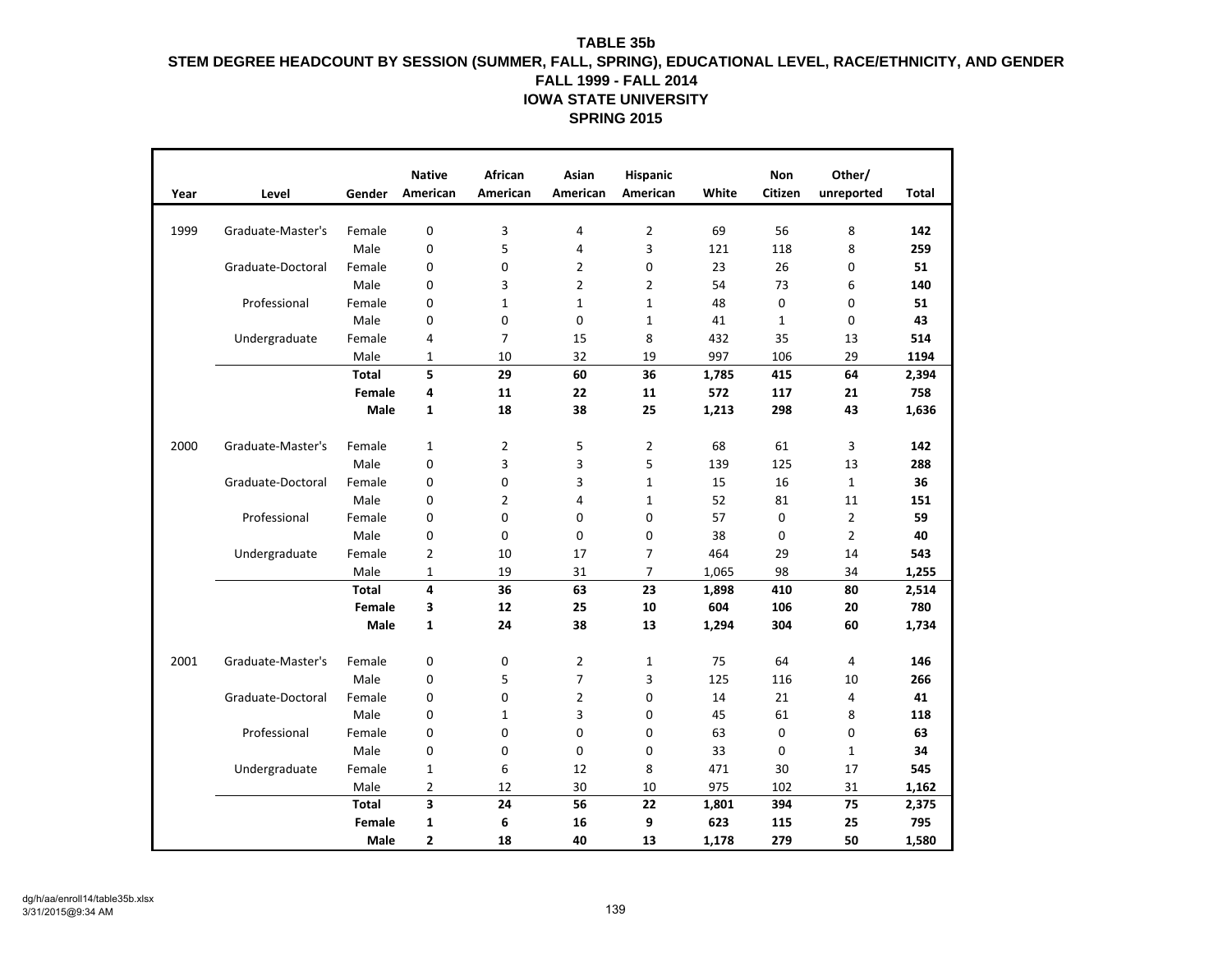| Year | Level             | Gender       | <b>Native</b><br>American | African<br>American | Asian<br>American | Hispanic<br>American | White | Non<br>Citizen | Other/<br>unreported | Total |
|------|-------------------|--------------|---------------------------|---------------------|-------------------|----------------------|-------|----------------|----------------------|-------|
| 2002 | Graduate-Master's | Female       | $\mathbf 1$               | $\mathbf{1}$        | 3                 | 2                    | 65    | 49             | $\overline{2}$       | 123   |
|      |                   | Male         | 0                         | 3                   | 6                 | $\mathbf{1}$         | 129   | 128            | 6                    | 273   |
|      | Graduate-Doctoral | Female       | 0                         | $\overline{2}$      | 1                 | $\mathbf{1}$         | 18    | 25             | $\mathbf{1}$         | 48    |
|      |                   | Male         | 0                         | $\mathbf{1}$        | $\overline{2}$    | $\overline{2}$       | 33    | 87             | 5                    | 130   |
|      | Professional      | Female       | 0                         | 0                   | 0                 | 0                    | 61    | 0              | $\overline{2}$       | 63    |
|      |                   | Male         | 1                         | 0                   | 0                 | 0                    | 34    | 0              | $\mathbf 0$          | 35    |
|      | Undergraduate     | Female       | 3                         | 12                  | 18                | 9                    | 467   | 30             | 14                   | 553   |
|      |                   | Male         | 0                         | 16                  | 32                | 17                   | 1,038 | 70             | 53                   | 1,226 |
|      |                   | <b>Total</b> | 5                         | 35                  | 62                | 32                   | 1,845 | 389            | 83                   | 2,451 |
|      |                   | Female       | 4                         | 15                  | 22                | 12                   | 611   | 104            | 19                   | 787   |
|      |                   | Male         | 1                         | 20                  | 40                | 20                   | 1,234 | 285            | 64                   |       |
|      |                   |              |                           |                     |                   |                      |       |                |                      | 1,664 |
| 2003 | Graduate-Master's | Female       | 0                         | 0                   | 2                 | 1                    | 70    | 65             | 7                    | 145   |
|      |                   | Male         | 0                         | 2                   | 6                 | 4                    | 146   | 114            | 10                   | 282   |
|      | Graduate-Doctoral | Female       | 0                         | 0                   | 0                 | 0                    | 10    | 25             | $\overline{2}$       | 37    |
|      |                   | Male         | 0                         | 2                   | 1                 | 3                    | 49    | 66             | $\mathbf{1}$         | 122   |
|      | Professional      | Female       | 0                         | 0                   | 1                 | $\mathbf{1}$         | 56    | 0              | $\mathbf{1}$         | 59    |
|      |                   | Male         | 0                         | 0                   | 0                 | 0                    | 34    | 0              | 3                    | 37    |
|      | Undergraduate     | Female       | 1                         | 4                   | 21                | 9                    | 550   | 46             | 17                   | 648   |
|      |                   | Male         | 3                         | 10                  | 22                | 19                   | 1,120 | 98             | 58                   | 1,330 |
|      |                   | <b>Total</b> | 4                         | 18                  | 53                | 37                   | 2,035 | 414            | 99                   | 2,660 |
|      |                   | Female       | 1                         | 4                   | 24                | 11                   | 686   | 136            | 27                   | 889   |
|      |                   | Male         | 3                         | 14                  | 29                | 26                   | 1,349 | 278            | 72                   | 1,771 |
|      |                   |              |                           |                     |                   |                      |       |                |                      |       |
| 2004 | Graduate-Master's | Female       | 1                         | 8                   | 4                 | 5                    | 72    | 51             | 5                    | 146   |
|      |                   | Male         | 0                         | 4                   | 2                 | 0                    | 144   | 116            | 7                    | 273   |
|      | Graduate-Doctoral | Female       | 0                         | 0                   | 0                 | 0                    | 8     | 26             | $\mathbf{1}$         | 35    |
|      |                   | Male         | 0                         | $\overline{2}$      | $\mathbf{1}$      | 2                    | 37    | 82             | 9                    | 133   |
|      | Professional      | Female       | 0                         | 0                   | 1                 | 0                    | 61    | 0              | 4                    | 66    |
|      |                   | Male         | 0                         | $\mathbf{1}$        | 0                 | 0                    | 34    | $\mathbf{1}$   | $\mathbf{1}$         | 37    |
|      | Undergraduate     | Female       | 3                         | 15                  | 14                | 17                   | 553   | 39             | 21                   | 662   |
|      |                   | Male         | 3                         | 16                  | 33                | 17                   | 1,049 | 110            | 48                   | 1,276 |
|      |                   | <b>Total</b> | 7                         | 46                  | 55                | 41                   | 1,958 | 425            | 96                   | 2,628 |
|      |                   | Female       | 4                         | 23                  | 19                | 22                   | 694   | 116            | 31                   | 909   |
|      |                   | Male         | 3                         | 23                  | 36                | 19                   | 1,264 | 309            | 65                   | 1,719 |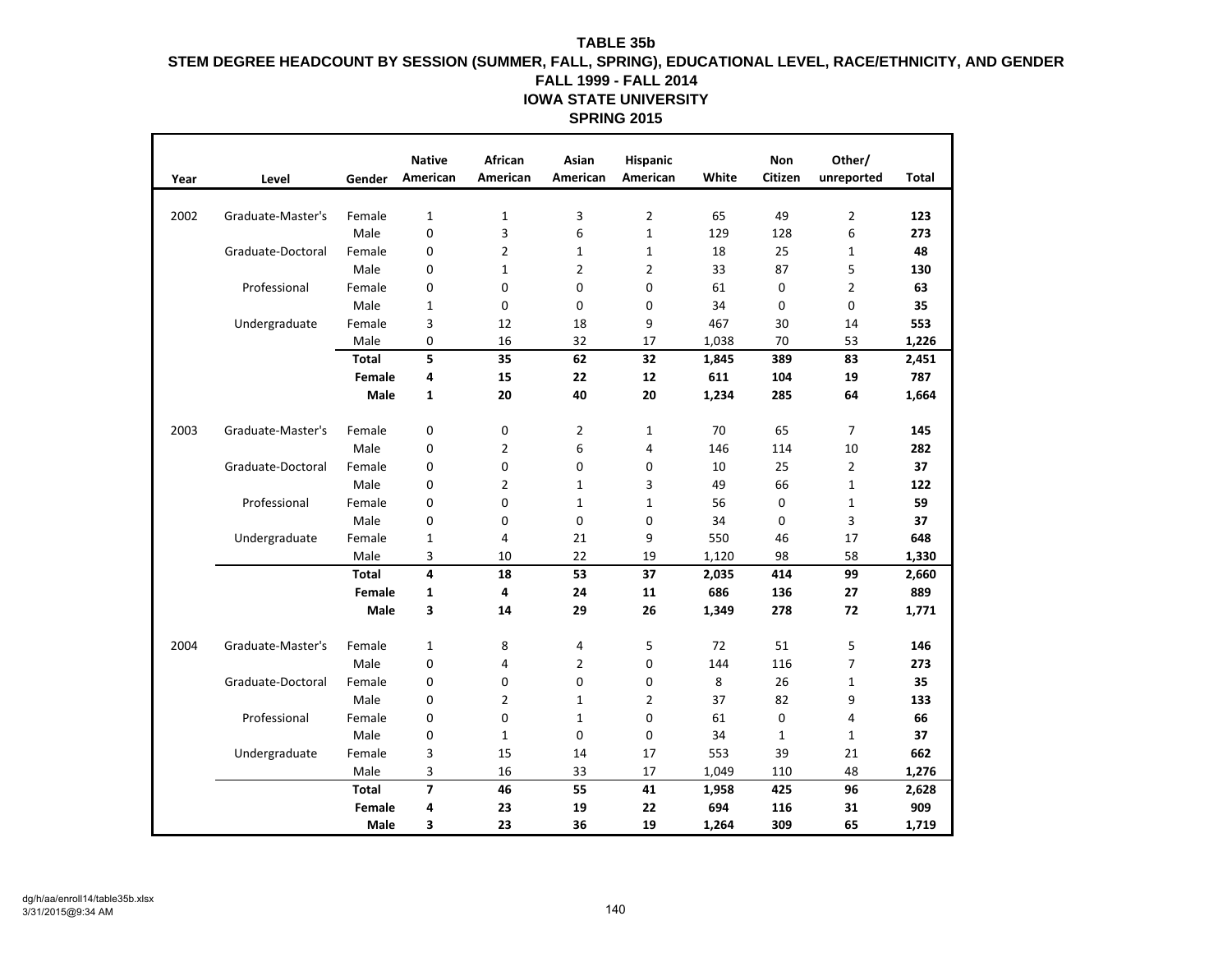| Year | Level             | Gender       | <b>Native</b><br>American | African<br>American | Asian<br>American | <b>Hispanic</b><br>American | White | <b>Non</b><br>Citizen | Other/<br>unreported | Total |
|------|-------------------|--------------|---------------------------|---------------------|-------------------|-----------------------------|-------|-----------------------|----------------------|-------|
|      |                   |              |                           |                     |                   |                             |       |                       |                      |       |
| 2005 | Graduate-Master's | Female       | 0                         | 7                   | 4                 | 2                           | 70    | 55                    | 4                    | 142   |
|      |                   | Male         | 1                         | 4                   | 3                 | 3                           | 150   | 127                   | 18                   | 306   |
|      | Graduate-Doctoral | Female       | 0                         | 1                   | 1                 | 0                           | 24    | 27                    | $\mathbf{1}$         | 54    |
|      |                   | Male         | 0                         | 1                   | 3                 | 0                           | 49    | 76                    | 9                    | 138   |
|      | Professional      | Female       | 1                         | 0                   | 2                 | 0                           | 44    | 2                     | 15                   | 64    |
|      |                   | Male         | 0                         | 0                   | 0                 | 0                           | 24    | 0                     | 5                    | 29    |
|      | Undergraduate     | Female       | 1                         | 3                   | 10                | 9                           | 529   | 42                    | 27                   | 621   |
|      |                   | Male         | 1                         | 23                  | 37                | 26                          | 1,040 | 94                    | 58                   | 1,279 |
|      |                   | <b>Total</b> | 4                         | 39                  | 60                | 40                          | 1,930 | 423                   | 137                  | 2,633 |
|      |                   | Female       | 2                         | 11                  | 17                | 11                          | 667   | 126                   | 47                   | 881   |
|      |                   | Male         | 2                         | 28                  | 43                | 29                          | 1,263 | 297                   | 90                   | 1,752 |
| 2006 | Graduate-Master's | Female       | 1                         | 3                   | 1                 | 1                           | 76    | 59                    | $\overline{7}$       | 148   |
|      |                   | Male         | 0                         | 6                   | 3                 | 6                           | 177   | 85                    | 10                   | 287   |
|      | Graduate-Doctoral | Female       | 0                         | 1                   | 2                 | 1                           | 24    | 33                    | 6                    | 67    |
|      |                   | Male         | 0                         | 2                   | 1                 | 2                           | 48    | 87                    | 3                    | 143   |
|      | Professional      | Female       | 0                         | 0                   | 2                 | 0                           | 74    | 1                     | 5                    | 82    |
|      |                   | Male         | 0                         | 0                   | 0                 | 0                           | 23    | 0                     | $\mathbf{1}$         | 24    |
|      | Undergraduate     | Female       | 2                         | 17                  | 23                | 11                          | 525   | 20                    | 21                   | 619   |
|      |                   | Male         | 5                         | 31                  | 39                | 18                          | 1,130 | 73                    | 74                   | 1,370 |
|      |                   | <b>Total</b> | 8                         | 60                  | 71                | 39                          | 2,077 | 358                   | 127                  | 2,740 |
|      |                   | Female       | 3                         | 21                  | 28                | 13                          | 699   | 113                   | 39                   | 916   |
|      |                   | Male         | 5                         | 39                  | 43                | 26                          | 1,378 | 245                   | 88                   | 1,824 |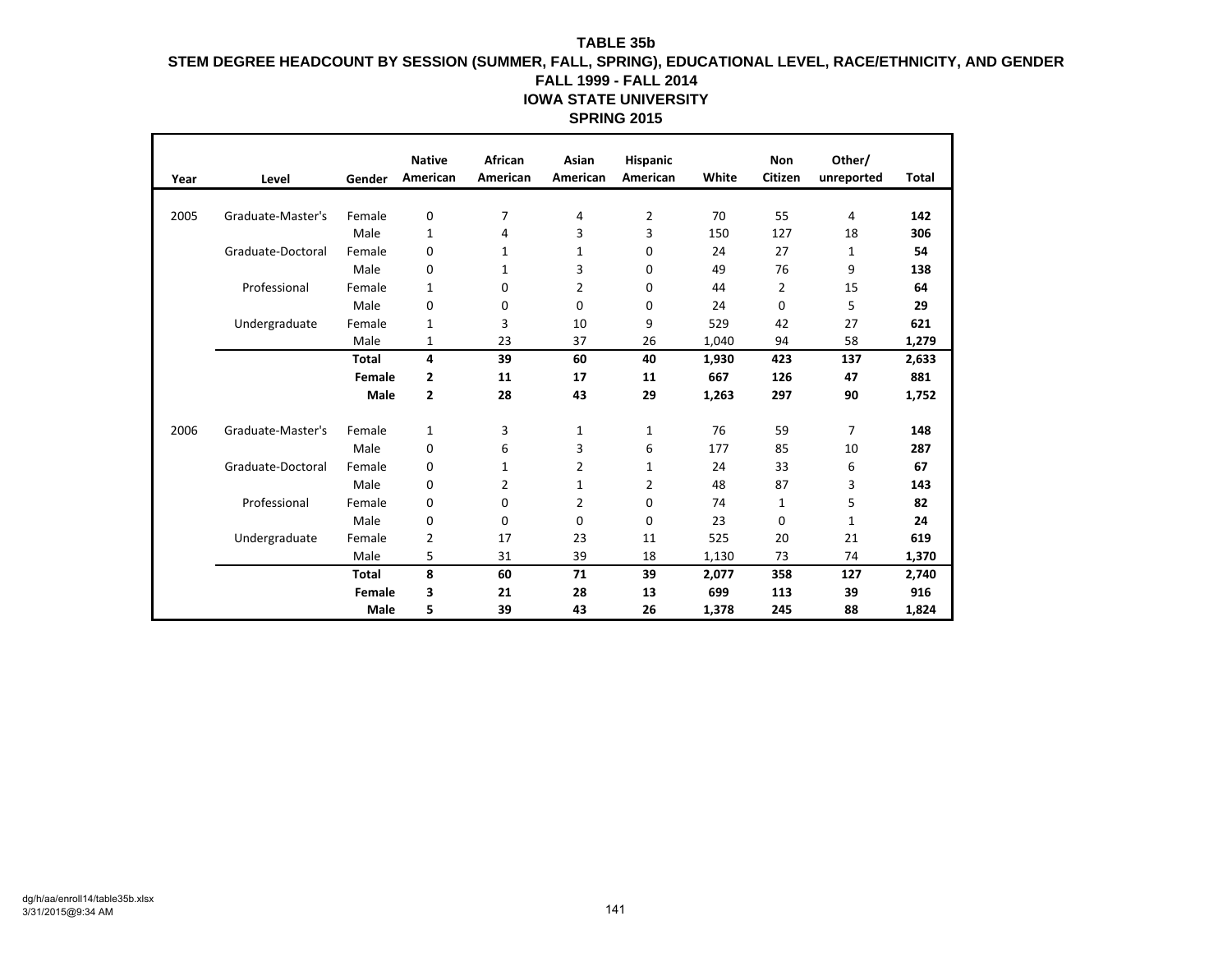| Year | Level             | Gender       | <b>Native</b><br>American | African<br>American | Asian<br>American | Hispanic<br>American | White | <b>Non</b><br>Citizen | Other/<br>unreported | Total |
|------|-------------------|--------------|---------------------------|---------------------|-------------------|----------------------|-------|-----------------------|----------------------|-------|
|      |                   |              |                           |                     |                   |                      |       |                       |                      |       |
| 2007 | Graduate-Master's | Female       | 0                         | 3                   | 3                 | 0                    | 66    | 47                    | $\overline{7}$       | 126   |
|      |                   | Male         | 0                         | $\overline{2}$      | 4                 | 7                    | 154   | 55                    | 10                   | 232   |
|      | Graduate-Doctoral | Female       | 0                         | 2                   | 0                 | 1                    | 19    | 43                    | 5                    | 70    |
|      |                   | Male         | 0                         | 1                   | 0                 | 0                    | 45    | 107                   | 6                    | 159   |
|      | Professional      | Female       | 0                         | 0                   | 0                 | 0                    | 70    | 0                     | 4                    | 74    |
|      |                   | Male         | 0                         | 0                   | 0                 | 0                    | 23    | 0                     | $\mathbf 0$          | 23    |
|      | Undergraduate     | Female       | $\overline{2}$            | 18                  | 17                | 23                   | 487   | 17                    | 29                   | 593   |
|      |                   | Male         | 3                         | 19                  | 44                | 17                   | 1,050 | 40                    | 59                   | 1,232 |
|      |                   | <b>Total</b> | 5                         | 45                  | 68                | 48                   | 1,914 | 309                   | 120                  | 2,509 |
|      |                   | Female       | 2                         | 23                  | 20                | 24                   | 642   | 107                   | 45                   | 863   |
|      |                   | Male         | 3                         | 22                  | 48                | 24                   | 1,272 | 202                   | 75                   | 1,646 |
| 2008 | Graduate-Master's | Female       | 1                         | 5                   | 2                 | 2                    | 67    | 34                    | 9                    | 120   |
|      |                   | Male         | 0                         | 4                   | 4                 | 0                    | 136   | 74                    | 12                   | 230   |
|      | Graduate-Doctoral | Female       | 0                         | 2                   | 2                 | 2                    | 29    | 35                    | 4                    | 74    |
|      |                   | Male         | 0                         | 3                   | $\mathbf{1}$      | 1                    | 53    | 88                    | 6                    | 152   |
|      | Professional      | Female       | 0                         | 0                   | 2                 | 1                    | 69    | 0                     | 2                    | 74    |
|      |                   | Male         | 0                         | 0                   | 0                 | 0                    | 28    | 0                     | 4                    | 32    |
|      | Undergraduate     | Female       | $\overline{2}$            | 12                  | 24                | 13                   | 463   | 25                    | 26                   | 565   |
|      |                   | Male         | 5                         | 22                  | 30                | 26                   | 1,039 | 52                    | 55                   | 1,229 |
|      |                   | <b>Total</b> | 8                         | 48                  | 65                | 45                   | 1,884 | 308                   | 118                  | 2,476 |
|      |                   | Female       | 6                         | 39                  | 76                | 40                   | 1,871 | 261                   | 112                  | 2,405 |
|      |                   | Male         | 5                         | 26                  | 34                | 26                   | 1,203 | 126                   | 71                   | 1,491 |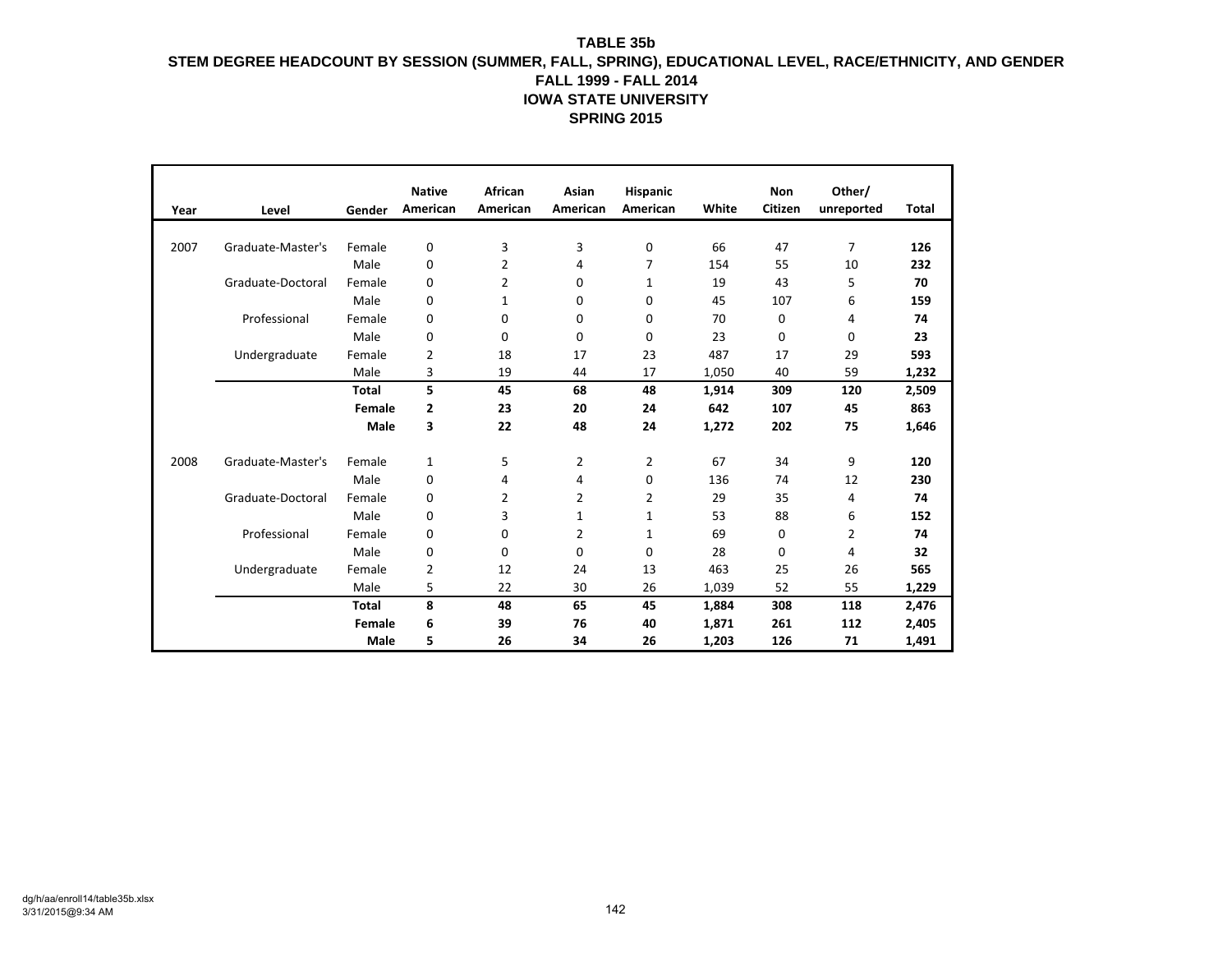|      |                   |              |                  | Am. Indian              | Asian          | <b>Black or</b>               | <b>Native</b> | 2 or more      |       |               |                |              |
|------|-------------------|--------------|------------------|-------------------------|----------------|-------------------------------|---------------|----------------|-------|---------------|----------------|--------------|
| Year | Level             | Gender       | Hispanic         | Alaska Nat.             |                | American African Am. Hawaiian |               | races          | White | <b>Nonres</b> | R/E NK         | <b>Total</b> |
|      |                   |              |                  |                         |                |                               |               |                |       |               |                |              |
| 2009 | Graduate-Master's | Female       | $\overline{2}$   | $\mathbf{0}$            | $\mathbf{1}$   | 0                             | 0             | $\mathbf 0$    | 69    | 39            | $\overline{7}$ | 118          |
|      |                   | Male         | 3                | $\mathbf 0$             | 12             | 11                            | 0             | $\mathbf 0$    | 185   | 63            | 15             | 289          |
|      | Graduate-Doctoral | Female       | $\mathbf{1}$     | $\mathbf 0$             | 3              | $\overline{2}$                | 0             | 0              | 27    | 43            | 5              | 81           |
|      |                   | Male         | $\mathbf{1}$     | $\mathbf 0$             | $\mathbf 0$    | $\mathbf{1}$                  | 0             | 0              | 51    | 102           | 9              | 164          |
|      | Professional      | Female       | $\mathbf{1}$     | 0                       | $\mathbf 0$    | $\mathbf{1}$                  | $\Omega$      | $\mathbf 0$    | 83    | $\mathbf{1}$  | $\overline{2}$ | 88           |
|      |                   | Male         | $\pmb{0}$        | $\mathbf 0$             | $\mathbf 0$    | 0                             | 0             | $\mathbf 0$    | 26    | 0             | 0              | 26           |
|      | Undergraduate     | Female       | 17               | 2                       | 15             | 17                            | 0             | 0              | 503   | 27            | 22             | 603          |
|      |                   | Male         | 17               | 4                       | 38             | 12                            | 0             | 0              | 985   | 58            | 41             | 1,155        |
|      |                   | <b>Total</b> | 42               | 6                       | 69             | 44                            | 0             | 0              | 1,929 | 333           | 101            | 2,524        |
|      |                   | Female       | 21               | $\mathbf{2}$            | 19             | 20                            | 0             | 0              | 682   | 110           | 36             | 890          |
|      |                   | Male         | 21               | 4                       | 50             | 24                            | 0             | 0              | 1,247 | 223           | 65             | 1,634        |
| 2010 | Graduate-Master's | Female       | $\boldsymbol{0}$ | $\mathbf 0$             | $\overline{2}$ | 6                             | 0             | $\mathbf{1}$   | 63    | 35            | 10             | 117          |
|      |                   | Male         | $\overline{2}$   | 1                       | 11             | 10                            | 0             | 0              | 179   | 78            | 13             | 294          |
|      | Graduate-Doctoral | Female       | $\overline{2}$   | 0                       | 0              | $\overline{2}$                | $\mathbf 0$   | $\mathbf 0$    | 23    | 34            | 5              | 66           |
|      |                   | Male         | $\mathbf 1$      | 0                       | $\mathbf 0$    | $\mathbf 0$                   | $\mathbf 0$   | 0              | 52    | 102           | $\overline{7}$ | 162          |
|      | Professional      | Female       | 0                | 0                       | $\mathbf{1}$   | 0                             | 0             | 0              | 84    | 0             | 6              | 91           |
|      |                   | Male         | $\mathbf{1}$     | $\mathbf 0$             | $\mathbf 0$    | 0                             | $\mathbf 0$   | 0              | 27    | 0             | $\mathbf{1}$   | 29           |
|      | Undergraduate     | Female       | 14               | $\overline{2}$          | 12             | 10                            | $\mathbf{1}$  | 4              | 562   | 24            | 25             | 654          |
|      |                   | Male         | 21               | 5                       | 40             | 22                            | 0             | 3              | 1,092 | 54            | 48             | 1,285        |
|      |                   | <b>Total</b> | 41               | 8                       | 66             | 50                            | $\mathbf{1}$  | 8              | 2,082 | 327           | 115            | 2,698        |
|      |                   | Female       | 16               | $\mathbf{2}$            | 15             | 18                            | $\mathbf{1}$  | 5              | 732   | 93            | 46             | 928          |
|      |                   | Male         | 25               | 6                       | 51             | 32                            | 0             | 3              | 1,350 | 234           | 69             | 1,770        |
| 2011 | Graduate-Master's | Female       | $\mathbf{1}$     | $\mathbf 0$             | 5              | 3                             | 0             | $\pmb{0}$      | 78    | 45            | 5              | 137          |
|      |                   | Male         | 4                | $\mathbf 0$             | $\overline{7}$ | 5                             | $\mathbf 0$   | 3              | 168   | 81            | 9              | 277          |
|      | Graduate-Doctoral | Female       | 0                | $\mathbf 0$             | $\overline{2}$ | 0                             | $\mathbf 0$   | 0              | 22    | 49            | 6              | 79           |
|      |                   | Male         | 5                | $\mathbf 0$             | $\mathbf{1}$   | 0                             | $\mathbf 0$   | $\mathbf 0$    | 48    | 105           | 15             | 174          |
|      | Professional      | Female       | 5                | 0                       | $\mathbf{1}$   | 0                             | $\mathbf 0$   | 1              | 93    | 0             | 10             | 110          |
|      |                   | Male         | $\mathbf{1}$     | $\mathbf 0$             | $\mathbf 0$    | 0                             | $\mathbf 0$   | $\mathbf 0$    | 30    | 0             | 3              | 34           |
|      | Undergraduate     | Female       | 25               | $\mathbf{1}$            | 22             | 8                             | 0             | $\overline{2}$ | 597   | 35            | 19             | 709          |
|      |                   | Male         | 27               | $\overline{2}$          | 44             | 15                            | 0             | 6              | 1,064 | 84            | 51             | 1,293        |
|      |                   | <b>Total</b> | 68               | 3                       | 82             | 31                            | $\mathbf 0$   | 12             | 2,100 | 399           | 118            | 2,813        |
|      |                   | Female       | 31               | 1                       | 30             | 11                            | 0             | 3              | 790   | 129           | 40             | 1,035        |
|      |                   | Male         | 37               | $\overline{\mathbf{2}}$ | 52             | 20                            | 0             | 9              | 1,310 | 270           | 78             | 1,778        |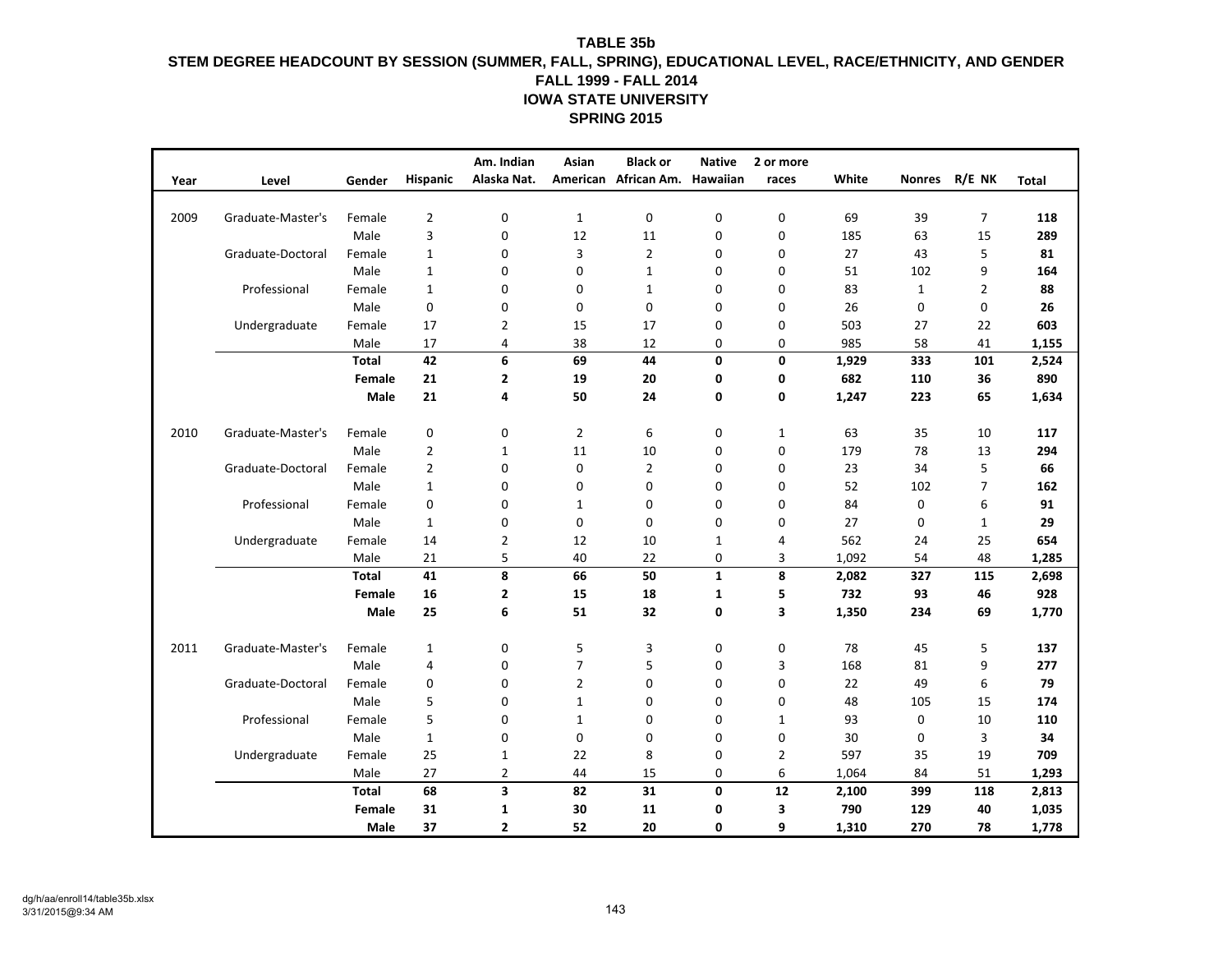|      |                   |              |                | Am. Indian              | Asian          | <b>Black or</b>               | <b>Native</b> | 2 or more               |       |               |                |              |
|------|-------------------|--------------|----------------|-------------------------|----------------|-------------------------------|---------------|-------------------------|-------|---------------|----------------|--------------|
| Year | Level             | Gender       | Hispanic       | Alaska Nat.             |                | American African Am. Hawaiian |               | races                   | White | <b>Nonres</b> | R/E NK         | <b>Total</b> |
|      |                   |              |                |                         |                |                               |               |                         |       |               |                |              |
| 2012 | Graduate-Master's | Female       | $\overline{2}$ | $\mathbf{1}$            | 6              | 5                             | 0             | $\mathbf{1}$            | 63    | 44            | 10             | 132          |
|      |                   | Male         | $\overline{7}$ | $\mathbf 0$             | 12             | 13                            | 0             | $\mathbf 0$             | 185   | 85            | 15             | 317          |
|      | Graduate-Doctoral | Female       | 0              | $\mathbf 0$             | $\overline{2}$ | $\mathbf{2}$                  | $\mathbf 0$   | 1                       | 30    | 42            | $\overline{2}$ | 79           |
|      |                   | Male         | $\mathbf{1}$   | $\mathbf 0$             | 3              | 3                             | $\mathbf 0$   | $\overline{2}$          | 70    | 105           | $\overline{7}$ | 191          |
|      | Professional      | Female       | $\mathbf{1}$   | 0                       | $\mathbf 0$    | $\mathbf 0$                   | $\Omega$      | 0                       | 81    | $\mathbf{1}$  | 21             | 104          |
|      |                   | Male         | $\pmb{0}$      | $\mathbf 1$             | $\mathbf 0$    | 0                             | $\mathbf 0$   | $\mathbf{1}$            | 31    | $\mathbf{1}$  | 6              | 40           |
|      | Undergraduate     | Female       | 25             | 2                       | 19             | 12                            | 0             | 9                       | 635   | 50            | 34             | 786          |
|      |                   | Male         | 24             | 1                       | 30             | 21                            | 0             | 5                       | 1,138 | 99            | 54             | 1,372        |
|      |                   | <b>Total</b> | 60             | 5                       | 72             | 56                            | 0             | 19                      | 2,233 | 427           | 149            | 3,021        |
|      |                   | Female       | 28             | 3                       | 27             | 19                            | 0             | 11                      | 809   | 137           | 67             | 1,101        |
|      |                   | Male         | 32             | $\overline{2}$          | 45             | 37                            | 0             | 8                       | 1,424 | 290           | 82             | 1,920        |
| 2013 | Graduate-Master's | Female       | $\overline{2}$ | $\mathbf 0$             | $\overline{2}$ | 5                             | $\mathbf 0$   | $\overline{2}$          | 76    | 39            | 6              | 132          |
|      |                   | Male         | 6              | $\pmb{0}$               | $\overline{2}$ | 5                             | 0             | $\overline{4}$          | 149   | 69            | 15             | 250          |
|      | Graduate-Doctoral | Female       | 0              | 0                       | $\mathbf{1}$   | $\overline{4}$                | $\mathbf 0$   | 0                       | 26    | 32            | $\overline{4}$ | 67           |
|      |                   | Male         | $\mathbf{1}$   | 0                       | $\mathbf 1$    | $\overline{2}$                | $\mathbf 0$   | $\mathbf{1}$            | 60    | 104           | 9              | 178          |
|      | Professional      | Female       | $\overline{2}$ | 0                       | 0              | 0                             | 0             | 0                       | 86    | $\mathbf{1}$  | $\overline{4}$ | 93           |
|      |                   | Male         | 0              | 0                       | $\mathbf 0$    | $\mathbf 0$                   | $\mathbf 0$   | 0                       | 43    | $\mathbf{1}$  | 5              | 49           |
|      | Undergraduate     | Female       | 33             | 3                       | 27             | 8                             | 0             | 5                       | 653   | 76            | 28             | 833          |
|      |                   | Male         | 25             | 5                       | 29             | 19                            | 0             | $\overline{7}$          | 1,271 | 148           | 40             | 1,544        |
|      |                   | <b>Total</b> | 69             | 8                       | 62             | 43                            | 0             | 19                      | 2,364 | 470           | 111            | 3,146        |
|      |                   | Female       | 37             | 3                       | 30             | 17                            | 0             | $\overline{\mathbf{z}}$ | 841   | 148           | 42             | 1,125        |
|      |                   | Male         | 32             | 5                       | 32             | 26                            | 0             | 12                      | 1,523 | 322           | 69             | 2,021        |
| 2014 | Graduate-Master's | Female       | 5              | $\mathbf 0$             | 3              | 3                             | 0             | $\mathbf{1}$            | 93    | 48            | 6              | 159          |
|      |                   | Male         | 5              | $\mathbf 0$             | 5              | 8                             | $\mathbf 0$   | $\mathbf{1}$            | 158   | 87            | 10             | 274          |
|      | Graduate-Doctoral | Female       | $\mathbf{1}$   | $\mathbf 0$             | 3              | $\overline{2}$                | $\mathbf 0$   | 0                       | 17    | 56            | 5              | 84           |
|      |                   | Male         | $\overline{2}$ | $\mathbf 0$             | $\mathbf{1}$   | 4                             | $\mathbf 0$   | $\mathbf 0$             | 49    | 104           | 6              | 166          |
|      | Professional      | Female       | $\mathbf{1}$   | 0                       | $\overline{2}$ | $\mathbf{1}$                  | $\mathbf 0$   | 0                       | 86    | 0             | 15             | 105          |
|      |                   | Male         | $\pmb{0}$      | $\mathbf 0$             | $\mathbf{1}$   | 0                             | $\mathbf 0$   | $\mathbf 0$             | 38    | 0             | 3              | 42           |
|      | Undergraduate     | Female       | 23             | $\mathbf{1}$            | 29             | 15                            | $\mathbf{1}$  | 11                      | 796   | 66            | 29             | 971          |
|      |                   | Male         | 38             | $\mathbf 1$             | 36             | 22                            |               | 17                      | 1,283 | 163           | 66             | 1,626        |
|      |                   | <b>Total</b> | 75             | $\overline{\mathbf{c}}$ | 80             | 55                            | $\mathbf 1$   | 30                      | 2,520 | 524           | 140            | 3,427        |
|      |                   | Female       | 30             | 1                       | 37             | 21                            | 1             | 12                      | 992   | 170           | 55             | 1,319        |
|      |                   | Male         | 45             | $\mathbf{1}$            | 43             | 34                            | 0             | 18                      | 1,528 | 354           | 85             | 2,108        |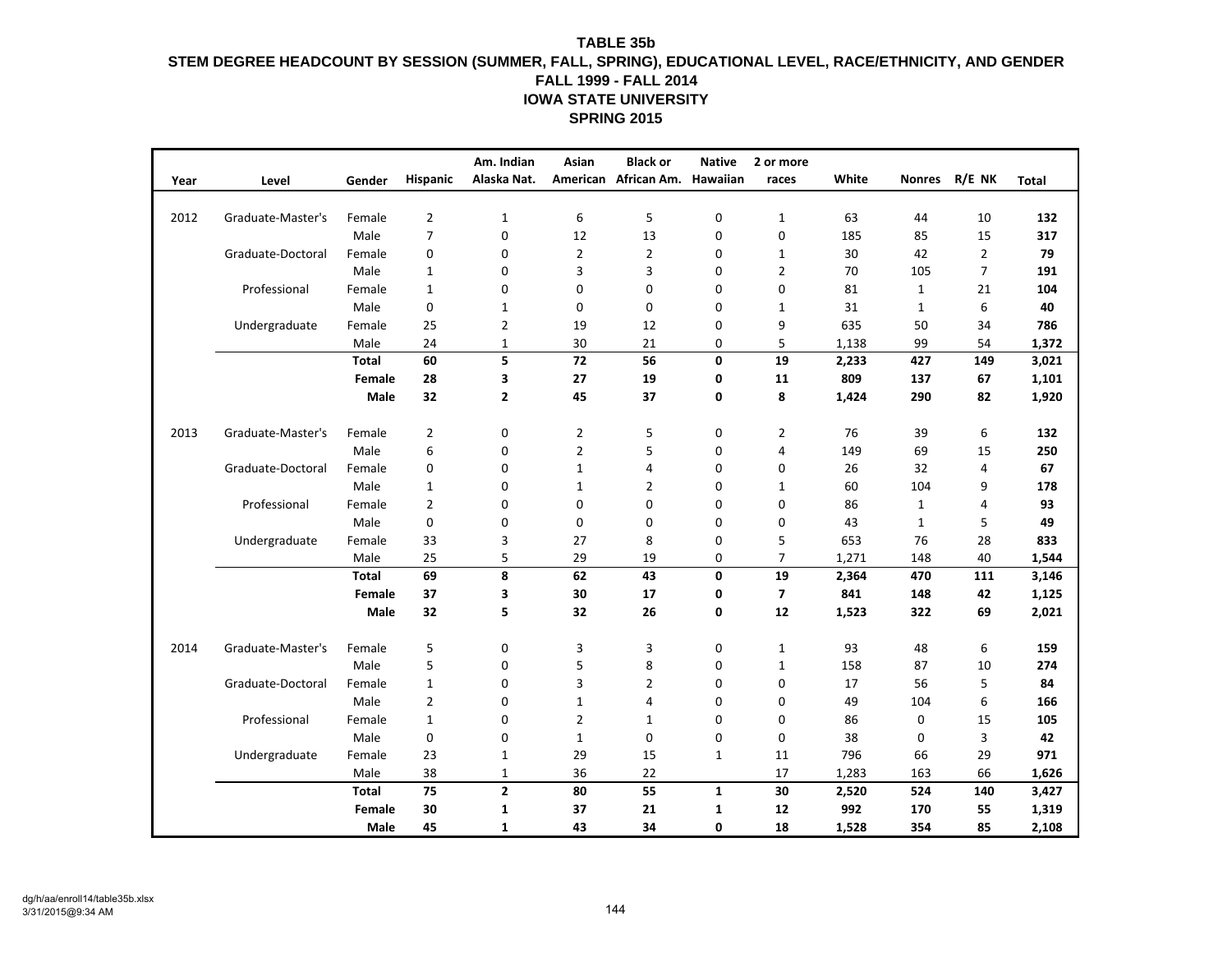| Year | Level             | Gender         | <b>Native</b><br>American | African<br>American | Asian<br>American       | Hispanic<br>American | White        | <b>Non</b><br>Citizen   | Other/<br>unreported         | Total          |
|------|-------------------|----------------|---------------------------|---------------------|-------------------------|----------------------|--------------|-------------------------|------------------------------|----------------|
| 1999 | Graduate-Master's | Female         | 0                         | 3                   | 0                       | 0                    | 28           | $\mathbf{1}$            | $\mathbf{1}$                 | 33             |
|      |                   | Male           | $\mathbf 0$               | $\mathbf 0$         | 0                       | 0                    | 16           | $\overline{2}$          | $\mathbf{1}$                 | 19             |
|      | Graduate-Doctoral | Female         | $\mathbf 0$               | 0                   | 0                       | 0                    | 0            | 0                       | 0                            | 0              |
|      |                   | Male           | 0                         | $\Omega$            | $\Omega$                | $\Omega$             | $\mathbf{1}$ | $\mathbf{1}$            | 0                            | $\overline{2}$ |
|      | Professional      | Female<br>Male |                           |                     |                         |                      |              |                         |                              |                |
|      | Undergraduate     | Female         | $\mathbf{1}$              | 3                   | 2                       | 0                    | 113          | $\overline{2}$          | 3                            | 124            |
|      |                   | Male           | 0                         | $\mathbf{1}$        | 3                       | 2                    | 183          | 3                       | 5                            | 197            |
|      |                   | <b>Total</b>   | $\mathbf{1}$              | $\overline{7}$      | 5                       | $\overline{2}$       | 341          | 9                       | 10                           | 375            |
|      |                   | Female         | 1                         | 6                   | 2                       | 0                    | 141          | 3                       | 4                            | 157            |
|      |                   | Male           | 0                         | $\mathbf{1}$        | 3                       | $\overline{2}$       | 200          | 6                       | 6                            | 218            |
|      |                   |                |                           |                     |                         |                      |              |                         |                              |                |
| 2000 | Graduate-Master's | Female         | 0                         | 0                   | 0                       | 0                    | 15           | 4                       | 0                            | 19             |
|      |                   | Male           | 0                         | 0                   | 0                       | 0                    | 10           | 9                       | 0                            | 19             |
|      | Graduate-Doctoral | Female         | $\mathbf 0$               | $\mathbf 0$         | 0                       | 0                    | $\mathbf 0$  | 0                       | 0                            | 0              |
|      |                   | Male           | $\mathbf 0$               | $\Omega$            | $\Omega$                | $\Omega$             | $\mathbf{1}$ | $\mathbf{1}$            | 0                            | $\overline{2}$ |
|      | Professional      | Female         |                           |                     |                         |                      |              |                         |                              |                |
|      |                   | Male           |                           |                     |                         |                      |              |                         |                              |                |
|      | Undergraduate     | Female         | $\mathbf{1}$              | $\overline{2}$      | 2                       | 0                    | 110          | $\mathbf 0$             | 6                            | 121            |
|      |                   | Male           | 0                         | 0                   | 3                       | 3                    | 192          | $\mathbf{1}$            | 13                           | 212            |
|      |                   | <b>Total</b>   | $\mathbf{1}$              | $\overline{2}$      | 5                       | 3                    | 328          | 15                      | 19                           | 373            |
|      |                   | Female         | $\mathbf{1}$              | $\overline{2}$      | $\overline{\mathbf{2}}$ | 0                    | 125          | 4                       | 6                            | 140            |
|      |                   | Male           | $\mathbf 0$               | $\mathbf{0}$        | 3                       | 3                    | 203          | 11                      | 13                           | 233            |
| 2001 | Graduate-Master's |                |                           |                     |                         |                      |              |                         |                              |                |
|      |                   | Female<br>Male | 0<br>0                    | 0<br>0              | $\mathbf{1}$<br>0       | 0<br>0               | 8<br>12      | 6<br>5                  | $\mathbf{1}$<br>$\mathbf{1}$ | 16<br>18       |
|      | Graduate-Doctoral | Female         | $\mathbf 0$               | $\mathbf 0$         | 0                       | 0                    | 0            | 0                       | 0                            | 0              |
|      |                   | Male           | 0                         | $\mathbf 0$         | $\mathbf{1}$            | 0                    | 3            | 6                       | $\mathbf{1}$                 | 11             |
|      | Professional      | Female         |                           |                     |                         |                      |              |                         |                              |                |
|      |                   | Male           |                           |                     |                         |                      |              |                         |                              |                |
|      | Undergraduate     | Female         | $\mathbf{1}$              | 3                   | 2                       | 0                    | 112          | $\mathbf{1}$            | 6                            | 125            |
|      |                   | Male           | 0                         | $\mathbf 0$         | $\overline{2}$          | $\overline{2}$       | 187          | 0                       | $\overline{2}$               | 193            |
|      |                   | <b>Total</b>   | $\mathbf{1}$              | 3                   | 6                       | $\overline{2}$       | 322          | 18                      | 11                           | 363            |
|      |                   | Female         | 1                         | 3                   | 3                       | 0                    | 120          | $\overline{\mathbf{z}}$ | 7                            | 141            |
|      |                   | Male           | 0                         | 0                   | 3                       | 2                    | 202          | 11                      | 4                            | 222            |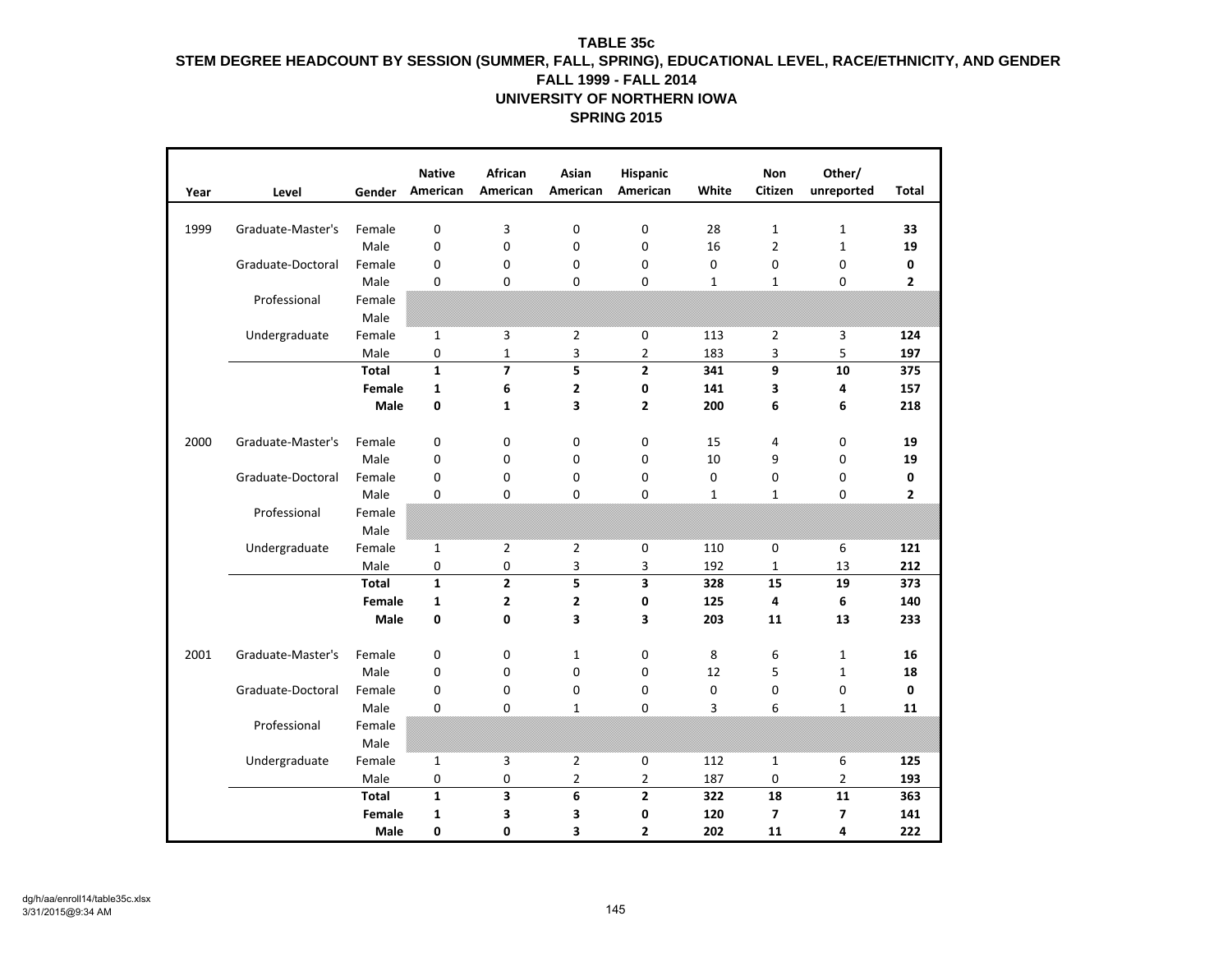| Year | Level             | Gender         | <b>Native</b><br>American | African<br>American     | Asian<br>American       | Hispanic<br>American | White        | <b>Non</b><br>Citizen | Other/<br>unreported | <b>Total</b>   |
|------|-------------------|----------------|---------------------------|-------------------------|-------------------------|----------------------|--------------|-----------------------|----------------------|----------------|
|      |                   |                |                           |                         |                         |                      |              |                       |                      |                |
| 2002 | Graduate-Master's | Female         | $\mathbf 0$               | 0                       | $\mathbf{1}$            | $\mathbf 0$          | 16           | 5                     | $\mathbf{1}$         | 23             |
|      |                   | Male           | $\mathbf 0$               | $\mathbf 0$             | 0                       | $\mathbf 0$          | 16           | 4                     | 4                    | 24             |
|      | Graduate-Doctoral | Female         | 0                         | 0                       | 0                       | $\mathbf 0$          | 0            |                       | 0                    | 0              |
|      |                   | Male           | 0                         | 0                       | $\mathbf{1}$            | 0                    | $\mathbf{1}$ | 3                     | 0                    | 5              |
|      | Professional      | Female         |                           |                         |                         |                      |              |                       |                      |                |
|      |                   | Male           |                           |                         |                         |                      |              |                       |                      |                |
|      | Undergraduate     | Female         | 0                         | $\overline{2}$          | 0                       | $\mathbf{1}$         | 107          | 5                     | 5                    | 120            |
|      |                   | Male           | 0                         | $\overline{2}$          | 0                       | $\mathbf{1}$         | 187          | $\overline{2}$        | 12                   | 204            |
|      |                   | <b>Total</b>   | $\mathbf{0}$              | 4                       | $\overline{\mathbf{c}}$ | $\overline{2}$       | 327          | 19                    | 22                   | 376            |
|      |                   | Female         | 0                         | $\mathbf{2}$            | $\mathbf{1}$            | $\mathbf{1}$         | 123          | 10                    | 6                    | 143            |
|      |                   | Male           | 0                         | $\overline{\mathbf{2}}$ | $\mathbf{1}$            | $\mathbf{1}$         | 204          | 9                     | 16                   | 233            |
|      |                   |                |                           |                         |                         |                      |              |                       |                      |                |
| 2003 | Graduate-Master's | Female         | $\mathbf 0$               | 0                       | 0                       | 0                    | 19           | $\mathbf{1}$          | 0                    | 20             |
|      |                   | Male           | $\mathbf 0$               | 0                       | 0                       | $\mathbf 0$          | 16           | 5                     | 0                    | 21             |
|      | Graduate-Doctoral | Female         | 0                         | 0                       | 0                       | 0                    | 0            | $\mathbf{1}$          | 0                    | $\mathbf{1}$   |
|      |                   | Male           | $\Omega$                  | $\Omega$                | $\Omega$                | 0                    | $\Omega$     | $\mathbf{1}$          | 0                    | 1              |
|      | Professional      | Female<br>Male |                           |                         |                         |                      |              |                       |                      |                |
|      | Undergraduate     | Female         | $\mathbf{1}$              | $\mathbf{1}$            | $\overline{2}$          | $\mathbf{1}$         | 95           | $\overline{2}$        | 4                    | 106            |
|      |                   | Male           | 0                         | $\overline{2}$          | $\mathbf{1}$            | $\overline{2}$       | 182          | $\overline{4}$        | 8                    | 199            |
|      |                   | <b>Total</b>   | $\mathbf{1}$              | 3                       | 3                       | 3                    | 312          | 14                    | 12                   | 348            |
|      |                   | Female         | 1                         | $\mathbf{1}$            | 2                       | $\mathbf{1}$         | 114          | 4                     | 4                    | 127            |
|      |                   | Male           | 0                         | $\overline{2}$          | $\mathbf{1}$            | $\mathbf{2}$         | 198          | 10                    | 8                    | 221            |
|      |                   |                |                           |                         |                         |                      |              |                       |                      |                |
| 2004 | Graduate          | Female         | $\mathbf{0}$              | 0                       | $\mathbf{1}$            | 0                    | 9            | 3                     | 0                    | 13             |
|      |                   | Male           | 0                         | 0                       | $\mathbf{1}$            | $\mathbf 0$          | 13           | 6                     | $\overline{2}$       | 22             |
|      | Graduate          | Female         | 0                         | 0                       | 0                       | 0                    | 0            | 0                     | 0                    | 0              |
|      |                   | Male           | 0                         | $\Omega$                | $\Omega$                | 0                    | $\mathbf{1}$ | $\mathbf{1}$          | 0                    | $\overline{2}$ |
|      | Professional      | Female         |                           |                         |                         |                      |              |                       |                      |                |
|      |                   | Male           |                           |                         |                         |                      |              |                       |                      |                |
|      | Undergraduate     | Female         | 0                         | $\overline{2}$          | $\mathbf 1$             | $\overline{2}$       | 111          | 3                     | 4                    | 123            |
|      |                   | Male           | $\mathbf{1}$              | $\overline{2}$          | $\overline{2}$          | 3                    | 200          | $\overline{2}$        | 10                   | 220            |
|      |                   | <b>Total</b>   | $\mathbf{1}$              | 4                       | 5                       | 5                    | 334          | 15                    | 16                   | 380            |
|      |                   | Female         | 0                         | $\mathbf{2}$            | 2                       | 2                    | 120          | 6                     | 4                    | 136            |
|      |                   | Male           | 1                         | 2                       | 3                       | 3                    | 214          | 9                     | 12                   | 244            |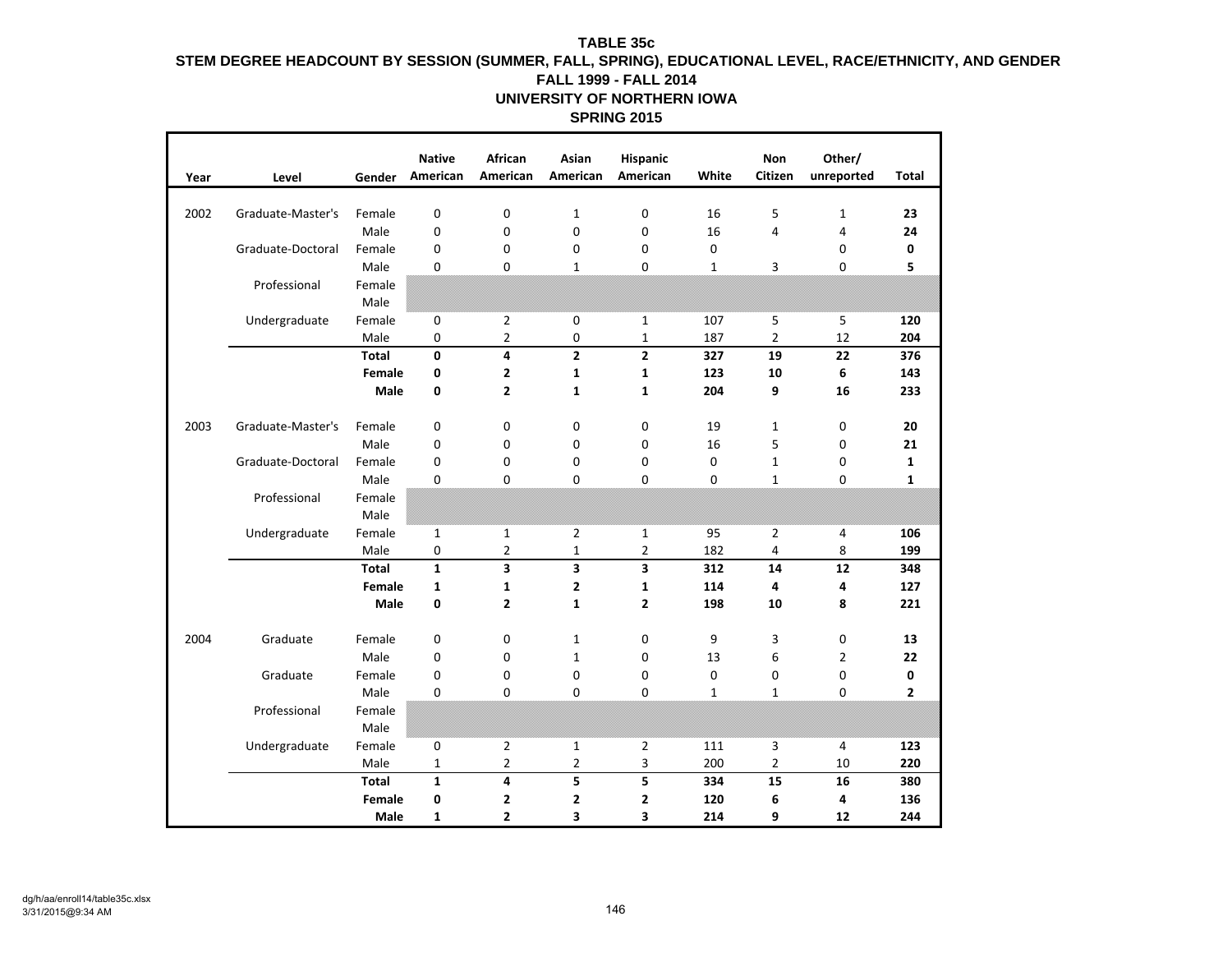| Year | Level             | Gender       | <b>Native</b><br>American | African<br>American | Asian<br>American | Hispanic<br>American | White | Non<br>Citizen           | Other/<br>unreported | Total |
|------|-------------------|--------------|---------------------------|---------------------|-------------------|----------------------|-------|--------------------------|----------------------|-------|
|      |                   |              |                           |                     |                   |                      |       |                          |                      |       |
| 2005 | Graduate-Master's | Female       | 0                         | 0                   | $\mathbf{1}$      | 0                    | 12    | 6                        | $\overline{2}$       | 21    |
|      |                   | Male         | 0                         | $\overline{2}$      | $\mathbf 0$       | 0                    | 16    | 9                        | 0                    | 27    |
|      | Graduate-Doctoral | Female       | 0                         | 0                   | 0                 | 0                    | 0     | 0                        | 0                    | 0     |
|      |                   | Male         | 0                         | 0                   | 0                 | 0                    | 0     | 1                        | 0                    | 1     |
|      | Professional      | Female       |                           |                     |                   |                      |       |                          |                      |       |
|      |                   | Male         |                           |                     |                   |                      |       |                          |                      |       |
|      | Undergraduate     | Female       | 0                         | 5                   | 0                 | $\overline{2}$       | 113   | $\mathbf{1}$             | 6                    | 127   |
|      |                   | Male         | 0                         | 5                   | 2                 | 4                    | 184   | 2                        | 7                    | 204   |
|      |                   | <b>Total</b> | 0                         | 12                  | 3                 | 6                    | 325   | 19                       | 15                   | 380   |
|      |                   | Female       | 0                         | 5                   | 1                 | 2                    | 125   | $\overline{\phantom{a}}$ | 8                    | 148   |
|      |                   | Male         | 0                         | 7                   | $\mathbf{2}$      | 4                    | 200   | 12                       | 7                    | 232   |
|      |                   |              |                           |                     |                   |                      |       |                          |                      |       |
| 2006 | Graduate-Master's | Female       | 0                         | 4                   | 0                 | 0                    | 16    | 3                        | $\overline{2}$       | 25    |
|      |                   | Male         | 0                         | 0                   | 0                 | 0                    | 14    | 5                        | $\overline{2}$       | 21    |
|      | Graduate-Doctoral | Female       | 0                         | 0                   | 0                 | 0                    | 0     | 0                        | 0                    | 0     |
|      |                   | Male         | 0                         | 0                   | 0                 | 0                    | 3     | 0                        | 0                    | 3     |
|      | Professional      | Female       |                           |                     |                   |                      |       |                          |                      |       |
|      |                   | Male         |                           |                     |                   |                      |       |                          |                      |       |
|      | Undergraduate     | Female       | 0                         | 3                   | $\overline{2}$    | 1                    | 112   | 0                        | 1                    | 119   |
|      |                   | Male         | 0                         | 4                   | 0                 | 3                    | 169   | 8                        | 9                    | 193   |
|      |                   | <b>Total</b> | 0                         | 11                  | $\overline{2}$    | 4                    | 314   | 16                       | 14                   | 361   |
|      |                   | Female       | 0                         | 7                   | 2                 | 1                    | 128   | 3                        | 3                    | 144   |
|      |                   | Male         | 0                         | 4                   | 0                 | 3                    | 186   | 13                       | 11                   | 217   |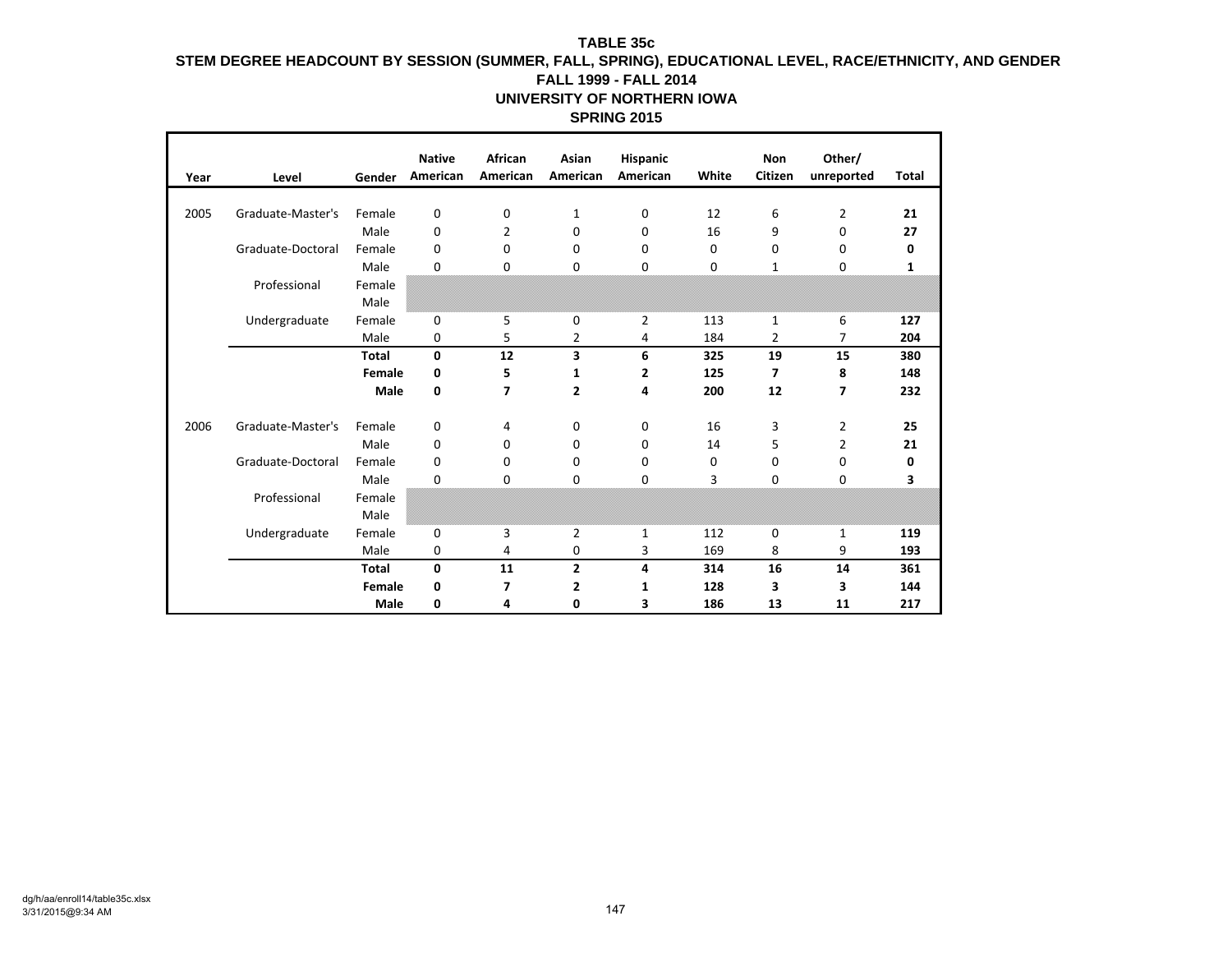|      |                   |              | <b>Native</b> | African        | Asian          | Hispanic       |          | <b>Non</b>     | Other/         |              |
|------|-------------------|--------------|---------------|----------------|----------------|----------------|----------|----------------|----------------|--------------|
| Year | Level             | Gender       | American      | American       | American       | American       | White    | Citizen        | unreported     | <b>Total</b> |
| 2007 | Graduate-Master's | Female       | 0             | 3              | 1              | 0              | 18       | 2              | 0              | 24           |
|      |                   | Male         | 0             | 3              | 0              | 0              | 19       | $\overline{2}$ | $\overline{2}$ | 26           |
|      | Graduate-Doctoral | Female       | 0             | 0              | 0              | 0              | 0        | 0              | 0              | 0            |
|      |                   | Male         | 0             | $\Omega$       | 0              | 0              | $\Omega$ | $\Omega$       | 0              | 0            |
|      | Professional      | Female       |               |                |                |                |          |                |                |              |
|      |                   | Male         |               |                |                |                |          |                |                |              |
|      | Undergraduate     | Female       | 0             | 0              | $\overline{2}$ | $\mathbf{1}$   | 141      | 4              | $\overline{2}$ | 150          |
|      |                   | Male         | 1             | 1              | 1              | 3              | 169      | 4              | 7              | 186          |
|      |                   | <b>Total</b> | $\mathbf{1}$  | $\overline{7}$ | 4              | 4              | 347      | 12             | 11             | 386          |
|      |                   | Female       | 0             | 3              | 3              | 1              | 159      | 6              | $\mathbf{2}$   | 174          |
|      |                   | Male         | $\mathbf{1}$  | 4              | 1              | 3              | 188      | 6              | 9              | 212          |
|      |                   |              |               |                |                |                |          |                |                |              |
| 2008 | Graduate-Master's | Female       | 0             | 0              | 0              | 0              | 32       | 4              | 1              | 37           |
|      |                   | Male         | 0             | 3              | 0              | $\mathbf 0$    | 23       | 5              | 3              | 34           |
|      | Graduate-Doctoral | Female       | 0             | 0              | 0              | $\mathbf 0$    | 0        | 0              | 0              | 0            |
|      |                   | Male         | 0             | 0              | 0              |                | 0        | $\mathbf{1}$   | 0              | $\mathbf{1}$ |
|      | Professional      | Female       |               |                |                |                |          |                |                |              |
|      |                   | Male         |               |                |                |                |          |                |                |              |
|      | Undergraduate     | Female       | 0             | 2              | 0              | 3              | 141      | 5              | 3              | 154          |
|      |                   | Male         | 0             | 5              | 3              | 4              | 188      | 5              | 5              | 210          |
|      |                   | <b>Total</b> | $\mathbf 0$   | 10             | 3              | $\overline{7}$ | 384      | 20             | 12             | 436          |
|      |                   | Female       | 0             | 2              | 0              | 3              | 173      | 9              | 4              | 191          |
|      |                   | Male         | 0             | 8              | 3              | 4              | 211      | 11             | 8              | 245          |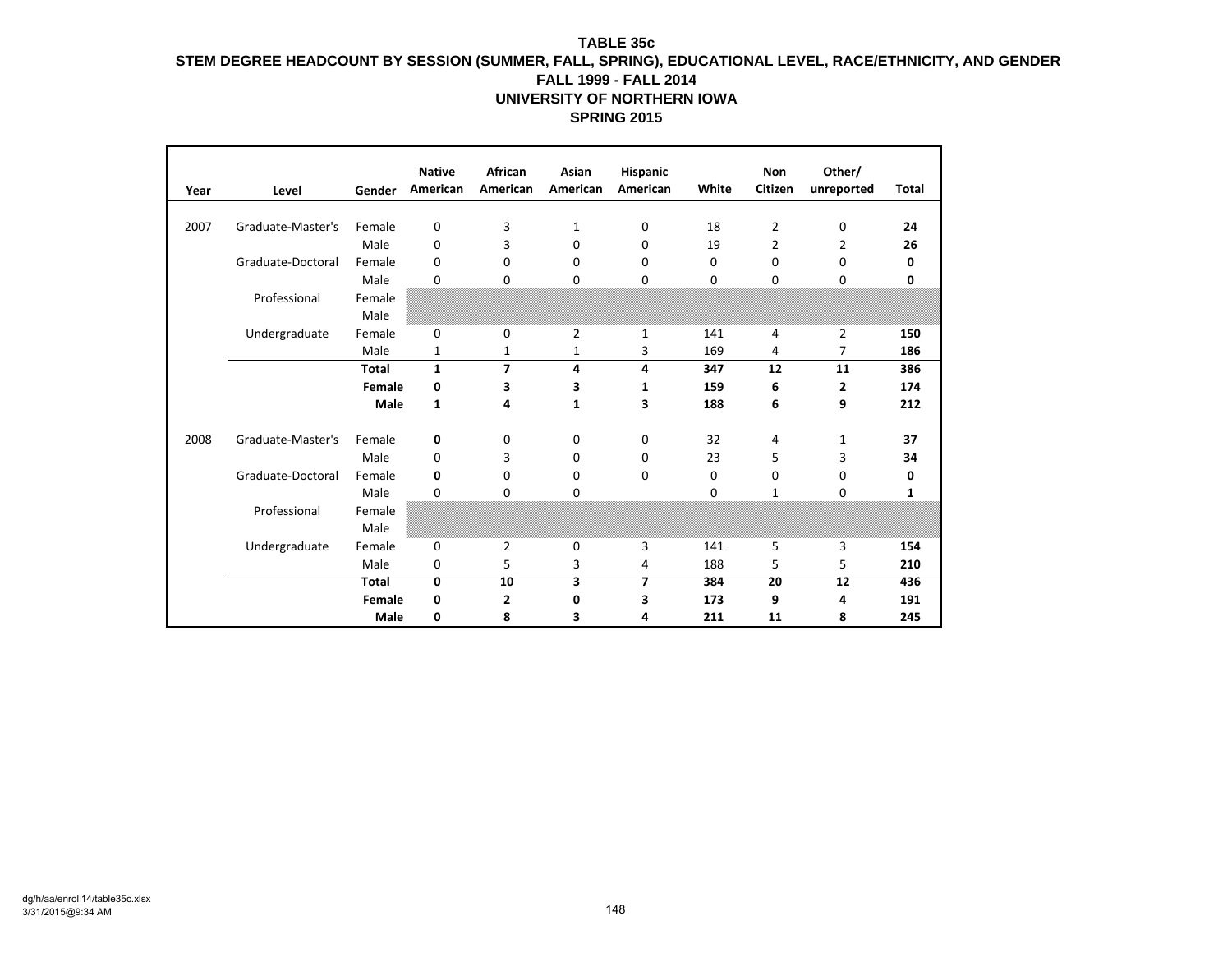| Year | Level             | Gender       | Hispanic                | Am. Indian       | Asian          | <b>Black or</b><br>Alaska Nat. American African Am. | <b>Native</b><br>Hawaiian | 2 or more<br>races | White        |                | Nonres R/E NK  | <b>Total</b> |
|------|-------------------|--------------|-------------------------|------------------|----------------|-----------------------------------------------------|---------------------------|--------------------|--------------|----------------|----------------|--------------|
|      |                   |              |                         |                  |                |                                                     |                           |                    |              |                |                |              |
| 2009 | Graduate-Master's | Female       | $\pmb{0}$               | $\mathbf 0$      | $\pmb{0}$      | $\mathbf 2$                                         | 0                         | 0                  | 32           | 5              | 4              | 43           |
|      |                   | Male         | $\pmb{0}$               | $\mathbf 0$      | $\mathbf 0$    | $\mathbf 1$                                         | $\mathbf 0$               | $\boldsymbol{0}$   | 20           | 9              | $\mathbf 1$    | 31           |
|      | Graduate-Doctoral | Female       | $\mathbf 0$             | $\mathbf 0$      | $\mathbf 0$    | 0                                                   | $\mathbf 0$               | $\mathbf 0$        | $\mathbf 0$  | 0              | $\mathbf 0$    | 0            |
|      |                   | Male         | $\mathbf 0$             | $\mathbf 0$      | 0              | 0                                                   | $\mathbf 0$               | 0                  | 0            | $\mathbf{1}$   |                | $\mathbf{1}$ |
|      | Professional      | Female       |                         |                  |                |                                                     |                           |                    |              |                |                |              |
|      |                   | Male         |                         |                  |                |                                                     |                           |                    |              |                |                |              |
|      | Undergraduate     | Female       | $\mathbf{1}$            | $\mathbf 0$      | $\overline{2}$ | 0                                                   | $\pmb{0}$                 | 0                  | 143          | 4              | $\pmb{0}$      | 150          |
|      |                   | Male         | $\overline{2}$          | 1                | $\mathbf 1$    | 2                                                   | $\mathbf 0$               | 0                  | 180          | 4              | 0              | 190          |
|      |                   | <b>Total</b> | $\overline{\mathbf{3}}$ | $\mathbf{1}$     | 3              | 5                                                   | $\mathbf 0$               | $\mathbf 0$        | 375          | 23             | 5              | 415          |
|      |                   | Female       | $\mathbf{1}$            | 0                | 2              | $\mathbf 2$                                         | 0                         | 0                  | 175          | 9              | 4              | 193          |
|      |                   | Male         | $\mathbf{2}$            | $\mathbf{1}$     | $\mathbf{1}$   | 3                                                   | $\mathbf 0$               | $\mathbf 0$        | 200          | 14             | $\mathbf{1}$   | 222          |
| 2010 | Graduate-Master's | Female       | $\mathbf{1}$            | $\mathbf 0$      | $\mathbf 0$    | 0                                                   | $\mathsf 0$               | 0                  | 41           | 3              | 0              | 45           |
|      |                   | Male         | $\pmb{0}$               | 0                | $\mathbf 0$    | 3                                                   | $\mathbf 0$               | 0                  | 28           | 12             | 5              | 48           |
|      | Graduate-Doctoral | Female       | $\mathbf 0$             | 0                | $\mathbf 0$    | $\pmb{0}$                                           | $\mathbf 0$               | 0                  | 0            | 0              | $\mathbf 0$    | 0            |
|      |                   | Male         | 0                       | $\mathbf 0$      | $\mathbf 0$    | 0                                                   | $\mathbf 0$               | 0                  | 0            | $\overline{2}$ | $\mathbf 0$    | $\mathbf{2}$ |
|      | Professional      | Female       |                         |                  |                |                                                     |                           |                    |              |                |                |              |
|      |                   | Male         |                         |                  |                |                                                     |                           |                    |              |                |                |              |
|      | Undergraduate     | Female       | $\overline{3}$          | $\mathbf 0$      | $\mathbf 0$    | $\overline{2}$                                      | $\mathbf 0$               | $\mathbf 0$        | 142          | 6              | $\overline{4}$ | 157          |
|      |                   | Male         | $\pmb{4}$               | $\pmb{0}$        | $\overline{2}$ | 6                                                   | $\pmb{0}$                 | $\pmb{0}$          | 191          | 6              | 0              | 209          |
|      |                   | <b>Total</b> | 8                       | 0                | $\overline{2}$ | 11                                                  | $\mathbf 0$               | $\mathbf{0}$       | 402          | 29             | 9              | 461          |
|      |                   | Female       | 4                       | 0                | 0              | $\mathbf{2}$                                        | 0                         | $\mathbf 0$        | 183          | 9              | 4              | 202          |
|      |                   | Male         | 4                       | $\mathbf{0}$     | $\mathbf{2}$   | 9                                                   | $\mathbf 0$               | $\mathbf 0$        | 219          | 20             | 5              | 259          |
| 2011 | Graduate-Master's | Female       | $\overline{2}$          | $\mathbf 0$      | $\mathbf{1}$   | $\mathbf{1}$                                        | 0                         | $\mathbf 0$        | 46           | 4              | $\mathbf{1}$   | 55           |
|      |                   | Male         | $\overline{2}$          | 0                | $\mathbf 0$    | $\pmb{0}$                                           | $\mathbf 0$               | $\mathbf 0$        | 37           | 6              | 3              | 48           |
|      | Graduate-Doctoral | Female       | $\mathbf 0$             | $\mathbf 0$      | $\mathbf 0$    | 0                                                   | $\mathbf 0$               | 0                  | 0            | 0              | $\mathbf 0$    | 0            |
|      |                   | Male         | $\mathbf 0$             | $\mathbf 0$      | $\mathbf 0$    | 0                                                   | $\mathbf 0$               | $\Omega$           | $\mathbf{1}$ | 0              | 0              | $\mathbf{1}$ |
|      | Professional      | Female       |                         |                  |                |                                                     |                           |                    |              |                |                |              |
|      |                   | Male         |                         |                  |                |                                                     |                           |                    |              |                |                |              |
|      | Undergraduate     | Female       | 0                       | $\mathbf{1}$     | $\overline{2}$ | $\mathbf{1}$                                        | 0                         | $\overline{2}$     | 143          | 0              | 0              | 149          |
|      |                   | Male         | $\overline{4}$          | $\boldsymbol{0}$ | 3              | 3                                                   | 0                         | $\overline{2}$     | 204          | $\overline{7}$ | $\overline{2}$ | 225          |
|      |                   | <b>Total</b> | 8                       | $\mathbf 1$      | 6              | 5                                                   | $\mathbf 0$               | $\overline{4}$     | 431          | 17             | 6              | 478          |
|      |                   | Female       | $\mathbf{2}$            | 1                | 3              | $\mathbf{2}$                                        | $\mathbf 0$               | $\overline{2}$     | 189          | 4              | $\mathbf{1}$   | 204          |
|      |                   | Male         | 6                       | 0                | 3              | 3                                                   | 0                         | $\mathbf{z}$       | 242          | 13             | 5              | 274          |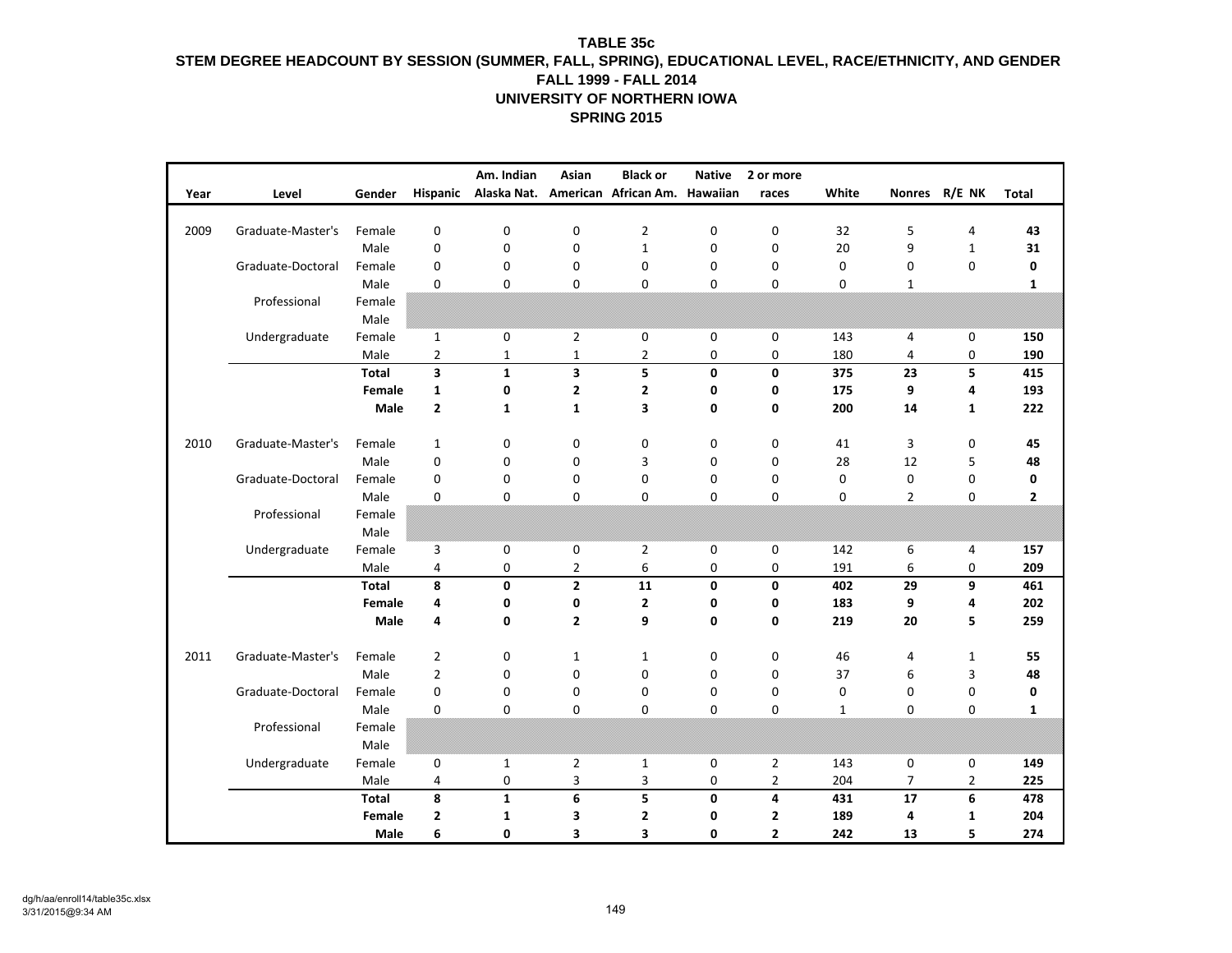|      |                   |                      |                         | Am. Indian   | Asian          | <b>Black or</b>                  | <b>Native</b> | 2 or more    |                |                |                |              |
|------|-------------------|----------------------|-------------------------|--------------|----------------|----------------------------------|---------------|--------------|----------------|----------------|----------------|--------------|
| Year | Level             | Gender               | Hispanic                |              |                | Alaska Nat. American African Am. | Hawaiian      | races        | White          |                | Nonres R/E NK  | <b>Total</b> |
| 2012 | Graduate-Master's | Female               | $\mathbf{1}$            | $\mathbf 0$  | $\mathbf{1}$   | $\mathbf{1}$                     | 0             | 0            | 31             | $\overline{7}$ | $\mathbf{1}$   | 42           |
|      |                   | Male                 | $\mathbf 1$             | $\mathbf 0$  | $\mathbf 0$    | $\mathbf 1$                      | $\mathbf 0$   | $\mathbf 0$  | 30             | 12             | $\overline{2}$ | 46           |
|      |                   |                      |                         |              |                |                                  |               |              |                |                |                |              |
|      | Graduate-Doctoral | Female               | $\mathbf 0$             | $\mathbf 0$  | $\mathbf 0$    | $\mathbf 0$                      | 0             | $\mathbf 0$  | $\mathbf 0$    | 0              | 0              | 0            |
|      |                   | Male                 | $\mathbf 0$             | $\mathbf 0$  | $\mathbf 0$    | 0                                | 0             | 0            | $\mathbf 0$    | $\mathbf{1}$   | 0              | 1            |
|      | Professional      | Female<br>Male       |                         |              |                |                                  |               |              |                |                |                |              |
|      | Undergraduate     | Female               | $\overline{2}$          | $\mathbf 1$  | $\mathbf{1}$   | $\overline{2}$                   | 0             | $\mathbf 1$  | 164            | $\mathbf{1}$   | $\mathbf{1}$   | 173          |
|      |                   | Male                 | 3                       | 0            | 2              | 5                                | 0             | $\mathbf{1}$ | 253            | 7              | $\mathbf{1}$   | 272          |
|      |                   | <b>Total</b>         | $\overline{\mathbf{z}}$ | $\mathbf 1$  | 4              | 9                                | $\mathbf 0$   | $\mathbf{2}$ | 478            | 28             | 5              | 534          |
|      |                   | Female               | 3                       | 1            | 2              | 3                                | 0             | $\mathbf{1}$ | 195            | 8              | 2              | 215          |
|      |                   | Male                 | 4                       | $\mathbf 0$  | $\overline{2}$ | 6                                | 0             | $\mathbf{1}$ | 283            | 20             | 3              | 319          |
|      |                   |                      |                         |              |                |                                  |               |              |                |                |                |              |
| 2013 | Graduate-Master's | Female               | 0                       | $\mathbf 0$  | $\mathbf 0$    | 0                                | 0             | 0            | 26             | 6              | 3              | 35           |
|      |                   | Male                 | $\mathbf 0$             | 0            | $\mathbf{1}$   | 3                                | $\mathbf 0$   | $\mathbf 0$  | 27             | 10             | $\mathbf{1}$   | 42           |
|      | Graduate-Doctoral | Female               | $\pmb{0}$               | $\pmb{0}$    | $\pmb{0}$      | $\pmb{0}$                        | $\pmb{0}$     | $\pmb{0}$    | $\pmb{0}$      | $\mathbf 1$    | 0              | $\mathbf{1}$ |
|      |                   | Male                 | 0                       | $\mathbf 0$  | $\mathbf 0$    | 0                                | $\mathbf 0$   | $\mathbf 0$  | $\mathbf{1}$   | $\overline{2}$ | 0              | 3            |
|      | Professional      | Female               |                         |              |                |                                  |               |              |                |                |                |              |
|      |                   | Male                 |                         |              |                |                                  |               |              |                |                |                |              |
|      | Undergraduate     | Female               | 3                       | $\mathbf 0$  | 3              | $\mathbf 2$                      | $\mathbf 0$   | 5            | 160            | 0              | $\mathbf{1}$   | 174          |
|      |                   | Male                 | 6                       | $\mathbf 0$  | 5              | 5                                | 0             | 0            | 231            | 5              | 5              | 257          |
|      |                   | <b>Total</b>         | 9                       | $\pmb{0}$    | 9              | 10                               | 0             | 5            | 445            | 24             | 10             | 512          |
|      |                   | Female               | 3                       | 0            | 3              | $\mathbf{2}$                     | 0             | 5            | 186            | 7              | 4              | 210          |
|      |                   | Male                 | 6                       | $\mathbf 0$  | 6              | 8                                | 0             | 0            | 259            | 17             | 6              | 302          |
| 2014 | Graduate-Master's | Female               | $\mathbf 0$             | 0            | $\mathbf 0$    | $\mathbf{1}$                     | 0             | 0            | 36             | 6              | $\mathbf{1}$   | 44           |
|      |                   | Male                 | 0                       | 0            | 0              | 0                                | 0             | $\mathbf 0$  | 36             | 4              | 3              | 43           |
|      | Graduate-Doctoral | Female               | 0                       | 0            | $\mathbf 0$    | 0                                | 0             | 0            | $\mathbf{1}$   | 0              | 0              | 1            |
|      |                   | Male                 | 0                       | $\mathbf 0$  | $\mathbf 0$    | 0                                | $\mathbf 0$   | $\mathbf 0$  | $\overline{2}$ | 3              | 0              | 5            |
|      | Professional      | Female               |                         |              |                |                                  |               |              |                |                |                |              |
|      |                   | Male                 |                         |              |                |                                  |               |              |                |                |                |              |
|      |                   | Female               | 3                       | $\mathbf{1}$ | $\overline{2}$ | 6                                |               | 4            | 185            | 8              |                | 213          |
|      | Undergraduate     |                      |                         |              |                |                                  |               |              |                |                | 4              |              |
|      |                   | Male<br><b>Total</b> | $\overline{7}$<br>10    |              | $\mathbf{1}$   | 3<br>10                          |               | $\mathbf{1}$ | 251            | 8              | $\overline{2}$ | 273          |
|      |                   |                      | 3                       | $\mathbf{1}$ | 3              |                                  | 0             | 5            | 511            | 29             | 10             | 579          |
|      |                   | Female               |                         | 1            | $\mathbf{2}$   | 7                                | 0             | 4            | 222            | 14             | 5              | 258          |
|      |                   | Male                 | $\overline{\mathbf{z}}$ | 0            | $\mathbf{1}$   | 3                                | 0             | $\mathbf{1}$ | 289            | 15             | 5              | 321          |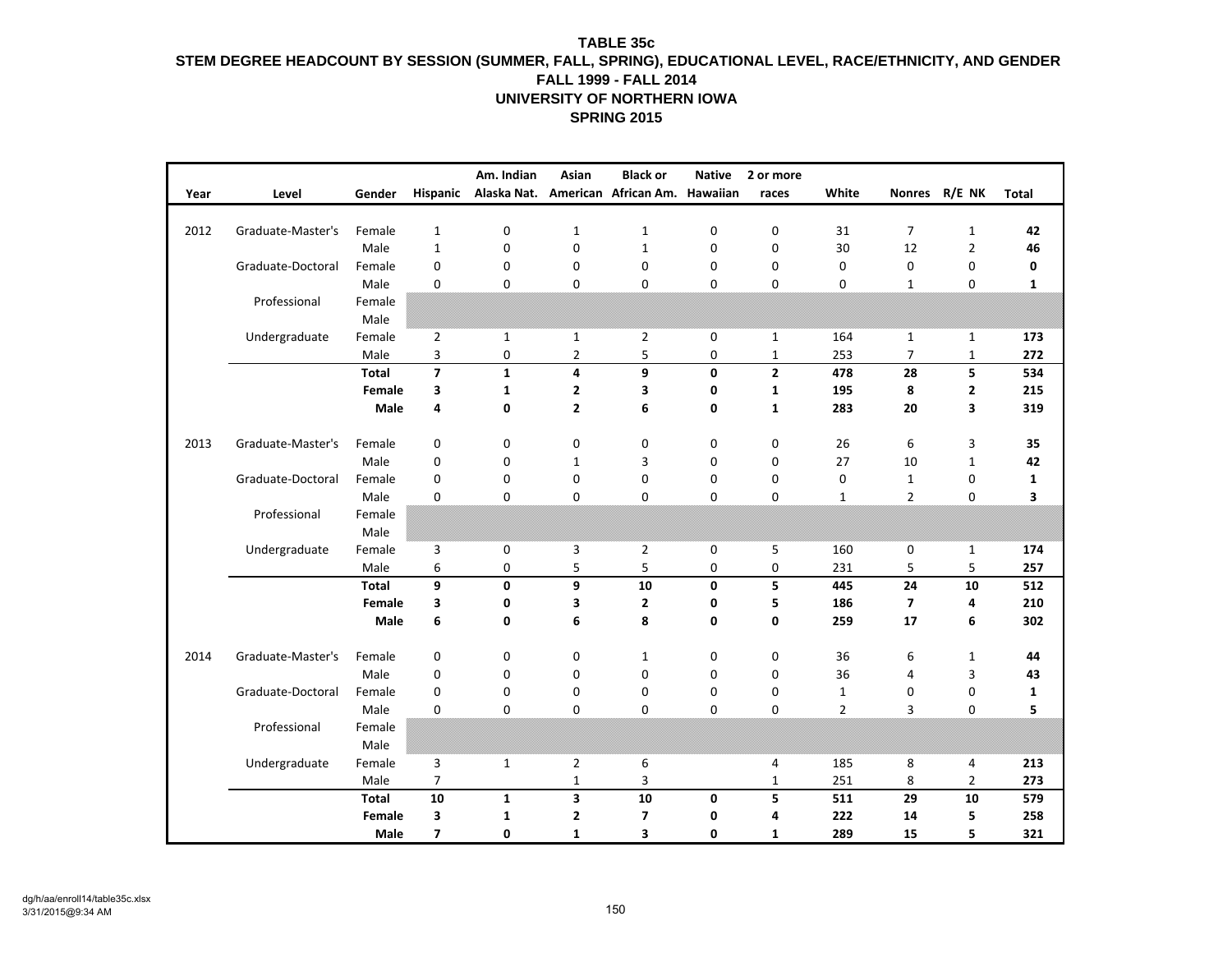# **TABLE 36 ONE-YEAR RETENTION RATES BY TITLE IV FINANCIAL AID PARTICIPATION FOR ENTERING CLASSES OF 2003 - 2013 MARCH 2015**

|                                               | 2003 | 2004 | 2005 | 2006 | 2007 | 2008 | 2009 | 2010 | 2011          | 2012 | 2013 |
|-----------------------------------------------|------|------|------|------|------|------|------|------|---------------|------|------|
|                                               | $\%$ | $\%$ | $\%$ | %    | %    | %    | $\%$ | %    | $\frac{0}{0}$ | $\%$ | %    |
| Pell Grant                                    |      |      |      |      |      |      |      |      |               |      |      |
| SUI                                           | 77.1 | 77.4 | 76.9 | 76.4 | 80.0 | 77.0 | 82.7 | 78.7 | 78.8          | 80.6 | 80.3 |
| <b>ISU</b>                                    | 82.7 | 81.9 | 81.6 | 82.1 | 78.7 | 78.8 | 82.4 | 85.1 | 78.5          | 82.3 | 81.7 |
| <b>UNI</b>                                    | 82.1 | 75.2 | 75.5 | 82.5 | 80.4 | 79.4 | 77.5 | 73.6 | 82.4          | 81.9 | 81.7 |
| Federal Subsidized (No Pell)                  |      |      |      |      |      |      |      |      |               |      |      |
| SUI                                           | 80.5 | 83.1 | 81.2 | 78.5 | 80.8 | 80.6 | 84.9 | 83.3 | 81.8          | 85.0 | 84.3 |
| <b>ISU</b>                                    | 82.2 | 83.7 | 83.2 | 81.9 | 80.6 | 81.1 | 82.9 | 85.0 | 85.6          | 84.4 | 83.4 |
| <b>UNI</b>                                    | 85.5 | 87.9 | 88.2 | 87.9 | 88.7 | 88.2 | 88.5 | 85.9 | 83.5          | 83.4 | 80.7 |
| Federal Unsubsidized (No Pell or Sub Loan)    |      |      |      |      |      |      |      |      |               |      |      |
| SUI                                           | 83.4 | 86.6 | 87.2 | 86.3 | 83.4 | 84.8 | 88.8 | 88.0 | 87.4          | 86.4 | 89.6 |
| <b>ISU</b>                                    | 86.2 | 88.2 | 84.0 | 86.3 | 85.7 | 85.5 | 88.4 | 87.8 | 86.3          | 88.4 | 88.2 |
| <b>UNI</b>                                    | 89.8 | 88.2 | 87.3 | 89.9 | 87.6 | 88.6 | 87.9 | 87.8 | 82.6          | 87.0 | 87.9 |
| Students not in one of the 3 categories above |      |      |      |      |      |      |      |      |               |      |      |
| SUI                                           | 85.9 | 86.1 | 86.2 | 84.7 | 85.0 | 84.8 | 87.8 | 88.3 | 89.1          | 88.3 | 88.3 |
| <b>ISU</b>                                    | 86.8 | 88.2 | 84.2 | 86.7 | 86.7 | 86.9 | 88.6 | 90.7 | 89.9          | 90.3 | 88.9 |
| <b>UNI</b>                                    | 74.8 | 76.4 | 78.5 | 75.3 | 80.0 | 76.8 | 77.9 | 82.9 | 78.6          | 81.5 | 87.1 |
| <b>TOTAL</b>                                  |      |      |      |      |      |      |      |      |               |      |      |
| SUI                                           | 83.2 | 84.3 | 84.1 | 82.7 | 83.1 | 83.0 | 86.6 | 85.6 | 85.5          | 85.8 | 86.1 |
| <b>ISU</b>                                    | 84.7 | 85.8 | 93.4 | 84.9 | 83.5 | 84.0 | 86.0 | 87.8 | 85.8          | 87.1 | 86.4 |
| <b>UNI</b>                                    | 81.4 | 80.9 | 82.1 | 82.3 | 83.7 | 82.3 | 82.5 | 82.0 | 81.3          | 82.9 | 84.7 |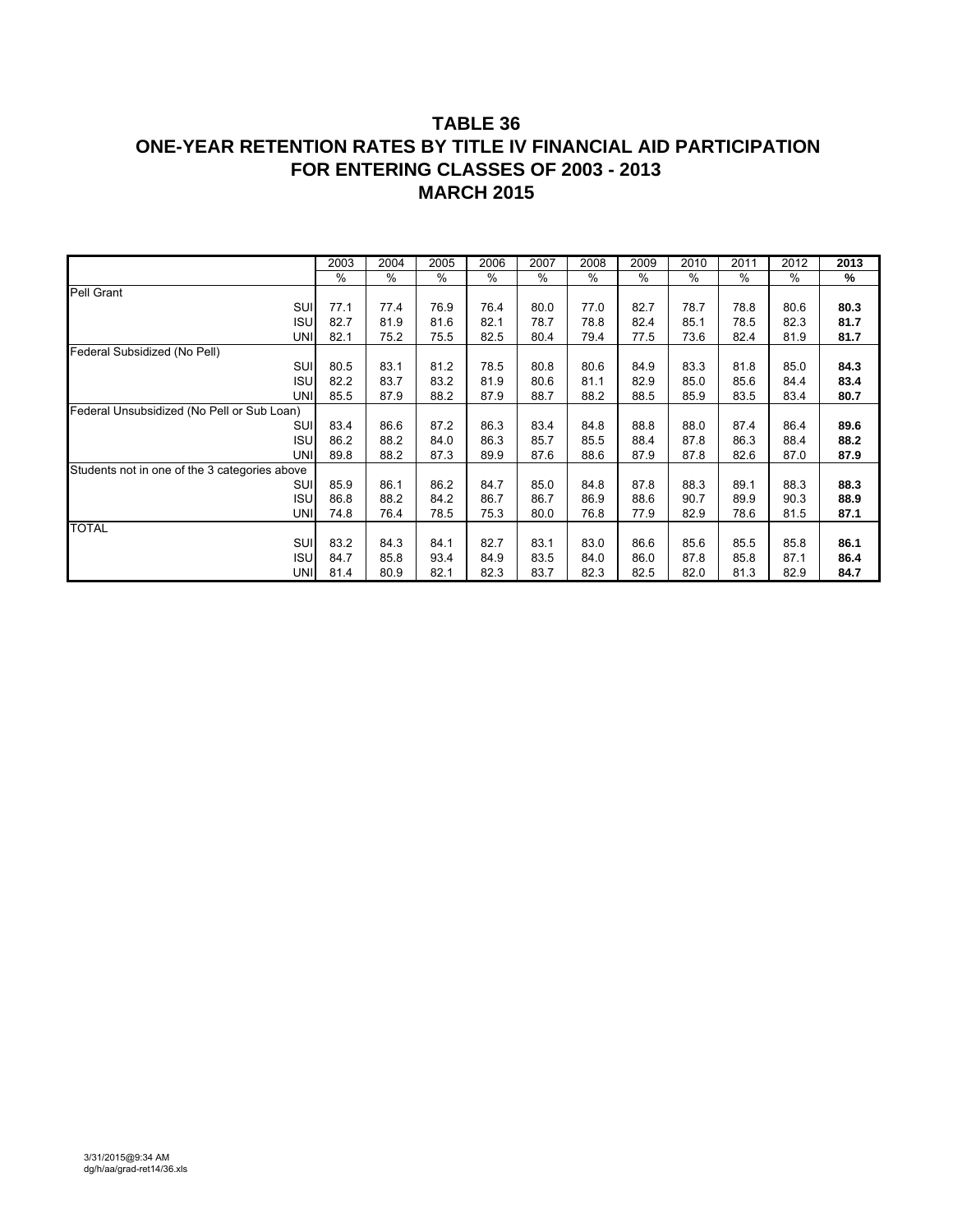# **TABLE 37 FOUR-YEAR GRADUATION RATES BY TITLE IV FINANCIAL AID PARTICIPATION FOR ENTERING CLASSES OF 2003 - 2010 MARCH 2015**

|                                               | 2003 | 2004 | 2005 | 2006 | 2007 | 2008 | 2009 | 2010 | 2011 | 2012 |
|-----------------------------------------------|------|------|------|------|------|------|------|------|------|------|
|                                               | $\%$ | $\%$ | $\%$ | $\%$ | %    | $\%$ | $\%$ | %    | $\%$ | %    |
| <b>Pell Grant</b>                             |      |      |      |      |      |      |      |      |      |      |
| SUI                                           | 31.6 | 31.0 | 36.2 | 35.0 | 35.1 | 38.5 | 38.7 | 43.1 |      |      |
| <b>ISU</b>                                    | 32.6 | 34.5 | 29.1 | 35.9 | 33.5 | 33.6 | 34.4 | 37.0 |      |      |
| <b>UNI</b>                                    | 34.1 | 28.4 | 31.2 | 36.9 | 30.4 | 33.5 | 29.4 | 32.0 |      |      |
| Federal Subsidized (No Pell)                  |      |      |      |      |      |      |      |      |      |      |
| SUI                                           | 35.7 | 41.9 | 41.6 | 40.1 | 42.7 | 44.6 | 48.8 | 52.1 |      |      |
| <b>ISU</b>                                    | 28.2 | 34.3 | 31.6 | 34.9 | 33.6 | 36.0 | 36.1 | 39.6 |      |      |
| <b>UNI</b>                                    | 36.1 | 39.6 | 36.2 | 41.8 | 36.5 | 37.9 | 38.7 | 40.5 |      |      |
| Federal Unsubsidized (No Pell or Sub Loan)    |      |      |      |      |      |      |      |      |      |      |
| SUI                                           | 43.8 | 47.5 | 49.4 | 49.1 | 48.6 | 47.5 | 52.1 | 55.0 |      |      |
| <b>ISU</b>                                    | 34.1 | 35.7 | 33.7 | 39.2 | 38.3 | 39.7 | 41.0 | 44.9 |      |      |
| UNI                                           | 40.0 | 35.9 | 39.5 | 37.7 | 36.0 | 37.6 | 35.6 | 43.8 |      |      |
| Students not in one of the 3 categories above |      |      |      |      |      |      |      |      |      |      |
| SUI                                           | 47.7 | 47.9 | 51.1 | 51.7 | 53.0 | 52.1 | 55.9 | 53.1 |      |      |
| <b>ISU</b>                                    | 41.7 | 39.9 | 36.3 | 41.2 | 41.6 | 43.4 | 46.4 | 47.9 |      |      |
| UNI                                           | 34.1 | 36.5 | 37.6 | 37.5 | 41.9 | 40.3 | 43.0 | 42.1 |      |      |
| <b>TOTAL</b>                                  |      |      |      |      |      |      |      |      |      |      |
| SUI                                           | 42.3 | 44.2 | 47.0 | 46.9 | 47.5 | 48.2 | 51.1 | 50.9 |      |      |
| <b>ISU</b>                                    | 35.4 | 36.7 | 33.3 | 38.6 | 37.6 | 39.5 | 40.7 | 43.2 |      |      |
| UNI                                           | 35.5 | 35.4 | 36.4 | 38.5 | 36.8 | 37.8 | 37.6 | 39.2 |      |      |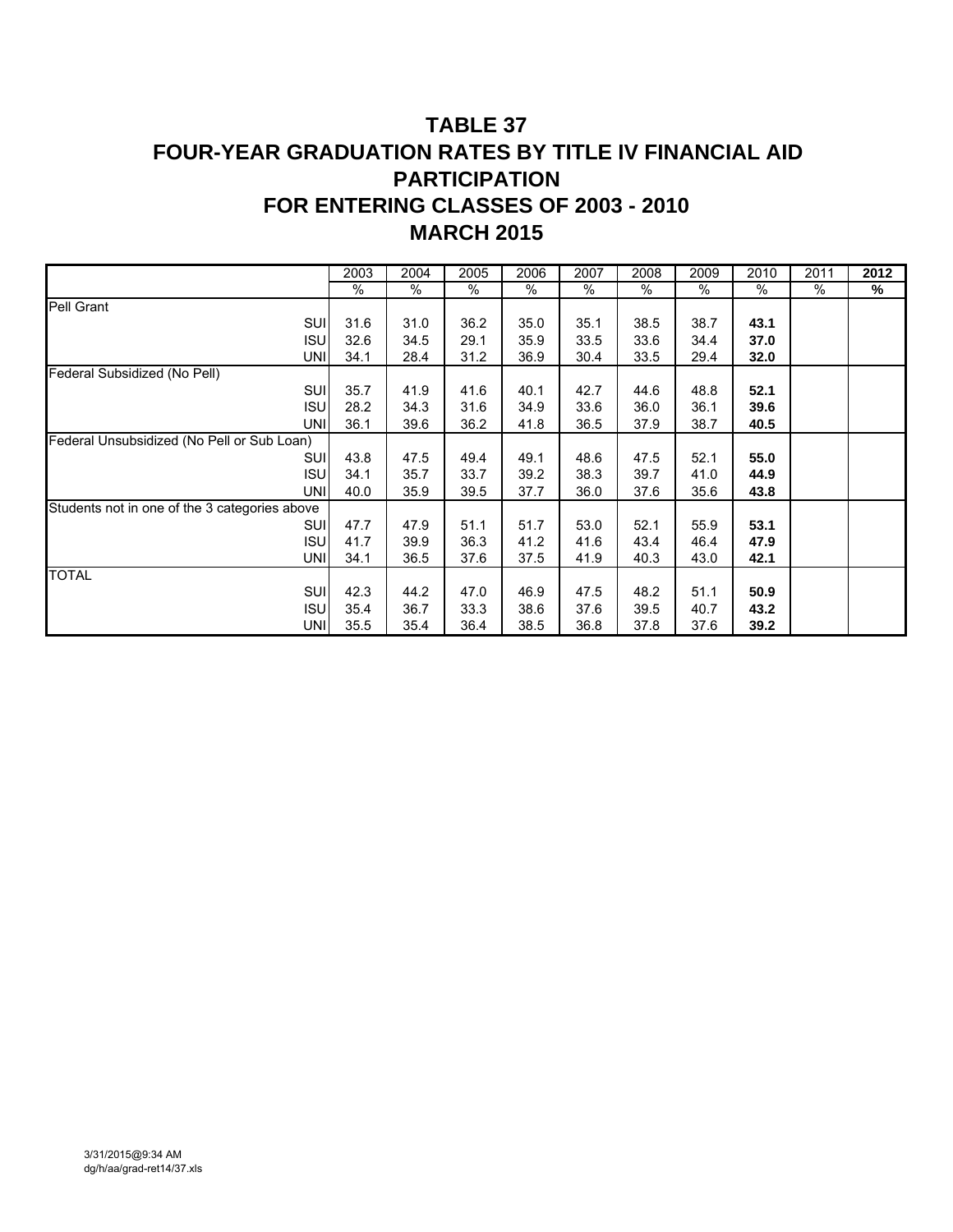# **TABLE 38 SIX-YEAR GRADUATION RATES BY TITLE IV FINANCIAL AID PARTICIPATION FOR ENTERING CLASSES OF 2003 - 2008 MARCH 2015**

|                                               | 2003 | 2004 | 2005 | 2006 | 2007 | 2008 | 2009 | 2010 | 2011 | 2012 |
|-----------------------------------------------|------|------|------|------|------|------|------|------|------|------|
|                                               | $\%$ | $\%$ | $\%$ | %    | $\%$ | $\%$ | $\%$ | $\%$ | %    | %    |
| Pell Grant                                    |      |      |      |      |      |      |      |      |      |      |
| SUI                                           | 62.5 | 57.2 | 59.7 | 56.9 | 60.2 | 68.4 |      |      |      |      |
| <b>ISU</b>                                    | 64.2 | 65.1 | 61.4 | 64.7 | 58.0 | 59.6 |      |      |      |      |
| <b>UNI</b>                                    | 63.0 | 60.7 | 58.5 | 62.8 | 60.1 | 59.0 |      |      |      |      |
| Federal Subsidized (No Pell)                  |      |      |      |      |      |      |      |      |      |      |
| SUI                                           | 61.0 | 66.5 | 65.4 | 62.5 | 65.2 | 70.6 |      |      |      |      |
| ISU                                           | 64.8 | 68.4 | 67.2 | 65.9 | 63.1 | 65.7 |      |      |      |      |
| <b>UNI</b>                                    | 69.5 | 71.3 | 70.8 | 72.4 | 67.4 | 67.5 |      |      |      |      |
| Federal Unsubsidized (No Pell or Sub Loan)    |      |      |      |      |      |      |      |      |      |      |
| SUI                                           | 71.8 | 70.7 | 74.1 | 72.9 | 71.5 | 67.9 |      |      |      |      |
| <b>ISU</b>                                    | 69.3 | 73.3 | 68.4 | 71.9 | 72.2 | 71.1 |      |      |      |      |
| <b>UNI</b>                                    | 76.1 | 73.4 | 73.2 | 71.6 | 67.0 | 67.7 |      |      |      |      |
| Students not in one of the 3 categories above |      |      |      |      |      |      |      |      |      |      |
| SUI                                           | 73.5 | 74.0 | 74.8 | 74.8 | 73.7 | 71.2 |      |      |      |      |
| <b>ISU</b>                                    | 75.2 | 72.9 | 69.8 | 74.3 | 74.0 | 73.4 |      |      |      |      |
| <b>UNI</b>                                    | 63.1 | 65.9 | 64.8 | 62.0 | 69.9 | 62.1 |      |      |      |      |
| <b>TOTAL</b>                                  |      |      |      |      |      |      |      |      |      |      |
| SUI                                           | 69.1 | 69.6 | 70.8 | 69.8 | 69.6 | 70.0 |      |      |      |      |
| <b>ISU</b>                                    | 69.4 | 70.2 | 67.4 | 70.4 | 68.0 | 68.9 |      |      |      |      |
| UNI                                           | 66.7 | 67.2 | 66.7 | 66.3 | 66.5 | 63.8 |      |      |      |      |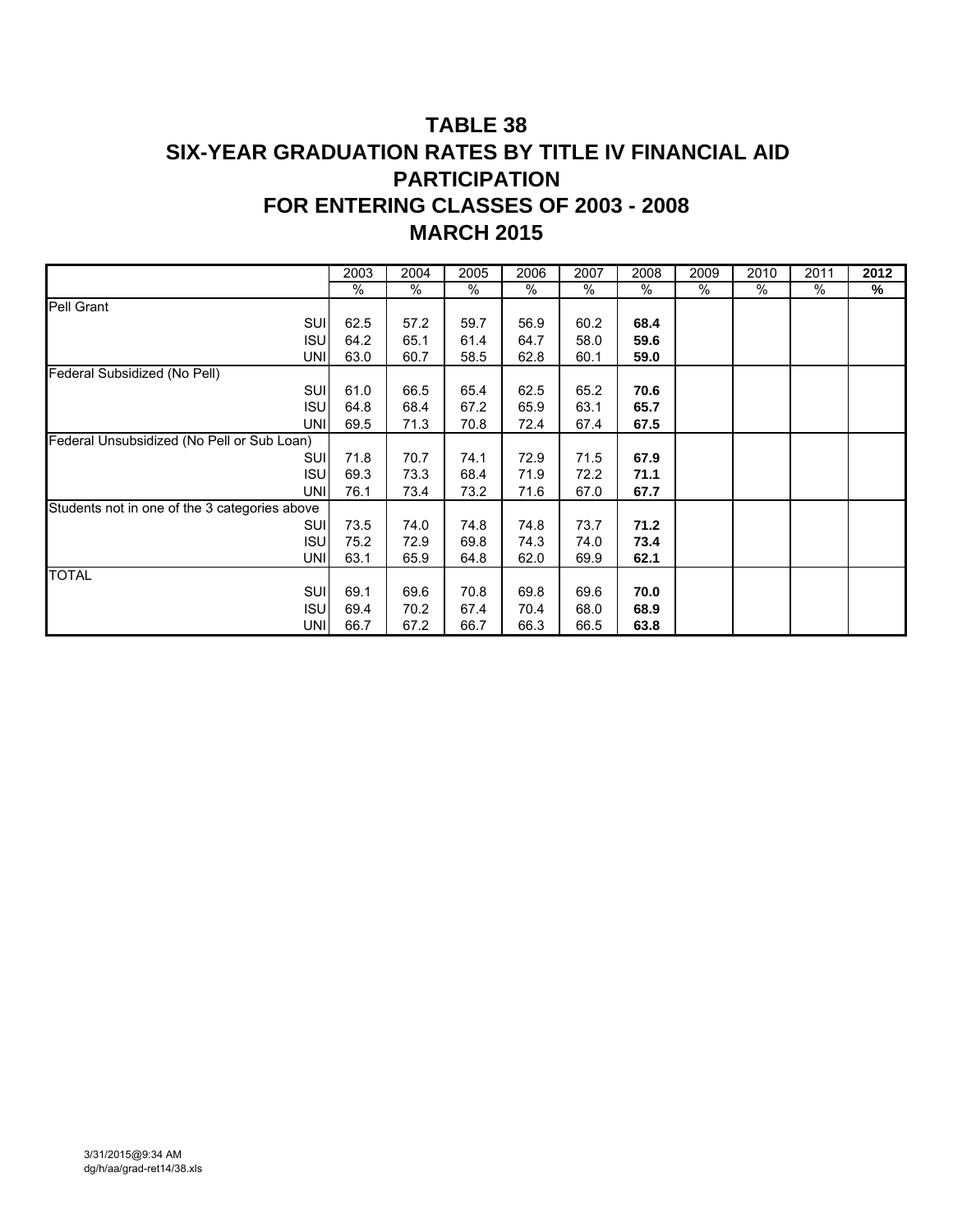# **TABLE 39 ONE-YEAR RETENTION RATES BY REGENT ADMISSION INDEX FOR ENTERING CLASSES OF 2003 - 2013 MARCH 2015**

|                      |      | 2009      |       | 2010          | 2011  |           |              | $\overline{20}12$ |      | 2013      |
|----------------------|------|-----------|-------|---------------|-------|-----------|--------------|-------------------|------|-----------|
|                      | $\%$ | %         | %     | $\frac{0}{0}$ | $\%$  | %         | %            | %                 | $\%$ | $\%$      |
|                      | R    | <b>NR</b> | R.    | NR.           | R     | <b>NR</b> | $\mathsf{R}$ | <b>NR</b>         | R    | <b>NR</b> |
| RAI ≥ 245            |      |           |       |               |       |           |              |                   |      |           |
| SUI                  | 85.5 | 88.6      | 82.2  | 86.3          | 83.8  | 85.1      | 84.7         | 86.0              | 85.5 | 84.3      |
| <b>ISU</b>           | 88.2 | 84.4      | 89.5  | 87.2          | 87.6  | 85.9      | 85.0         | 86.7              | 88.3 | 87.0      |
| <b>UNI</b>           | 85.0 | 77.0      | 84.4  | 87.2          | 83.6  | 81.8      | 85.0         | 88.9              | 87.2 | 83.3      |
| $RAI = 235$ to < 245 |      |           |       |               |       |           |              |                   |      |           |
| SUI                  | 61.1 | 80.8      | 73.0  | 77.3          | 70.6  | 82.6      | 66.7         | 75.0              | 83.3 | 78.9      |
| <b>ISU</b>           | 77.5 | 57.1      | 77.3  | 71.4          | 70.6  | 71.3      | 78.1         | 70.3              | 68.9 | 67.8      |
| <b>UNI</b>           | 76.4 | 60.0      | 68.0  | 33.3          | 65.6  | 57.1      | 67.6         | 55.6              | 76.5 | 100.0     |
| $RAI = 225$ to < 235 |      |           |       |               |       |           |              |                   |      |           |
| SUI                  | 58.3 | 83.3      | 100.0 | 80.0          | 66.7  | 88.9      | 71.4         | 66.7              | 53.3 | 75.0      |
| <b>ISU</b>           | 72.1 | 100.0     | 78.4  | 75.0          | 73.4  | 61.5      | 81.1         | 69.2              | 57.1 | 76.2      |
| <b>UNI</b>           | 70.9 | 85.7      | 67.8  | 75.0          | 77.2  | 66.7      | 64.7         | 66.7              | 72.8 | 50.0      |
| <b>RAI &lt; 225</b>  |      |           |       |               |       |           |              |                   |      |           |
| SUI                  | 50.0 | 57.1      | 0.0   | 91.7          | 100.0 | 83.3      | 90.9         | 66.7              | 63.6 | 100.0     |
| <b>ISU</b>           | 69.1 | 73.3      | 70.9  | 75.0          | 64.9  | 73.3      | 75.9         | 58.8              | 73.3 | 69.2      |
| <b>UNI</b>           | 67.1 | 61.5      | 74.1  | 77.8          | 82.8  | 50.0      | 73.3         | 100.0             | 71.0 | 83.3      |
| Unknown              |      |           |       |               |       |           |              |                   |      |           |
| SUI                  | 88.9 | 87.1      | 90.5  | 89.6          | 91.1  | 88.1      | 87.9         | 88.5              | 85.9 | 89.6      |
| <b>ISU</b>           | 87.5 | 86.7      | 85.7  | 88.2          | 77.8  | 90.7      | 55.6         | 90.9              | 70.0 | 86.9      |
| UNI                  | 62.5 | 75.0      | 37.5  | 80.0          | 55.6  | 60.9      | 62.5         | 90.9              | 83.5 | 85.7      |
| <b>TOTAL</b>         |      |           |       |               |       |           |              |                   |      |           |
| SUI                  | 85.4 | 87.9      | 83.4  | 87.5          | 84.7  | 86.3      | 85.0         | 86.6              | 85.2 | 89.9      |
| <b>ISU</b>           | 87.1 | 83.9      | 88.4  | 86.7          | 86.0  | 85.4      | 87.7         | 86.4              | 86.6 | 86.1      |
| UNI                  | 83.0 | 74.8      | 82.0  | 82.7          | 81.8  | 75.7      | 82.6         | 86.6              | 84.7 | 83.8      |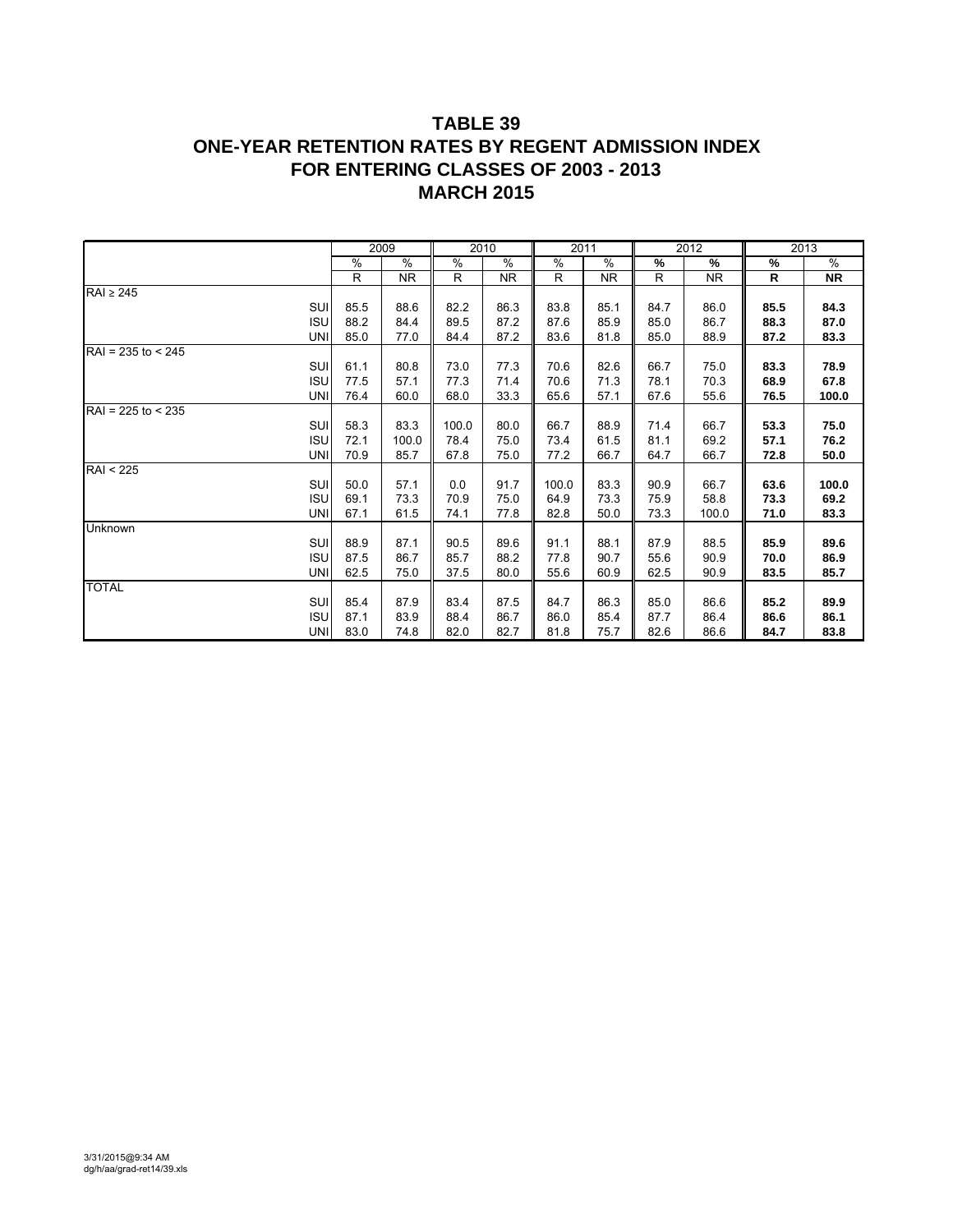# **TABLE 40 FOUR-YEAR GRADUATION RATES BY REGENT ADMISSION INDEX FOR ENTERING CLASSES OF 2003 - 2010 SPRING 2015**

|                      |      | 2009      |      | 2010          |   | 2011          |      | 2012      |   | 2013      |
|----------------------|------|-----------|------|---------------|---|---------------|------|-----------|---|-----------|
|                      | $\%$ | $\%$      | %    | $\frac{9}{6}$ | % | $\frac{9}{6}$ | $\%$ | %         | % | $\%$      |
|                      | R    | <b>NR</b> | R.   | NR.           | R | NR.           | R    | <b>NR</b> | R | <b>NR</b> |
| $RAI \geq 245$       |      |           |      |               |   |               |      |           |   |           |
| SUI                  | 47.1 | 57.4      | 46.1 | 56.0          |   |               |      |           |   |           |
| <b>ISU</b>           | 44.2 | 38.6      | 46.8 | 40.9          |   |               |      |           |   |           |
| <b>UNI</b>           | 41.4 | 40.5      | 43.1 | 46.5          |   |               |      |           |   |           |
| $RAI = 235$ to < 245 |      |           |      |               |   |               |      |           |   |           |
| <b>SUI</b>           | 13.9 | 34.6      | 27.0 | 36.4          |   |               |      |           |   |           |
| <b>ISU</b>           | 21.8 | 11.9      | 25.5 | 32.7          |   |               |      |           |   |           |
| <b>UNI</b>           | 21.8 | 0.0       | 20.5 | 0.0           |   |               |      |           |   |           |
| $RAI = 225$ to < 235 |      |           |      |               |   |               |      |           |   |           |
| <b>SUI</b>           | 33.3 | 25.0      | 50.0 | 20.0          |   |               |      |           |   |           |
| <b>ISU</b>           | 20.9 | 0.0       | 24.3 | 8.3           |   |               |      |           |   |           |
| <b>UNI</b>           | 17.4 | 28.6      | 19.5 | 0.0           |   |               |      |           |   |           |
| <b>RAI &lt; 225</b>  |      |           |      |               |   |               |      |           |   |           |
| <b>SUI</b>           | 0.0  | 28.6      | 0.0  | 25.0          |   |               |      |           |   |           |
| <b>ISU</b>           | 14.5 | 13.3      | 12.7 | 25.0          |   |               |      |           |   |           |
| <b>UNI</b>           | 14.5 | 23.1      | 7.4  | 22.2          |   |               |      |           |   |           |
| <b>Unknown</b>       |      |           |      |               |   |               |      |           |   |           |
| <b>SUI</b>           | 48.9 | 54.4      | 53.8 | 53.2          |   |               |      |           |   |           |
| <b>ISU</b>           | 0.0  | 41.9      | 21.4 | 43.3          |   |               |      |           |   |           |
| <b>UNI</b>           | 12.5 | 25.0      | 0.0  | 20.0          |   |               |      |           |   |           |
| <b>TOTAL</b>         |      |           |      |               |   |               |      |           |   |           |
| <b>SUI</b>           | 46.6 | 55.9      | 47.0 | 54.4          |   |               |      |           |   |           |
| <b>ISU</b>           | 42.1 | 38.0      | 44.7 | 40.7          |   |               |      |           |   |           |
| <b>UNI</b>           | 37.8 | 34.6      | 39.3 | 39.1          |   |               |      |           |   |           |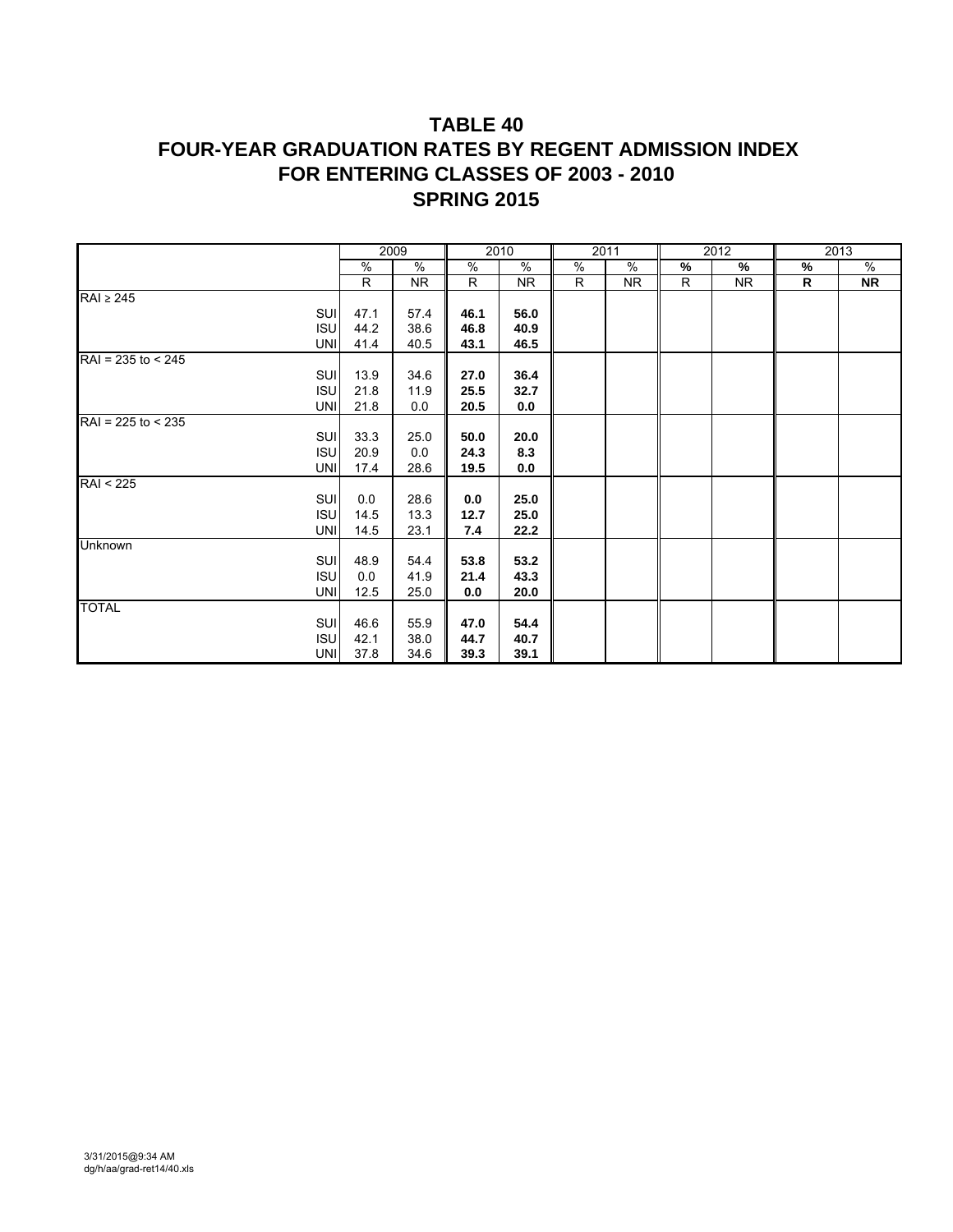# **TABLE 41 ONE-YEAR RETENTION RATES BY VETERAN STATUS FOR NEW TRANSFER STUDENTS FOR ENTERING CLASSES OF 2008 - 2013 SPRING 2015**

|                                      |            | 2008          | 2009          | 2010          | 2011          | 2012          | 2013          | 2014          | 2015          | 2016          | 2017 |
|--------------------------------------|------------|---------------|---------------|---------------|---------------|---------------|---------------|---------------|---------------|---------------|------|
|                                      |            | $\frac{0}{0}$ | $\frac{0}{0}$ | $\frac{0}{0}$ | $\frac{0}{6}$ | $\frac{0}{6}$ | $\frac{0}{0}$ | $\frac{0}{6}$ | $\frac{0}{0}$ | $\frac{0}{0}$ | %    |
| Montgomery G.I. Bill                 |            |               |               |               |               |               |               |               |               |               |      |
| Chapter 30                           |            |               |               |               |               |               |               |               |               |               |      |
|                                      | SUI        | 87.5          | 62.5          | 60.0          | 80.0          | 100.0         | 100.0         |               |               |               |      |
|                                      | <b>ISU</b> | 79.4          | 84.6          | 100.0         | 83.3          | 83.3          | 100.0         |               |               |               |      |
|                                      | <b>UNI</b> | 75.0          | 75.0          | 0.0           | <b>NA</b>     | 100.0         | 50.0          |               |               |               |      |
| <b>Vocational Rehabilitation</b>     |            |               |               |               |               |               |               |               |               |               |      |
| Chapter 31                           |            |               |               |               |               |               |               |               |               |               |      |
|                                      | SUI        | 100.0         | 66.7          | 50.0          | 100.0         | 100.0         | <b>NA</b>     |               |               |               |      |
|                                      | <b>ISU</b> | 75.0          | 100.0         | 100.0         | 0.0           | 100.0         | 100.0         |               |               |               |      |
|                                      | UNI        | 100.0         | 100.0         | 0.0           | 100.0         | 50.0          | 100.0         |               |               |               |      |
| Veteran Education Assistance Program |            |               |               |               |               |               |               |               |               |               |      |
| Chapter 32                           |            |               |               |               |               |               |               |               |               |               |      |
|                                      | SUI        | <b>NA</b>     | <b>NA</b>     | <b>NA</b>     | <b>NA</b>     | <b>NA</b>     | <b>NA</b>     |               |               |               |      |
|                                      | <b>ISU</b> | <b>NA</b>     | <b>NA</b>     | <b>NA</b>     | <b>NA</b>     | <b>NA</b>     | <b>NA</b>     |               |               |               |      |
|                                      | <b>UNI</b> | <b>NA</b>     | <b>NA</b>     | <b>NA</b>     | <b>NA</b>     | <b>NA</b>     | <b>NA</b>     |               |               |               |      |
| Post 9/11 G.I. Bill                  |            |               |               |               |               |               |               |               |               |               |      |
| Chapter 33                           |            |               |               |               |               |               |               |               |               |               |      |
|                                      | SUI        | <b>NA</b>     | 83.3          | 62.5          | 83.3          | 75.0          | 71.4          |               |               |               |      |
|                                      | <b>ISU</b> | <b>NA</b>     | 68.0          | 96.7          | 66.7          | 56.5          | 83.3          |               |               |               |      |
|                                      | <b>UNI</b> | 87.5          | 60.0          | 82.4          | 81.8          | 71.4          | 66.7          |               |               |               |      |
| Montgomery G.I. Bill                 |            |               |               |               |               |               |               |               |               |               |      |
| Sel Res. Chapter 1606                |            |               |               |               |               |               |               |               |               |               |      |
|                                      | SUI        | 75.0          | 44.4          | 100.0         | 75.0          | 85.7          | 64.3          |               |               |               |      |
|                                      | <b>ISU</b> | 64.7          | 44.4          | 77.8          | 61.5          | 66.7          | 52.0          |               |               |               |      |
|                                      | <b>UNI</b> | 83.3          | 33.3          | 50.0          | 71.4          | 60.0          | 66.7          |               |               |               |      |
| Chapter 1607                         |            |               |               |               |               |               |               |               |               |               |      |
|                                      | SUI        | 25.0          | 33.3          | 0.0           | 55.6          | 50.0          | 75.0          |               |               |               |      |
|                                      | <b>ISU</b> | 45.5          | 0.0           | 100.0         | 100.0         | 75.0          | 100.0         |               |               |               |      |
|                                      | <b>UNI</b> | 100.0         | 0.0           | <b>NA</b>     | 100.0         | 100.0         | 100.0         |               |               |               |      |
| Veterans not receiving benefits      |            |               |               |               |               |               |               |               |               |               |      |
|                                      | SUI        | <b>NA</b>     | <b>NA</b>     | <b>NA</b>     | <b>NA</b>     | <b>NA</b>     | <b>NA</b>     |               |               |               |      |
|                                      | <b>ISU</b> | 0.0           | 83.3          | 64.3          | 80.0          | 76.9          | 61.9          |               |               |               |      |
|                                      | <b>UNI</b> | <b>NA</b>     | <b>NA</b>     | <b>NA</b>     | <b>NA</b>     | <b>NA</b>     | <b>NA</b>     |               |               |               |      |
| <b>TOTAL</b>                         |            |               |               |               |               |               |               |               |               |               |      |
|                                      | SUI        | 84.0          | 65.6          | 70.6          | 82.1          | 81.5          | 71.1          |               |               |               |      |
|                                      | <b>ISU</b> | 66.7          | 65.2          | 86.4          | 71.0          | 67.6          | 68.4          |               |               |               |      |
|                                      | <b>UNI</b> | 85.2          | 55.6          | 66.7          | 84.6          | 72.2          | 70.0          |               |               |               |      |